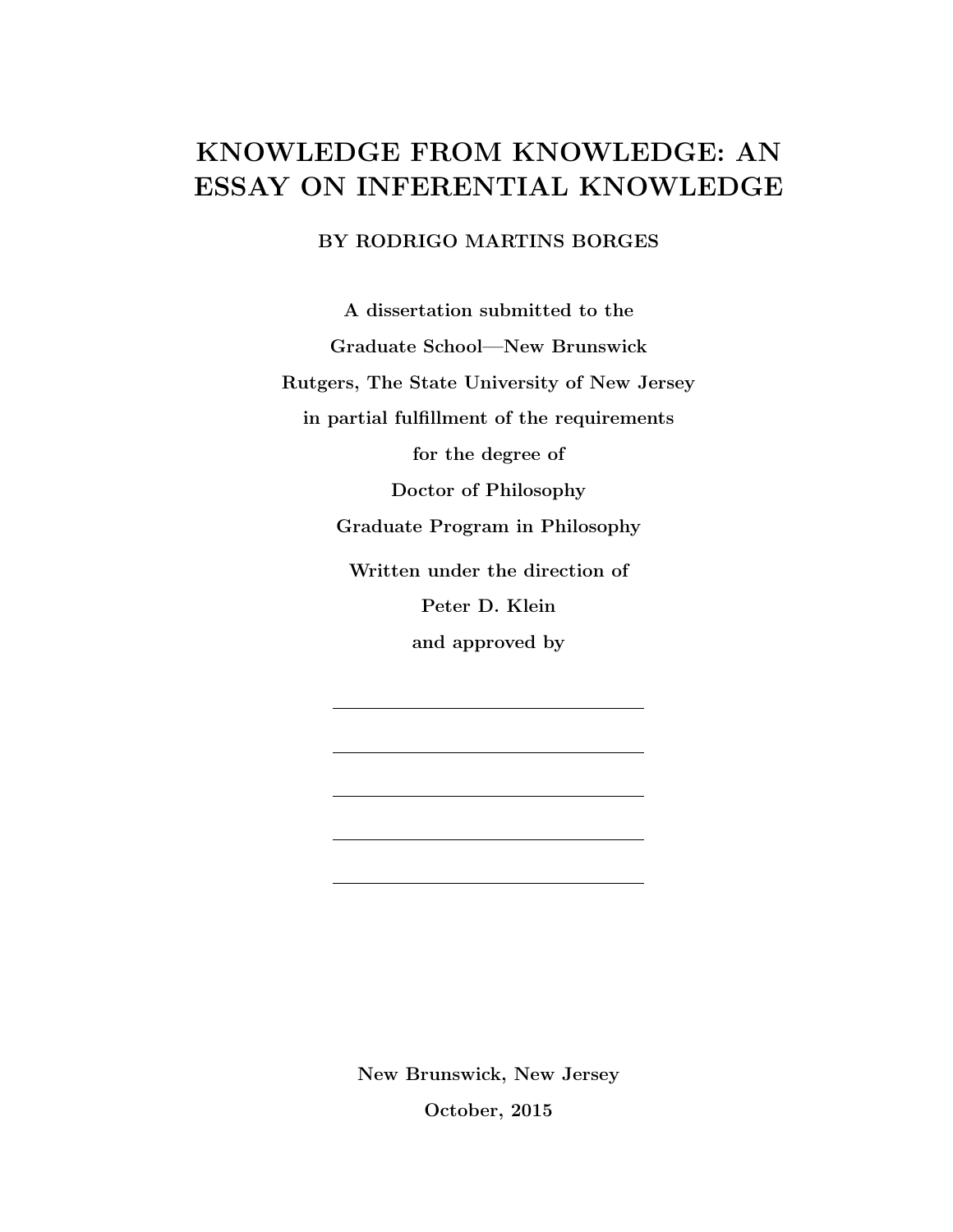#### ABSTRACT OF THE DISSERTATION

# Knowledge from Knowledge: An Essay on Inferential Knowledge

## by Rodrigo Martins Borges Dissertation Director: Peter D. Klein

Under what conditions do we have inferential knowledge? I propose and defend the following principle: S knows that p via inference only if S knows all the premises essentially involved in her inference in support of p - "KFK" for short. Even though KFK is at least tacitly endorsed by many figures in the history of philosophy, from Aristotle through Descartes, and Kant to Bertrand Russell – and, more recently, by David Armstrong – KFK has fallen into disfavor among epistemologists over the past fifty years. In response to Edmund Gettier's legendary paper, many have proposed views according to which one's reasoning is a source of knowledge even if one fails to know some or all premises essentially involved in one's reasoning, while others have given up offering a theory of inferential knowledge and have focused on reasoning as a source of justified belief instead. Unfortunately, these accounts that deal with inferential knowledge are problematic; they cannot, for example, fully explain our common practice of evaluating negatively inferences with unknown premises. They also seem to rely on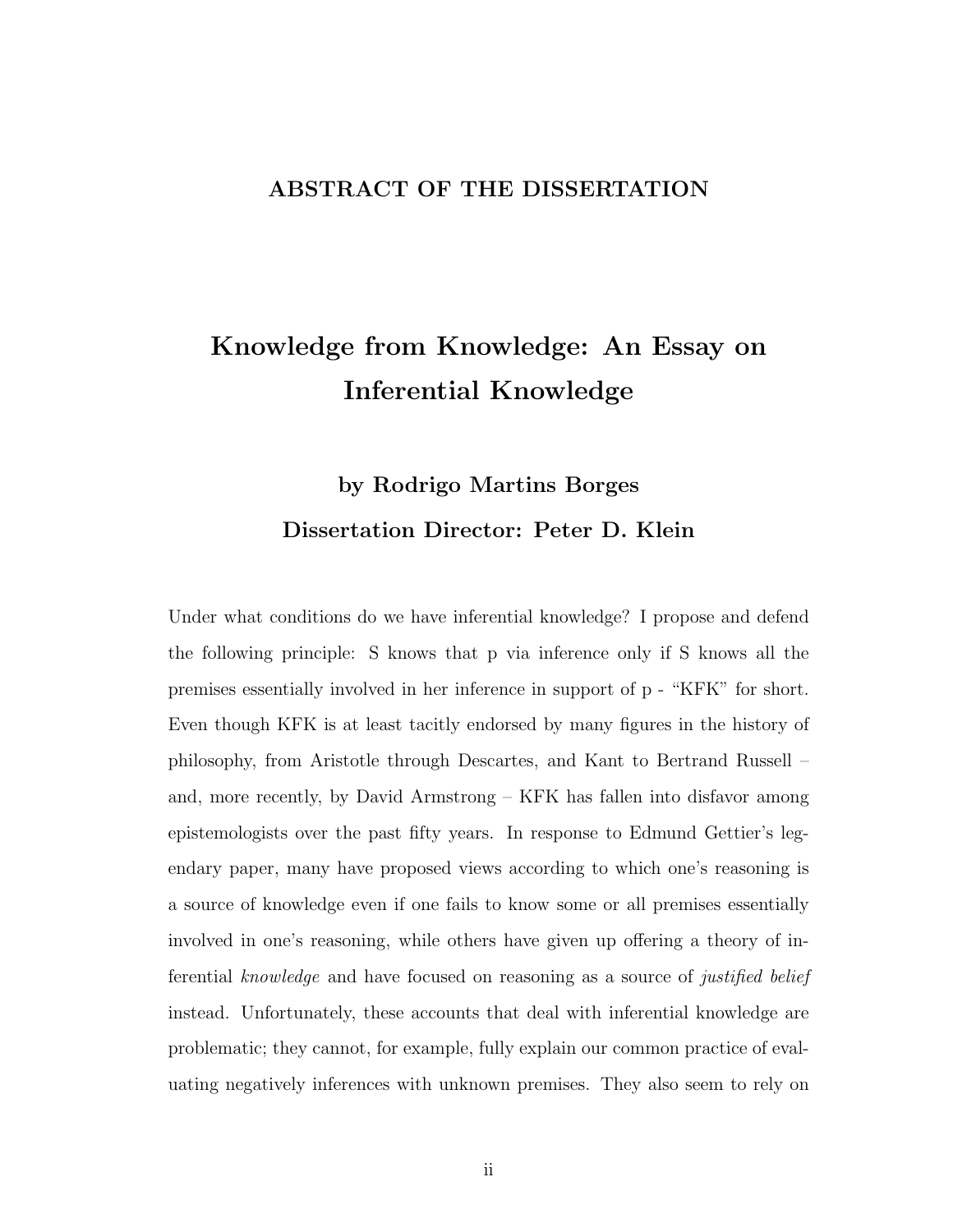an overly narrow understanding of the so-called "Gettier Problem". This dissertation aims at updating the approach to reasoning that was popular before Gettier by building on the framework of Timothy Williamson's "knowledge-first" epistemology. The aim is to carefully elaborate the view that reasoning yields knowledge only if all the premises essentially involved are also known.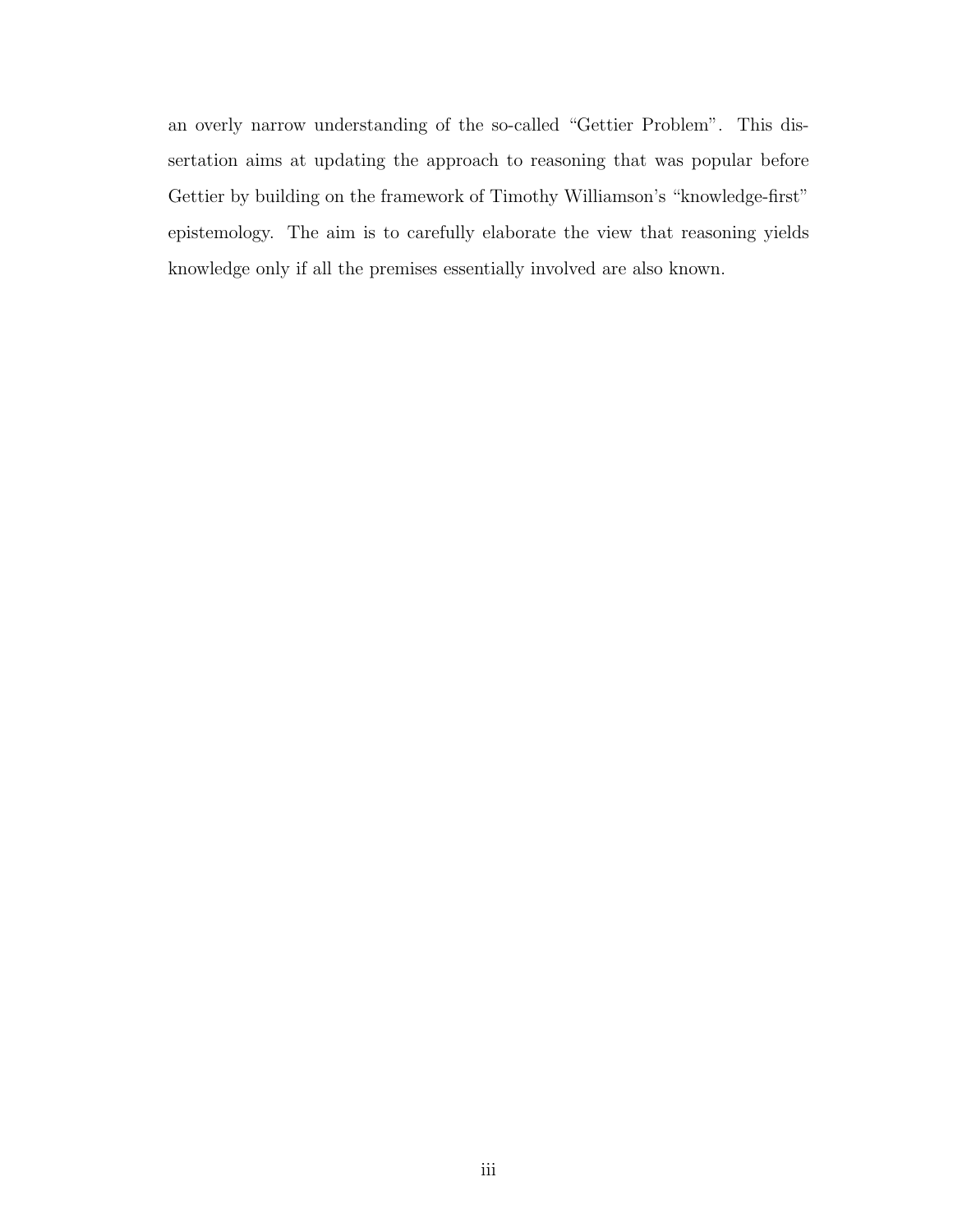### Acknowledgements

<span id="page-3-0"></span>My work has benefited immensely from my exchanges with a great number of people. First and foremost, Peter Klein has been not only the best advisor anyone could hope for (supportive, patient, challenging), but he is also the best philosopher with whom I have ever discussed philosophy. Suffice it to say that, if I were to give full credit to Peter's supervision, I would probably have to thank him in a footnote to virtually every paragraph in this dissertation. Needless to say, he does not agree with everything I say here and I am also fully responsible for any mistakes in the text below. I would also like to thank the other members of my committee, Ernie Sosa, Duncan Pritchard and Claudio de Almeida. They all read different versions of some or most of the material in this dissertation and they have all contributed to making it a much better work than I could have by myself. Finally, I list (in no particular order), other people who, through conversations, written comments, emails or even facebook posts helped me write this dissertation: Luis Rosa, David Black, Tiegue Vieira, Daniel Rubio, Lisa Mirachi, Tobias Wilsch, Marcello Antosh, Bob Beddor, Thomas Blanchard, Tim Campbell, Will Fleisher, Georgi Gardiner, Luvell Anderson, Matthew Benton, Simon Goldstein, Ricardo Mena, Alex Morgan, Pamela Robinson, David Rose, Mary Salvaggio, Justin Sharber, Kurt Sylvan, Guido Melchior, Carlotta Pavese, Martha Bolton, Ruth Chang, Andy Egan, Branden Fitelson, Anthony Gillies, Alvin Goldman, Doug Husak, Jeff King, Howard McGary, Brian McLaughlin, Jeff McMahan, Jonathan Schaffer, Susanna Schellenberg, Steve Stich, Larry Temkin, Michael Veber, Linda Zagzebski, Jonathan Vogel, Anthony Brueckner, Sherri Roush, Jennifer Lackey, Juan Comesaña, E.J Coffman, John Hawthorne, Fred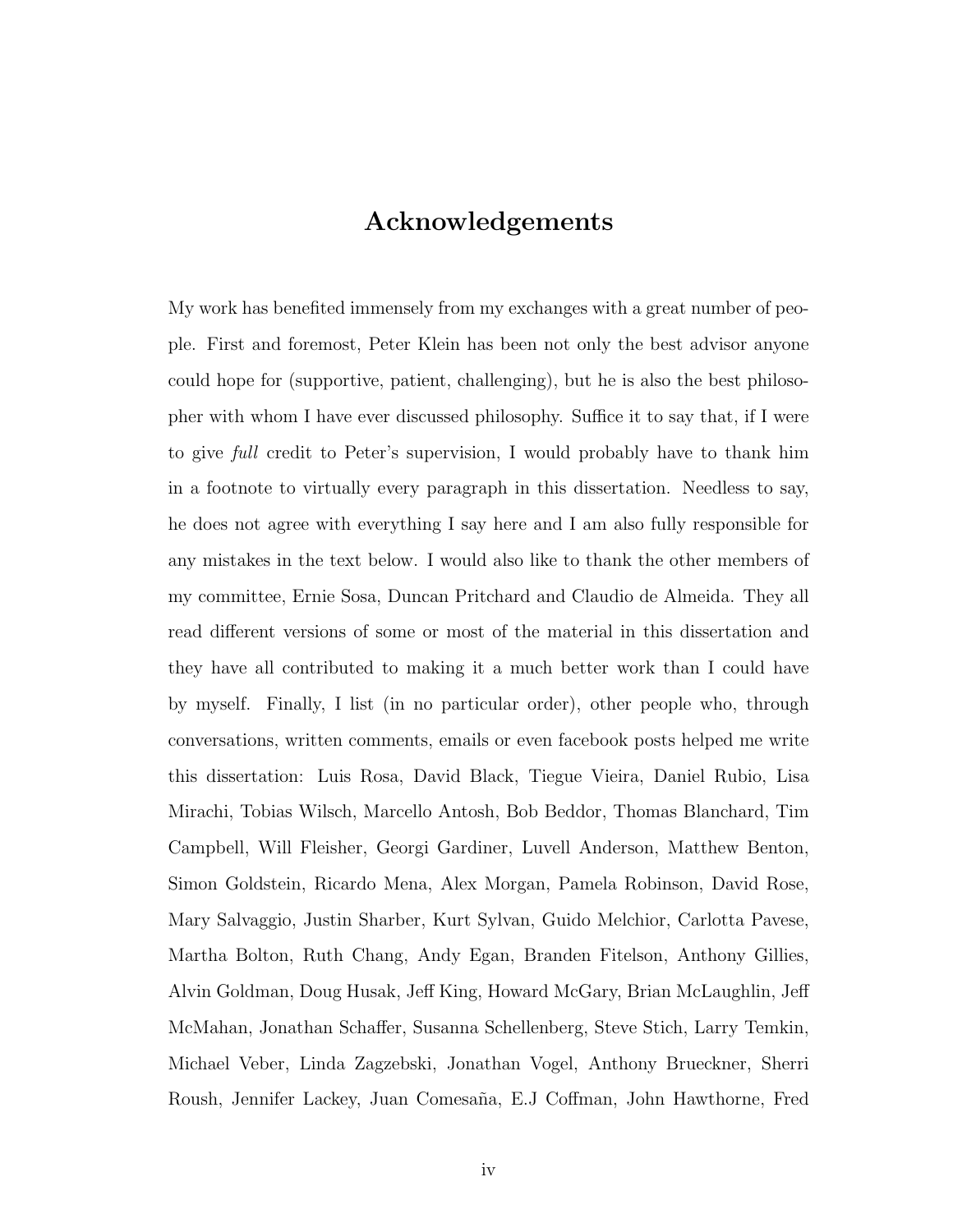Adams, Timothy Williamson, Peter Baumann, Stephen Hetherington, Ram Neta and Stephen Grimm. I also need to acknowledge the institutional support I received from Rutgers, particularly, from the staff in the Philosophy Department. In the very practical sense of the word "possible", this dissertation would not have been possible without the hard work and competence of Pauline Mitchell, Jean Urteil and, especially, the incomparable Mercedes Diaz. At home, my wife Lizette Nieves has been the most supportive and encouraging partner anyone can ask for. She has been very patient, and for that I will be forever grateful. I am indebted also to my father Jo˜ao T. Borges, for his unconditional support all the way from Brazil. My gratitude also to Melanie Crisfield for proofreading the dissertation. The research for this dissertation was partially funded by the CAPES/Fulbright Commission through a four-year fellowship (2007-2011). I am very grateful for their support.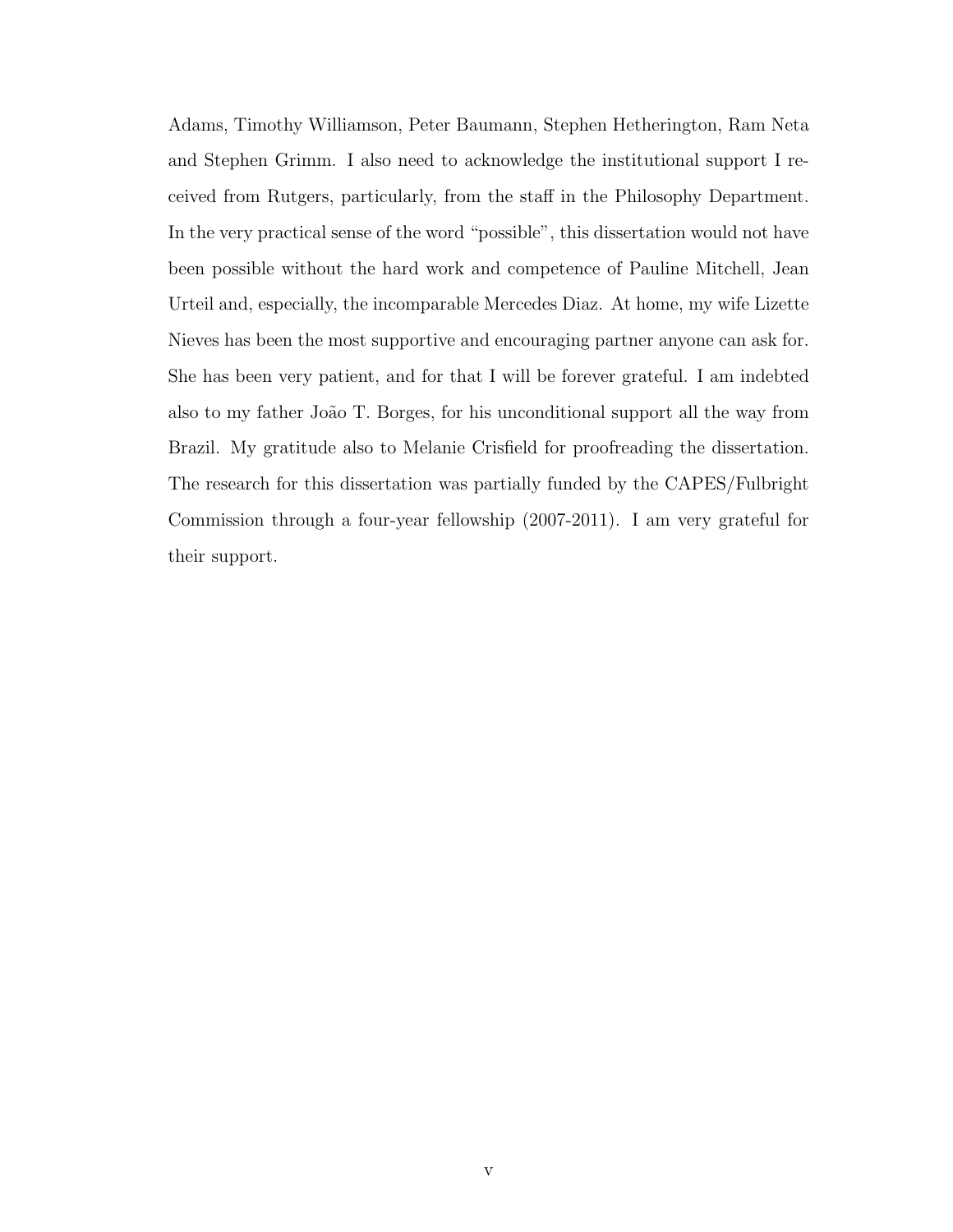## Dedication

<span id="page-5-0"></span>In loving memory of Norma Martins Borges (1942-2012).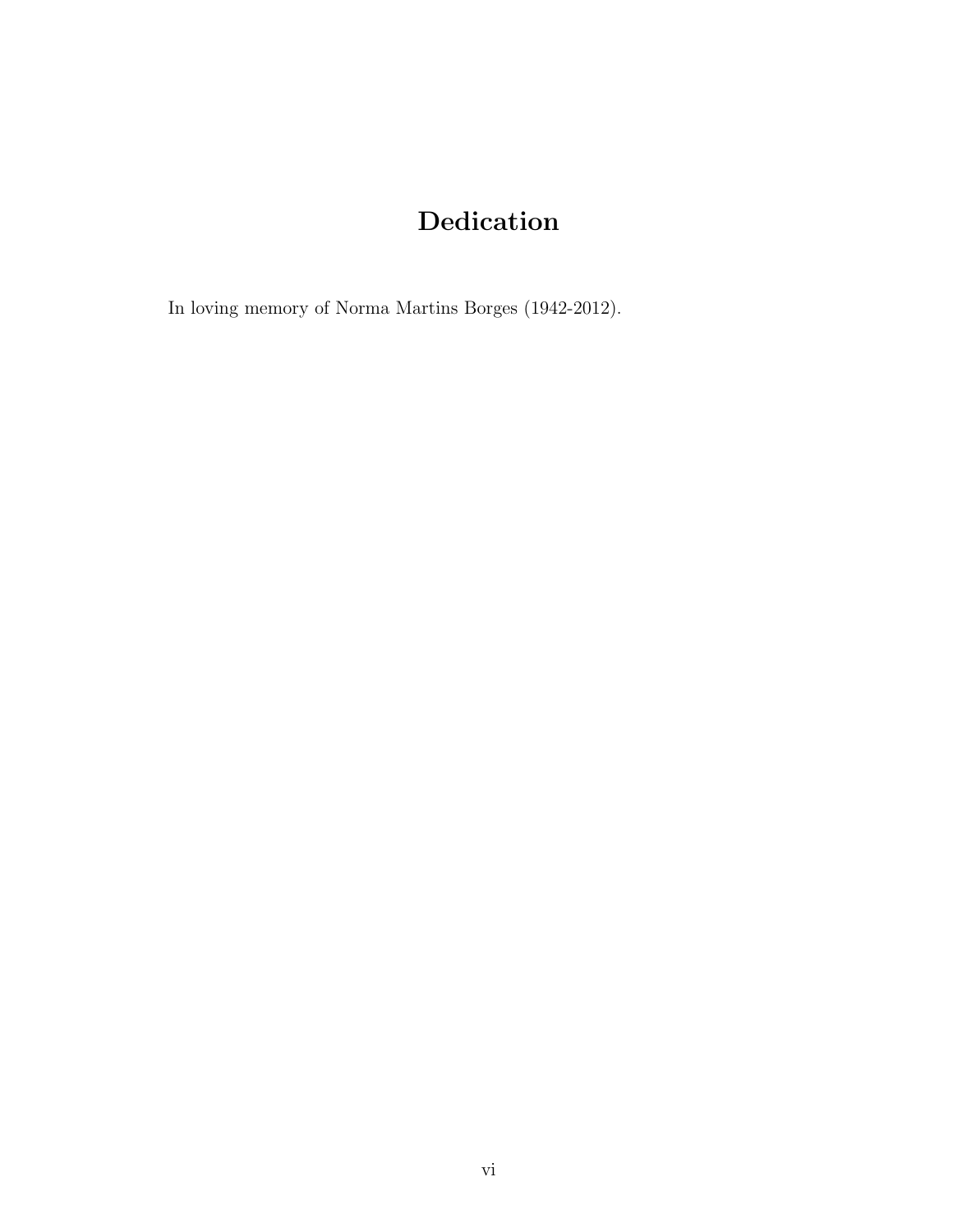### Table of Contents

|                                                      | $\overline{\text{ii}}$ |  |  |  |
|------------------------------------------------------|------------------------|--|--|--|
| Acknowledgements<br>iv                               |                        |  |  |  |
| vi                                                   |                        |  |  |  |
|                                                      | $\mathbf{1}$           |  |  |  |
|                                                      | $\overline{2}$         |  |  |  |
|                                                      | 15                     |  |  |  |
|                                                      | 16                     |  |  |  |
|                                                      | 24                     |  |  |  |
| 3. KFK, E=K, and The Knowledge Norm of Inference     | 38                     |  |  |  |
| 3.1.                                                 | 38                     |  |  |  |
| 3.2.                                                 | 40                     |  |  |  |
| 3.3.                                                 | 52                     |  |  |  |
| Dogmatism: Synchronic and Diachronic<br>3.3.1.       | 54                     |  |  |  |
| Harman's Argument for Diachronic Dogmatism<br>3.3.2. | 57                     |  |  |  |
| The Junk Knowledge Response to Diachronic Dogmatism  | 60                     |  |  |  |
| Kripke's Argument for Synchronic Dogmatism<br>3.3.3. | 66                     |  |  |  |
| A Failed Response to Synchronic Dogmatism            | 69                     |  |  |  |
| 3.3.4.                                               | 74                     |  |  |  |
| A new argument for dogmatism?<br>3.3.5.              | 83                     |  |  |  |
| 3.3.6.                                               | 85                     |  |  |  |
| 3.4.                                                 | 86                     |  |  |  |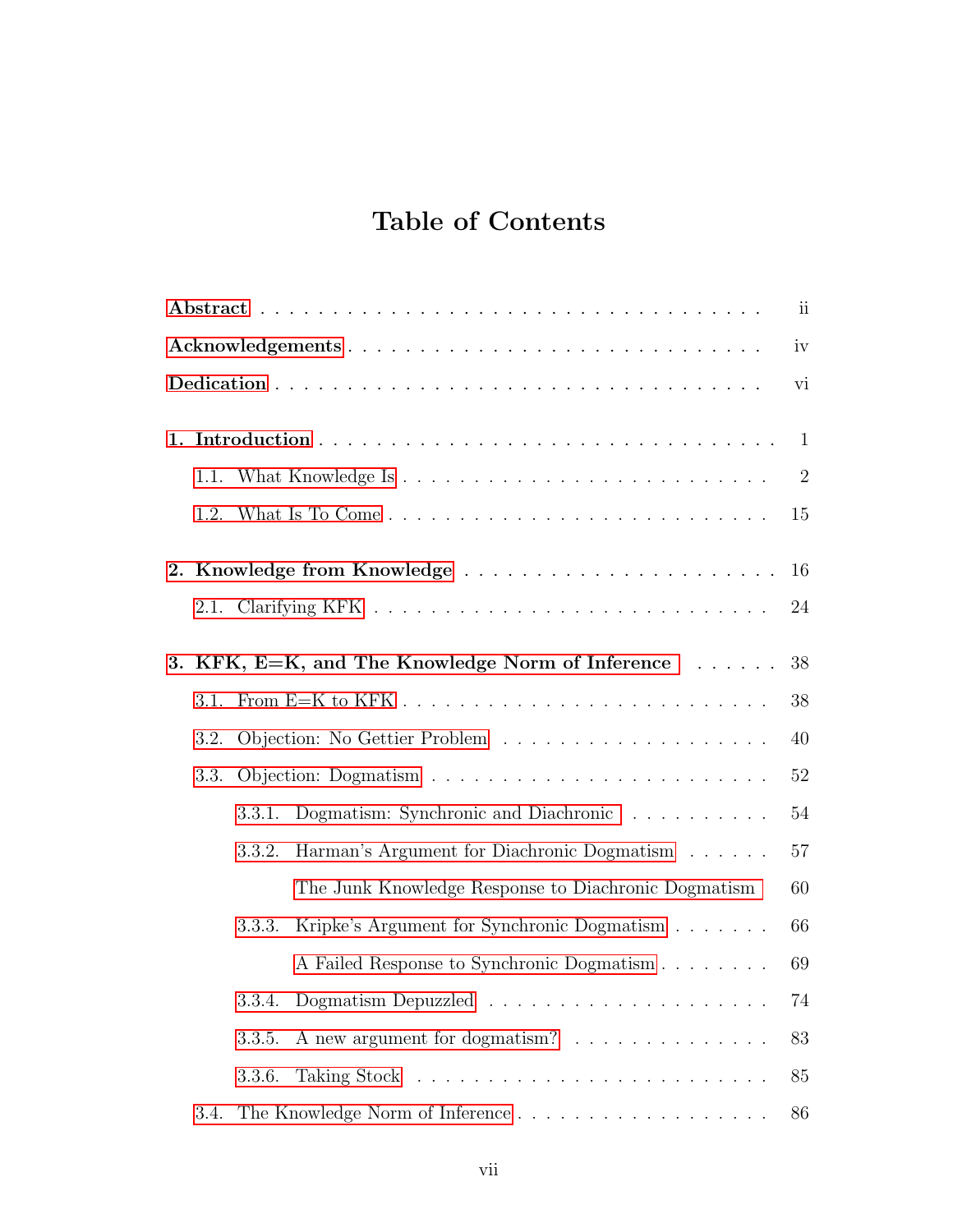|    |      | 3.4.1. Knowledge Norms: Assertion, Action and Inference 91          |
|----|------|---------------------------------------------------------------------|
| 4. |      |                                                                     |
|    | 4.1. | 107                                                                 |
|    | 4.2. | 109                                                                 |
|    | 4.3. | 115                                                                 |
|    | 4.4. | 116                                                                 |
|    | 4.5. | A recent ancestor of the Gettier Conjecture<br>118                  |
| 5. |      |                                                                     |
|    |      |                                                                     |
|    | 5.1. | 123                                                                 |
|    | 5.2. | The Appeal To The Concept Of Epistemic Luck<br>125                  |
|    | 5.3. | 129                                                                 |
|    | 5.4. | Against Anti-Luck Epistemology<br>131                               |
|    |      | Lucky But Safe True Belief: Against Epistemic Luck 131<br>5.4.1.    |
|    |      | Lucky But Counterfactually Robust Events: Against Generic<br>5.4.2. |
|    |      | 133                                                                 |
|    | 5.5. | 134                                                                 |
|    |      | The Argument for "Gettierism"<br>135<br>5.5.1.                      |
|    |      | An Alleged case of Gettier-Lucky Knowledge<br>5.5.2.<br>136         |
|    |      | What is lucky about Gettier-Lucky belief?<br>140<br>5.5.3.          |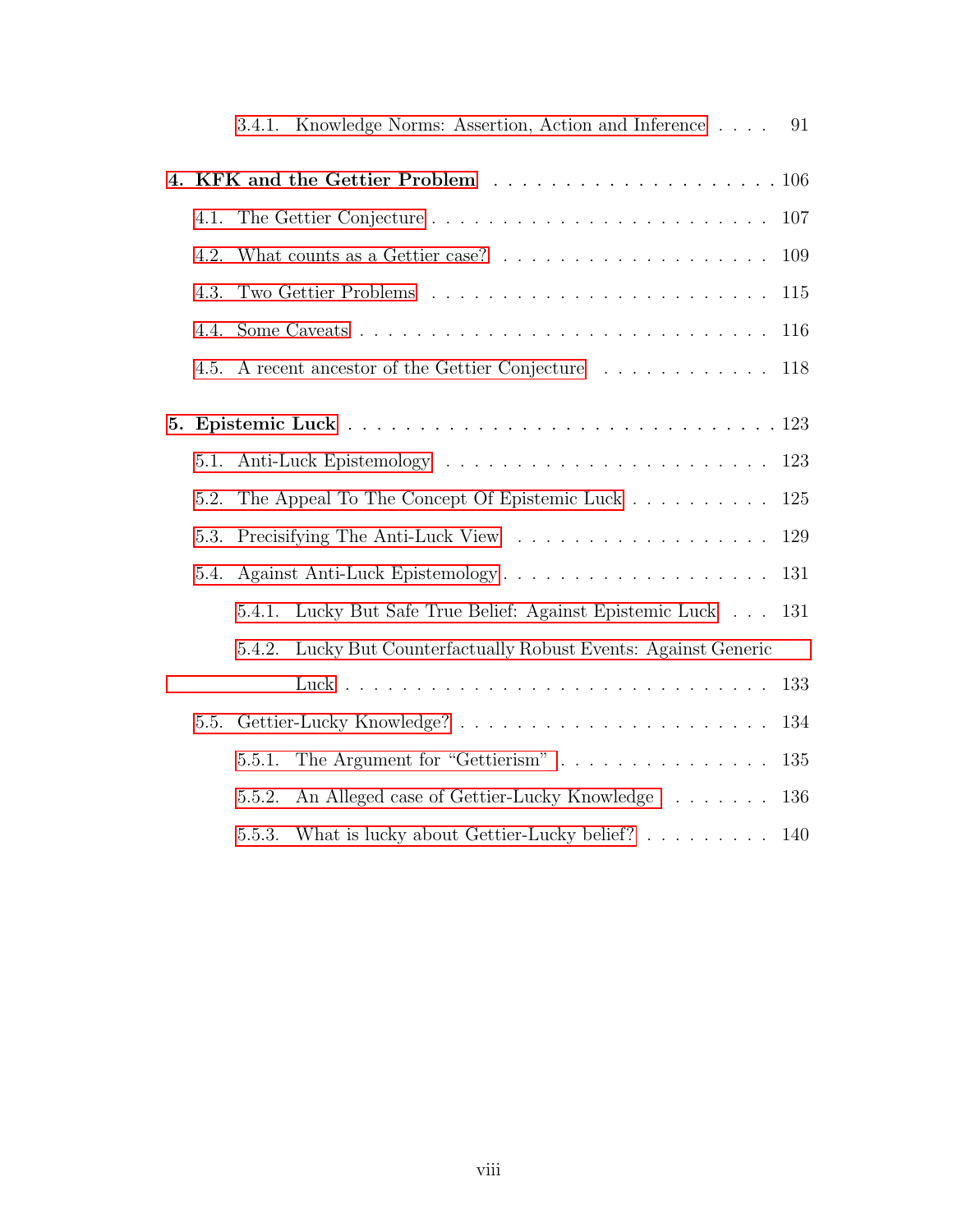# Chapter 1 Introduction

<span id="page-8-0"></span>The main goal of the following essay is to defend the principle about inferential knowledge that I call "Knowledge from knowledge":

(KFK) S knows that p via inference or reasoning only if S knows all the premises essentially involved in her inference in support of p.

I explain how this principle helps solve the Gettier Problem; I argue that it is entailed by the defeasibility account of knowledge and Williamson's E=K; and I show how it can motivate a plausible norm of appropriate inference. As far as I know, this thesis amounts to the most extensive exploration of KFK in the literature today.

Since an essay is not a philosophical work without disputing other philosopher's views, I also argue against the most popular account of epistemic and non-epistemic luck. The discussion of this issue is related to KFK to the extent that KFK provides a competing explanation of the Gettier phenomenon. I argue that, on grounds independent of KFK, anti-luck epistemology does not provide an adequate account of luck, epistemic or not.

In the remainder of this introduction, I will do two things. First, in the following section, I will establish some criteria for what knowledge is. Like knowledgefirst epistemologists, I am suspicious of the project of analyzing "knowledge", and I take knowledge that p to entail probability 1 of p. I end the introduction with an overview of the chapters that follow.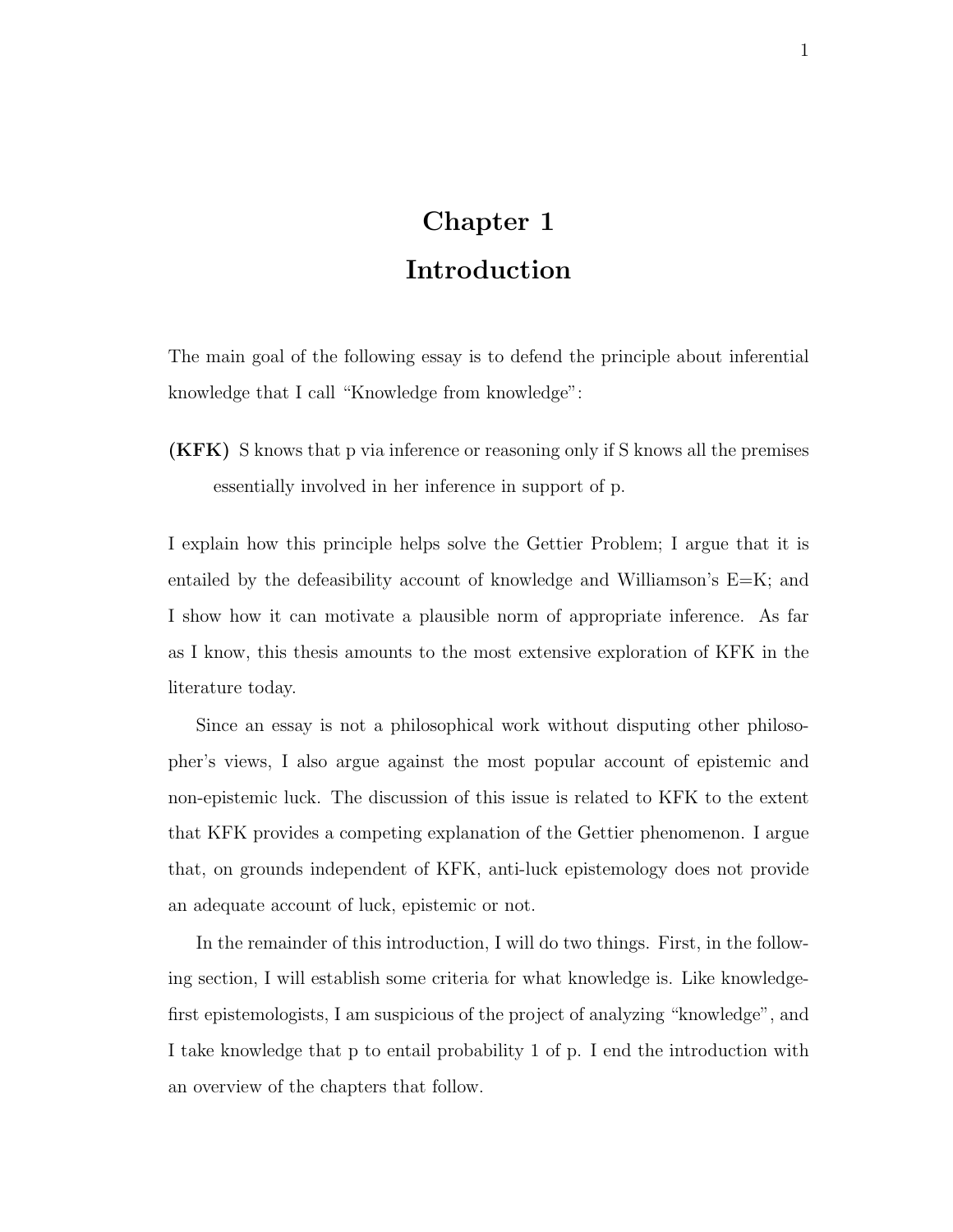An important characteristic of this thesis (some will say "an important shortcoming") is that it assumes a certain form of externalism about evidence and justification (and, consequently, knowledge). So, for example, I assume that evidence and justification are not luminous states (i.e., in some circumstances e is evidence for h for S, or S is justified in believing that p, but S is not in a position to know that e is evidence for h, or that S is justified in believing that p). I do not directly argue in favor of this claim. Even though I discuss how I understand evidence and justification in chapters 3 and 4, for the most part I simply assume that those states are not luminous, and I use those notions to try to understand the Gettier Problem and the Dogmatist Paradox, amongst others. So, for the most part, I ask you, the reader, to accept (at least provisionally) this mild form of externalism, and to explore with me some of its consequences. If I am right, this exercise will yield important theoretical dividends we may want to use in the purchase of those assumptions.

#### <span id="page-9-0"></span>1.1 What Knowledge Is

Epistemologists traditionally answer the question "What is knowledge?" by offering a definition of the *concept* "knowledge". I, like others,<sup>[1](#page-9-1)</sup> am suspicious of the claim that the most theoretically fruitful answer to the question "What is knowledge?" will take the form of a definition. In this section, I will offer the sketch of an argument in support of this suspicion, and later try to answer this central question in philosophy by arguing for plausible criteria something deserving of the name "knowledge" should satisfy.

I do not have anything exceptionally deep to say about why attempting to define "knowledge" might not be the best strategy to adopt when trying to give an account of what knowledge is. Giving such a "deep" argument is, as they

<span id="page-9-1"></span><sup>1</sup>Most prominently [Williamson](#page-174-0) [\[2000\]](#page-174-0), but see also [Dretske](#page-167-0) [\[1981a\]](#page-167-0).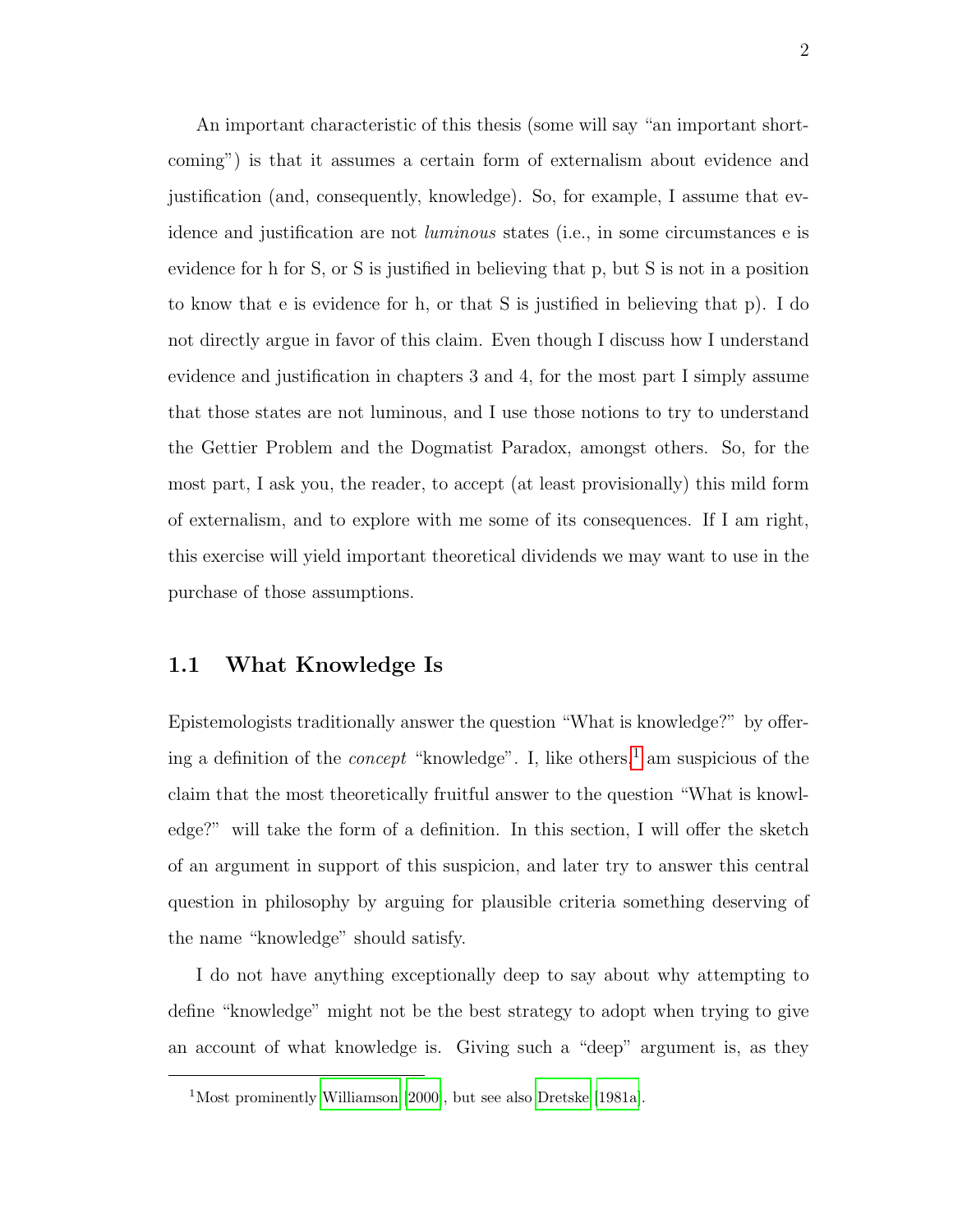say, "above my pay grade". However, I would like to stress the pedestrian point that different people giving a definition of x might not only have different goals in mind, but might also go about pursuing this in different ways.<sup>[2](#page-10-0)</sup> This is a fairly simple point, I think, but one that has important consequences. I want to stress one particular consequence here. One often hears that, if one should not try to offer a definition of "knowledge", then it is not clear what one should do when answering the question "What is knowledge?". The remark is usually a veiled challenge to whomever wants to theorize about knowledge without offering a definition of "knowledge." The assumption is that the epistemologist offering a definition of "knowledge" is in a better methodological position than the epistemologist who does not offer such a definition. The problem with this assumption is that it predicts that there is one "true" methodology to be followed, and that this methodology will (luck permitting) yield the right definition of "knowledge". However, if there is no uniform methodology every epistemologist employs when offering a definition of "knowledge," then it is not clear that the person offering a definition of "knowledge" has the methodological high ground. And one should not assume without argument, that she does.

Traditionally, the *purpose* or *goal* of a definition of "knowledge" is to offer a necessary truth that elucidates the nature of knowledge itself.<sup>[3](#page-10-1)</sup> The claim that, necessarily, knowledge is justified true belief is an example of a proposed necessary truth which tries to capture the nature of knowledge.

In many cases the goal of offering necessary truths about the nature of knowledge is pursued via the *method* of truth conditions whereby necessary and sufficient conditions for something to be known by someone are offered and tested against potential counterexamples. When taken together, the goal of finding a

<span id="page-10-0"></span><sup>2</sup> cf[.Zagzebski](#page-175-0) [\[1999\]](#page-175-0).

<span id="page-10-1"></span><sup>3</sup>[Zagzebski](#page-175-0) [\[1999\]](#page-175-0).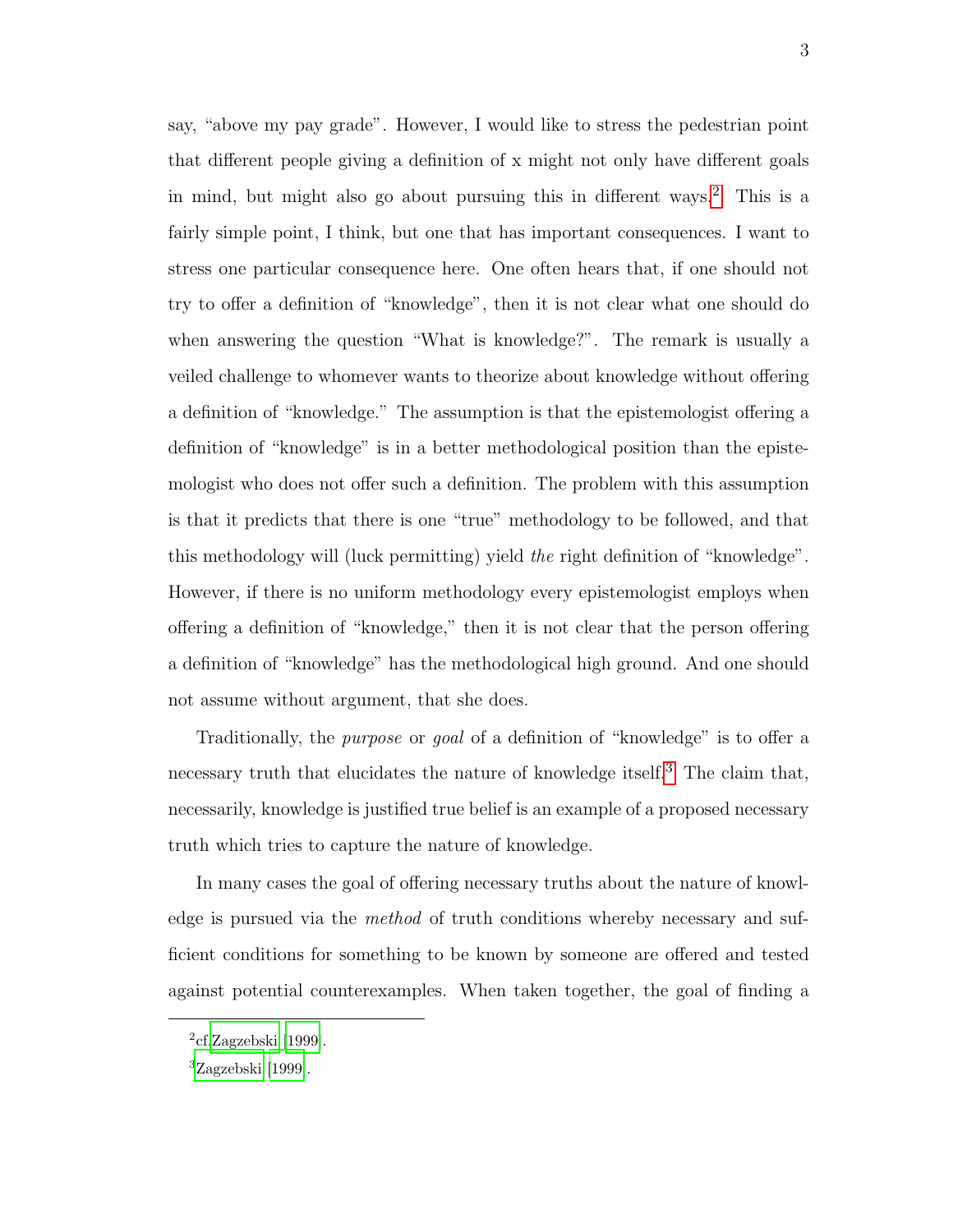necessary truth capturing the nature of knowledge and the method of truth conditions yield proposals such as:

(JTB) Necessarily, S knows that p iff S has a true justified belief that p.

However, some reject either this traditional goal or the traditional method (or both). For example, even though Hilary Kornblith<sup>[4](#page-11-0)</sup> takes knowledge to be a natural kind - and, thus, sees knowledge as being what it is essentially (necessarily), not accidentally - he rejects the truth conditional methodology and argues that knowledge should be a subject of empirical investigation. As a natural kind such as gold or water, knowledge's essential (necessary) nature can be revealed by empirical investigation. The point here is to show that the enterprise of defining knowledge can be undertaken in different ways; I am not favoring in any way Kornblith's methodology.

Alvin Goldman, on the other hand, rejects the view that the nature of knowledge is captured by a necessary truth but accepts the methodology of truth conditions.[5](#page-11-1) According to him, "knowledge", like all concepts, is a psychological entity and, as such, contingent, not necessary.<sup>[6](#page-11-2)</sup> Goldman, therefore, accepts the methodology of truth conditions and counterexamples, but rejects the traditional goal of putting forward a necessary truth about the nature of knowledge.

The conclusion suggested by this brief excursion into how some epistemologists answer the question "What is knowledge?" is that there is no single goal to be pursued or single methodology to be deployed when offering a definition of "knowledge".[7](#page-11-3) Thus, the assumption that we know perfectly well what we should

<span id="page-11-0"></span><sup>4</sup> cf[.Kornblith](#page-170-0) [\[2002\]](#page-170-0).

<span id="page-11-1"></span><sup>5</sup>[Goldman](#page-168-0) [\[1986,](#page-168-0) [2012\]](#page-168-1).

<span id="page-11-3"></span><span id="page-11-2"></span> $6$ [Goldman](#page-168-2) [\[2010\]](#page-168-2).

<sup>7</sup> cf. [Zagzebski](#page-175-0) [\[1999\]](#page-175-0) for a detailed discussion of different epistemologists' methodologies and goals when offering a definition of "knowledge". According to her, the fact that different philosophers are trying to define "knowledge" is not evidence that they have the same goal or methodology in mind.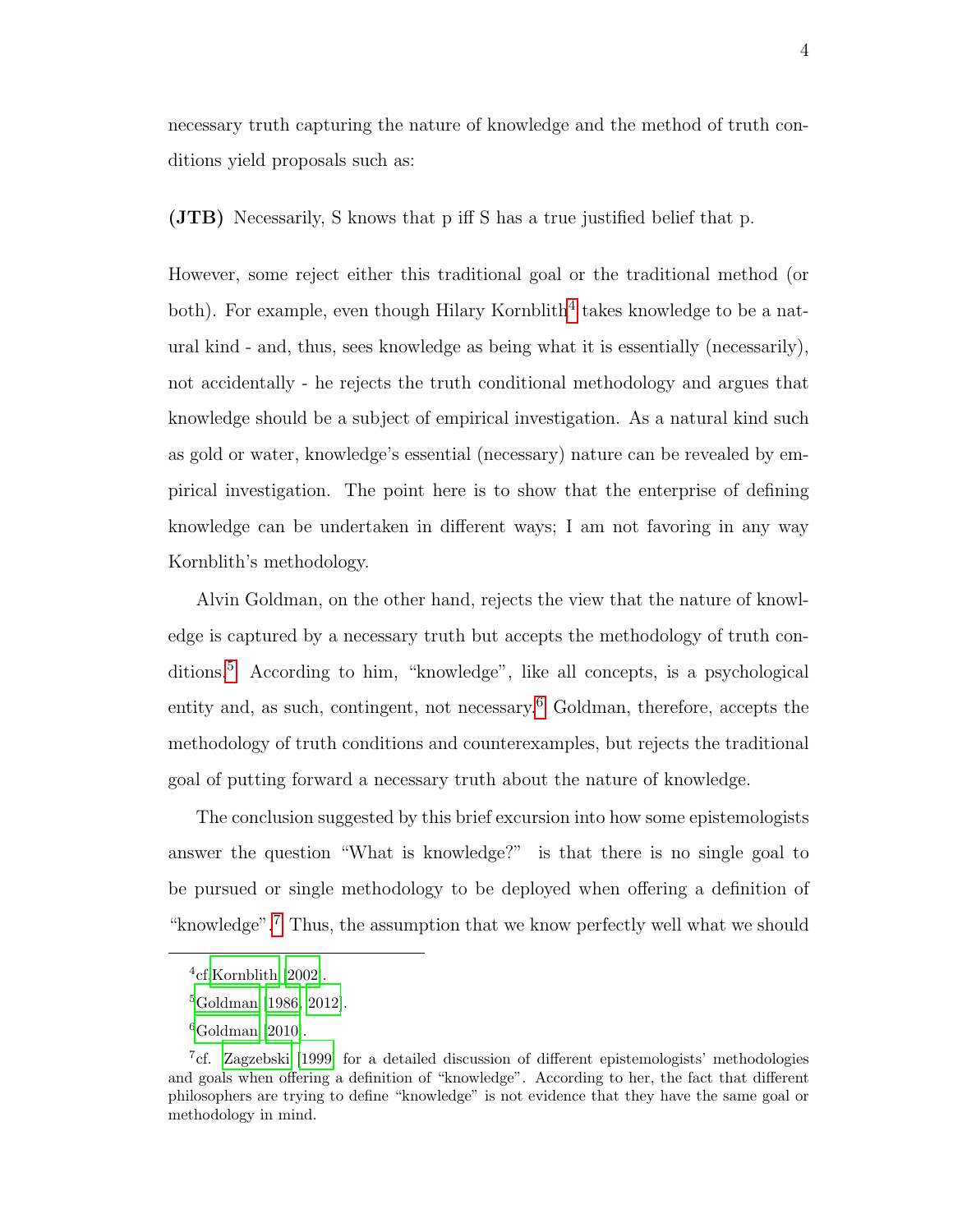be doing if we were defining "knowledge" but would have "no idea" what to say about knowledge if we were not defining its concept is at best dubious and at worst false. If one thinks that defining knowledge is a discrete activity with clear goals and methodology, then one needs an argument to show that this is the case, for we do not get that impression if we merely look at how epistemologists actually conduct themselves while doing epistemology. The very practice of epistemology shows that one can consistently define "knowledge" in importantly different ways.

That being said, what makes the claim that those defining "knowledge" have the methodological high ground dubious or false is the assumption about definitions, not the assumption about how to understand knowledge without offering a definition. Maybe people who think they have the methodological high ground project a misleading impression of unity in their ranks, but they may be right about the enemy being in disarray. If this were the case, then the traditional epistemologist would still have the methodological high ground, if only because their view of what knowledge is would be the only viable one.

I think this conclusion is mistaken. Still, "The proof is in the pudding", as they say, and I will *show*, rather then tell, that defining "knowledge" is not the only viable answer to "What is knowledge?". I will take the considerations I am about to provide to say something about the nature of knowledge, and I do take those considerations to amount to necessary truths. So, if we are keeping score, the view of knowledge I am about to sketch could be described, I think, as accepting the *purpose* or *goal* of the activity usually associated with defining "knowledge" while rejecting its truth conditional methodology.

Peter Unger famously argued that "knowledge" is an absolute concept, akin to "flat" and "empty."[8](#page-12-0) They are absolute because they do not admit of degrees and because their correct application presupposes the complete absence of something.

<span id="page-12-0"></span><sup>8</sup>[Unger](#page-174-1) [\[1975\]](#page-174-1). See also [Dretske](#page-167-0) [\[1981a](#page-167-0)[,b\]](#page-167-1). The kind of knowledge at issue here is propositional knowledge, rather than, say, knowledge by acquaintance. It makes sense to say that I know the Eiffel Tower better than Sam if "know" here is shorthand for "acquainted with".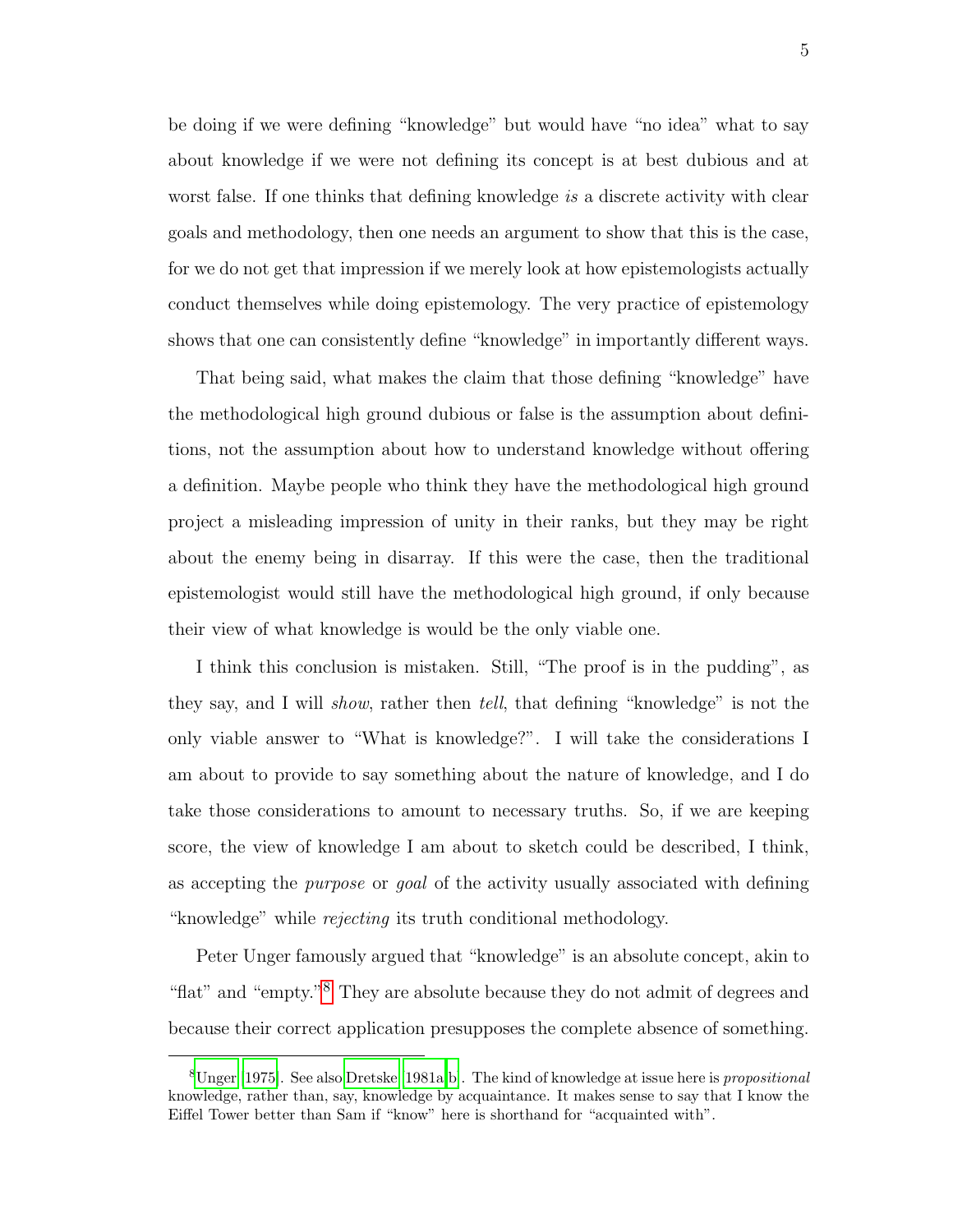So, if x knows that something is the case, or if x is flat or empty, then there is no y such that y knows better/worse than x, or is such that y is flatter or emptier than  $x^9$  $x^9$ . What is more, if x is empty, flat, or knowledgeable, then there is nothing inside x, there are no bumps on x, and there is no doubt whether x. This latter fact about absolute concepts explains why it is usually infelicitous to assert sentences of the following forms:

i x is empty but there are things inside of x.

ii x is flat but there are bumps on x.

iii x knows that p but there are doubts as to whether p.

If "empty", "flat" and "knows" are absolute concepts in the way described above, then asserting i-iii is infelicitous because the second conjunct of those claims is logically incompatible with the first conjunct: that x is empty entails that there is nothing inside x; that x is flat entails that there is no bump on x; and, that x knows that p entails that there are no doubts as to whether p.

In fact, if "knowledge" is an absolute concept, then I can explain why asserting the following also seems infelicitous:

iv S knows that p, but there is a chance, given her evidence, that  $\neg p$ .

v S knows that p, but she has not eliminated all possibilities that  $\neg p$ .

A direct implication of "knowledge" being an absolute concept is that, if S knows that p, then p has an epistemic probability of 1 for  $S^{10}$  $S^{10}$  $S^{10}$  Consider the following

<span id="page-13-0"></span><sup>9</sup>Those words express, at most, relative nearness to the absolute state in question. For example, to say that  $x$  is flatter than  $y$  is to say that  $x$  is closer to being flat than  $y$  is. Strictly speaking, something is flat only if it has no bumps or irregularities, no matter how minute those bumps or irregularities are. Flatness does not admit of degrees, although a surface's nearness to being flat does.

<span id="page-13-1"></span><sup>10</sup>See [Fantl and McGrath](#page-167-2) [\[2012\]](#page-167-2) for a view which tries to accommodate the infelicity of asserting things like iii-v while rejecting the Ungerian hypothesis that "knowledge" is an absolute concept. See [Brown](#page-165-0) [\[2014\]](#page-165-0) for a convincing case against Fantl's and McGrath's way of dealing with those claims.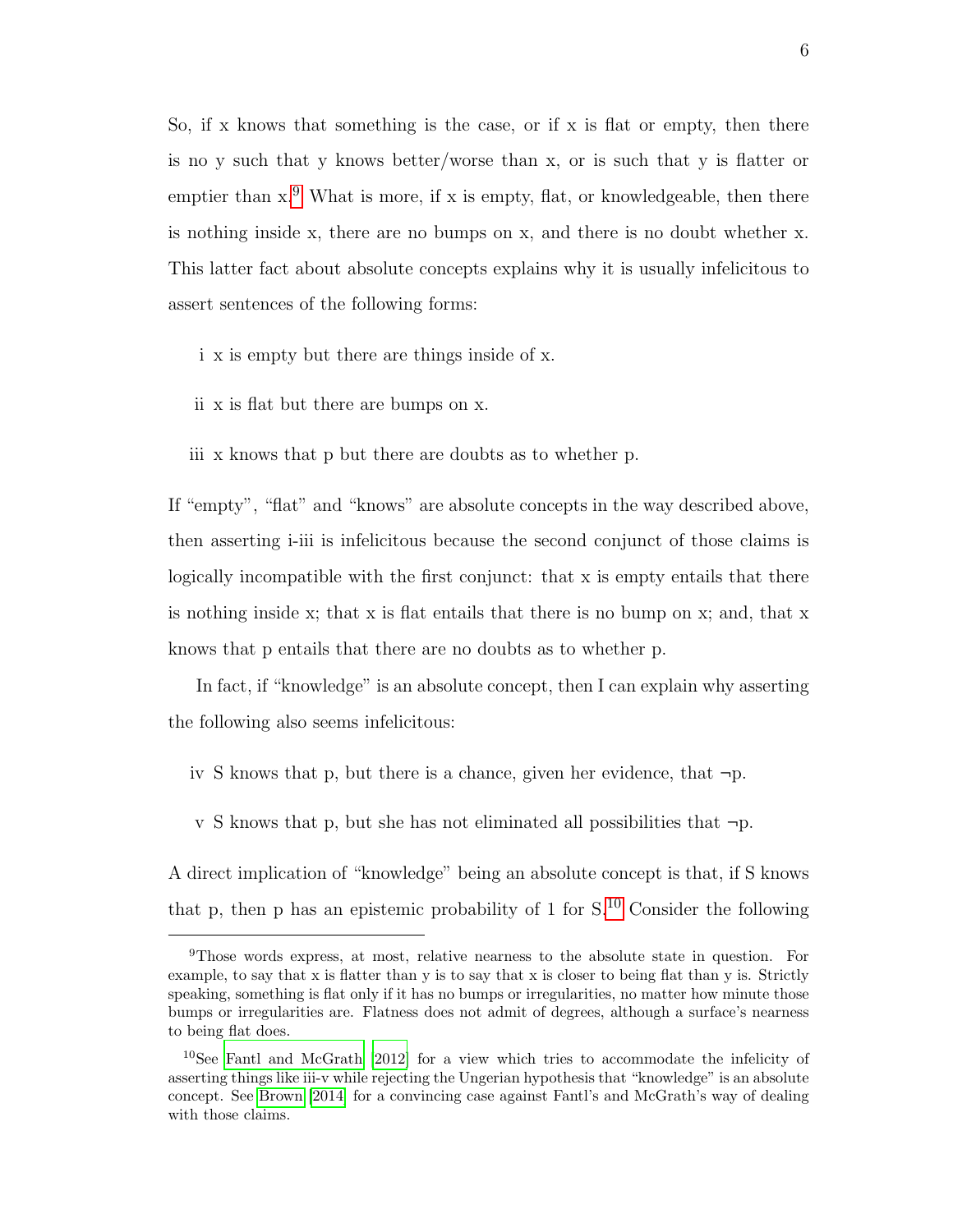argument:[11](#page-14-0)

- 1. Ksp  $\Rightarrow \neg \Diamond \neg p$ . [from the absolutness of "knowledge"]
- 2.  $\neg \Diamond \neg p \Leftrightarrow P(\neg p)=0$ . [probability distributes over possibility]
- 3. Ksp  $\Rightarrow$  P(¬p)=0 [from 1,2 by the transitivity of " $\Rightarrow$ "]
- 4.  $P(\phi)=0 \Leftrightarrow P(\neg \phi)=1$  [the probability of mutually exclusive events adds up to 1]
- 5. Ksp  $\Rightarrow$  P(p)=1 [from 3,4 by substitution of equivalents]

So, if S knowing that p entails that p has probability 1 for S, then what kind of probability are we talking about here? And, relatedly, what kind of possibility does " $\Diamond$ " refer to in this argument?

Clearly, we should not be talking about mere objective chance, for perhaps with the exception of future states of the world, a state has an objective chance of 1 or 0. We should not be talking about subjective credences either, for even though a high enough degree of subjective credence (say, higher than .5) is necessary for knowledge (I cannot know that p if I do not believe that p), not even the highest degree of subjective credence in a true proposition is sufficient for knowledge, for one might give this true proposition credence 1 because one is mad rather than because of anything having to do with that proposition's truth. The relevant notion of probability here should be a measure of the degree to which some body of evidence supports some proposition. Call this intuitive measure "epistemic probability." So, if S knows that p, then S's evidence supports p to the highest degree; i.e., 1. In symbols:  $P(\phi)=P(\phi | e)$ , where "e" refers to a contextually relevant body of total evidence. As usual,  $P(\phi \mid e)=P(\phi \& e)\P(e)$  and  $P(e) > 0$ . "P" in the argument above refers to this latter measure of evidential support.

<span id="page-14-0"></span><sup>11</sup>[Dodd](#page-166-0) [\[2011\]](#page-166-0) makes a similar argument.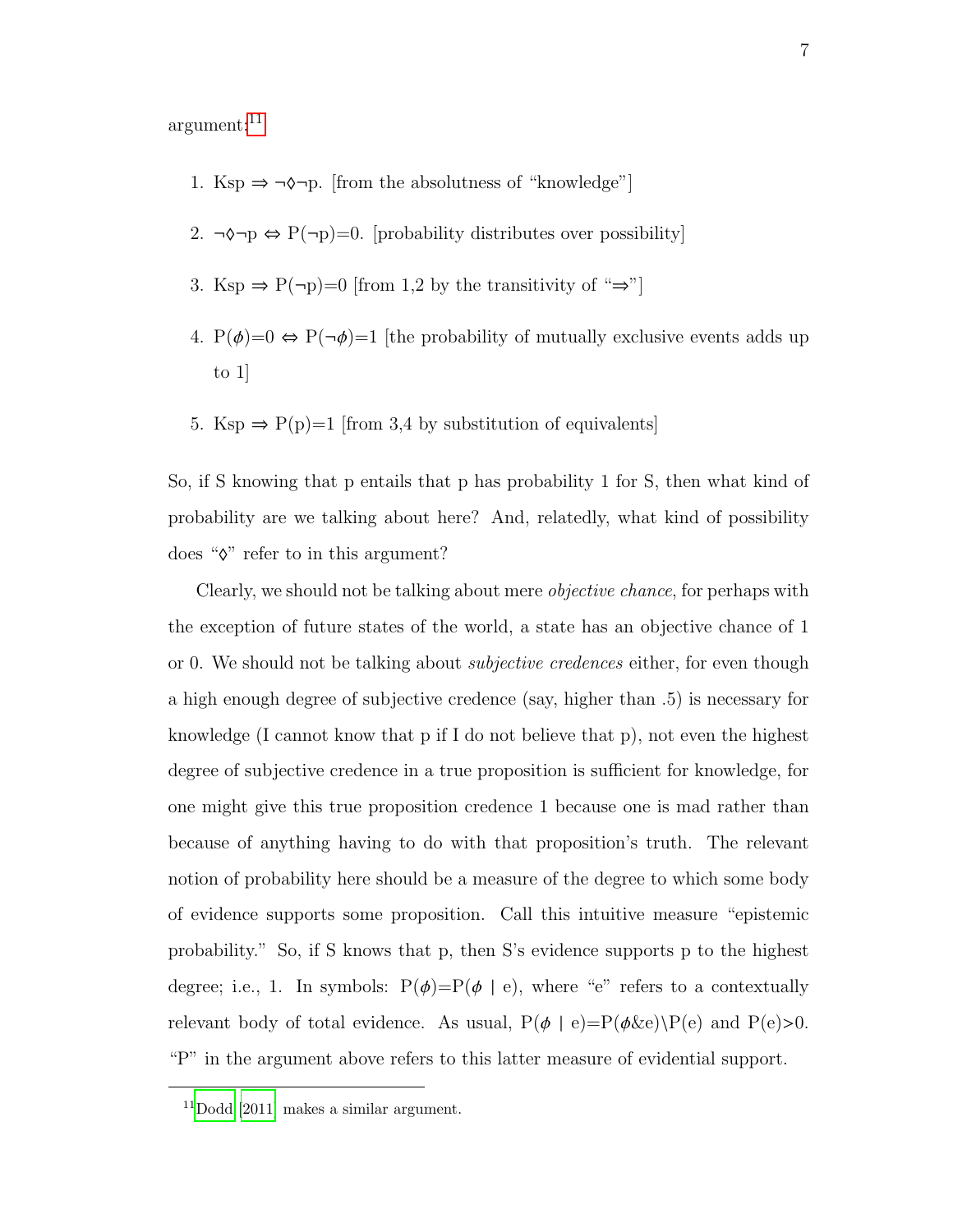What about " $\Diamond$ "? How should we understand this notion? We should understand it like this: " $\phi \phi$ " is true iff ( $\phi \&e$ ) is the case, for some contextually relevant body of evidence e. In other words, " $\Diamond$ " deals with *epistemic possibility* and, as such, it has to do with what possibilities are compatible with a certain body of total evidence.

When fully spelled out, premise 1 in the argument above reads as:

1. Ksp  $\Rightarrow \neg \Diamond (e \& \neg p)$ .<sup>[12](#page-15-0)</sup>

If one knows that p, then it is not possible that both one's total evidence e and  $\neg p$  are true.<sup>[13](#page-15-1)</sup> According to the view of what knowledge is I am articulating here, "knowledge" is an absolute concept. This entails that, if one knows that p, then one's evidence eliminates the possibility that  $\neg p$  and, consequently, that p has an (epistemic) probability of 1.

But wait. There's more!<sup>[14](#page-15-2)</sup> There is still another argument in favor of the claim that "knowledge" is an absolute concept. Given our argument above, then knowing that p entails that p has probability 1 on one's evidence. Now, one can show that the following plausible principle requires that knowledge have probability 1:

### (Conjunction Principle) If S knows that p, S knows that q, and S deduces  $(p\&q)$  from this knowledge, then S knows that  $(p\&q)$ .

The conjunction principle is false if knowing does not require probability 1. Suppose one's epistemology allows for one to know that  $\phi$  even if  $\phi$  is, say .99 probable for one. It is then possible that one knows that p and one knows that q, but one fails to know that (p&q), for, unless p and q are mutually exclusive,  $P(\phi \& \psi)$  =  $P(\phi)$  x  $P(\psi)$ , and, in this case,  $P(p\&q) = .99$  x .99 = .98. Therefore, if knowledge

<span id="page-15-1"></span><span id="page-15-0"></span> $12$ cf[.Dretske](#page-167-3) [\[1971\]](#page-167-3).

 $13$ According to Dretskian ideology, 1 says that knowing that p entails having a *conclusive* reason for p. Here, one's "conclusive reason" is evidence. See [Dretske](#page-167-3) [\[1971\]](#page-167-3).

<span id="page-15-2"></span> $14$ cf[.Dretske](#page-167-1) [\[1981b\]](#page-167-1).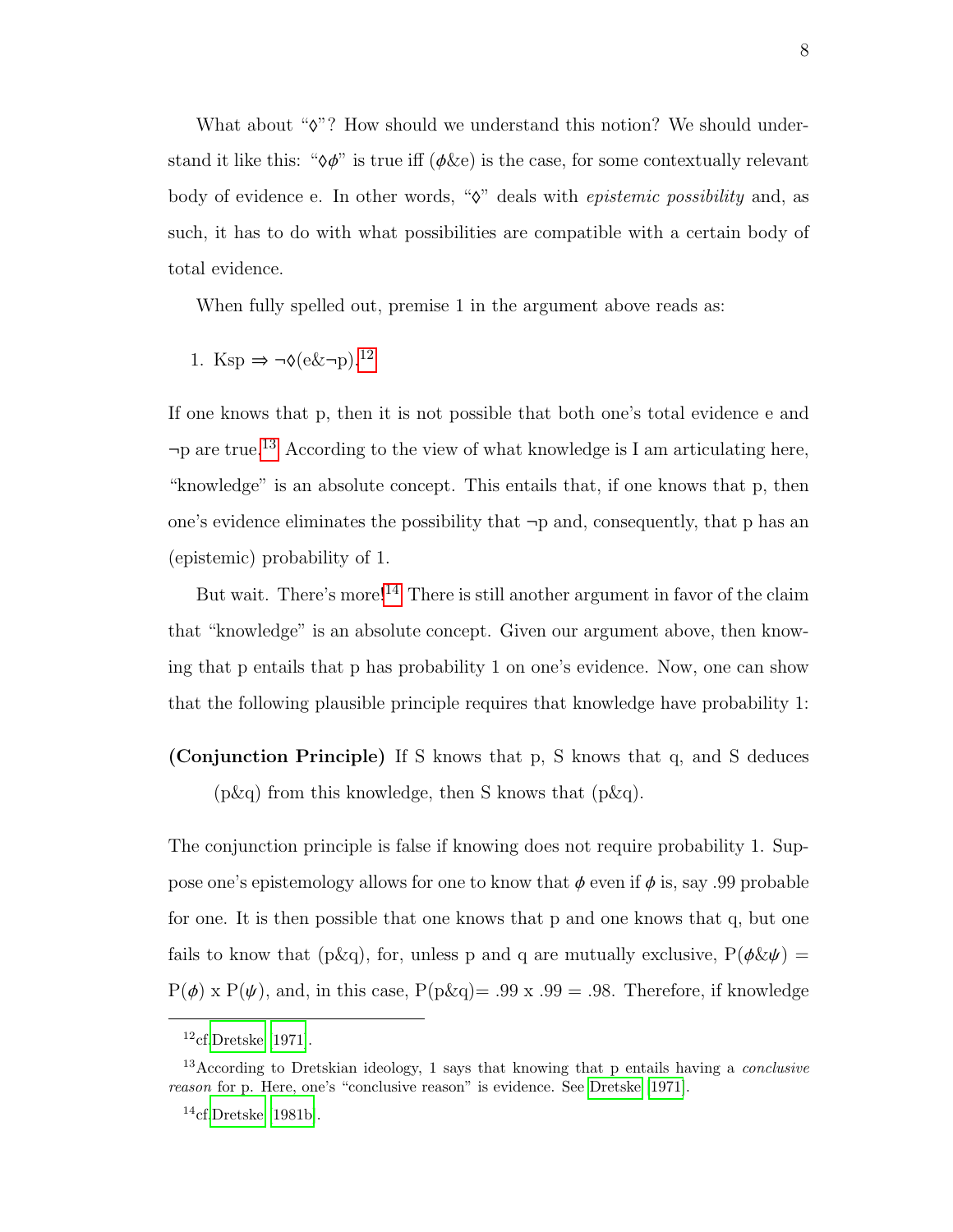requires a probability lower than 1, then the Conjunction Principle can be counterexemplified. I believe this is a reason to favor the claim that "knowledge" is an absolute concept.

One might have two different kinds of worry about the answer to "What is knowledge?" being sketched here. One might fear that this view is both too permissive and too restrictive.

The view of knowledge which emerges from those considerations is one in which knowledge is an evidential state wherein evidence eliminates all possibilities of error. In that sense there is a fundamental difference between knowledge and true belief of any kind - even true beliefs that are highly probable on one's evidence: knowledge that p, but not true belief that p, is incompatible with it being possible that  $\neg p$ .

One may think the view is too permissive because, if knowledge entails the elimination of any possibility that the opposite of what one knows is true, then this view would permit one to close one's mind to counterevidence, for any counterevidence to what one knows is evidence for something false (namely, the negation of what one knows). Simply put, this view of knowledge breeds *dogmatism*. On the other hand, one might think that the view been sketched here is too restrictive because, with the exception of cogito-like propositions such as "I am me", our evidence never raises the probability of what we know to 1. But, if one knows only if the proposition one knows has probability 1 for one, then one knows virtually nothing. According to this line of reasoning, the view of the nature of knowledge I am sketching here breeds skepticism.

Since I deal with the charge that this view of knowledge entails dogmatism in chapter 3, I will consider in the remainder of this section only the charge that the view I favor entails skepticism.

Unger argued that skepticism is a consequence of knowledge being an absolute concept. This is where I part ways with him. Unger in fact embraced the view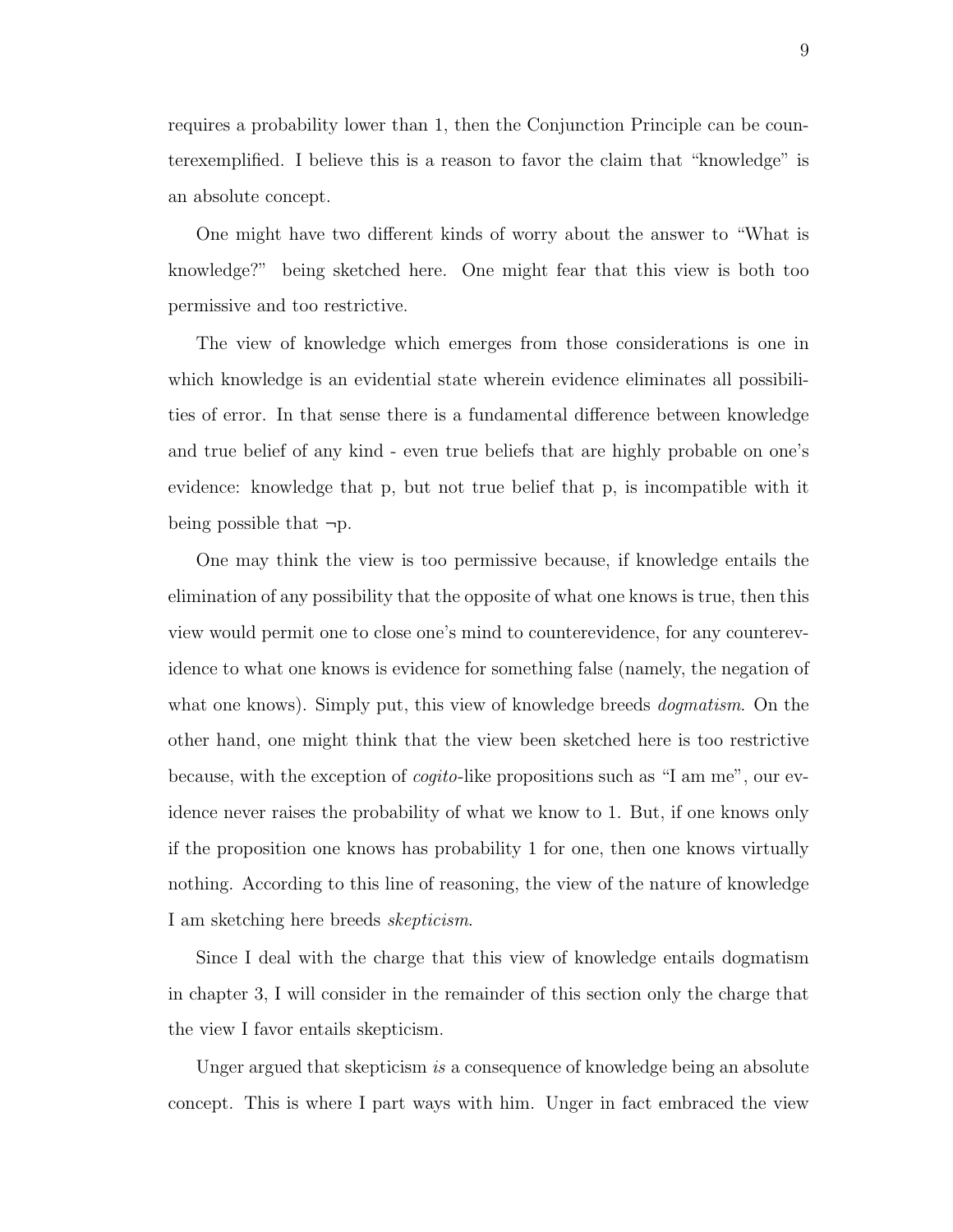that all sentences of the form "x is F" where "F" denotes an absolute concept are false. According to him, nothing is literally empty, flat, or known, because, if we inspect things carefully enough, we will always find something inside the place we thought was empty, a bump on the thing we thought was flat, and an incompatible possibility we thought our evidence had ruled out. Thus Unger defended skepticism about knowledge for the same general reason he defended skepticism about all absolute concepts: nothing in the world falls under absolute concepts.

I do think there are flat things and empty things in the world. I also think we know many things. But, if those concepts are absolute and the world does not seem to be absolute, how can that be? It is true that x being flat entails that x has no bumps. It is also the case that x being empty entails that there is nothing inside x. Likewise, it is true that x being known entails that there is no non-eliminated alternative to x. The mistake that the skeptic makes is to assume that anything can count as a bump in x, or as an object inside x or as a relevant alternative to x. This assumption is at least far from obvious. A lighthouse with dust is empty if we want to use it as a lighthouse, but not if we want to use it as a vacuum chamber.[15](#page-17-0) There being dust particles in the lighthouse is relevant for the correct application of "empty" to the lighthouse only if we are engaged in the former type of endeavor, not if we are engaged in the latter kind of endeavor. If we are engaged in the second type of endeavor, it becomes relevant to the correct application of "empty" to the lighthouse whether there is dust in it or not. Thus, x is empty iff there is nothing inside of x, but what counts as something inside of x is relativised to some parameter or standard. If some y does not satisfy this standard or parameter, then the question of where y is located is irrelevant to the question of whether x is empty or not. In the example I just gave, dust particles do not satisfy the standard: things that might prevent us from using

<span id="page-17-0"></span><sup>15</sup>The example is adapted from [Dretske](#page-167-0) [\[1981a\]](#page-167-0).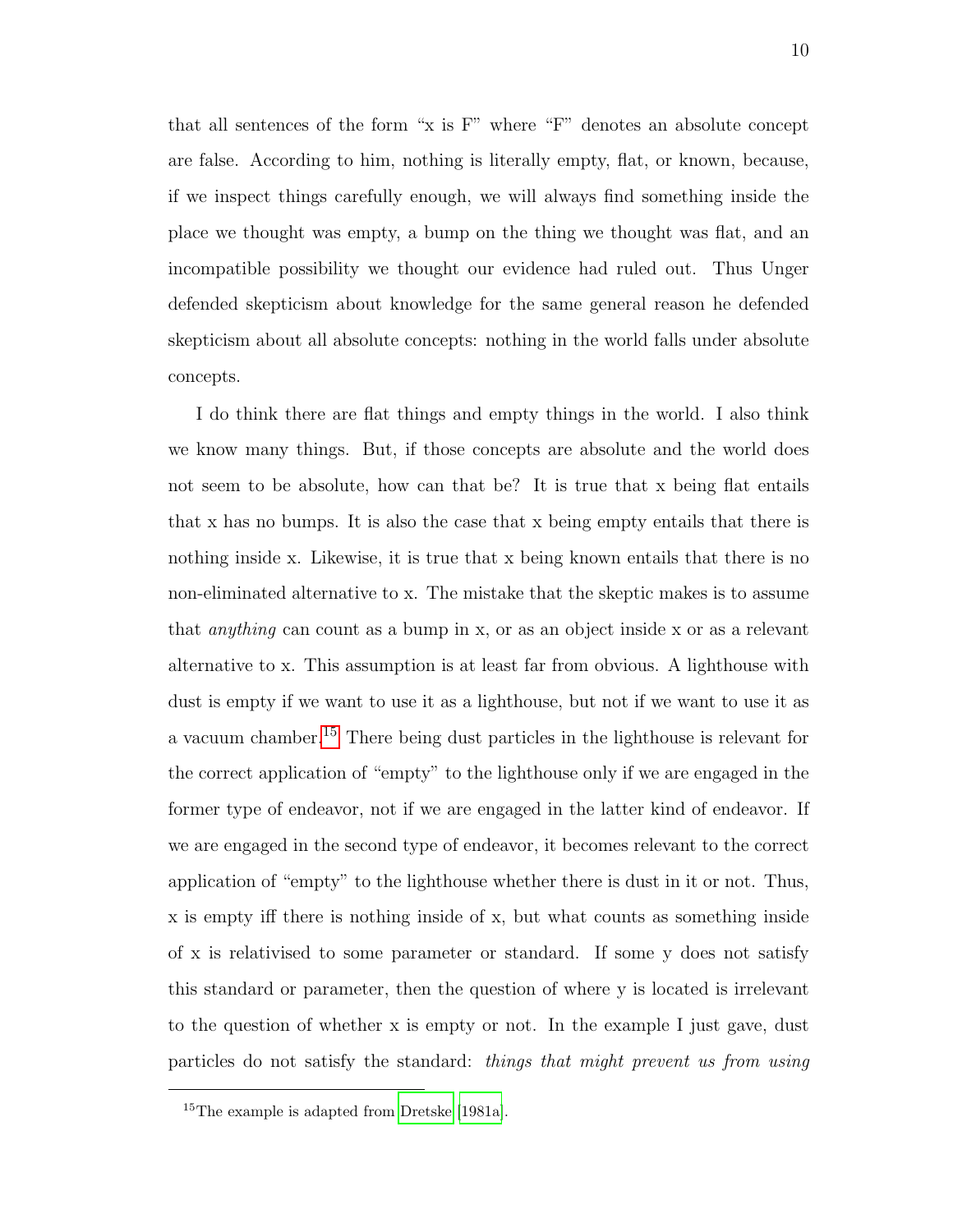this lighthouse as a lighthouse. This makes dust particles irrelevant to whether the lighthouse is empty or not. Dust particles  $do$ , on the other hand, meet the following standard: things that might prevent us from using this lighthouse as a vacuum chamber. This makes dust particles relevant to whether this lighthouse is empty. In general, whether something is relevant or irrelevant to something else being empty is determined by contextually salient standards. In this sense, "empty" is a relationally absolute concept. Absolute, yes - but only in relation to a particular standard. The concept "flat" displays the same relational aspect "empty" does. The road in front of my house is flat if I am looking for a surface on which to ride my bike, but the same road is not flat if I am looking for a surface I can use to sign my check. So, although x is flat iff x has no bumps, what counts as a bump is relativised to a parameter or standard. The bumps on the road fail to satisfy the standard irregularities that might prevent me from riding my bike and are deemed irrelevant to the question of whether the road in front of me is flat. The bumps on the road do satisfy the standard irregularities that might prevent me from signing a check properly and are, therefore, relevant to the question of whether the road is flat. A skeptic about flatness and emptiness would say that "no bump" or "no object" is irrelevant to whether something is flat or empty. Given this maximally general standard, it would not be a surprise that there are no flat or empty things.

If "knowledge" is a an absolute term, then we should expect it to also display this relational feature "flat" and "empty" display. To see that "knowledge" is relationally absolute, consider a version of a case discussed in [Dretske](#page-167-1) [\[1981b,](#page-167-1) p.368-9]:

#### The Amateur Bird Watcher Case

An amateur bird watcher spots a duck on his favorite Wisconsin pond. He quickly notes its familiar silhouette and markings and makes a mental note to tell his friends that he saw a Gadwall, a rather unusual bird in that part of the Midwest. The Gadwall has a distinctive set of markings (black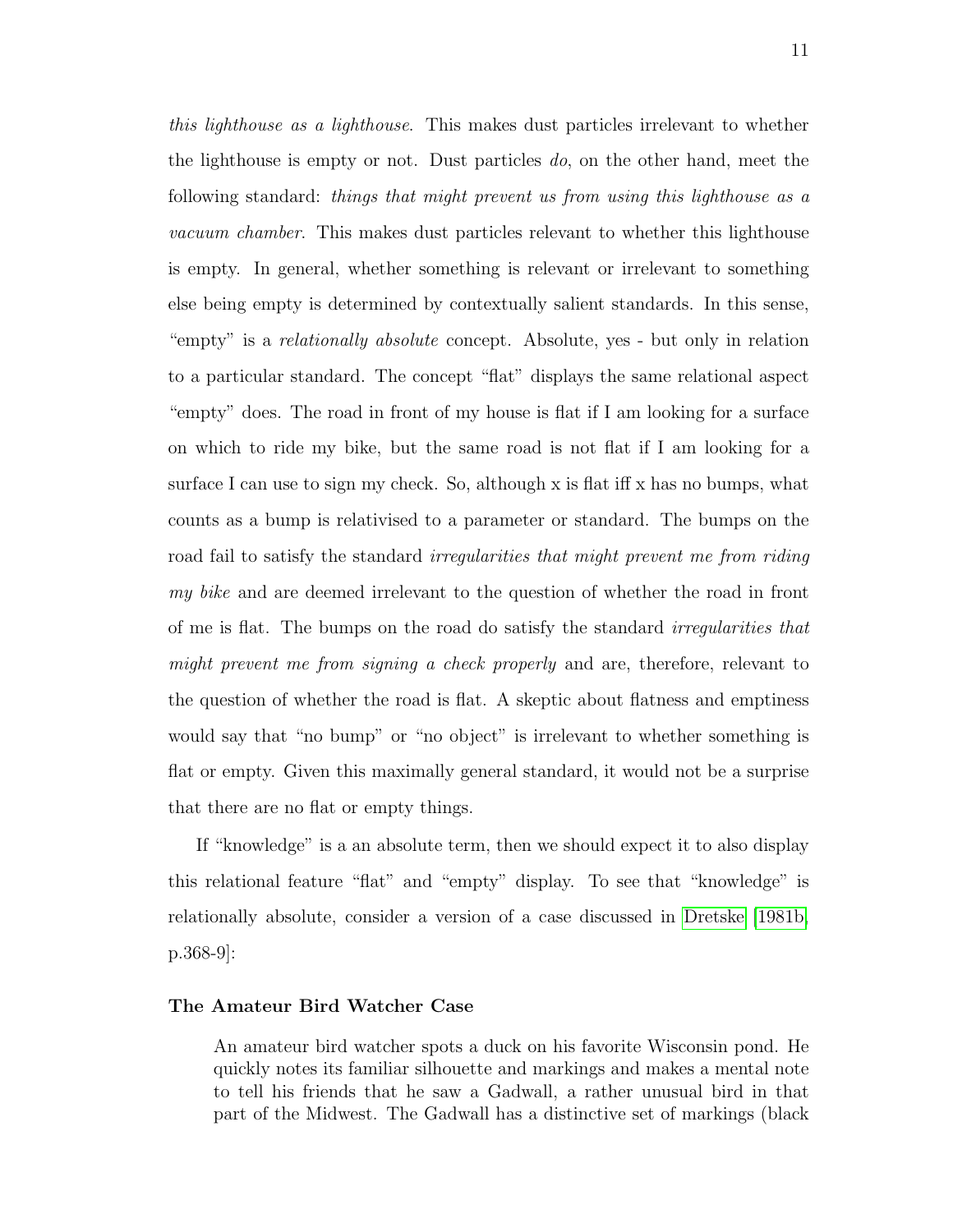rump, white patch on the hind edge of the wing, etc.), markings that no other North American duck exhibits. What is more, these markings were all perfectly visible to the amateur.

In this case it seems that the amateur knows that the bird in front of him is a Gadwall duck. We may suppose that the set of markings he identified (that the bird looks thus-and-so) constitute his evidence for the claim that the bird is a Gadwall duck because it eliminates all alternatives incompatible with the bird being a Gadwall duck (for example, the alternative that it is a tree stump floating in the pond).

Now suppose I change the case a little and introduce an experienced ornithologist searching for traces of Siberian Grebes in the vicinity of the amateur bird watcher. Siberian Grebes are duck-like water birds, and, when in the water, they are practically indistinguishable from Gadwall ducks. One can only tell those birds apart if one sees them flying. Siberian Grebes have a reddish underbelly while Gadwall ducks have a white underbelly. Now suppose also that the ornithologist's working hypothesis is that Siberian Grebes have migrated to that region and that he and his assistant are looking for confirmation of that hypothesis.

As Dretske noted, at this point in the story, intuitions start to diverge and it stops being obvious that the amateur bird watcher knows the bird in front him is a Gadwall duck. For one thing, people who think that he does not know might plausibly explain that inclination by an appeal to fact that the bird watcher's evidence does not rule out the alternative that the bird in front of him is a Siberian Grebe.

The important thing for us here is that this example shows that one knows that p iff one's evidence eliminates all alternatives to p, but what counts as an alternative to p may shift from one context to another. In the context without the ornithologist, the bird watcher's evidence eliminated all the alternatives to "That is a Gadwall duck", but failed to do so in the context with the ornithologist poking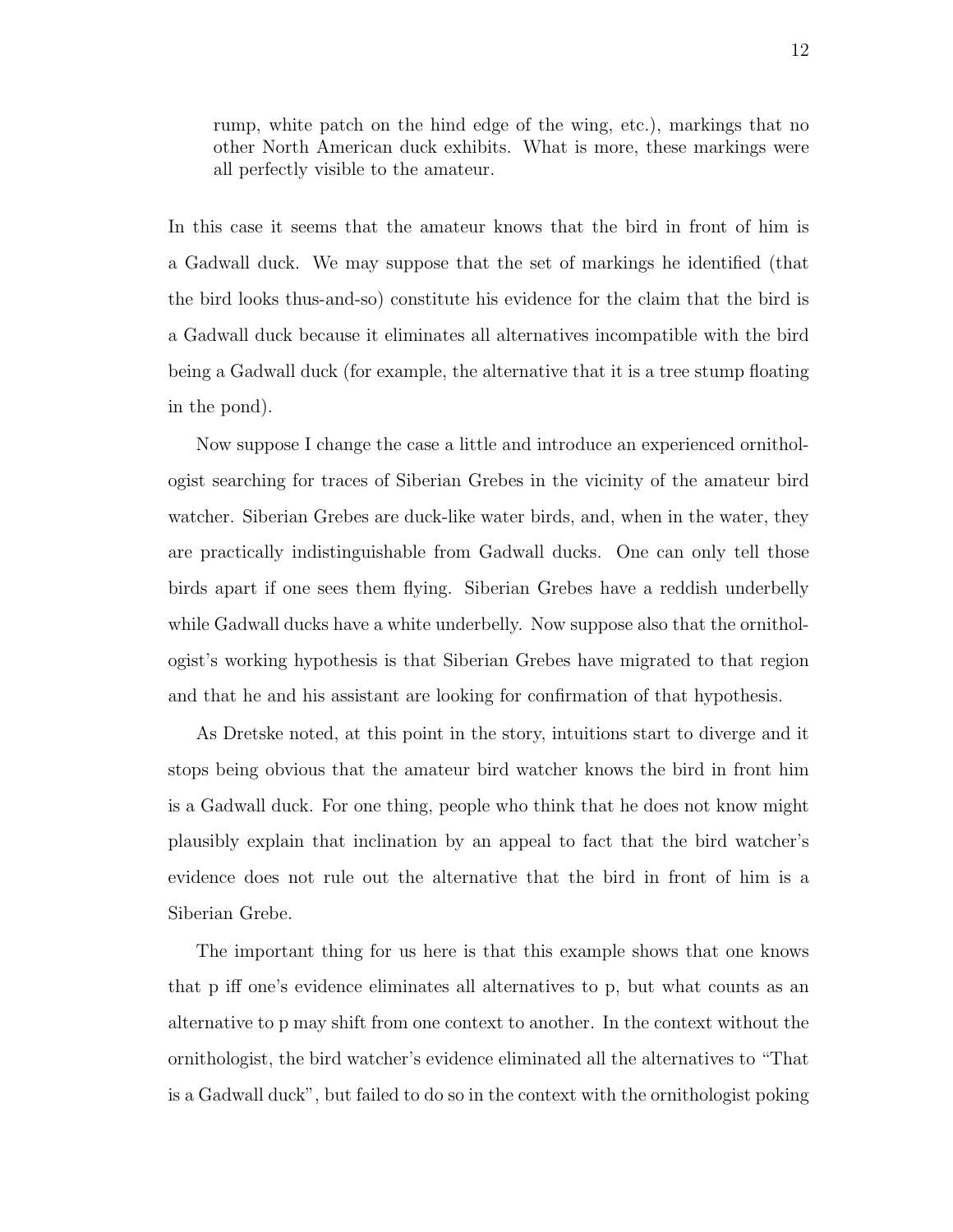around for Siberian Grebes. Consequently, "knowledge" seems to be, like "flat" and "empty", a relationally absolute concept, for what counts as an alternative which has to be eliminated in order for one to know shifts.

How do we know what the relevant alternatives to p are? In other words, what is the standard a possibility has to meet in order to become a relevant alternative to what one knows? Here is a plausible initial suggestion:

**(PRM)** x is a relevant alternative to y in C iff, x is true in C and  $P(y|x) < P(y)$ .

Given that probabilities distribute over possibilities, PRM is equivalent to:

(POM) x is a relevant alternative to y in C iff x is possible with respect to C and  $\Diamond x \Rightarrow \Diamond \neg y$ .

PRM and POM are supposed to say the same thing in different words. Both "possibility" and "probability" refer to epistemic possibility and epistemic probability, respectively. Moreover, if x does not satisfy those conditions, then x is an irrelevant alternative. We can also use either PRM or POM to explain what happens in the bird watcher case. In the original version of the case, there are no Siberian Grebes and there was no other truth t in that context such that P(that is a Gadwall duck $|t\rangle < P(Ga d$ wall duck). The upshot is that there is no relevant alternative the bird watcher's evidence fails to rule out in the first version of the case. Alternatively, there is no x such that x is possible with respect to this version of the case and such that  $\Diamond x \Rightarrow \Diamond$  (It is not the case that that is a Gadwall duck). In the second version of the case, on the other hand, if we suppose that the ornithologist's hypothesis about the Siberian Grebes is true and that those birds are in fact migrating to the Midwest, then the truth "There are Siberian Grebes around" is such that, in this version of the case,  $P$ (that is a Gadwall duck) there are Siberian Grebes around) $P$ (that is a Gadwall duck) and  $\Diamond$ (there are Siberian Grebes around)  $\Rightarrow \Diamond$  (it is not the case that that is a Gadwall duck).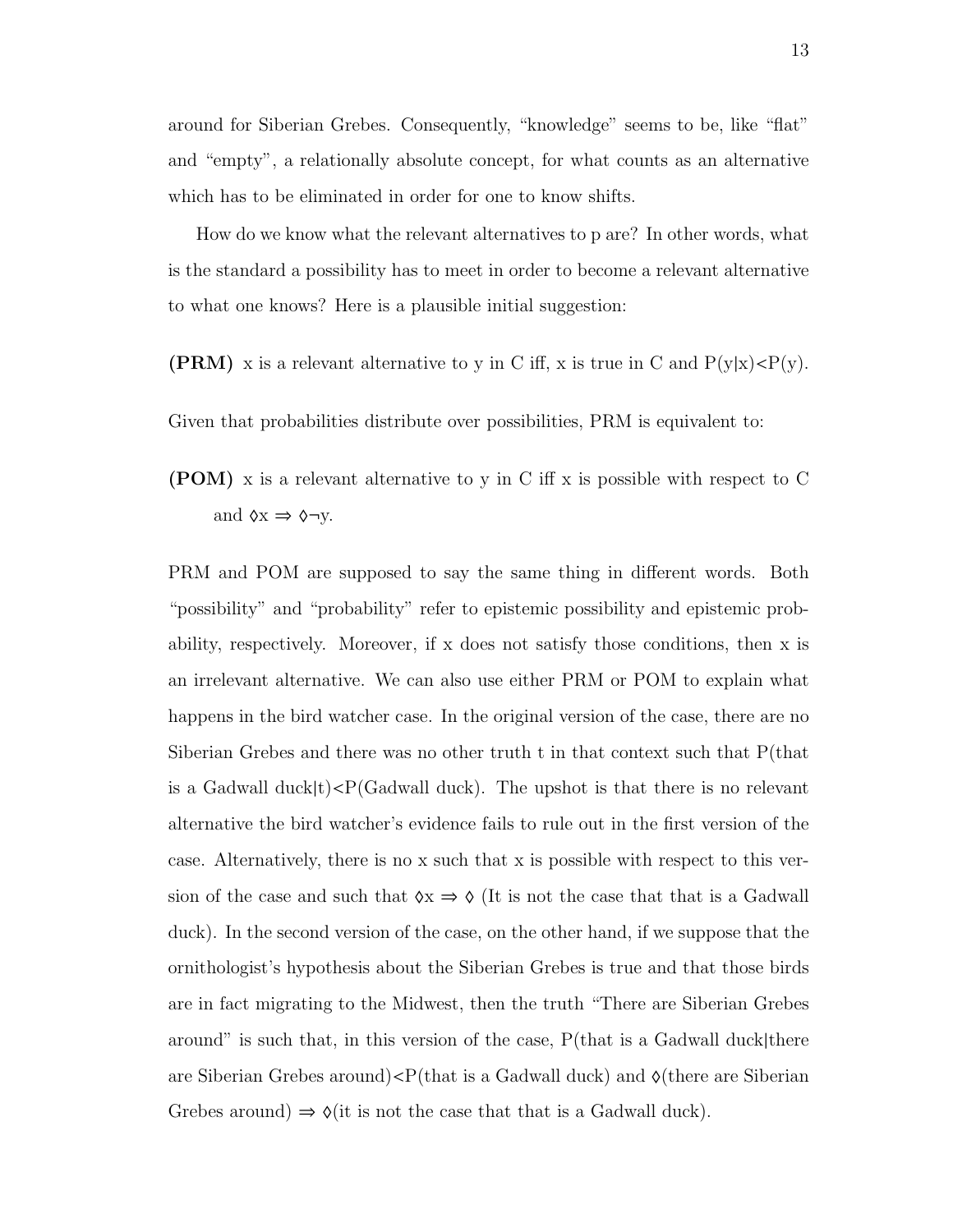As stated, PRM and POM say that it is a necessary condition on x being a relevant alternative that x is true in  $C$  (possible with respect to  $C$ ). What if I change the second version of the amateur bird watcher case and make the ornithologist's hypothesis false but also true that he and the whole Midwest believe that his hypothesis is true? In that case, is the truth "X believes that there are Siberian Grebes around" a relevant alternative to "That is a Gadwall duck?" The short answer to this question is "no." Intuitively, it is not that "X believes that there are Siberian Grebes around" is counterevidence to "That is a Gadwall duck," but, rather, that "There are Siberian Grebes around" is. Thus, the latter, if true, and not the former would be a relevant alternative to "That is a Gadwall duck", not the former. The problem is that the latter is, by assumption, false and thus an irrelevant alternative according to PRM and POM. So, the amateur bird watcher still knows that that is a Gadwall duck even when people believe there are Siberian Grebes around, because their belief is false. Here I am agreeing with Dretske on how to understand this case.

Now, this does not mean that, upon hearing about the ornithologist and his hypothesis and people's belief that there are Siberian Grebes around, it would be reasonable for the amateur bird watcher to stick to his guns and insist he had seen a Gadwall duck. It is an objective fact that, given the bird watcher's evidence, he knows there is a Gadwall duck in front of him, but this fact does not make it reasonable for him to disregard or discount counterevidence in favor of the opposite proposition unless he knows it to be true; i.e., unless he knows that he knows that it is a Gadwall duck. The view of knowledge I am sketching here can, therefore, deal with misleading evidence in a satisfactory way.[16](#page-21-0)

More would have to be said in support of this view, but this will have to suffice for now. Yet, I think my goal was achieved: I showed that much can be said about what knowledge is even if we do not offer a definition of "knowledge."

<span id="page-21-0"></span><sup>16</sup>I elaborate extensively on this account of misleading evidence in chapter 3.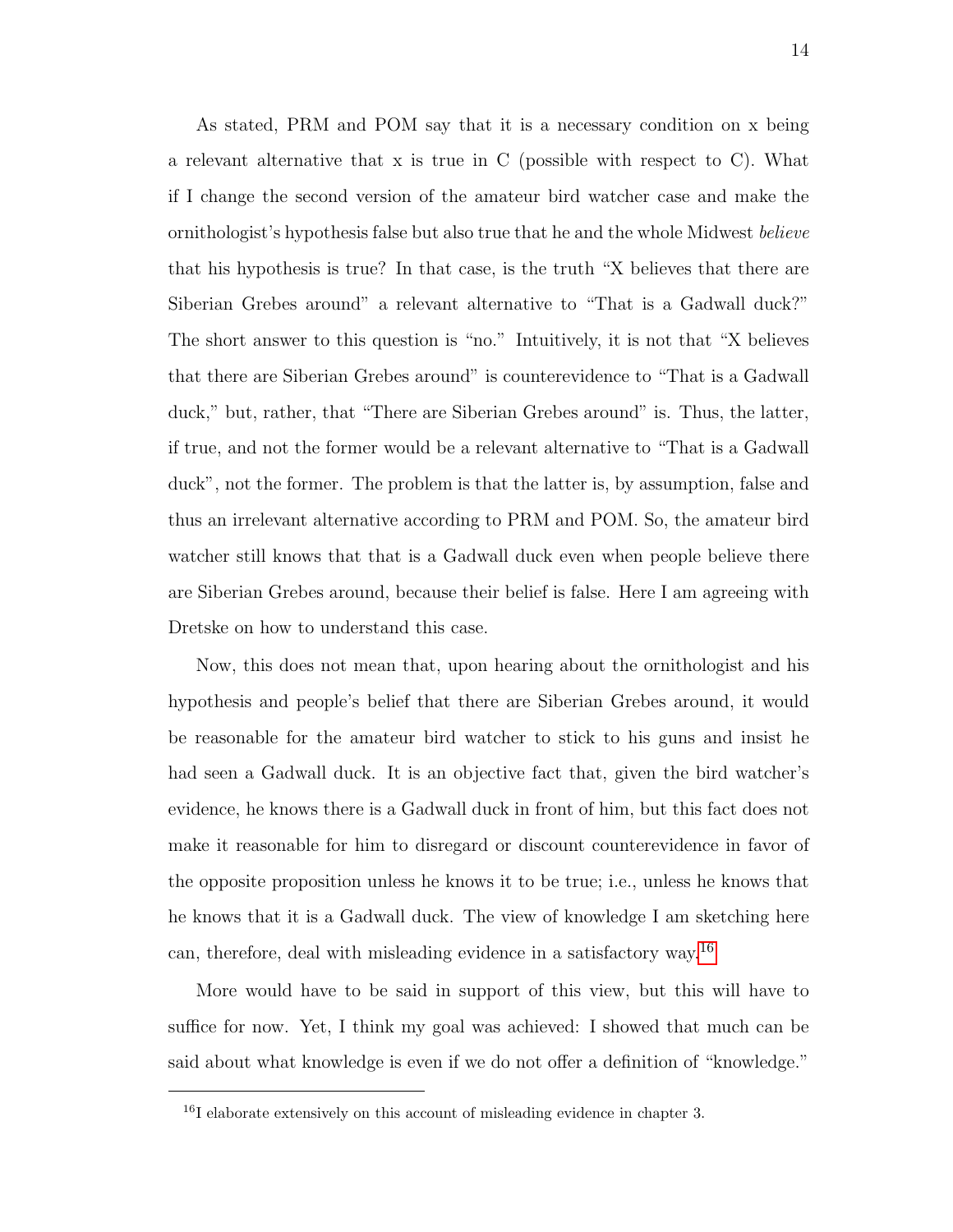Knowledge is an evidential state whose value over and above true belief comes from the special support known propositions receive from one's evidence. If one knows that p, then one's evidence eliminates all relevant alternatives to p.

#### <span id="page-22-0"></span>1.2 What Is To Come

A brief overview of the chapters follows.

Chapter 2 introduces KFK, sets the principle into historical context, and deals head-on with alleged cases of knowledge from non-knowledge. Chapter 3 puts forward an argument according to which E=K entails KFK. The chapter then scrutinizes two different arguments against E=K and finds them wanting. Chapter 4 applies KFK to the Gettier Problem and argues that a plausible version of the defeasibility theory of knowledge entails KFK. Chapter 5 argues that the most popular competing account of why Gettierized subjects fail to know ultimately fails.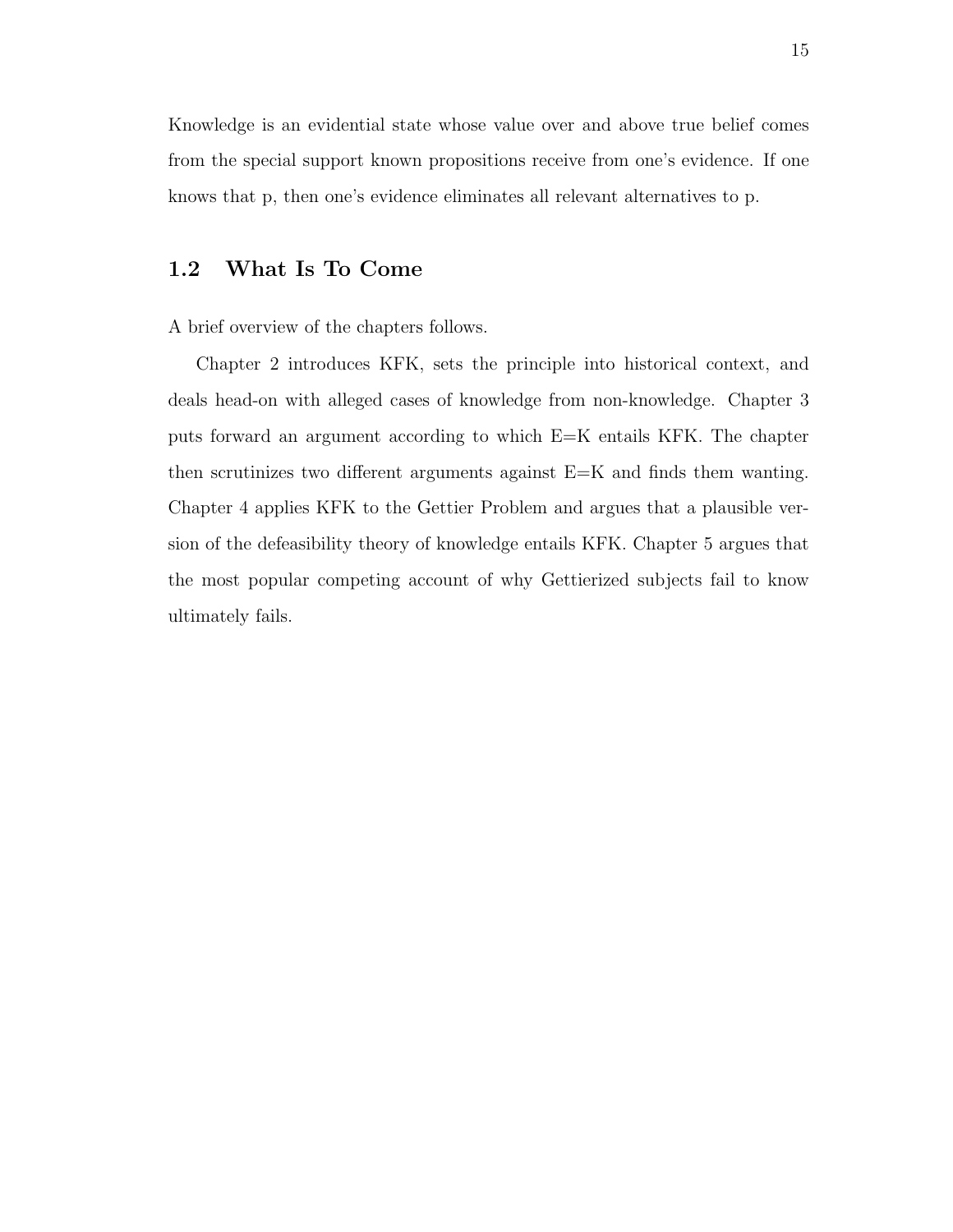# <span id="page-23-0"></span>Chapter 2 Knowledge from Knowledge

The main thesis of this work is that reasoning (or inference) is a source of knowledge only if one knows all the premises essentially involved in that reasoning. (I will refer to this thesis as "KFK.") This is a normative thesis about reasoning, not a descriptive one (more on this distinction in the next section). What is more, the thesis is not only immediately appealing, but it is also endorsed by many major philosophers. In the remainder of this chapter I will briefly situate this thesis in the remote and recent history of philosophy and describe what contribution this work hopes to make to the debate about inferential knowledge.

The thesis that reasoning (or inference) is a source of knowledge only if one knows all the premises it involves essentially provides a basis for the intuitive notions that reasoning generates knowledge only if it is "sound," and that one knows the conclusion of one's reasoning only if one's premises provide one with a "good reason" to accept one's conclusion. It also explains why criticisms of the form "You should not believe that – you do not know the premises in your reasoning" seem appropriate, when true. If this thesis is true and one's reasoning is a source of knowledge only if one knows all the premises it involves essentially, then our preference for sound reasoning over unsound reasoning is explained by our preference for known premises over premises we fail to know, in conjunction with the fact that we assign great epistemic value to knowledge. What is more, this claim about inferential knowledge has been widely accepted throughout the history of philosophy. According to Aristotle, one "demonstrates" that p is true only if one has a deductive argument whose premises are items of scientific knowledge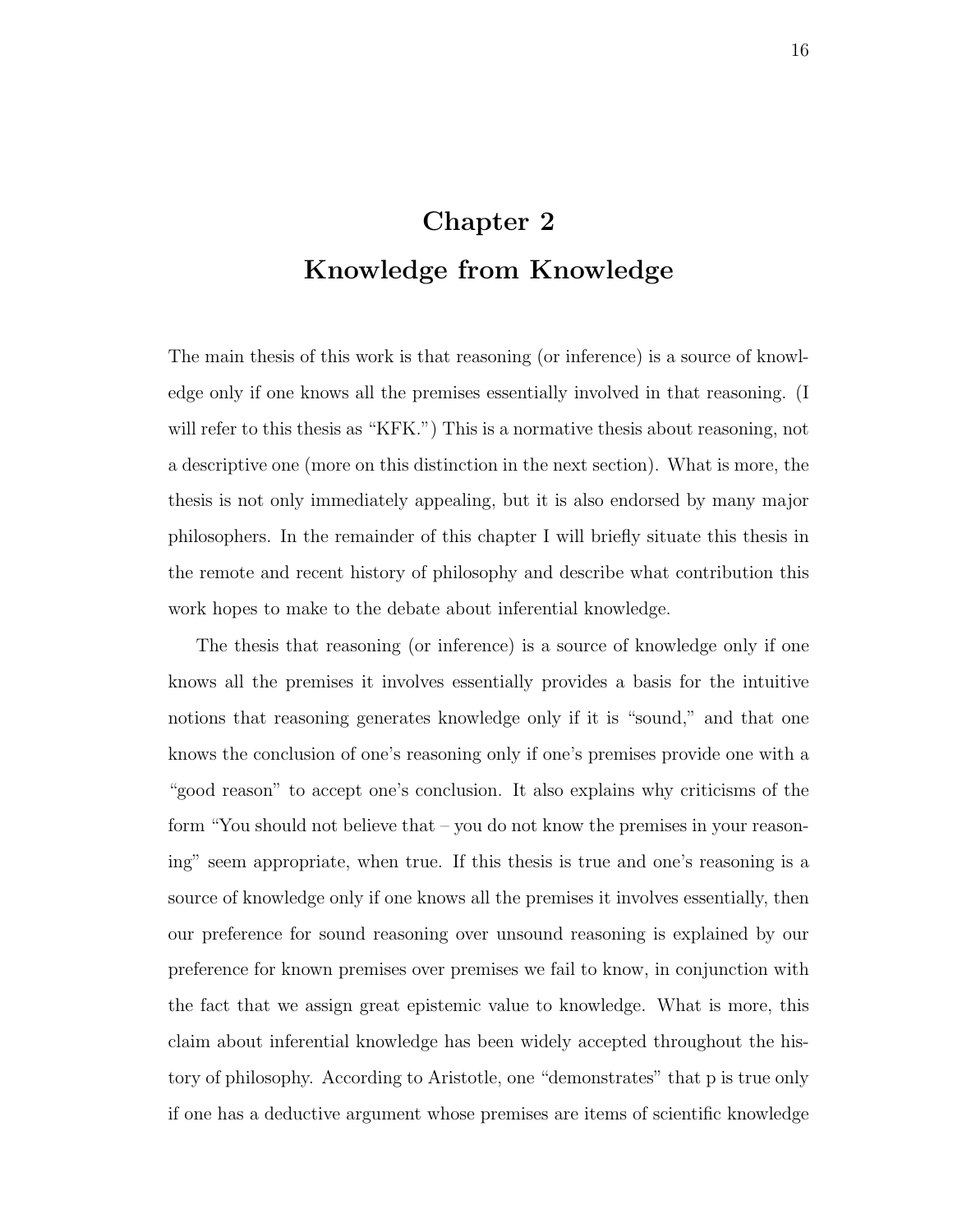("primitives") and whose conclusion is p. Given this account of "demonstration," Aristotle says,

... if we know and are convinced of something because of the primitives, then we know and are convinced of them better, since it is because of them that we know and are convinced of the posterior items.<sup>[1](#page-24-0)</sup>

According to René Descartes

many facts which are not self-evident are known with certainty, provided they are inferred from true and known principles through a continuous and uninterrupted movement of thought in which each individual proposition is clearly intuited.[2](#page-24-1)

For John Locke, in turn, "... every step in Reasoning, that produces Knowledge, has intuitive certainty."<sup>[3](#page-24-2)</sup>

Like Aristotle, Immanuel Kant also saw inferential knowledge as being the business of syllogistic demonstrations. For Kant the major premise in a syllogism is an instance of "universal a priori knowledge" and is called a principle. From which it follows that every syllogism is a mode of deducing knowledge from a principle.[4](#page-24-3) But, since, for Kant, something is a principle just in case it is an item of a priori knowledge, the claim that every syllogism is a mode of deducing knowledge from a principle amounts to the claim that one's inference produces knowledge only if one is certain (and, therefore, knows) that all of the premises in one's argument are true.[5](#page-24-4)

According to Bertrand Russell,

... But are we to say that nothing is knowledge except what is validly deduced from true premises? Obviously we cannot say this. Such a definition

<span id="page-24-0"></span><sup>1</sup>[Aristotle](#page-165-1) [\[1994,](#page-165-1) 72a25-30]. Jonathan Barnes' commentary on this passage in [Aristotle](#page-165-1) [\[1994,](#page-165-1) p.101-2] confirms our reading of the Aristotelian passage.

<span id="page-24-1"></span><sup>2</sup>[Descartes](#page-166-1) [\[1985,](#page-166-1) p.15].

<span id="page-24-2"></span> ${}^{3}$ [Locke](#page-171-0) [\[1975,](#page-171-0) BK IV, ch.II, sec.7].

<span id="page-24-4"></span><span id="page-24-3"></span><sup>4</sup>[Kant](#page-169-0) [\[1950,](#page-169-0) p.301].

<sup>5</sup>Of course, it is not enough that one knows the major premise in one's syllogism; one also has to know the minor premise of one's syllogism, but this is assumed by all the philosophers we are discussing.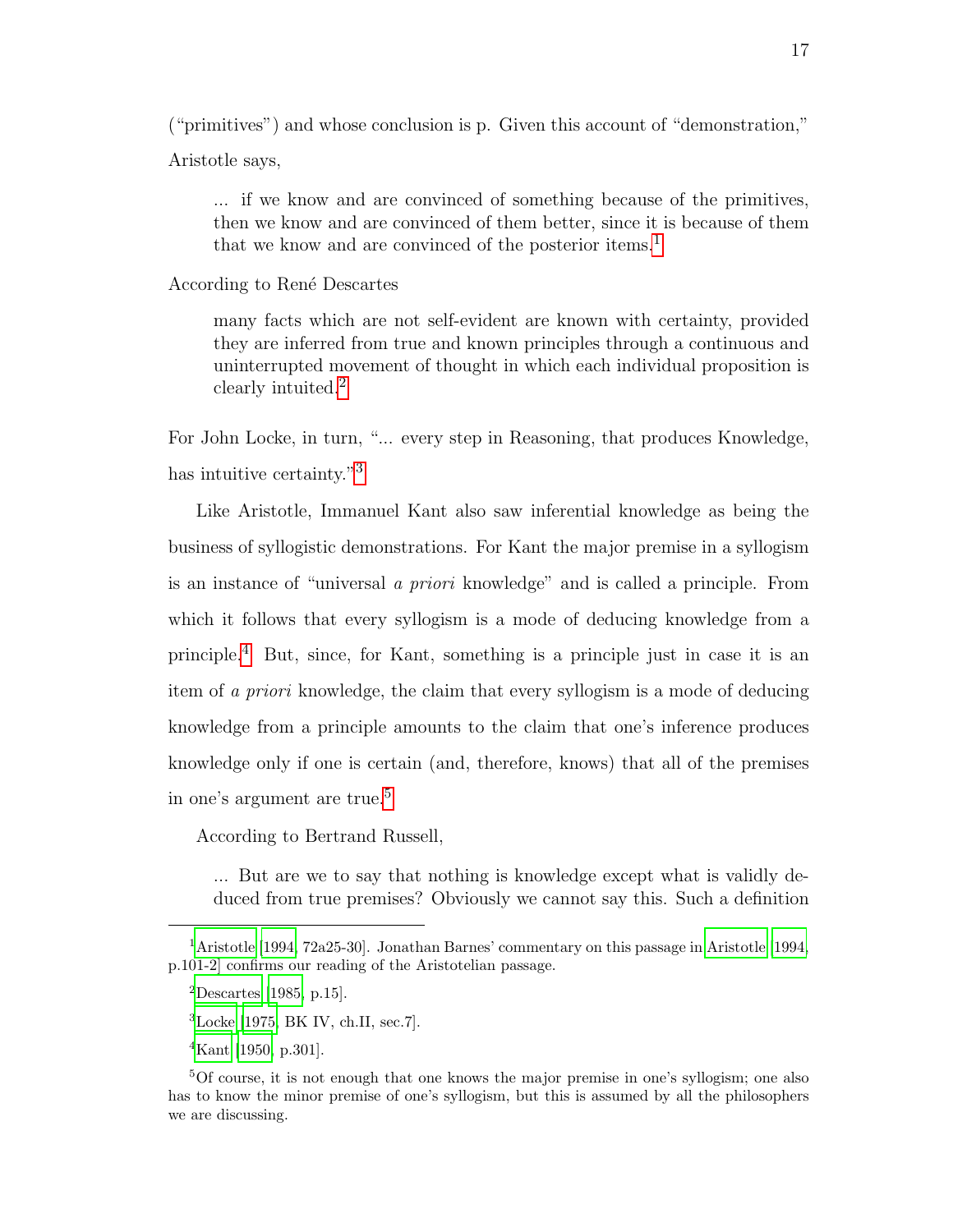is at once too wide and too narrow. In the first place, it is too wide, because it is not enough that our premises should be true, they must also be known.[6](#page-25-0)

This is a partial (but impressive) list of philosophers who have endorsed our thesis. Strictly speaking, with the exception of Russell, they all endorse something stronger than our thesis; something like "one knows the conclusion of one's reasoning only if one is certain of one's premises and one's premises entail one's conclusion." We need not join these philosophers in thinking that only deduction from premises that are certain for us yield inferential knowledge. This thesis is compatible with induction from premises one knows, but of which one is not certain, yielding inferential knowledge. For the philosophers I am discussing, on the other hand, inductive arguments only occasionally generate knowledge, most of the time they generate probable opinion. The fact remains that the stronger claim those philosophers are making directly and obviously entails our thesis and that they are, therefore, committed to that weaker claim.<sup>[7](#page-25-1)</sup>

<span id="page-25-0"></span> $6$ [Russell](#page-172-0) [\[1912,](#page-172-0) p.132-3]. This characterization is "too narrow," according to Russell, in that it excludes the possibility of inferential knowledge via inductive inference.

<span id="page-25-1"></span><sup>7</sup>Things are a little more complicated than I am suggesting here. Aristotle, Descartes, Locke and Kant seem to be talking about what is required for one to acquire *scientia* of a conclusion, while Russell and I are talking about what is required for one to acquire *cognitio* of a conclusion. That is, after reading the passages I quoted above, one could claim that the view of inferential knowledge advanced by Aristotle, Descartes, Locke and Kant does not entail the view Russell and I defend, because the view those philosophers are discussing is a view about inferential scientia (i.e., they are talking about how to acquire *scientia* of a conclusion) and *scientia* is different in kind from *cognitio* - for one, the evidential standard the first has to meet is a lot more demanding (certainty) than the evidential standard the latter has to meet. I do not think this is quite right. Even if *scientia* and *cognitio* are different (complex or simple) mental states, plausible bridge principles connecting the two can be easily devised. Those bridge principles would show that *scientia does* in fact entail *cognitio*. The entailment is just more indirect than I am suggesting in the body of the text. For example, if one has scientia that the conjunction of all the members in the set  $\{q, q_1...q_n\}$  is true, then one also has *cognitio* that it is true, for being certain entails both belief and an epistemic support sufficient for *cognitio*. Moreover, if  $\{q, q_1...q_n\}$  entails p and one acquires *scientia* that p on the basis of one's awareness of this entailment, then one also acquires *cognitio* that p, for, again, *scientia* entails belief and the epistemic support required for *scientia* exceeds the one required for *cognitio*. If this is right, then, even though a more complicated account of how Aristotle's view entails mine is required, it is not something we cannot achieve. I am indebted here to Peter Klein for discussion.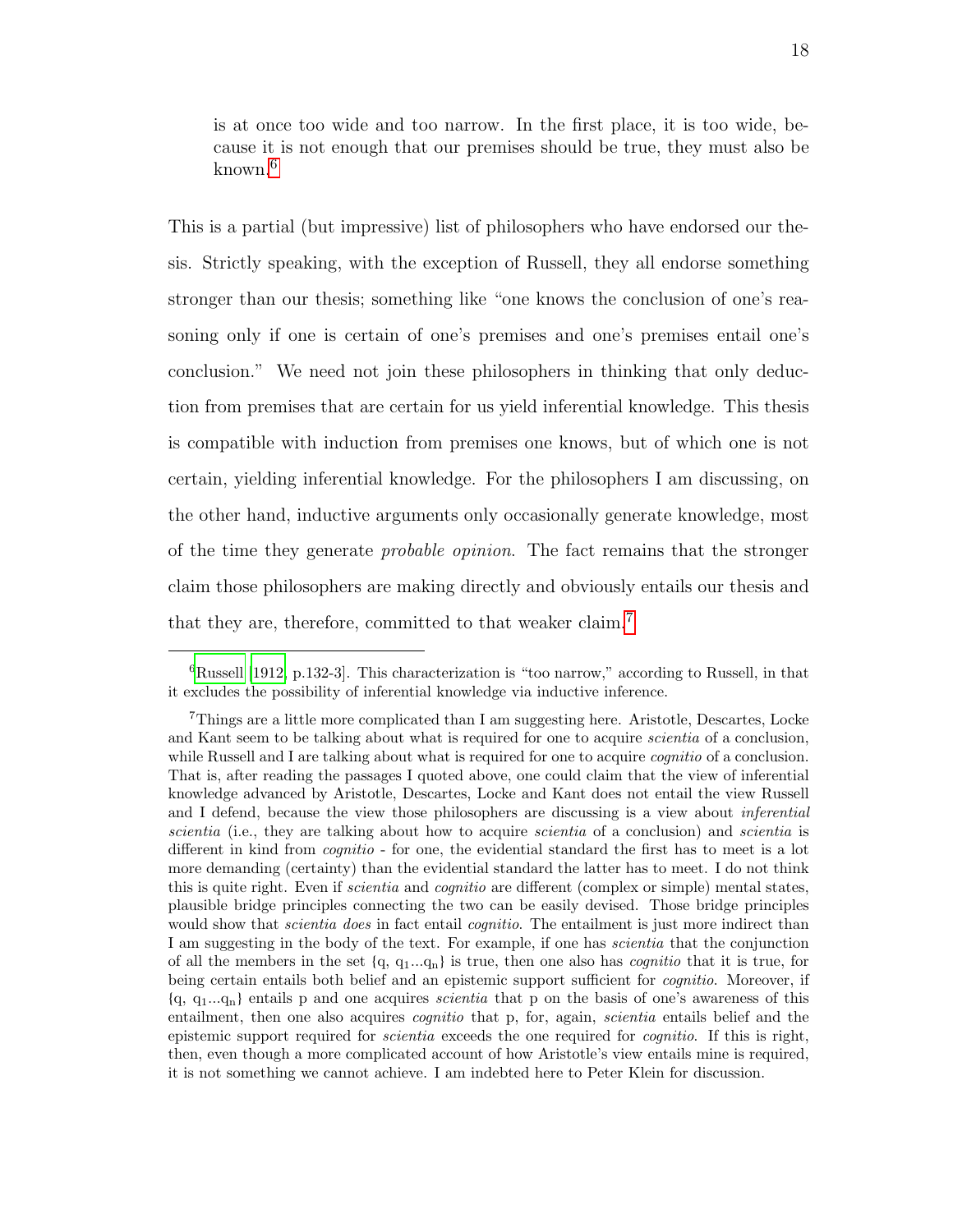Even though few other normative philosophical claims enjoy such an overwhelming support, the claim that reasoning is a source of knowledge only if one knows all the premises essentially involved in that reasoning has been at least tacitly rejected by most epistemologists thinking about inferential knowledge after 1963. That year saw the publication of Edmund Gettier's groundbreaking paper "Is Justified True Belief Knowledge?"[8](#page-26-0) The so-called "Gettier Problem" is a problem for theories of knowledge that incorporate the idea that one may acquire inferential knowledge on the basis of unknown premises. If, like Aristotle or Russell, one thought that inferential knowledge required knowledge of the premises involved, one would likely think Gettier's cases did not present any real danger to one's account of inferential knowledge, since the protagonist in those cases failed to satisfy this necessary condition on inferential knowledge and failed to know the conclusion of his argument. To the extent that the Gettier Problem emerges only for accounts of knowledge that at least implicitly deny that inferential knowledge requires knowledge of the premises of one's inference, Gettier did not refute the definition of "inferential knowledge" that Aristotle, Descartes, Locke, Kant and Russell had in mind.

I will discuss how to think about the Gettier Problem within the framework of an epistemology that accepts KFK in chapter 4. I will begin by presenting some intuitive support for that principle about inferential knowledge.

Consider the following case modified from [Vogel](#page-174-2) [\[1990\]](#page-174-2). Suppose I ask you whether you will walk home after work and that this prompts you to reason thus:

- 1. My car is in the parking lot.
- 2. If my car is in the parking lot, then I will drive home.

Thus,

<span id="page-26-0"></span><sup>8</sup>[Gettier](#page-168-3) [\[1963\]](#page-168-3).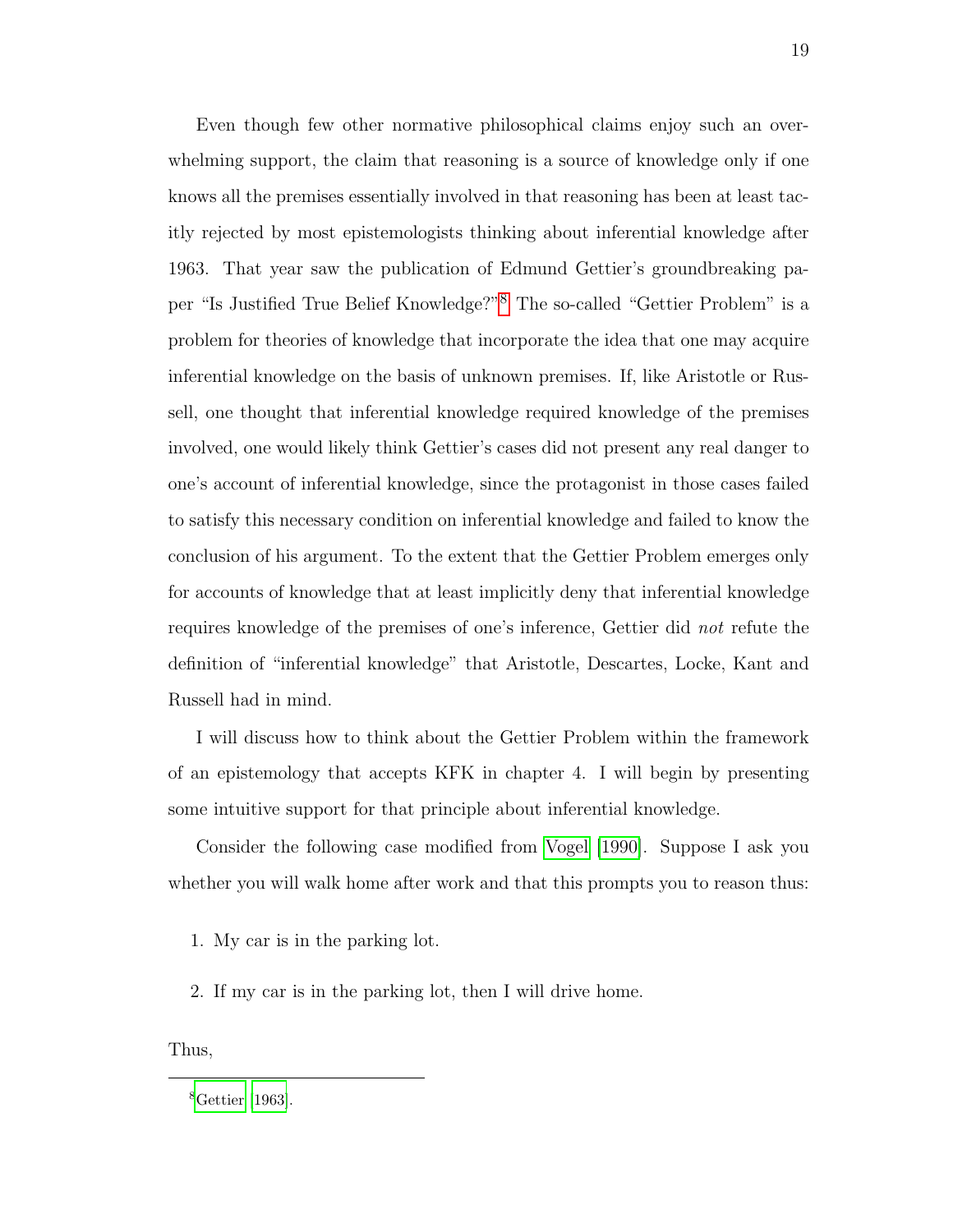#### 3. I will not have to walk home.

On the basis of this argument you tell me that you will not be walking home. Now, consider two different versions of the case I just described. In the first version circumstances are as described and you know that your car is in the parking lot. It seems natural to say that, in this scenario, you know you will not be walking home.<sup>[9](#page-27-0)</sup> Consider, however, a second version of this case. In this version I tell you that many cars have been stolen lately from the same parking lot in which you parked your car. In this version of the case it seems that you do not know that your car is in the parking lot, since your evidence is not strong enough to rule out the hypothesis that your car has been stolen. Not only that, in this second version, it seems that you do not know that you will not walk home and it seems natural to say that the reason why you do not know that is because you do not know that your car is in the parking lot. This is precisely the result we should have expected if we thought that inferential knowledge required knowledge of all premises essentially involved. Notice also that in both versions we may assume that it is not only true that your car is in the parking lot, but also that this is very likely to be true given the evidence you have. Still, this true and very probable belief is not knowledge in the second version of the case, and this interferes with you knowing that you will not walk home.

Here is another case that displays the same pattern. Suppose you bought a ticket in a large and fair lottery. The odds that any particular ticket will win are as abysmal as you wish (just make the lottery as large as you want). Suppose further that the drawing of the lottery took place at noon today and that it is now 1:00pm. Without yet having looked at the lottery result, you reason, at 1:15pm, in the following way:

<span id="page-27-0"></span><sup>9</sup>Of course, if my car is in the parking lot without gas or it has been smashed by a truck, I know my car is in the parking lot, but I do not know I will not have to walk home. I am, therefore, presupposing "my car" refers to my working car.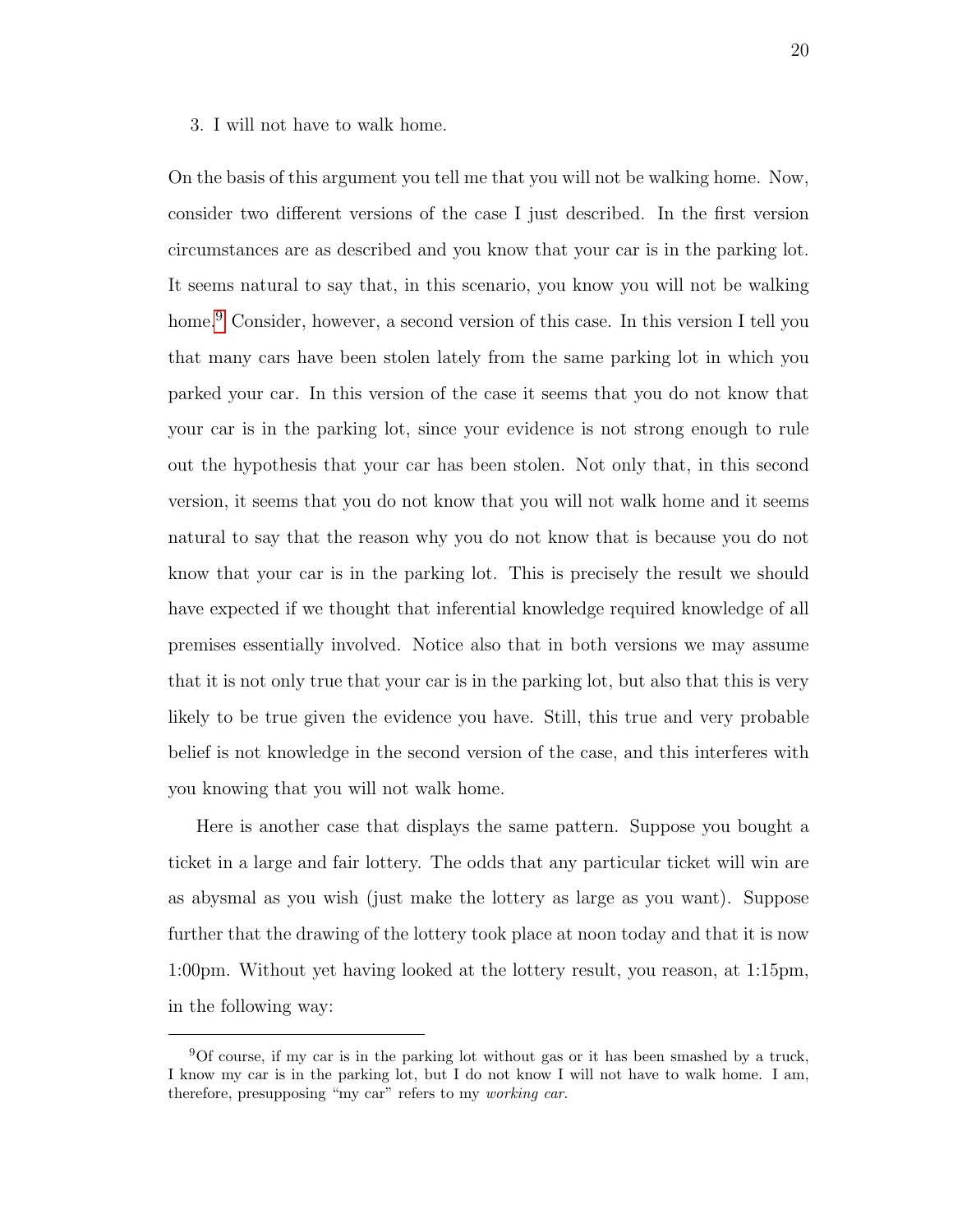- 1. My ticket lost.
- 2. If my ticket lost, then I will not be able to afford that Bob Dylan Stratocaster they will be auctioning at Christie's next week, for I have no other source of money to buy it.

Therefore,

3. I will not be able to afford that Bob Dylan Stratocaster they will be auctioning at Christie's next week, for I have no other source of money to buy it.

As with the second version of the previous case, you do not know the conclusion of your argument even when we suppose that it is true that you lost the lottery, and you are basing your belief on your evidence (your knowledge of the odds), making your belief highly likely to be true. Moreover, since the natural explanation for why you fail to know that you will not be able to afford Dylan's Stratocaster is that you do not know that your ticket lost, this case confirms the idea that inferential knowledge requires knowledge of all the premises essentially involved.

Further support for the Aristotelian/Russellian take on inferential knowledge can be gained if we change the example so that you come to know your ticket lost before you infer that you will not be able to buy Dylan's Stratocaster. When we modify the case in that way, then you clearly know the conclusion of your argument. This is confirmation for the idea that inferential knowledge requires knowledge of all the premises involved, because, apart from whatever explains why the subject fails to know the premise in the first version of the case, that is the only difference between the two versions of the case.

We have to be careful, however, if we do not want to overstate the importance of this intuition. I have not yet said anything about whether knowledge of all the essential premises involved is sufficient for inferential knowledge of the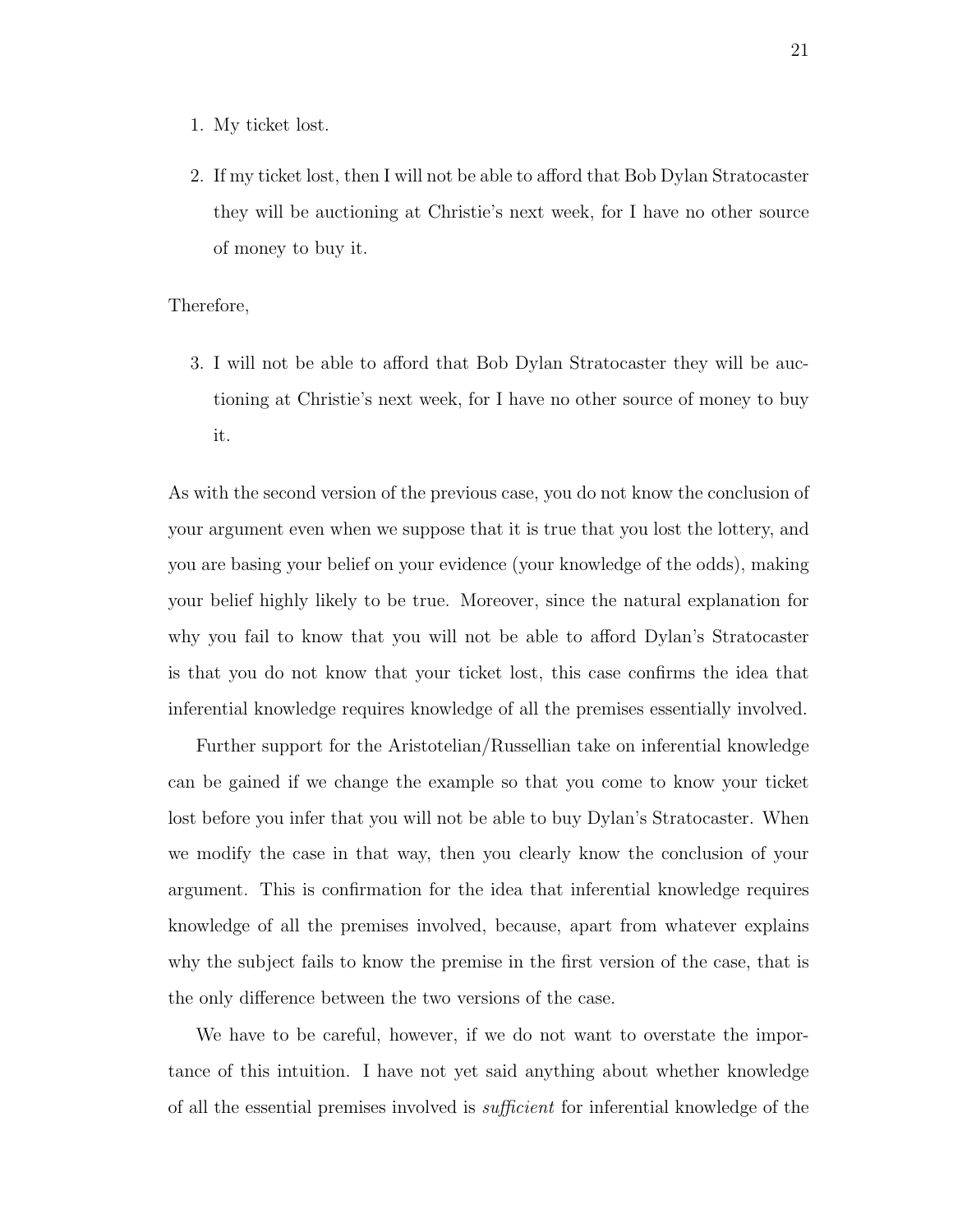conclusion. All I have said so far is that knowledge of the premises is necessary for inferential knowledge of the conclusion. The question is, is KFK also a sufficient condition for inferential knowledge? No, it is not. If one's reasoning instantiates a deductively invalid or inductively weak argument, then one satisfies the consequent of KFK but not its antecedent. For this reason, unless otherwise noted, I presuppose, throughout, that KFK applies only to inferences that are either deductively valid or inductively strong.[10](#page-29-0) This is one reason why KFK is a necessary condition on inferential knowledge not a sufficient one.

What is more, KFK is a necessary condition for *inferential* knowledge not for non-inferential of **basic** knowledge. KFK is compatible with the existence of non-inferential knowledge (or perhaps knowledge gained through perception is an example of non-inferential knowledge). Of course, if one acquired one's premises in a non-inferential way, then, given KFK, one knows the conclusion of one's inference only if one knows those non-inferentially acquired premises; but the point is that, for all KFK says, one may know those premises non-inferentially, i.e. in a way that does not involve KFK (e.g., perceptually).<sup>[11](#page-29-1)</sup>

As we will see in chapter 3, cases such as these also put pressure on the main competing account of inferential knowledge that emerged after Gettier's paper was published. If this is right, then KFK has an important advantage over the current established view of inferential knowledge.

It is my goal to argue against the current philosophical establishment; I firmly believe that the tradition from Aristotle to Russell is basically right and that reasoning is a source of knowledge only if one knows all the premises involved essentially in that reasoning. Our case in support of this thesis will draw from

<span id="page-29-0"></span> $10$ Unless otherwise stated, I also presuppose that all arguments I discuss in this essay have a true conclusion.

<span id="page-29-1"></span> $11$ Even though the main focus of this project is inferential knowledge, rather than noninferential knowledge, we will come back to the issue of non-inferential knowledge below when we discuss a particular class of Gettier cases in chapter 3.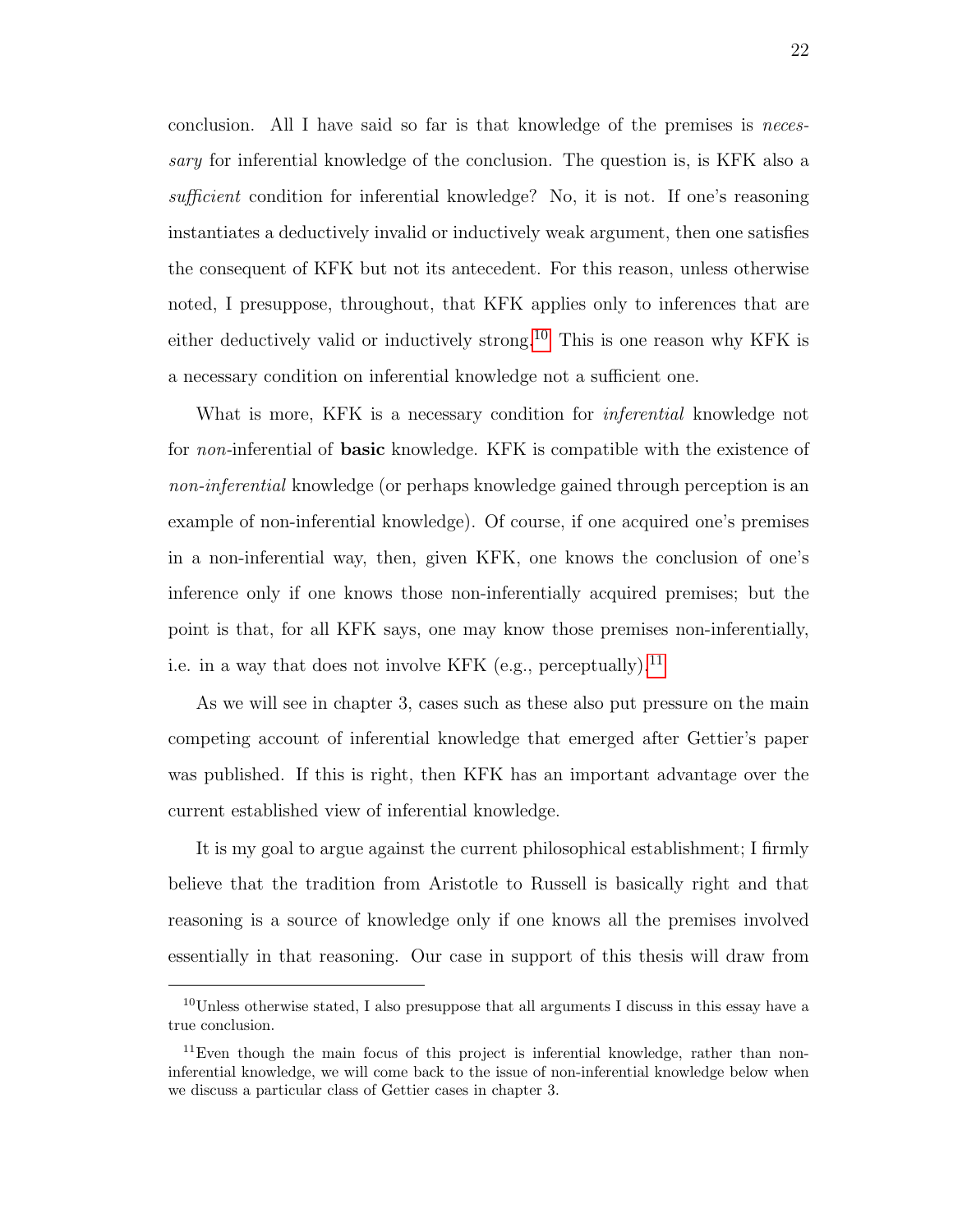Timothy Williamson's "knowledge-first epistemology."

According to this approach to knowledge, "knowledge" is explanatorily prior to "belief." That means that, according to this approach, the best explanation of many phenomena of philosophical interest (such as rational belief and action) is to be explained in terms of what one knows (for example, one acts rationally just in case one acts on what one knows), rather than in terms of what one believes. It is, therefore, in the spirit of this view that I explain the phenomenon of knowledgeyielding reasoning in terms of the knowledge we have of the premises essentially involved in that reasoning rather than in terms of the belief we have of those premises. Knowledge-first treatments of phenomena of philosophical interest are currently burgeoning<sup>[12](#page-30-0)</sup> and this thesis has the goal of adding the treatment of epistemically proper theoretical reasoning to that literature.

In what follows, I will offer a new knowledge-first treatment of the Gettier Problem and alleged cases of knowledge from non-knowledge. The former issue is the main motivation for the establishment's denial of our thesis, while the latter is a potential threat to a core assumption of knowledge-first views – the assumption that all and only knowledge is evidence (aka E=K). If our treatment of those issues is successful, we will have, as a result, an extended and improved version of the knowledge-first epistemology.

In addition to making a new case for the thesis that reasoning (or inference) is a source of knowledge only if one knows all the premises it involves essentially, and in addition to offering a new contribution to the nascent philosophical literature on knowledge-first epistemology (chapter 3), I will also develop new arguments against the current philosophical establishment's unnecessarily narrow understanding of the Gettier Problem (chapter 4).

<span id="page-30-0"></span><sup>&</sup>lt;sup>12</sup>[Williamson](#page-174-0) [\[2000\]](#page-174-0), [Williamson](#page-174-3) [\[2011\]](#page-174-3), [Sutton](#page-173-0) [\[2007\]](#page-173-0), and [Hawthorne and Stanley](#page-169-1) [\[2008\]](#page-169-1) are prime examples.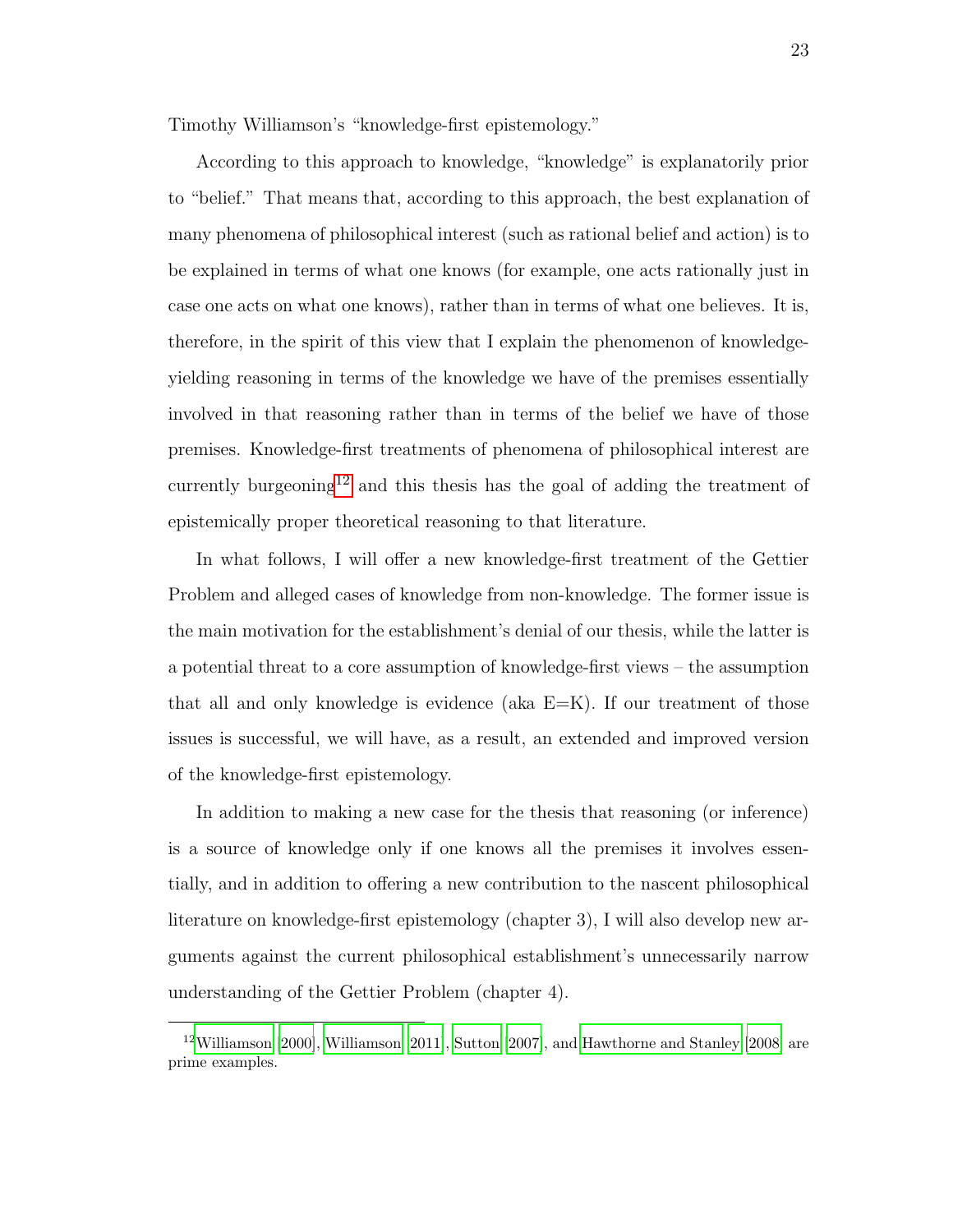#### <span id="page-31-0"></span>2.1 Clarifying KFK

As Aristotle famously put it, "all men by nature desire to know."[13](#page-31-1) Since inferring something from what we already know is a way of coming to know, we also want to be able to use our knowledge to draw inferences from what we know and thereby come to know some more. For example, if I know that at least two people are needed to move a couch and I learn that my friend Peter will stop by later tonight, I can reasonably infer that I will be able to move the couch tonight, for I also know that Peter is a helpful and strong fellow. If I know that there is a good chance that there are predators around, and I see what seems to be freshly-made tiger footprints by the entrance of the cave, I better infer that I should not go into the cave. To generalize: inference is a major source of knowledge, a source beings like us could not live without in environments like ours.

Many of our actions rely explicitly or implicitly on reasoning for their rationality or justification. For instance, I went to the bank around the corner because I reasoned from my desire to cash a check and from my knowledge that, if I wanted to cash my check, I should go to the bank, to the conclusion that I should go to the bank. If I had not inferred that I should go to the bank, I would not have gone to the bank. Likewise, if I had not drawn that inference, I would not have told my boss I had to go to the bank before the end of my shift (the bank is closed then).

Epistemologists try to determine the conditions under which subjects grow their body of knowledge via inference. Our view, KFK, states that the following is a necessary condition subjects must satisfy in order to expand their body of knowledge via inference:

(KFK) S knows that p via inference or reasoning only if S knows all the premises essentially involved in her inference in support of p.

<span id="page-31-1"></span><sup>13</sup>[Aristotle](#page-165-2) [\[1991,](#page-165-2) 980a22].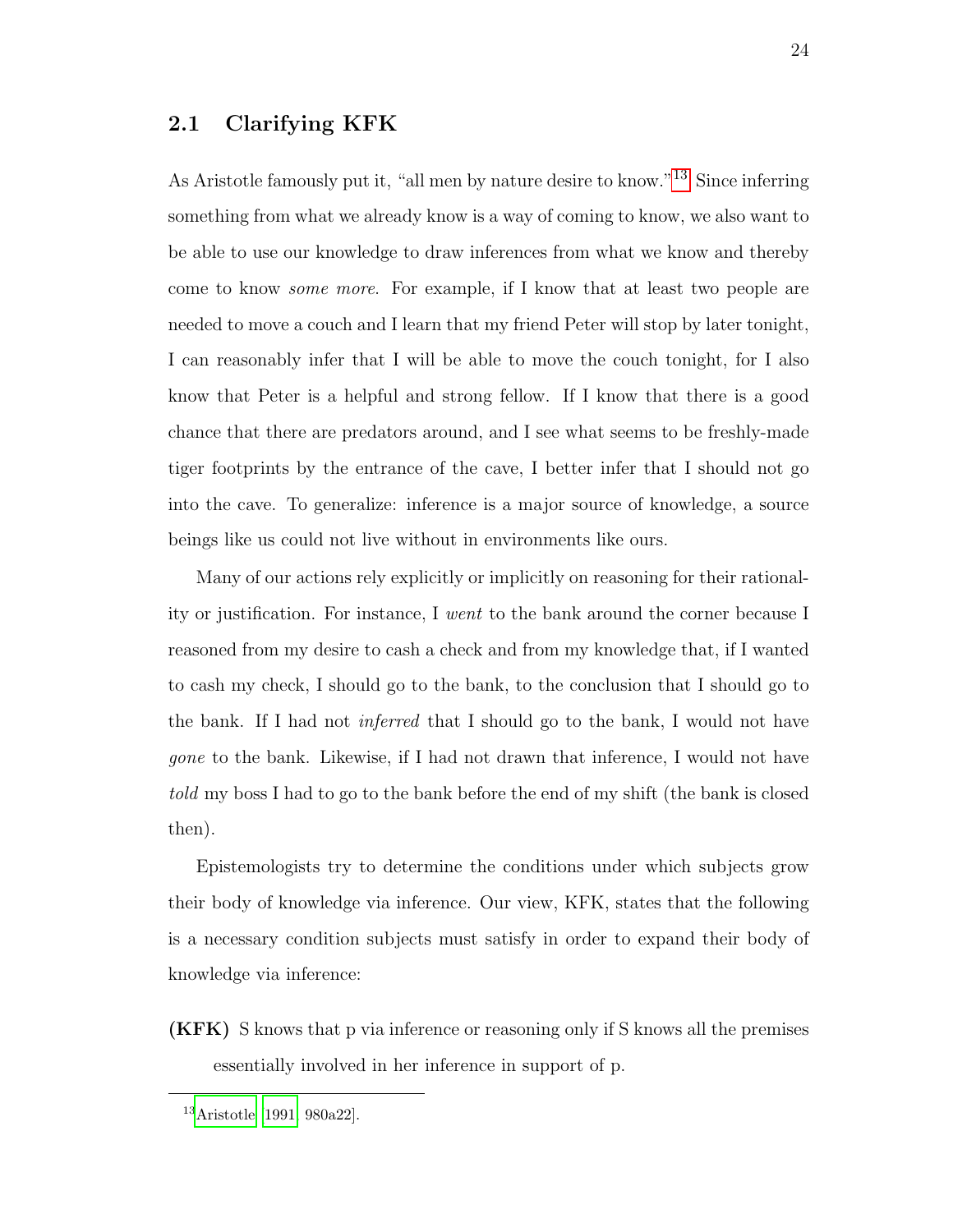KFK says that S knows that p as a result of an inference only if S knows all the propositions essentially involved in S's inference, but what does this mean exactly?

I will first briefly discuss what I mean by "inference" and "reasoning." I will then clarify the notion of "essential dependence."

For the most part, I will use "inference" and "reasoning" interchangeably. If you think this is implausible (perhaps because you think that "reasoning" refers only to conscious inferences), then simply swap "reasoning" for "inference" or vice versa, as the context requires and so that my use matches your preferences. I take episodes of reasoning or inferences to be particular instances of a psychological process realized by brains and that this natural process is best characterized by cognitive science (perhaps by cognitive neuroscience). For our purposes here, particular episodes of reasoning will be understood as tokens of a process-type which takes belief state and/or knowledge state tokens as inputs and outputs another belief state or knowledge state token. However, since there are types of cognitive processes which are also properly described in this way but which are not commonly referred to as "reasoning" (e.g., daydreaming or free association), I will reserve the terms "reasoning" and "inference" to the tokens of a sub-class of that process-type. I will reserve these terms to the tokens of cognitive processes whose inputs are usefully said to be the "premises" of a subject's reasoning and whose output is usefully said to be the "conclusion" of that subject's reasoning. Hence, particular episodes of reasoning will be understood as tokens of a processtype best describe as having roughly the logical structure of an argument, with premises and a conclusion. In a word, reasoning will be understood as form of computation.[14](#page-32-0)

This is not to say, of course, that when subjects reason they explicitly take the

<span id="page-32-0"></span><sup>14</sup>In a similar spirit, Keith Holyoak and Robert Morrison characterize "thinking" as "the systematic transformation of mental representations of knowledge to characterize actual or possible states of the world, often in service of goals" in [Holyoak and Morrison](#page-169-2) [\[2005,](#page-169-2) p.2].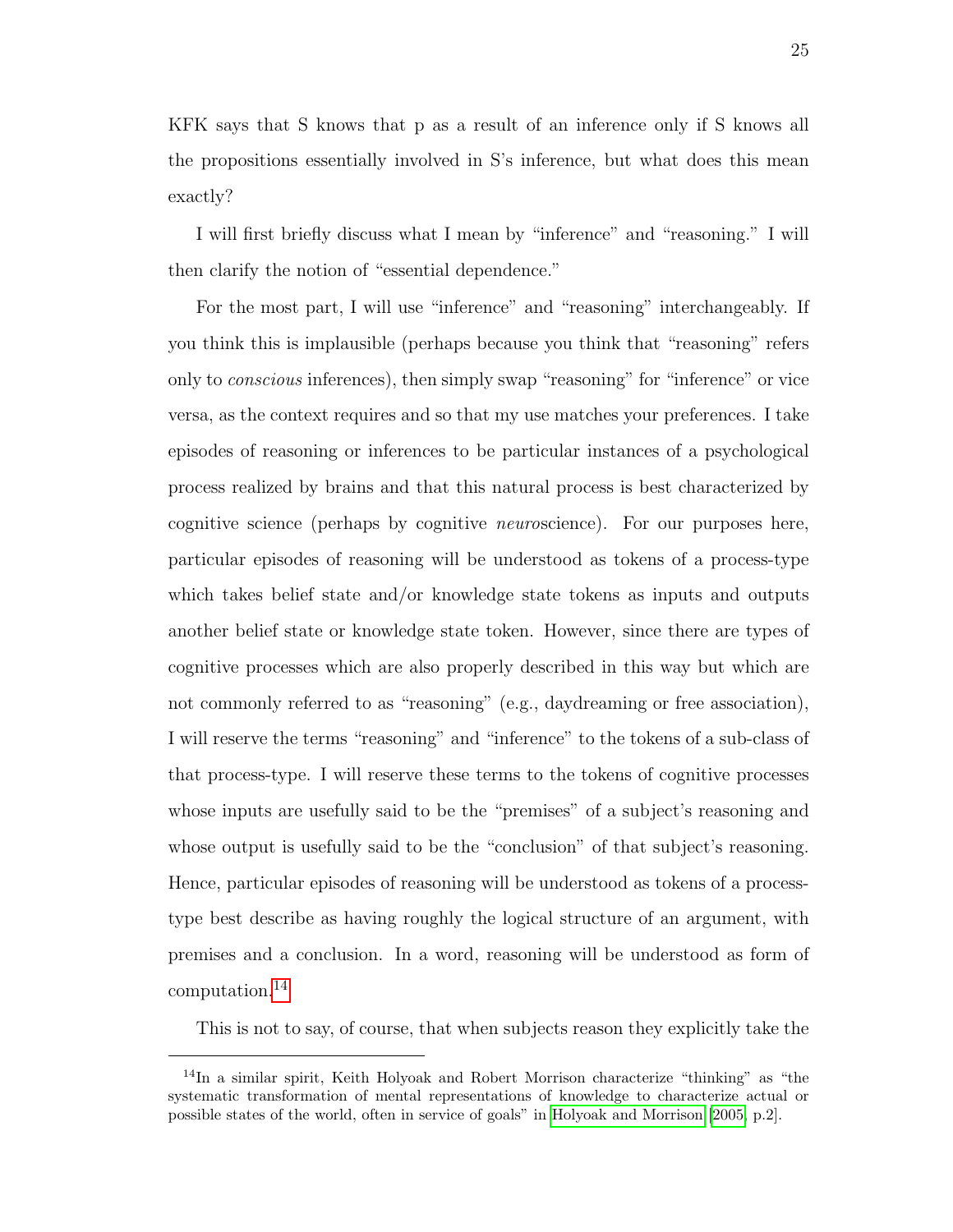content of some knowledge-state they have to be the premise of their inference and the content of other knowledge-state they also have to be their conclusion. They sometimes do that, but not always. Rather than claiming that subjects do (or should do) that, I represent reasoning as having the logical structure of arguments for the same reason psychologists do that: because it is theoretically useful. Proceeding in that way gives us insight into our main topic - the *epis*temic status of inferences and the "products" of those inferences. Traditionally, philosophers have taken particular inferences and their products to have a certain epistemic status in virtue of conforming or failing to conform to a given set of rules (e.g., the rules of deductive or inductive logic).<sup>[15](#page-33-0)</sup> These rules, in turn, are taken to determine the epistemic status of inferences and the products of those inferences primarily because inferences that conform to those rules produce some intellectual good or other (e.g., true belief, justified belief, or knowledge) often enough. This essay continues this tradition in normative epistemology.<sup>[16](#page-33-1)</sup>

As we will understand them here, inferences need not be explicit processes which are monitored and/or guided by one's conscious self; inferences can very well happen implicitly, in a way that is not directly monitored and/or guided by one's conscious self. This characterization of inference and reasoning is common in the psychological literature on dual process theory. For example, according to this model of reasoning, System One inferential processes are unconscious, fast, effortless, and automatic while System Two inferential processes are conscious, slow, effortful, and controlled.  $17$ . This is not to say that it is always clear

<span id="page-33-1"></span><span id="page-33-0"></span> $15c$ f[.Goldman](#page-168-0) [\[1986,](#page-168-0) 3-5].

<sup>16</sup>Of course, this is a very rough description of the way we want to understand the epistemic status of inferences and their products. One thing should be clear, however, my project is a normative one, not a *descriptive* one. That is, I want to know what features inferences *should* have in order to produce knowledge (hence the appeal to the normative principle KFK and later in 3 the appeal to a knowledge norm of inference - KNI); I am not engaged in the project, commonly pursued by psychologists, of trying to discover what features inferences in fact have (regardless of whether those features produce knowledge or not).

<span id="page-33-2"></span><sup>17</sup>See inter allia, [Evans and Frankish](#page-167-4) [\[2009\]](#page-167-4) and [Kahneman](#page-169-3) [\[2011\]](#page-169-3)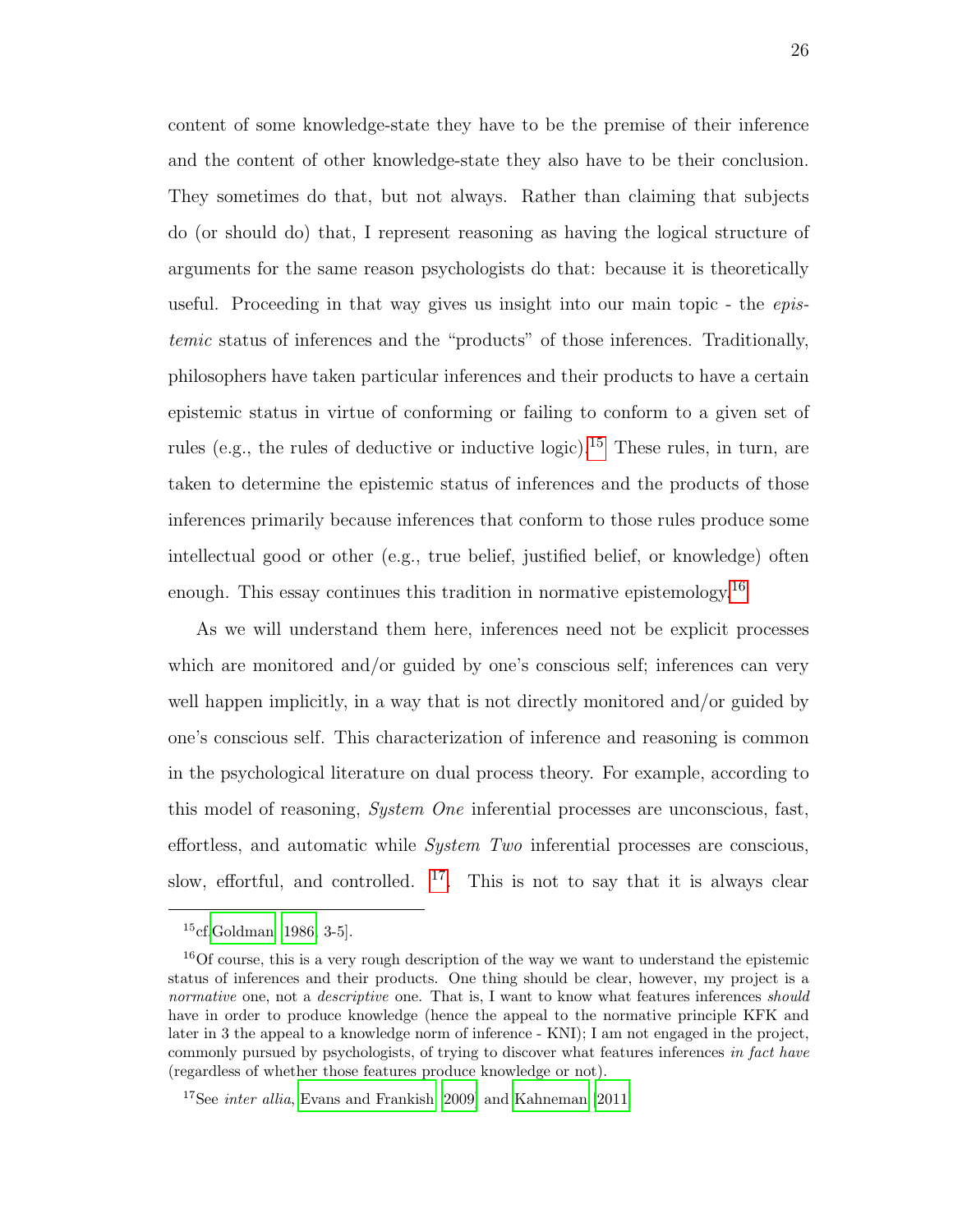whether some particular episode of inference is implicit or explicit or whether an inference has occurred at all. These issues should be resolved by whatever theory turns out to be the most theoretically fruitful and empirically adequate description of human reasoning. Also, because reasoning takes time, and the subject instantiating an inference might lose the knowledge she has of the premises before she reaches the conclusion, $^{18}$  $^{18}$  $^{18}$  unless otherwise noted, I will assume that all protagonists in the cases I discuss maintain their knowledge of the premises at least until they have formed a belief in the conclusion.

The second notion in KFK in need of clarification is the notion of essential dependence. Not all reasoning involving a proposition one does not know constitutes cases in which the subject fails to know the conclusion of that reasoning there are cases of *harmless ignorance*.<sup>[19](#page-34-1)</sup> Here is one such case:  $^{20}$  $^{20}$  $^{20}$ 

#### Harmless Ignorance Case

Smith believes that (p) someone in his office owns a Ford on the basis of the following beliefs he also has: (q) Jones owns a Ford, (r) Jones works in my office, (s) Brown owns a Ford and (t) Brown works in my office. As it turns out s is false while q, r and t are true.

There is a falsehood involved in Smith's inference, but it is harmless - Smith clearly knows the conclusion of his inference. This prompts the obvious question: what is the difference between cases of harmless ignorance and cases of *harmful* ignorance? The difference, of course, is that something one does not know is essentially involved in the latter, but not in the former kind of case. But how can we know when a proposition we fail to know is essentially involved in one's reasoning or not? Here is a plausible suggestion.

<span id="page-34-0"></span><sup>18</sup>Maybe because she forgets one the premises or because she learns some piece of misleading evidence against one or all the premises; or because she learns some piece of misleading evidence suggesting that the argument is inductively weak or deductively invalid.

<span id="page-34-1"></span><sup>19</sup>The label "harmless falsehoods" was introduced by Peter Klein in [Klein](#page-170-1) [\[2008\]](#page-170-1) to describe cases of harmless ignorance in which the ignorance was caused by the falsehood of the proposition believed.

<span id="page-34-2"></span><sup>20</sup>Adapted from [Lehrer](#page-171-1) [\[1965\]](#page-171-1).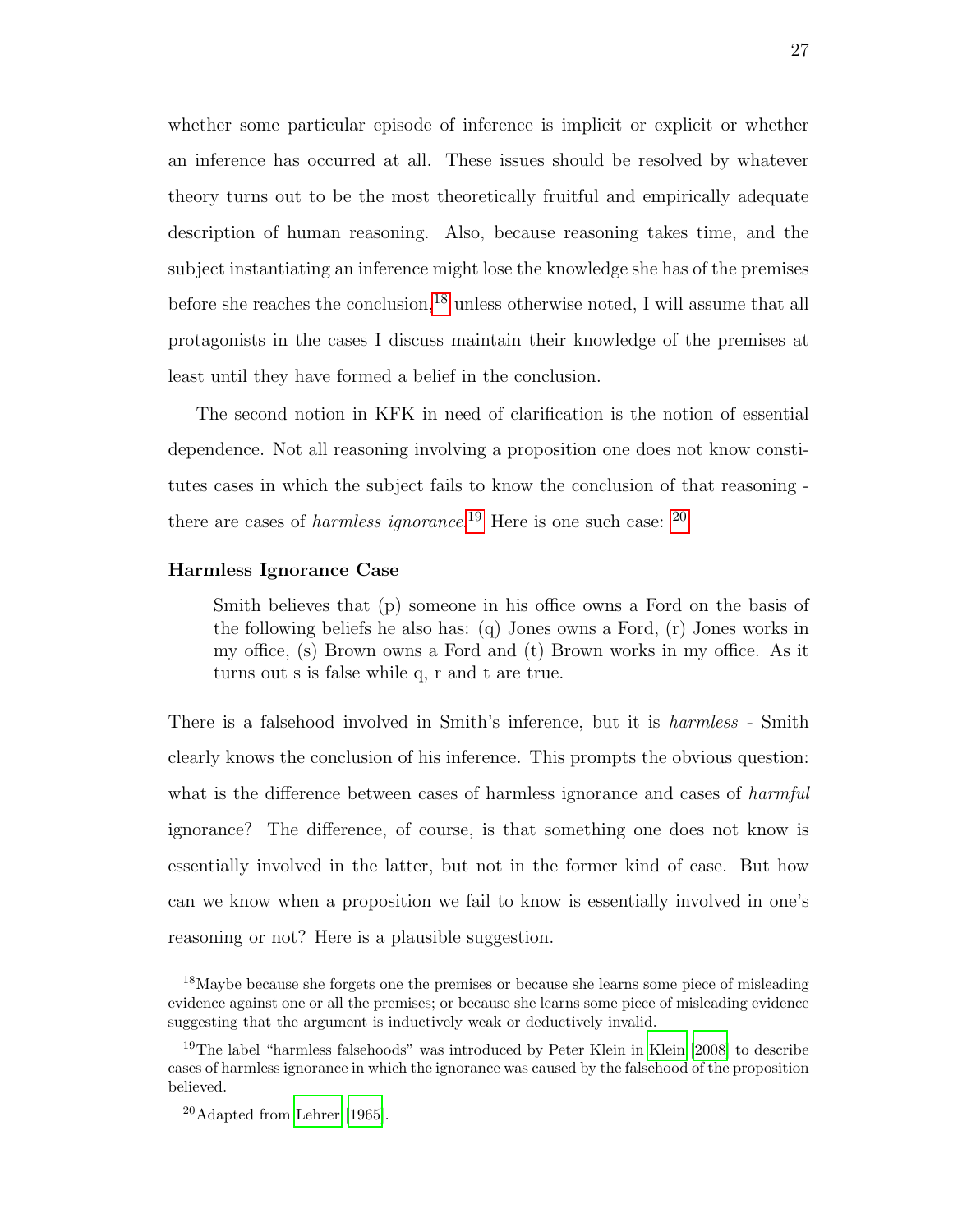(Dependence) The conclusion that p depends essentially on some premise q for S in a case C iff (i) S would not have believed that p had she not believed that q in  $C$ ; and (ii) if q were not in S's evidence set in  $C$ , p would not have been justified for/known by S in  $\mathbb{C}^{21}$  $\mathbb{C}^{21}$  $\mathbb{C}^{21}$ 

I will take the truth of (i) and (ii) to exclusively characterize what I mean by "x depends essentially on y." There might be a sense in which x depends essentially on y if either (i) or (ii) - but not both (i) and (ii) - are satisfied, but that is not the sense of "x depends essentially on y" that I am interested in here. Furthermore, (i) captures the sense in which one's conclusion depends causally on one's premise(s) in a crucial way;<sup>[22](#page-35-1)</sup> (ii) captures the sense in which one's conclusion depends evidentially on one's premise in a crucial way. I will thus refer to (i) and (ii) as the "causal counterfactual" and the "evidential counterfactual", respectively. This is the sense in which the falsehood in cases of harmless ignorance cases is inessential: the relevant causal and evidential counterfactuals are false in those cases.

Some caution is in order here. One could plausibly object that in Harmless Ignorance, Smith's true belief that someone in his office owns a Ford is causally overdetermined by his false and true beliefs about who owns a Ford. If we apply our causal counterfactual to the case, it would seem as if neither of those beliefs were the cause of Smith's true belief, for, had either one of them not been formed, the other would have been sufficient to bring about Smith's belief in the conclusion. What is more, once we make this problem salient, one might start to worry about whether the causal counterfactual in Dependence will infect KFK with the

<span id="page-35-0"></span> $21$ This account of dependence is similar to the one proposed by [Klein](#page-170-1) [\[2008\]](#page-170-1).

<span id="page-35-1"></span><sup>22</sup>This kind of counterfactual dependence holds even if causation cannot be reduced to counterfactuals as in [Lewis](#page-171-2) [\[1979\]](#page-171-2); and even if counterfactuals cannot be reduced to causation as in [Jackson](#page-169-4) [\[1977\]](#page-169-4). The idea that beliefs are causes (in particular, of other beliefs) is widely accepted. But for some dissenting arguments see [Klein](#page-170-2) [\[2012\]](#page-170-2) and [McLaughlin](#page-172-1) [\[2006\]](#page-172-1). For a recent synoptic discussion of the relationship between causation and counterfactual conditionals, see [Paul and Hall](#page-172-2) [\[2013\]](#page-172-2) and the references therein.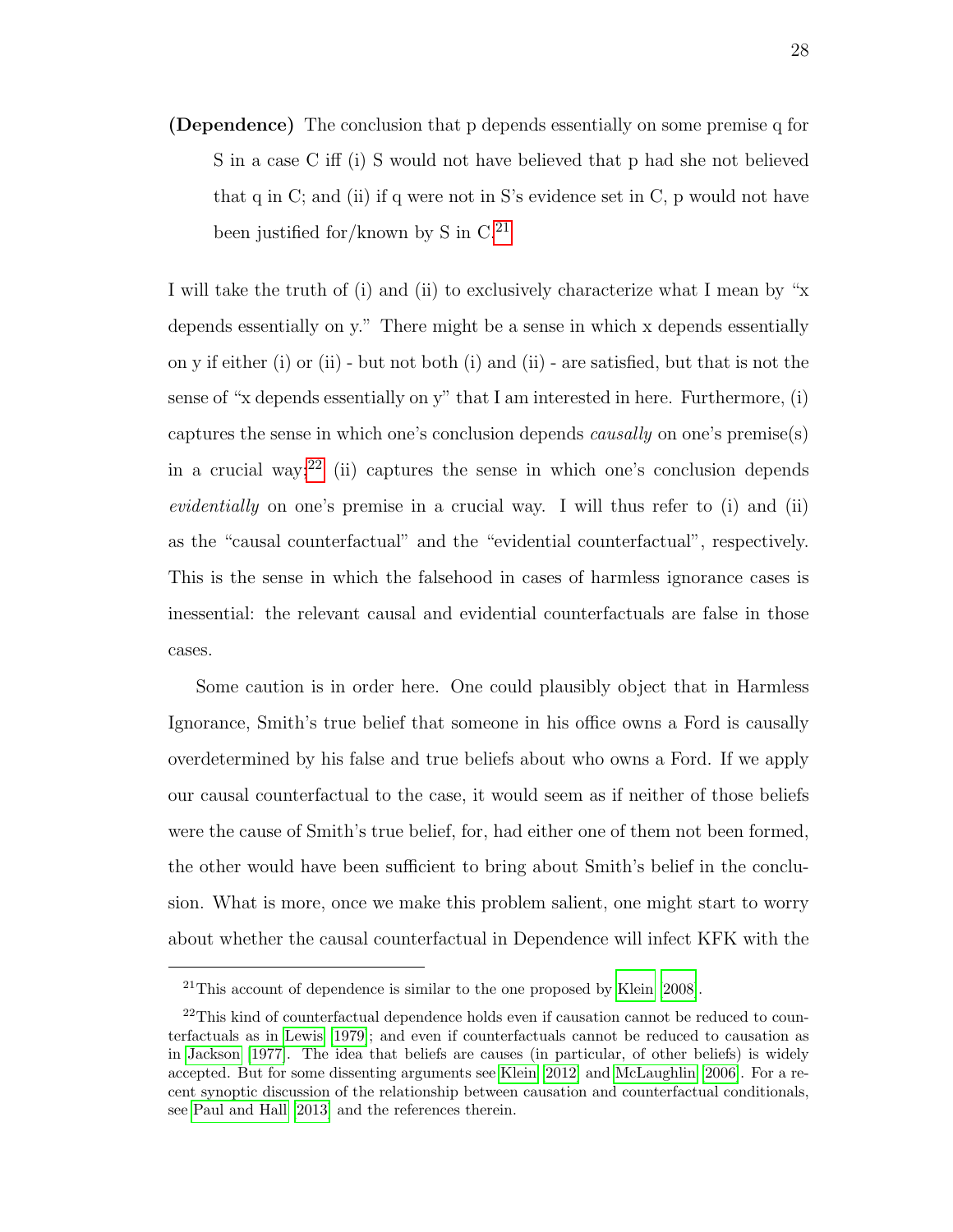thorny issue of deviant causation and of how to analyze "x is the cause of y" given that issue. So, it may be argued that it is only a matter of time until someone presents cases exploiting other types of deviant causal chains (e.g., cases of early and late preemption) in order to falsify Dependence.

These worries emerge from a misunderstanding of the role Dependence plays in my story in support of KFK. Dependence is supposed to provide a heuristic, or test we may apply in order to determine if a premise is causally and/or evidentially crucial to a conclusion (in a particular case). By putting forward Dependence I am not trying to offer necessary or sufficient conditions for belief causation (or for causation in general, for that matter), or for evidential support. KFK says that inferential knowledge is incompatible with the essential dependence of one's conclusion on something one fails to know. KFK is silent about whether or not inferential knowledge is always accompanied by something that is essential to one's knowledge of the conclusion. That is why the KFK defender is not concerned with whether or not the true or the false belief in Harmless Ignorance is essential to the subjects' conclusion. KFK only says that essential dependence on a premise one does not know *precludes* the possibility that the conclusion of that argument is an item of inferential knowledge. In that sense, all we need to do in order to show that some premise of which S is ignorant of does not harm S's epistemic position vis-a-vis some conclusion is to apply Dependence. If either one of the counterfactuals is false, then the relevant proposition is inessential in the given circumstances. From this result nothing follows about *something else* being essential to S's knowledge or not. It should, therefore, be clear that Dependence is not really infected with the deviant causation issues that plague analyses of causation. It is neither here nor there the fact that in Harmless Ignorance Dependence shows that neither the true nor the false beliefs are essential to the subject's conclusion  $- I$  applied the test to gauge whether a belief was essential or not to his conclusion; I did not apply that test in order to uncover what was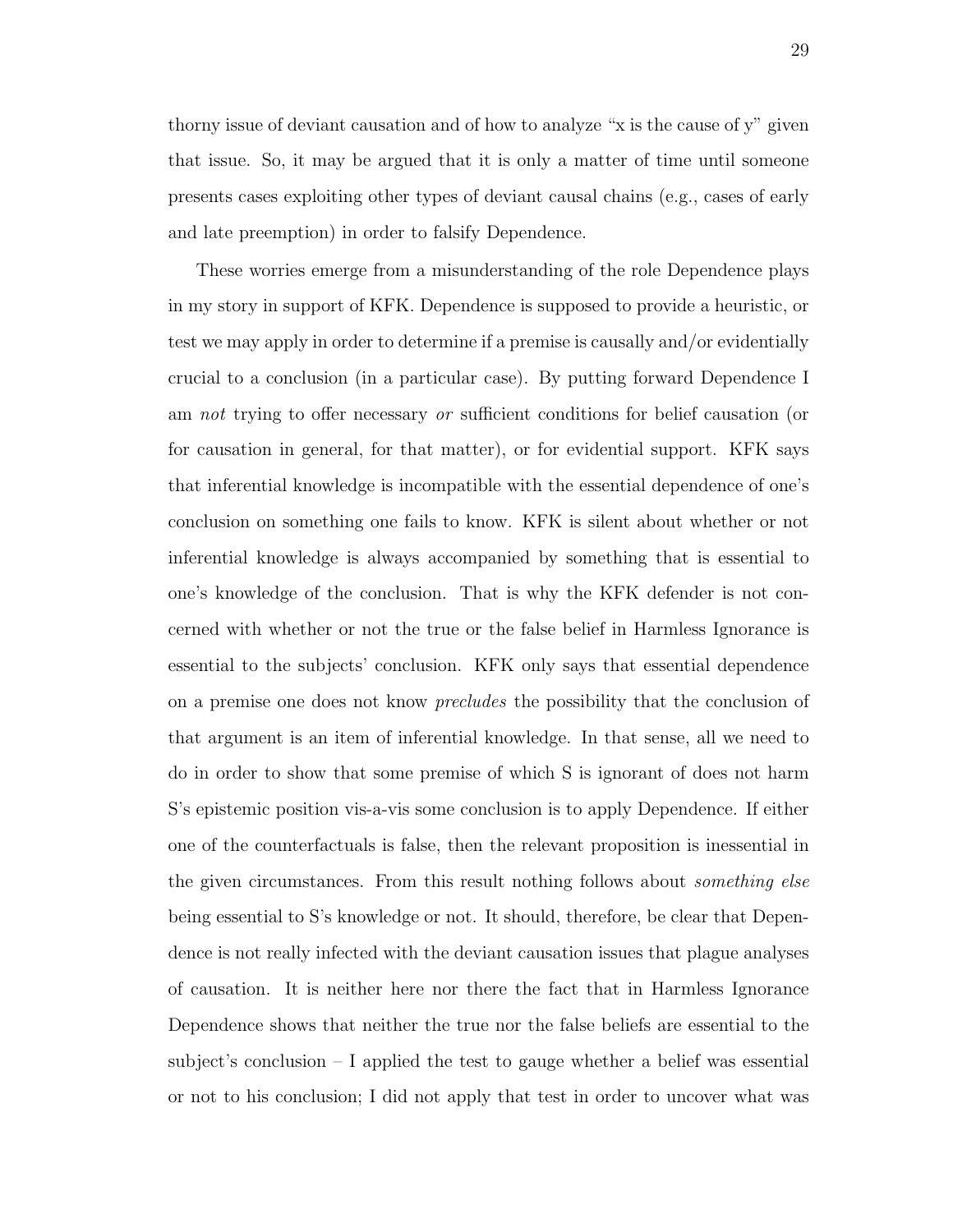the *true cause* of his belief in the conclusion. A similar point can be made about other kinds of cases exploiting other kinds of deviant causation.

So understood, KFK amounts to the claim that one knows that p as the result of an episode of inference only if one knows all propositions that are essential to S's inference in support of p.

Before I conclude I will address an issue which suggests that KFK is not even necessary for inferential knowledge.

Recently, Ted Warfield, [23](#page-37-0) Peter Klein, [24](#page-37-1) Branden Fitelson,[25](#page-37-2) and Claudio de Almeida<sup>[26](#page-37-3)</sup> have presented alleged cases of knowledge from non-knowledge, cases that allegedly show that one can gain knowledge even though one's reasoning relies essentially on at least one premise one does not know. Those cases put pressure on KFK as a universal principle on epistemically proper reasoning. I will not be able to "solve" this problem here, for, presently, I do not have the space or, honestly, a fully developed theory that resolves the issue. The hope is that what I can say here will serve as a basis for a more developed response to those cases in the future.

I will offer three different types of replies to alleged cases of knowledge from non-knowledge: a non-concessive reply, a partially concessive reply and a fully concessive reply. The thought behind each reply is that KFK maintains its status at the center of epistemological theorizing about reasoning and inference, even if I give a fully concessive reply to alleged cases of knowledge from non-knowledge.

But, before we look at these cases, I should report that I do not have the intuition that the protagonists in *all* cases discussed by Warfield, Klein, Fitelson and de Almeida know the conclusion of their reasoning. Some of the cases elicit

<span id="page-37-0"></span> $23$ [Warfield](#page-174-0) [\[2005\]](#page-174-0).

<span id="page-37-1"></span> $24$ [Klein](#page-170-0) [\[2008\]](#page-170-0).

<span id="page-37-3"></span><span id="page-37-2"></span> $25$ [Fitelson](#page-167-0) [\[2010\]](#page-167-0).

<sup>&</sup>lt;sup>26</sup>See [de Almeida](#page-166-0) [\[2003\]](#page-166-0) and de Almeida [\[2004\]](#page-166-1). de Almeida [2003] was given at the 2003 Meeting of the Central APA.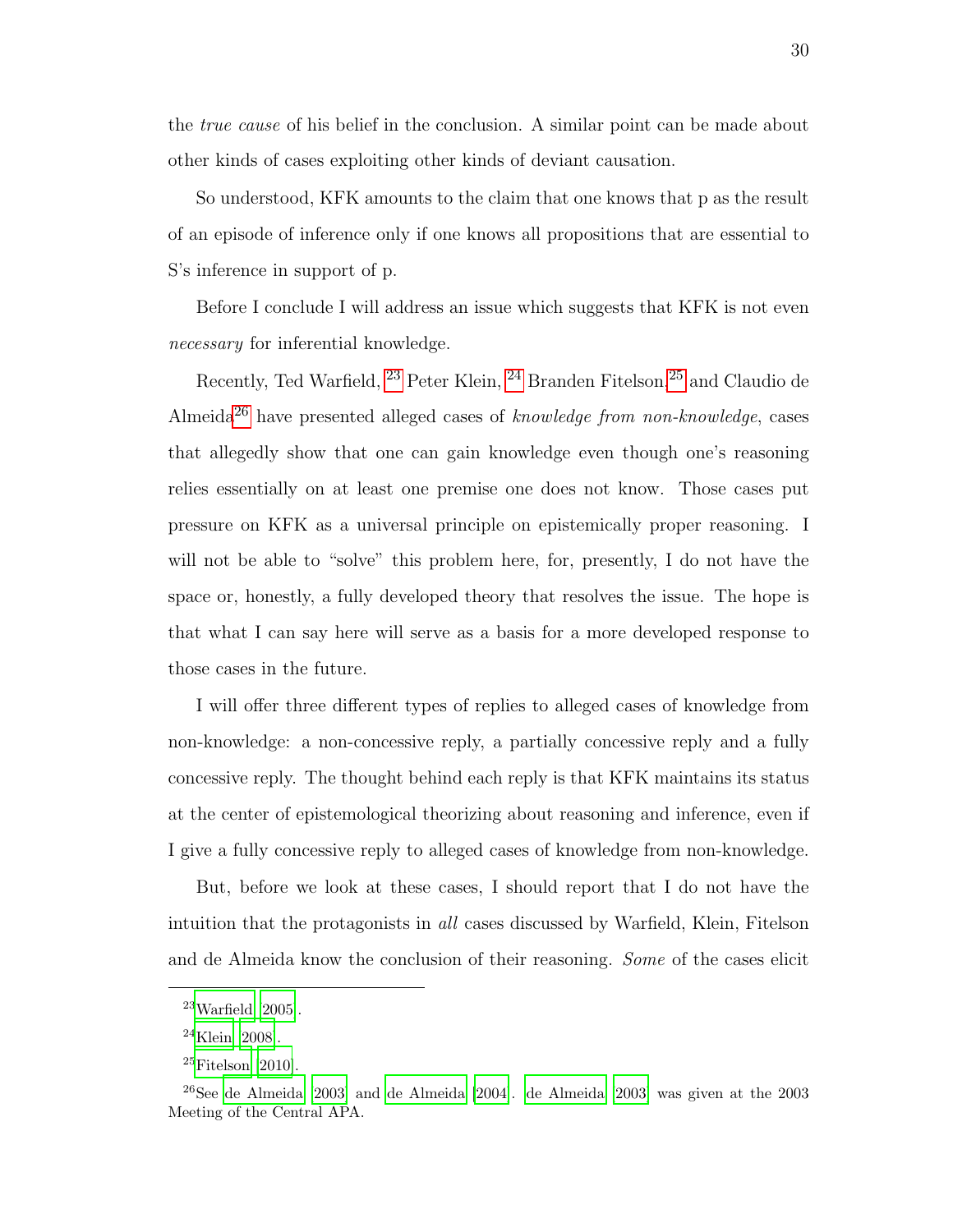that intuition in me; some *do not.*<sup>[27](#page-38-0)</sup> Of course, I might be an outlier when it comes to having those intuitions.

But, even if they are robustly shared by almost everyone reading those cases, that would not necessarily mean that the protagonists in those cases do in fact know the conclusion of their inferences. That most or all intuit that p does not entail that p (just as "most or all believe that God exists" does not entail "God exists").

Consider the following alleged case of knowledge from falsehood. This is a case discussed by Warfield.[28](#page-38-1)

#### The Handout Case

Warfield has 100 handouts for his talk; he carefully counts 53 people in attendance and concludes that his 100 handouts are enough. As it turns out he double-counted one person who changed seats during the counting of heads and there are in fact 52 people attending his talk.

This case poses a problem for KFK because Warfield seems to know that 100 handouts are enough even though this knowledge seems to depend essentially on something he fails to know. I will offer three different replies to this case and suggest that each one of those replies could be developed into a response not only to the Handout Case, but to any alleged case of knowledge from non-knowledge.

Let us look first at a non-concessive reaction to cases such as Warfield's. This type of reply is non-concessive, because it denies that the initial impression that

<span id="page-38-0"></span><sup>&</sup>lt;sup>27</sup>After presenting his cases, Warfield admits that he cannot say anything in support of the claim that the protagonists in those cases know. The only thing he can do, Warfield says, is to "appeal to clear and widely shared intuitions about the cases"[\(Warfield](#page-174-0) [\[2005,](#page-174-0) p.408]). There are at least two problems with this claim. First, if Warfield's cases had not been published before, how in the world could they have elicited a "widely shared intuition" that the protagonists in them know? Second, one does not have to deny that intuitions constitute evidence that confirms/disconfirms philosophical theories in order to think that the confirmation/disconfirmation it provides might be swamped by further evidence. So, even if Warfield's intuition about knowledge from falsehood is "widely" shared, this wold not prevent it from being outweighed by further considerations.

<span id="page-38-1"></span> $28$ [Warfield](#page-174-0) [\[2005,](#page-174-0) p.408].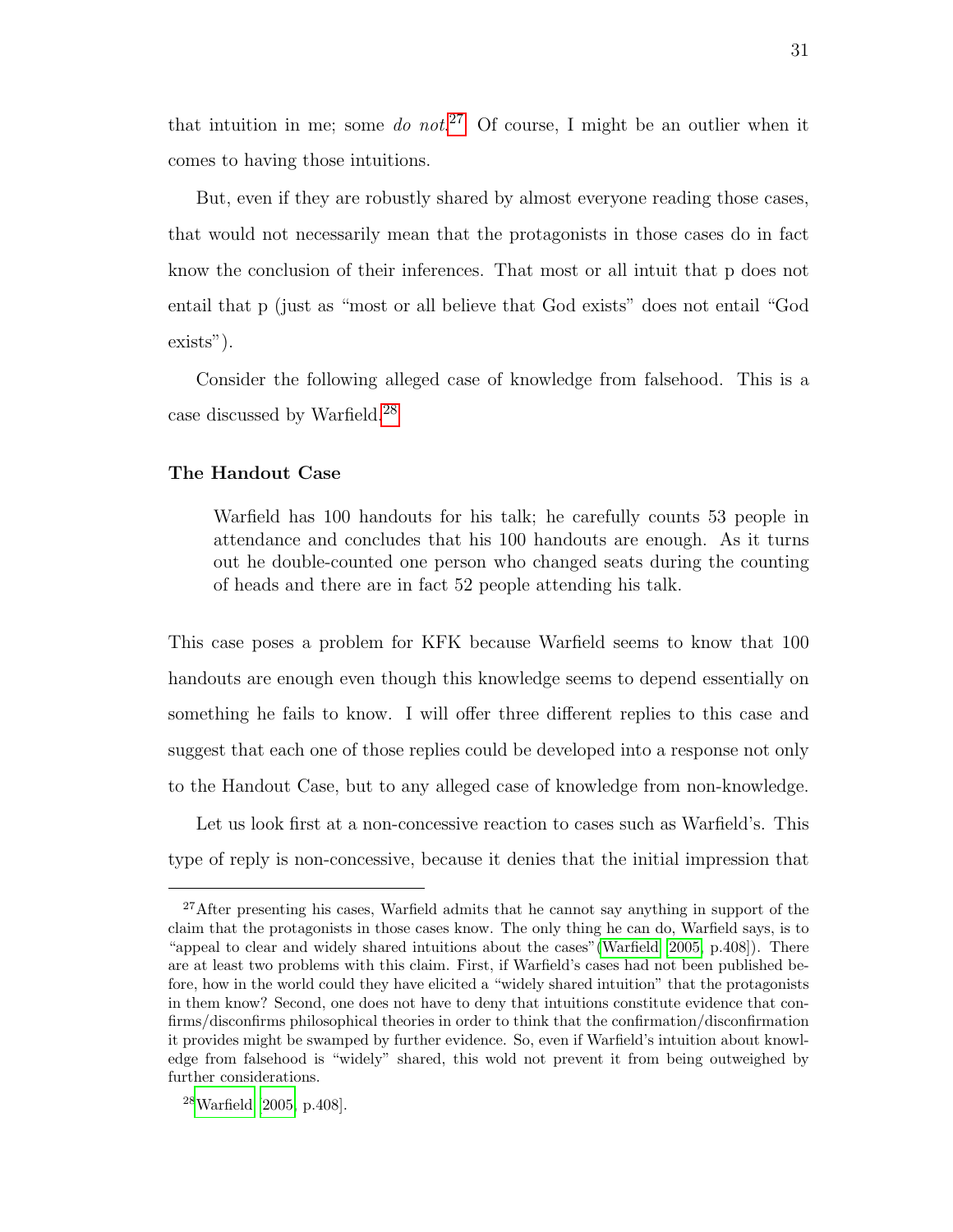Warfield knows that 100 handouts are enough is probative of him actually knowing that. The idea is simple enough: Warfield does not satisfy KFK and therefore does not know that 100 handouts are enough; however, this is compatible with Warfield's belief being highly justified. Intuitively, Warfield is *excused* from not satisfying KFK because he counted the number of people carefully and because he did not miss the right number by much. But, having an *excuse* to believe truly (or even for being justified in believing truly, if having an excuse to believe is sufficient for being justified in believing) is not the same as knowing. So, even though Warfield's belief is highly justified and, for all practical purposes (such as providing everyone at his talk with a handout) his belief is "as good as knowledge," he does not know that 100 handouts are enough.

I will develop this notion of excuse further in chapter 3, but here is the type of argument I have in mind here. In all alleged cases of knowledge from nonknowledge, the protagonist fails to know the conclusion of his reasoning, but it is highly probable, on the protagonist's evidence, that he knows the false premise of his argument. And, since "I know that p" is highly probable on the protagonist's evidence even though p itself is false, it is *reasonable* for him to believe that p and he has an excuse to believe that p. However, it being reasonable for one to believe one's premises is necessary, but obviously not sufficient to generate knowledge of one's conclusion. Thus, the protagonists of cases of alleged knowledge from nonknowledge have inferentially reasonable (or justified) belief, rather than knowledge of the conclusion of the argument.<sup>[29](#page-39-0)</sup>

So, even though it is false that Warfield knows the conclusion of his reasoning, we can accommodate the related intuition *that it is reasonable for Warfield to* believe as he does. Moreover, we are liable to mistake this fact for the non-fact that the protagonist in a case of alleged knowledge from non-knowledge knows,

<span id="page-39-0"></span> $^{29}$ This account of what it is to have an excuse is modeled on Williamson's treatment of the knowledge norm of assertion. See [Williamson](#page-174-1) [\[2000,](#page-174-1) ch.11].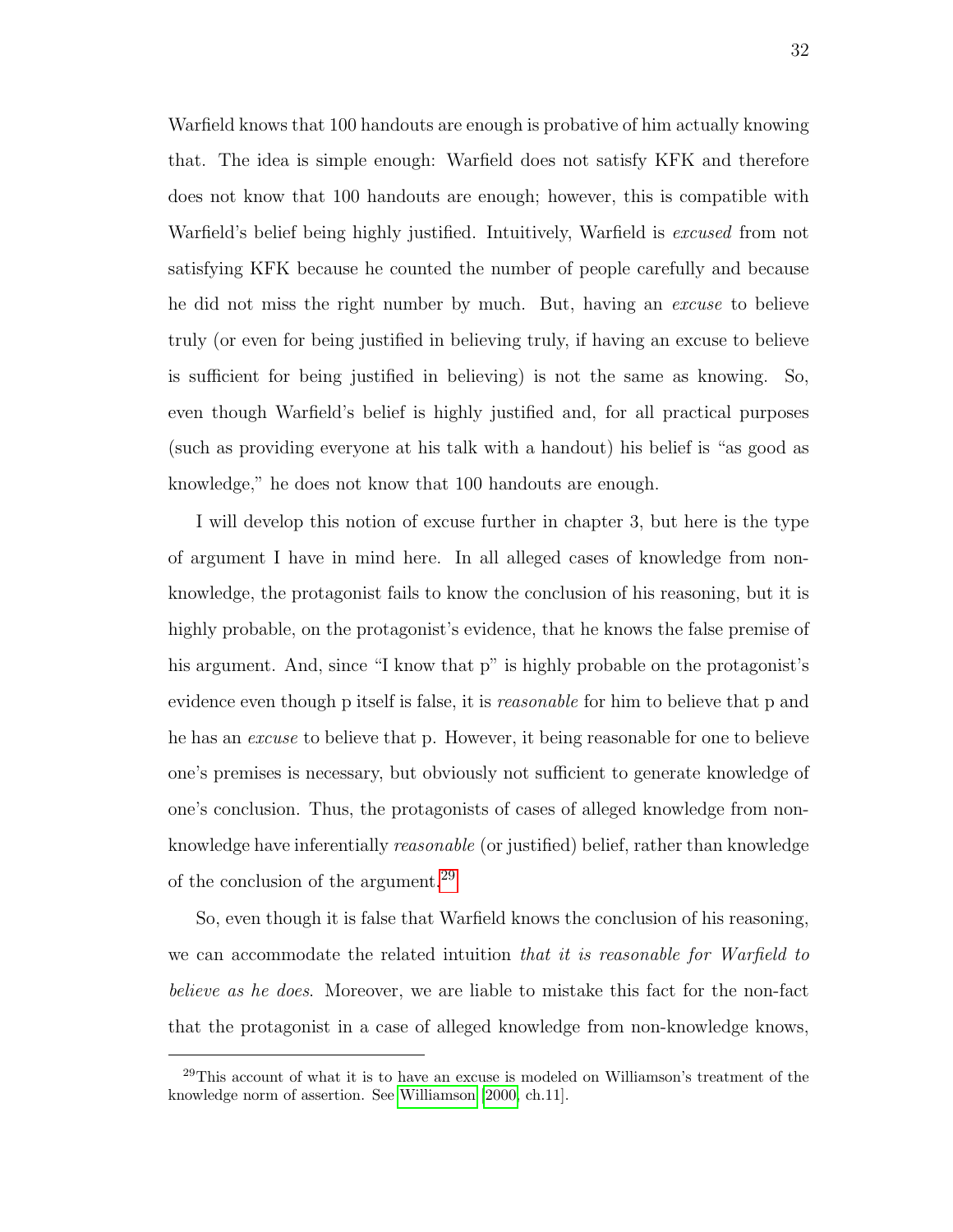because (i) it is highly reasonable for him to believe he knows the premises of his reasoning; (ii) from the protagonist's point of view, there is virtually no difference between knowing that p and not knowing that p, since it is highly likely on his evidence that he knows that p; and, (iii) when we assess philosophical cases we tend to put ourselves into the protagonist's shoes and let this influence our assessment.[30](#page-40-0)

One might object that this non-concessive treatment of alleged cases of knowledge from non-knowledge blurs the distinction between those cases and Gettier cases. In both cases the protagonist's conclusion depends essentially on a falsehood which prevents her from knowing the reasoning's conclusion. The problem with this objection is that it forgets that we can characterize Gettier cases by making essential involvement of a falsehood a *necessary condition* rather than a necessary and sufficient condition (or even merely sufficient condition) for a case to be a Gettier case.<sup>[31](#page-40-1)</sup> For all I have said, other conditions besides dependence on a falsehood are required for a case to be a Gettier case. An obvious candidate for such a further condition is that a case is a Gettier case only if it is fairly obvious that the protagonist in that case fails to know. If that is correct, then alleged cases of knowledge from non-knowledge cannot be Gettier cases, for, as I suggested above, it is not "obvious" that there is no knowledge in those cases.

I can also provide a partially concessive reply to the problem of knowledge from non-knowledge. First, note that, although non-concessive, the first reply did not dispute the idea that Warfield's true belief depended essentially on a false one.

<span id="page-40-0"></span> $30$ In chapter 3 I will argue that we should accept a knowledge norm of inference, KNI (one must: infer only from what one knows). We can then capture the force of (i)-(iii), if we appeal to KNI. Since Warfield's reasoning relies essentially on a falsehood, he has violated KNI and should not have reasoned as he did. However, since it was reasonable for him to believe that he did satisfy KNI (i.e., since it was probable on his evidence that he knew the premise of his reasoning), it is reasonable for him to believe the conclusion of his argument. The upshot is that Warfield and all the other protagonists in alleged cases of knowledge from non-knowledge fail to know (but reasonably believe) the conclusion of their inference.

<span id="page-40-1"></span><sup>31</sup>I will argue for just such an account of Gettier cases in chapter 4.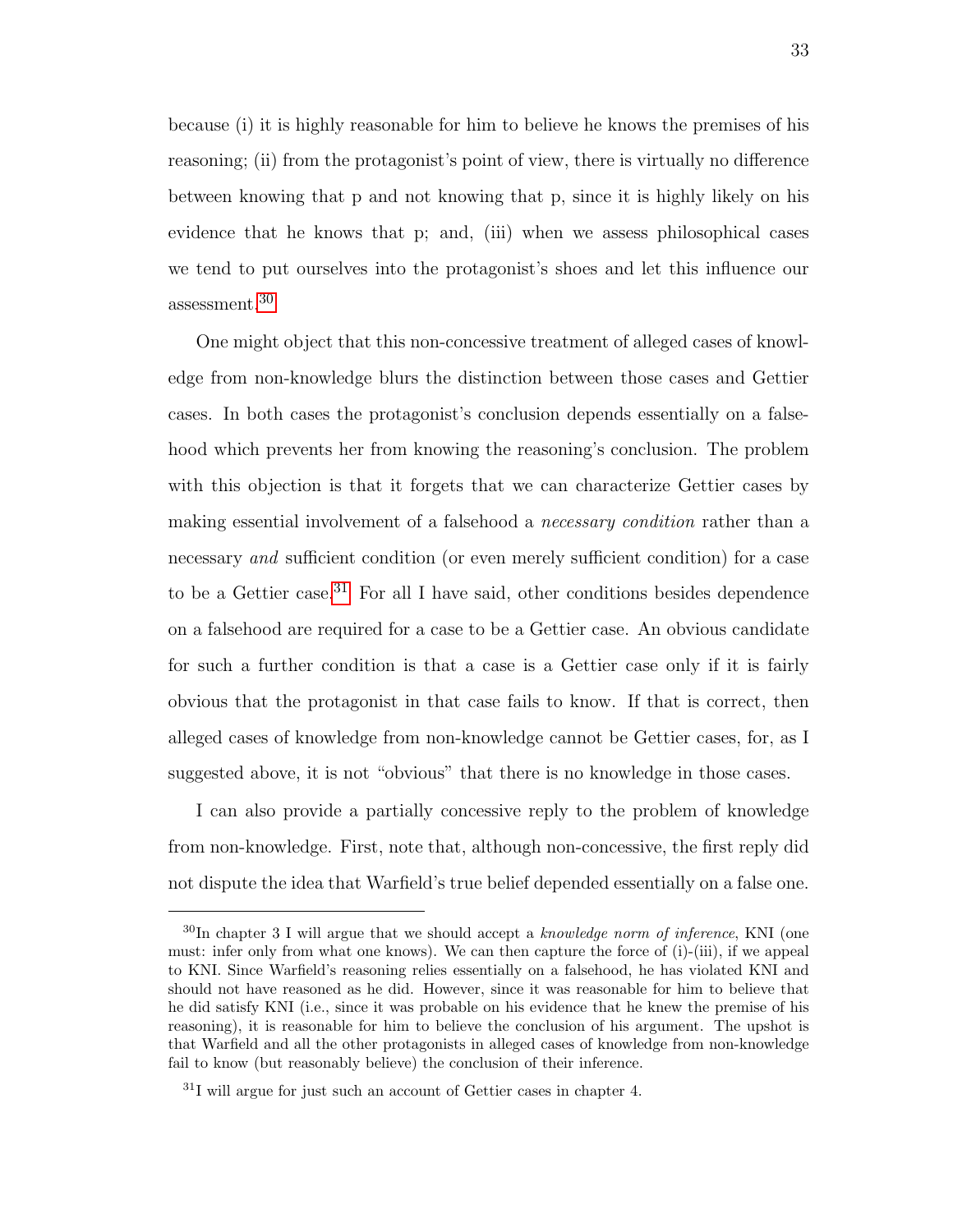The partially concessive strategy disputes this very point. The idea is that we can concede that there is knowledge in cases of knowledge from non-knowledge, but insist that, despite appearances to the contrary, this knowledge does not depend essentially on anything the subject does not know. The thought is that alleged cases of knowledge from non-knowledge are disguised cases of harmless ignorance. In Warfield's case this strategy would involve showing that

(t) There are enough handouts.

does not essentially depend on the false

(f) There are 53 people in attendance.

Remember that x depends essentially on y only if Dependence is satisfied. We can now show that it is not the case that t depends on f in both the causal and evidential way required for essential dependence. In fact, I will argue that t does not depend on f in either of those ways. Consider, first, whether t *causally* depends on f or not.

(cc) If Warfield had not believed that there are 53 people at his talk, he would not have believed that his 100 handout copies were enough.

The worlds closest to the actual world are worlds in which Warfield's belief about the number of people in attendance, n, n<100, and Warfield still forms a belief about the number of attendees. Thus, those are also worlds in which Warfield believes that 100 handouts are enough. Warfield's case seems to fail the counterfactual test for evidential dependence as well.

(ec) If Warfield's evidence set did not include "There are 53 people in attendance," he would not have been justified in believing "100 handout copies are enough."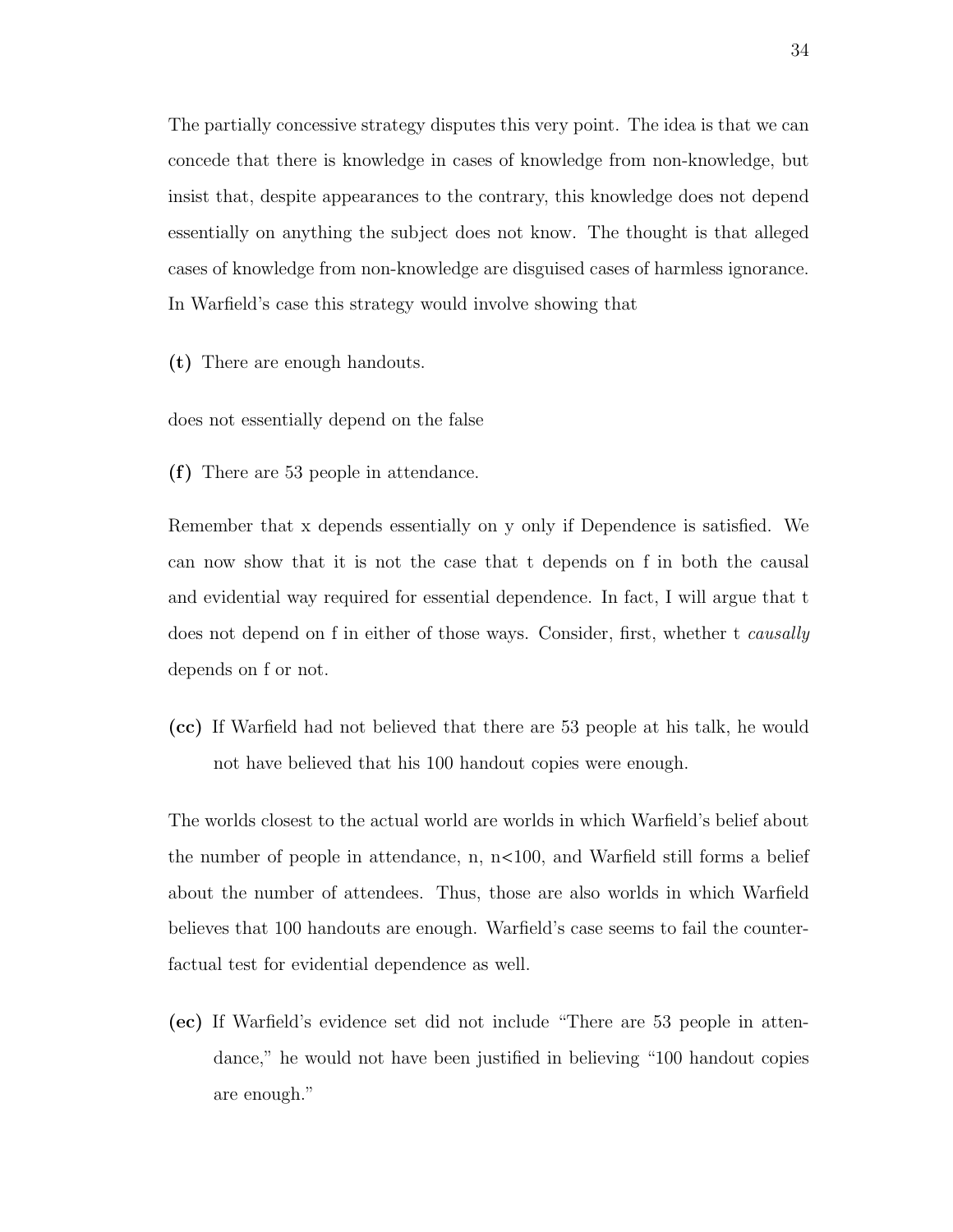The worlds closest to the actual world are worlds in which Warfield has views about the number of people in attendance, n, and ones in which his belief about n takes the value of n to be smaller than 100. Thus, in the worlds closest to the actual world Warfield's evidence set justifies him in believing that 100 handouts are enough. In order to see that, note that we need two things to evaluate counterfactuals like ce properly: we need to make the smallest number of changes possible to the actual world so that the antecedent of the counterfactual is true; and, second, we need to consider how the world so changed would evolve and whether this evolution would make the consequent true or not. Since the actual world is one in which not only f is in Warfield's evidence set, but also one in which Warfield *counts the number of people in attendance*, a world W is a member of the set of closest possible worlds (with respect to Warfield's actual world) only if, in W, f is not in Warfield's evidence set and Warfield counts the number of people in attendance. Such a W is closer to the actual world than a world in which we change both things. But, since counting the number of people in attendance will lead Warfield to form a belief about the number of people in attendance, n, it is plausible that in the closest possible worlds some proposition about n but different from f will be in his evidence set and will be enough to justify him in believing that 100 handouts are enough.

In fact, even if we do not accept the result we arrive at via dependence, there might be a case to be made that, in the actual world, f is inessential. Here is why one might think that. First, note that f, by itself, is hardly a good enough reason for Warfield to believe that t. That is, Warfield's argument for t is obviously enthymematic, since it does not even explicitly mention his background (but crucial) knowledge that, for example, he brought 100 handouts to the talk. If Warfield in fact knows that 100 handouts are enough, then this knowledge cannot literally depend exclusively on the proposition that there are 53 people in attendance, for this is not a good enough reason (in and of itself) for anyone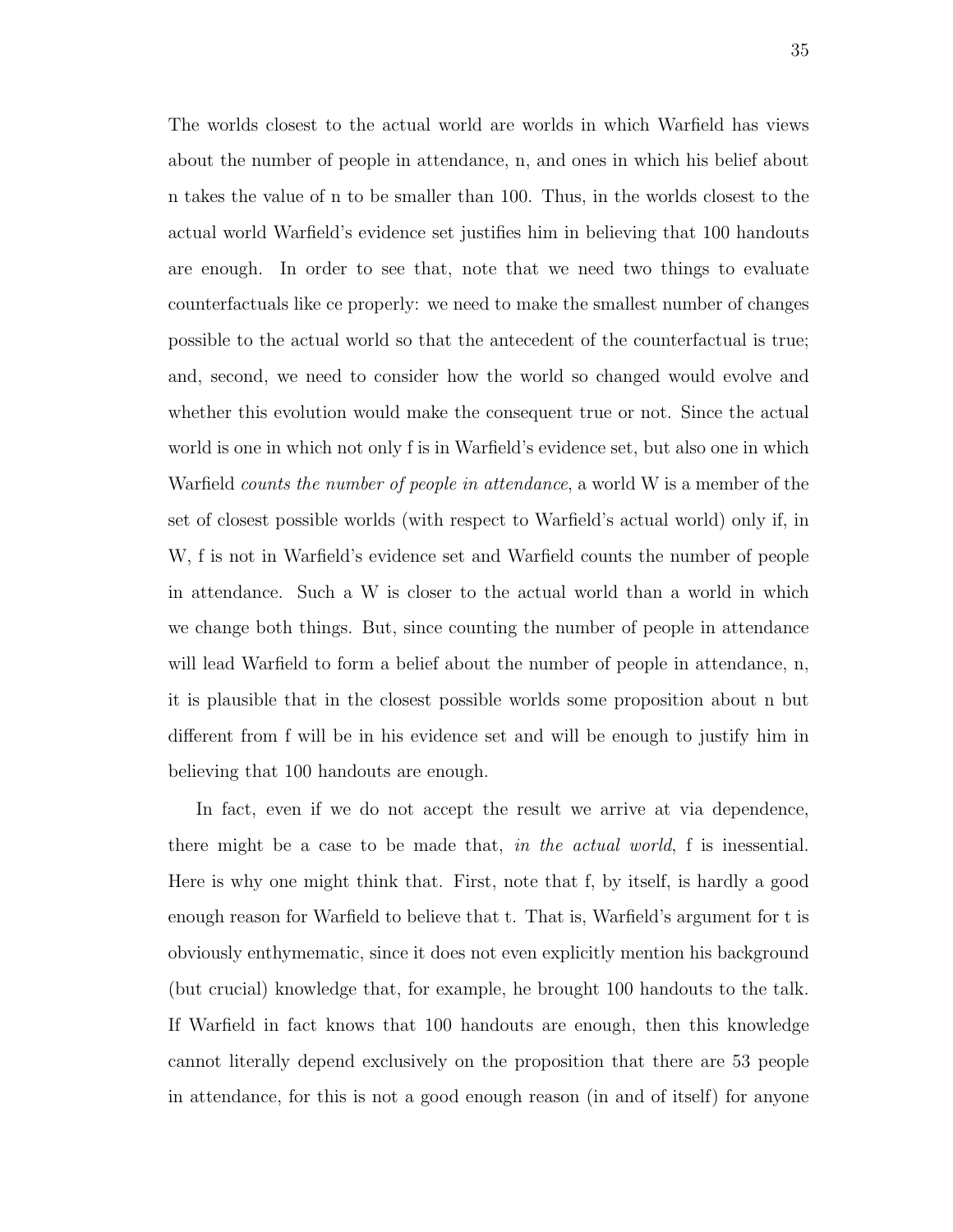in Warfield's situation to believe that 100 handouts are enough. In any plausible way we might fill out the details of Warfield's case, he will have arrived at his talk with a lot of background knowledge relevant to the question of whether he knows that 100 handouts are enough or not. For instance, in any plausible interpretation of the case he arrived at his talk knowing something like the following:

(t\*) If there are between 0 and 100 people in my talk, then 100 handout copies are sufficient.

If t\* were not part of Warfield's background knowledge (say, because he did not even believe it), it would be hard to explain why he would think t followed from  $f^{32}$  $f^{32}$  $f^{32}$ . The upshot is that, whether we apply Dependence or not, the fact is that the false "there are 53 people at my talk" is inessential to Warfield's inference, and the case is, when scrutinized, not a case of knowledge from non-knowledge, but a case of harmless ignorance. Both of these strategies can be extended to cover other cases of alleged knowledge from non-knowledge.

Finally, suppose that both the non-concessive and the partially concessive strategies fail and that we have to settle for a fully concessive reply to alleged cases of knowledge from non-knowledge. That is, what if we had to admit that satisfying KFK is not always necessary for inferential knowledge? How detrimental would that be for my project? Not terribly, I think. First of all, KFK is the most plausible explanation of what is wrong in lottery-like inferences we saw above. Moreover, as we will see in chapter 3, appealing to anything weaker than knowledge in one's explanation of what is wrong in those inferences will not work. Second, I will argue in chapter 4 that KFK can be used to solve the Gettier Problem and that this solution is, all things considered, more plausible than the most popular alleged solution in the literature today. Third, KFK is

<span id="page-43-0"></span> $32$ One might complain that  $t^*$  doesn't partially justify t on the ground that the former does not really cause the latter. The problem with this objection is that it overlooks the fact that relevant background beliefs play an epistemic role even if not an explicitly causal one.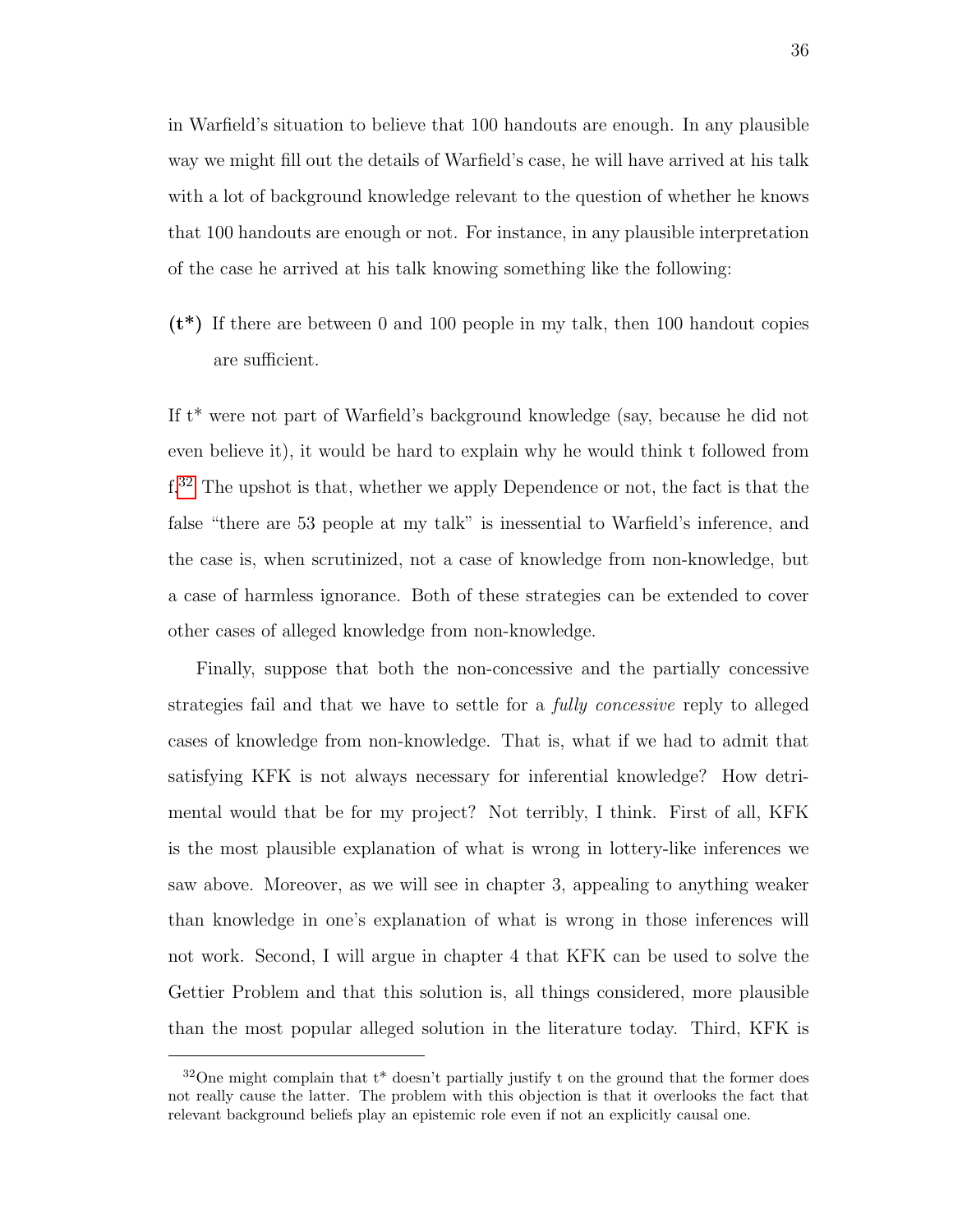entailed by a reputable version of the defeasibility theory of knowledge (chapter 4) and by Williamson's influential account of evidence, E=K (chapter 3). So, rejecting KFK commits one to rejecting both the defeasibility theory of knowledge and E=K. If I am right about all this, then, no, KFK not being "exceptionless" is not detrimental at all, for the theoretical fruits this principle bears would far exceed the cost inflicted by cases of knowledge from non-knowledge.<sup>[33](#page-44-0)</sup>

<span id="page-44-0"></span><sup>&</sup>lt;sup>33</sup>There is still another possible reply to alleged cases of knowledge from non-knowledge. Some (e.g.[,Achinstein](#page-165-0) [\[2003\]](#page-165-0)), have argued that there are importantly different and equally theoretically fruitful concepts of "evidence". Perhaps proponents of cases of knowledge from non-knowledge have in mind a concept of "evidence" that allows for propositions we fail to know to count as evidence while I and others use a concept of "evidence" that excludes that possibility. Following Peter Achinstein, we might dub the knowledge from non-knowledge theorist's conception of "evidence" as "subjective evidence" and the concept employed by KFK and throughout this essay "veritical evidence". While veritical evidence requires that evidential proposition and hypothesis are both known (if believed), subjective evidence requires instead that (i) S believes that e is evidence that h; (ii) S believes that h is true or probable; and, (iii) that S's reason for believing that h is true or probable is that e is true. (Note that Warfield satisfies conditions (i)-(iii) for subjective evidence.) Of course, this reply raises the question of whether some concept of evidence is conceptually prior to the others and whether or not they all deserve a place at the epistemological table. I will not pursue those important questions here. Not surprisingly, however, I think that veritical evidence (or at least what Achinstein calls "potential evidence") is more fundamental than all the other concepts of evidence, but I will not argue for that here. I refer the reader to Peter Achinstein's excellent discussion of this and other issues related to the concept of "evidence" in [Achinstein](#page-165-0) [\[2003,](#page-165-0) p.13-113] (See also [Kelly](#page-170-1) [\[2006\]](#page-170-1)). I will come back to the issue of what evidence is in chapter 3 when we discuss E=K.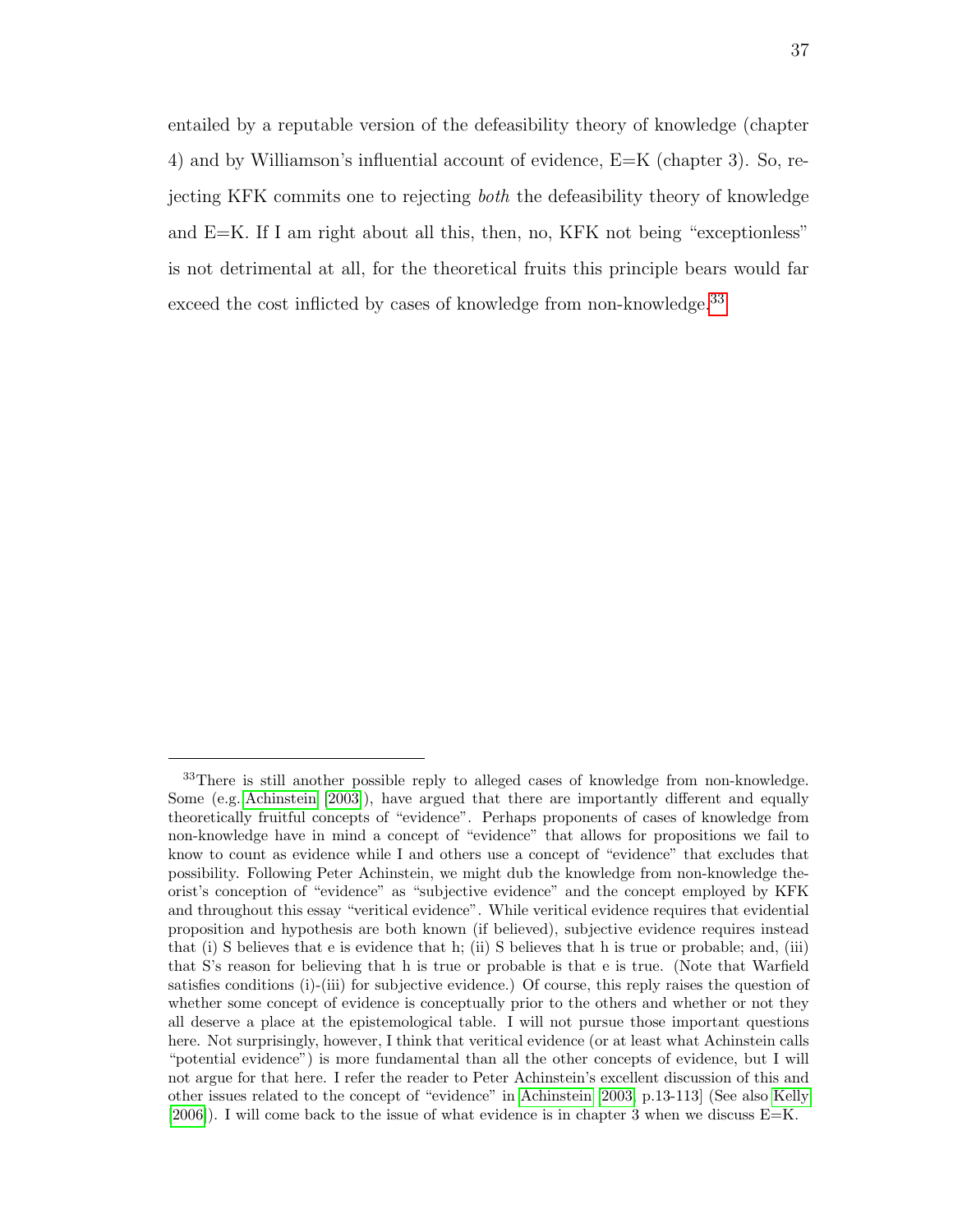## Chapter 3

# KFK, E=K, and The Knowledge Norm of Inference

Knowledge-first epistemology is widely known for its account of evidence (i.e., E=K) and for its knowledge-centric account of assertion, action, and belief. In this chapter I will explore those two themes in connection to KFK. First, I will show that E=K entails KFK, and then I will model a norm of inference on the knowledge norm of assertion and action.

### 3.1 From E=K to KFK

Williamson offers a battery of arguments in support of the thesis that one's evidence is the totality of one's knowledge. I will not revisit those arguments here. Rather, I would like to point out that one is committed to KFK, if one accepts E=K, for the latter entails the former.

Suppose, for a future *reductio ad absurdum*, that both all and only knowledge is evidence and KFK is false. Now, if KFK is false, then there is an S such that S knows that x depends essentially on y, y is evidence for x for S, but S does not know that y. But, if  $E=K$  is true, then there is no such S, for, according to  $E=K$ ,<sup>[1](#page-45-0)</sup> y is evidence for x for S, only if S knows y. This is a contradiction, and we may conclude that our hypothesis is false. This argument can be stated more precisely thus:

<span id="page-45-0"></span><sup>1</sup>Williamson accepts the following principle about the "evidence for" relation: (EV) e is evidence for h for S if and only if S's evidence includes e and  $P(h \mid e) > P(h)$ . Given E=K, e is not evidence for h unless e is an item of knowledge for S. See [Williamson](#page-174-1) [\[2000,](#page-174-1) p.187].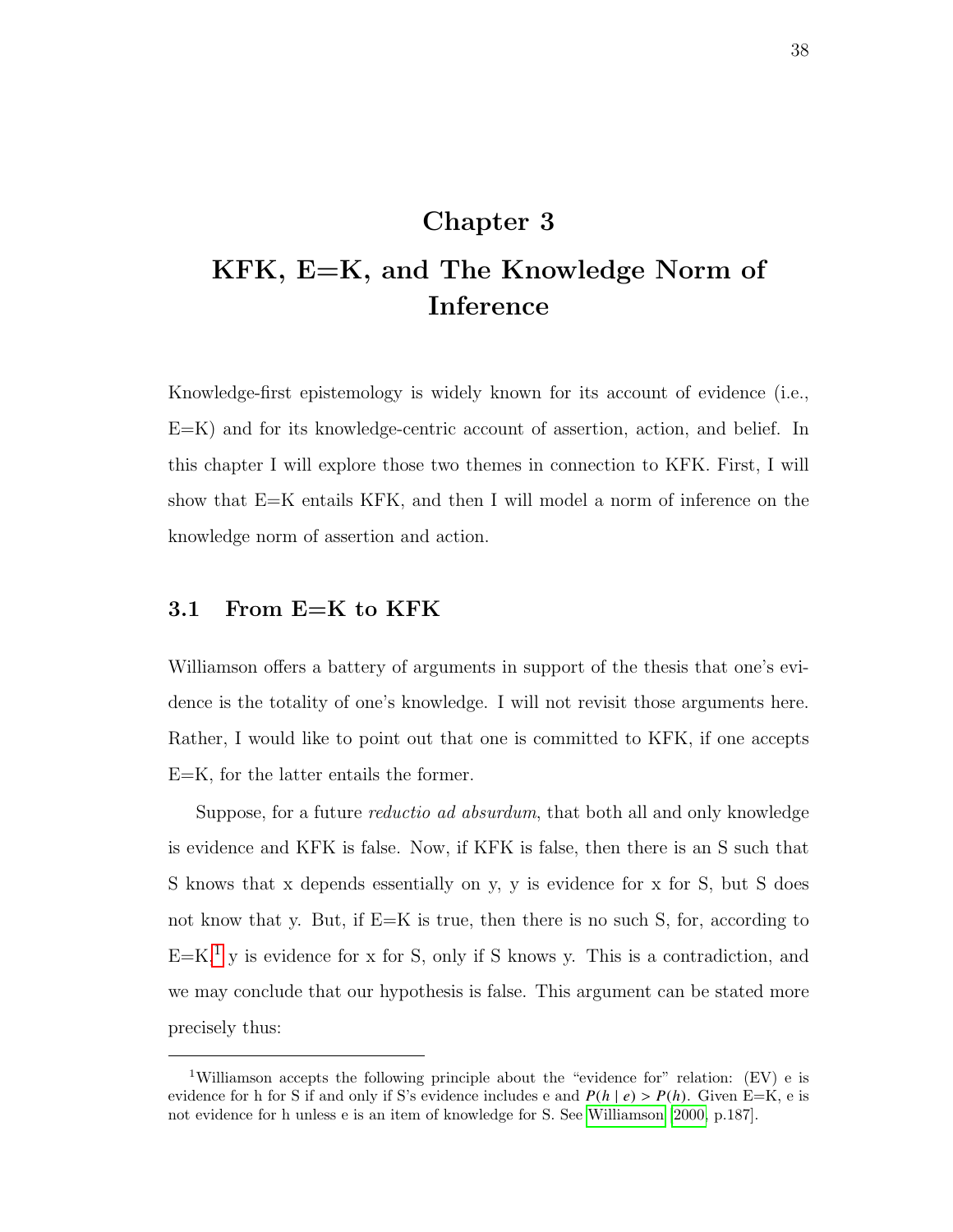- 1. All and only knowledge is evidence, but for some S and case C, S knows that p inferentially in C even though p depends on e for S in C and S does not know e. [assume for reductio ad absurdum]
- 2. But, if p depends on e for S in C, then e is evidence for p for S in C. [(EV)]
- 3. e is evidence that p for S in C and S does not know that e in C. [1,2]
- 4. But, according to  $E=K$ , no x is in S's evidence set unless S knows x.  $[E=K]$
- 5. e is evidence that p for S in C and e is not evidence for p in C [3,4]

It follows that E=K entails the view that reasoning yields knowledge only if all the premises involved essentially in one's reasoning are known. Step 2 is the only one in need of independent support.

- 1. p depends on e for S in C. [assume for a conditional proof]
- 2. If p depends on e for S in C, then S would not have been justified in believing (/would not have known) that p if S's total evidence did not include e in C. [from 1 and Dependence]
- 3. S would not have been justified in believing (/would not have known) that p if S's total evidence did not include e in C. [from 1,2]
- 4. If S would not have been justified in believing (known) that p had her evidence not included e in C, then S would not have been justified in believing (/would not have known) that p in part because of e. [Dependence]
- 5. S is justified in believing (knows) that p in part because of e. [from 3,4]
- 6. If S is justified in believing (knows) that x in part because of y, then  $P(x)$  $y$ ) >  $P(x)$ . [evidence is probability raising]
- 7.  $P(p | e) > P(p)$ . [from 5,6]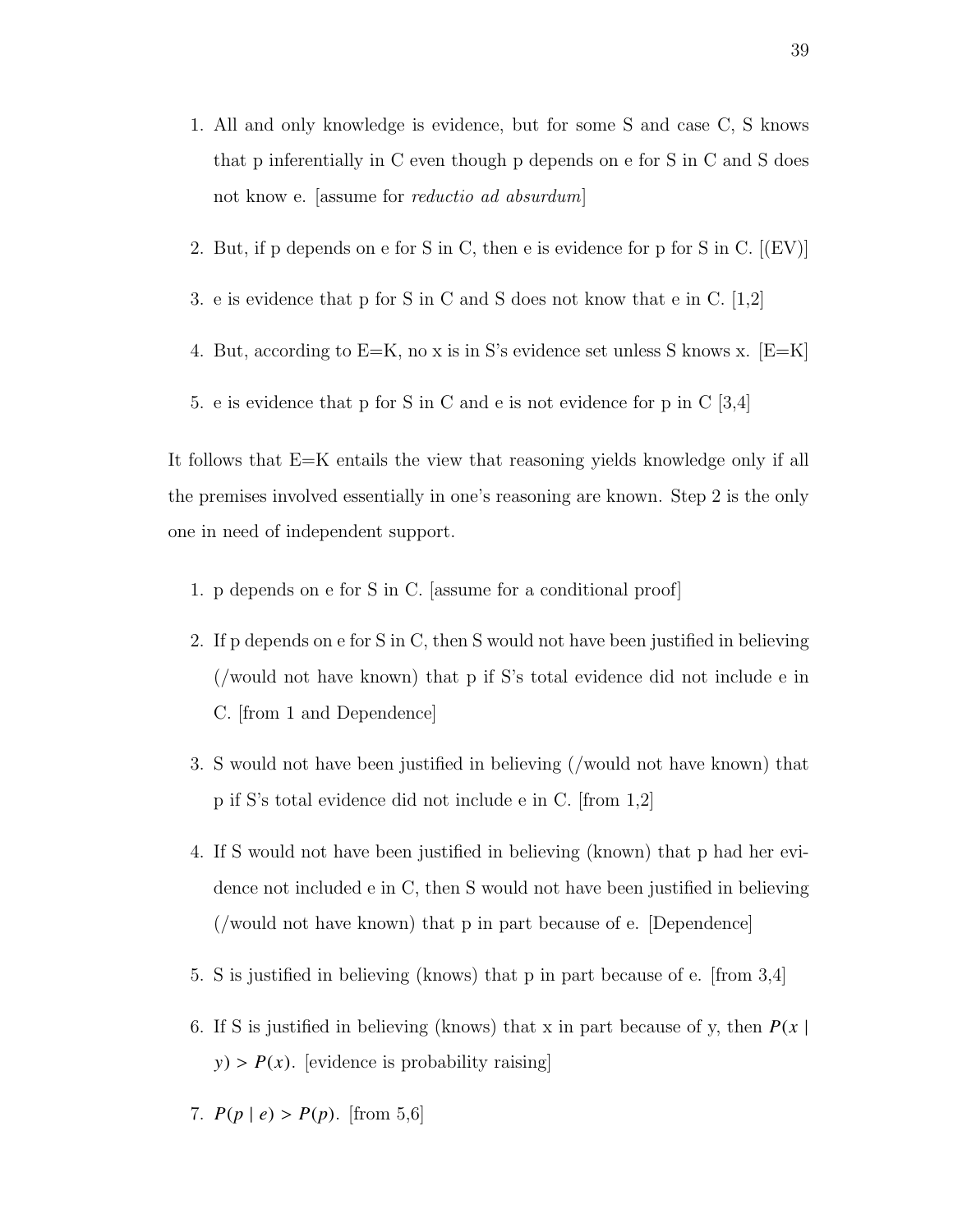- 8. S's evidence includes e in C. [from 1, 2]
- 9. y is evidence that x for S in C iff S's total evidence includes y and  $P(x)$  $y$ ) >  $P(x)$  for S in C.  $[(EV)]^2$  $[(EV)]^2$
- 10. e is evidence that p for S in C. [from 7,8,9]
- 11. If p depends on e for S in C, then e is evidence that p for S in C. [1,2-10 by conditional proof]

This result shows that KFK is not only the view of inferential knowledge adopted by most philosophers throughout the history of philosophy, but that it is also a consequence of an influential view about what evidence is.

I will now look at two different objections to E=K. If those objections succeed, then we could not appeal to  $E=K$  as a reason for KFK. The first one says that, if E=K is true, then there is no Gettier Problem. The second problem suggests that this view of what evidence is breeds dogmatism if, as I am doing in this essay, I couple this idea with the idea that knowledge has probability 1 on one's evidence.

## 3.2 Objection: No Gettier Problem

A direct implication of E=K seems to be that false beliefs cannot justify other beliefs, for no false belief can be part of one's total evidence and one's total evidence is what inferentially justifies belief. The problem with this alleged implication of  $E=K$ , as Juan Comesaña and Holly Kantin<sup>[3](#page-47-1)</sup> have noted, is that it contradicts a claim Gettier cases rely on. The original Gettier cases (Case I, a.k.a "The Coin Case", and Case II a.k.a "The Ford Case") explicitly relied on two principles. One principle claims that justification is closed under known entailment. The other principle Gettier asked us to assume, the one that is seemingly incompatible with

<span id="page-47-0"></span><sup>2</sup>[Williamson](#page-174-1) [\[2000,](#page-174-1) p.187].

<span id="page-47-1"></span> ${}^{3}$ Comesaña and Kantin [\[2010\]](#page-166-2).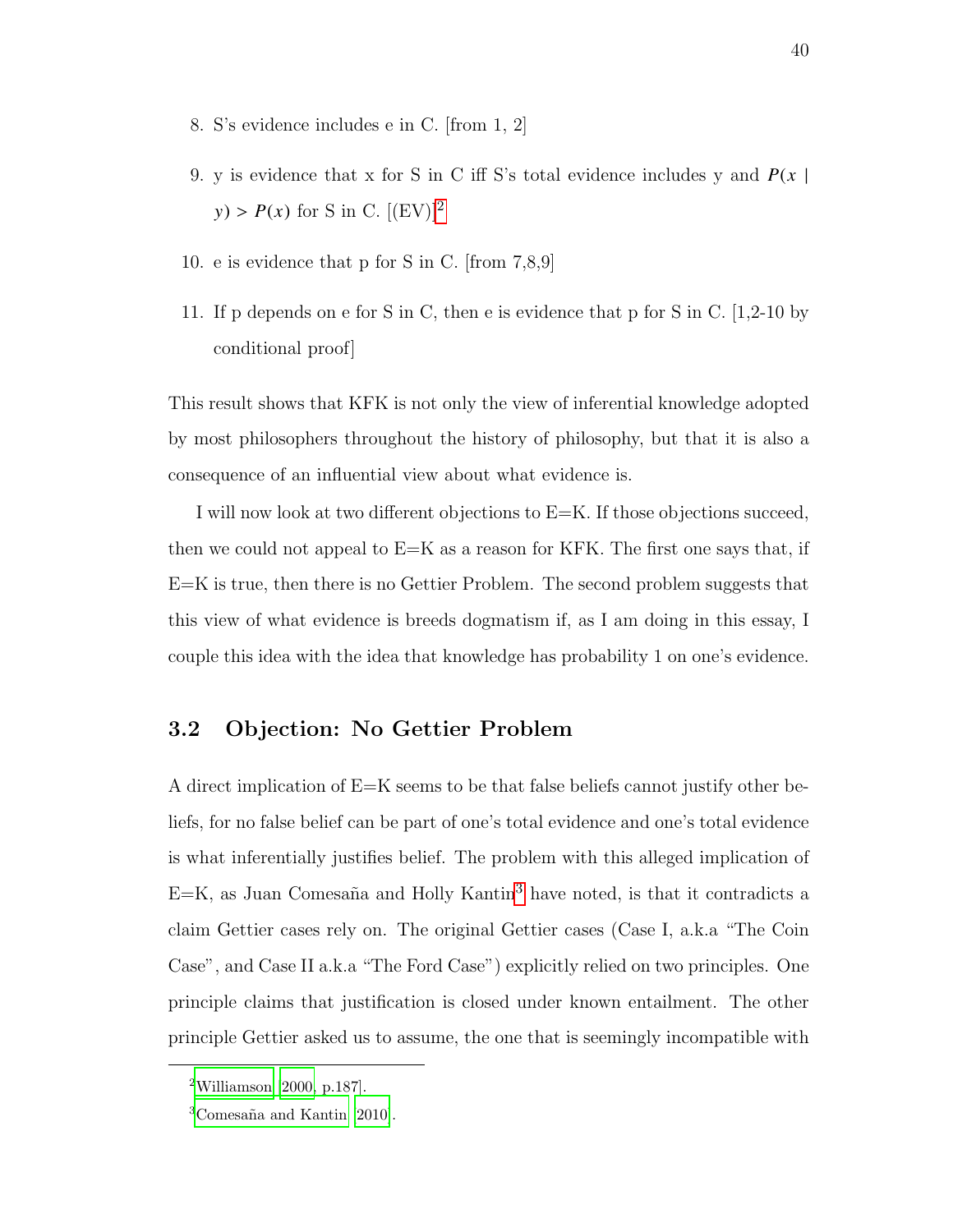E=K, states that sometimes one is justified in believing a falsehood. Call this principle "The Fallibility Principle" or FP, for short. In what follows, I will argue that  $E=K$ , contrary to what Comesaña and Kantin would want us to believe, is compatible with the agent being justified in believing a falsehood - at least in one sense of "justified" that is epistemologically important.

If E=K is true, then not only is FP seemingly false, but the protagonist in the original Gettier cases (and other cases with the same general structure) do not have a justified true belief, because this belief, by the very nature of the cases, depends essentially on a falsehood for its alleged justification, and false beliefs are not part of one's total evidence. Since the intuition that the agent in Gettier cases is justified is accepted by virtually everyone,<sup>[4](#page-48-0)</sup> the friend of  $E=K$  is well advised to either drop the view (for it entails that the agent is not justified) or find a way to accommodate the widespread intuition about those cases. I will propose a way in which the friend of E=K can accommodate this widespread intuition about Gettier cases. But first let me make the challenge to E=K more precise by offering an argument in its support:[5](#page-48-1)

#### Against  $E=K$

- 1. All and only knowledge is evidence and only knowledge inferentially justifies belief. [Assume for reductio ad absurdum]
- 2. Evidence inferentially justifies belief. [from 1]
- 3. False beliefs are not part of one's evidence. [from 1]
- 4. The protagonist in a Gettier case has a justified true belief whose justification depends essentially on a justified false belief. [Assumption]

<span id="page-48-0"></span><sup>&</sup>lt;sup>4</sup>Including people such as [Weatherson](#page-174-2) [\[2003\]](#page-174-2) and [Hetherington](#page-169-0) [\[2011\]](#page-169-0) who think agents in some Gettier cases are not only justified, but also know.

<span id="page-48-1"></span> $5$ This is my reconstruction of Comesaña's and Kantin's main argument against Williamson.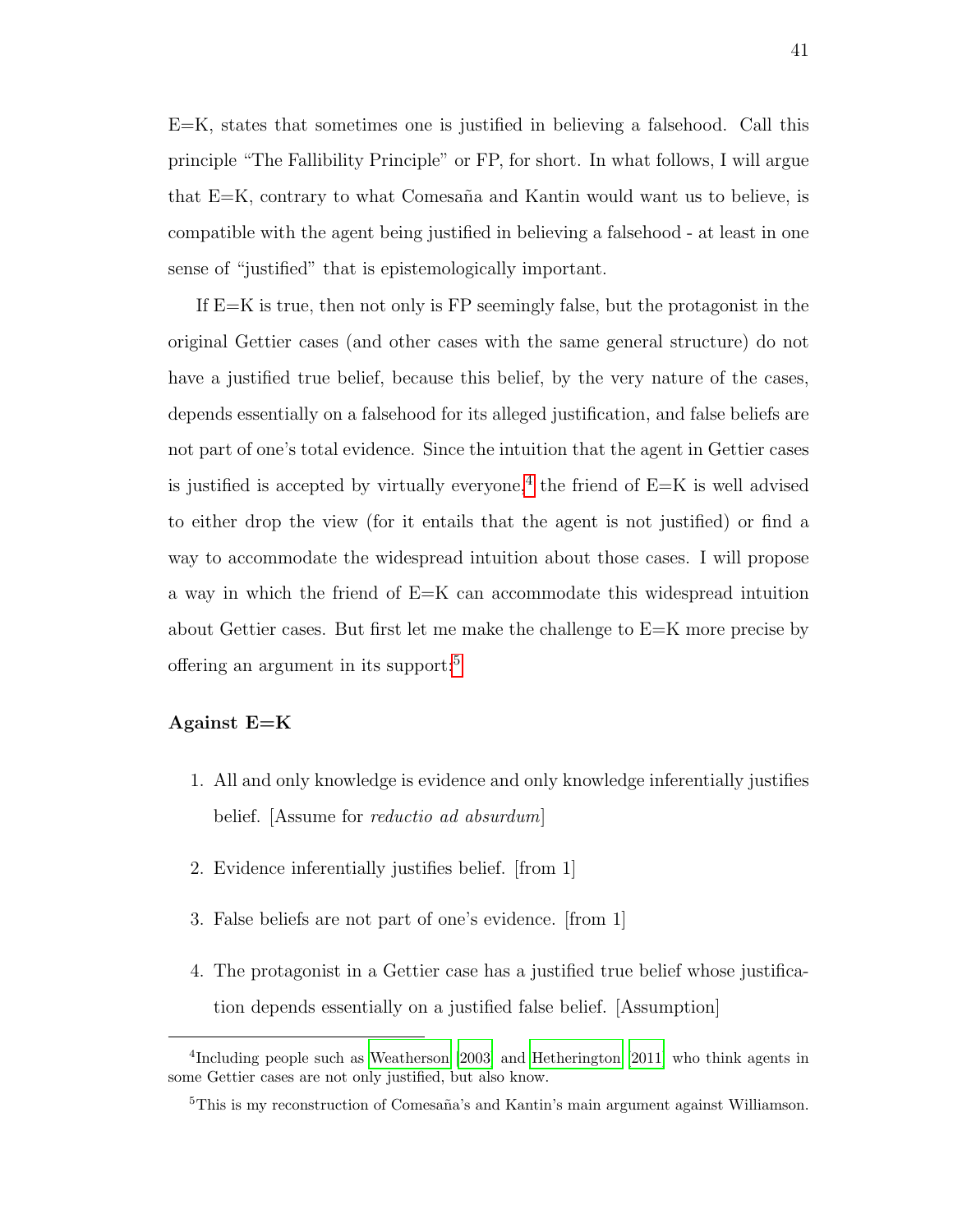- 5. False beliefs are sometimes part of one's evidence and do sometimes justify via inference other beliefs. [from 2 and 4]
- 6. Only knowledge justifies belief inferentially, and it is not the case that only knowledge inferentially justifies belief. [from 1 and 5]
- 7. Either it is false that all and only knowledge is evidence, or it is false that only knowledge inferentially justifies belief. [from 1, 2-5 by reductio ad absurdum]

I will take issue with step 4 in this argument. Since the idea that Gettiered agents rely essentially on falsehood for their justification is virtually a dogma in contemporary epistemology, Comesaña and Kantin are in good company when they appeal to this idea in their argument against E=K. However, as I will argue below, justification is a notoriously ambiguous notion and it is far from clear what notion of justification is assumed in Gettier cases. But I am getting ahead of myself. Before I turn to my preferred response to this argument, let me briefly discuss a response I find unconvincing.

Consider Gettier's Coins case.<sup>[6](#page-49-0)</sup> Smith comes to believe truly (e) "The person who will get the job has ten coins in his pocket" via deduction from his false belief in (d) "Jones is the man who will get the job and Jones has ten coins in his pocket." One might want to say that it is not the false proposition d that is doing the justifying of e for Smith, but the nearby truth Smith also believes (d\*) "The president of the company assured me that Jones will get the job and Jones has ten coins in his pocket." Since it is plausible to think that Smith knows  $d^*$ , the E=K proponent could say that  $d^*$  is part of Smith's evidence and that it justifies his true belief in e (after all, the president's say-so is the only reason Smith has to accept the first conjunct of d). One could say something similar about Gettier's Ford case: even though Gettier says that Smith is justified in

<span id="page-49-0"></span><sup>&</sup>lt;sup>6</sup>cf. [Gettier](#page-168-0) [\[1963\]](#page-168-0).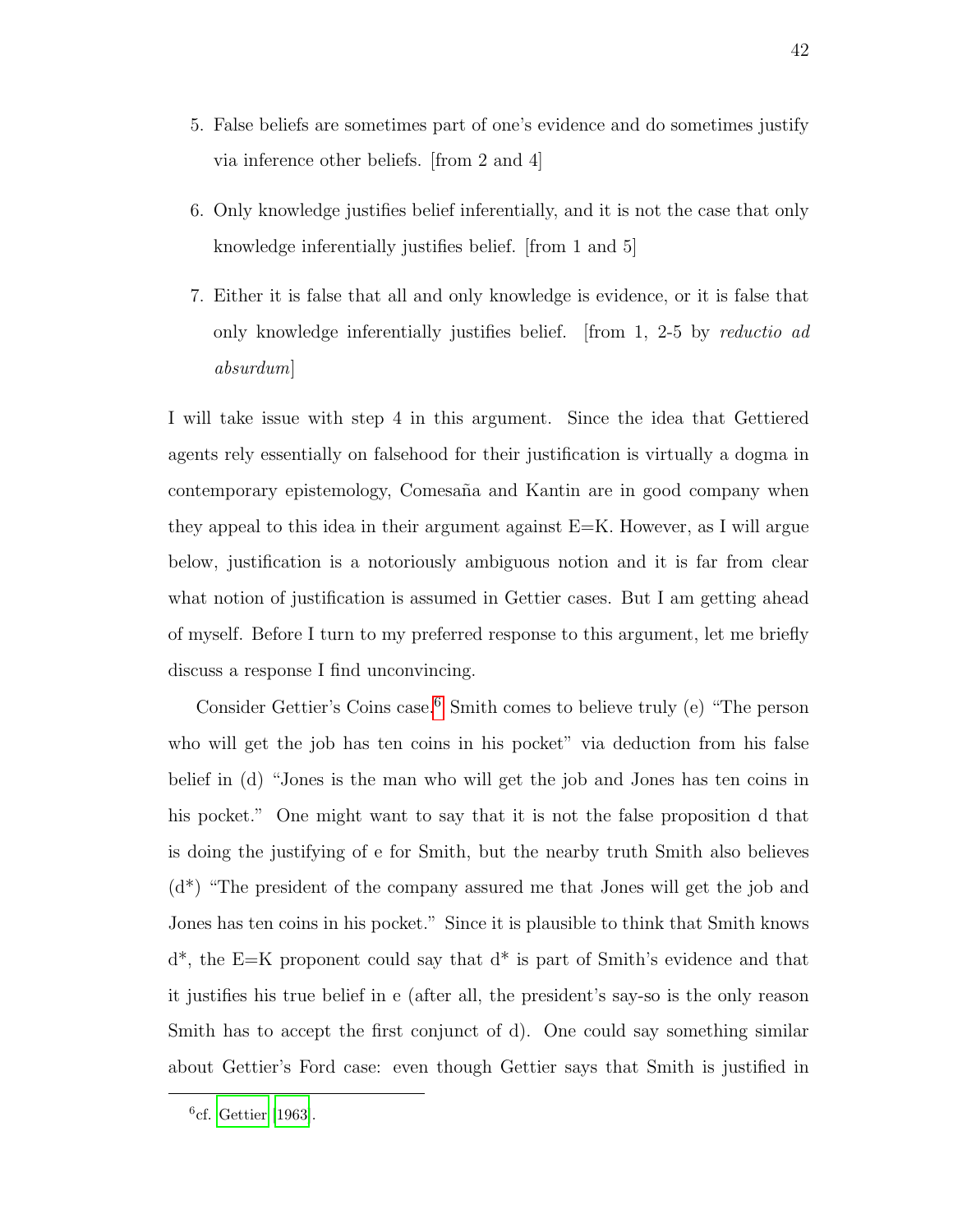believing the true (g) "Either Jones owns a Ford or Brown is in Barcelona" via deduction from the false (f) "Jones owns a Ford," one might want to say that it is Smith's true belief in (f\*) "I believe Jones owns a Ford" that is doing the justifying instead. Here too, Smith may plausibly be said to know f\* and, hence, that it is also part of his total evidence (again, according to Gettier, Smith's sole reason for believing "Jones owns a Ford" is that Smith "has strong evidence" for it. If this is right, then he has even stronger evidence for f\*). One could think that  $E=K$  has been vindicated by this reply to Comesaña's and Kantin's argument and that the intuition that Gettiered agents arrive at a justified true belief via inference was, as a result, accommodated. I think this is not the correct argument for the friend of E=K to posit in response to this argument.

Comesaña and Kantin consider what is roughly the same strategy and also find it wanting. They think that in order for this response to work it is

not enough to find some propositions that you know and that justify you, it is necessary to argue that every proposition that justifies you is something that you know. And there is no argument that we can think of to the effect that your belief that Jones got the job plays no part whatsoever in justifying you in thinking that whoever got the job has ten coins in his pocket.[7](#page-50-0)

The problem with Comesaña's and Kantin's claim that they cannot think of any argument in favor of the claim that Smith's false belief does not do any justifying is that it simply begs the question against Williamson who has offered positive arguments for the claim that no false belief is part of one's evidence. We can do better than that. I think we can reject this defense of  $E=K$  without begging any questions.[8](#page-50-1)

<span id="page-50-1"></span><span id="page-50-0"></span> $7$ Comesaña and Kantin [\[2010,](#page-166-2) p.499-500].

 $8$ [Weatherson](#page-174-3) [\[2011\]](#page-174-3) has made a different point about Comesaña's and Kantin's claim that they "can't think of any argument" in support of the claim that false beliefs are not part of one's evidence. According to Weatherson, their claim suffers from a failure of imagination, for one can always think of an argument for p, namely God knows that p, therefore p. Comesaña and Kantin could say, I think, that this is an uncharitable reading of their claim and that they meant to say that they can't think of any good argument in favor of the claim that no false belief is part of one's evidence.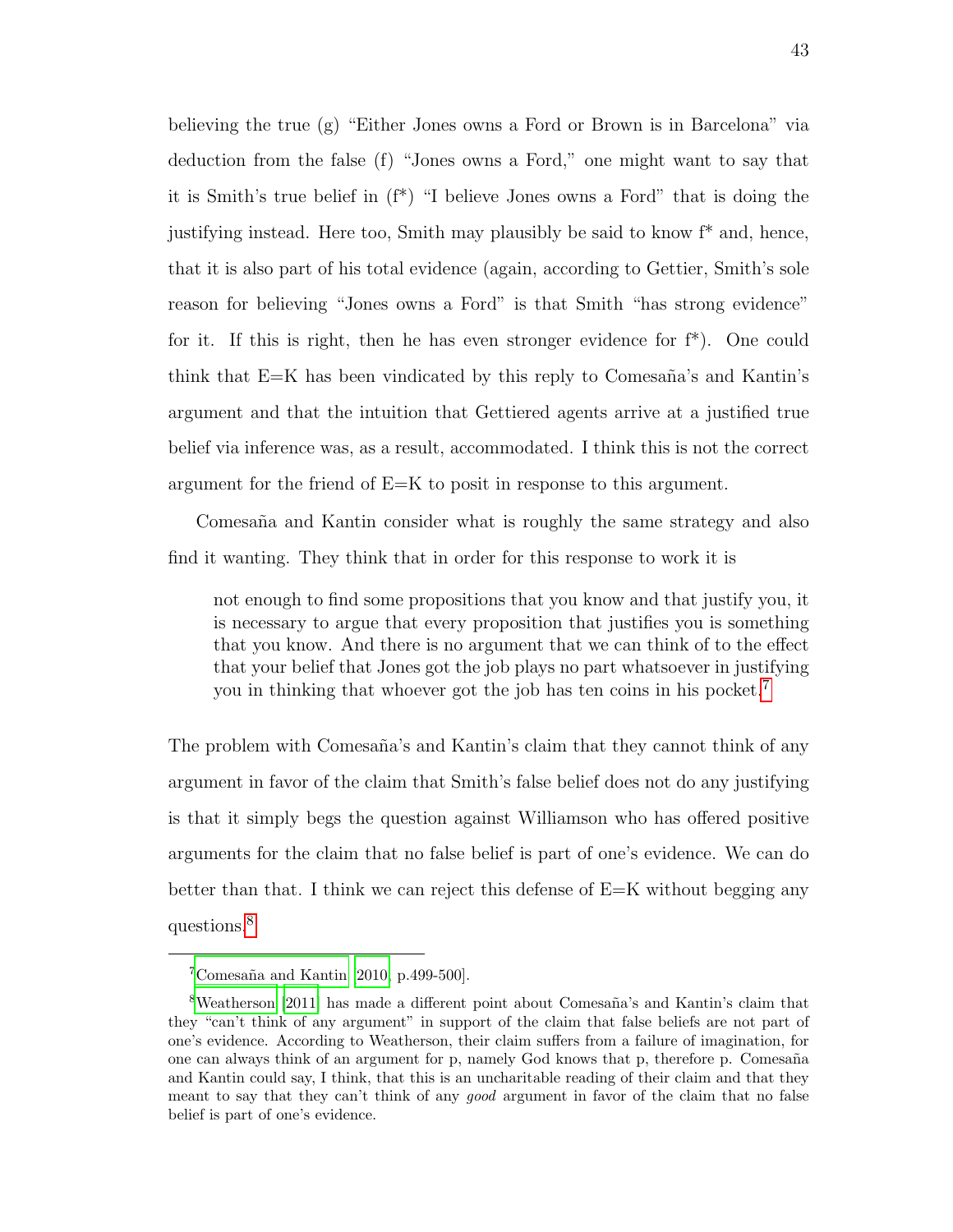The real problem with this reply is twofold. First of all, this reply presupposes a controversial account of the basing relation. Plausibly, one is doxastically justified in believing that p on the basis of some ground g only if g at least partially causes one's belief that p. The reply we are considering assumes, however, that (d\*) "The president of the company assured me that Jones will get the job and Jones has ten coins in his pocket", justifies Smith's belief in (e) "The person who will get the job has ten coins in his pocket" even though d\* does not even partially cause Smith's belief in e. However, doxastic justification is the kind of justification required for knowledge.<sup>[9](#page-51-0)</sup> Hence,  $d^*$  does not justify Smith's belief in e in the way epistemologists always assumed d justified e in the original Gettier cases. Secondly, if we think that Gettier cases are such that they all instantiate the Closure Principle and the Fallibility Principle, then the reply to Comesaña and Kantin sketched above cannot help the E=K proponent fend off the charge that E=K entails the non-existence of Gettier cases, for neither  $d^*$  or  $f^*$  entail the conclusion of Smith's argument. So, if we think that Gettier cases necessarily instantiate those two principles, then the reply above, if correct, will ensure that Gettier's own cases are not "Gettier cases." As I will argue in chapter 4, we have reason to believe that Gettier cases necessarily instantiate those principles.<sup>[10](#page-51-1)</sup>

Here is a better reply to Comesaña's and Kantin's argument, one that I think

<span id="page-51-0"></span><sup>&</sup>lt;sup>9</sup>To see that, suppose S's evidence set included r,  $r_1$ , and  $r_2$ . Suppose further that only r is in fact evidence for p and that, in spite of this, S's belief that p is caused only by  $r_1$ . In this scenario, S fails to know that p, even though he would have known that p if her belief that p had been at least partially caused by r instead of  $r_1$ . The idea is that *having* the right reason is not sufficient for knowledge, knowledge requires that one "use" it in support of the target truth. Thus, one's belief that p is *doxastically justified* by a reason r only if r is partially causally responsible for one's belief that p. One is *propositionaly justified* by a reason r in believing that p even if r is not partially causally responsible for one's belief that p. Doxastic justification entails propositional justification, but the converse is not true. cf[.Korcz](#page-170-2) [\[1997\]](#page-170-2) and [Korcz](#page-170-3) [\[2010\]](#page-170-3).

<span id="page-51-1"></span><sup>10</sup>[Shope](#page-173-0) [\[1983,](#page-173-0) p.4] suggests a few plausible necessary conditions on a case C being a "Gettier case": C is a Gettier case only if S has a justified true belief that p in C, S does not know that p in C and there is some false proposition, q, S is either justified in believing is true or at least S would be justified in believing that q in C. For the purposes of my discussion here, I will accept Shope's partial characterization of a Gettier case. I will offer a slightly different characterization in the next chapter when we discuss the Gettier Problem itself.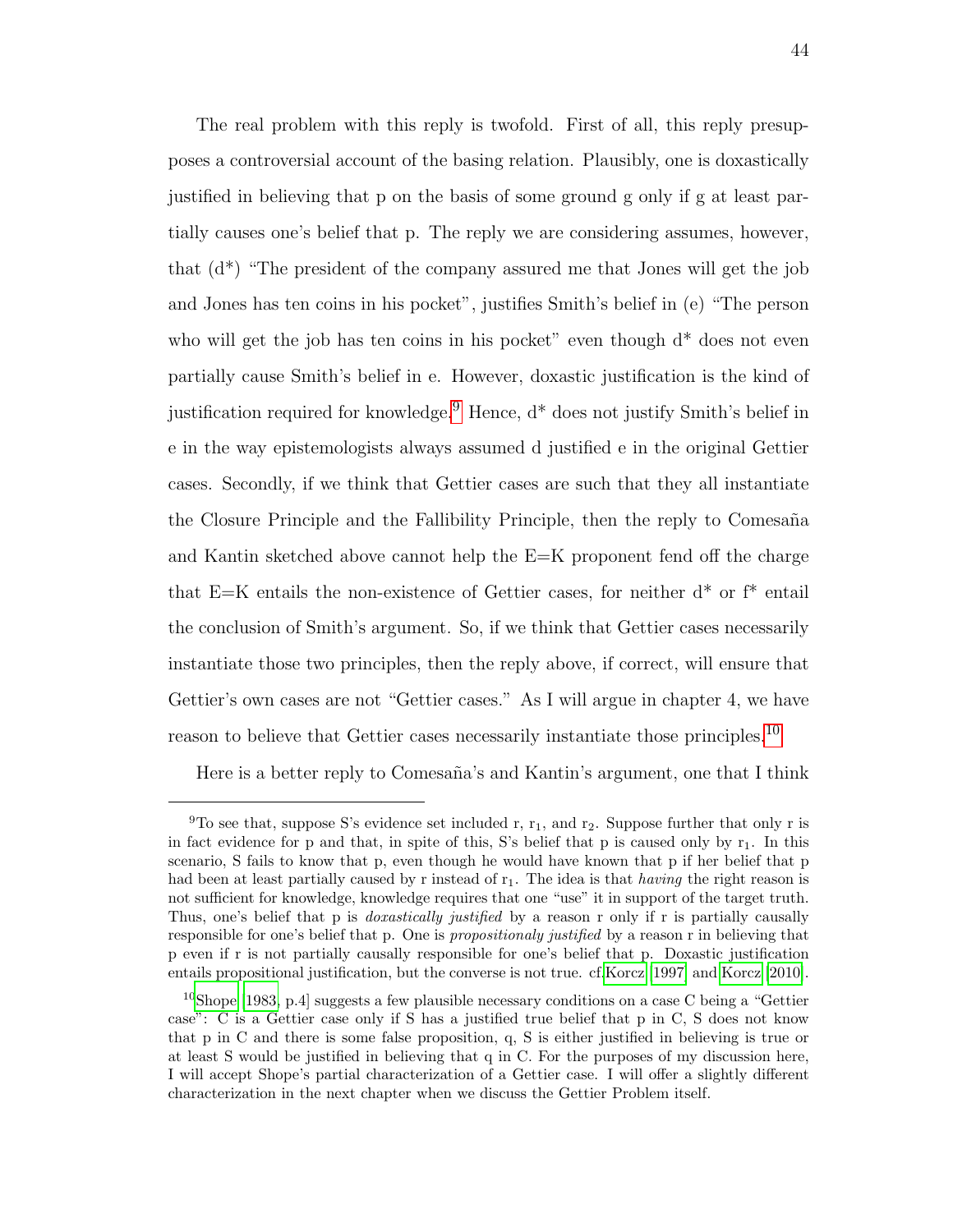works. As far as I know, no one has suggested it, or even considered it, even though one can easily extract it from what Williamson says about proper assertion.[11](#page-52-0) According to Williamson, knowledge is the constitutive norm of assertion and this entails that one asserts that p properly only if one knows that p. When presented with an example of an assertion that seems proper but whose proposition is not known, we may appeal to a distinction between having a warrant to assert and it being reasonable for one to assert.<sup>[12](#page-52-1)</sup> In what follows I will argue that the friend of E=K should extend this distinction to cases, like the Gettier cases, in which one seems to believe properly (i.e., justifiably) propositions one does not know. This will allow her to reply to  $Against E=K$  in a principled way. Or so I think.

Let us consider, first how we should think about the "having a warrant/it being reasonable to believe" distinction. To that effect, consider the following case discussed by Williamson:

#### The Fake Snow Case

It is winter, and it looks exactly as it would if there were snow outside, but in fact that white stuff is not snow but foam put there by a film crew of whose existence I have no idea. I do not know that there is snow outside, because there is no snow outside, but it is quite reasonable for me to believe not just that there is snow outside, but that I know that there is; for me, it is to all appearances a banal case of perceptual knowledge. Surely it is then reasonable for me to assert that there is snow outside.

On the basis of this case, [Williamson](#page-174-1) [\[2000,](#page-174-1) p.257] distinguishes between having a warrant to assert and it being reasonable for one to assert and explains how the case is consistent with the knowledge norm of assertion according to which one appropriately asserts that p if and only if one knows that p:

<span id="page-52-1"></span><span id="page-52-0"></span> $11$ [Williamson](#page-174-1) [\[2000,](#page-174-1) ch.11]

<sup>&</sup>lt;sup>12</sup>[DeRose](#page-166-3) [\[2002,](#page-166-3) p.180]; [DeRose](#page-166-4) [\[2009,](#page-166-4) p.94-5] also make this distinction but call it "primary" and "secondary propriety". [Weiner](#page-174-4) [\[2006\]](#page-174-4) and [Benton](#page-165-1) [\[2011\]](#page-165-1) also endorse the distinction. But see [Lackey](#page-171-0) [\[2007\]](#page-171-0) for some doubts about the distinction.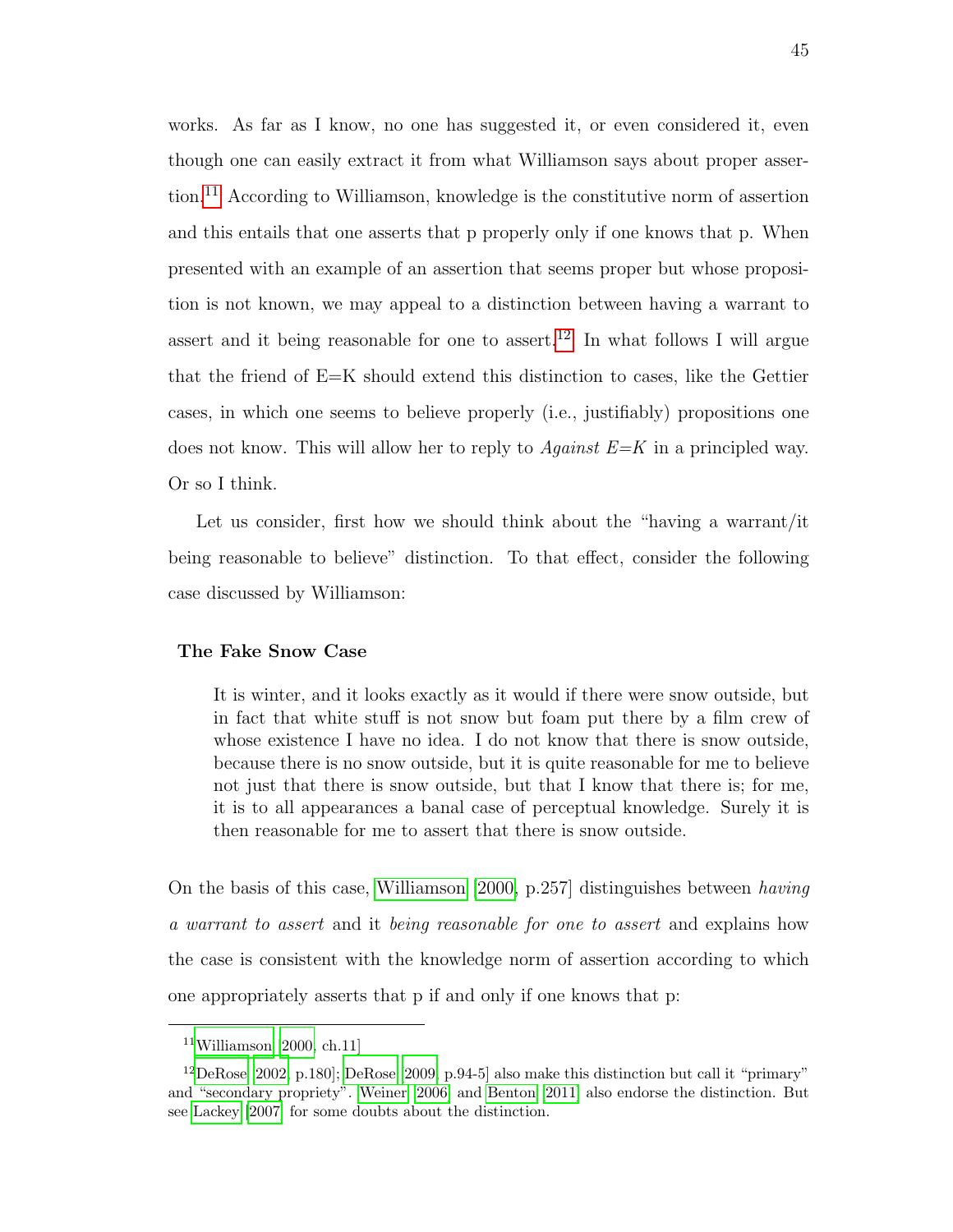The case is quite consistent with the knowledge account of assertion. Indeed, if I am entitled to assume that knowledge warrants assertion, then, since it is reasonable for me to believe that I know that there is snow outside, it is reasonable for me to believe that I have warrant to assert that there is snow outside. If it is reasonable for me to believe that I have warrant to assert that there is snow outside, then other things being equal , it is reasonable for me to assert that there is snow outside. Thus, the knowledge account can explain the reasonableness of the assertion. However, granted that it is reasonable for me to believe that I have warrant to assert p, it does not follow that I do have warrant to assert p[.]

The distinction between having a warrant to assert and it being reasonable for one to assert allows us to say that it is reasonable for Williamson to assert that there is snow outside even though he did not have a warrant to assert it. The intuitive idea is that, even though Williamson does not know that there is snow outside, he is blameless (has an excuse) for asserting that there is, for the proposition that he knows that there is snow outside is very probable on his evidence.<sup>[13](#page-53-0)</sup> We can express the idea of it being reasonable to believe that x is the case more precisely:

$$
(\mathbf{R}) \ \mathrm{Rs}\phi \leftrightarrow \mathrm{P}(\mathrm{Ks}\phi \mid \mathrm{e}) > \Omega
$$

According to R, it is reasonable for S to believe that  $\phi$  if and only if the probability that S knows that  $\phi$  conditional on her total evidence e is higher than some threshold  $Ω$ .

It should be noted that the notion of having a warrant to assert that p is an on/off notion while being reasonable to assert that p is something that comes in degrees. In the passage I quoted, Williamson says that asserting that there is snow outside is "quite reasonable" for him, rather than merely "reasonable." But the idea is also intrinsically plausible. If p is false, then I do not have a warrant to assert that p. Full stop.<sup>[14](#page-53-1)</sup> Intuitively, however, asserting that there

<span id="page-53-0"></span><sup>13</sup>I will come back to this distinction later in this chapter when we look at the knowledge norm of assertion.

<span id="page-53-1"></span><sup>&</sup>lt;sup>14</sup>One might object that it is sometimes appropriate to say that S might have more warrant to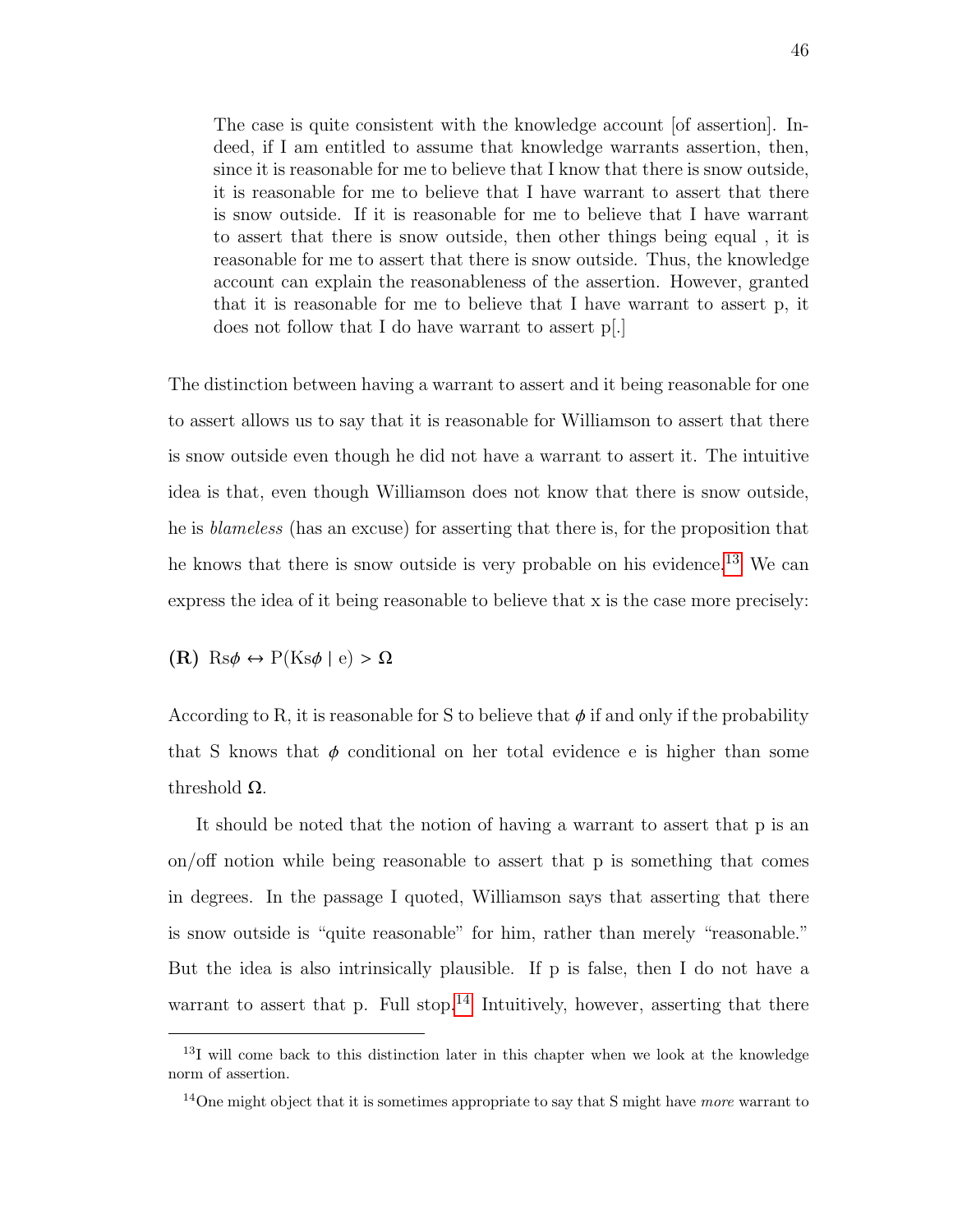is snow outside might be more reasonable for Williamson than it is for me, if we had different evidence which bears on whether there is snow outside, for the probability that I know that there is snow outside on  $my$  evidence could be different from the probability that *Williamson* knows that there is snow outside on his evidence. All it would take for this to be the case is that there is some proposition m such that m is a member of one of those evidence sets but not a member of the other.<sup>[15](#page-54-0)</sup>

For example, suppose that I live on Williamson's, street, that I, like him, am also looking through my window and am also oblivious to the fact that there is a film crew going around spreading snow-like foam. Suppose further that I, unlike Williamson, heard fake news broadcasted by the film crew which said that a snowstorm was expected to dump more or less the same amount of snow I now think I see outside my window. Intuitively, the proposition that I know that there is snow outside is (even if ever so slightly) better supported by my evidence than by Williamson's. For one thing, my knowledge that it was broadcasted that there would be a snowstorm is a reason I have for believing that there is snow outside that is independent from it appearing to me that this is a "banal case of

assert that p than  $S^*$  does. For example, when S has two conclusive arguments for p while  $S^*$  has only one. However, since having a warrant to assert that p, on a knowledge-first kind of picture, requires that p have probability 1 on one's evidence, strictly speaking S cannot have "more" warrant than  $S^*$ , for 1 is the highest degree of probability according to the probability calculus. We can, however, accommodate the intuition that it is sometimes adequate for someone to say "S has more warrant to assert that p than S\* does." Sentences like "S has more warrant to assert that p than S\* does" are easily understood as expressing something about the comparative degree of psychological certainty of S and S\*. Those sentences express, in appropriate contexts, that both S and  $S^*$  have a warrant for asserting that p, but S is more (psychologically) certain of p than S\* is. Thanks to Peter Klein for discussion here.

<span id="page-54-0"></span><sup>15</sup>That Williamson takes the reasonability of an assertion that p to vary with how probable "I know that p" is on one's evidence is explicit in the following passage: "One may reasonably assert p, even though one does not know p, because it is very probable on one's evidence that one knows p" (2000: 256). The locution "very probable on one's evidence" should be understood as saying that it is reasonable for one to assert that p only if the evidential probability of "I know that p" on one's evidence falls within some arbitrarily high range of values short of 1, say, .95 to .99. If the probability of "I know that p" on one's evidence falls within that range, then one is in a position to assert that p reasonably. See [Williamson](#page-174-1) [\[2000,](#page-174-1) p.256 fn.9] for a formalization of this account.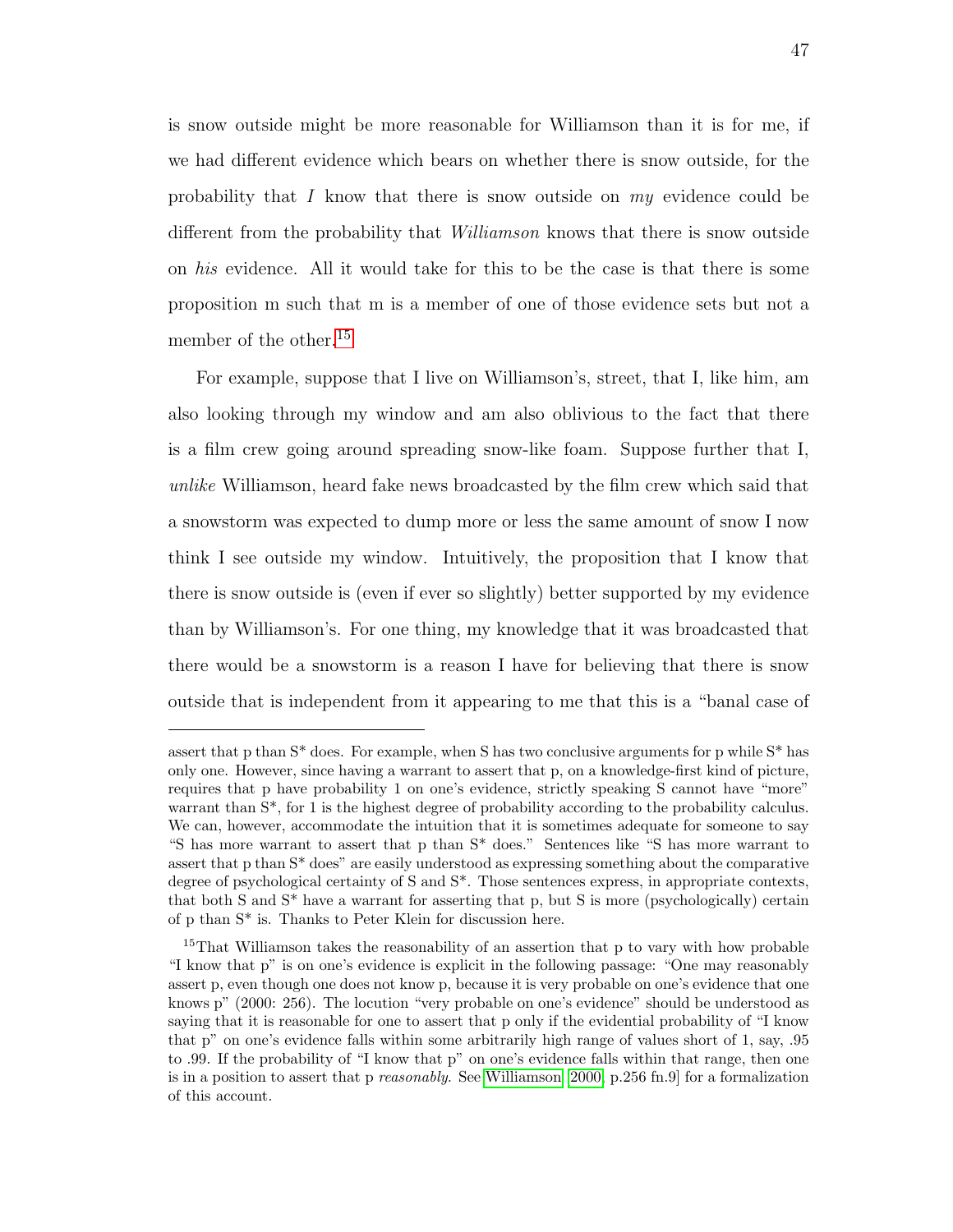perceptual knowledge." The consequence is that, given R, even though asserting that there is snow outside is reasonable for both Williamson and I, asserting that proposition is more reasonable for me than it is for him, for "I know that there is snow outside" has a higher probability of being true conditional on my evidence than on Williamson's.

Of course, since neither Williamson nor I know that we know that there is snow outside, neither one of us have a warrant to assert "I know that there is snow outside." Note also that from the fact that it is reasonable for both Williamson and I to assert that there is snow outside it does not automatically follow that it is reasonable for either one of us to assert that we know that. In order for it to be reasonable for us to assert "I know that there is snow outside" we would have to satisfy R, in which case "I know that I know that there is snow outside" would have to be sufficiently likely to be true on our evidence. Maybe that proposition, conditional on either of our evidence sets, is sufficiently likely to be true. Maybe it is not. For one thing, it is not clear that the evidence Williamson and I have makes "I know that I know that there is snow outside" as likely to be true as it makes "There is snow outside". I raise this issue only to put it to the side, however, since it is not very relevant to my concerns here. What is relevant, however, is that we are clear about the fact that it being reasonable for me to assert that  $\phi$  does not automatically entail that it is reasonable for me to assert that I know that  $\phi$ .

Also, whether I have a warrant to assert that p and whether it is reasonable for me to assert that p may not overlap. No matter how reasonable it is for someone to assert that p, it does not follow that S has a warrant to assert that p. Neither does it follows from one having a warrant to assert that p that asserting that p is reasonable for one, for one might know that p (and thereby have the warrant to assert that p) even though "I know that p" has an evidential probability on one's evidence arbitrarily close to 0.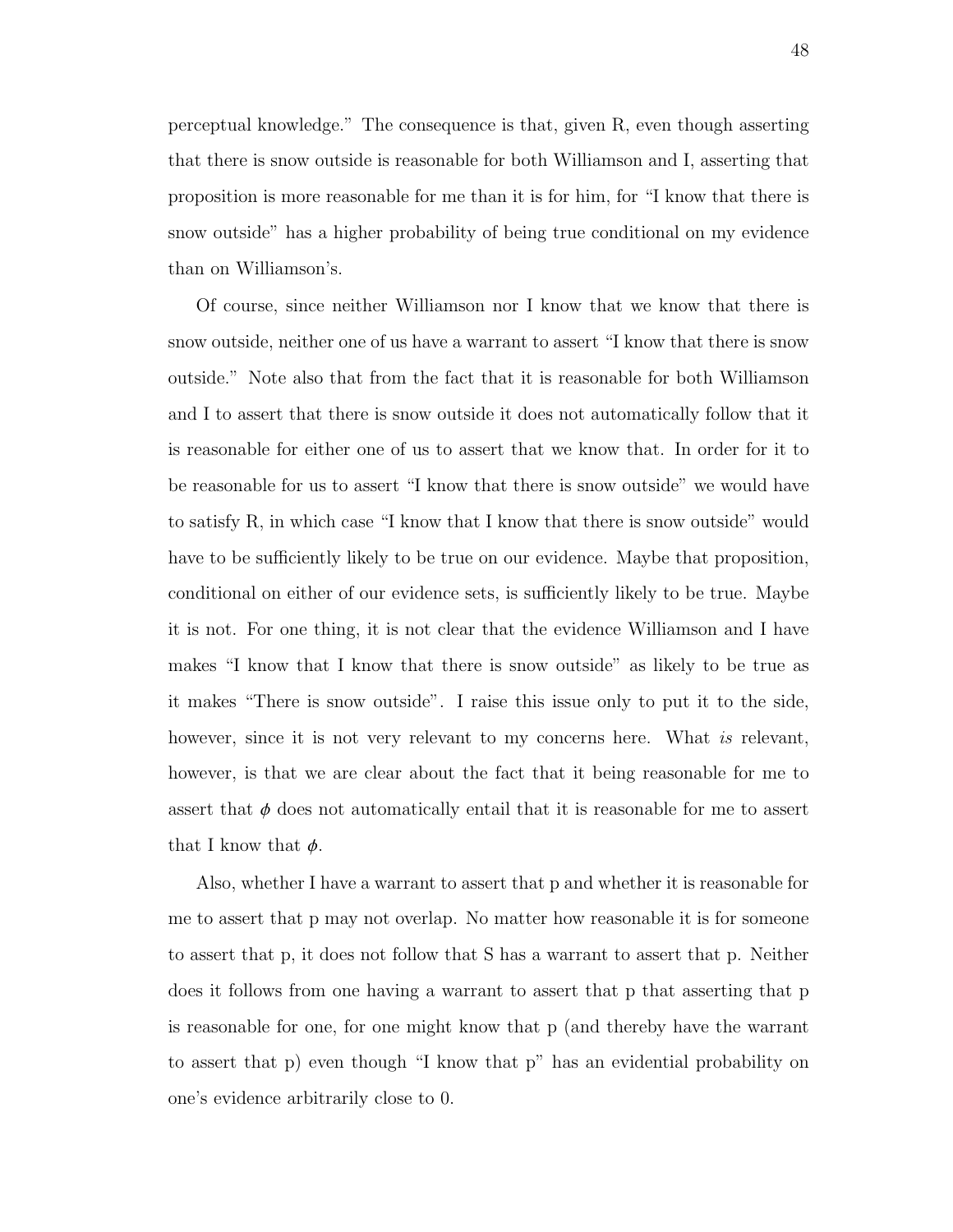Now, belief and assertion are clearly related. If one asserts that p sincerely and in one's "own voice," rather than, say, as the spokesperson for an institution, then, other things being equal, one believes that p. Likewise, if one believes that p, then, one is disposed to assert that p (under the right circumstances). It is natural to think that, at least in the usual cases, assertion is the external counterpart of belief or, conversely, that belief is the internal counterpart of assertion. Williamson himself accepts something that comes really close to this view. He says that assertion is "the verbal counterpart of judgment and judgment ... the occurrent form of belief<sup> $n^{16}$  $n^{16}$  $n^{16}$ </sup> and that asserting p represents oneself as at least believing that  $p^{17}$  $p^{17}$  $p^{17}$ . The tight connection between assertion and belief suggests that the distinction between having a warrant to assert and it being reasonable for one to assert may be extended to the case of belief.<sup>[18](#page-56-2)</sup> Here are a couple of noteworthy similarities between assertion and belief.<sup>[19](#page-56-3)</sup>

One might have the warrant to assert that p, but withdraw from actually asserting that p for many different reasons (e.g., one is tired and asserting that p would start a new conversation and prevent one from going to bed; or one might be afraid one will be harmed if one asserts that p in the presence of p-deniers). Likewise, we should think that some agent having a warrant to believe that p does not entail that the agent knows that p, for he might have the warrant to believe that p and not believe that p (e.g., because one fails to put "two and two together" or because one is epistemically timid).

Secondly, in the case of assertion, one might have a warrant to assert that

<span id="page-56-0"></span> $16$ [Williamson](#page-174-1) [\[2000,](#page-174-1) p.10].

<span id="page-56-2"></span><span id="page-56-1"></span> $17$ [Williamson](#page-174-1) [\[2000,](#page-174-1) p.252 fn.6].

<sup>18</sup>As I will suggest below when we discuss the knowledge norm of inference, a similar strategy can be used to address cases where, even though the agent inferred something from something else she does not know, it seems appropriate to say that she knows the inferred proposition.

<span id="page-56-3"></span><sup>19</sup>See [Adler](#page-165-2) [\[2002\]](#page-165-2) for an apt defense of the claim that belief is the external analog of assertion. See, specially [Adler](#page-165-2) [\[2002,](#page-165-2) p.274-7] for an extensive list of similarities between belief and assertion.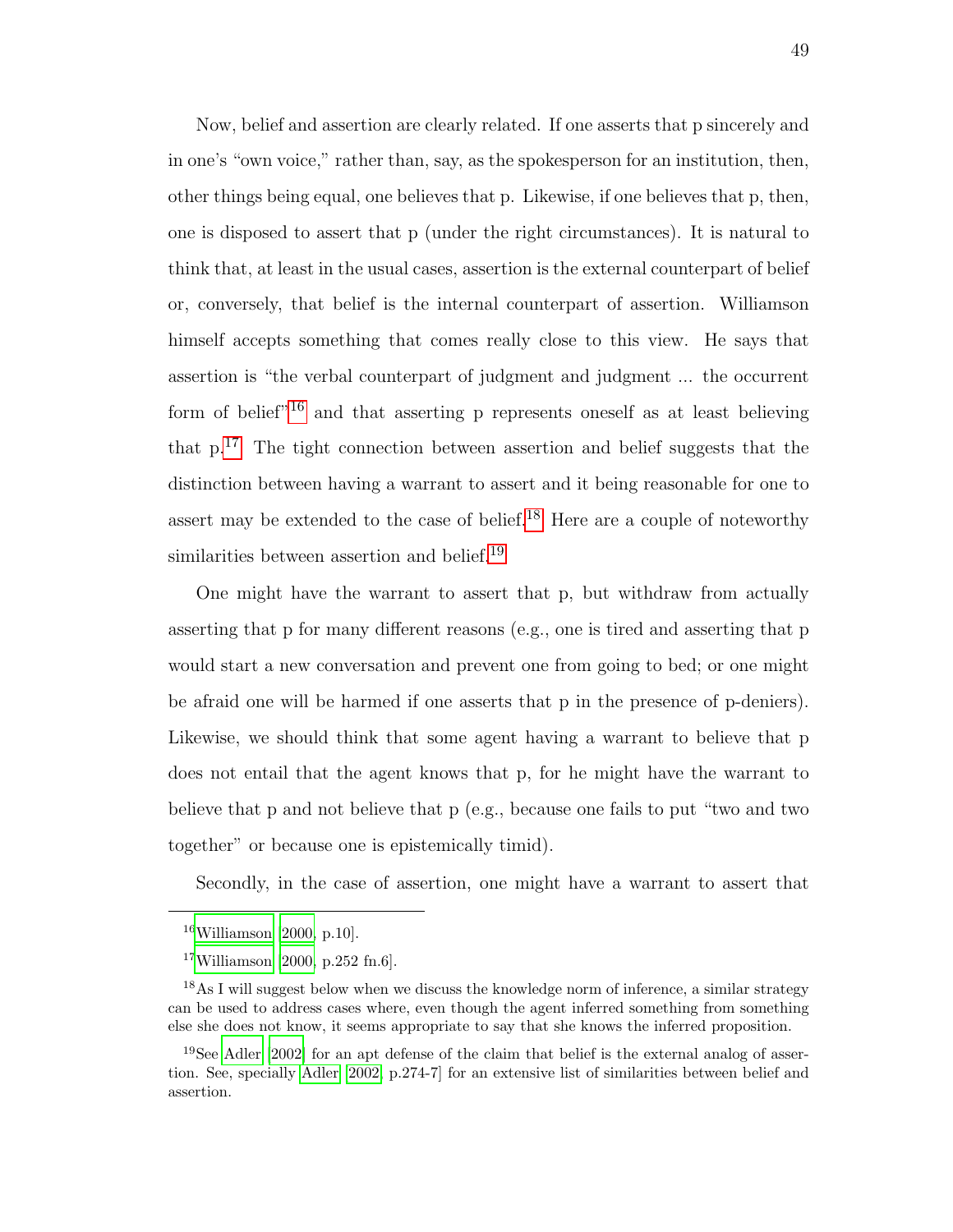p, assert that p, but do so not in virtue of having a warrant, but in virtue of something else altogether. For example, one might know that p and therefore have a warrant to assert that p, but assert that p because one wants to hurt one's audience's feelings. In cases like this, even though one has a warrant to assert, one's assertion is not as appropriate as it would have been if one asserted in virtue of having that warrant.<sup>[20](#page-57-0)</sup> Similarly, one might have a warrant to believe that p, believe that p but do so not in virtue of having such a warrant, but in virtue of something else. For instance, suppose I form the belief, at t, that Mary is having an extra-marital affair in virtue of being ill disposed towards members of Mary's ethnicity. Suppose further that, at t1, I receive an email with pictures showing Mary and her lover kissing during a business trip they took to Europe. In this case I have a warrant to believe that Mary is having an extra-marital affair, but I believe that she is having an affair not in virtue of having that warrant, but in virtue of the prejudice I have. In cases like this, even though one has a warrant to believe that p, one's belief that p is not as appropriate as it could have been if one believed that p in virtue of having that warrant.

The same two points apply, *mutatis mutandis*, to it being reasonable for one to assert/believe that p. It might be reasonable for me to assert/believe that p, but I might either (i) fail to assert/believe that p; or (ii) assert/believe that p in virtue of something different than what makes asserting/believing that p reasonable for me.

One other important point before we move on. Even though there are all those similarities between the propriety of asserting and believing, there is also one noteworthy difference between them. If one has a warrant to assert that p, then one knows that p and, given that knowledge is factive, p is true. The consequence is that, in the case of assertion, what provides the warrant is always a known proposition. The same is not true in the case of belief, since one's belief

<span id="page-57-0"></span><sup>20</sup>[Turri](#page-173-1) [\[2011\]](#page-173-1) calls this view the "Express Knowledge Account of Assertion".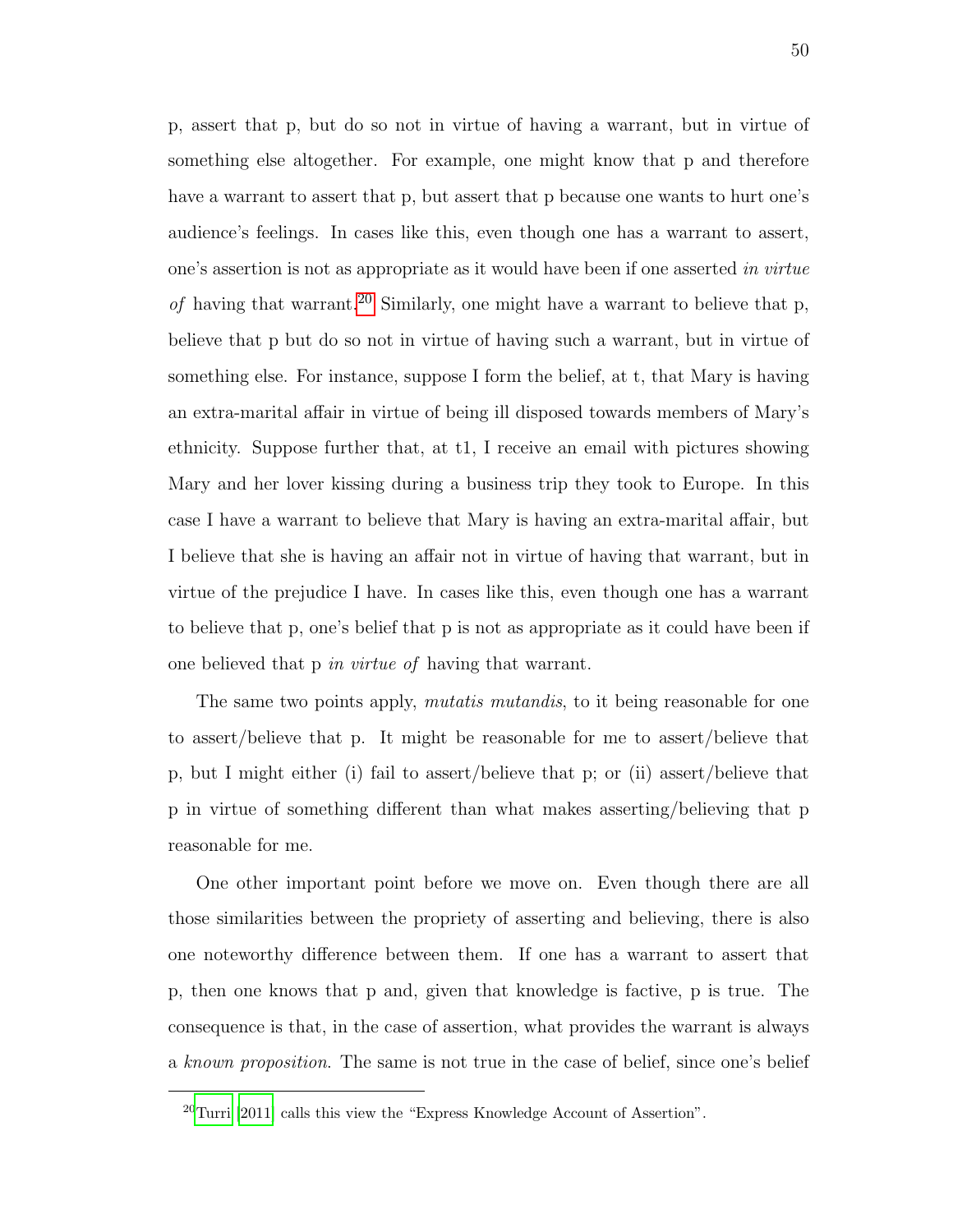that p may be warranted by something *different* from a known proposition (e.g., by perceptual experience).<sup>[21](#page-58-0)</sup> This is important because, even though one can have a warrant to believe some falsehood f, f itself cannot serve as a warrant for anything else, for only known propositions warrant belief.

So, keeping those points in mind, I am now ready to characterize two distinct notions of justification based on this brief discussion of the distinction between having a warrant and it being reasonable to believe:

- (Jw) S is w-justified in believing that p only if S has a warrant to believe that p and S believes that p in virtue of having that warrant<sup>[22](#page-58-1)</sup>
- (Jr) S is r-justified in believing that p only if it is reasonable for S to believe she has a warrant to believe that p.

We may now apply these two senses of "justified" to the snow case in the following way. Given Jw, Williamson is not w-justified in believing that there is snow outside. Given Jr, however, Williamson is r-justified in believing the same proposition.

The protagonist of Gettier cases is in a similar situation. Given Jw, it is true that Smith is not w-justified in believing either that Jones will get the job or the truth he infers from this falsehood (i.e., that the man who will get the job has ten coins in his pocket). On the other hand, given Jr, Smith is r-justified in believing both propositions.

The distinction between w-justification and r-justification also helps bring to light a central feature of Gettier cases. Even though the target true belief in those

<span id="page-58-1"></span><span id="page-58-0"></span><sup>&</sup>lt;sup>21</sup>cf. [Williamson](#page-174-1) [\[2000,](#page-174-1) p.201-2].

<sup>&</sup>lt;sup>22</sup>This account may bear some relationship to Alvin Plantinga's definition of "warrant" in [Plantinga](#page-172-0) [\[1993\]](#page-172-0) in the sense that my account, like his, entails that all things being equal, believing truly in virtue of having a warrant w is sufficient to give you knowledge of that truth. I say "may" because I am not sure I fully understand Plantinga's account. I am sure of one thing, though: I do not want my account of "warrant" to be committed to anything like a theory of proper functioning. For criticism of Plantinga's account of warrant and proper function, see the contributions to [Kvanvig](#page-171-1) [\[1996\]](#page-171-1), specially [Klein](#page-170-4) [\[1996\]](#page-170-4).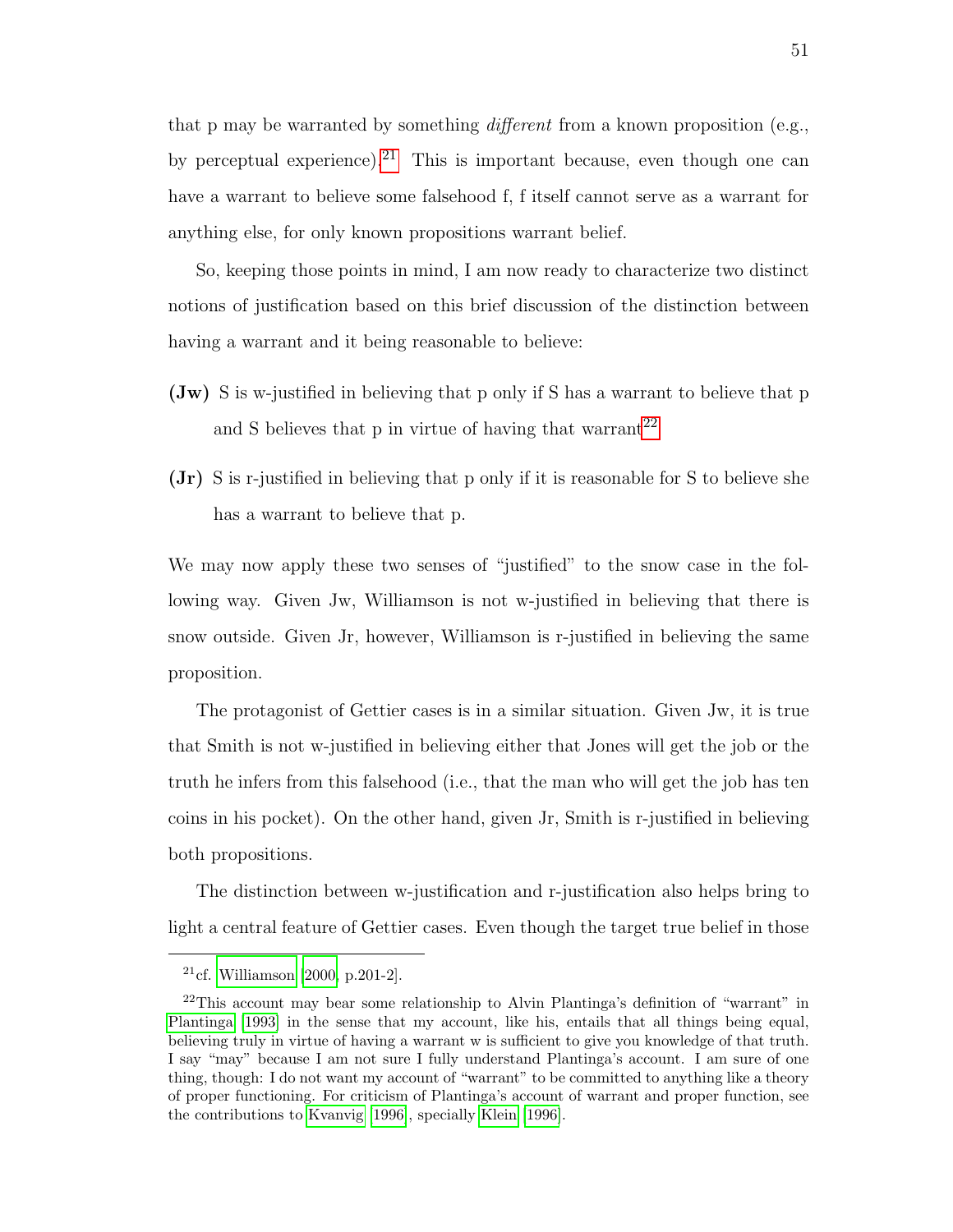cases is clearly not an item of knowledge, it does enjoy some positive epistemic status. Jw helps explain why the target true belief is not known - it is not w-justified - while Jr helps explain what is epistemically good about it - it is rjustified. Moreover, the reason why Smith is r-justified but not w-justified can be traced back to the fact that his true belief relies essentially on a falsehood. Since falsehoods cannot be w-justified, the fact that Smith deduces a true proposition from the false one cannot yield w-justification for his belief in the true one, for his belief in the false one has no w-justification to transmit via deduction to begin with. Because Smith deduces the true proposition from the false one and Smith's belief in the false one is r-justified, Smith is r-justified in believing the true one as well. Unfortunately for Smith, r-justification is not sufficient for knowledge.

So, Comesaña's and Kantin's argument against  $E=K$  fails. The argument mistakenly presupposes that "justification" expresses only one epistemically relevant concept and that this unequivocal concept is present in Gettier cases. With the help of the distinction between warranted and reasonable assertions we can sort out different senses of "justified" and thereby accommodate the intuition that Gettiered subjects are justified. This completes the task of discharging the objection that E=K eliminates the Gettier Problem.

## 3.3 Objection: Dogmatism

One might have a different worry about taking E=K on-board: dogmatism. In this section I will look at two arguments that, if sound, would strongly suggest that E=K breeds dogmatism. This would be an extremely bad result since dogmatism is the vicious intellectual trait of close-mindedness.

Dogmatism or close-mindedness arises because the arguments I will discuss below suggest that, if one knows that p, then one can rationally ignore or discount counterevidence against p. If those arguments succeeded, that would give us a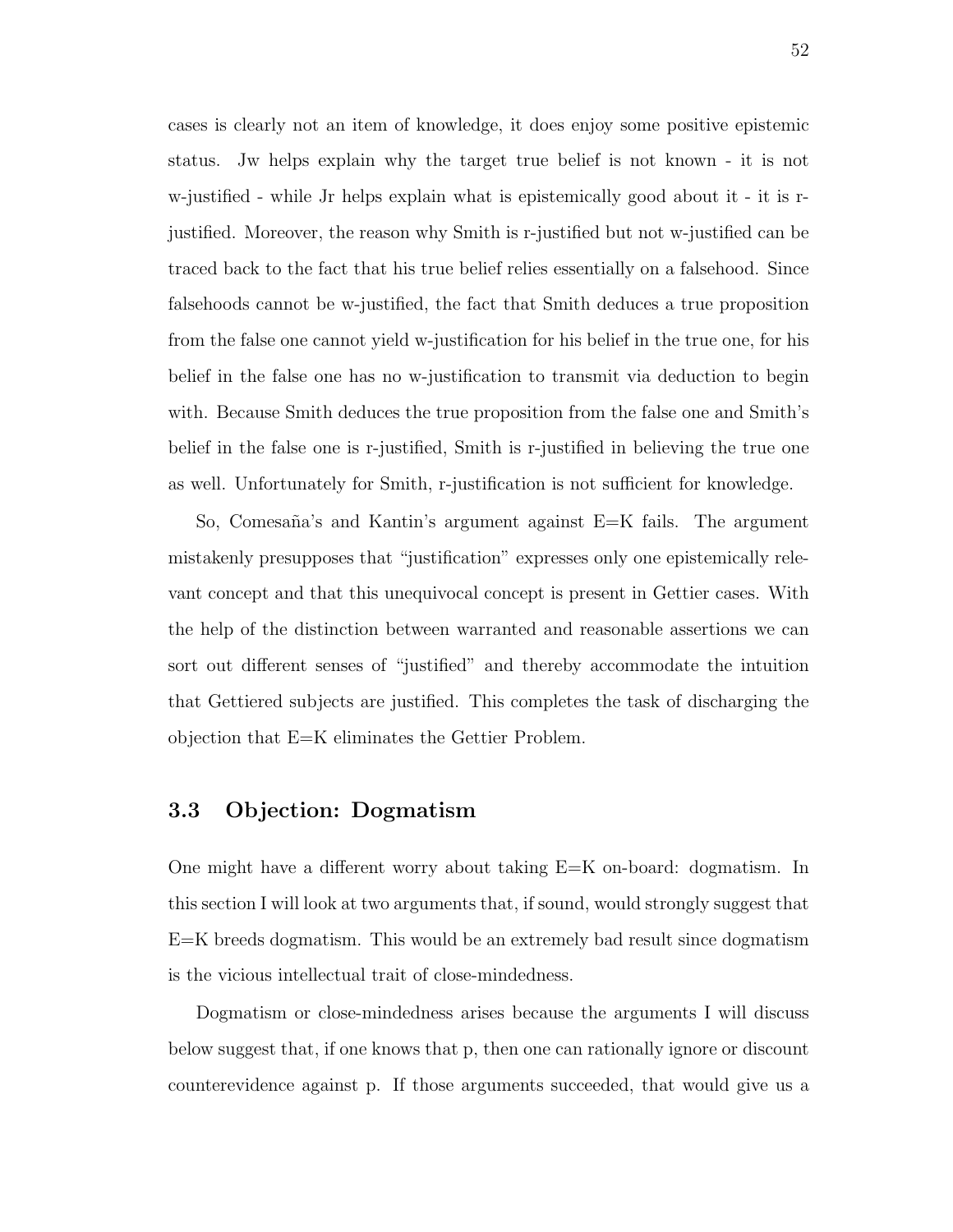reason to reject E=K, and, given that E=K entails KFK, we would lose support for that latter thesis. Both arguments exploit the fact that it seems to be a consequence of the kind of probability 1 epistemology I favor in this essay (i.e., the view which says that one knows that p iff the probability of p on one's evidence is 1) entitles knowers to their known propositions no matter what counterevidence against what they know they encounter. The idea is that, if p has probability 1 on S's evidence, then S is entitled to discount any evidence against p, since new evidence either will be redundant (p already is maximally probable for S) or misleading (it could lower the probability of p below 1 and thus destroy S's knowledge). As we will see, both arguments fail to establish this conclusion.

The arguments I will consider originated from a lecture Saul Kripke gave at Cambridge University to the Moral Science Club in 1972. The first version of the argument was presented by Gilbert Harman in his book "Thought."[23](#page-60-0) The second version was recently published by Kripke himself in the first volume of his collection of papers "Philosophical Troubles."[24](#page-60-1) Both arguments are supposed to show that, if knowledge eliminates the possibility of error, then it breeds dogmatism or close mindedness. I will present my own solution to the dogmatism puzzle raised by those arguments. But, before I do that, I will have to distinguish two forms of dogmatism - synchronic and diachronic dogmatism - and try to convince you that the most prominent alleged solutions do not work. Once I have done that, I will propose that the puzzle arises only if one has the wrong view of what makes disregarding counterevidence rational. The last section sums up our discussion of dogmatism and draws lessons from it.

<span id="page-60-0"></span><sup>23</sup>[Harman](#page-168-1) [\[1973\]](#page-168-1).

<span id="page-60-1"></span><sup>24</sup>[Kripke](#page-171-2) [\[2011\]](#page-171-2).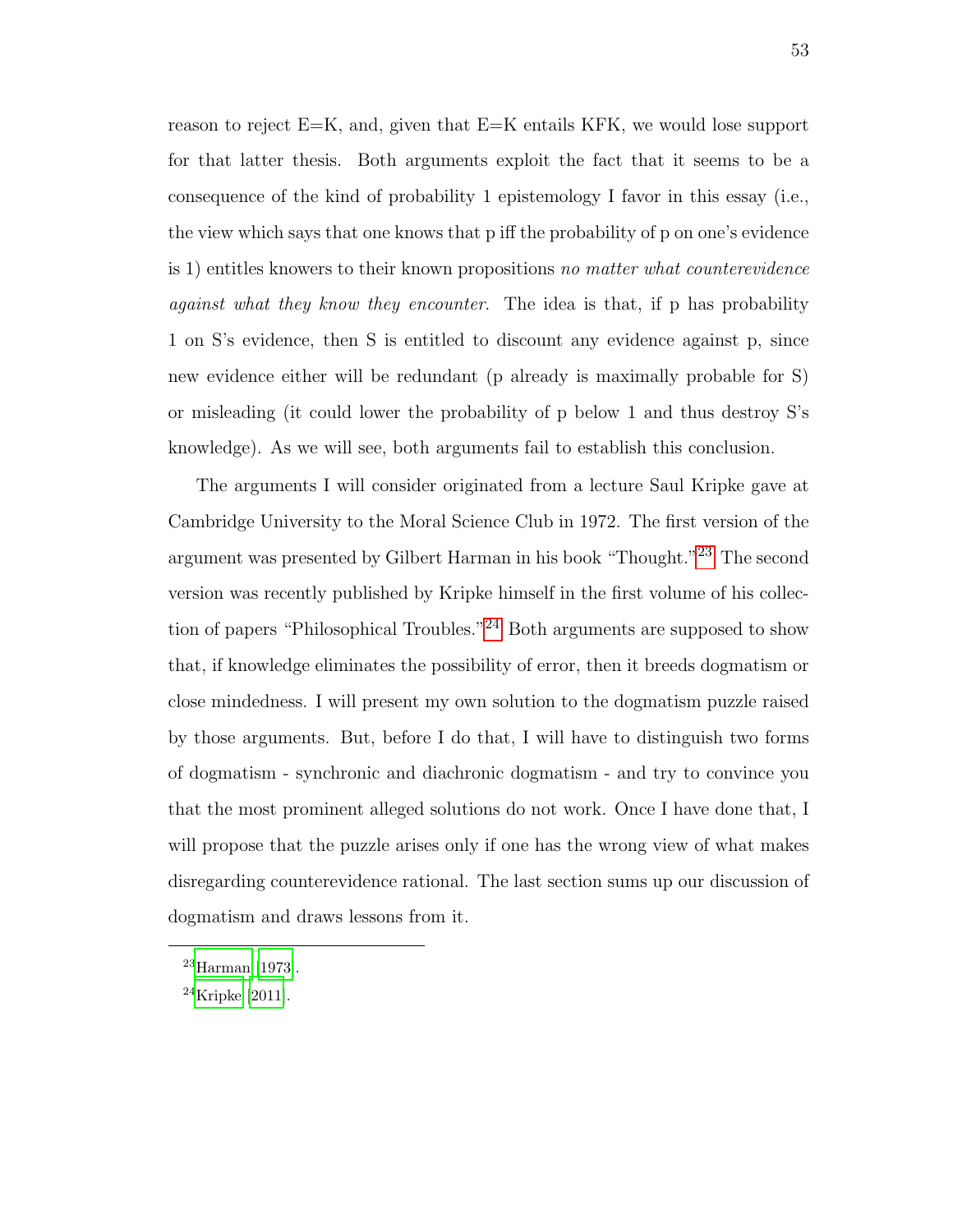## 3.3.1 Dogmatism: Synchronic and Diachronic

Saul Kripke's discussion of dogmatism<sup>[25](#page-61-0)</sup> is an effort to "prove" a position suggested by Norman Malcolm in the following passage:[26](#page-61-1)

It could happen that in the next moment the ink-bottle will suddenly vanish from sight; or that I should find myself under a tree in the garden with no ink-bottle about; or that one and more persons should enter this room and declare with apparent sincerity that they see no ink-bottle on this desk... Having admitted that these things could happen, am I compelled to admit that if they did happen then it would be proved that there is no ink-bottle here now? Not at all! I could say that when my hand seemed to pass through the ink-bottle I should then be suffering from hallucination; that if the ink-bottle suddenly vanished it would have miraculously ceased to exist...

...No future experience or investigation could prove to me that I am mistaken. Therefore, if I were to say 'I know that there is an ink-bottle here', I should be using 'know' in the strong sense...

In saying that I should regard nothing as evidence that there is no ink-bottle here now, I am not *predicting* what I should do if various astonishing things happened. If other members of my family entered this room and, while looking at the top of this desk, declared with apparent sincerity that they see no ink-bottle, I might fall into a swoon or become mad. I might even come to believe that there is not and has not been an ink-bottle here. I cannot foretell with certainty how I should react. But if it is not a prediction what is the meaning of my assertion that I should regard nothing as evidence that there is no ink-bottle here?

That assertion describes my present attitude towards the statement that here is an ink-bottle. It does not prophesy what my attitude *would* be if various things happened. My present attitude towards that statement is radically different from my present attitude toward those other statements (e.g., that I have a heart). I do *now* admit that certain future occurrences would disprove the latter. Whereas no imaginable future occurrence would be considered by me now as proving that there is not an ink-bottle here. These remarks are not meant to be autobiographical. They are meant to throw light on the common concepts of evidence, proof, and disproof.

Malcolm thinks his knowledge that there is an ink-bottle in front of him exemplifies a strong sense of "know," a sense that denotes the kind of knowledge the

<span id="page-61-0"></span> $^{25}$ [Kripke](#page-171-2) [\[2011,](#page-171-2) p.43].

<span id="page-61-1"></span> $^{26}$ [Malcolm](#page-172-1) [\[1952,](#page-172-1) 185-6]. The emphases are all Malcolm's.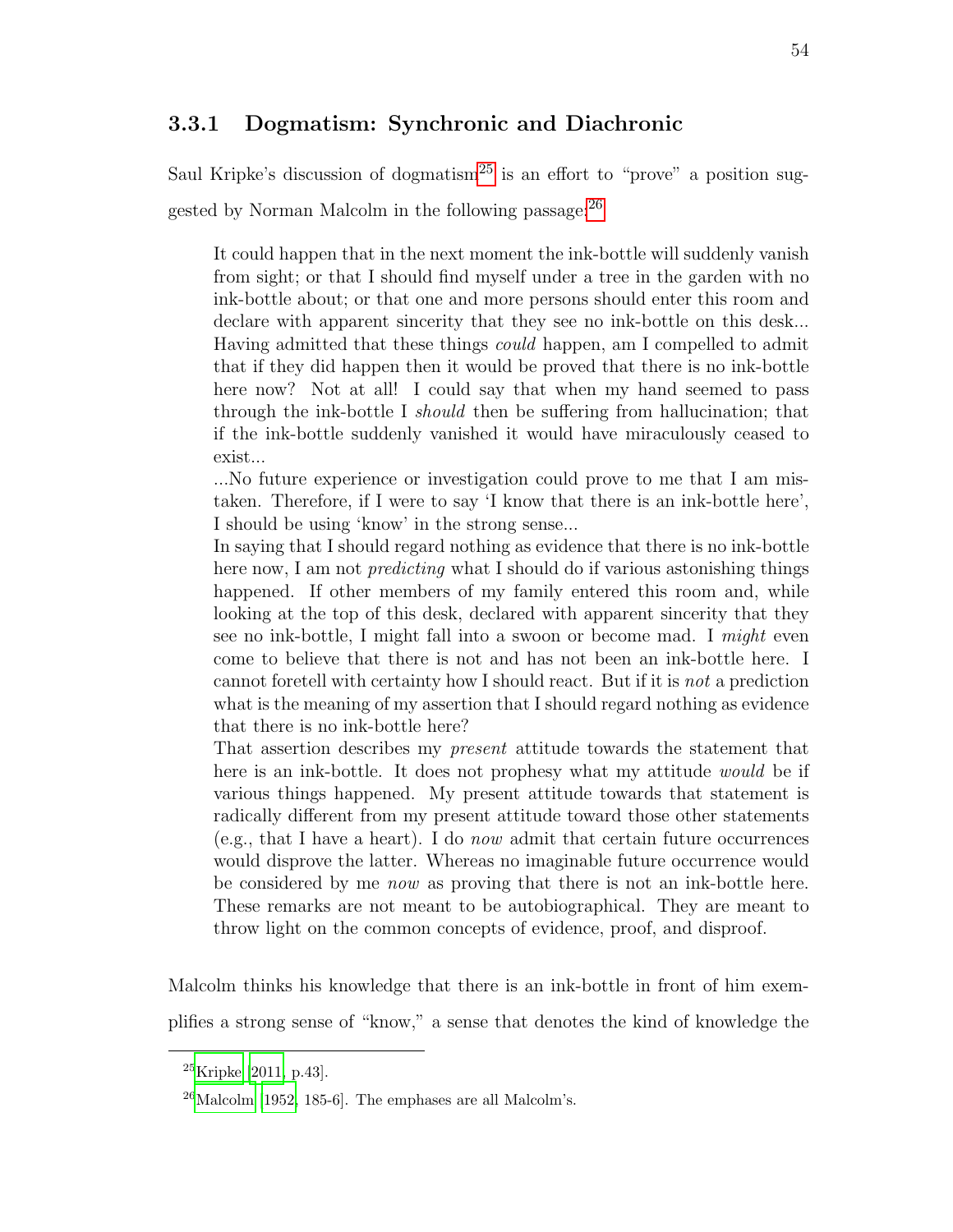knower might properly hold on to when faced with counterevidence. I have nothing to say about the linguistic claim that there are different senses of "know" and that they denote knowledge relations of different strength.<sup>[27](#page-62-0)</sup> I simply note, in passing, that nothing in my discussion of dogmatism hangs on this linguistic claim. There are two points in Malcolm's passage that I would like to emphasize. First, the fact that he distinguishes a synchronic version of dogmatism from a diachronic one. Second, that he takes his remarks to shed light on the concept of "evidence." In relation to this second point, I will argue that dogmatism presents us with a puzzle only if we fail to appreciate the fact that one is entitled to treat counterevidence to p as misleading evidence only if one knows that one knows that p. The brute fact that e is misleading evidence against p is not enough to rationalize one's discounting of e. The fact that e is misleading evidence has to be my reason for this discounting and this is achieved only if I know that I know that p. This reply will be developed further below. I will first analyze the arguments for synchronic and diachronic dogmatism and then show how we can block the conclusion of those arguments.

Let me flag an important ambiguity in the arguments for dogmatism I will be discussing.[28](#page-62-1) There are two distinct formulations of the dogmatist thesis, and those two formulations are not always kept separate. There are *descriptive* and normative formulations of dogmatism. A descriptive formulation of dogmatism is one where the author merely describes the attitudes of a dogmatist, but says nothing about whether those attitudes are the ones that agents, when in similar circumstances, ought to adopt. Normative or prescriptive formulations of dogmatism might also describe the attitudes of the dogmatist, but they also take the normative step of prescribing those attitudes to agents in similar circumstances.

<span id="page-62-0"></span><sup>27</sup>But see [Hetherington](#page-169-1) [\[2001\]](#page-169-1), and [Goldman](#page-168-2) [\[1999\]](#page-168-2), [Goldman and Olsson](#page-168-3) [\[2009\]](#page-168-3) for similar linguistic claims about "knows."

<span id="page-62-1"></span><sup>28</sup>Thanks to Ernie Sosa for making me appreciate this issue.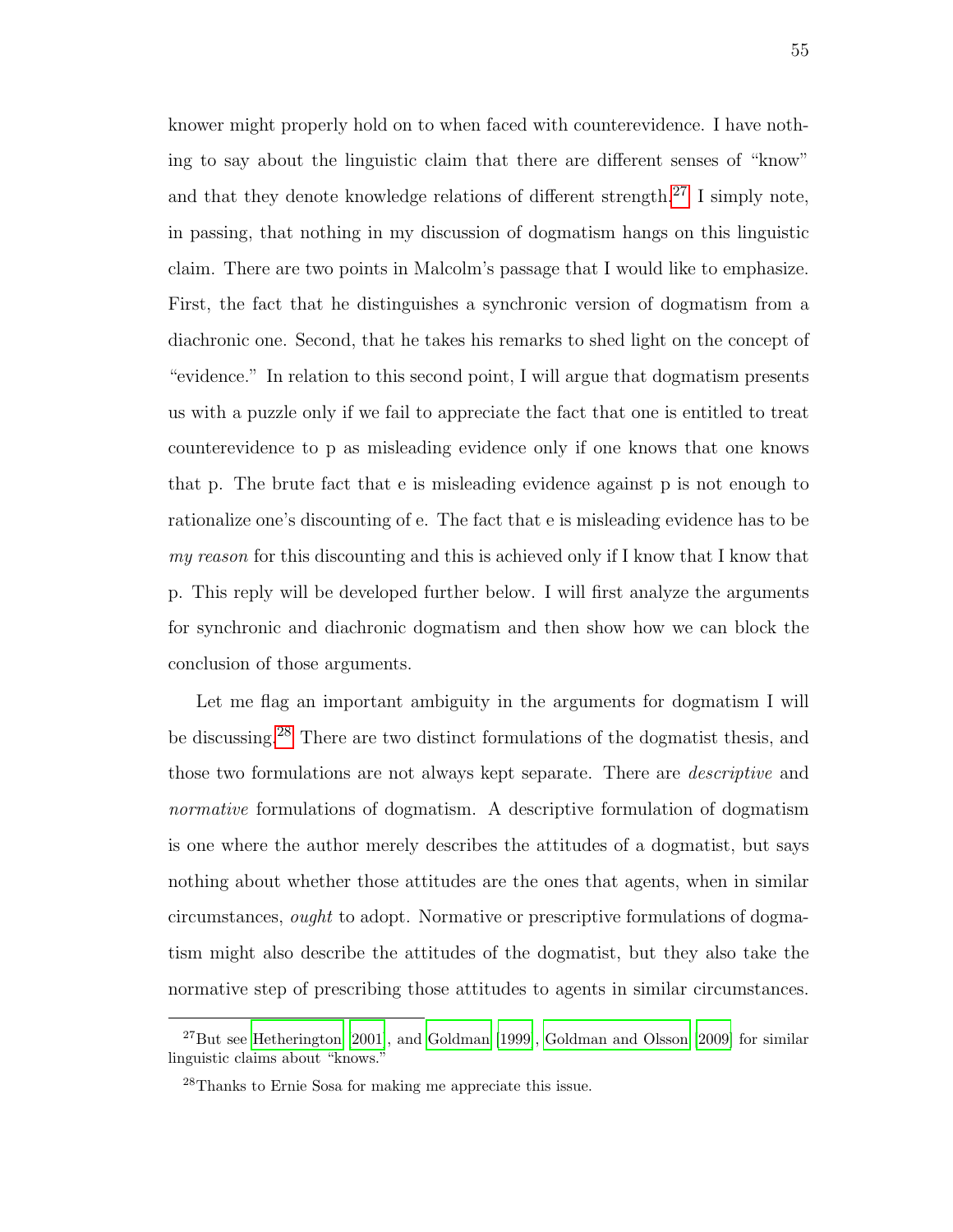In this essay I will be mainly concerned with the normative or prescriptive formulation of dogmatism. The passage I quoted above from Malcolm can be seen as presenting both a descriptive and a normative formulation of dogmatism.

According to Malcolm, when he says that he should not take anything as evidence that there is no ink-bottle in front of him, he is not "*predicting* what [he] should do if various astonishing things happened" and they all seemed to suggest to him that there was no ink-bottle in front of him. He *could* be making a prediction, but he does not want to be taken as having made one. But there is a normative view being endorsed by Malcolm here as well, and that is the view according to which, if I know that p, then I should not let any future (apparent) evidence undermine my knowledge that p. Call this view *diachronic dogmatism*. This is the relevant normative claim I will take the diachrnonic dogmatist to be making.

In this passage, Malcolm also discusses what we might call *synchronic dog*matism. He says he is not making a prediction, but that he is concerned with his "present attitude" towards the proposition that there is an ink-bottle in front of him. He thinks that "no imaginable future occurrence would be considered by [him] now as proving that there is not an ink-bottle" in front of him. This passage is also ambiguous between a descriptive and a normative form of (synchronic) dogmatism. On the one hand, Malcolm can be taken to be *describing* what he would do now in case someone challenged his knowledge. On the other hand, he can also plausibly be taken to be prescribing what anyone in his situation should do at that moment.

My discussion will focus on the normative version of both synchronic and diachronic dogmatism. Even though both versions of dogmatism are clearly absurd, they seem to be at least consistent with the view that knowledge has probability 1 on one's evidence.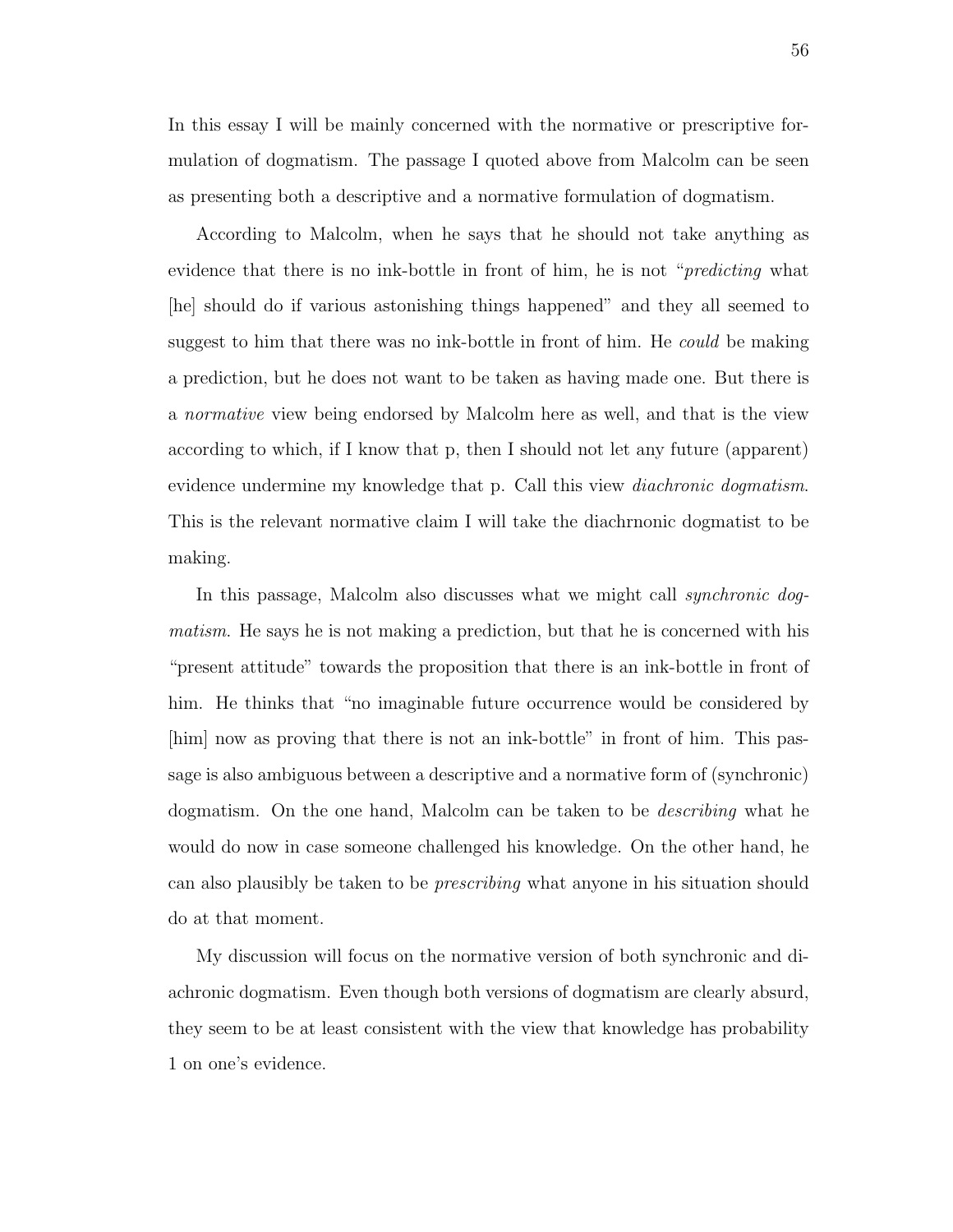## 3.3.2 Harman's Argument for Diachronic Dogmatism

Gilbert Harman presented the following argument for diachronic dogmatism and went on to reject its conclusion.<sup>[29](#page-64-0)</sup>

If I know that h is true, I know that any evidence against h is evidence against something that is true; so I know that such evidence is misleading. So once I know that h is true, I am in a position to disregard any future evidence that seems to tell against h.

Harman's claim that once he knows that h is true he is in a position to disregard any future evidence that counts against h tells us that he is concerned with the diachronic form of dogmatism. The dogmatist Harman is describing will use the following argument to justify her dogmatism with respect to any future counterevidence she may find:

- 1. If S knows that h at  $t_0$ , then S knows at  $t_0$  that any counterevidence  $e^*$ against h he may find at  $t_1$  is evidence for something false (i.e., evidence for  $\neg h$ ) and S is in a position at t<sub>1</sub> to disregard e<sup>\*</sup>. [Assumption]
- 2. S knows that h at  $t_0$ . [Assumption]
- 3. S knows at  $t_0$  that any counterevidence  $e^*$  to h he may find at  $t_1$  is evidence for something false and S is in a position at  $t_1$  to disregard  $e^*$ . [1, 2 by modus ponens]
- 4. S knows at  $t_1$  that she has been offered counterevidence  $e^*$  against h. [Assumption]
- 5. Thus, S knows at  $t_1$  that  $e^*$  is evidence for something false and S is in a position at  $t_1$  to disregard  $e^*$ . [3,4]

<span id="page-64-0"></span><sup>29</sup>[Harman](#page-168-1) [\[1973,](#page-168-1) p.148].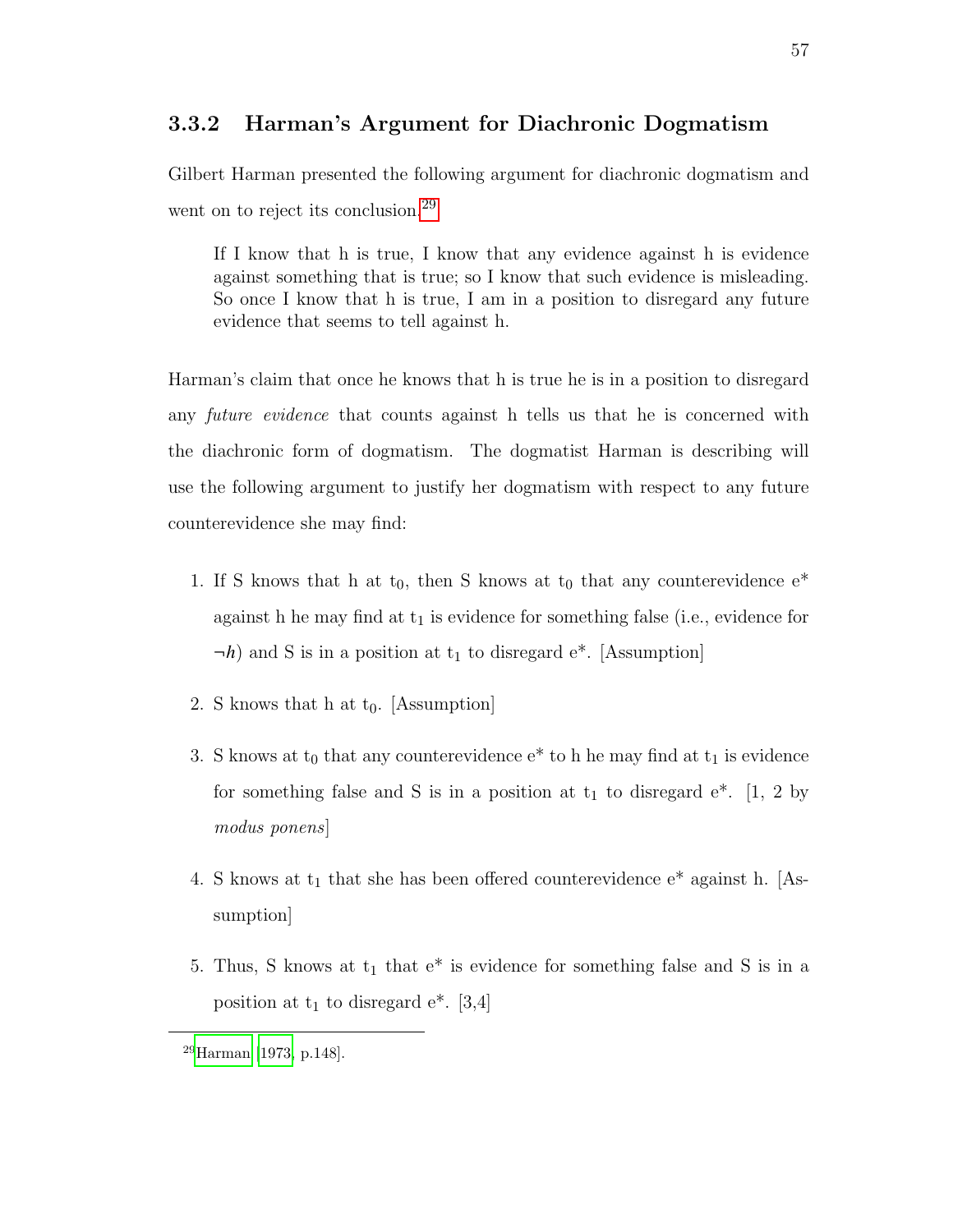Since (1)-(5) are true (if true at all) of any subject, proposition, and body of evidence, generalized diachronic dogmatism appears to be justified. For instance, according to this view, since I now know that my bike is in my backyard, chained down to a chain-link fence, I can rationally disregard any future evidence that seems to indicate that my bike is not in my backyard. So, if my neighbor calls me and says he drove by and did not see my bike chained to the fence in my backyard, I am in a position to disregard the counterevidence he offers me. Similarly, I am in a position to do the same to any counterevidence to that proposition. If my wife calls me and says she cannot see my bike through the window in the back of our house, I am still in a position to disregard her report. I may also disregard as a fabrication or a prank the phone call I get from the police saying that they found my bike (with my phone number and address on it) at the outskirts of town. This is clearly a ridiculous result. The question is: what is the problem, exactly, with the dogmatist's argument for diachronic dogmatism?

Maybe we should start by saying something about what the dogmatist might mean by "disregard." According to the *Oxford English Dictionary*, "to disregard x" means, roughly, "to pay no attention to x." That cannot be exactly what the dogmatist means, however, for as the bike example shows, one is not always in a position to avoid paying attention to counterevidence - we answer phone calls, turn on TVs and listen to what other people say. Our attention is grabbed by our information-rich environment; we are usually not capable of turning off our attention at will. Thus, the diachronic dogmatist must mean something else by the claim that we may disregard future counterevidence against what we know. One must "disregard" counterevidence even if it grabs one's attention. It follows that, according to the diachronic dogmatist, it is rational for me to disregard future counterevidence to my knowledge that my bike is now in my backyard, even when I attend to it.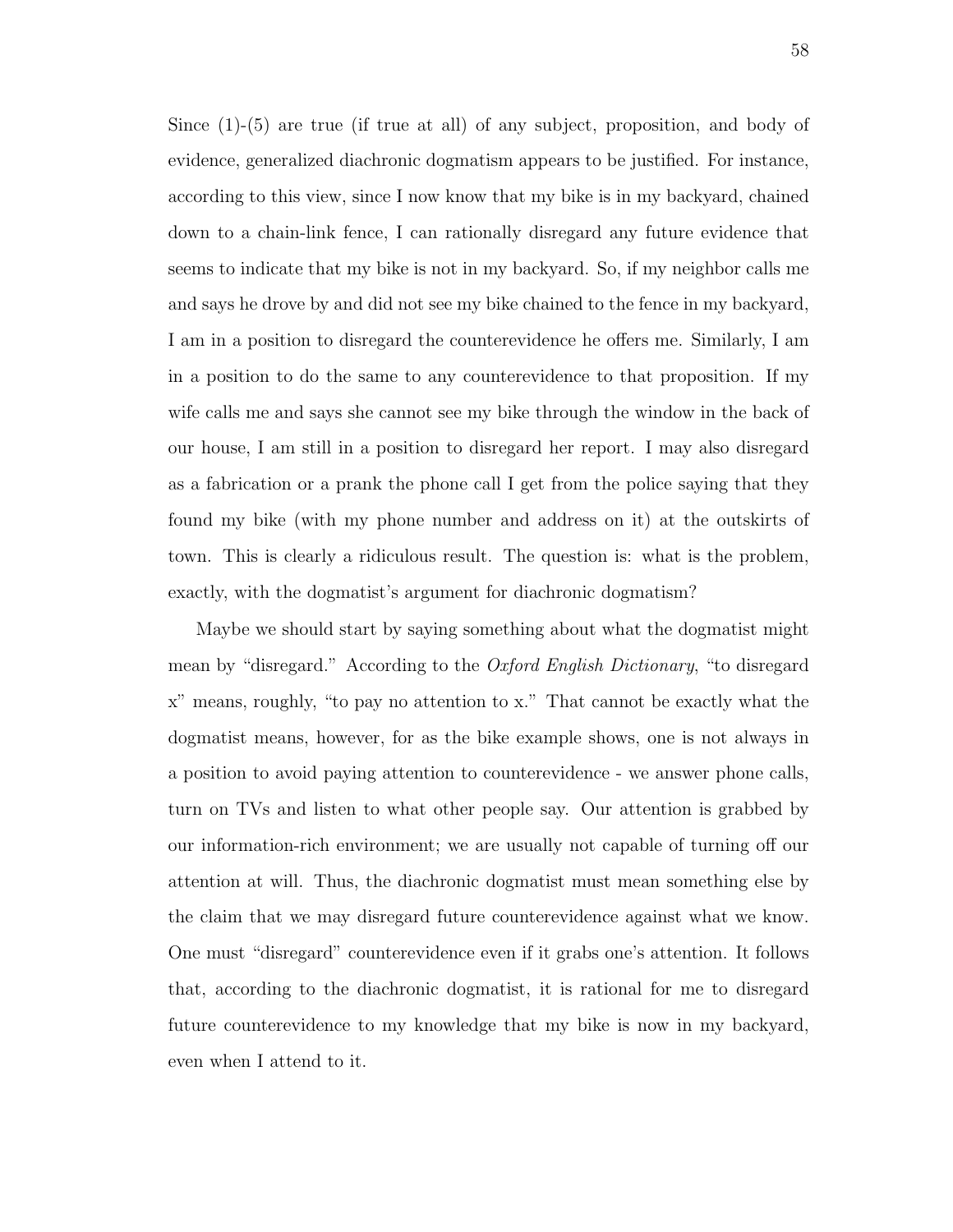So, according to premise 3, agents may rationally disregard future counterevidence for what they know, because counterevidence e for S's knowledge that p is "evidence for something false;" that is, S may rationally ignore counterevidence e against p, because S knows that e is evidence for something false, i.e.,  $\neg p$ . But, knowing that e is evidence for something false is a good enough reason not to believe that e. Thus, in the context of diachronic dogmatism, "to (rationally) disregard x" entails "to (rationally) forbear believing x."

Against diachronic dogmatism, Harman argues that as soon as an agent acquires evidence against what she knows, she loses her knowledge that evidence against what she knows is misleading. That is, the agent may know at  $t_0$  that any future evidence against what she knows is misleading, but as soon as she actually acquires the evidence against what she knows, she loses her knowledge of the "misleadingness" of counterevidence. Harman makes this point in the following passage:

The argument for the paradox overlooks the way actually having evidence can make a difference. Since I now know that [h], I now know that any evidence that appears to indicate something else is misleading. That does not warrant me in disregarding any further evidence, since getting that further evidence can change what I know. In particular, after I get such further evidence I may no longer know that it is misleading. For having the new evidence can make it true that I no longer know that new evidence is misleading.[30](#page-66-0)

Harman's solution emphasizes the defeasible character of knowledge. However, his reply does not go far enough. It seems to me that there is still something wrong with his suggestion that someone could know now that any future evidence against her knowledge that p is misleading just by knowing that p. Intuitively, people cannot know that any future evidence against p is misleading by merely knowing that p. So, to say that the agent loses knowledge of the misleadingness of future counterevidence once she acquires that counterevidence fails to get at the

<span id="page-66-0"></span><sup>30</sup>[Harman](#page-168-1) [\[1973,](#page-168-1) p.149].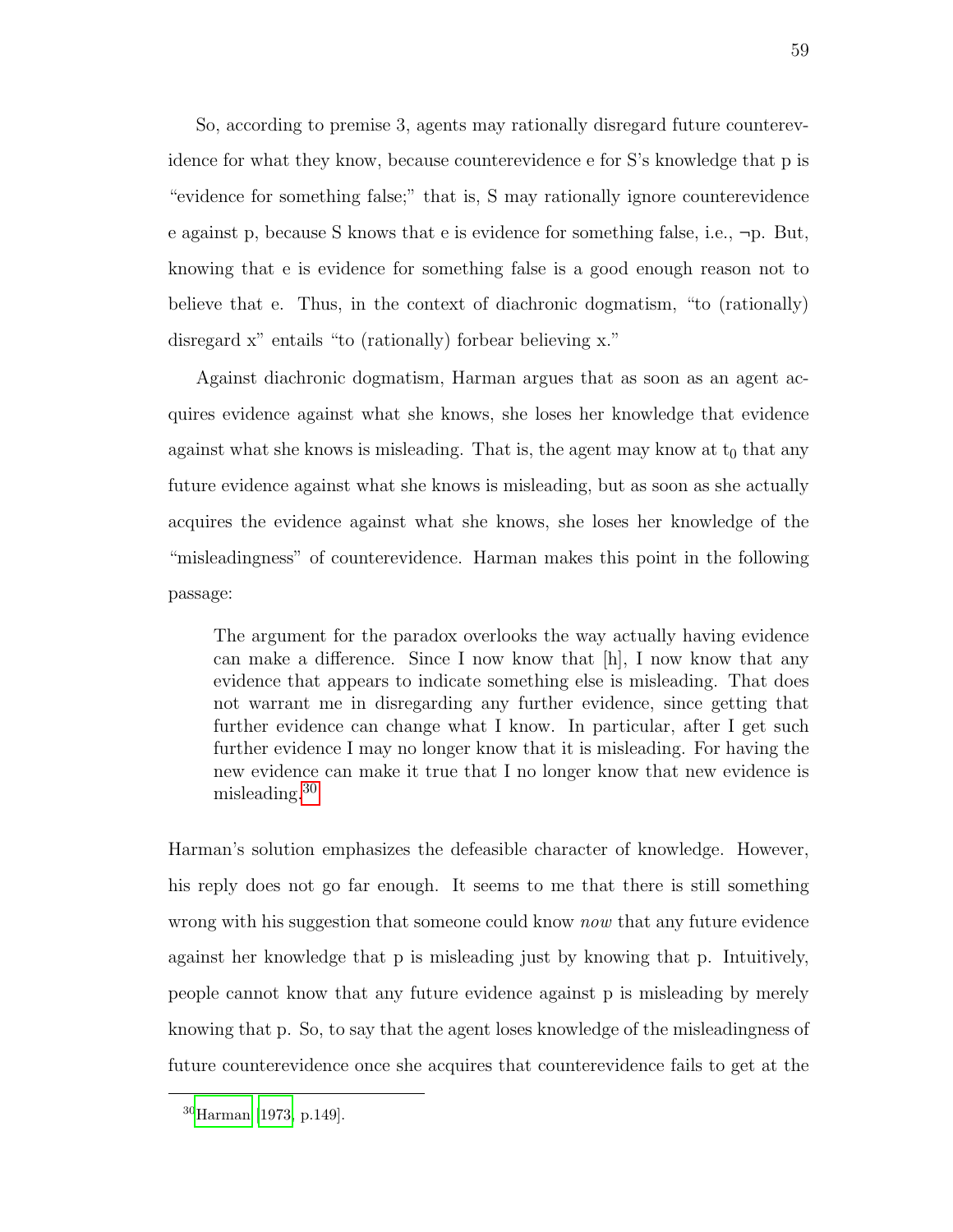heart of the dogmatist problem. The result is that Harman's "solution" leaves the synchronic version of the problem untouched. Furthermore, this proposed solution seems to be dialectically inefficient. The dogmatist is arguing that knowing that p, for any p, is an overriding reason for one to disregard counterevidence against p. So, since the dogmatist knows (q) "e is misleading evidence against p," she knows that any counterevidence against q is misleading and she has an overriding reason to disregard this counterevidence. By insisting that the dogmatist loses her knowledge that q when she finds counterevidence for p, Harman fails to find common ground between him and the dogmatist by merely assuming that q does not give the dogmatist an overriding reason to disregard counterevidence.<sup>[31](#page-67-0)</sup> But why does Harman treat the problem in this way? Here is a plausible explanation: Harman took the dogmatist to be describing what she would do were she to encounter counterevidence to what she knows, rather than *prescribing what she* should do in those circumstances. By conflating the normative and the descriptive versions of the problem, Harman failed to address the normative problem raised by Malcolm. The idea is that Harman's solution is a lot more plausible if we take him to be *describing* what usually goes on when one is presented with counterevidence.

#### The Junk Knowledge Response to Diachronic Dogmatism

One might also wonder: even if Harman's approach does not solve the synchronic version of the problem, how good is it as a solution to the diachronic problem? In order to answer this question appropriately I will look at a recent and more elaborate version of Harman's account. I will assess a few objections to this view and argue that it has enough resources to answer them. This will only take the view so far, however, for, as we will see in 3.3.4, the account ultimately employs

<span id="page-67-0"></span> $31$ One could point out that, just like epistemologists are not trying to convince the skeptic that he should give up skepticism, Harman is not trying to convince the dogmatist that he should give up dogmatism. If my reply to the dogmatist below is on the right track, then we can do better than Harman, and the analogy between dogmatism and skepticism breaks down.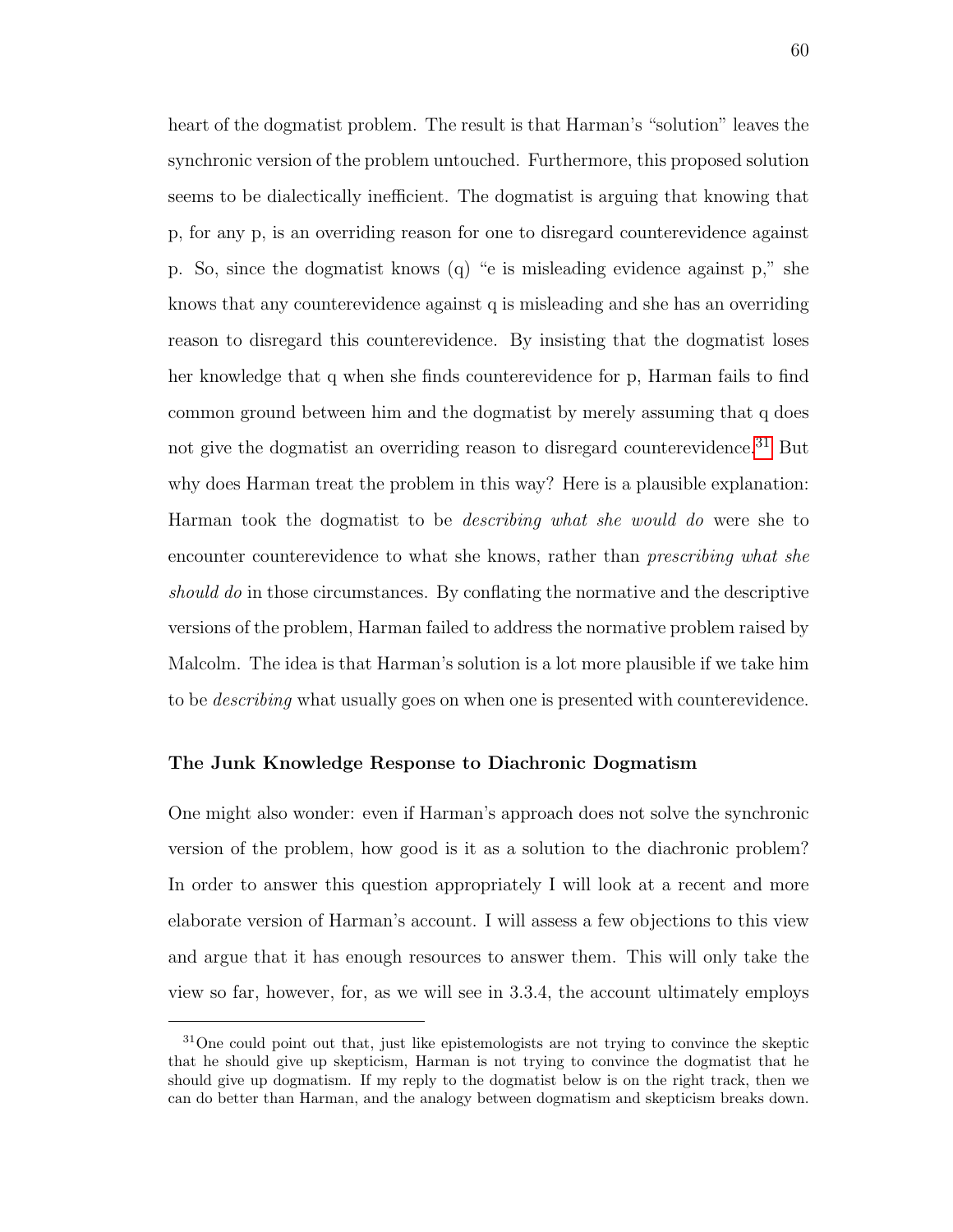a mistaken notion of rational disregarding of counterevidence.

Roy Sorensen<sup>[32](#page-68-0)</sup> proposed a solution to the diachronic dogmatism in the spirit of Harman's solution. His view, like Harman's, leaves synchronic dogmatism unsolved. Nonetheless, the view has put Harman's solution in a different (and perhaps better) perspective. Sorensen considers the following version of the argument for rational dogmatism:[33](#page-68-1)

- 1. My car is in the parking lot.
- 2. If my car is in the parking lot and Doug provides evidence that my car is not in the parking lot, then Doug's evidence is misleading.
- 3. If Doug reports he saw a car just like mine towed from the parking lot, then his report is misleading evidence.
- 4. Doug has reported that a car just like mine was towed from the parking lot.
- 5. Doug's report is misleading evidence.

According to Sorensen, Harman's "talk of further evidence changing what I know [is] a point about the co-justifiability of (3) and (4)."<sup>[34](#page-68-2)</sup> The thought is that I cannot justifiably believe the conjunction of  $(3)$  and  $(4)$  even though I know  $(3)$ and (4) individually. (3) and (4) are not independent, in the sense that the more confident I am that Doug has reported that a car just like mine was towed from the parking lot, the less confident I am that his report constitutes misleading evidence. Hence, when my confidence in the proposition that Doug has reported that a car just like mine was towed from the parking lot is high enough for me to know it, my confidence in the proposition that his report constitutes misleading

<span id="page-68-0"></span><sup>32</sup>cf[.Sorensen](#page-173-2) [\[1988,](#page-173-2) [2003,](#page-173-3) [2012\]](#page-173-4).

<span id="page-68-1"></span><sup>33</sup>The example comes from [Sorensen](#page-173-4) [\[2012,](#page-173-4) section 6.2].

<span id="page-68-2"></span><sup>34</sup>[Sorensen](#page-173-2) [\[1988,](#page-173-2) p.438].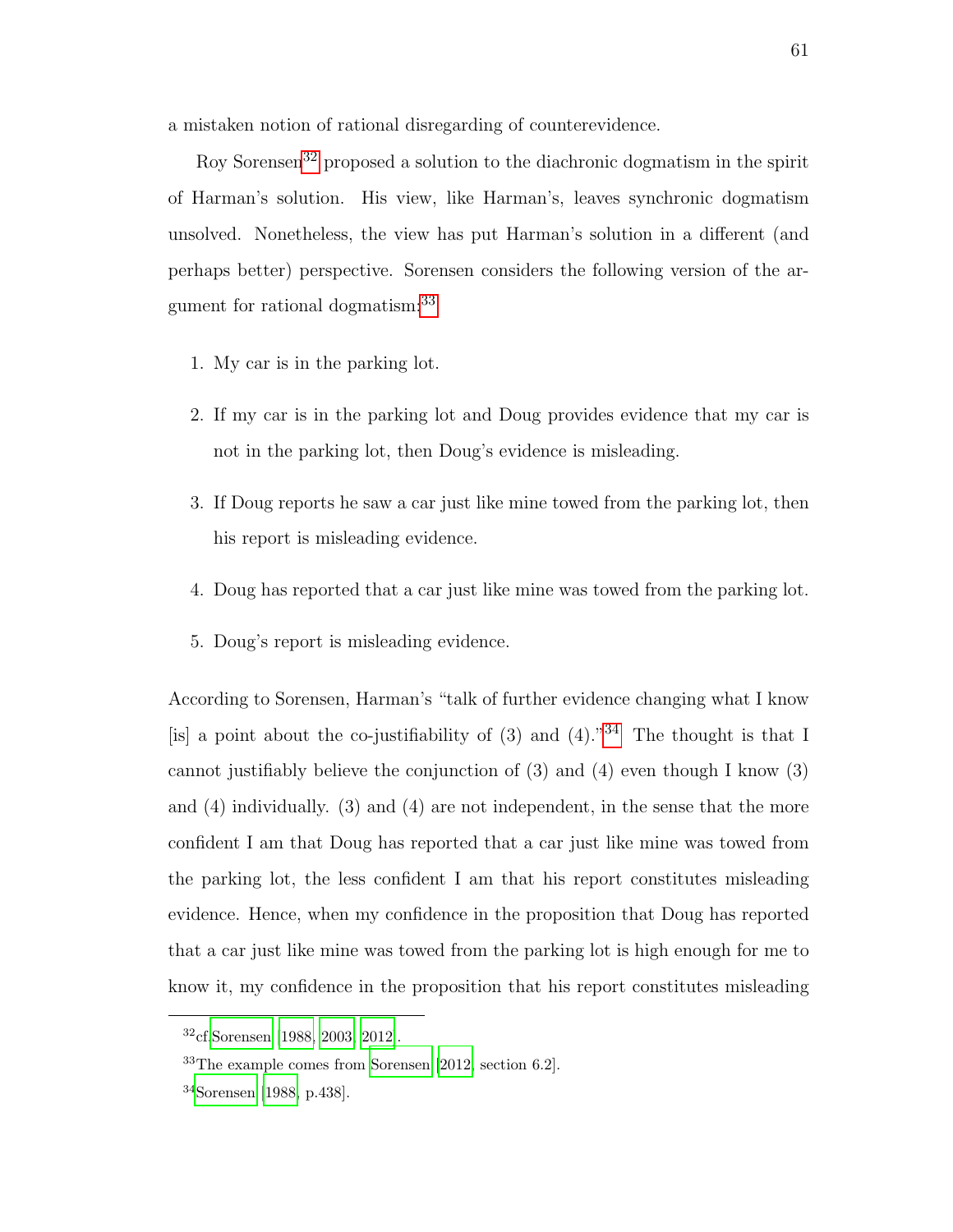evidence decreases below the level required for knowledge.<sup>[35](#page-69-0)</sup> Of course, this line of reasoning is correct only if Doug and I are in the same location and we both know that. If I am sitting in what I know to be my car in what I know to be Detroit, speaking on the phone with Doug whom I know to be in Chicago, then, if he says he saw a car like mine towed from the parking lot adjacent to the office building in Chicago where we both work, I can be quite certain that he is reporting that a car just like mine was just towed from the parking lot in Chicago and also know that his report is misleading evidence that my car has just been towed from that parking lot.[36](#page-69-1)

That our confidence in a conditional decreases as our confidence in its antecedent increases is an odd feature, for, usually, we can come to know the conse-quent of a conditional we know whenever we learn its antecedent.<sup>[37](#page-69-2)</sup> This feature of Harman's solution might bother us. One might worry that Harman's solution to the paradox is ad hoc, in that it suggests that a very particular type of indicative conditional (i.e., conditionals about the misleadingness of counterevidence to what one knows) cannot be used to extend one's knowledge through modus ponens. Harman's response to the paradox would be less attractive if it turned out that only conditionals about a particular subject matter (i.e., misleading evidence) were the object of defeasible knowledge in the way he suggests. Fortunately, there are other examples of indicative conditionals that are such that, even if agents know them, the more confident agents are in their antecedents, the

<span id="page-69-0"></span><sup>35</sup>[Sorensen](#page-173-2) [\[1988,](#page-173-2) p.438].

<span id="page-69-2"></span><span id="page-69-1"></span><sup>36</sup>Thanks to Ernie Sosa for discussion here.

<sup>37</sup>[Sorensen](#page-173-2) [\[1988,](#page-173-2) p.438-9] thinks that this feature of the paradox helps explain why it is a mistake for us to read (3) as the subjunctive conditional:  $(3^*)$  I know that if Doug were to report that he saw a car just like mine towed from the parking lot, then his report would be misleading evidence. Taking  $(3)$  to be  $(3^*)$  would allegedly hide the tension between accepting (3) and accepting (4). Also, the inference from (1) and (2) to  $(3^*)$  is invalid, for the usual Lewis/Stalnaker semantics for " $\Box \rightarrow$ " takes  $p \rightarrow (x \rightarrow p)$  to be necessarily true while  $p \rightarrow (x \Box \rightarrow p)$  is only contingently true.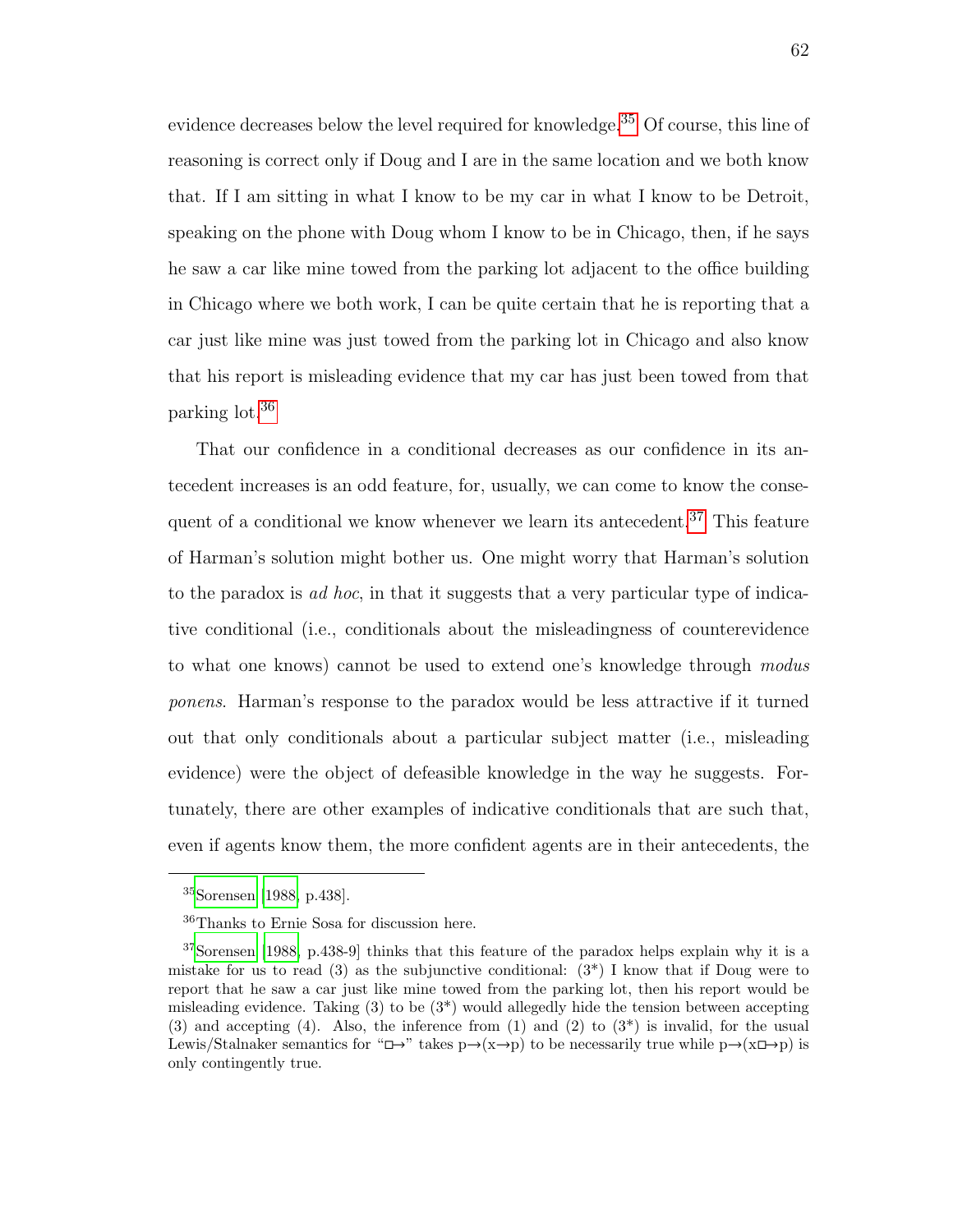less confident they become in their consequents.<sup>[38](#page-70-0)</sup> Consider:

(J1) If Dick Cheney is an honest guy, then I am a monkey's uncle.

(J2) If she has spoken falsely, I shall always be deceived.

I can know (J1) and (J2) but I cannot (rationally) perform modus ponens using either one of them if I learn their antecedents. In fact, the point of asserting (J1) is to invite hearers to perform modus tollens. (J2) has an unknowable consequent and I would not perform modus ponens if I learned the antecedent - I would stop believing the conditional. So, the phenomenon explored by Harman in response to the dogmatism paradox is actually widespread and is not restricted to any particular conditional about misleading evidence. Moreover, this phenomenon is not restricted to conditionals. Some disjunctions also can be known, but not reasonably used in disjunctive syllogisms. John Hawthorne discusses the following example concerning disjunctions:

Suppose there are two newspapers, The Times and The Guardian, which I trust equally well for the purposes of obtaining soccer information. With good reason: both are extremely reliable in their reporting of soccer results. I look in The Times and find a Manchester United victory reported. I trust the report. The report is in fact correct. Under such circumstances people are inclined to say I know both that The Times said that Manchester United won and also that Manchester United won. Let us suppose I also know that The Guardian will have reported a result for the Manchester United game. I deduce that either The Times and The Guardian correctly reported a Manchester United victory or else The Guardian made a mistake about the Manchester United result. Suppose, in fact that, unbeknownst to me, The Guardian did make such a mistake.[39](#page-70-1)

In this example Hawthorne knows the disjunction

<span id="page-70-0"></span><sup>38</sup>See [Sorensen](#page-173-2) [\[1988\]](#page-173-2) for a detailed discussion of the examples I am about to synoptically describe. These examples are modified from [Ginet](#page-168-4) [\[1980\]](#page-168-4).

<span id="page-70-1"></span><sup>39</sup>[Hawthorne](#page-169-2) [\[2004,](#page-169-2) p.71-4].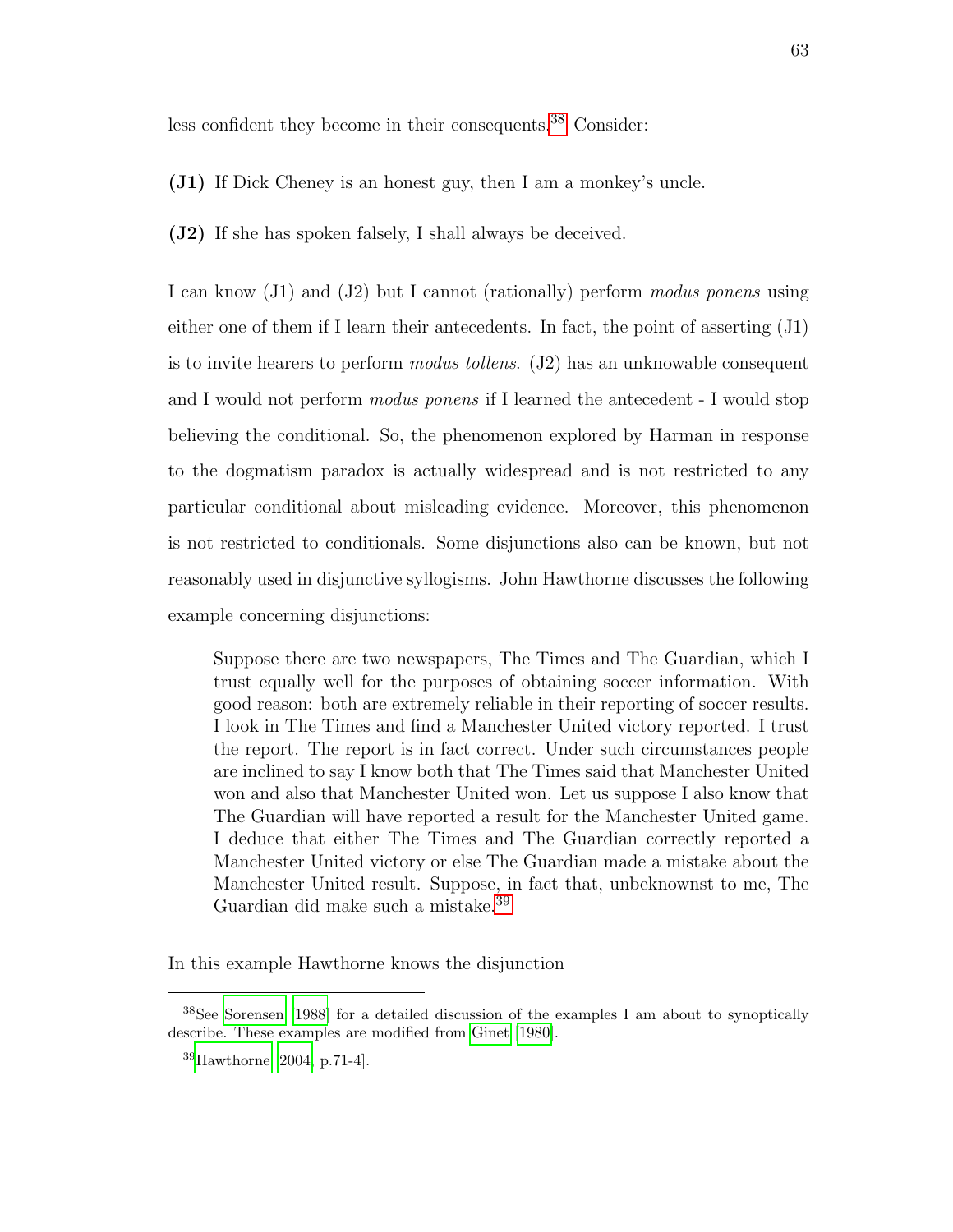(a) Either The Times and The Guardian correctly reported a Manchester United victory or else The Guardian made a mistake about the Manchester United result.

Hawthorne then notes that people might want to deny that he knows (a) because they notice that he could not reasonably infer that the Guardian made a mistake if he were to learn that it reports a Manchester United loss, and that they think that this is a sign of a belief that is not knowledge. This is a mistake, says Hawthorne:<sup>[40](#page-71-0)</sup>

Following Roy Sorensen, let us use the term 'junk disjunctive knowledge' to refer to cases where knowledge of a disjunction is such that, for one of the disjuncts, if one were to come to believe that it is false, that would destroy knowledge of the disjunction... We are apt to confuse useful disjunctive knowledge with junk disjunctive knowledge. Having recognized that disjunctive knowledge is not useful, we are prone to think that it is not knowledge at all.

In a nutshell, some conditionals and disjunctions are "useless" or "junky," in the sense that one's knowledge of them cannot withstand modus ponens or disjunctive syllogism. In contrast, knowledge that is "useful" in this way is dubbed "robust." S's knowledge that p is robust with respect to evidence e iff,  $P(p \mid$ e)>  $\Omega$ , where " $\Omega$ " refers to some probability threshold required for knowledge. Thus, S's knowledge of a conditional (p→q) is robust with respect to p iff,  $P(p\rightarrow q)$  $| p \rangle$  is high enough to make the threshold required for S to know  $(p \rightarrow q)$ , whatever that threshold may be. So, for example, "If Dick Cheney is an honest guy, then I am a monkey's uncle" is not robust with respect to "Dick Cheney is an honest guy," because P(If Dick Cheney is an honest guy, then I am a monkey's uncle | Dick Cheney is an honest guy) is as close to 0 as one would like. This conditional is intuitively robust with respect to "I am not a monkey's uncle," however, for P(If Dick Cheney is an honest guy, then I am a monkey's uncle | I am not a

<span id="page-71-0"></span> $^{40}$ [Hawthorne](#page-169-2) [\[2004,](#page-169-2) p.72-3].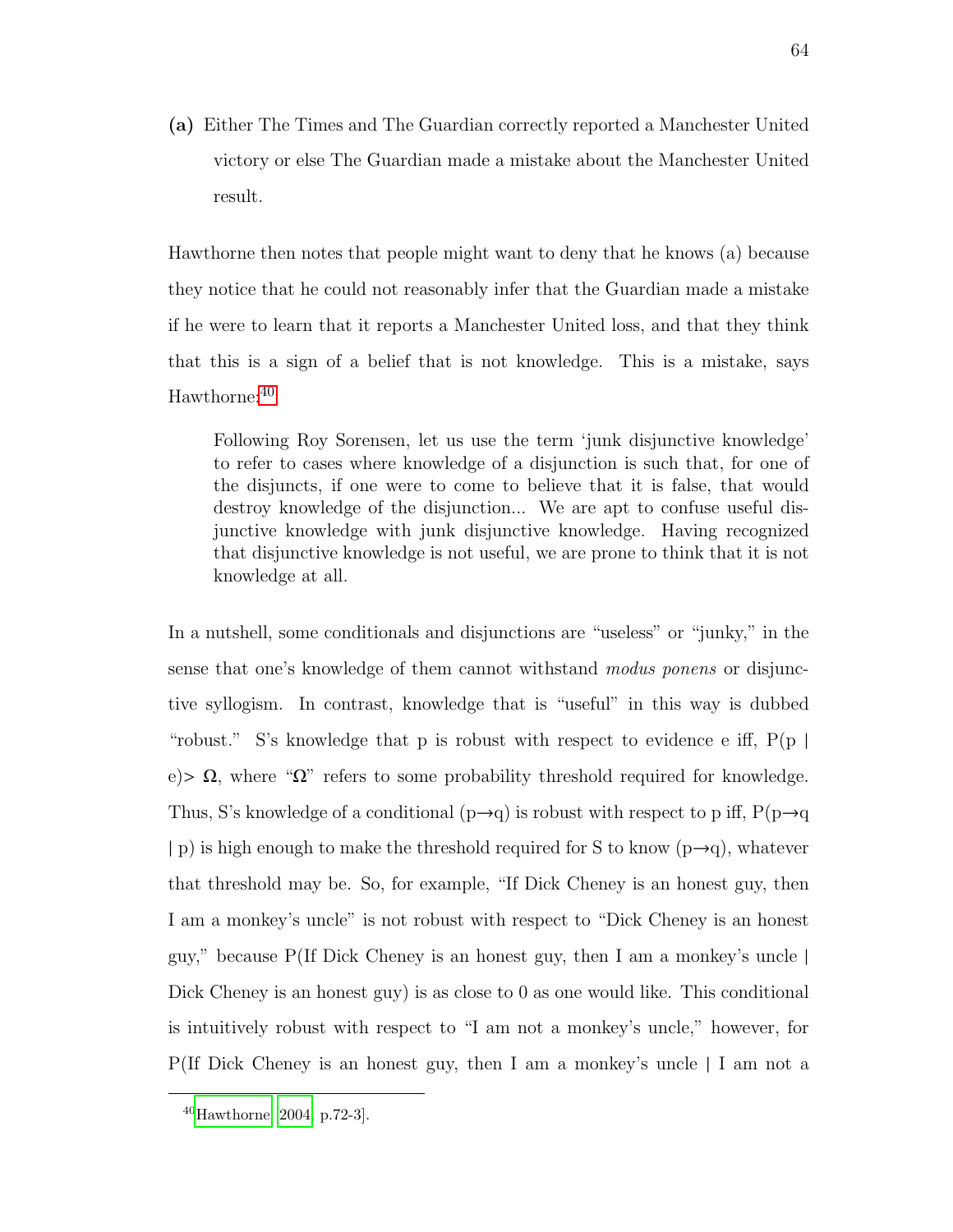monkey's uncle) is as close to 1 as one would like. The thought here is that, the conditional is robust with respect to my learning its antecedent or the negation of its consequent just in case detaching (and thereby coming to believe) the consequent or the negation of the antecedent is more justified for me than believing the negation of the conditional.

According to Assaf Sharon and Levi Spectre<sup>[41](#page-72-0)</sup> (henceforth, "Sharon & Spectre"), though, there is a problem with the junk knowledge story. The problem is that the Harman/Sorensen solution argues that "knowledge isn't vulnerable until it is." Sharon&Spectre call this the "Hypothetical Problem" raised by the argument for dogmatism. This is basically what I have been calling (the descriptive version of) the problem of "diachronic dogmatism". Thus, the Hypothetical Problem has to do only with what the agent would do in the future if she comes across counterevidence. This, they think, does not address the problem raised by the knowledge the agent allegedly now has of the misleadingness of counterevidence in general. This is essentially the point I raised above against Harman's proposed solution to diachronic dogmatism. So, we can agree with Sharon&Spectre that Sorensen, like Harman, does not deal with the real issue involved in the dogmatism puzzle, namely the synchronic problem of saying that the agent can know now that counterevidence against p is misleading by the mere fact that she knows that p. According to them,

[Sorensen and Harman] claim that, knowing that p, S can know that any counter-evidence is misleading. Independently of what is to happen at  $t_1$ , it does not seem plausible to say that at  $t_0$ , having only the knowledge that p is true, S can infer from the general truism that if something is true, evidence against it is misleading, that counter-evidence to p is misleading. In other words, given the epistemic means at his disposal, the knowledge ascribed to S [to the agent in the relevant contexts] is dubious.  $42$ 

Sharon&Spectre call the problem raised by synchronic dogmatism the "Epistemic

<span id="page-72-0"></span> $41$ [Sharon and Spectre](#page-173-0) [\[2010,](#page-173-0) p.310-1].

<span id="page-72-1"></span> $42$ [Sharon and Spectre](#page-173-0) [\[2010,](#page-173-0) p.310].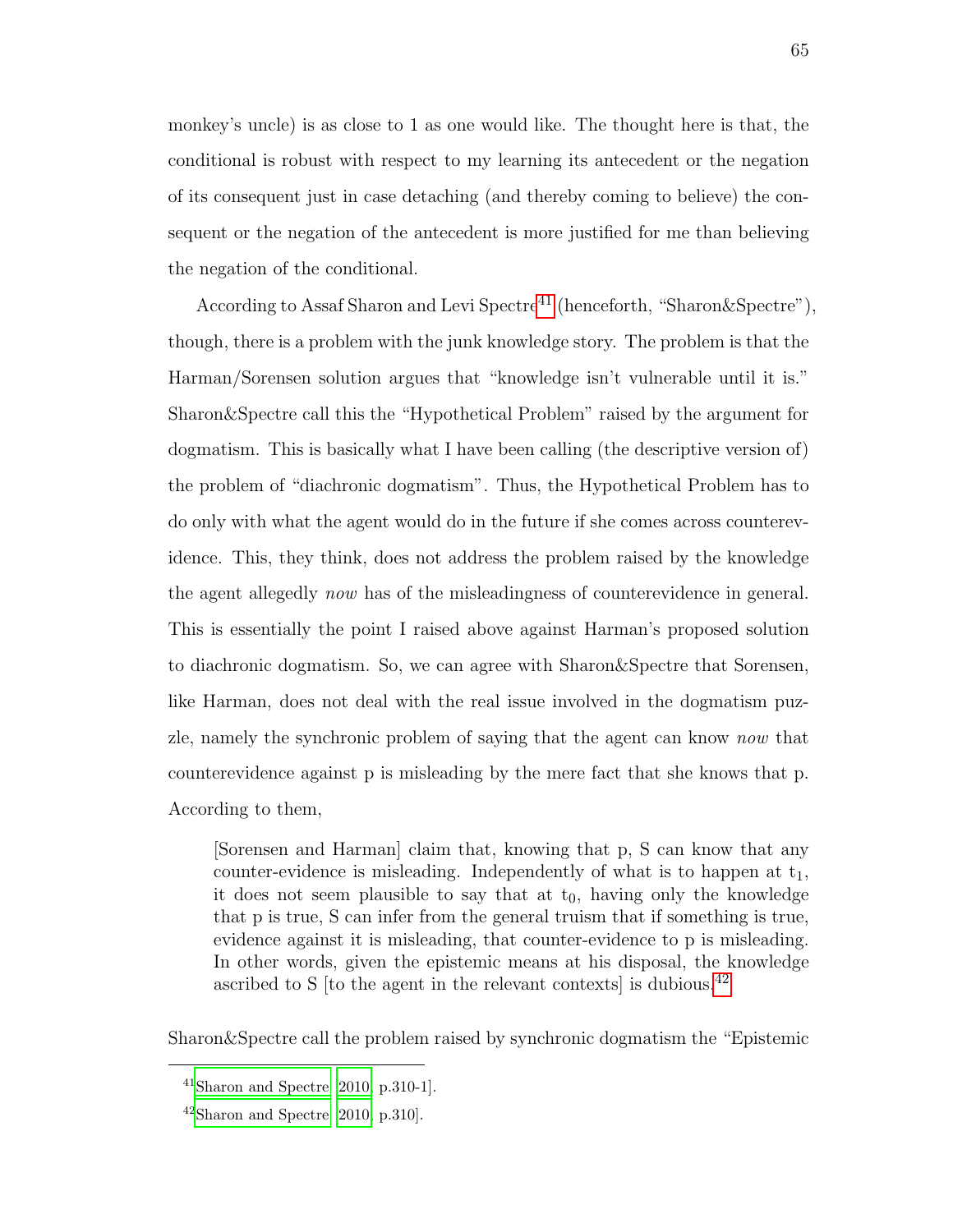Problem." This is the problem of "providing a reasonable account of the state of the agent regarding knowledge" of the indicative conditional about the misleadingness of counterevidence in Harman's and Sorensen's discussions.[43](#page-73-0) As my discussion of Harman's argument for diachronic dogmatism above suggested, I think Sharon&Spectre are right about this. They are also right about it not being clear how one would extend Sorensen's account to cover cases, like Hawthorne's, in which the subject is not aware of the counterevidence.<sup>[44](#page-73-1)</sup> For all Sorensen has said, one can know that p even if one's "environment" is saturated with counterevidence against p. All that it is required is that one not be aware of this counterevidence.[45](#page-73-2) One problem with Sharon&Spectre's views is that they seem to be saying that the dogmatist has in mind the wrong *description* of how people react to counterevidence against what they know. They might be right about this. Still, the normative version of the puzzle remains untouched and the dogmatist can insist that he is concerned with what agents should do, not with what they actually do.

# 3.3.3 Kripke's Argument for Synchronic Dogmatism

I now turn to synchronic dogmatism. I have argued that synchronic dogmatism is at the heart of dogmatism. It is now time to unpack this problem and solve it. In his discussion of dogmatism Kripke makes it clear that he is interested in the synchronic argument for dogmatism. He says the following about Harman's diachronic version of the argument:

Well, one need not disagree with what Harman says about the acquisition of the new evidence (at least for typical cases). But remember that I was

<span id="page-73-0"></span><sup>43</sup>[Sharon and Spectre](#page-173-0) [\[2010,](#page-173-0) p.311].

<span id="page-73-1"></span><sup>44</sup>[Sharon and Spectre](#page-173-0) [\[2010,](#page-173-0) p.312-3].

<span id="page-73-2"></span><sup>45</sup>In a sense, this aspect of Sorensen's account should not come as a complete surprise to us. Sorensen takes himself to be following Harman's approach to diachronic dogmatism and Harman explicitly denies that counterevidence one is unaware of can defeat one's knowledge (cf. [Harman](#page-168-0) [\[1973,](#page-168-0) p.146-9]). I will comeback to this issue below.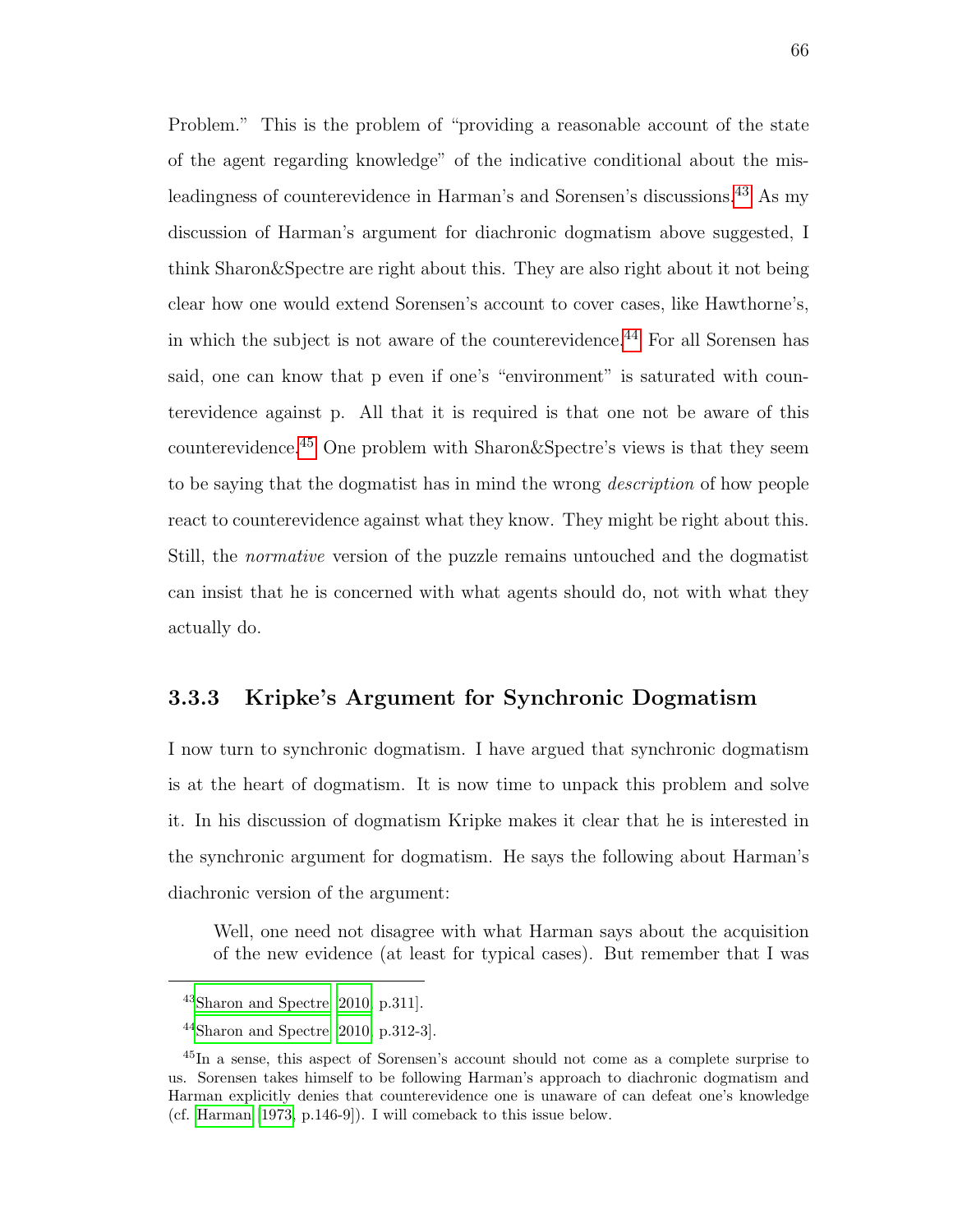talking about a resolution to be made in advance. Just because the subject wishes to avoid a loss of knowledge such as Harman describes, so for that reason she or he makes the resolution. ... Harman is right that if [contact with counterevidence] nevertheless occurs, one may well lose the knowledge that p, and hence no longer know that the counterevidence is misleading. But just this is why the subject resolves not to get into such a situation!

Kripke seems to get the order of Harman's explanation backwards here. As we saw above, Harman thinks we lose knowledge of p because we lose our knowledge that future counterevidence to p is misleading, not the other way around. [Kripke](#page-171-0) [\[2011,](#page-171-0) p.43] wants to "prove" the following principle of synchronic dogmatism:

(d) If I know something now, I should, as a rational agent, adopt a resolution [now] not to allow any future evidence to overthrow it.

(d) might seem initially plausible. For example, one might think that we can appeal to something like (d) in order to rationally disregard counterevidence produced by car salesmen, politicians, and charlatans in general. Since I know that equal work should be paid equal, it seems that I should, as a rational agent, adopt a resolution now not to allow any future evidence to overthrow this knowledge of mine. So, one might think that (d) does sometime rationalize the discounting of evidence. I think even this more cautious endorsement of (d) is wrong and I will explain why below. For example, (d) yields the implausible result that I may rationally discount, in the bike example above, any evidence suggesting that my bike is not in the backyard.

A fair reconstruction of Kripke's "proof" of d can be stated thus:

- 1. S knows that p. [assumption]
- 2. If p is true, then any evidence against p is misleading (where "misleading"is to mean "leads to a false conclusion"). [assumption]
- 3. S knows that 2 is the case. [assumption]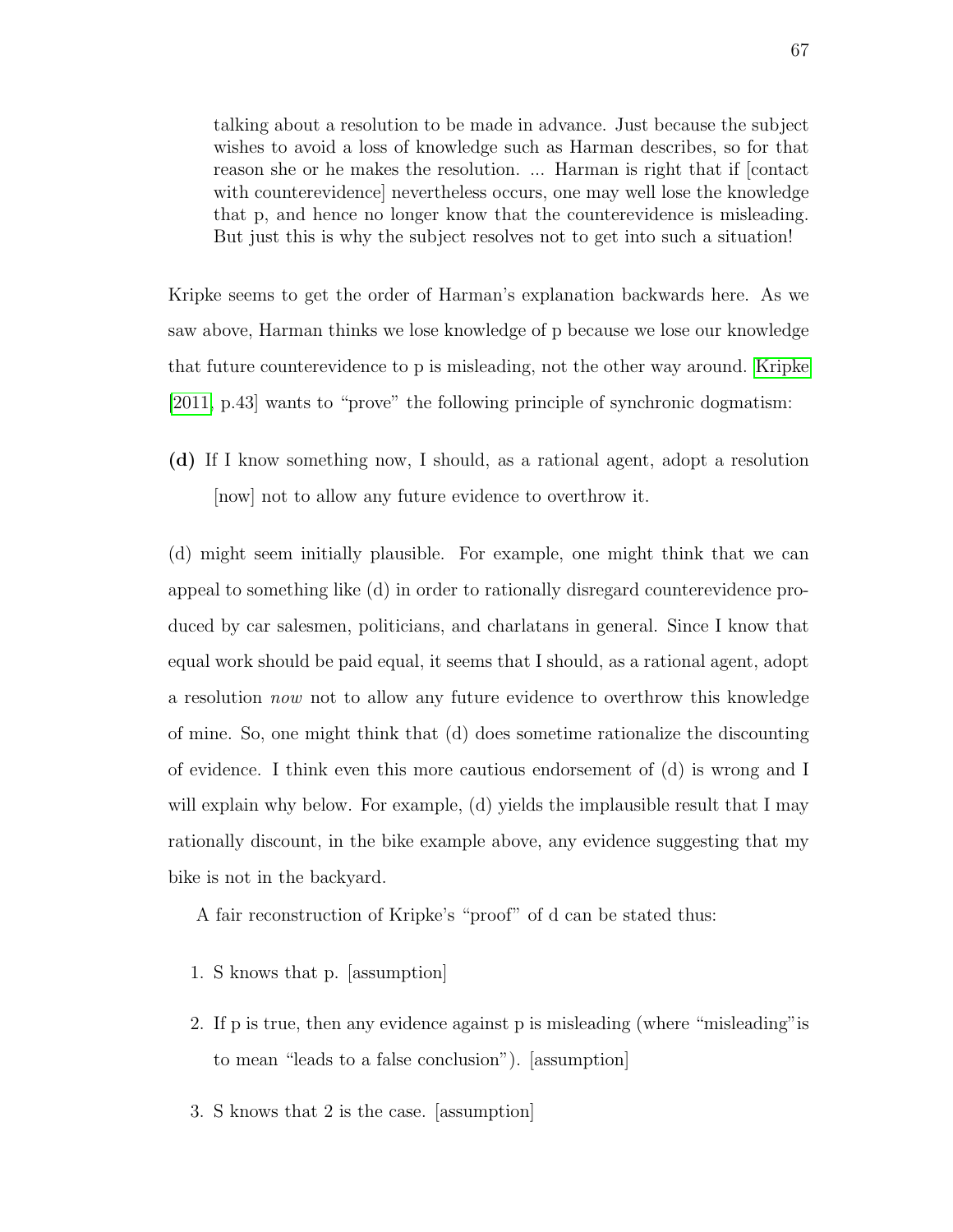- 4. S knows that any evidence against p is misleading. [from 1, 2, 3, by knowledge closure]
- 5. If S knows that taking an action T leads to consequence C, and S wishes above all else to avoid C (i.e., that is the only relevant issue), then S should resolve now not to take action of type T. [assumption]
- 6. If S knows that accepting any evidence against p has, as a consequence, a false belief and S wishes, above all else, to avoid acquiring a false belief, then S should resolve now not to accept any evidence against p. [from 5 by instantiation]
- 7. S knows that accepting any evidence against p has, as a consequence, a false belief. [from 4]

Thus,

8. S should resolve now not to accept any evidence against p. [from 6,7 by modus ponens]

Clearly, 2 and 5 are the crucial premises in this argument. Kripke assumes premise 2 is analytic and offers no support for it. He also seems to assume that an intuitive, non-explicitly articulated sense of "rational" is all the support premise 5 needs. In section 3.3.4 I will argue that, all things considered, premises 2 and 5 make problematic assumptions about counterevidence and should not be accepted. Before I turn to my reply to this argument, I will discuss, in the next section, why the only existing detailed solution to synchronic dogmatism I know fails. If I am right and the proposed diagnosis is mistaken, then the account I offer in section 2 is the only plausible solution.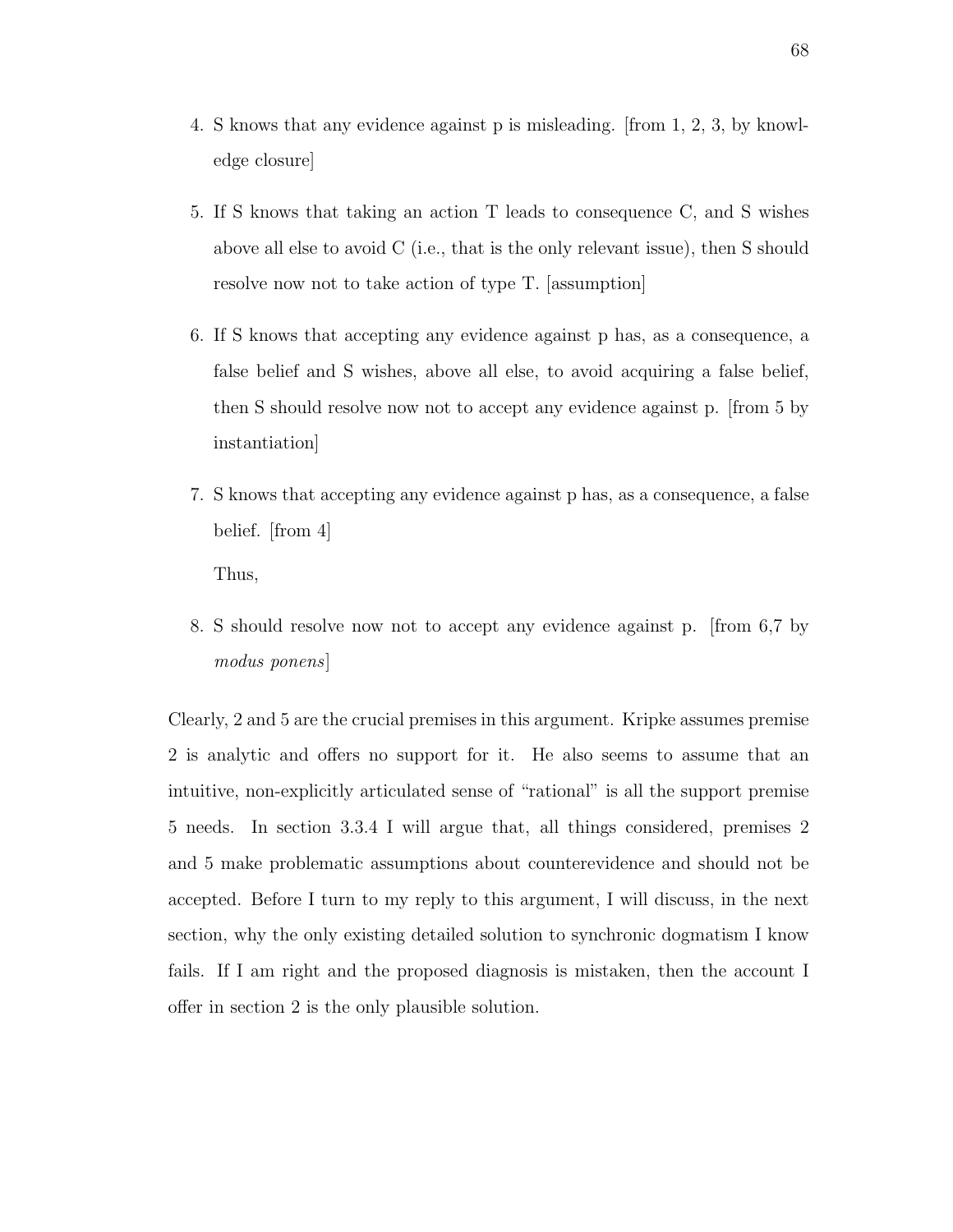#### A Failed Response to Synchronic Dogmatism

Sharon&Spectre have not only offered a criticism of Harman's solution to diachronic dogmatism but also a solution to synchronic dogmatism. In this section I will discuss their proposed solution and why it fails.

According to Sharon&Spectre, the dogmatist puzzle is "instructive regarding formal features of knowledge, in particular the closure of knowledge under entail-ment."<sup>[46](#page-76-0)</sup> Let us look at why they posit that and why I think this is the wrong thing for us to say about this puzzle.

Sharon&Spectre argue that the dogmatist cannot rationally infer premise 4 from 1, 2 and 3 in Kripke's argument, because of a knowledge closure failure.<sup>[47](#page-76-1)</sup> If they are right, synchronic dogmatism would be avoided. Their "solution" is mistaken, however. The argument for synchronic dogmatism does not involve knowledge closure failure. Rather, it involves the failure of a much less plausible, but different principle about the transmissibility of positive epistemic status. Consider, first, the following popular formulation of the closure principle for knowledge Sharon&Spectre endorse:[48](#page-76-2)

(SPC)  $\Box(\forall p)(\forall q)$ (If S knows that p, competently deduces q from p, and thereby comes to believe q, while retaining knowledge of p throughout, then S knows  $q$ <sup>[49](#page-76-3)</sup>

The literature on the validity of SPC is large and I will not revisit it here.<sup>[50](#page-76-4)</sup> Suffice to say that most epistemologists think that SPC enjoys strong intuitive support.<sup>[51](#page-76-5)</sup>

<span id="page-76-0"></span> $46$ [Sharon and Spectre](#page-173-0) [\[2010,](#page-173-0) p.320].

<span id="page-76-1"></span> $47$ [Sharon and Spectre](#page-173-0) [\[2010,](#page-173-0) p.320].

<span id="page-76-3"></span><span id="page-76-2"></span><sup>48</sup>[Sharon and Spectre](#page-173-0) [\[2010,](#page-173-0) p.309].

<sup>49</sup>This version of SPC is John Hawthorne's. cf[.Hawthorne](#page-169-0) [\[2004,](#page-169-0) 34-6] and [Hawthorne](#page-169-1) [\[2005,](#page-169-1) p.29].

<span id="page-76-4"></span> $50$ But see, among others, [Dretske](#page-167-0) [\[1970,](#page-167-0) [2005\]](#page-167-1), [Klein](#page-170-0) [\[1995\]](#page-170-0), [Nozick](#page-172-0) [\[1981\]](#page-172-0), [Hawthorne](#page-169-0) [\[2004,](#page-169-0) [2005\]](#page-169-1), and [de Almeida](#page-166-0) [\[2011\]](#page-166-0).

<span id="page-76-5"></span><sup>&</sup>lt;sup>51</sup>See [Hawthorne](#page-169-1) [\[2005\]](#page-169-1) for some of the costs of denying SPC. Also, even if knowledge-closure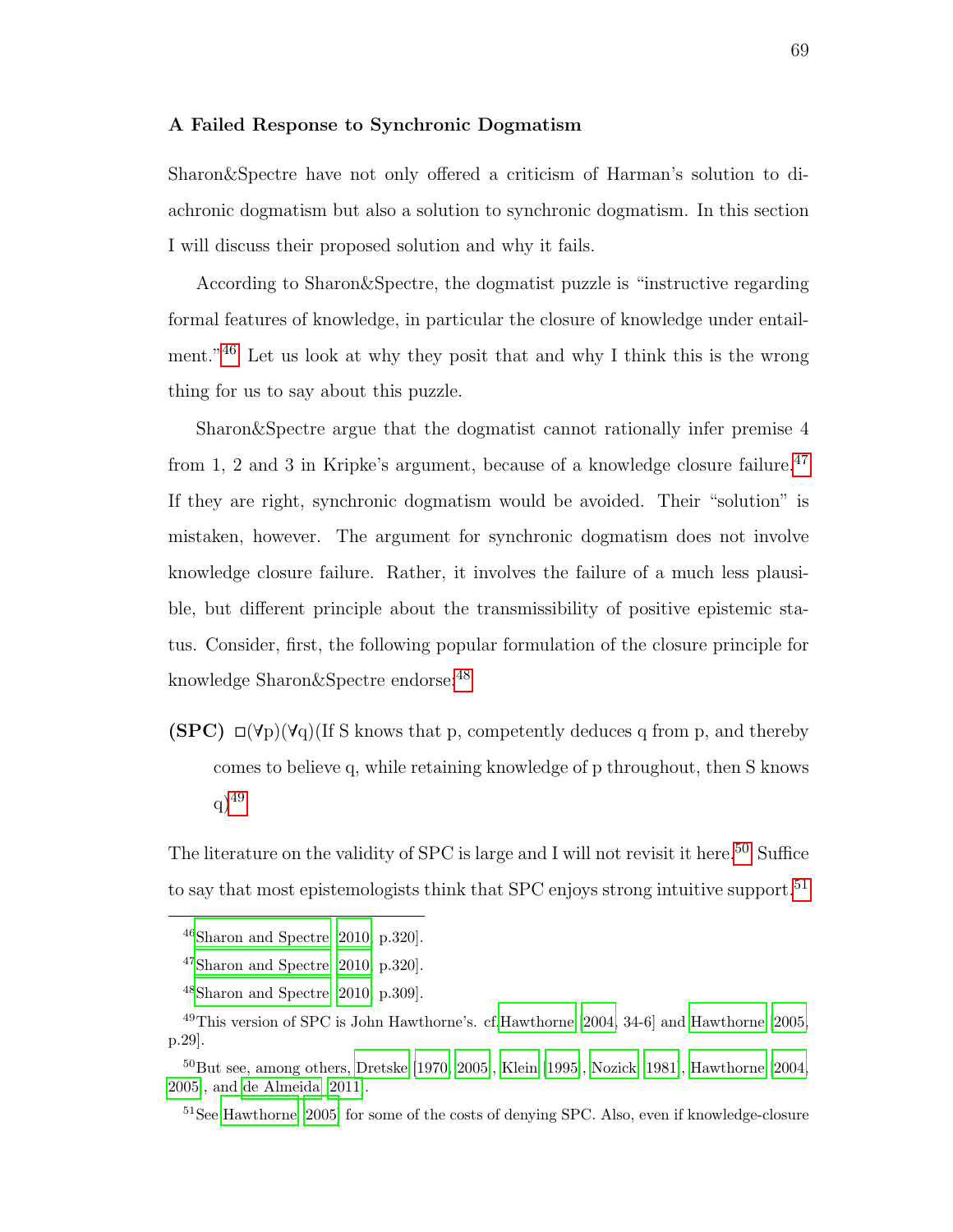Now, consider a closely related principle that deals with the transmissibility of evidential warrant. Here is an intuitive statement of this principle:

**(TES)**  $\Box(\forall p)(\forall q)$  (If e is a source of positive epistemic status for S's belief that p, and p entails q, then e is a source of positive epistemic status for S's belief that  $q^{52}$  $q^{52}$  $q^{52}$ 

TES is stronger than SPC; that is, the former entails the later, but the converse is not true. TES is stronger than SPC; that is, the former entails the latter, but the converse is not true. In particular, while TES excludes the possibility that the entailing reason is itself a source of positive epistemic status for the entailed proposition, SPC is compatible with this possibility. So, if, in a case C, e is a good enough source of positive epistemic status for the belief that p, S deduces q from p, and e is not a good enough source of positive epistemic status for the belief that q, then TES is false in C. SPC is not necessarily false in C, however. In order to show that SPC is false in C, it also has to be true, in C, that p is not a good enough source of positive epistemic status for the belief that q.

I will now show that Sharon&Spectre ignore the distinction between TES and SPC and that this leads them to believe that the dogmatist argument features a failure of SPC. I will claim, on behalf of the dogmatist, that those arguments feature, at most, a failure of TES. But, since we already knew TES was false<sup>[53](#page-77-1)</sup> and the dogmatist can use SPC instead, Sharon&Spectre's case against dogmatism fails.

is not valid (i.e., even if it has some false instances), it does not follow that all instantiations of the principle are false. Hence, knowledge-closure deniers owe us a story about what makes some instantiations of the principle true and others false. [Nozick](#page-172-0) [\[1981\]](#page-172-0) tells us that the true instantiations preserve tracking while the false ones don't. For a recent, alternative story see [de Almeida](#page-166-0) [\[2011\]](#page-166-0).

<span id="page-77-0"></span> $52$ [Klein](#page-170-0) [\[1995\]](#page-170-0), for reasons that will become clear below, calls TES "mistaken target". [de Almeida](#page-166-0) [\[2011\]](#page-166-0) calls it "evidential closure."

<span id="page-77-1"></span><sup>53</sup>Cf. [Klein](#page-170-0) [\[1995\]](#page-170-0) and [Wright](#page-174-0) [\[2002\]](#page-174-0).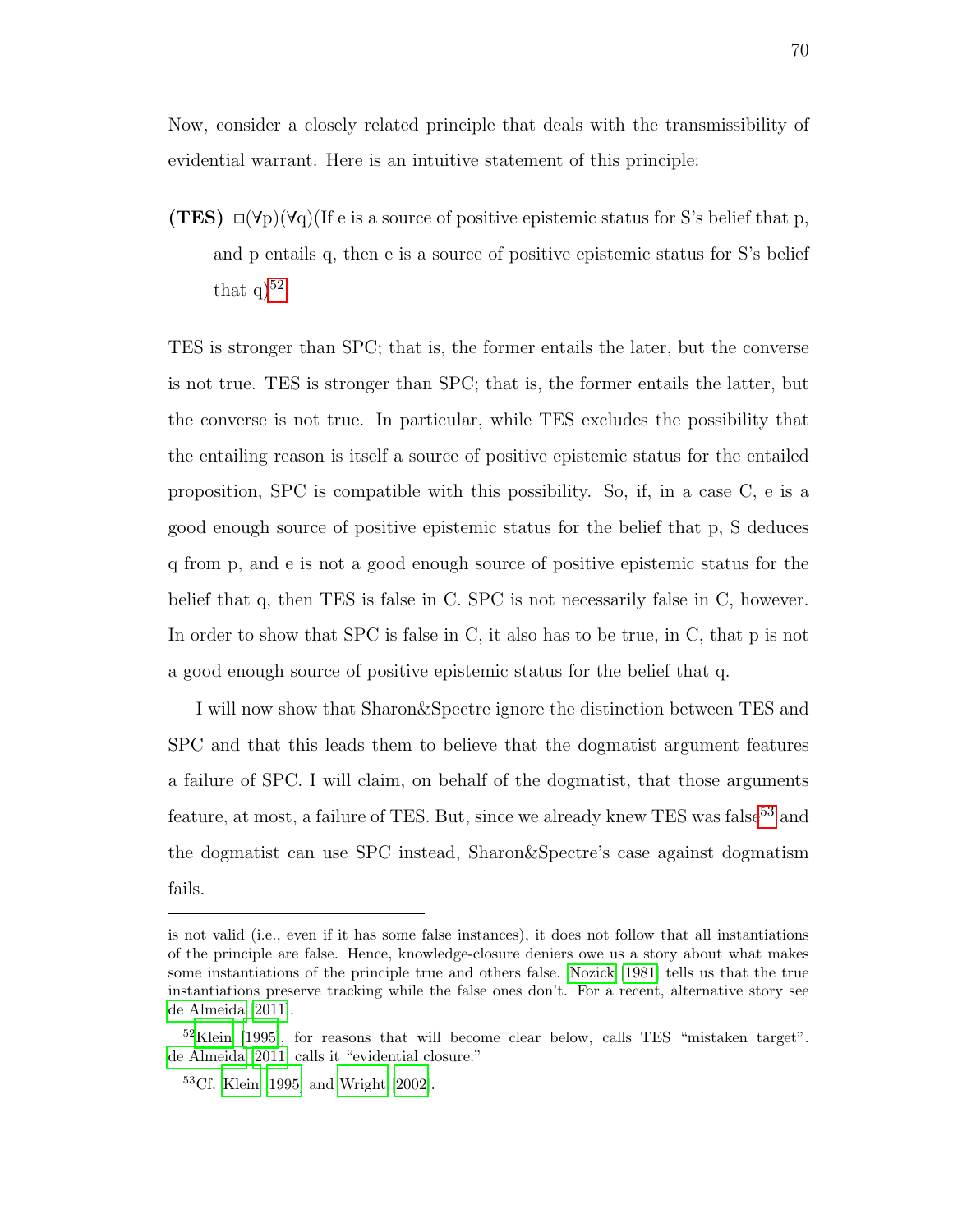The mistake of taking counterexamples to TES to be counterexamples to SPC is most prominent in discussions of skepticism. Consider the following example adapted from [Dretske](#page-167-1) [\[2005,](#page-167-1) p.14-6]. I know there is a cookie jar in front of me on the basis of normal visual perception. That there is a cookie jar full of cookies in front of me entails that those things inside the jar are not cookie-like papier-mâché fakes. But, the source of my knowledge that there is a cookie jar full of cookies in front of me (namely, by seeing the jar of cookies in front of me) is not itself a potential source of knowledge that those things inside the jar are not cookie-like papier-mâché fakes. Thus, I can know that there is a cookie jar in front of me by seeing it, know that there being a cookie jar full of cookies in front of me entails that those cookie-like things inside the jar are not cookie-like papier-mâché fakes, but fail to know the later by vision alone.<sup>[54](#page-78-0)</sup> Therefore, TES is false.

Now, Dretske and others took examples such as this to show that SPC is false. The idea is that the failure of SPC blocks the skeptic from arguing by modus tollens that, since I do not know that the things inside the jar are not cookie-like papier-mâché fakes, I do not know that there is a cookie jar in front of me. This is a mistake, however, and the skeptic should resist Dretske's move.

The example, and others like it, show (at most) that TES is false, not that SPC is. Those cases are compatible with my knowledge of the entailing reason itself being a good enough source of positive epistemic status to ground knowledge of the entailed proposition. TES is the mistaken target of Dretske and others who try to undermine SPC. Sharon&Spectre make structurally the same mistake with respect to dogmatism Dretske makes with respect to skepticism. They look at two instances of the general argument for dogmatism I gave above and claim that one can resist the dogmatic conclusion if one rejects SPC.

<span id="page-78-0"></span><sup>54</sup>Of course, this is Dretske's more recent version of the classic zebra-in-the-zoo example discussed originally in [Dretske](#page-167-0) [\[1970,](#page-167-0) p.1015-6].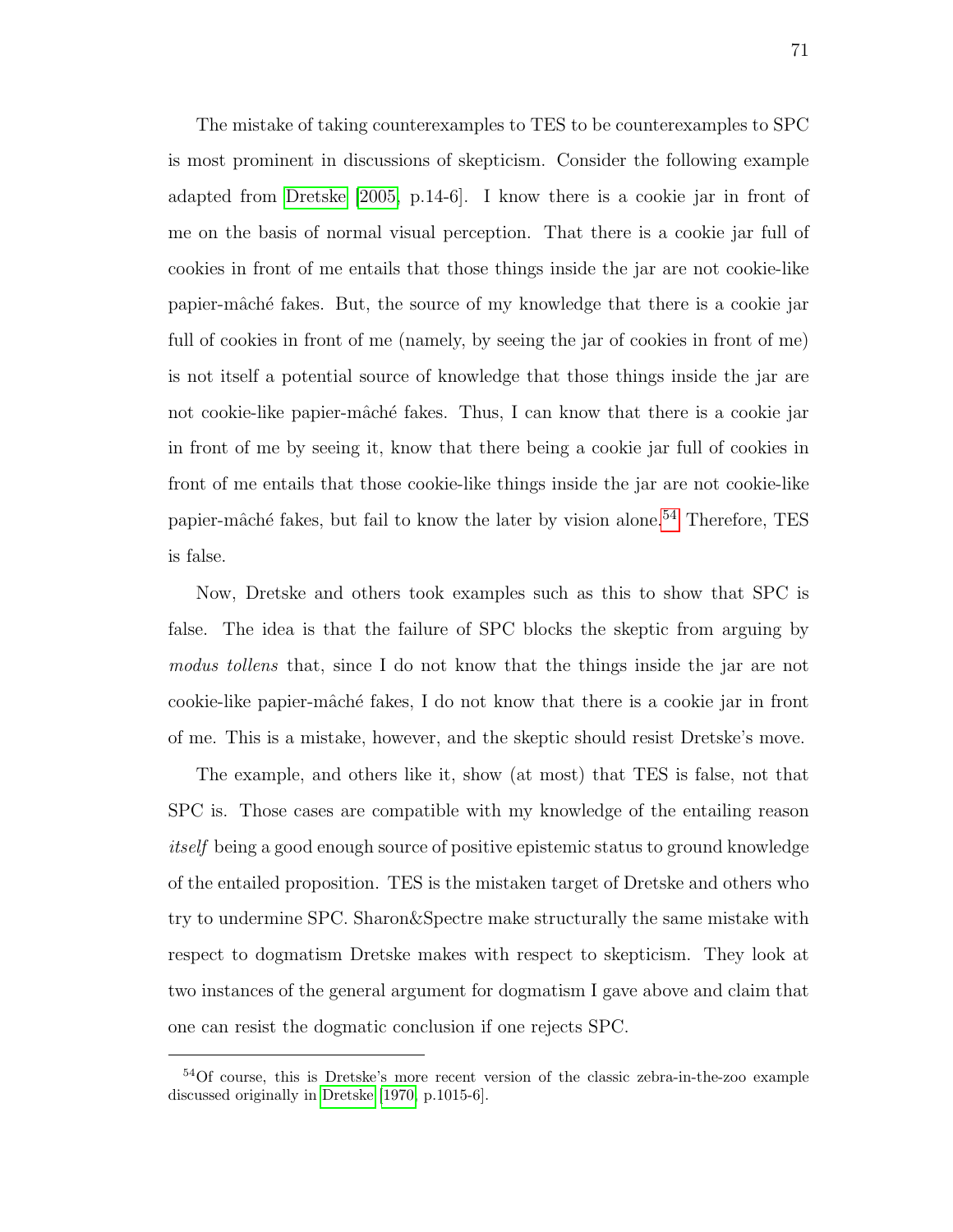Sharon&Spectre claim that they have identified a certain pattern in Hawthorne's and Sorensen's discussion of junk knowledge and that this pattern is evidence that the real challenge posed by the dogmatism paradox has to do with SPC. Remember Sorensen's example:

- 1. My car is in the parking lot.
- 2. If Doug reports he saw a car just like mine towed from the parking lot, then his report is misleading evidence (i.e. evidence for something false).
- 3. Doug has reported that a car just like mine was towed from the parking lot.
- 4. Doug's report is misleading evidence.

According to Sharon&Spectre,<sup>[55](#page-79-0)</sup> the dogmatist cannot rationally infer 4 and thereby come to know it because of the following closure failure: my evidence (e) "I just parked the car in the school lot" warrants my belief in (1) "my car is in the parking lot," 1 entails (2) "If Doug reports he saw a car just like mine towed from the parking lot, then his report is misleading evidence (i.e. evidence for something false)," but e fails to warrant 2.

The dogmatist can reply to Sharon&Spectre in the following way: "You are right that I could not rationally infer 4 from 1-3 if e were the only reason to accept 2. The problem is that I know 1 and I can deduce 2 from 1. So, I can come to know 2 by deducing it from something else I know, 1." The point of the dogmatist reply is that there is more than one evidential path to 2. One evidential path, the one Sharon and Spectre think does not rationalize the dogmatist's belief in 2, requires that e be a good enough source of positive epistemic status to accept both 1 and 2. The other evidential path, the one Sharon and Spectre neglect, requires e to be a good enough source of positive epistemic status for 1 and 1 itself to be a

<span id="page-79-0"></span><sup>55</sup>[Sharon and Spectre](#page-173-0) [\[2010,](#page-173-0) p.320].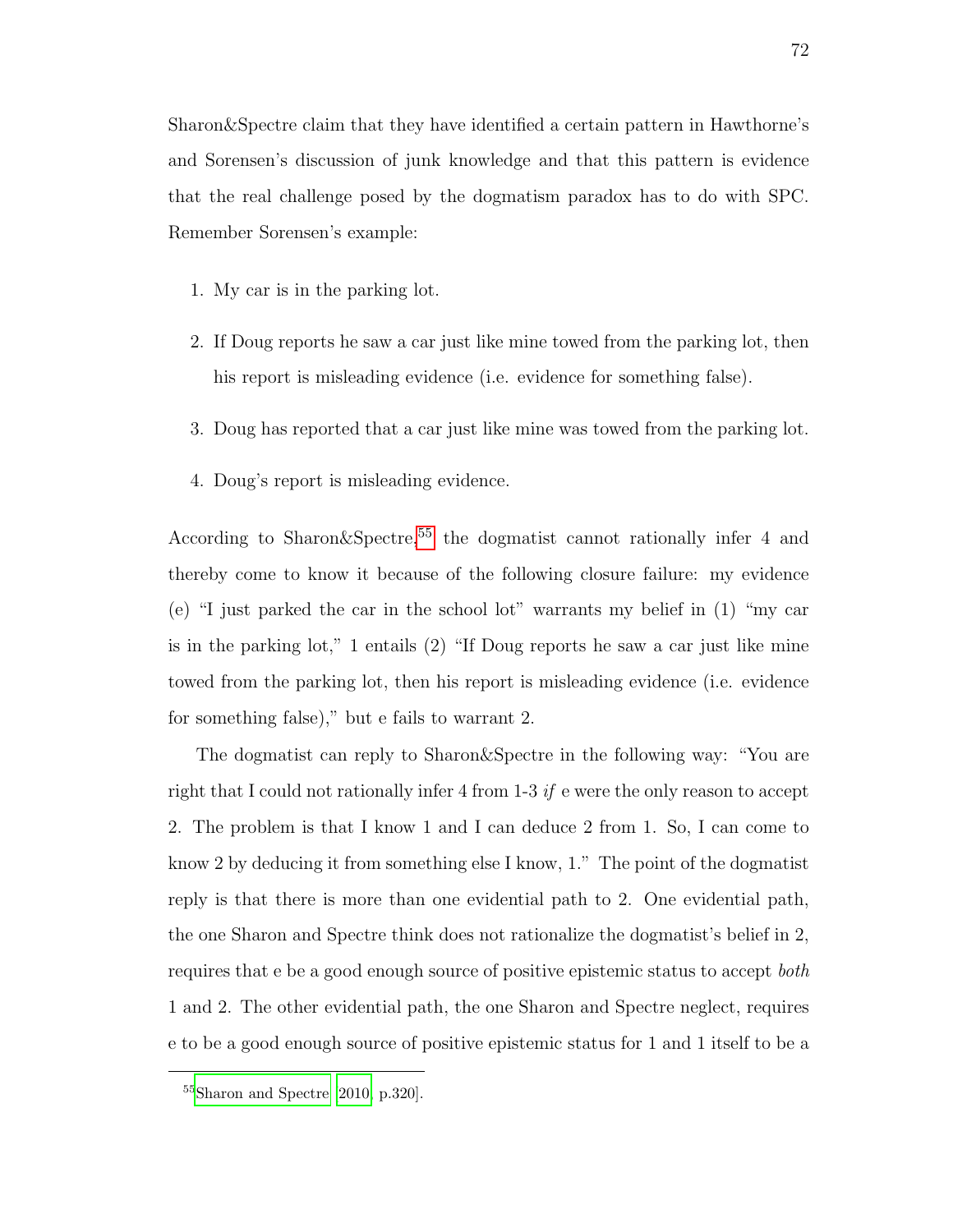good enough source of positive epistemic status for 2. So, it is not the case that we can reject the dogmatist conclusion for the reason Sharon&Spectre say we should. As we will see below, even if I am wrong about all of this, Sharon&Spectre reply to dogmatism does not generalize to include cases of dogmatism which do not explicitly rely on TES or SPC.

This reply notwithstanding, Sharon&Spectre make a structurally identical point about Hawthorne's Manchester United case:

reading in The Times that Manchester United won the match seems like proper justification for the belief that Manchester United in fact won. It is, however, utterly inappropriate evidence for knowing that if The Guardian says otherwise, it is mistaken.

Again, the claim is that Hawthorne's evidence (e) "the Times says that the Manchester United won the match" is a good enough source of positive epistemic status for his belief in (p) "the Manchester United won the match," p entails (q) "if The Guardian says that  $\neg p$ , it is mistaken," but e is not a good enough source of positive epistemic status for Hawthorne's belief in q. The dogmatist should reply to this in the same way she replied above: "This case would pose a problem to SPC only if the only evidential path available to Hawthorne required e to be a good enough source of positive epistemic status for both p and q; however, all that SPC requires is that p itself be a good enough source of positive epistemic status for q, and that is satisfied in this case."

Thus, I conclude, that Sharon&Spectre's proposed solution to the dogmatism paradox ultimately fails. The paradox poses, at most, a challenge to TES, a principle we already had independent reason to reject.<sup>[56](#page-80-0)</sup> The dogmatism puzzle is not generated by SPC.

<span id="page-80-0"></span><sup>56</sup>Taking a counterexample to TES to be a counterexample to SPC is not an unfamiliar mistake. As [Klein](#page-170-0) [\[1995\]](#page-170-0) shows, [Dretske](#page-167-0) [\[1970\]](#page-167-0) also took himself to be refuting SPC with his famous zebra example when in fact the example only clearly refutes the stronger TES. For that reason Klein called TES Dretske's "mistaken target."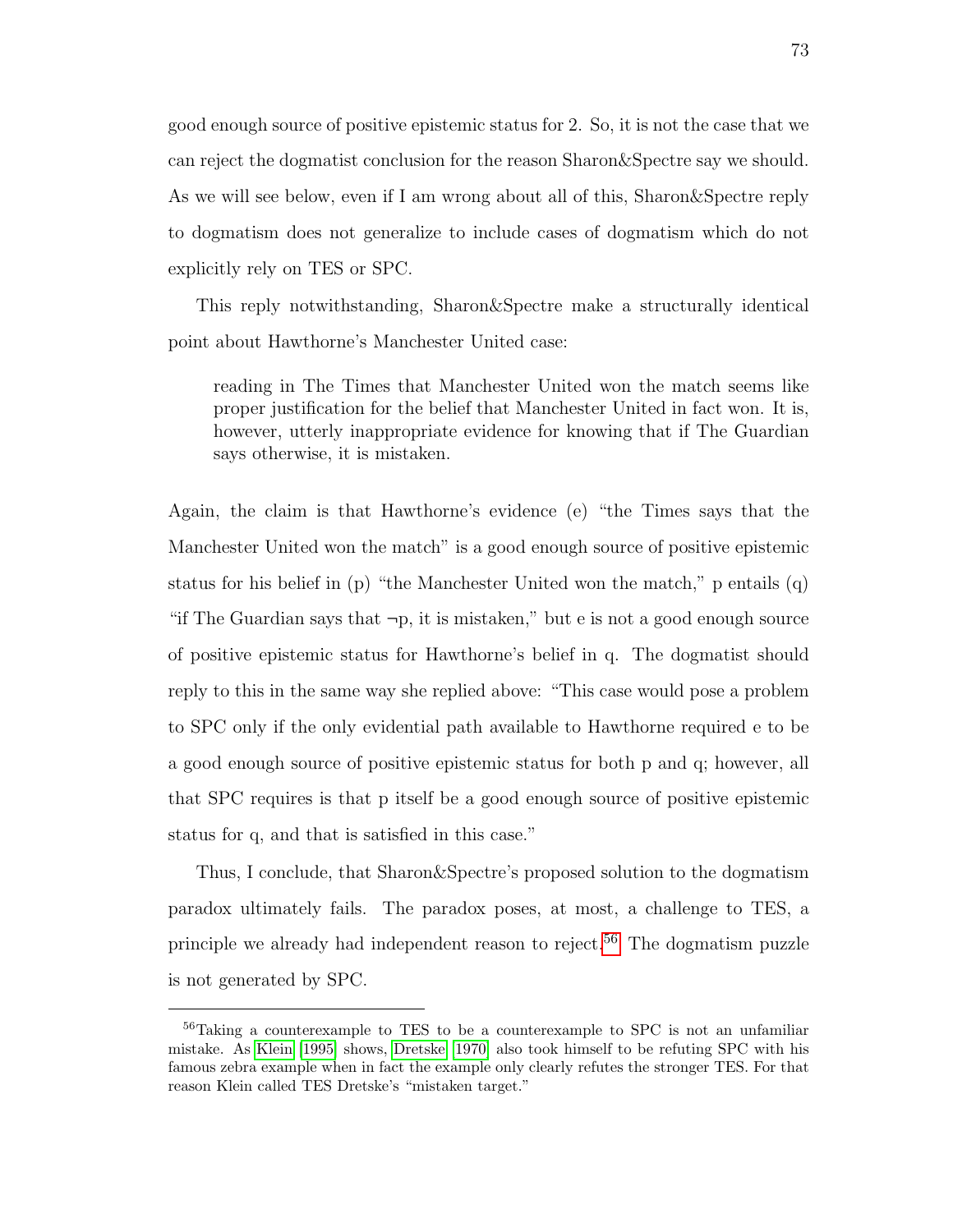### 3.3.4 Dogmatism Depuzzled

Both Kripke's argument for synchronic dogmatism and Harman's argument for diachronic dogmatism are fallacious. And they are fallacious for the same general reason: they both employ mistaken accounts of counterevidence and evidential defeat. We can see that most clearly if we scrutinize Kripke's argument for synchronic dogmatism. Focusing on this argument allows us to deal with the most virulent version of the paradox. If I am not justified in being dogmatic about my knowledge that p now, when I have no knowledge of counterevidence against p, how could it be justified for me to be dogmatic about my knowledge that p later, when I am presented with counterevidence for p? Hence, undermining the argument for synchronic dogmatism will give us a good enough reason to think the argument for diachronic dogmatism is also unsound. In particular, I will now try to show that two premises in Kripke's argument are false and that his characterization of dogmatism is inherently implausible. First, remember premise 2 of his argument:

(2) If p is true, then any evidence against p is misleading (where "misleading" is to mean "leads to a false conclusion").

Kripke thinks 2 is analytic - i.e., true in virtue of meaning. This premise needs some tiding up before we can evaluate its plausibility, however. (Since something may be analytic but not obvious, this is is not per se, an objection to 2 itself.) First of all, 2 assumes that p being true entails that any evidence against p is evidence for  $\neg p$ . This idea is hard to reconcile with clear intuitions about how counterevidence undermines knowledge, though. Suppose I know there is a tree in front of me in virtue of my reliable vision. Suppose also that a friend I know to be generally reliable tells me that I took a drug that generates tree illusions 95% of the time. I did not take such a drug, however. In this case, (e) that my friend told me that I took the drug, is evidence against (p) "there is a tree in front of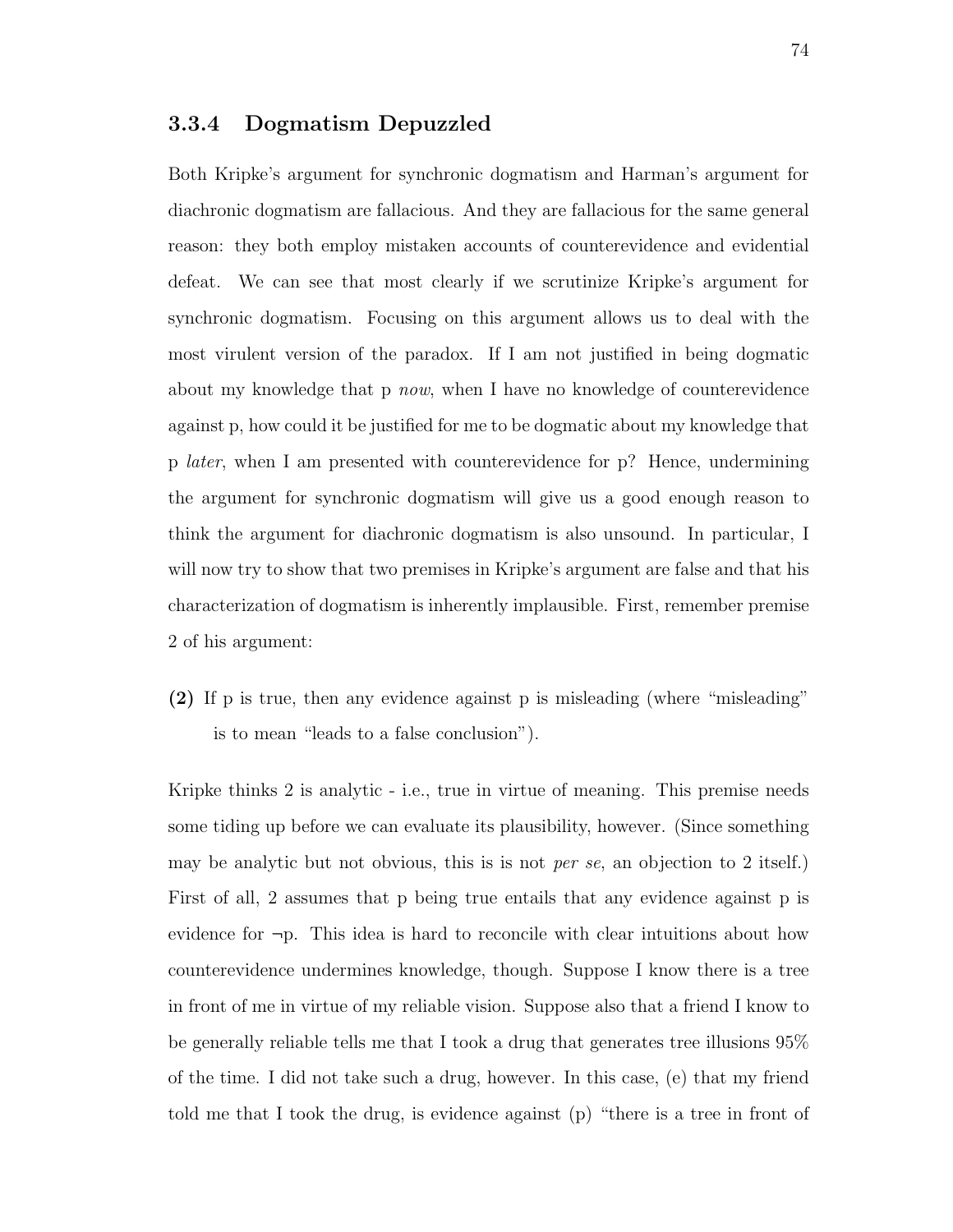me," without it being necessarily evidence in favor of (not-p) "it is not the case that there is a tree in front of me." The lesson is that having a reason to doubt the reliability of one's knowledge is not always a reason to believe the negation of what one believes on the basis of that source. Sometimes evidence that undercuts one's warrant for p is not evidence for  $\neg p$ , but evidence that favors suspension of judgment as to whether p.

John Pollock<sup>[57](#page-82-0)</sup> called this type of counterevidence "undercutting evidence" and contrasted it with what he called "rebutting evidence" - i.e., counterevidence to p that is evidence for  $\neg p$ . For example,  $(e^*)$  "the tree-like thing in front of me is made of styrofoam" would count as rebutting evidence against "there is a tree in front of me." Undercutting evidence defeats knowledge in virtue of undermining the evidential connection holding between one's evidence and one's knowledge. Rebutting evidence, on the other hand, defeats knowledge in virtue of it being evidence for the negation of what one knows. So, contrary to what premise 2 assumes, counterevidence for p is not always evidence for  $\neg p$ . In light of this, let's rewrite premise 2 thus:

 $(2^*)$  If p is true, then any *rebutting evidence* against p is misleading (where "misleading" is to mean "leads to a false conclusion").

There is still a problem with  $2^*$ : it presupposes that, once accepted by the agent, rebutting evidence always destroys knowledge. However, this assumption is clearly false. In certain cases rebutting evidence e against p does not destroy the agent's knowledge that p, even though e is a reason for believing ¬p. This seems to be the case whenever the agent has all the resources needed to neutralize the undermining effect of rebutting evidence. For example, suppose that after having seen thousands of black ravens, S, a novice ornithologist, has a strong inductive argument for (p) "All ravens are black." Suppose further that one day

<span id="page-82-0"></span><sup>57</sup>[Pollock and Cruz](#page-172-1) [\[1999,](#page-172-1) 196-7].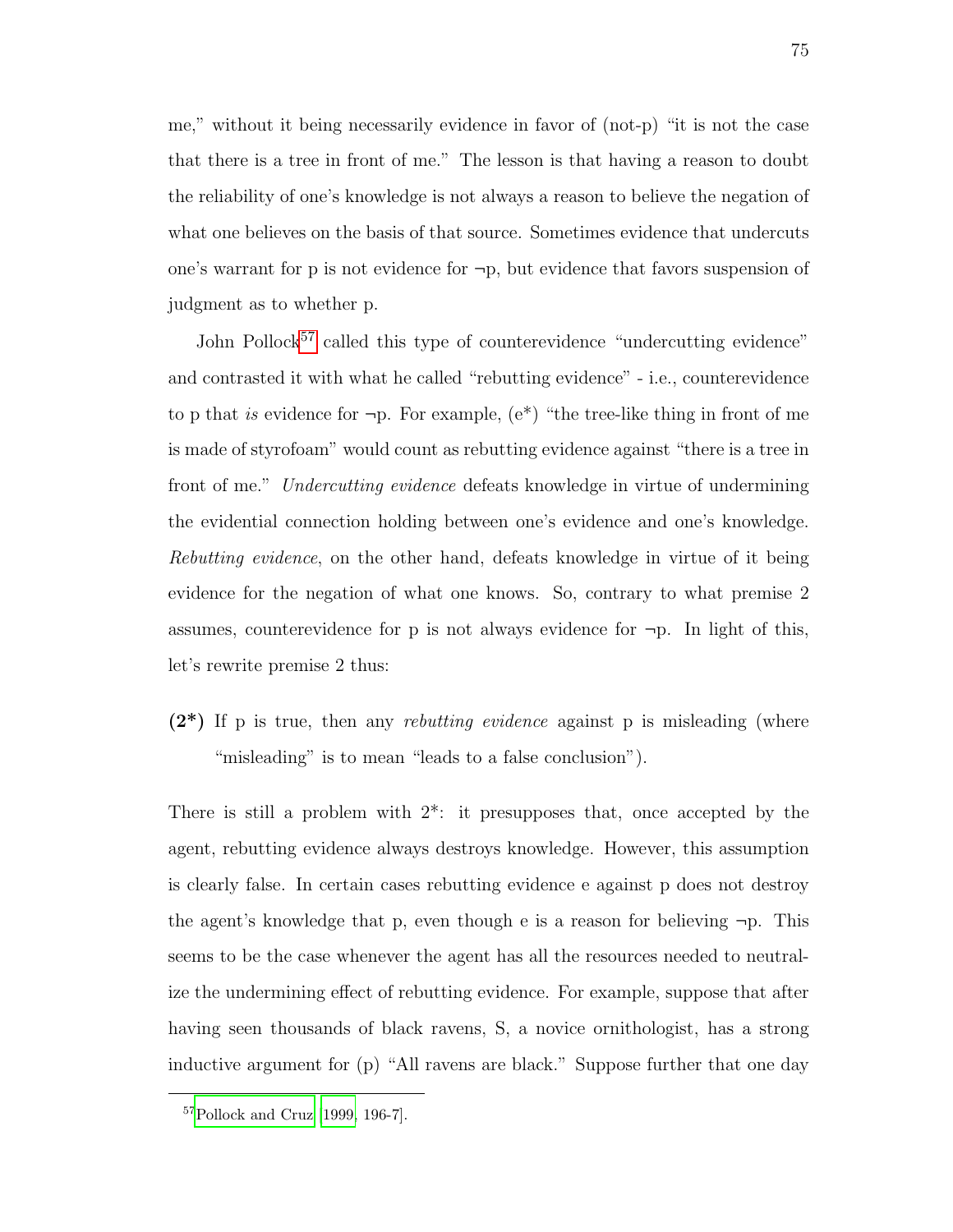a trustworthy friend tells S that (e) he has seen a bird that looks like a green raven. (This friend, we may suppose, has no reason to lie to S, but he cannot be characterized as someone who recognizes birds reliably. S knows that, and S does bring this knowledge to bear on his assessment of the situation.) Now, if S knows (q) that there are many Common Crackles around and (r) that this fact explains how both p and e can be true at the same time, it appears that S can use q and r (and his knowledge about his friend's reliability) to neutralize the defeating effect of e against p while, at the same time, coming to know e. Hence, contrary to what premise 2\* says, accepting counterevidence does not always reduce the plausibility of something known so that it is no longer known (i.e., it does not always lead to belief in the negation of what one knows). This also falsifies step 4 in Kripke's argument: one does not know a priori that a particular bit of counterevidence increase the plausibility of something false.

This shows that premise 2 in Kripke's argument cannot be literally true. Maybe there is a more charitable interpretation of this premise, one that enables the dogmatist to rationally retain it. As far as I know no one has offered such a premise while at the same time securing the normatively strong dogmatist conclusion.

Remember premise 5 in Kripke's argument:

(5) If S knows that taking an action T leads to consequence C, and S wishes above all else to avoid C (i.e., that is the only relevant issue), then S should resolve now not to take action of type T.

What does it mean for an agent to "resolve" not to take a certain type of action? Perhaps the most natural interpretation is that, for S to resolve to proceed in some way w, is for S should *form the intention to proceed in way w*. So, according to 5, rational agents should form the intention not to proceed in a way w if they know that proceeding in this way will lead to a consequence they want, above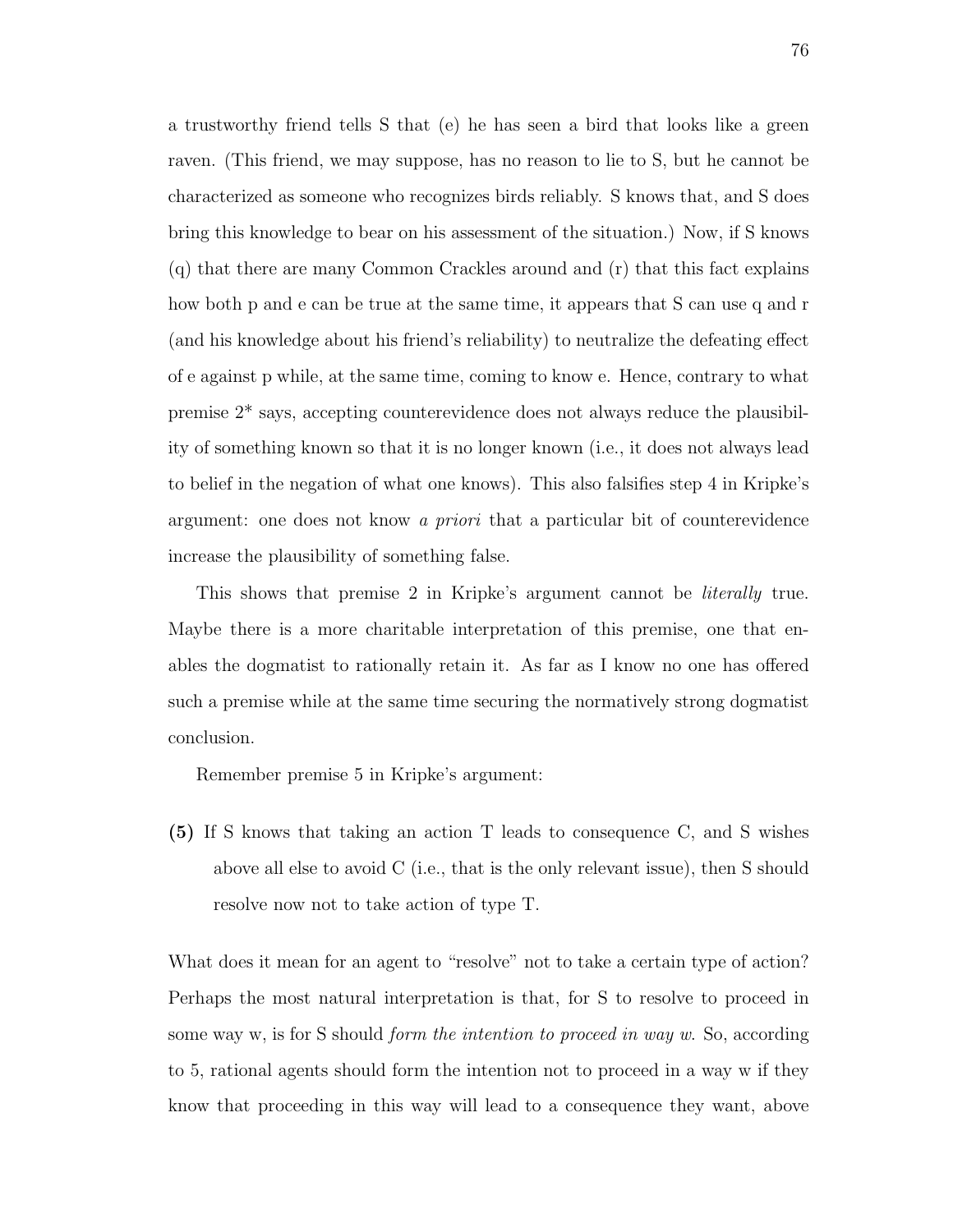all else, to avoid. If I want, above all else, not to be harmed in my sleep, and I know that nothing that might come through my cabin door during the night has my best interest in mind, I should *now* form the intention to bolt the door before I go to sleep.<sup>[58](#page-84-0)</sup> Similarly, suppose that, after running many experiments to find out whether p, Liz comes to know that p. Since Liz wants to avoid, above all else, forming a false belief about whether p, premise 5 would then entail that Liz should form the intention now not to read any journal articles, conduct any more experiments, or otherwise collect any evidence that might bear on whether p, for proceeding in those ways would only lead her away from the truth about whether  $p^{59}$  $p^{59}$  $p^{59}$ 

A first objection to premise 5 is that even if one forms an intention to proceed in a certain way, one might fail to carry out this intention either because of weakness of the will or through a change of mind. This is particularly troubling in the epistemic case, for, even if we suppose that agents do not change their minds about the way they should proceed, we do not seem to have direct control over whether we form, retain or lose beliefs. As a result, forming the intention to avoid counterevidence to what one knows will prevent one from losing one's knowledge only if we can successfully "hide" from counterevidence. If one does run into counterevidence, not even the strongest intention not to lose one's knowledge can guarantee that that will not happen.

Maybe we can waive this objection by noting that the fact that we *cannot* avoid losing our knowledge on the face of counterevidence does not change the

<span id="page-84-1"></span><span id="page-84-0"></span><sup>58</sup>I owe this example to Ernie Sosa.

<sup>59</sup>Although this is the most charitable reading of premise 5, from a purely exegetical point of view it is most likely not the reading Kripke himself had in mind. [Kripke](#page-171-0) [\[2011,](#page-171-0) p.44] explicitly denies that one could maintain the resolution to avoid places, people, and things potentially containing misleading evidence. According to him, it should be possible for us to "ignore" misleading evidence, regardless of whether we wanted to be confronted with it or not. This suggestion also betrays what Kripke takes to be the motivating thought behind his argument for dogmatism: the thought, defended in [Malcolm](#page-172-2) [\[1952,](#page-172-2) 185-6] and [Hintikka](#page-169-2) [\[1962,](#page-169-2) p.20-1], that there is a sense in which knowledge is conclusive (cf. [Kripke](#page-171-0) [\[2011,](#page-171-0) p.39]).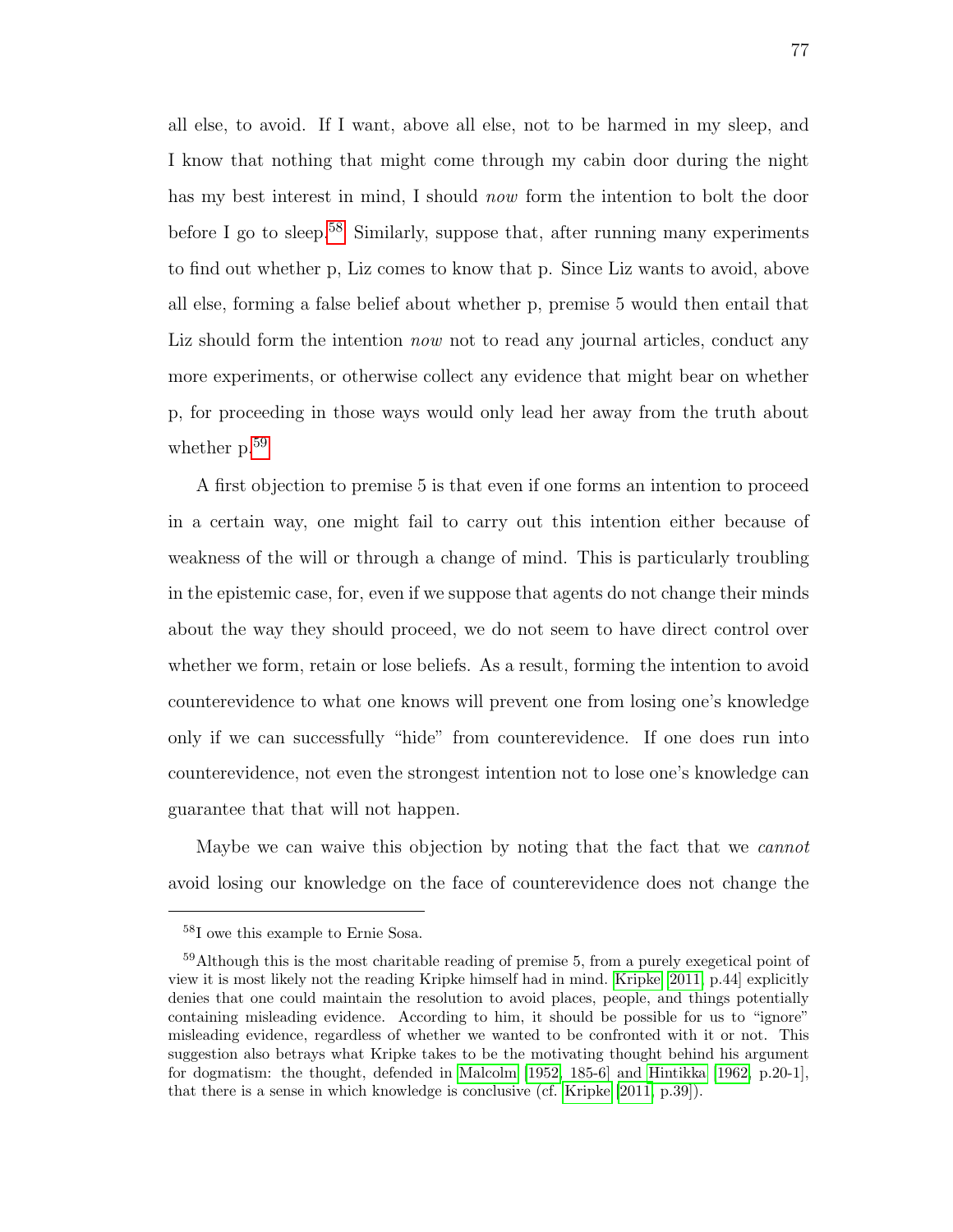fact that we *should* at least try to avoid doing so. The dogmatist will remind us that his argument is about how we should behave and not about how we do in fact behave in the epistemic domain. Here the dogmatist can employ a strategy familiar to any one who has had to teach skepticism about the external world to undergrads. Invariably, some student will say in reply to a skeptical argument that "The argument must be mistaken, because we do form beliefs about the external world and we do rely on them when we act." It is part of the instructor's job to remind those students that the skeptical challenge is about whether we have the *right* to hold those beliefs, and not about whether we do in fact hold them.

There are other problems with premise 5, however.  $60$ 

First, the mere fact that I know that p cannot justify me in taking counterevidence against p to be misleading evidence against p. That I know that p must be my reason for disregarding counterevidence against p, if such disregarding is to be rational. A plausible suggestion is that r is my reason to  $\phi$  only if I know that  $r^{61}$  $r^{61}$  $r^{61}$  If I know that p, then I disregard evidence against p rationally only if I know that I know that p. To think that one *should* discount or ignore counterevidence to what one knows as misleading evidence even if one does not know that one knows is analogous to thinking that we should ignore what a corrupt police officer tells us to do, even though we do not know we are legally obligated to ignore it. The fact that S knows that p, and the fact that there is a law which states that S may not  $\phi$  make it the case, respectively, that counterevidence to p is misleading and that orders to  $\phi$  are inappropriate calls to action. But this does not entail that S can *rationally* disregard counterevidence against p or disobey orders to  $\phi$ ; we ignore counterevidence and disobey orders rationally only when

<span id="page-85-0"></span><sup>60</sup>Thanks to Duncan Pritchard for discussion here.

<span id="page-85-1"></span><sup>61</sup>This is in line with the knowledge-first approach to practical reasons in [Hawthorne and](#page-169-3) [Stanley](#page-169-3) [\[2008\]](#page-169-3). If Williamson's  $E=K$  is right [\(Williamson](#page-174-1) [\[2000\]](#page-174-1)), then r is a reason for believing only if r is known.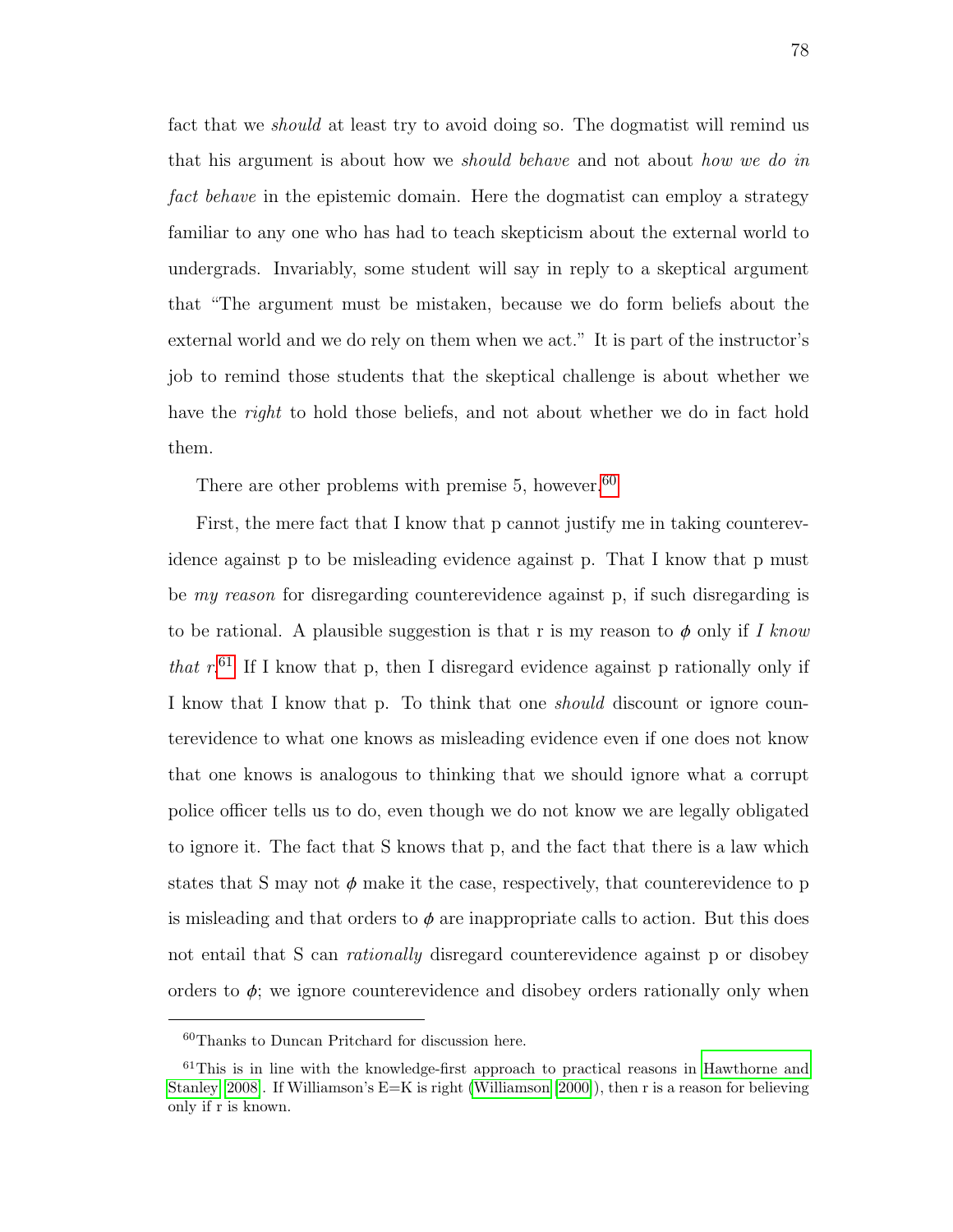the reason for doing either is *our reason* for doing those things. It is not enough that there is such a reason "out there," as it were; I need to be aware of it in order for my ignoring or disobeying to be rational. Hence, S ignores or disregards counterevidence against p rationally only if she at least knows that she knows p. Otherwise she cannot rationally take counterevidence against p to be misleading evidence against p. In other words, knowing that one knows is at least necessary for rational discounting of counterevidence as misleading evidence. The upshot is that the dogmatist's normative claim that one should form the intention to disregard counterevidence is false. At most, one should form the intention to disregard counterevidence to p only if one knows that one knows that p. But is second order knowledge sufficient for rational disregarding of first-order counterevidence?

If S knows that she knows that p, then she is clearly in a stronger epistemic position than if she merely knew that p. If S knows that p on the basis of evidence e and she knows that she knows that p, then she knows that e is good evidence for p - how else could she know that she knows that  $p^{0.2}$  That e is good enough evidence for believing that p has to be part of her reasons - it seems - for believing she knows that p, if she is to know that she knows that p. When is evidence for believing that p good enough to base knowledge that p, and how does S get to know that? The following seems plausible: $63$  given that one knows that p on the basis of evidence e iff it is not (epistemically) possible that  $(e\&\neg p)$ , evidence is good enough to base knowledge when p has epistemic probability 1 on one's total evidence (since epistemic probabilities distribute over epistemic possibilities, if the epistemic probability were less than 1, then  $\neg p$  would be epistemically possible). So, in order for S to know that she knows that p, (1) "S knows that p" must be

<span id="page-86-0"></span> $62$ Even if God had told her that she knew that p, it still seems true that she could easily infer from the fact that God told her that she knows that p that her evidence for p is good enough to give her knowledge that p.

<span id="page-86-1"></span><sup>63</sup>Remember that we are supposing, with Kripke, that knowledge requires the elimination of all possibilities of error.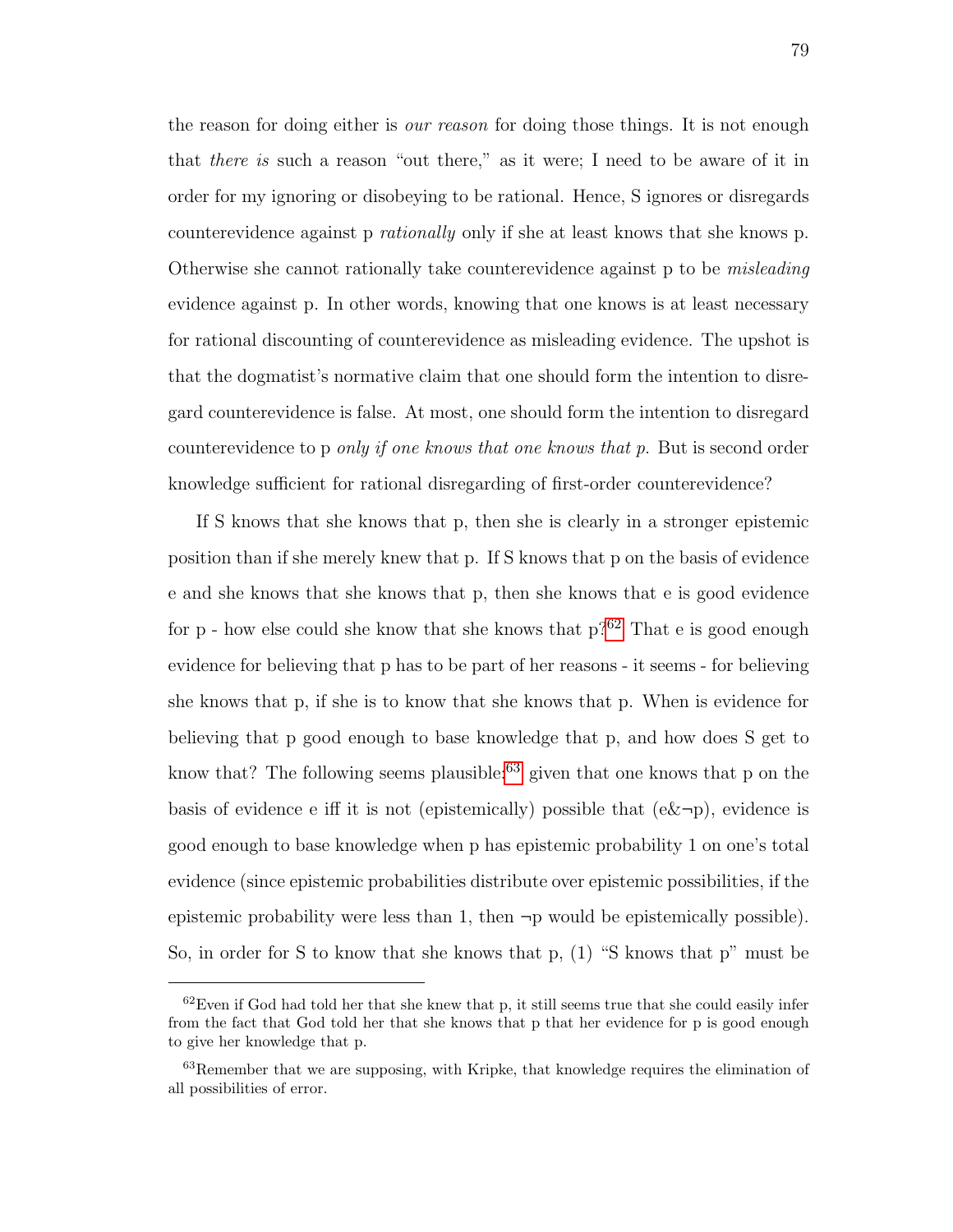true; (2) S must believe "S knows that p;" and, (3) "S knows that  $p$ " must have probability 1 on S's total evidence. Notice that, S is not required to believe (or to know) that she satisfies conditions  $(1)-(3)$  in order to know that she knows that p, those conditions just need to be satisfied in order for her to know that she knows that p. Hence, knowledge of knowledge is clearly possible. Now, I ask again: is knowing that I know that p a good enough reason to make disregarding counterevidence to p rational for me? Not always. At a minimum, there are cases in which it is far from clear that having second-order knowledge about one's knowledge constitutes a good enough reason to disregard misleading evidence rationally. To see that, consider, first, a case in which it seems plausible to think that second-order knowledge gives the subject a good enough reason to ignore misleading evidence.<sup>[64](#page-87-0)</sup>

Liz is watching the news on TV. The news anchor comes on. He has breaking news: Air Force One has crashed and no one knows yet if the President survived the crash or not. The anchor says they have double-checked the information with a reliable but anonymous source from the Pentagon. Liz believes the report. Moreover, what the report says is true and, we may suppose, it being reported by that trustworthy TV network raises the probability of what is reported to 1 for Liz. Now, suppose Liz thinks about whether she can trust the report and, after deliberating about how likely what was reported is on her evidence, she believes (truly) that she knows that Air Force One has crashed. Since Liz's second-order belief satisfies conditions  $(1)-(3)$  above, she knows that she knows that Air Force One has crashed. Now, suppose Liz runs into her thoughtful and reliable neighbor Rob, who has not heard the news about the crash, but argues, on general grounds that, since plane crashes are statistically improbable events and Air Force One is very well maintained, Liz should not believe the President's plane crashed. It

<span id="page-87-0"></span> $64$ The case I am about to present is a modified version of the Assassination Case discussed in [Harman](#page-168-0) [\[1973,](#page-168-0) p.143-4].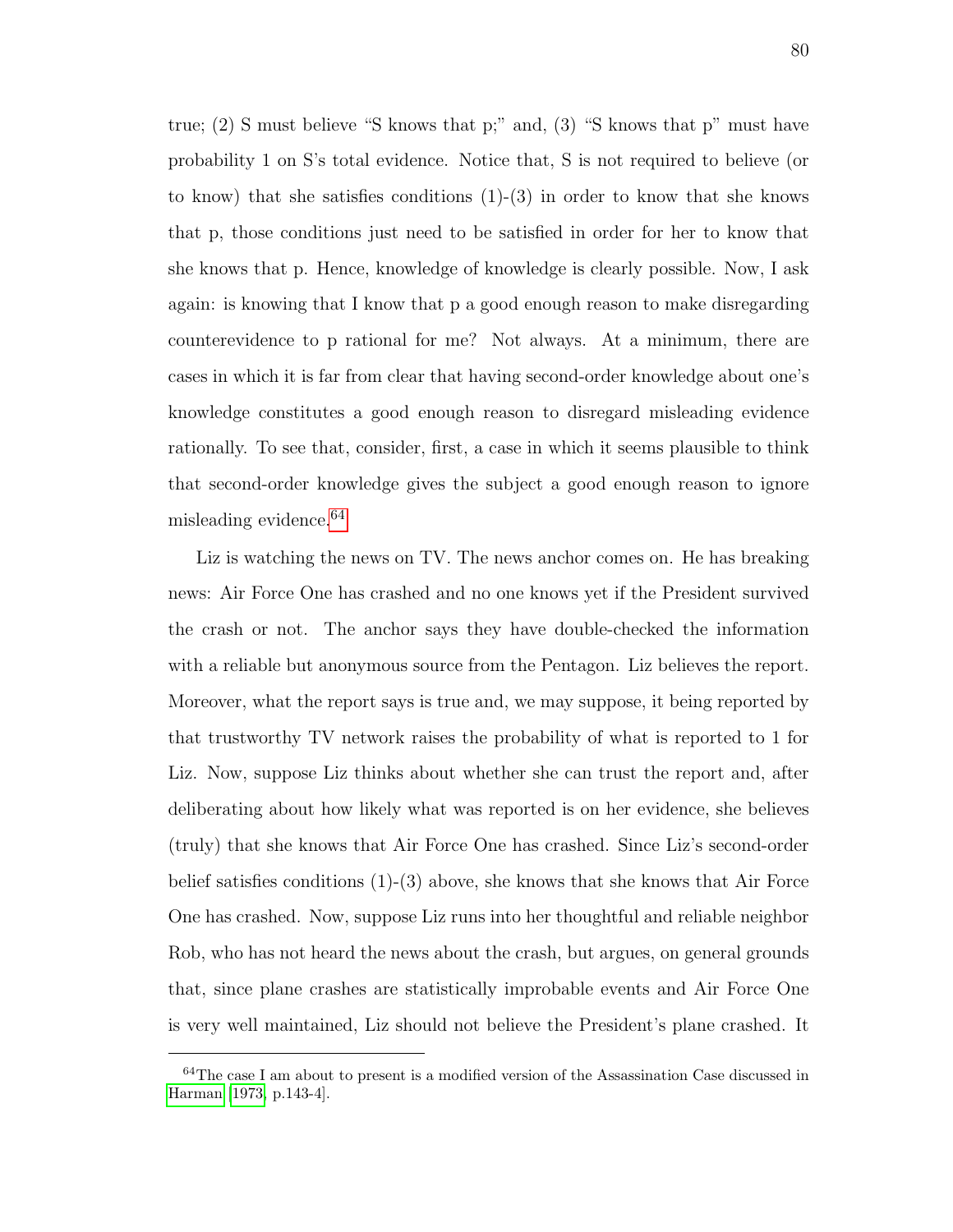is plausible to think that, if Liz is able to marshal her second-order reasons for believing she knows the plane crashed in response to Rob's challenge, she can rationally discount or neutralize the counterevidence Rob offered her and keep her knowledge that Air Force One crashed. I take this to be a clear case in which second order knowledge secures first order knowledge in the face of counterevidence by rationalizing the treatment of such evidence as misleading evidence. It is important to note that the appeal to second order knowledge also dissipates the charge of dogmatism on Liz's part. Her reaction to Rob's challenge is clearly non-dogmatic. That seems true even if she had anticipated Rob's challenge and formed the intention to ignore the counter evidence as misleading on the basis of her second order knowledge. No dogmatism here. So far so good.

Liz's second-order knowledge does not shield her from *all* counterevidence, however. If we modify this case a bit, it becomes a lot less clear that Liz's second-order knowledge is sufficient to rationalize her discounting counterevidence. Suppose that, sometime after Liz hears the report about the crash the network reports they have made a mistake and that the President's plane has not crashed. (The plane did crash and this is just part of a misinformation campaign to prevent political and economical turmoil that is certain to ensue after the President's sudden death.) In this modified case one can argue (plausibly) that Liz's second order knowledge that she knows the plane crashed does not constitute a good enough reason for her to rationally disregard the counterevidence she has now been presented with. In fact, since she believes she knows the plane crashed in part because she believes the network is a reliable informant, it seems that she should reconsider her views on the crash, given that this reliable informant is now taking back something it reported earlier. I take it that cases such as this strongly suggest that knowledge of knowledge is not always a sufficient reason for an agent to disregard counterevidence rationally.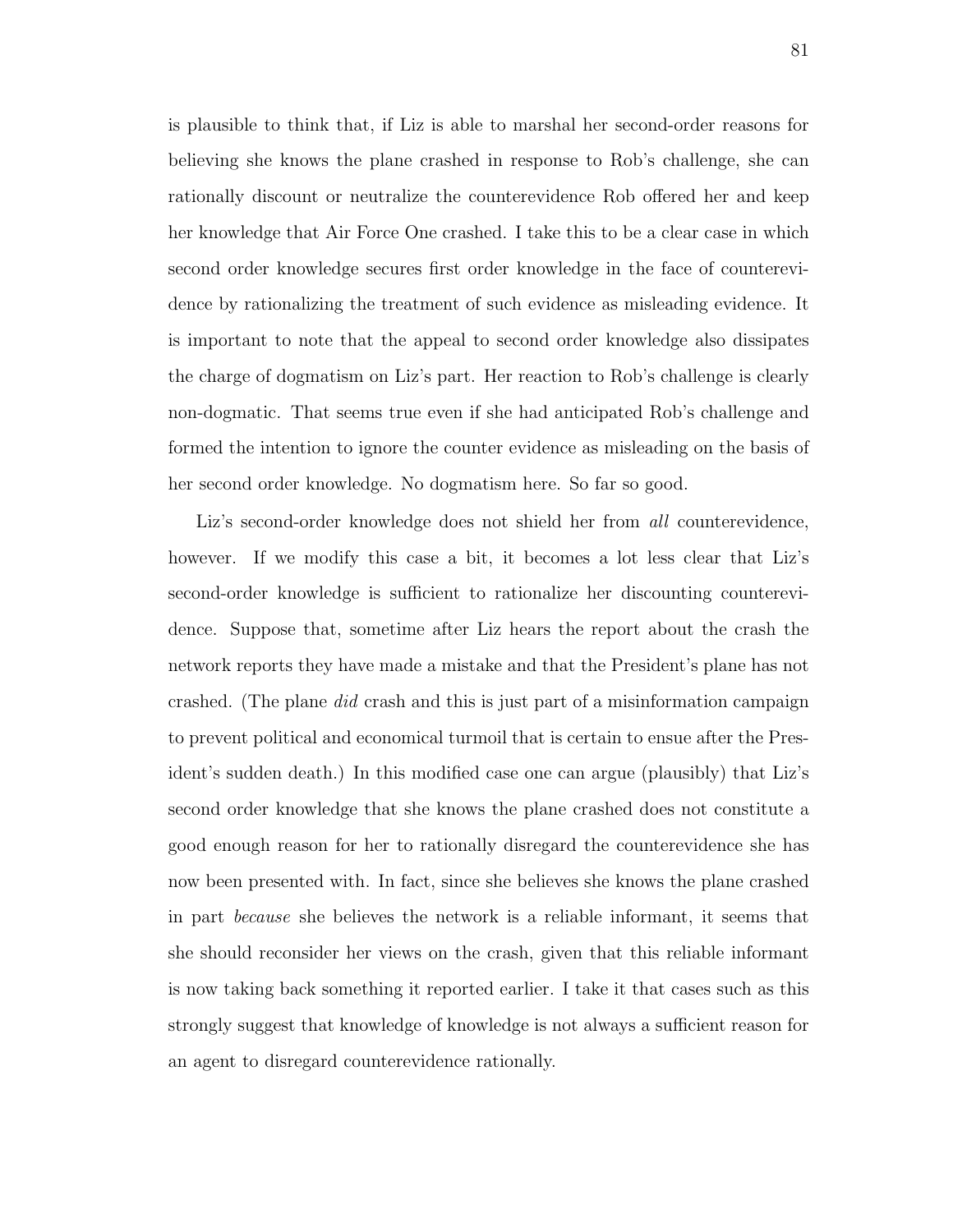At this point one might raise the following objection:<sup>[65](#page-89-0)</sup> I don't need to know that I know that p in order to run the dogmatist argument; I just need to know that p. Since I know p I can properly form the intention to disregard counterevidence against p.

This is a mistake. The dogmatist argument has no chance of engaging me if I am unsure or in doubt as to whether I do in fact know that p or not. If I am unsure about whether I know that p or not, then how can I even form the intention to protect my knowledge that p? What is more, even if I form this intention, this is an appropriate (rational) intention for me to form only if the reason I have for forming it is (epistemically) good enough. But, if this is right, then I properly (rationally) form the intention to disregard counterevidence against p only if I know that I know that p.

Contrary to what Kripke's (d) suggests, the fact that S knows that p is not a good enough reason for S to ignore counterevidence against p. "S knows that p" is a good enough reason for S to ignore counterevidence against p only if "S knows that p" is S's reason for thinking counterevidence against p is *misleading* evidence (how else can S know that counterevidence to p is misleading evidence against p?), and this requires that S knows "S knows that p." And even then, there are no guarantees that our first-order knowledge can rationally withstand the effect of counterevidence.

This brings us to the second problem with premise 5. Even if I know that I know that p, it might not be rational for me to discount counterevidence against p, because counterevidence against p might well include truths I value more than I value p. Here, it matters whether counterevidence for what we know is constituted by false or true propositions, because dogmatism tells us we should "ignore" or "disregard" counterevidence for what we know. If ignoring/disregarding p entails believing  $\neg p$ , then, whenever counterevidence to what the dogmatist knows is

<span id="page-89-0"></span><sup>65</sup>Thanks to Ernie Sosa for pressing this point in conversation.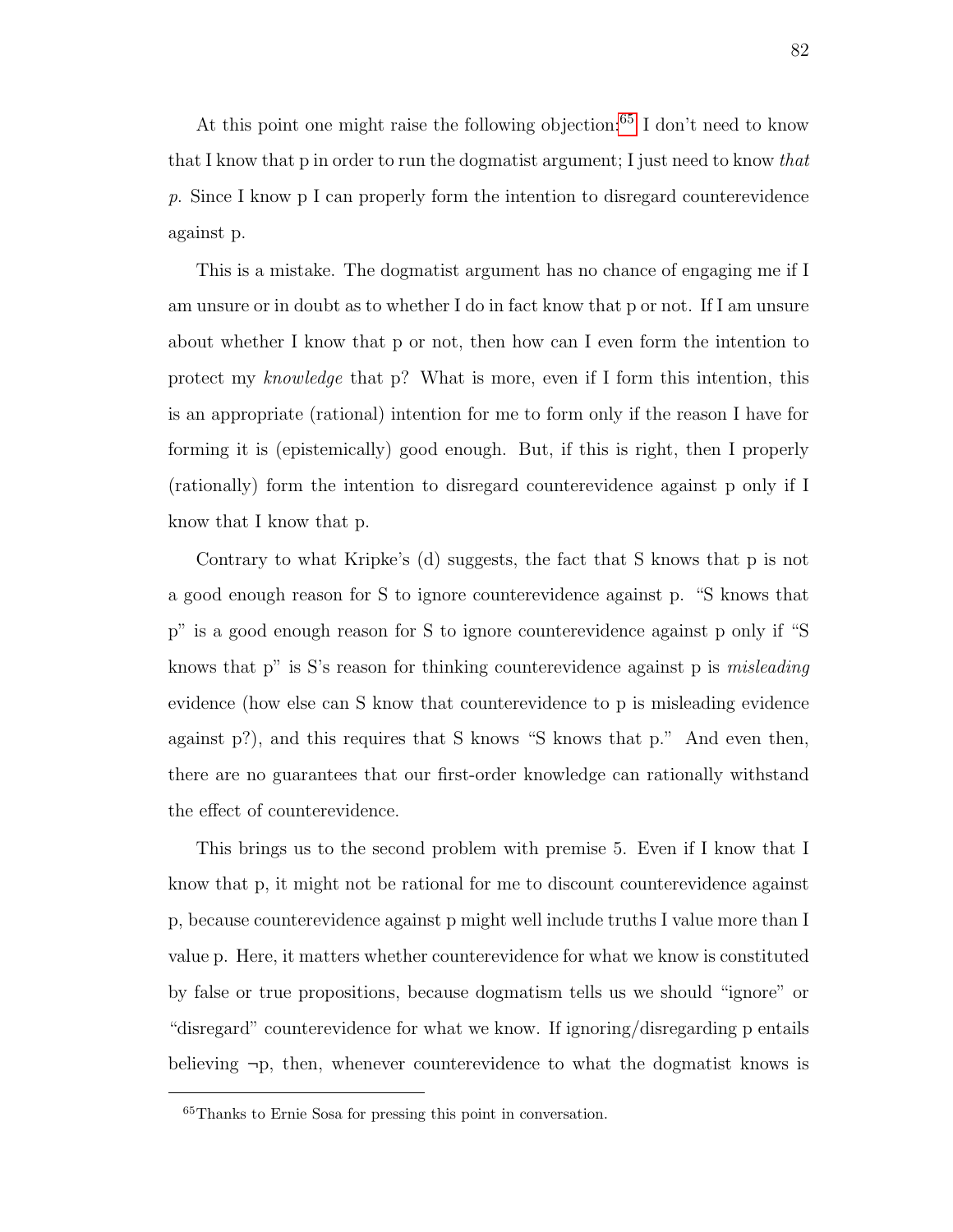constituted by true propositions, disregarding that evidence will entail that the dogmatist believes something false. If ignoring/disregarding p does not entail believing not-p, but only not forming the belief that p, then the dogmatist does not believe something false when he disregards false counterevidence, but he still misses out on truths that are potentially more important, by his own lights, than what he knows.

In sum, Kripke's argument for synchronic dogmatism fails - premises 2 and 5 are very likely false. Dogmatism has been depuzzled.[66](#page-90-0)

# 3.3.5 A new argument for dogmatism?

John Hawthorne has presented the following case for dogmatism.<sup>[67](#page-90-1)</sup> This example provides an argument for dogmatism neither the junk knowledge strategy nor Sharon&Spectre can account for. Since the considerations we offered in the previous section can account for this case, the example can be seen as evidence that our strategy fares better than those other accounts.<sup>[68](#page-90-2)</sup>

Suppose a scientist makes me the following offer: "You know that p. However, there is a lot of misleading evidence out there and it is very likely that you will lose your knowledge that p if you run into it. Luckily for you, I have developed a pill that immunizes your knowledge against misleading evidence. If you take this pill, your knowledge that p will be immune to misleading evidence, i.e., you will not lose your knowledge that p."

Should I take the pill?

Thinking that I should take the pill seems to vindicate some form or other of synchronic or diachronic dogmatism: one could think that it would be rational

<span id="page-90-0"></span><sup>66</sup>In writing this section I have greatly benefited from discussion with Claudio de Almeida. Claudio also graciously suggested I used the title "Dogmatism Depuzzled."

<span id="page-90-1"></span> $67c$ f[.Hawthorne](#page-169-0) [\[2004,](#page-169-0) p.181]. I have modified Hawthorne's case to fit both synchronic and diachronic dogmatism, instead of diachronic dogmatism only.

<span id="page-90-2"></span><sup>68</sup>Thanks to John Hawthorne and Peter Klein for discussion on the issues in this section.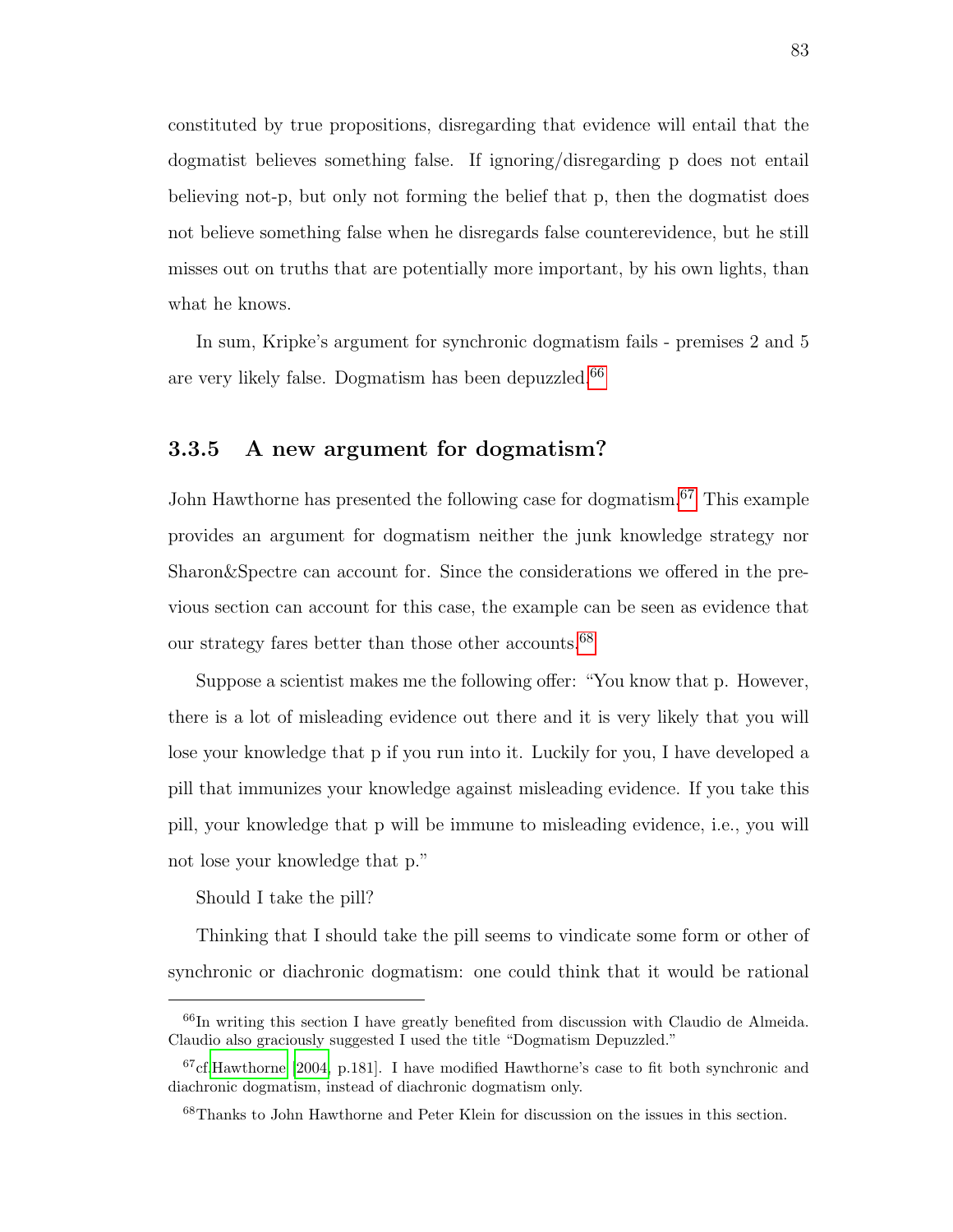for me now to take the pill (synchronic) or that it would be rational for me *later*, after I take the pill, to disregard counterevidence against p (diachronic).

Note that, at least prima facie, neither Sharon&Spectre, nor Harman have much to say about this case. Since it does not involve knowledge closure, Sharon&Spectre's reply is just not relevant here. On the face of it, it seems also out of place for us to say that taking the pill is not the rational thing for me to do, because, as Harman would have it, once I encounter counterevidence for what I know I stop knowing that this evidence is misleading (by assumption, the pill will not allow that to happen). Those are not the right kind of answer to this case.

On the other hand, the considerations I marshaled above in reply to Kripke's argument tell against taking the pill and avoid dogmatism in this case. First of all, how trustworthy is the "scientist" offering me the pill? If he is not trustworthy at all, I am not in a position to know what he says. In particular, I am not in a position to know that I know that p, or if he is untrustworthy, that his pill will in fact protect my knowledge against counterevidence. So, for the sake of argument, let us make the scientist perfectly trustworthy (i.e., deserving of the highest confidence) and the pill he offers flawless (i.e., it never fails to work). Am I then justified in taking the pill? Not quite. I have made the scientist and his pill perfectly reliable, but that does not mean that I know those things about the scientist and his pill. If I do not know anything about the scientist's trustworthiness, I would be gullible to take him for his word and believe either that I know that p or that his pill actually works, and I cannot be justified in taking the pill on the basis of my gullibility. But suppose we concede all that; that is, suppose we assume that I know the scientist and his pill are  $100\%$  reliable. Am I then justified in taking the pill? No. Even if I come to know that I will not lose my knowledge that p, if I take the pill, I cannot be sure I will not be missing out on truths that I myself consider more important than p. Suppose "p" stands for the (actually true) proposition "Newark New Jersey and Porto Alegre Brazil are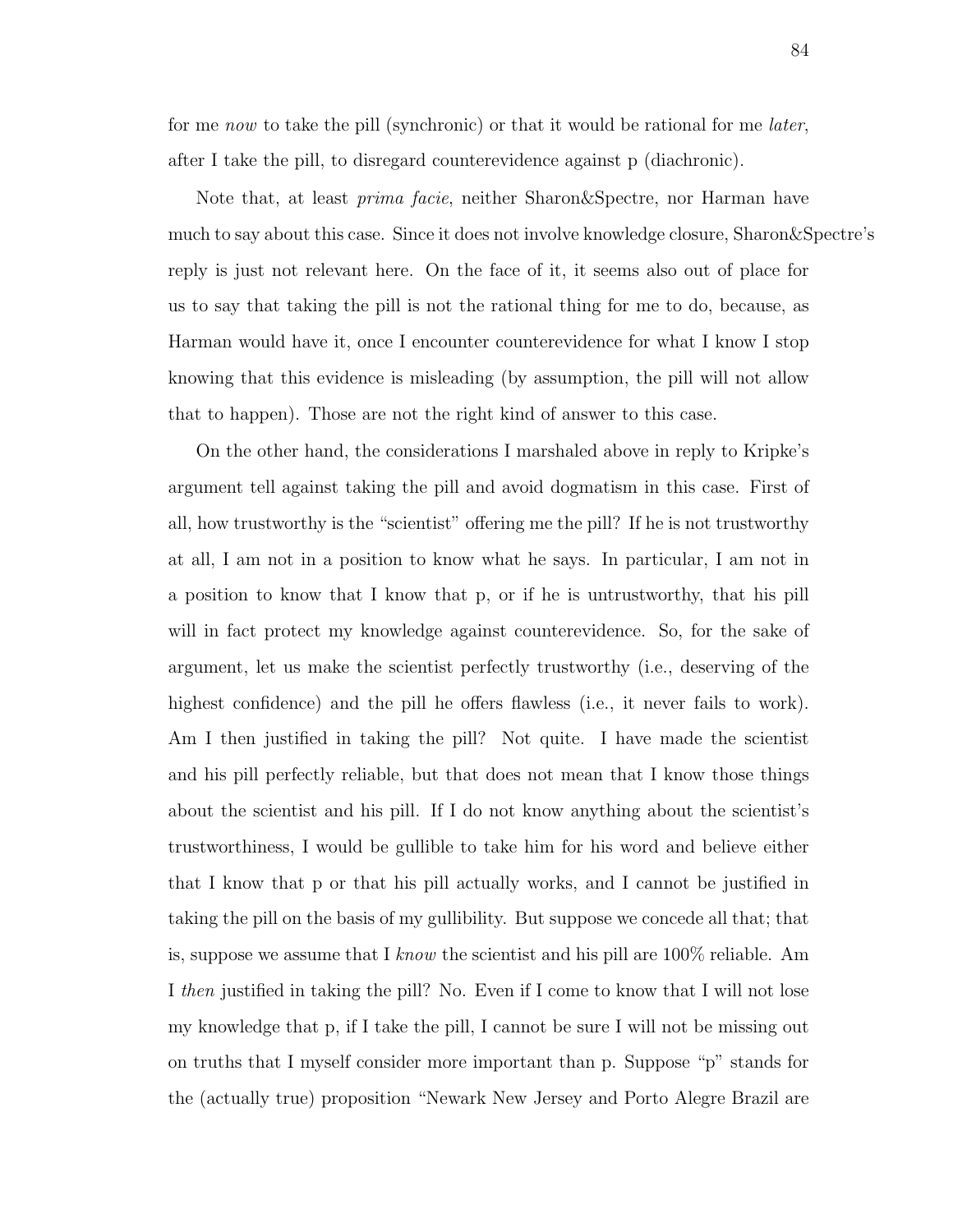sister-cities" and suppose that the counterevidence against p I will find if I do not take the pill includes truths about global markets and financial regulation, truths that, as it turns out, I am lot more interested in learning than I am in learning the truth about Newark and Porto Alegre. In fact, if you asked me, I would say I would trade losing my knowledge about the cities for the more important (in my opinion) knowledge about world economy. But, if I cannot be sure the pill will not prevent me from learning truths I care a lot more than I care about the truth that p, I have no reason to take the pill.<sup>[69](#page-92-0)</sup>

# 3.3.6 Taking Stock

This brief discussion of Harman's and Kripke's arguments, as well as of a case offered by Hawthorne allow us to draw some general lessons about dogmatism.

Knowing that counterevidence is misleading. Kripke and Harman assumed that counterevidence is always evidence for something false. This ignores undercutting evidence, which undermines knowledge without making the negation of what we believe probable. They also assumed that one cannot know a piece of counterevidence and maintain one's knowledge. This, they thought, happens either because counterevidence is constituted by false propositions or because it is not rational for an agent to believe the target proposition and the counterevidence at the same time. Both assumptions are mistaken, however. Some counterevidence to what we know is true and, potentially, more valuable than the item of knowledge for which it is counterevidence. Also, the undermining effect of rebutting evidence may be neutralized even if we incorporate the rebutting evidence

<span id="page-92-0"></span> $^{69}$ What if the scientist designed a pill capable of filtering out only potentially undermining evidence I care less than I care for p? Would I then be justified in taking the pill? Maybe, but then the pill would not protect my knowledge that p *against potentially undermining evidence* I care more about than I care for knowing that  $p$ . The result would be a partial form of dogmatism, not the fully general form we are considering here. Something similar could be said, I think, if there was nothing I cared more than I cared for p. In that case, the resulting view is skepticism, not the generalized form of dogmatism people usually have in mind. Thanks to Carlotta Pavese and Daniel Rubio for discussion here.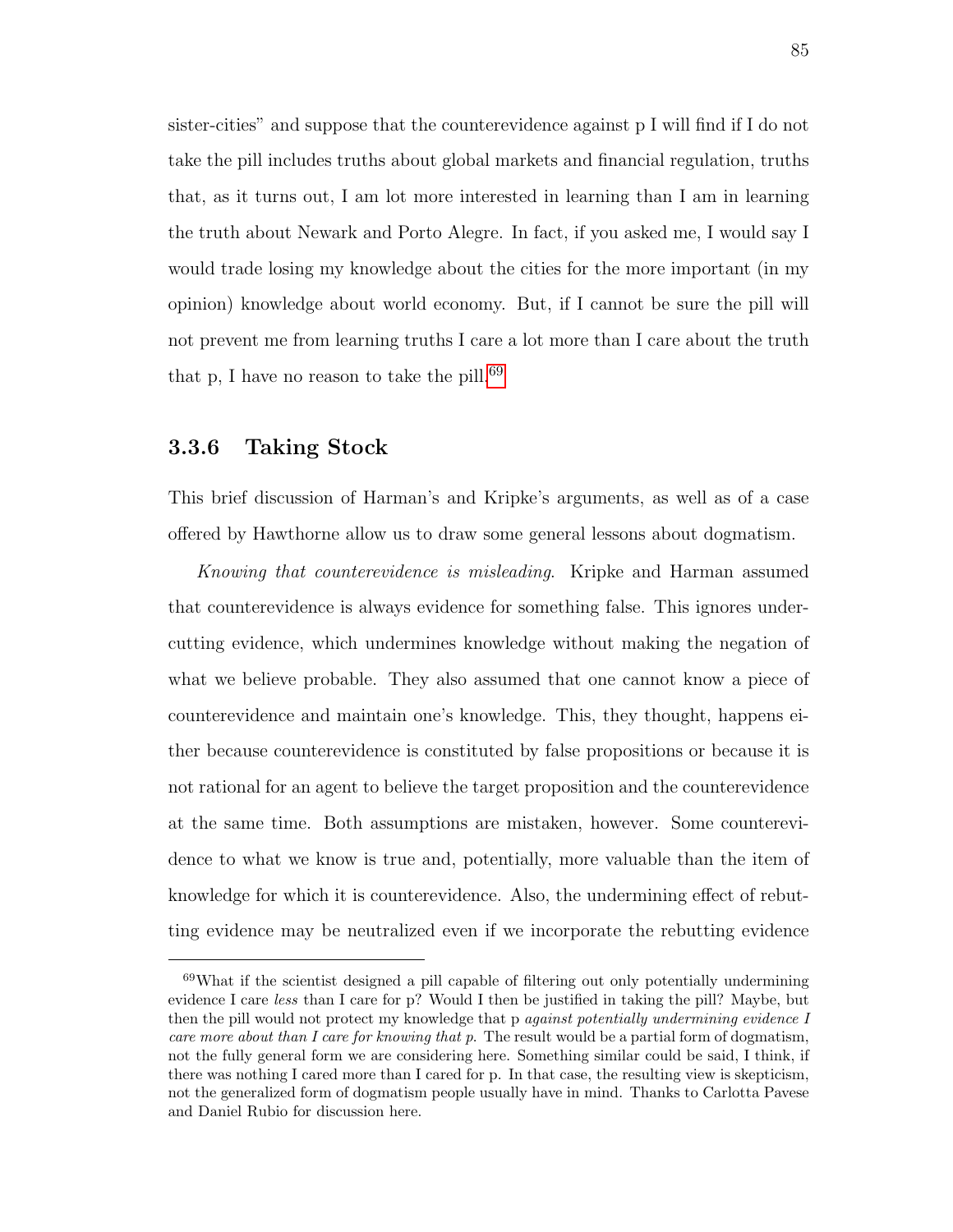into our total body of evidence.

Ignoring misleading evidence. Whether counterevidence for what we know is constituted by false or true propositions matters because dogmatism tells us we should "ignore" or "disregard" counterevidence for what we know. If ignoring/disregarding p entails believing ¬p, then, whenever counterevidence to what the dogmatist knows is constituted by true propositions, disregarding that evidence will entail that the dogmatist believes something false - this contradicts our epistemic goal of believing all and only truths. If ignoring/disregarding p does not entail believing  $\neg p$ , but only not forming the belief that p, then the dogmatist does not believe something false when he disregards true counterevidence, but he still misses out on truths that are potentially more important, by her own lights, than what she knows.

Higher-order knowledge. Knowing that p is not, strictly speaking, a reason for us to ignore/disregard counterevidence to p as misleading. One needs to at least know that one knows that p in order to rationally disregard counterevidence against p as misleading. This lesson applies both to Harman's and Kripke's arguments. Another related lesson is the following: if I do not know that I know that p, then I do not know that my evidence makes p highly likely to be true and I cannot, thus, rationally believe that evidence against p is evidence against something true. For all I know, evidence against p is evidence for something true, namely ¬p!

## 3.4 The Knowledge Norm of Inference

Knowledge-first epistemologists have proposed a variety of knowledge norms: the knowledge norm of belief (believe only what you know);<sup>[70](#page-93-0)</sup> the knowledge norm

<span id="page-93-0"></span> $70c$ <sub>f</sub>. [Williamson](#page-174-2) [\[2011,](#page-174-2) [2000\]](#page-174-1).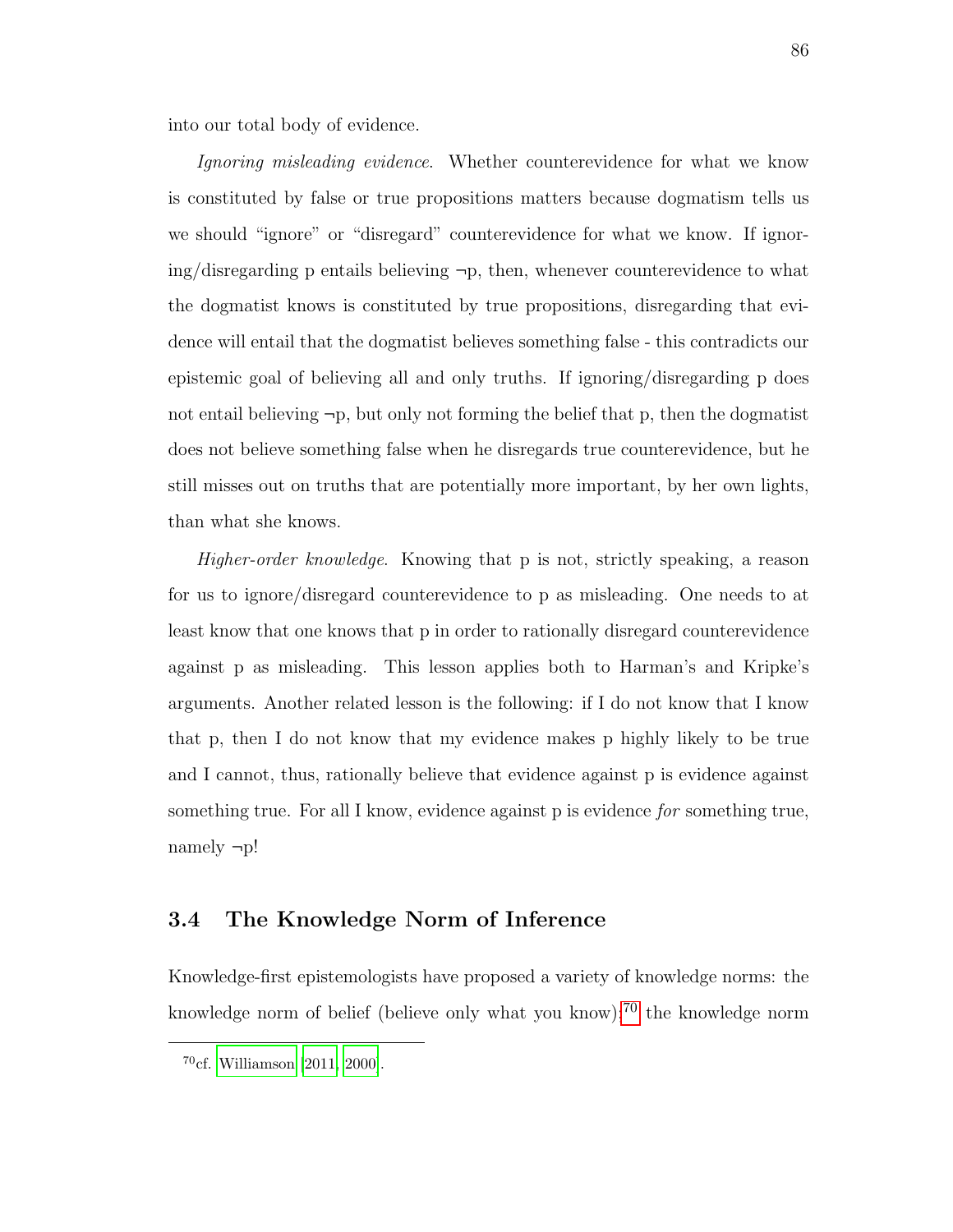of assertion (assert only what you know);<sup>[71](#page-94-0)</sup> and the knowledge norm of action (act only on what you know).<sup>[72](#page-94-1)</sup> According to these philosophers, these norms constitute the normative benchmark for our attributions of appropriateness and inappropriateness of belief, assertion and action. In the same spirit, in this section I propose and explore a knowledge norm of inference.

If KFK is true, then one would expect our practice of appraising reasoning, from an epistemic point of view, to show sensitivity to it - at least when the reasoning in question is non-suppositional. One would expect reasoners to be sensitive to a norm which would constitute the normative benchmark against which particular inferences would be assessed. In that spirit, consider the following norm concerning non-suppositional reasoning:

(KNI) One must: infer only from what one knows.

KNI seems to suggest itself given that, according to KFK, one has inferential knowledge only if one knows all the premises essentially involved in one's inference, and given that we value knowledge. For instance, suppose I reason that I will not have to walk home because my car is in the parking lot and if my car is in the parking lot I can drive home. However, suppose I reason that way right after you told me that at least one car is stolen every day from that parking lot. In this scenario, it seems natural to say that, unless I have a good reason to dismiss what you said, I should refrain from inferring that I can drive home. I should refrain from inferring that I can drive home because I do not know my car is in the parking lot and that is an essential premise in my reasoning. To the extent that this negative assessment of my inference is appropriate, it is appropriate because one is sensitive (if only tacitly) to the norm that one must infer only from what one knows.[73](#page-94-2)

<span id="page-94-0"></span> $71 \text{cf.}$  [Williamson](#page-174-1) [\[2000,](#page-174-1) ch 11].

<span id="page-94-1"></span><sup>72</sup>cf. [Hawthorne and Stanley](#page-169-3) [\[2008\]](#page-169-3).

<span id="page-94-2"></span><sup>&</sup>lt;sup>73</sup>Notice that this assessment of the case (and KNI itself) are independent of any particular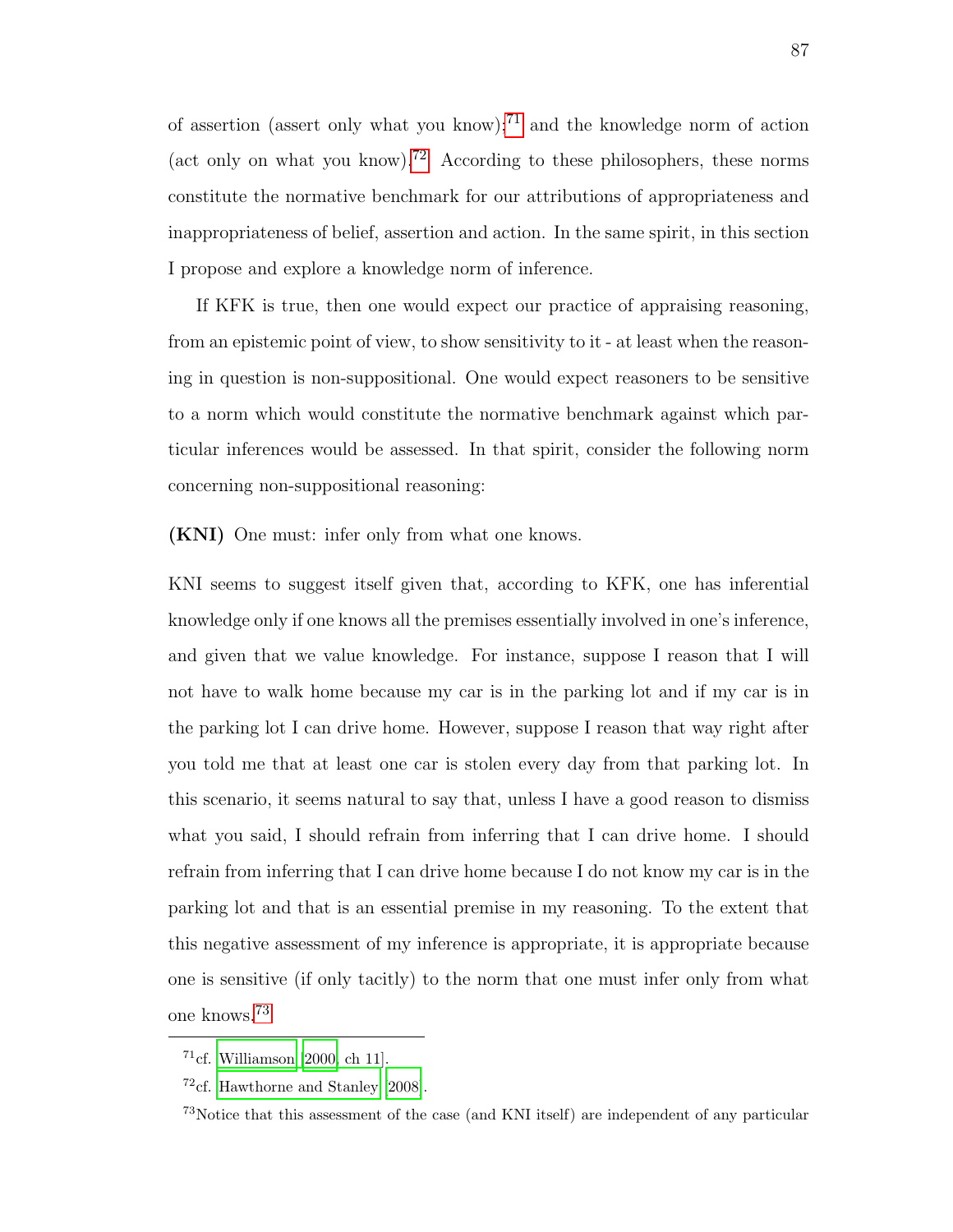KNI explains also what is wrong with the following inference. Suppose I have one ticket in a large and fair lottery paying ten million dollars to its sole winner. Now, suppose the drawing was this morning and, without having checked the result yet, I reason thus:

- 1. My ticket is a loser.
- 2. If my ticket is a loser, I do not have the means necessary to pay my mortgage in full.

Thus,

3. I do not have the means necessary to pay my mortgage in full.

Clearly, I should not believe that I do not have the means necessary to pay my mortgage in full. The most obvious explanation for that fact is that I do not know my ticket is a loser. Knowledge requires probability 1 on one's evidence and mere knowledge of the odds of winning is not enough evidence for me to meet that threshold. KNI captures this idea and accounts for the propriety of the criticism.

Consider also the situation in which the protagonist of Gettier cases finds himself. Suppose Smith infers that the man who will get the job has *coins* in his pocket from his belief that the man who will get the job has ten coins in his pocket. Clearly, Smith does not know the inferred proposition and it seems natural to say that he should not have inferred it, for he inferred that proposition from something he does not know. Again, to the extent that this negative assessment of Smith's inference is appropriate, it is appropriate because one is sensitive (if only tacitly) to the norm that one must infer only from what one knows.

Epistemic norms that are weaker than KNI cannot account for the propriety of this criticism in a way that is as straightforward as KNI. For instance, if the

explanation of why I fail to know that my car is in the parking lot. Plug in your favorite explanation for why I fail to know that premise; whatever that explanation is, that is independent from the fact that it seems appropriate to criticize my inference. Thanks to Lisa Mirachi for discussion here.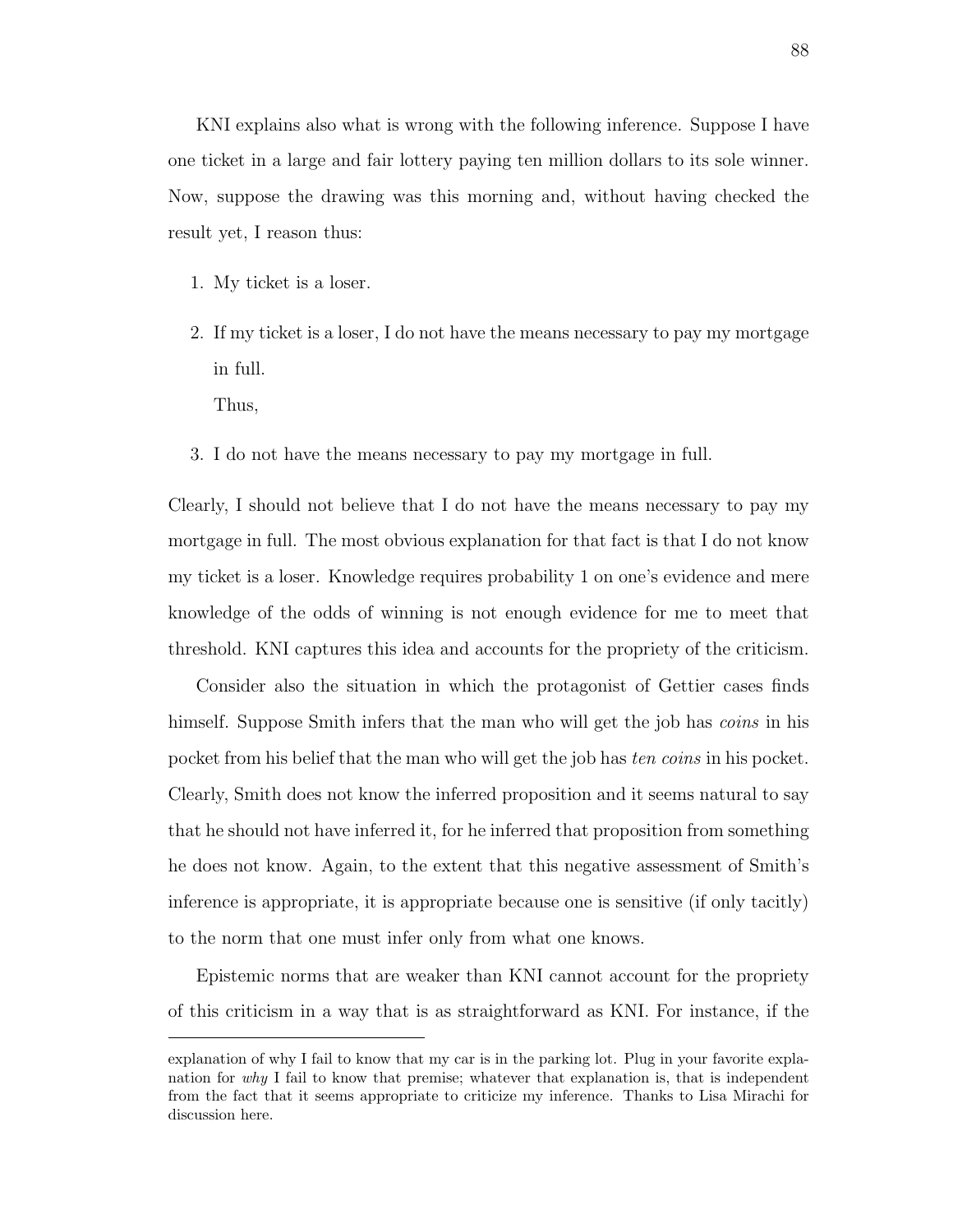normative standard of proper inference was given by NFG (i.e., "One must: infer only from what one truly and justifiably believes"), then I should expect at least my criticism of Smith to "sound bad," for he has a justified true belief in all the premises of his reasoning (as do I in the car and lottery cases). A "true belief norm" fares even worse: if such a norm were correct, it would not only predict that our criticism of Smith was mistaken, but it would also entail that one could acquire inferential knowledge even if the sole reason one believed the premises was because of a coin toss. Hence, KNI has an advantage over weaker epistemic norms.

If KNI is true, and one infers something on the basis of premises one does not know, then one is at fault for breaking that epistemic rule. One might have an excuse for breaking KNI, however, if it is reasonable for one to believe that one knows the premises involved in one's reasoning. In other words, one has an excuse for breaking KNI if it is reasonable for one to believe that one conforms to KNI. If that is the case, then one has an excuse to believe the conclusion of one's inference, but that belief does not amount to knowledge, because KNI was broken. The thought is that a belief needs to be more than excusable in order to be a case of knowledge - just like an action needs to be more than excusable in order to be virtuous. One's belief in the conclusion of an inference is more than excusable only if one conforms to KNI.

KNI is the obvious counterpart, in the theoretical domain, of the knowledge norm of action in the practical domain.<sup>[74](#page-96-0)</sup> If one thinks that one should not act unless one knows all the propositions one uses as reasons for one's actions, then one thinks that rational action requires good reasons and that reasons are good only if they are known. This is, *mutatis mutandis*, the idea behind KNI: rational

<span id="page-96-0"></span><sup>74</sup>John Hawthorne and Jason Stanley make a similar point, in passing, in [Hawthorne and](#page-169-3) [Stanley](#page-169-3) [\[2008,](#page-169-3) p.577].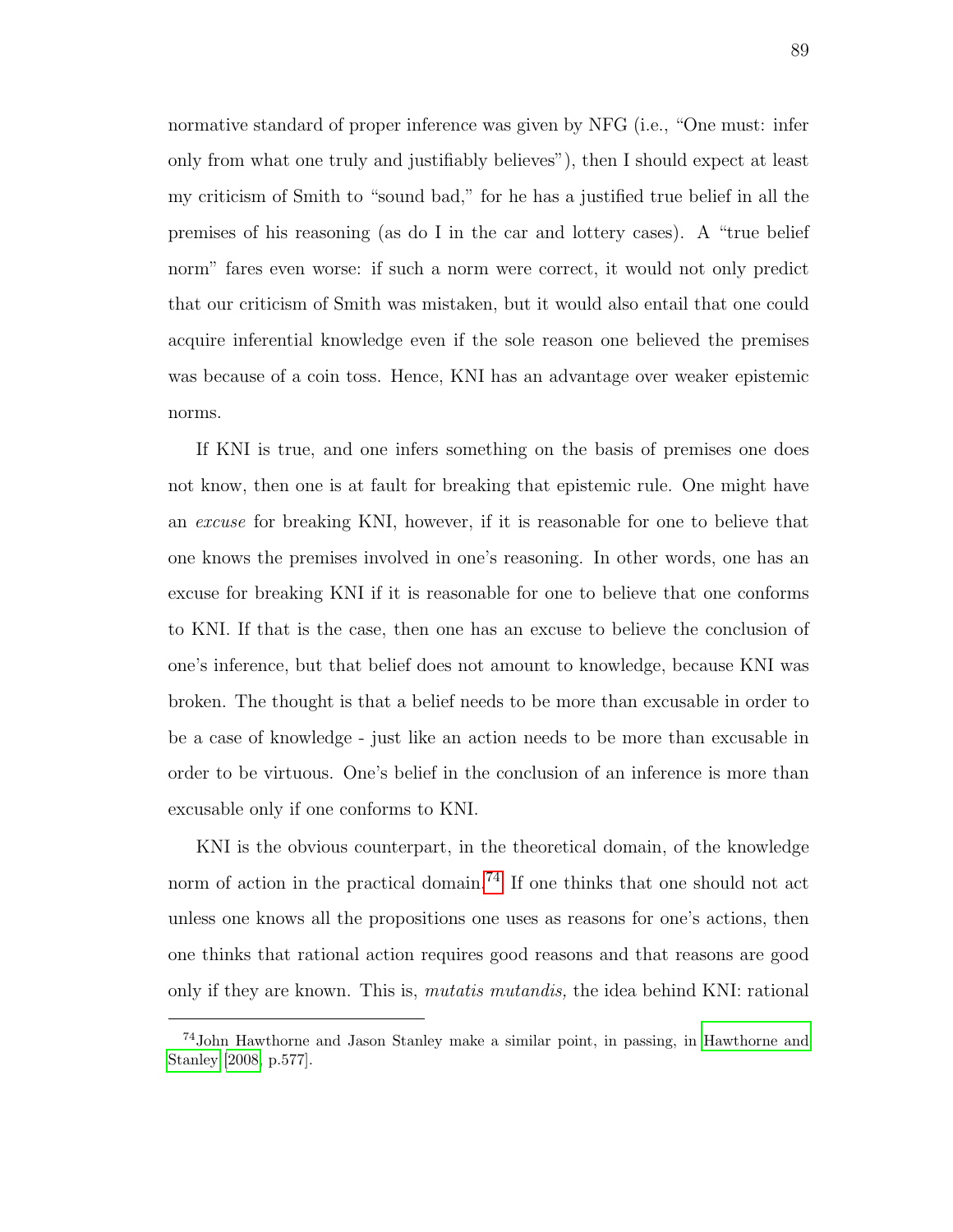belief requires good reasons and reasons are good only if they are known.<sup>[75](#page-97-0)</sup>

What is more, it seems that someone who accepts the knowledge norm of belief is committed to KNI: if one's belief that p depends essentially on one's belief that q and one fails to know q, then one has not only violated KNI, but one has also violated the knowledge norm of belief, for one fails to know something one believes, namely, q.

One familiar complaint about other knowledge norms is that, even if we are not skeptics, they are too demanding. It might be pointed out that we are not always in a position to know whether or not we know the premises in our reasoning and that we should settle for a weaker epistemic standard such as justified belief, for we are relatively good at finding out whether or not we are justified in believing the premises of reasoning.

The usual reply to this kind of objection to knowledge norms can also be used in defense of KNI. First, KNI does not require one to know that one knows the premises to one's reasoning - first order knowledge (i.e., knowing the premises) is enough. Second, the alleged fact that KNI is broken frequently does not show KNI is not the epistemic rule governing epistemically proper inference; just like a high number of people breaking the rule "one must: stop at stop signs" does not show that this rule is not what governs proper driving behavior at intersections with stop signs.

KNI would be too demanding only if we knew too little, for, if that were the case, then we would have very little to work with in our inferences. However, since we clearly sometimes reason properly, we might plausibly take that to confirm KNI. Skeptics about knowledge will, of course demur, but we have as much reason to think the skeptic is right about this as we have to think that there is no knowledge at all. While skepticism is an important philosophical question, it poses no special problem for KNI.

<span id="page-97-0"></span><sup>75</sup>cf. [Unger](#page-174-3) [\[1975\]](#page-174-3), [Williamson](#page-174-1) [\[2000\]](#page-174-1), [Sutton](#page-173-1) [\[2007\]](#page-173-1).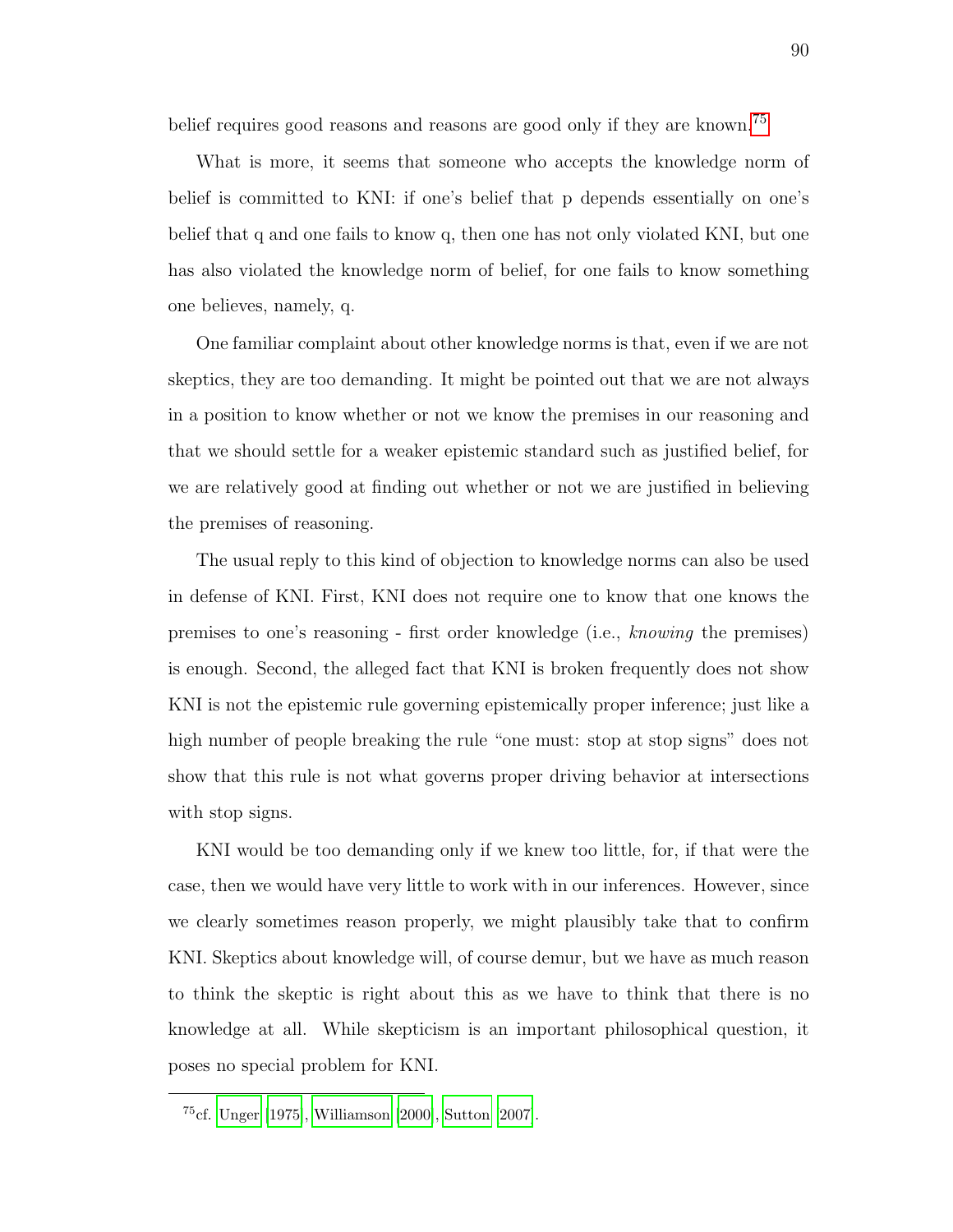Since no one I know has written about a knowledge norm of inference, I will use the knowledge norms of assertion and action as a model and draw comparisons between those more familiar norms and the knowledge norm of inference. Hopefully, that will be a good first step towards making this novel idea clearer.

### 3.4.1 Knowledge Norms: Assertion, Action and Inference

In [Williamson](#page-174-1) [\[2000,](#page-174-1) ch.11], it is argued that knowledge and assertion have a "special relationship" not exhausted by the fact that when we assert something we usually express or communicate what we know. This special relationship is a normative one and it is analogous to the relationship between knowledge and belief.[76](#page-98-0)

Since knowledge and assertion are related normatively, it makes sense to attribute to assertions the property of being "known." But, since assertions are also impolite, sincere, relevant, and so on, it follows that assertion bears a normative relation with all those other properties, not only with knowledge. The same happens with any other act. A jump can be criticized or praised because it is long or short, cowardly or brave. Williamson argues, however, that "some norms are more intimately connected to the nature of asserting than any norm is to the nature of jumping."[77](#page-98-1) Someone who knowingly asserts something false breaks a rule in the same sense in which someone who knowingly breaks a rule in a game - she cheats. According to Williamson, the speech act of asserting, like a game and unlike jumping, is constituted by rules. It follows that not all possible norms of assertion are on a par. Williamson's goal, then, is to characterize the constitutive rule of assertion using the rules of games as an analogy. But what is the difference between the constitutive and the non-constitutive rules of an act?

For Williamson, constitutive rules are essential to an act, and necessarily, the

<span id="page-98-0"></span><sup>76</sup>[Williamson](#page-174-1) [\[2000,](#page-174-1) p.238].

<span id="page-98-1"></span> $77$ [Williamson](#page-174-1) [\[2000,](#page-174-1) p.238].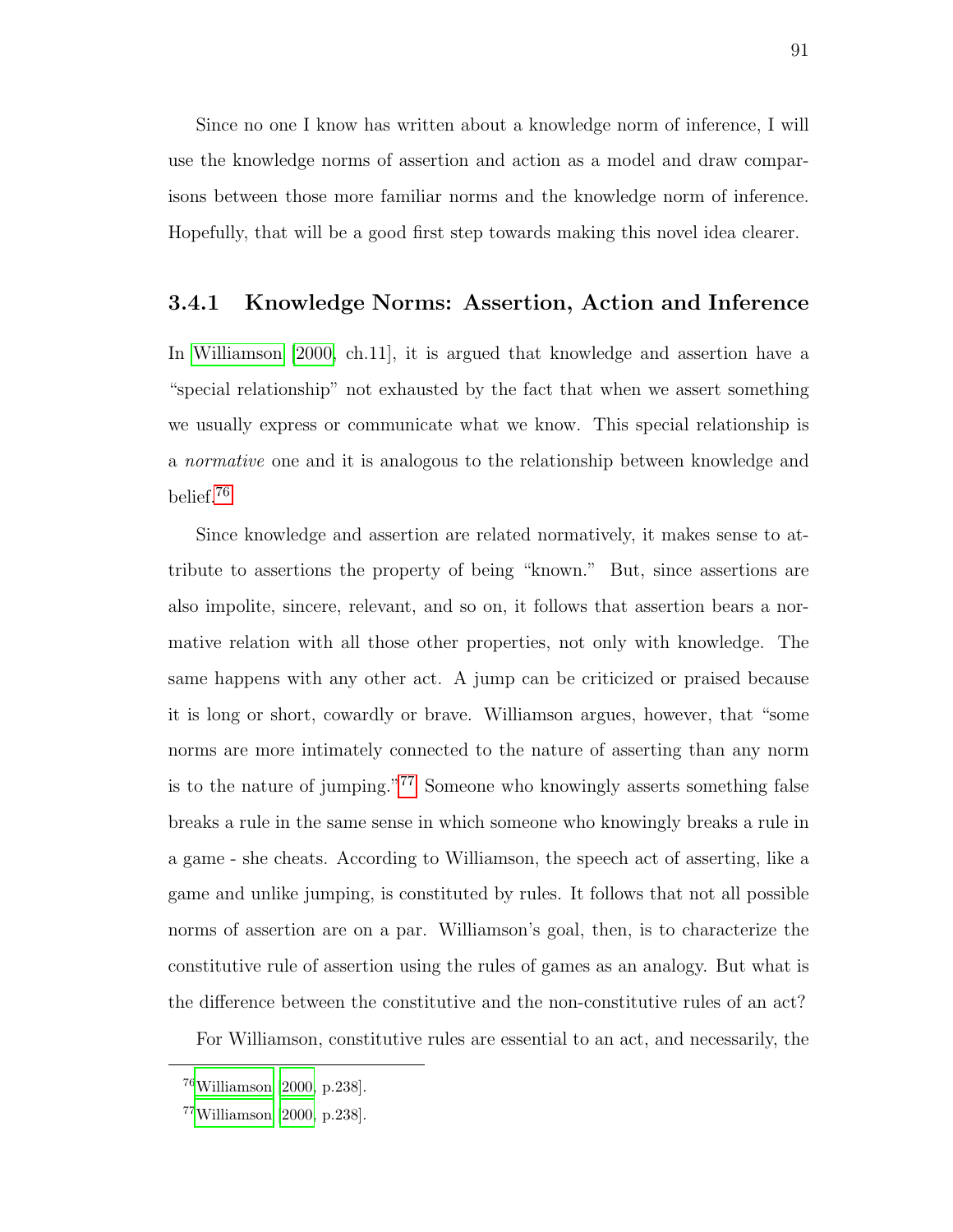rule governs every performance of the act. This implies that the analogy between games and assertion is somewhat idealized, for games change their rules over time without changing their identity. What is more, the rules of games and languages are arbitrary conventions. So, in this sense, the constitutive rule of assertion is not a convention, because conventions are not stable, they change over time.

It is also worth noting that one might have an answer to the question "What are the rules of G?" without having an answer to the more ambitious question "What are non-circular necessary and sufficient conditions for a population to play a game with rule R?" Compare: the umpire who knows that the constitutive rule of game G is  $\mathbb{R}^*$  might have no idea what the non-circular necessary and sufficient conditions for someone to play  $G$  with  $R^*$  are. So, we can know what is the rule R that constitutes assertion, without knowing what are the necessary and sufficient conditions that need to be satisfied in order for us to be said to assert something. However, we need to have some grasp of how to answer the more ambitious question about assertion in order to answer the question about what rule constitutes assertion, otherwise we would have no idea whatsoever if we were asserting something or not. Having this minimal grasp of how to answer the more ambitious question should not require "a full philosophy of games", however, according to Williamson.<sup>[78](#page-99-0)</sup>

Even if one castles after one has moved one's king (thereby breaking the rule governing castling in chess), that does not mean that one has stopped playing chess. Likewise, even if one lies (thereby breaking the rule of assertion), that does not mean that one has stopped asserting. Actually, the opposite seems to be the case: one is subject to criticism because one has flaunted the constitutive rule of assertion.[79](#page-99-1)

What kind of normativity is involved in the rule of assertion? The normativity

<span id="page-99-0"></span><sup>78</sup>[Williamson](#page-174-1) [\[2000,](#page-174-1) p.240].

<span id="page-99-1"></span><sup>79</sup>[Williamson](#page-174-1) [\[2000,](#page-174-1) p.240].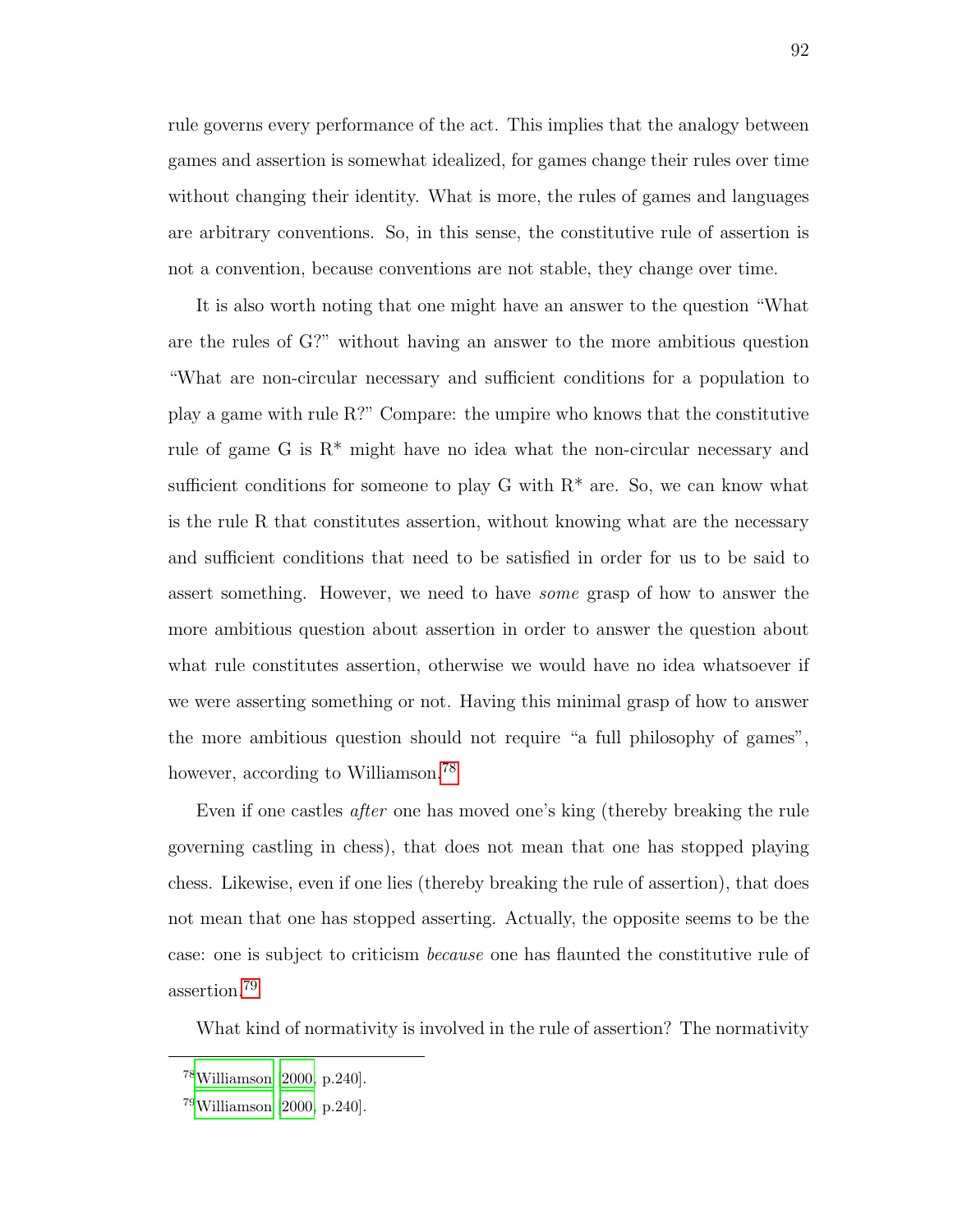of a constitutive rule is neither moral nor teleological, according to Williamson. Breaking a constitutive rule is as moral as breaking a rule of a game or language. Lying and cheating in a game can have moral implications, but, according to Williamson, this implication is "made possible only by the non-moral rules which constitute the game." The normative bite of a constitutive rule does not come from the internal or external aims involved. One may break the rules and achieve the aims of the game, or one may fail to achieve the aims of the game while obeying all its rules.

Williamson puts forward the hypothesis that there is only one constitutive rule of assertion. It should take the following form:

(The C rule) One must: assert p only if p has C.

The idea is that assertion is the unique speech act A whose unique rule is the C rule. Mastering the speech act of assertion involves implicitly grasping and conforming to the C rule in much the same sense that mastering a language or a game involves implicitly grasping and conforming to the rules governing that language or that game. This seems particularly true when we reflect on the activity of learning a second language and the activity of learning a new game. If one were to start either of those activities by first memorizing all rules involved in the language or in the game, one would never start speaking the language or playing the game. Immersion in the culture and in the modus vivendi of the native speakers using the language or in the ways of experienced players is the most effective way of learning a new language or a new game; memorizing all the rules of that language or game is not necessary (and perhaps not even sufficient) for learning how to speak a new language or how to play a new game. In both cases, one is more or less aware of the most important rules, and by immersing oneself in the language or game and imitating the "moves" native speakers or experienced players make, one gradually improves one's understanding of the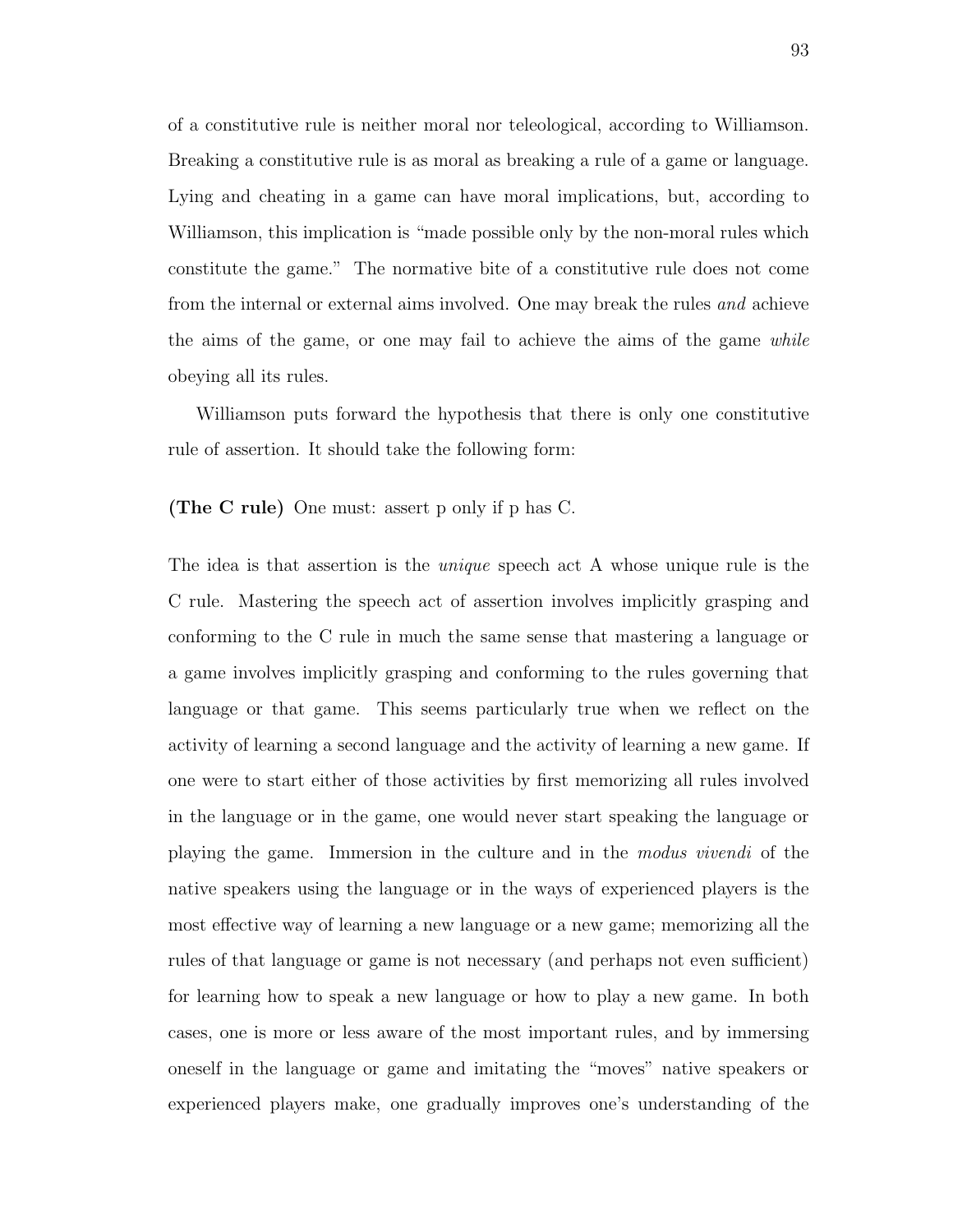language and of the game.

Williamson's analogy between games and assertion is somewhat idealized, of course. What game do we know which is such that it is constituted by one single rule? Clearly, not many.<sup>[80](#page-101-0)</sup> The idea of a game constituted by one single rule is possible, however.

Thus, I am inclined to accept the less strict reading of Williamson's analogy between games and assertion, one that keeps in mind that the analogy involves, to a great extent, a high degree of idealization. So, if the reader feels uncomfortable with the talk of a single norm constituting the act of inferring, I would be happy to fallback on the more modest (but perfectly fitting for my purposes) claim that KNI is the single constitutive norm of *epistemically appropriate inference*. One could say a similar thing about assertion.

Two obvious candidates for property C in the C rule are truth and warrant. Respectively,

(The Truth Rule) One must: assert p only if p is true.

(The Warrant Rule) One must: assert p only if one has warrant to assert p.

If having a warrant to assert p amounts to knowing p, then the warrant rule becomes:

(The knowledge rule) One must: assert p only if one knows p.

Since knowledge entails truth, one satisfies the truth norm whenever one satisfies the knowledge norm. Since one knows that p only if one has good evidence for believing the truth that p, the knowledge norm also explains what is right about Grice's two maxims of quality: "Do not say what you believe to be false" and "Do

<span id="page-101-0"></span><sup>80</sup>Perhaps, the game children play called "Simon says" is an example of a game constituted by one single rule - one must: do as Simon says. See [Maitra and Weatherson](#page-172-3) [\[2010\]](#page-172-3) for a criticism of Williamson's claim that the unique rule that uniquely constititutes assertion is the knowledge rule.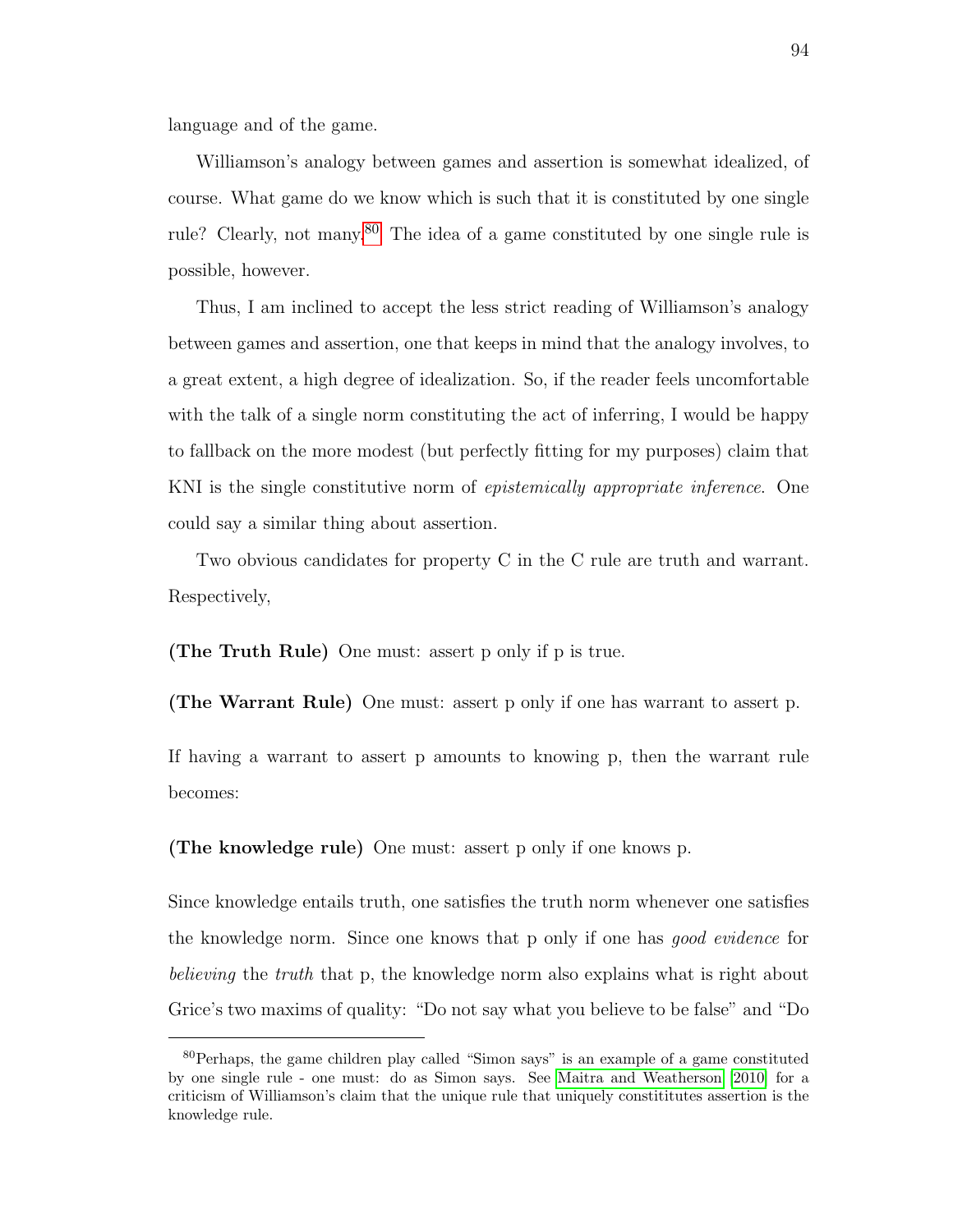not say that for which you lack adequate evidence," as well as the supermaxim "Try to make your contribution one that is true."[81](#page-102-0)

The idea is that only knowledge warrants assertion. "Warrant" here is understood as a term of art "or that evidential property (if any) which plays the role of property C in the correct simple account of assertion."<sup>[82](#page-102-1)</sup> This is not the same sense of "warrant" as in everyday English. Sometimes we say that an assertion is warranted when we mean to be saying that the assertion is "reasonable."

(As we suggested above, this same model can be applied with great explanatory success to the case of action and inference. The unifying methodological idea behind all those knowledge norms is that knowledge (or lack thereof) is the simplest explanation for the appropriate/inappropriateness of the relevant state or act.)

One potential problem for the truth rule is that assertion is not the only act to aim at truth. This is a potential problem for the truth account, for it claims that assertion is the unique speech act A whose unique rule is "Perform A with the content p only if p is true." The speech acts of *conjecturing* and of *swearing* also aim at truth. One may conjecture that p without asserting that p - even though conjecturing what is true is better than conjecturing what is false. Asserting does not entail swearing, but the converse is likely to be true. Maybe swearing is a solemn way of asserting.

But Williamson's main argument against the truth rule is a *reductio ad ab*surdum of the view.

- 1. One must: assert p only if p is true. [assume for reductio ad absurdum]
- 2. One ought to have evidence for one's assertions because they ought to be true (i.e., the evidential norm is derivative from the truth rule) [assumption]

<span id="page-102-0"></span> $81$ <sub>cf.</sub> [Grice](#page-168-1) [\[1991\]](#page-168-1).

<span id="page-102-1"></span><sup>82</sup>[Williamson](#page-174-1) [\[2000,](#page-174-1) p.243].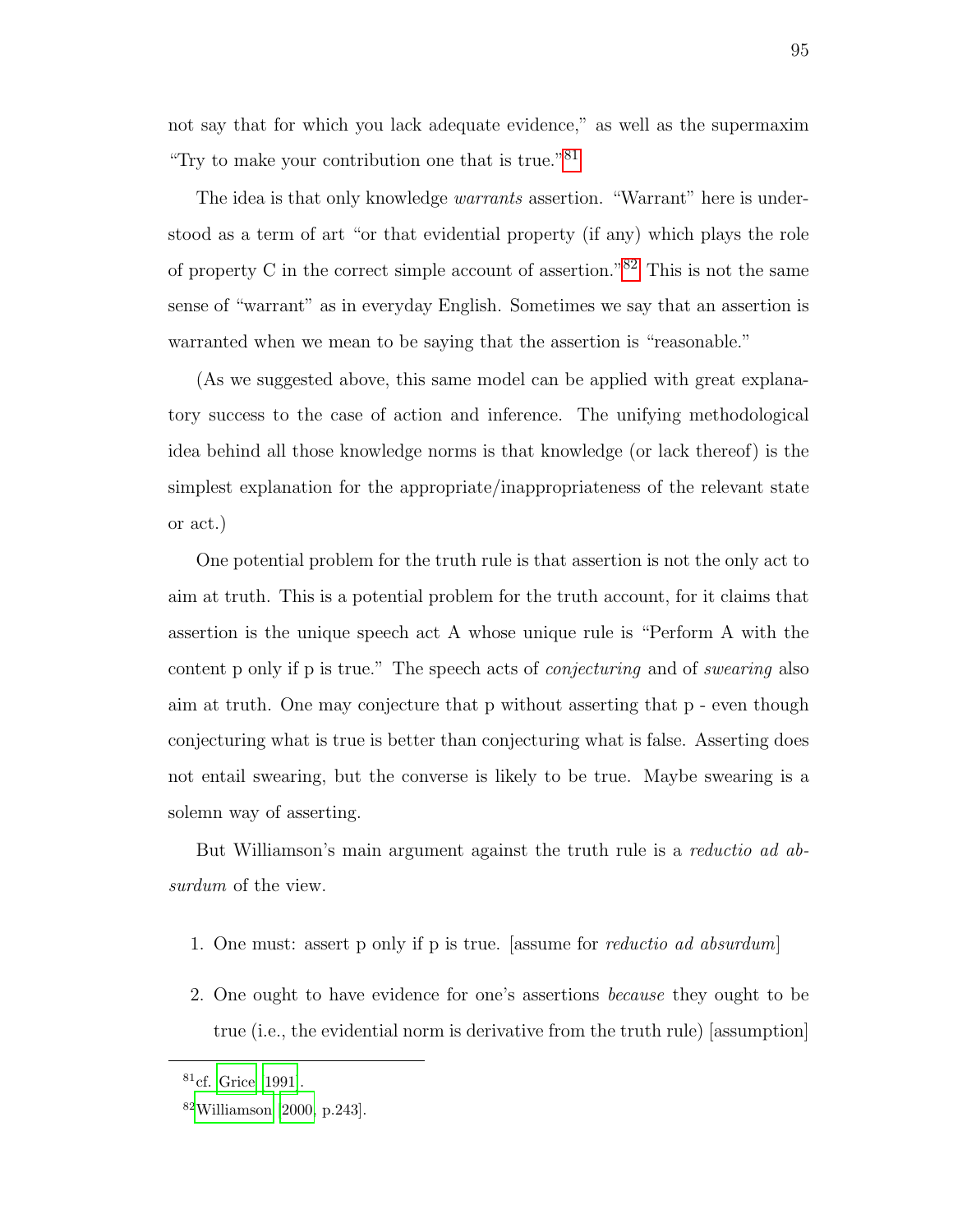According to Williamson, the philosopher proposing the truth rule appeals to the following sub-argument in favor of 2:

- 3. One must assert something only if it is true. [assumption]
- 4. If one must ( $\phi$  only if p is true), then one should ( $\phi$  only if one has evidence that p is true). [assumption]
- 5. Thus, one should (assert only if one has evidence that p is true) [from 3,4]

Williamson proposes that a contradiction can be derived from a case involving a lottery.<sup>[83](#page-103-0)</sup> Suppose that S bought a ticket in a large and fair lottery. Only one ticket wins, the draw has already been held, but neither S nor I know the result. On the basis of the mere probabilistic grounds that S's ticket is the only ticket among many, I assert flat-out, to S, "Your ticket did not win," without giving her my grounds for asserting that. Even if it is true that S did not win the lottery, S will still be entitled to feel some resentment when she discovers that I based my assertion on merely probabilistic grounds. I represented myself as having the authority to make that flat-out assertion. However, I lacked that authority. What I did was akin to cheating.

The infelicity in my assertion "Your ticket did not win" comes from the fact that I have exceeded my evidential authority, but the truth norm cannot explain that fact since "Your ticket did not win" is true, but asserting it infelicitous. The upshot is that one ought to have evidence for what one asserts independently of whether what one asserts is true or not. That is, if the lottery example is sound, we can infer the negation of premise 2 above:

6. It is not the case that one ought to have evidence for one's assertions because they ought to be true.

<span id="page-103-0"></span><sup>83</sup>[Williamson](#page-174-1) [\[2000,](#page-174-1) p.246].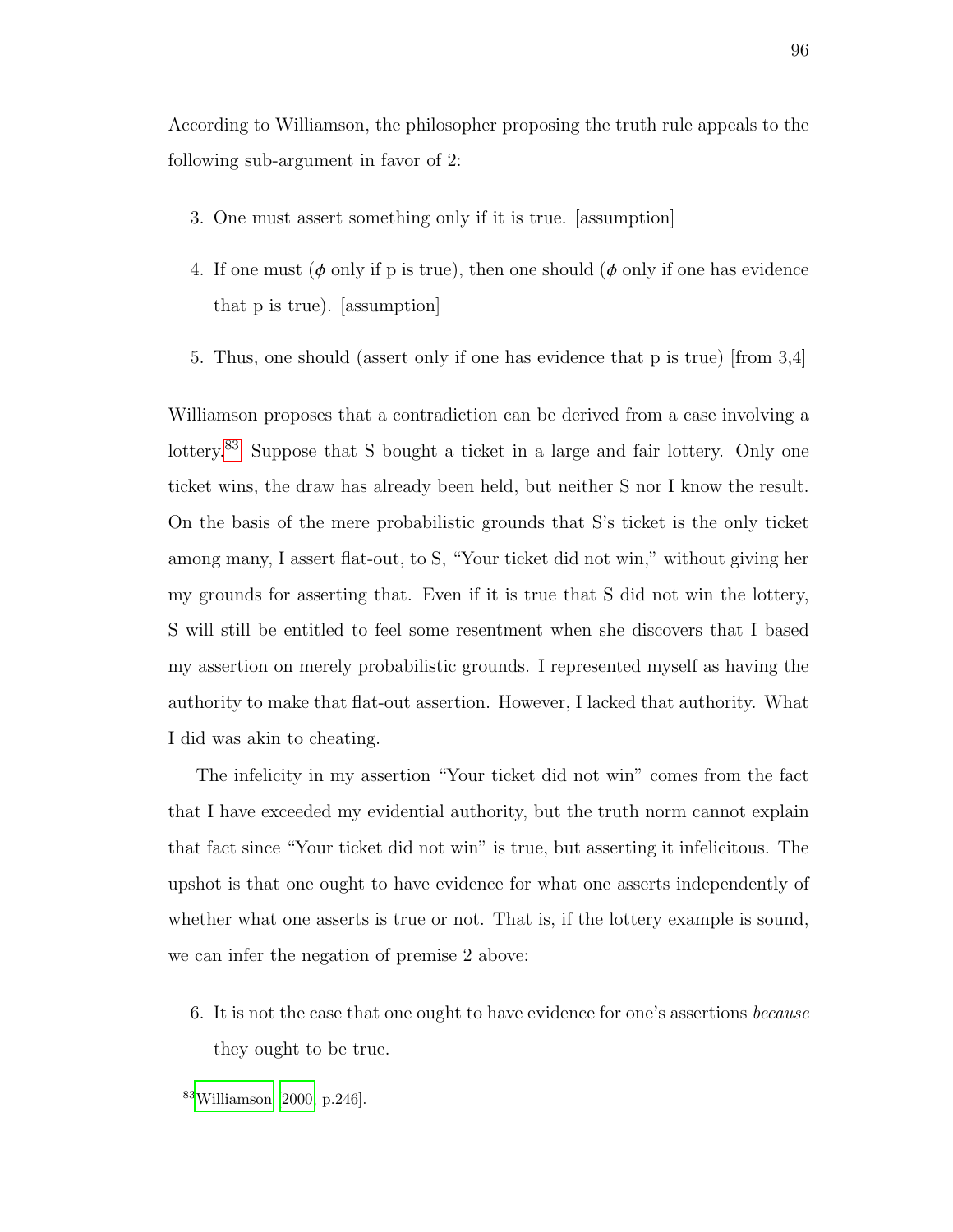97

6 and 2 form a contradiction, however, and we are entitled to deny 1. The philosopher proposing the truth rule might reply in at least two different ways.

First, she might appeal to Grice's maxim of quantity ("Do not make your contribution more informative than is required") and say that asserting "Your ticket is a loser" violated this maxim and generates the false implicature that I have privileged information about the lottery result (maybe because I saw the draw or because I know the lottery was fixed). The problem with this reply is that it ignores the fact that conversational implicatures are cancelable, and I do not seem to have more evidential authority to assert "Your ticket did not win, but I do not mean to imply that I have inside information" than I have to assert the plain "Your ticket did not win."

Secondly, the proponent of the truth rule might suggest that the argument appealing to the lottery case cannot be generalized. She might point out that for each ticket in the lottery, I have a similar basis for asserting that it did not win. And that if I make all those assertions, I will have asserted something false. The problem with this objection is that it shows only that the lottery example, if generalized, commits one to asserting something false; the objection does not show that one has *adequate evidence* to assert the conjunction of all claims of the form "Ticket x is a loser".

Thirdly, one might argue in defense of the truth rule that, if I lacked warrant to assert "Your ticket did not win," then I would lack warrant to assert mostly any other proposition, since few of them are certain for us. This objection assumes that there is no way to discriminate between asserting "Your ticket did not win," and most ordinary propositions except by an appeal to the truth rule. That assumption is not clearly true.

Again, the general structure of this argument for the knowledge norm of assertion can be used to model a knowledge norm of action and inference. If I have a ticket in a large and fair lottery that pays ten million dollars to the person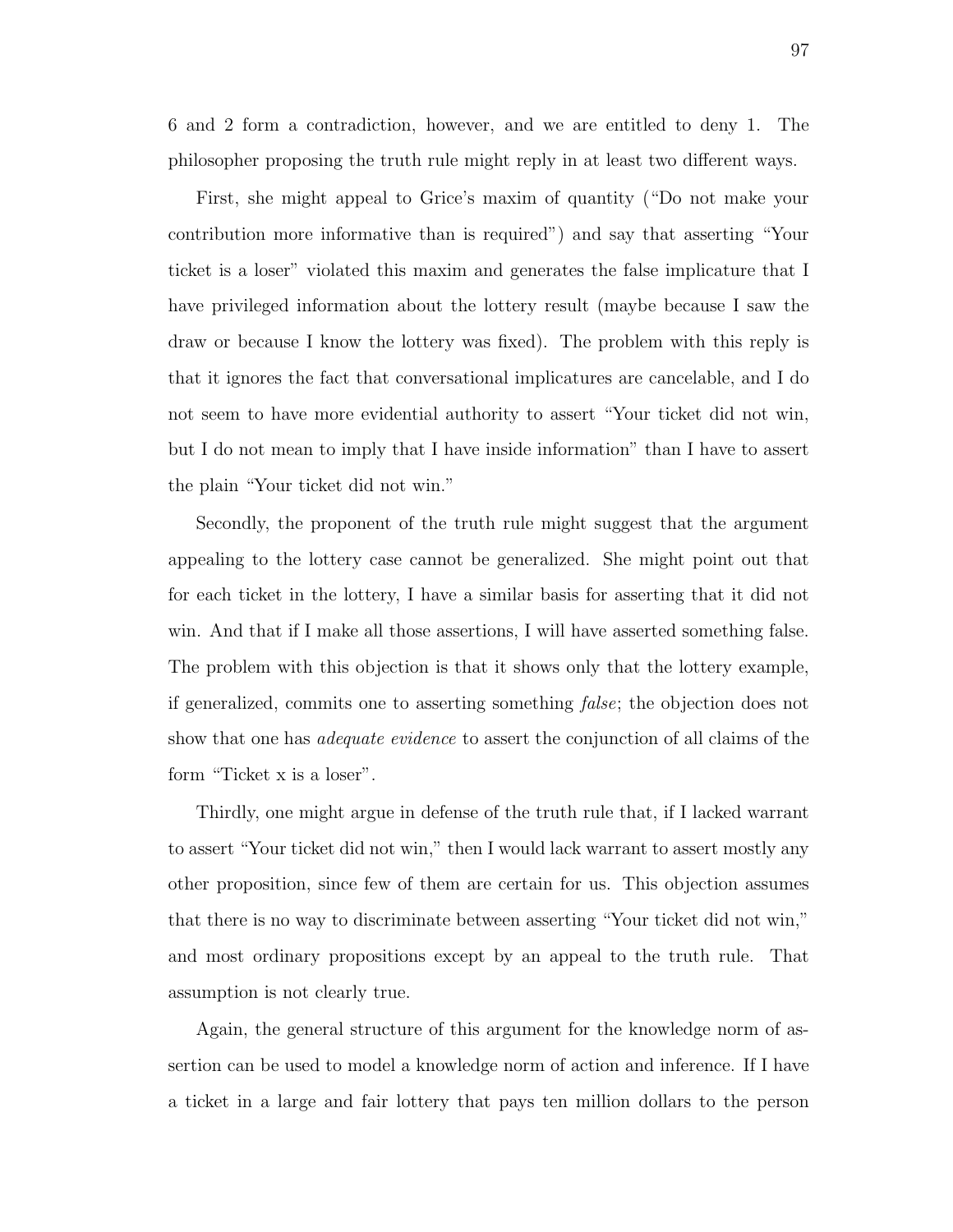holding the winning ticket, then it is wrong (in the practical sense of the word) to act on the basis of the following argument:

1. I will lose the lottery.

2. If I keep the ticket I get nothing.

3. If sell the ticket, I will get a cent.

Thus,

4. I ought to sell the ticket.

The reason it is wrong to act in this way is because I do not know I will lose the lottery.<sup>[84](#page-105-0)</sup>

Similarly, if I infer from 1-3 that I can at most make one cent out of my ticket, I will have done something wrong from the epistemic point of view, for I do not know I lost the lottery.

Williamson generalizes the lottery argument and argues that one may lack the authority to assert that p, for any p, if p is highly probable on one's evidence but less than 1. Let us consider his example.

Consider a fair lottery with one million tickets. Let p be a proposition whose truth value is known to an expert but about which S has no evidence. S has one ticket in this lottery. The expert does not announce the number of the winning ticket; instead, she hands each participant a piece of paper. If one's ticket is the winner, the true member of the pair  ${p, \neg p}$  is written on one's piece of paper. If one's ticket lost, then the false member of the pair is written on one's paper. Everyone knows the way the lottery works and no one is in a position to talk to anyone else about the results.

<span id="page-105-0"></span><sup>84</sup>[Hawthorne and Stanley](#page-169-3) [\[2008,](#page-169-3) p.572].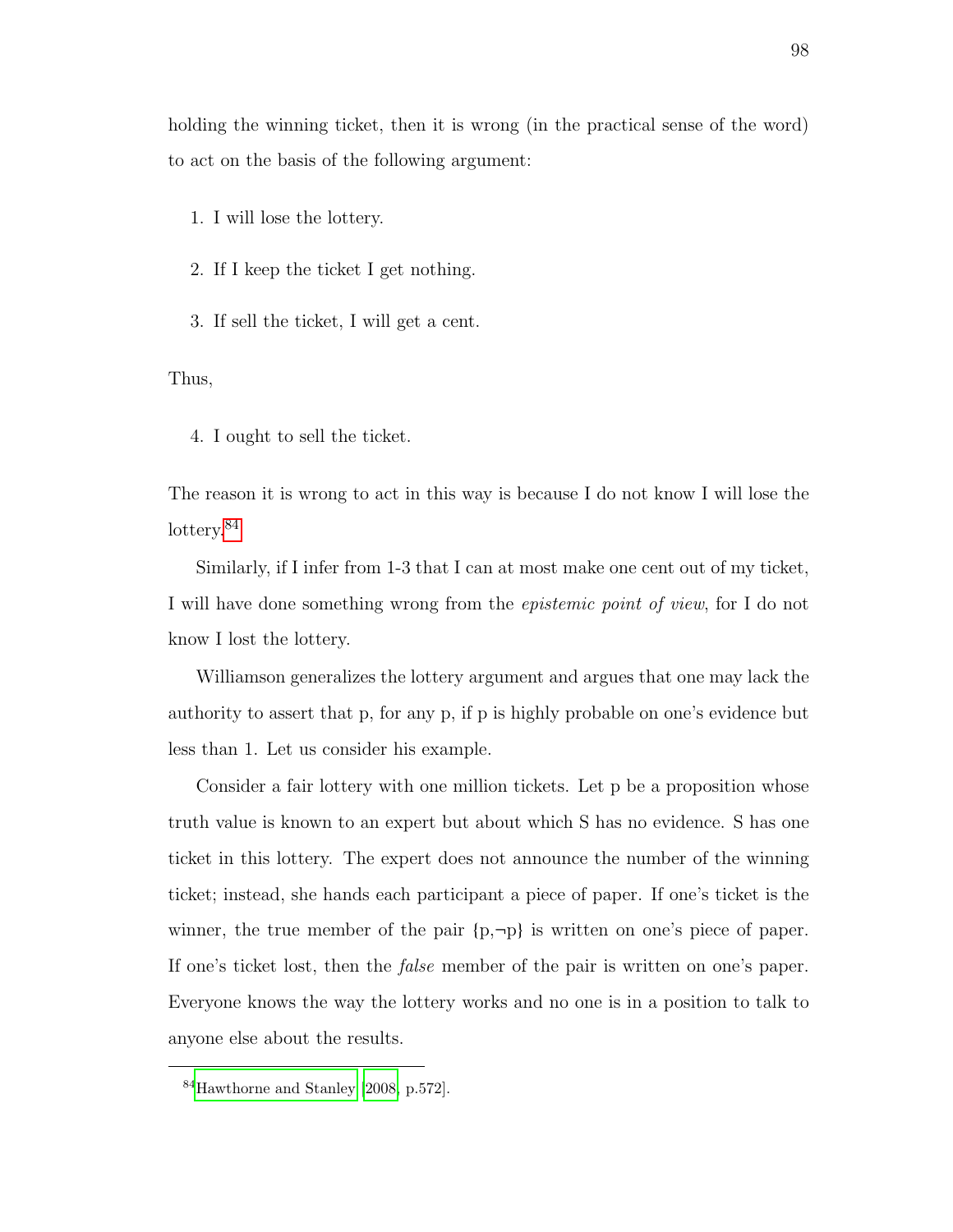Suppose S gets a piece of paper with " $\neg p$ " written on it. Given S's evidence, there is a probability of  $1/1,000.000$  that her ticket won and  $\neg p$  is true, and a probability of  $999,999/1,000.000$  that S's ticket lost and  $\neg p$  is false. If S asserts p, the probability on S's evidence that her assertion is true is 999,999/1,000.000. Williamson argues that this is not enough for S to have a warrant to assert p outright, however.[85](#page-106-0) As in the original lottery case, one is not entitled to assert that one's ticket did not win in the generalized case because one's sole evidence is that one's ticket is one in a million. The fact that " $\neg p$ " is written on one's piece of paper tells one nothing about the truth of that claim, for one has no independent evidence for or against it. The result seems to be that one is not entitled to assert that p, even though there is only a one-in-a-million chance that this assertion is false.

Moreover, since the example applies to any proposition we happen to have little or no evidence for, high probability does not entail assertibility. Some propositions, like "I exist", are not covered by this since we have independent non-probabilistic grounds for them. Thus, one seems never to have a warrant to assert anything on the basis of its probability alone, if this probability is not 1.

This argument can also be applied to the action case and to the inference case. Assume the same set up of Williamson's generalized lottery. Further suppose that one ought to  $\phi$  only if  $\neg p$  is true and that q is true only if  $\neg p$  is also true. Now, given the knowledge norm of action and the knowledge norm of inference, if one is holding the piece of paper with  $\neg p$  written on it, then one should not  $\phi$  and one should not infer that q. This would suggest that one should act and infer only on the basis of what has evidential probability 1 for one.

At this point, one might wonder: is the requirement that we assert only what has probability 1 on our evidence too demanding? All our assertions about empirical matters seem to have probability less than 1. That depends on what

<span id="page-106-0"></span><sup>85</sup>[Williamson](#page-174-1) [\[2000,](#page-174-1) p.250].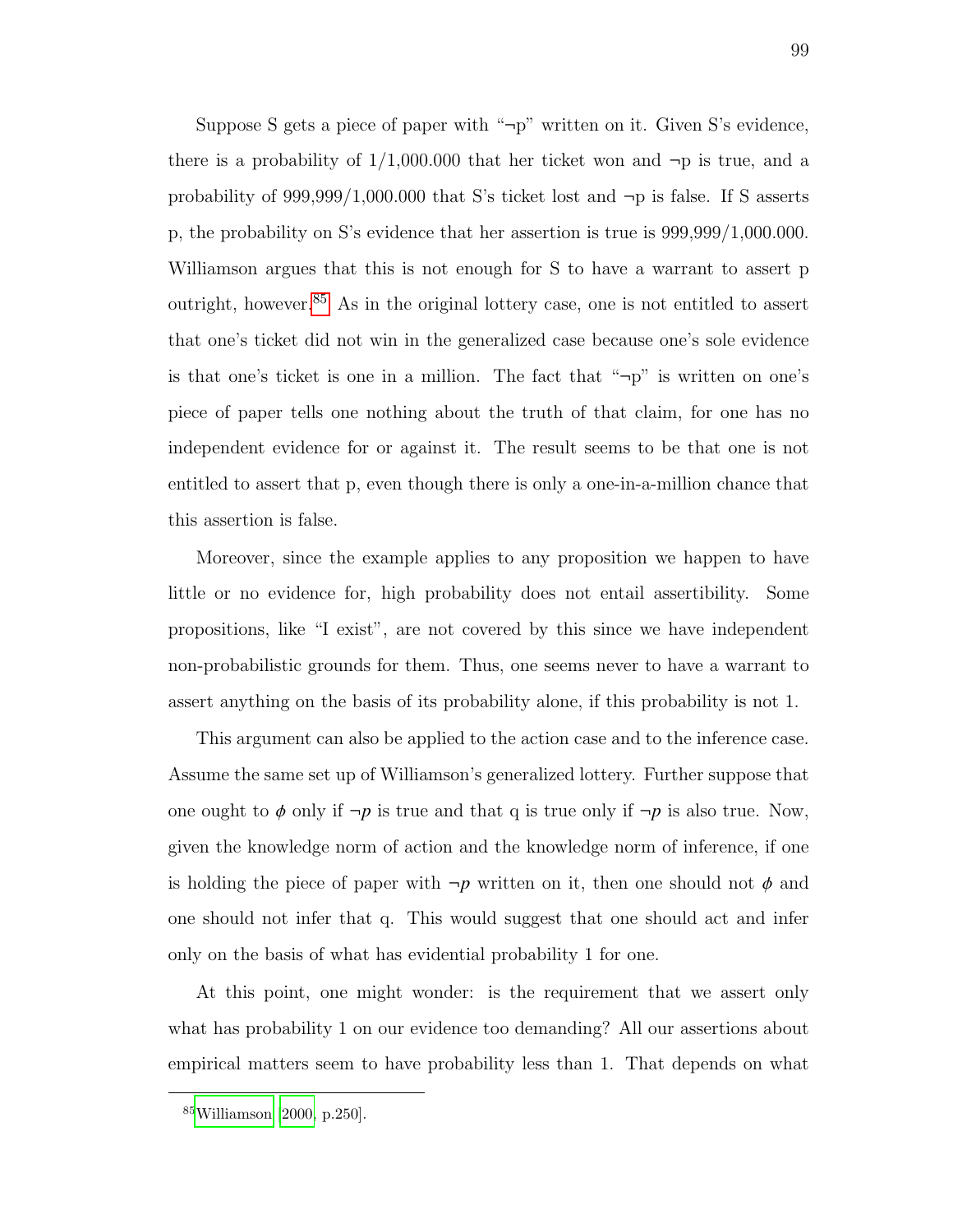we take "probability" to mean here.

If what I mean by "probability" is "objective probability," then this worry would apply only to our knowledge about the future, since propositions about the present and the past have either objective probability 0 or 1. This is not the sense of "probability" Williamson has in mind, though. According to him, this sense of "probability" is too objective to warrant assertion: "of two past tense assertions whose objective probability is 1, I may have excellent evidence for one and none for the other."[86](#page-107-0)

Williamson also does not mean to use "probability" in the sense of "degree of belief" or "subjective probability". He says this is "too subjective" to warrant assertion. Intuitively, a proposition one has no reason to believe does not become assertible for one because one is subjectively certain that it is true (for example, "I am Napoleon" does not become assertible for me, because I am deranged and, thereby, psychologically certain that it is true).

The notion of probability that Williamson thinks is relevant to assertion (and to belief) is the notion of probability on one's evidence, or the notion of epistemic probability. So, the requirement that the proposition one asserts has to have probability 1 amounts to the requirement that the proposition one asserts has to have probability 1 on one's evidence. Thus, since, as we saw above, one's evidence is all and only what one knows, according to this view of assertion, one has a warrant to assert that p only if p has probability 1 on one's evidence, and p has probability 1 on one's evidence if and only if one knows that p.

Besides the lottery examples, Williamson argues that conversational patterns support the knowledge norm of assertion.<sup>[87](#page-107-1)</sup>

<span id="page-107-1"></span><span id="page-107-0"></span><sup>86</sup>[Williamson](#page-174-1) [\[2000,](#page-174-1) p.251].

 $87$ Williamson's discussion here matches, to a good extent, [Unger](#page-174-3)'s discussion in Unger [\[1975,](#page-174-3) ch.7].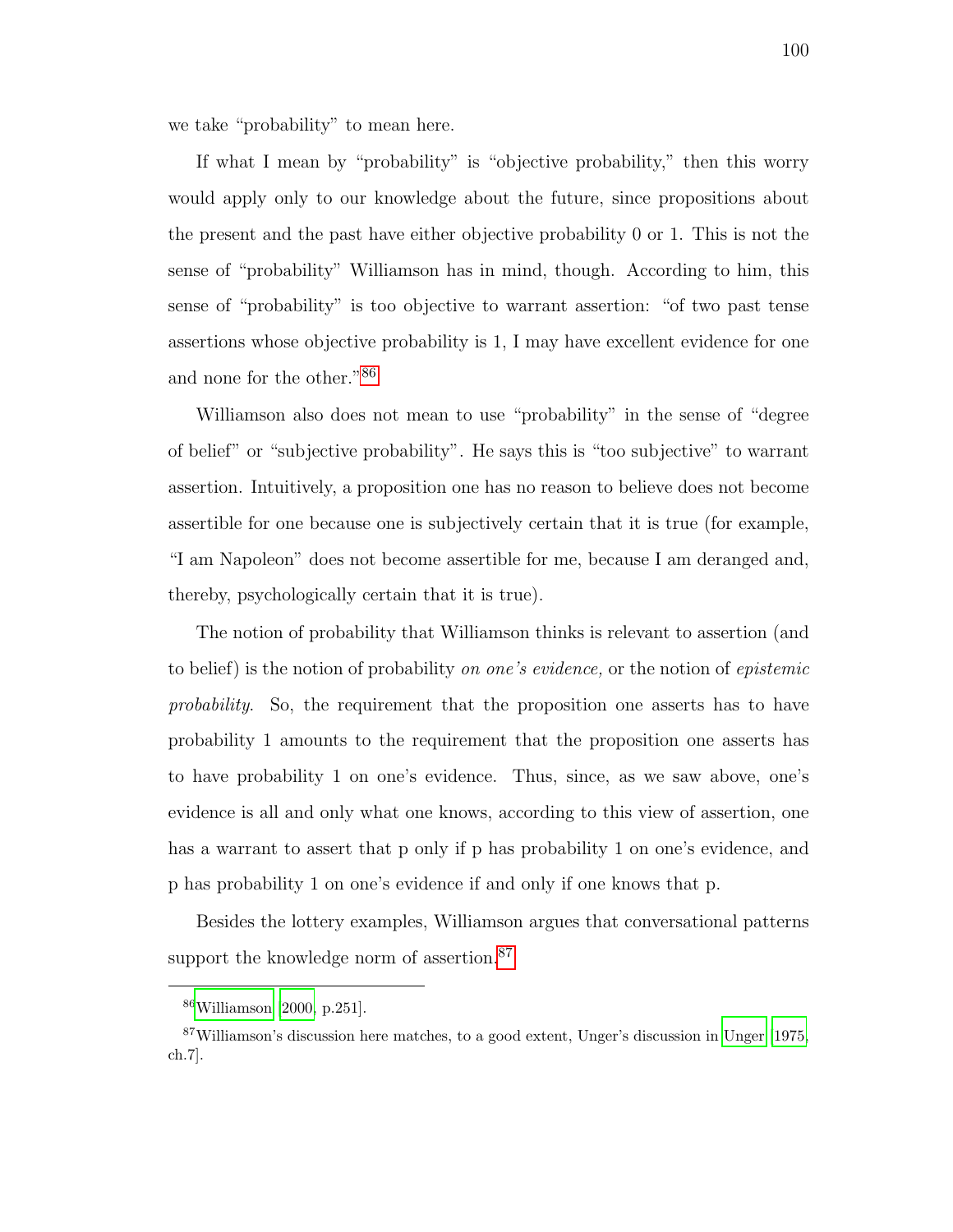First, it is noted that "How do you know?" is usually an appropriate response to assertions and that this appropriateness is explained by the fact that the speaker knows what she asserts. What is more, the absence of an answer to this question suggests that the speaker does not have a warrant to assert. This should not be the case if something else besides knowledge conferred warrant on one's assertion.

Again, as we saw with the cases involving lotteries and with the Gettier case, if knowledge were not the norm of inference, it would be hard to explain the propriety of our criticism when the reasoner fails to know at least one of the premises on which her conclusion relies essentially.

Second, the knowledge norm can explain why it is infelicitous for someone to assert Moorean sentences of the form "p and I do not know that p" and "p and I do not believe that p.<sup>38</sup> One cannot properly assert the propositions expressed by those sentences because one cannot know those propositions and only knowledge warrants assertion. It is easy to show that one cannot know the proposition those sentences express. Consider "p and I do not know that p" first.

- 1. K( $p\&\neg$ Kp) [assume for a *reductio ad absurdum*]
- 2. Kp&K¬Kp  $(1, b$  by distribution of knowledge over conjunction)<sup>[89](#page-108-1)</sup>
- 3.  $\neg$ Kp  $(2, by conjunction elimination and K-factority)$
- 4. Kp [2, by conjunction elimination]
- 5.  $\neg K(p\&\neg Kp)$  [1, 2-4, by reductio ad absurdum]

A similar argument shows that one cannot know "p and I do not believe that p".

<span id="page-108-1"></span><span id="page-108-0"></span><sup>88</sup>[Moore](#page-172-0) [\[1993\]](#page-172-0).

<sup>&</sup>lt;sup>89</sup>Most everyone accepts the validity of  $K(p\&q)$   $\vdash$  Kp $\&$ Kq. But see [Nozick](#page-172-1) [\[1981\]](#page-172-1) for a dissenting view on the matter.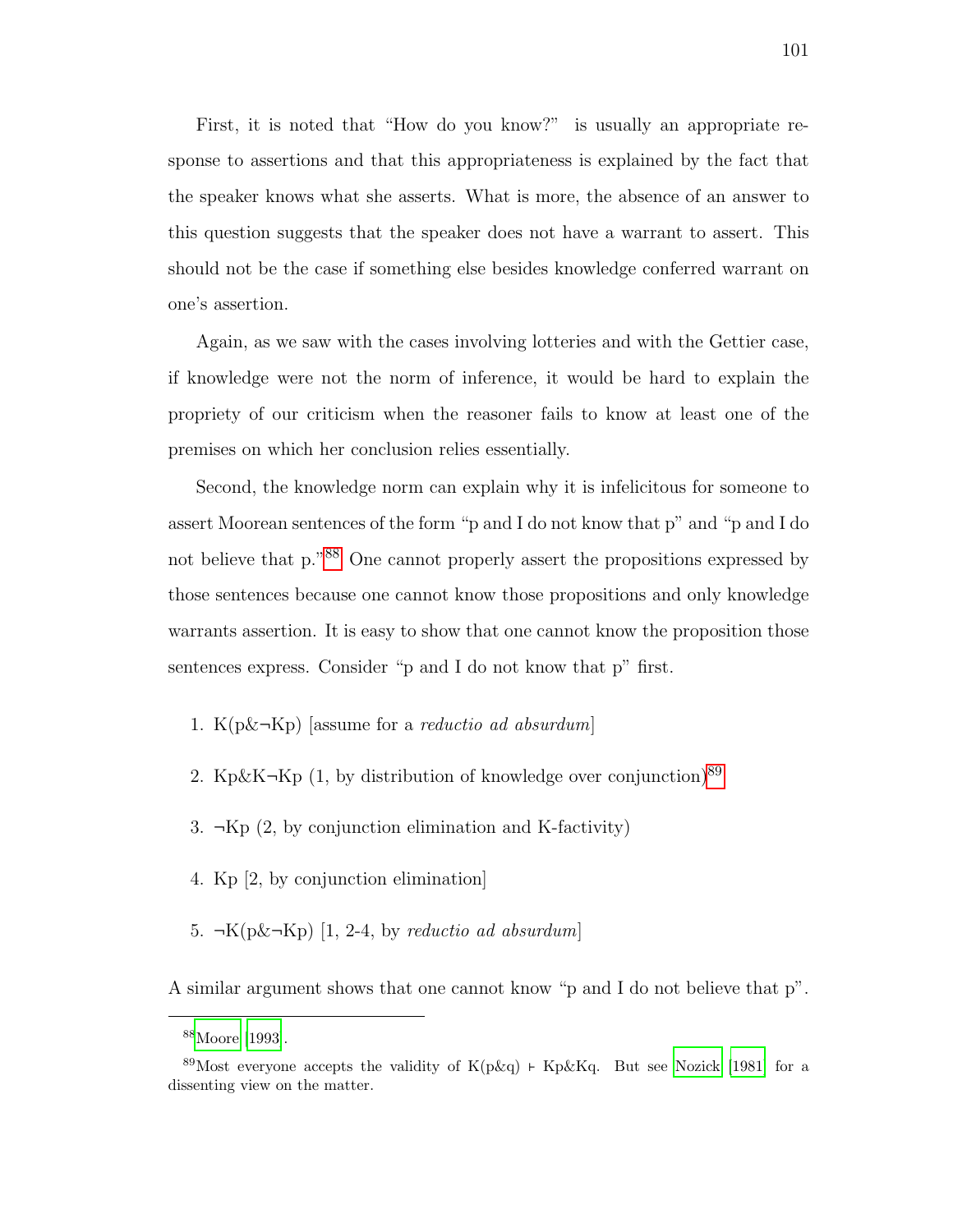- 1. K( $p\&\neg Bp$ ) [assume for a *reductio ad absurdum*]
- 2. Kp&K¬Bp [1, by distribution of knowledge over conjunction]
- 3.  $\neg$ Bp [2, by conjunction elimination and the factivity of knowledge]
- 4. Bp [2, by conjunction elimination and the fact that knowing entails believing]
- 5.  $\neg K(p\&\neg Kp)$  [1, 2-4, by reductio ad absurdum]

One might worry that this proves too much. What about "p and I cannot be (am not) certain that p"? Does the fact that it is always inappropriate to assert this suggest that the norm of assertion is certainty and not knowledge? Williamson suggests that if we allow the contextually set standards for knowledge and certainty to diverge, the worry disappears since we let assertibility be determined by knowledge and not by certainty.[90](#page-109-0)

Perhaps there is a more pressing worry here. It has been suggested that besides explaining why it is inappropriate to assert the omissive form of paradoxical Moorean sentences, one's theory also has to explain why it seems inappropriate to assert the *commissive* form of these sentences such as "p and I know that  $\neg p$ " and "p and I believe that  $\neg p$ ".<sup>[91](#page-109-1)</sup> It is clear how the knowledge norm should deal with "p and I know that  $\neg p$ ":

- 1. K( $p&K\neg p$ ) (assume for a *reductio ad absurdum*)
- 2. Kp $\&$ KK $\neg$ p (1, by distribution of knowledge over conjunction)
- 3.  $\neg p$  (2, by conjunction elimination and the factivity of knowledge)

<span id="page-109-0"></span> $90$  Notice that the Truth norm of assertion cannot explain this data by itself.

<span id="page-109-1"></span><sup>91</sup>As far as I know Roy Sorensen was the first to press this point in [Sorensen](#page-173-0) [\[1998,](#page-173-0) ch.7]. For a more recent adoption of this point see the collection of papers on the Moorean absurdity in [Williams and Green](#page-174-0) [\[2007\]](#page-174-0), specially Claudio de Almeida's contribution to that volume, [de Almeida](#page-166-0) [\[2007\]](#page-166-0).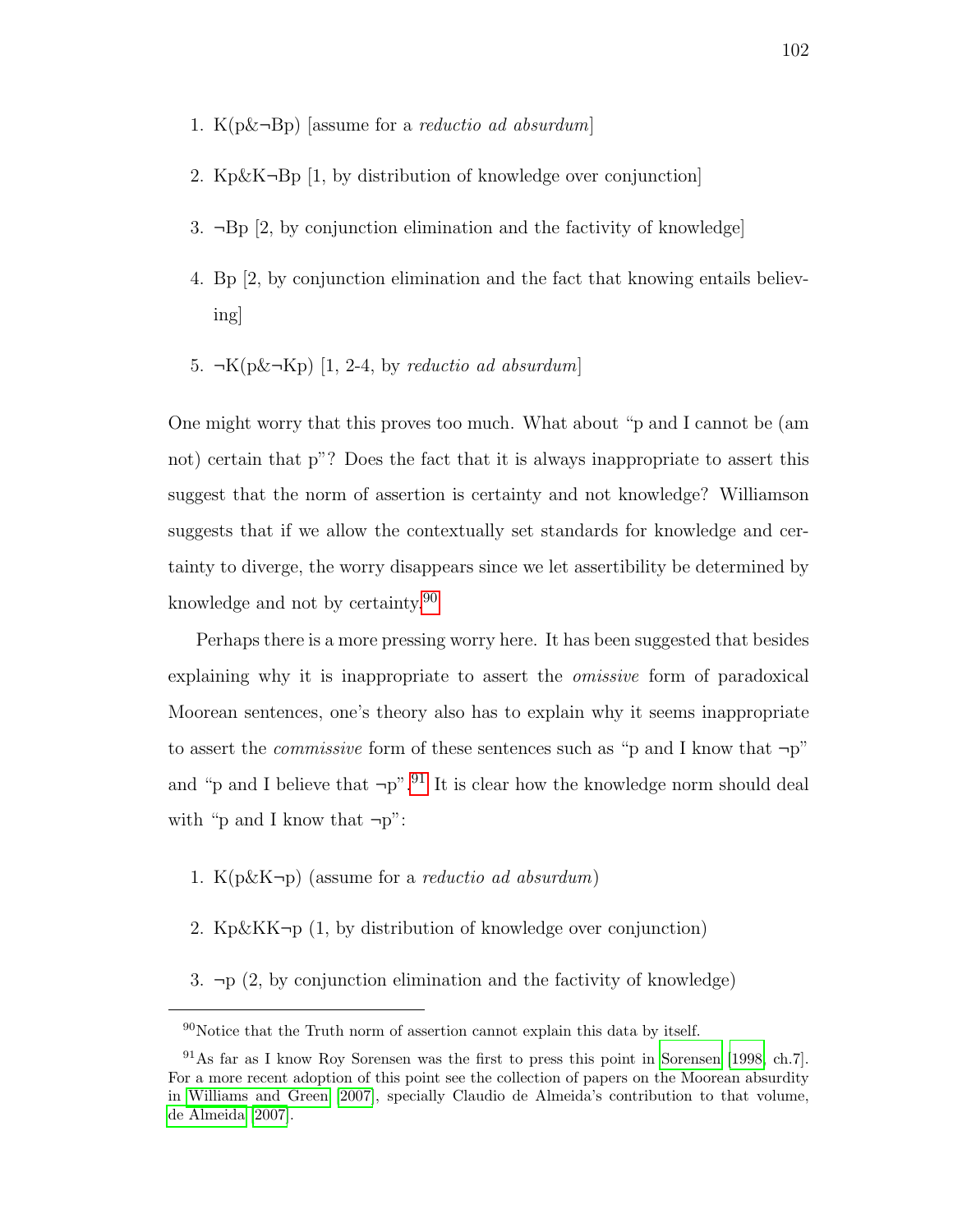- 4. p (2, by conjunction elimination and the factivity of knowledge)
- 5.  $\neg K(p\&K\neg p)$  (1, 2-4, by reductio ad absurdum)

What is not as clear is how the knowledge rule should deal with "p and I believe that  $\neg p$ ." From the fact that I know that I believe that  $\neg p$  it does not follow that ¬p. This prevents us from deriving a contradiction in the same straightforward way we have been able to derive one from the other sentences. One might try to derive a contradiction from 3 and 4 with the help of the suggestion that no single agent can believe both p and  $\neg p$ :

- 1. K( $p\&B\neg p$ ) (assume for a *reductio ad absurdum*)
- 2. Kp $\&$ KB $\neg$ p (1, by distribution of knowledge over conjunction)
- 3.  $B\neg p$  (2, by conjunction elimination and the factivity of knowledge)
- 4. Bp (2, by conjunction elimination and the factivity of knowledge)

If that were the case, then 3 and 4 describe an impossible state of affairs and we should deny  $1^{92}$  $1^{92}$  $1^{92}$ . The problem with this suggestion is that it is far from clear that 3 and 4 do describe something that is impossible; that is, it is far from clear that agents cannot believe p and ¬p simultaneously.

In contrast with philosophers who think one cannot believe both p and  $\neg p$ ,  $gullibilists<sup>93</sup>$  $gullibilists<sup>93</sup>$  $gullibilists<sup>93</sup>$  defend that, given the right circumstances, anyone would believe anything. In fact one could hold either a strong or a weak version of gullibilism.<sup>[94](#page-110-2)</sup> According to the strong version of the view,

 $(SG)$   $(\forall p)(\forall x) \triangleleft Bxp$ .

<span id="page-110-0"></span><sup>92</sup>Jaakko Hintikka defended a similar claim in this context in [Hintikka](#page-169-0) [\[1962\]](#page-169-0).

<span id="page-110-1"></span><sup>93</sup>[Fain and Griffiths](#page-167-0) [\[1972\]](#page-167-0).

<span id="page-110-2"></span> $94$ cf[.Sorensen](#page-173-0) [\[1998\]](#page-173-0).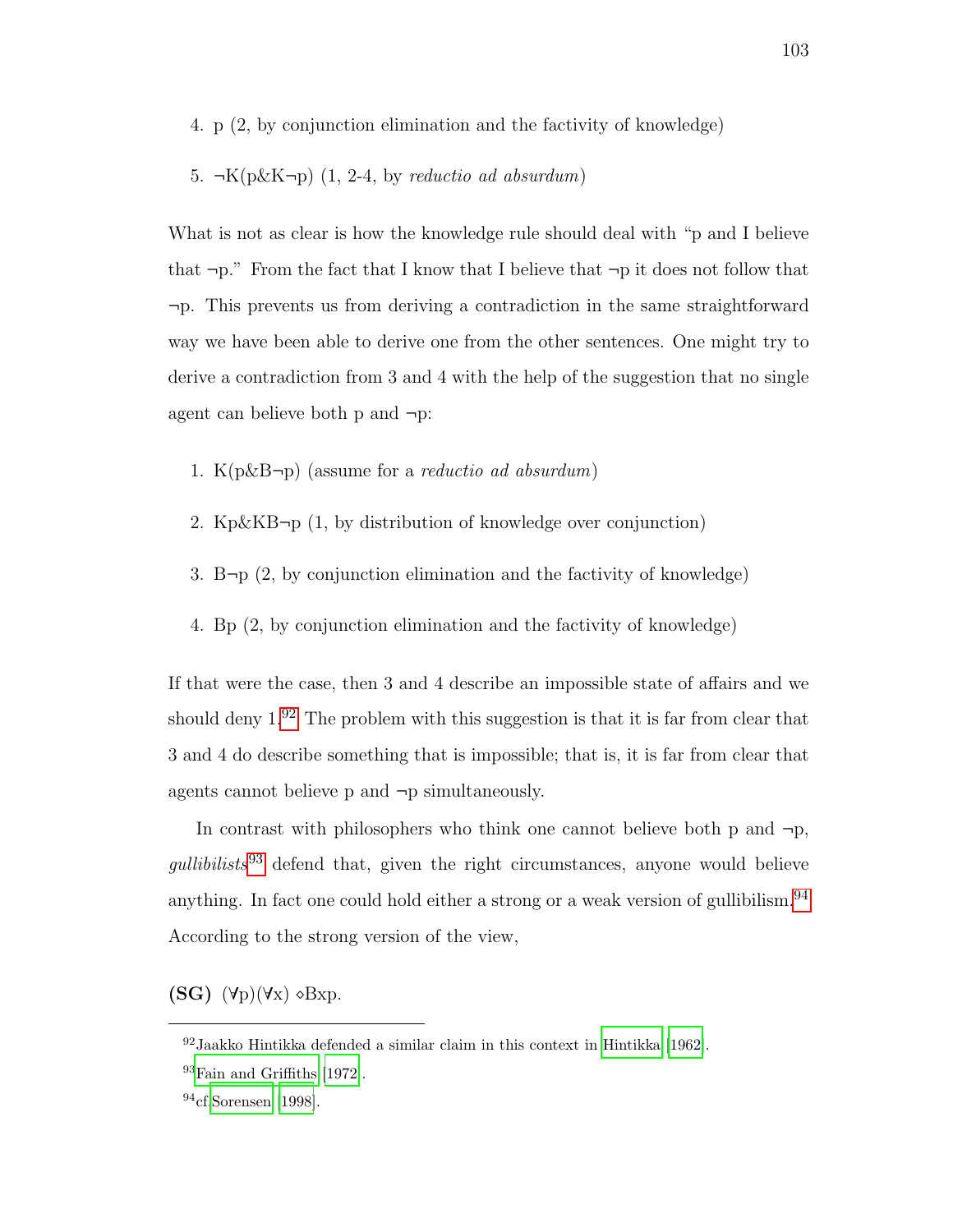Strong Gullibilism says that, no matter what proposition or what agent we care to consider, it is possible that this agent believes that proposition. According to the weak form of gullibilism, on the other hand,

#### $(WG)$   $(\forall p)(\exists x) \triangleleft Bxp$

Weak Gullibilism says that no matter what proposition we consider, there is an agent such that it is possible for this agent to believe that proposition.

I take it to be obvious that some version of the gullibilist thesis is true. Maybe weak gullibilism as stated by WG is just that version. However, the plausibility of the gullibilist thesis is, to a great extent, a function of it being a psychological claim, rather than a normative claim. That is, WG's plausibility stems from the fact that there seems to be no necessary psychological fact that would exclude the possibility that a proposition is always a potential the object of belief, no matter how absurd. After all, this world has a huge collection of fools, irrational and crazy agents (not to mention all possible worlds!). The same is not so obviously true with respect to the normativity of belief. Quite the opposite, there seems to be many propositions that are such that no one could possibly believe them rationally: for example, no one could rationally believe "I do not have any beliefs whatsoever" or "I do not exist." Thus, there seem to be some normative fact or facts that prevent any agent from believing rationally some propositions. If this is right and irrationality is incompatible with knowledge, then commissive cases of Moorean sentences are unknowable and, thus, only infelicitously asserted.

Rather than insisting that the commissive cases of Moore's paradox should be taken to be only irrationally believed, I would like to make the case that, first, it is not so clear that the commissive case is as paradoxical as the omissive case and, second, even if the commissive case is just as contradictory sounding as the omissive case surely is, other accounts of assertion do not fare better than the knowledge account does in accommodating the paradox-sounding nature of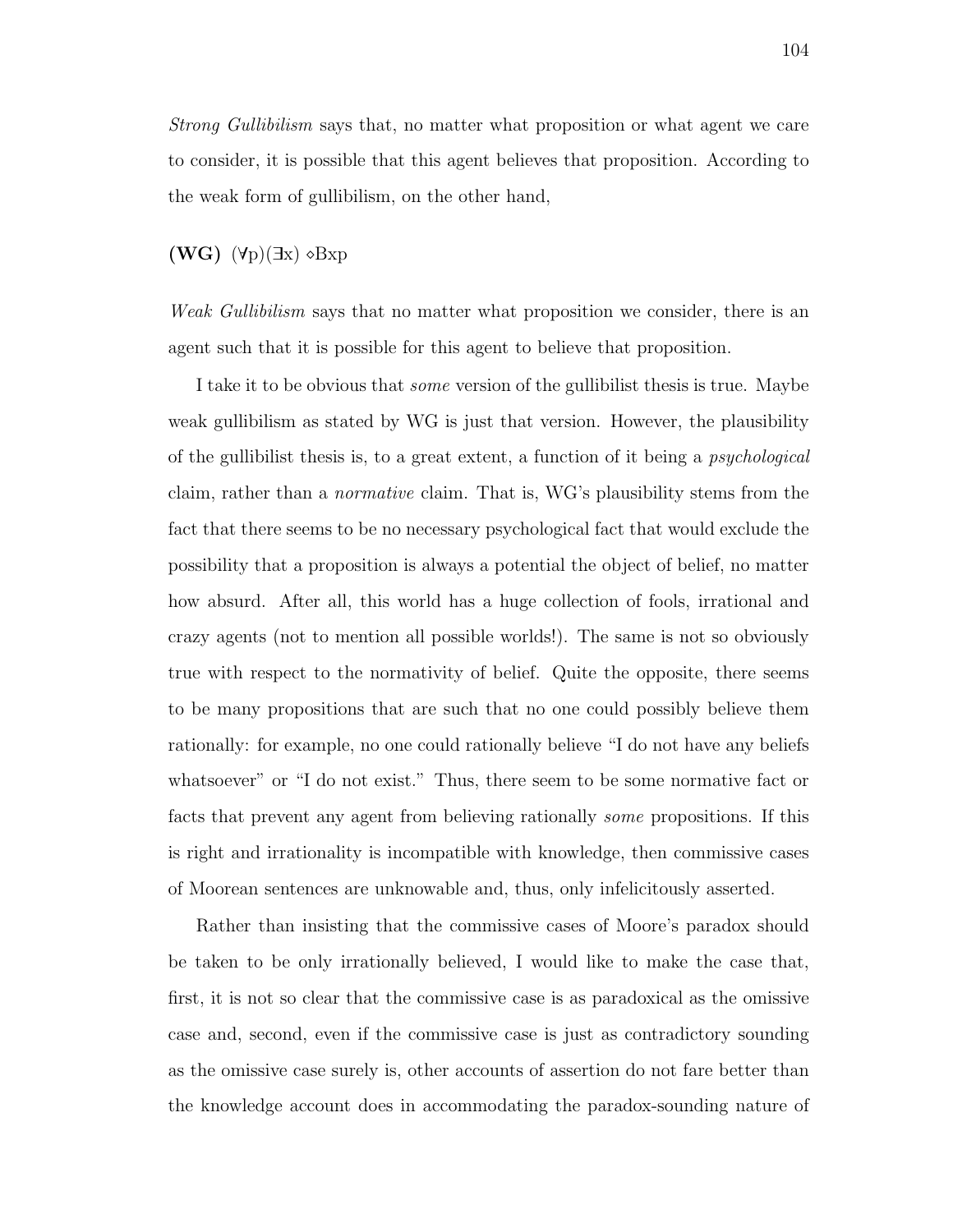commissive Moorean sentences.

As some evidence that the commissive case is not as paradoxical as the omissive one consider the following example modified from [de Almeida](#page-166-1) [\[2001\]](#page-166-1):

#### The Moorean Couple Case

John and Mary are very good friends who know each other for over thirty years. They enjoy the same things and, in particular, they enjoy discussing their personal lives with each other. One day, after telling John about her brother-in-law and the weekend they spent together with their respective partners in a cabin in the woods, John starts suspecting that Mary is in love with her brother-in-law, but that she doesn't believe she is. John thinks Mary is in love with her brother-in-law because she is really excited about everything he does and it is always very happy when she talks about the time they spend together. Plus, John knows Mary well and he has seen the same signs of love when she was getting to know her current husband. John thinks Mary doesn't believe she loves her brother-in-law because she sincerely tells him she loves only her husband. A few weeks after their conversation about Mary's weekend John decides to confront Mary with her own feelings for her brother-in-law. John explains to her how she seems excited every time she talks about her brother-in-law, while insisting that she loves only her husband.

Now, suppose that, after listening attentively to John's heartfelt and honest description, Mary is surprised with herself. After thinking for a few seconds, she turns to John and says "Yes, I love my brother-in-law, but I believe I don't." What Mary said seems plausible to me. There does not seem to be anything wrong with what she said - at least not to my ears. But Mary has just asserted the commissive form of Moore's paradox and, if Sorensen and others are right, what Mary said should have sounded absurd. What is more, compare the seemingly appropriateness of Mary's assertion with the clear inappropriateness of the related omissive form of what Mary asserted: "Yes, I love my brother-in-law, but I don't believe I do." I believe that cases such as this should give us pause when considering Sorensen's claim that commissive and omissive cases are equally absurd.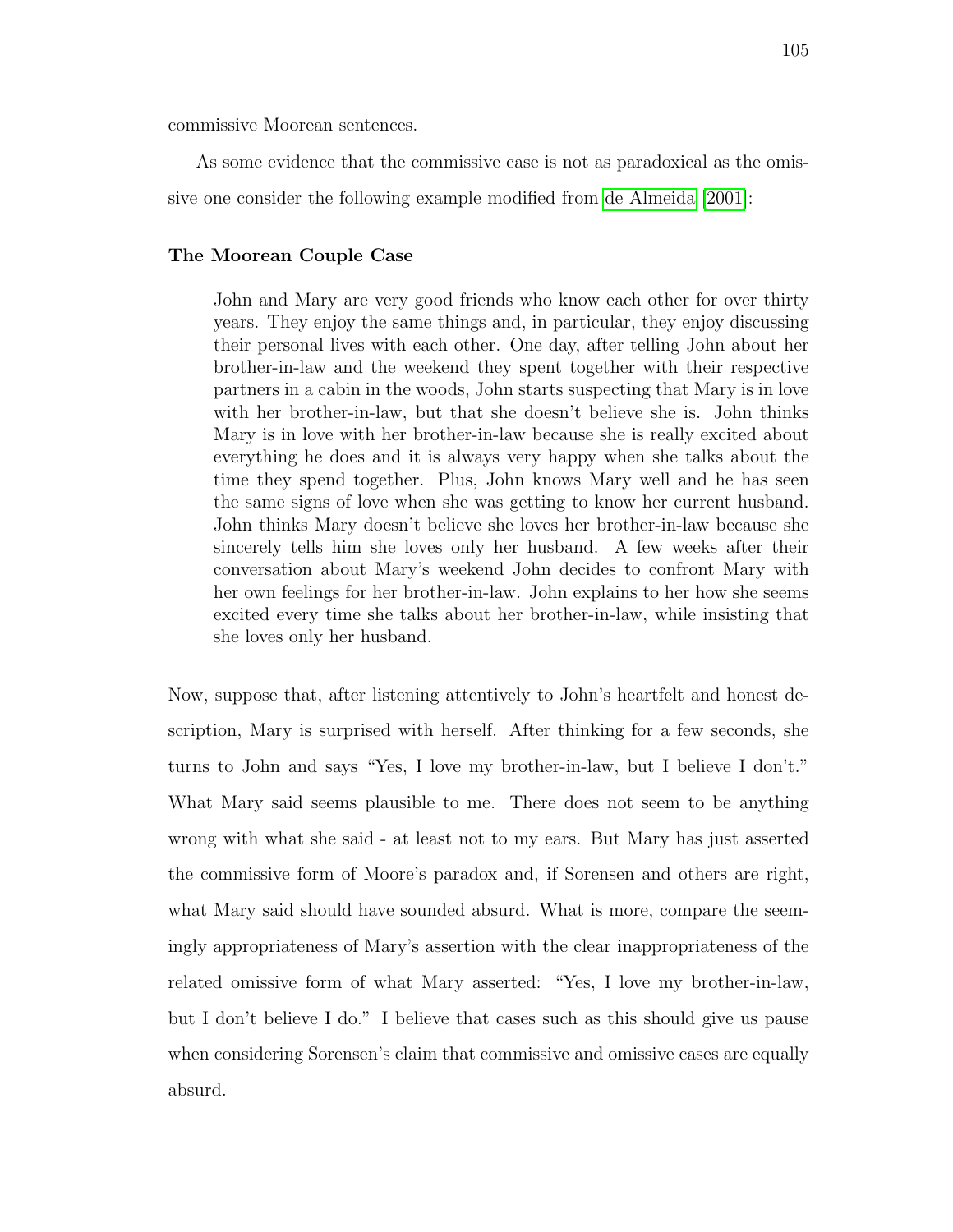# Chapter 4 KFK and the Gettier Problem

At the heart of contemporary philosophy's understanding of what it means for someone to know something via inference are the so-called "Gettier cases."<sup>[1](#page-113-0)</sup> Consider one such case, Edmund Gettier's Case I.[2](#page-113-1)

#### The Coin Case

Smith has a justified true belief that the man who will get the job has ten coins in his pocket. He infers this proposition from his justified but false belief that Jones will get the job and Jones has ten coins in his pocket.

Smith does not know that the man who will get the job has ten coins in his pocket. That he does not know that proposition is something virtually all epistemologists accept. The agreement ends here, however. Since Gettier published his paper a whole industry of theories that claim to "solve" the "Gettier Problem" has dominated most of the epistemological literature. In this chapter I defend the view that the principle according to which inferential knowledge requires knowledge of all the premises essentially involved in one's reasoning (i.e., KFK) solves the Gettier Problem.

<span id="page-113-0"></span><sup>&</sup>lt;sup>1</sup>The view that Gettier cases are pivotal to inferential knowledge is advocated, most prominently, by Gilbert Harman in [Harman](#page-168-0) [\[1973\]](#page-168-0) and [Harman](#page-168-1) [\[1980\]](#page-168-1).

<span id="page-113-1"></span><sup>2</sup>[Gettier](#page-168-2) [\[1963\]](#page-168-2).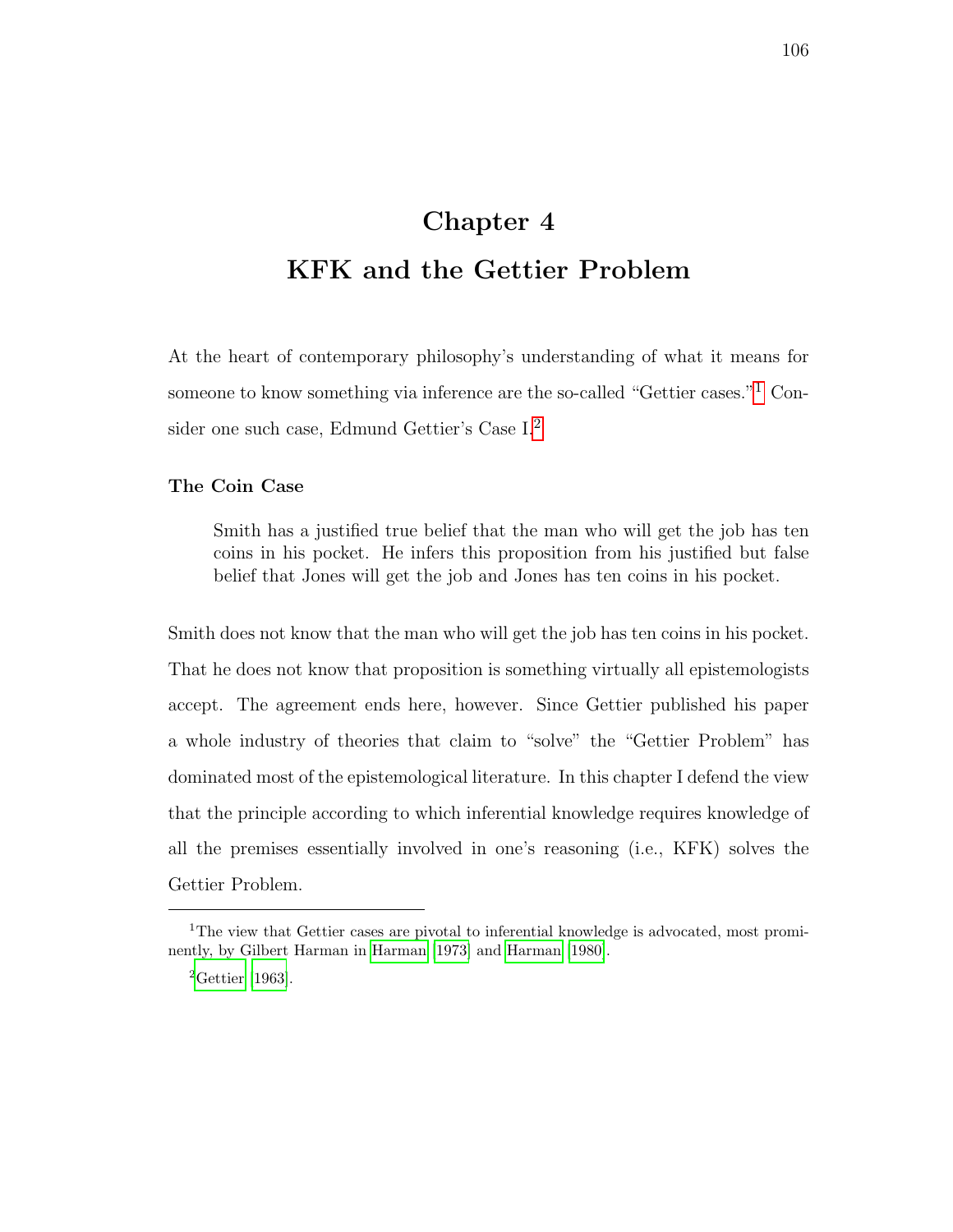## 4.1 The Gettier Conjecture

Gettier uncovered an important epistemological phenomenon: sometimes deductively valid arguments will not give us inferential knowledge of their true and justified conclusion, even though we seem to be justified in believing all the premises in those arguments. The lesson many drew from Gettier's paper was one about conceptual analysis, however - namely, that "knowledge" was not coextensive with "justified true belief." This reaction to Gettier's paper seemed appropriate in part because Gettier himself was ostensibly using his cases as counterexamples to the claim equating both concepts. In what follows my focus will be on understanding the phenomenon of inferential knowledge uncovered by Gettier rather than on the conceptual problem raised by his cases. In particular, I want to argue for one main claim. I will argue that the explanation as to why protagonists in Gettier cases fail to know is the fact that their reasoning depends essentially on something they do not know. I call this the "Gettier Conjecture". This explanation follows from the principle KFK I introduced in chapter 2. Therefore, it gives us a straightforward explanation of an important epistemological phenomenon. The fact that this conjecture is entailed by KFK helps to put the conjecture in a wider epistemological context.

In order to get a better grasp at the Gettier Conjecture, consider Gettier's Case I. Smith has a justified true belief that the man who will get the job has ten coins in his pocket. He infers this proposition from his justified but false belief that Jones will get the job and Jones has ten coins in his pocket. Smith does not know that the man who will get the job has ten coins in his pocket. But why? If the Gettier Conjecture is true, then a simple explanation is readily available: Smith fails to know the conclusion of his inference because his belief in the conclusion depends essentially on a false (and, thus, unknown) belief in one of the premises. A similar explanation applies to Gettier's Case II.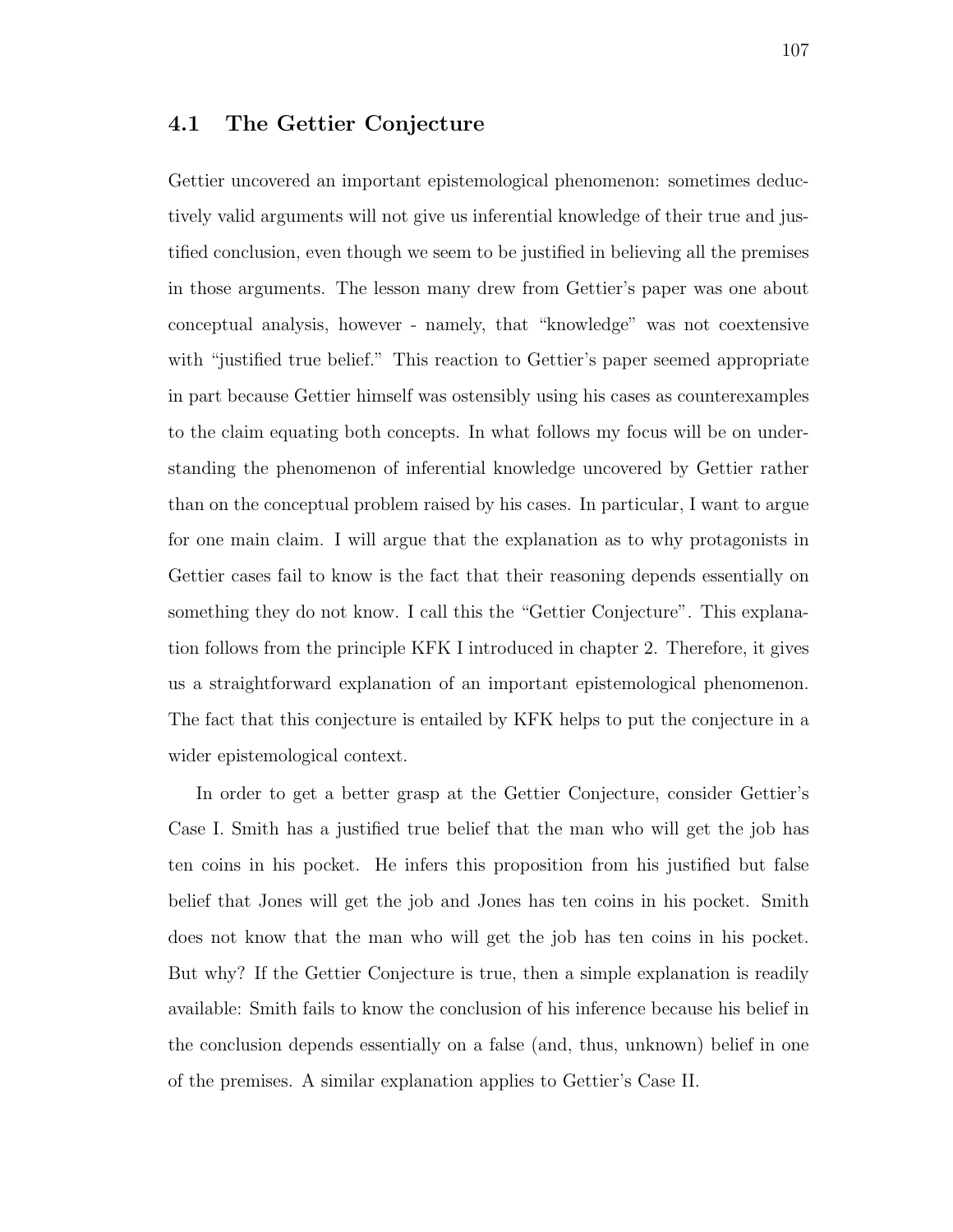#### The Ford Case

Smith infers that either Jones owns a Ford or Brown is in Barcelona, which is true, from his justified but false belief that Jones owns a Ford. Nonetheless, he does not know the conclusion of his inference.

Again, if our conjecture is true, then the reason why Smith does not know is because he does not know the premise on which his belief in the conclusion depends essentially.

Before we go any further, let me state our conjecture more explicitly:

(GC) Necessarily, the protagonist of a Gettier case fails to know that p because her inference in support of p depends essentially on at least one premise she does not know.

The first thing to note is that GC is what we get if we apply KFK to Gettier cases. Notice, too, that the "because" clause in GC denotes the relation of explanation, rather than the relation of causation. Causation and explanation might be intimately related, but GC is intended to be silent on this relationship.

Second, notice that whether GC succeeds in explaining the ignorance that is present in all Gettier cases depends in part on what counts as a Gettier case. GC is ostensibly an explanation of the ignorance we find in Gettier cases where the protagonist acquires a justified true belief via reasoning. Hence, GC covers the original Gettier cases, since those are cases where the target belief is an inferential one. But, does it cover all the other Gettier cases? I will try to answer this question in the next section.

Before I finish this section let me point out that at least one other philosopher seems to have held something similar to GC. In his 1973 book "Belief, Truth and Knowledge" David Armstrong says the following about the Gettier cases:

Gettier produces counterexamples to the thesis that justified true belief is knowledge by producing true beliefs based on justifiably believed grounds,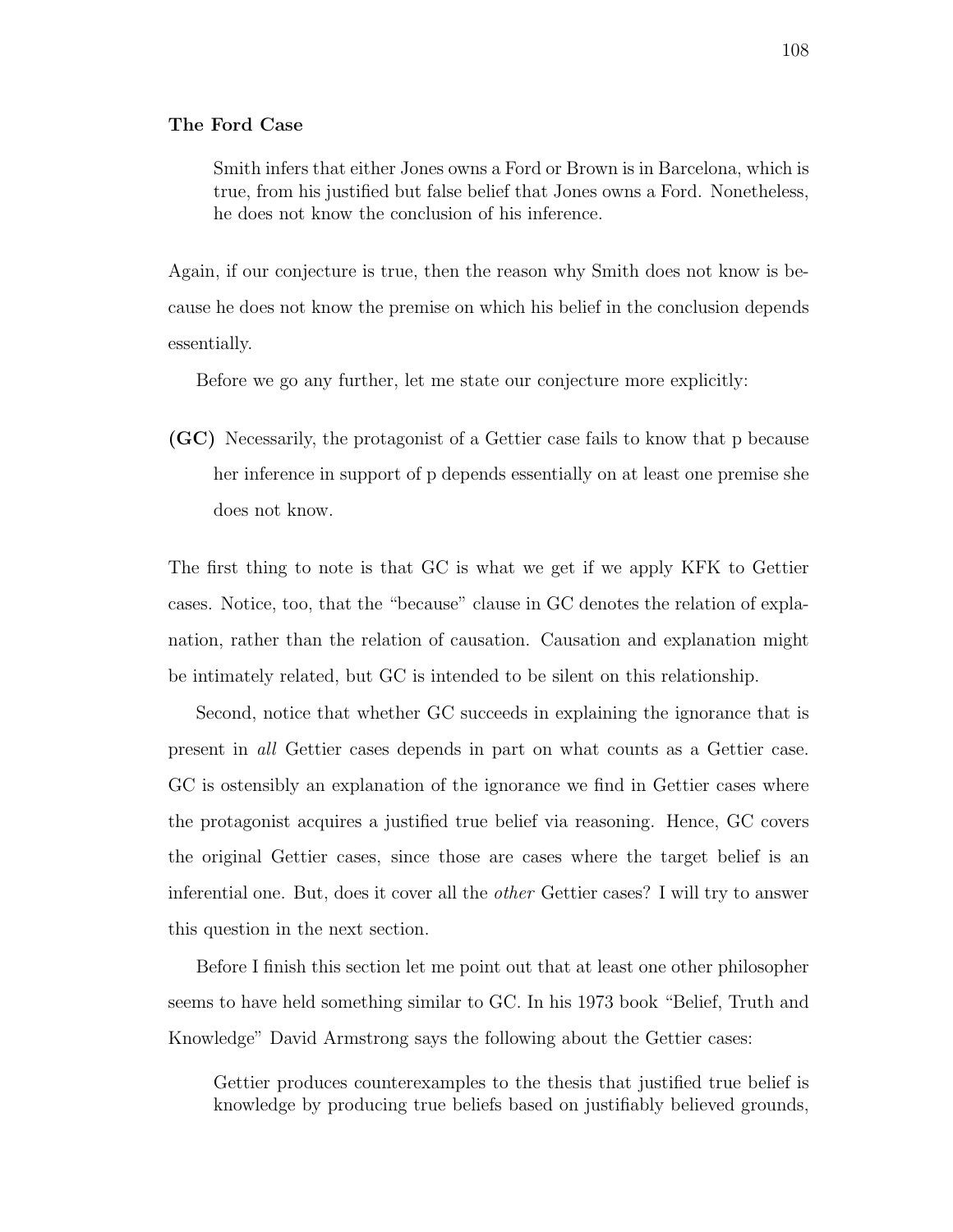... but where these grounds are in fact false. But because possession of such grounds could not constitute possession of knowledge, I should have thought it obvious that they are too weak to serve as suitable grounds.<sup>[3](#page-116-0)</sup>

Armstrong not only seems to accept GC in this passage, but the reason why he accepts it is because he accepts something like the general principle about inferential knowledge I call KFK. His acceptance of KFK also echoes Russell's endorsement of this principle in the beginning of the twentieth century.<sup>[4](#page-116-1)</sup>

## 4.2 What counts as a Gettier case?

This is a vexing question and epistemologists usually disagree on how to answer it.[5](#page-116-2) Even though I do not expect to close this question definitively, I do hope the argument in this section will make progress on the issue.

First of all, it might be thought that not all Gettier cases involve inference. For example, Alvin Goldman's Barn-façade case<sup>[6](#page-116-3)</sup> is sometimes taken to be a Gettier case in which the protagonist acquires a justified true belief via perception. Russell's stopped-clock case<sup>[7](#page-116-4)</sup> and Roderick Chisholm's sheep-in-the-field case<sup>[8](#page-116-5)</sup> are also sometimes taken to be Gettier cases whose protagonists acquire a justified true belief via perception. If these are Gettier cases in which there is no reasoning involved in the acquisition of the protagonist's justified true belief, then the appeal

<span id="page-116-1"></span> $4$ See ch.2.

<span id="page-116-5"></span>8 cf[.Chisholm](#page-165-1) [\[1977\]](#page-165-1).

<span id="page-116-0"></span><sup>3</sup>[Armstrong](#page-165-0) [\[1973,](#page-165-0) p.152].

<span id="page-116-2"></span> $^{5}$ cf. [Lycan](#page-171-0) [\[2006\]](#page-171-0).

<span id="page-116-4"></span><span id="page-116-3"></span><sup>6</sup> cf[.Goldman](#page-168-3) [\[1976,](#page-168-3) p.772-3].

<sup>7</sup>Russell originally used the example to show that there can be true belief without knowledge in [Russell](#page-173-1) [\[1948/2009,](#page-173-1) p.140]. Israel Scheffler, in [Scheffler](#page-173-2) [\[1965,](#page-173-2) p.112], was the first to suggest that the case could be turned into a counterexample to the JTB analysis of "knowledge" if we assume that the subject looking at the clock "has good grounds to suppose the clock is going." This formulation of Russell's case turns it into a case in which the protagonist's justified true belief that it is 10:00AM depends essentially on the falsehood "the clock is going." I come back to issue of whether or not this is a non-inferential case below.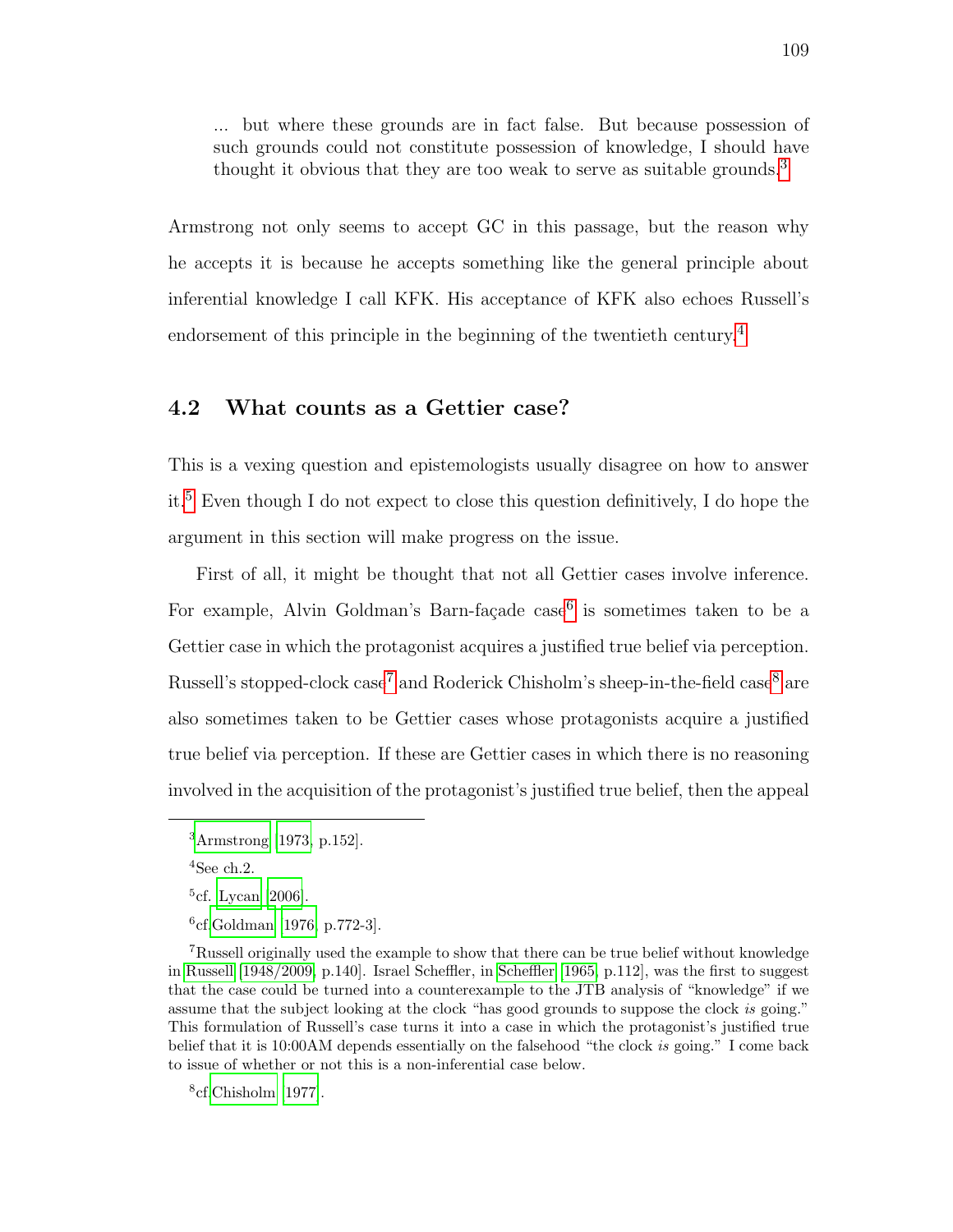of GC might be taken to be somewhat diminished. We do not have to necessarily accept this result, however. There are a few things we can say about these cases that are in line with GC explaining ignorance in all Gettier cases.

For example, one could hold the view that only the two original cases presented by Gettier deserve to be called "Gettier cases." One might think this because one thinks that the point of a Gettier case is to show that "knowledge" is not the same as "justified true belief," and that this point can be made with one single Gettier case. The problem with this view of what counts as a Gettier case is that it is far from clear that we cannot multiply Gettier cases by discerning the essential features of the original cases. For instance, we might note that Gettier accepted two principles (fallibility and justification closure) and that, mutatis mutandis, any case in which the protagonist instantiates these principles and, as a result, arrives at a justified true belief that is not knowledge should also be deemed "Gettier case." Here is how Gettier presents those principles about justification:

I shall begin by noting two points. First, in that sense of 'justified' in which S's being justified in believing P is a necessary condition of S's knowing that P, it is possible for a person to be justified in believing a proposition that is in fact false. Secondly, for any proposition P, if S is justified in believing P, and P entails Q, and S deduces Q from P and accepts Q as a result of this deduction, then S is justified in believing  $Q^{9}$  $Q^{9}$  $Q^{9}$ .

If we go down that route - that is, if we accept Gettier's suggestion that he is interested only in cases in which both the fallibility principle and the closure principle are instantiated - then it follows that all Gettier cases are cases in which the protagonist acquires a justified true belief via deductive reasoning which relies essentially on a false premise. At this point someone might complain that even though instantiating fallibility and justification closure is a sufficient condition for a case to be a Gettier case, it is not a necessary one. The idea would be that cases that do not instantiate either one of those principles may also be deemed

<span id="page-117-0"></span><sup>&</sup>lt;sup>9</sup>[Gettier](#page-168-2) [\[1963,](#page-168-2) p.121].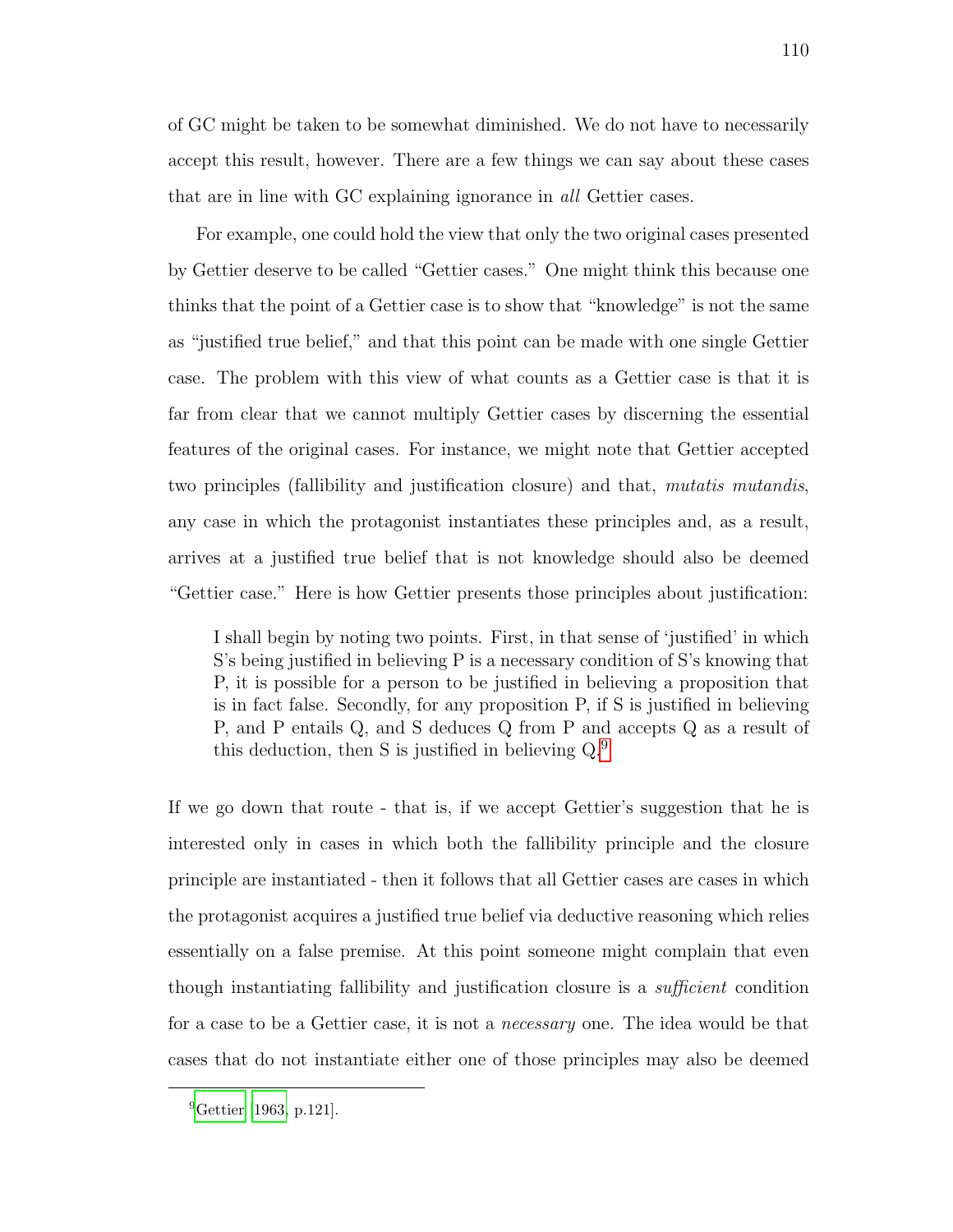Gettier cases. There are three mutually inconsistent and exhaustive options here, all of which take the original Gettier cases to be Gettier cases, of course, but they also suggest that we expand the class of those cases.

The first alternative is to say that instantiating fallibility and justification closure is sufficient but not necessary for a case G to be a Gettier case. The proponent of this view might point out that Chisholm's sheep-in-the-field case,  $^{10}$  $^{10}$  $^{10}$ Feldman's clever reasoner case,<sup>[11](#page-118-1)</sup> as well as Goldman's Barn-façade case<sup>[12](#page-118-2)</sup> are examples of Gettier cases that do not instantiate either one of those principles. There are a few problems with this alternative. First, it is not clear that the protagonist in all of those cases fails to know. Secondly, even if the protagonist in all of those cases fails to know, a case may be made that the protagonist in all of those cases relies on unknown premises essentially. Thirdly, this alternative runs the risk of over-generating Gettier cases. I will briefly discuss each of these issues in turn.

Ernest Sosa has famously argued that there is an important sense in which the protagonist of the Barn-façade case knows that that is a barn - the "animal" knowledge" sense of "knowledge" -, while there is another sense in which he fails to know - the "reflective knowledge" sense of "knowledge."[13](#page-118-3) William Lycan also reports not having the intuition that the person in this case fails to know.<sup>[14](#page-118-4)</sup>

<span id="page-118-0"></span><sup>10</sup>[Chisholm](#page-165-1) [\[1977\]](#page-165-1).

<span id="page-118-1"></span><sup>11</sup>[Feldman](#page-167-1) [\[1974\]](#page-167-1).

<span id="page-118-3"></span><span id="page-118-2"></span> $12$ [Goldman](#page-168-3) [\[1976\]](#page-168-3).

<sup>13</sup>cf[.Sosa](#page-173-3) [\[2007,](#page-173-3) p.96 fn.1] and [Sosa](#page-173-4) [\[2011,](#page-173-4) p.82-95]. In [Sosa](#page-173-4) [\[2011,](#page-173-4) p.92], Sosa tries to accommodate the fact that "many of us cannot believe that the fake barns subject knows at any level whatsoever, whether animal or reflective" by distinguishing still a further sense in which one can be truly said to know something - i.e., the "human knowledge" sense of "knowledge." Human knowledge, according to Sosa, comes in degrees and in its lowest degrees it corresponds to reflective knowledge; in its highest degree, human knowledge involves "scientific and even philosophical perspectives that enable defense of one's first-order belief as apt." Sosa argues that those who think that Henry doesn't know, full stop, have the "human knowledge" sense of "knowledge" in mind.

<span id="page-118-4"></span> $^{14}$ cf[.Lycan](#page-171-0) [\[2006,](#page-171-0) p.158,p.162-3].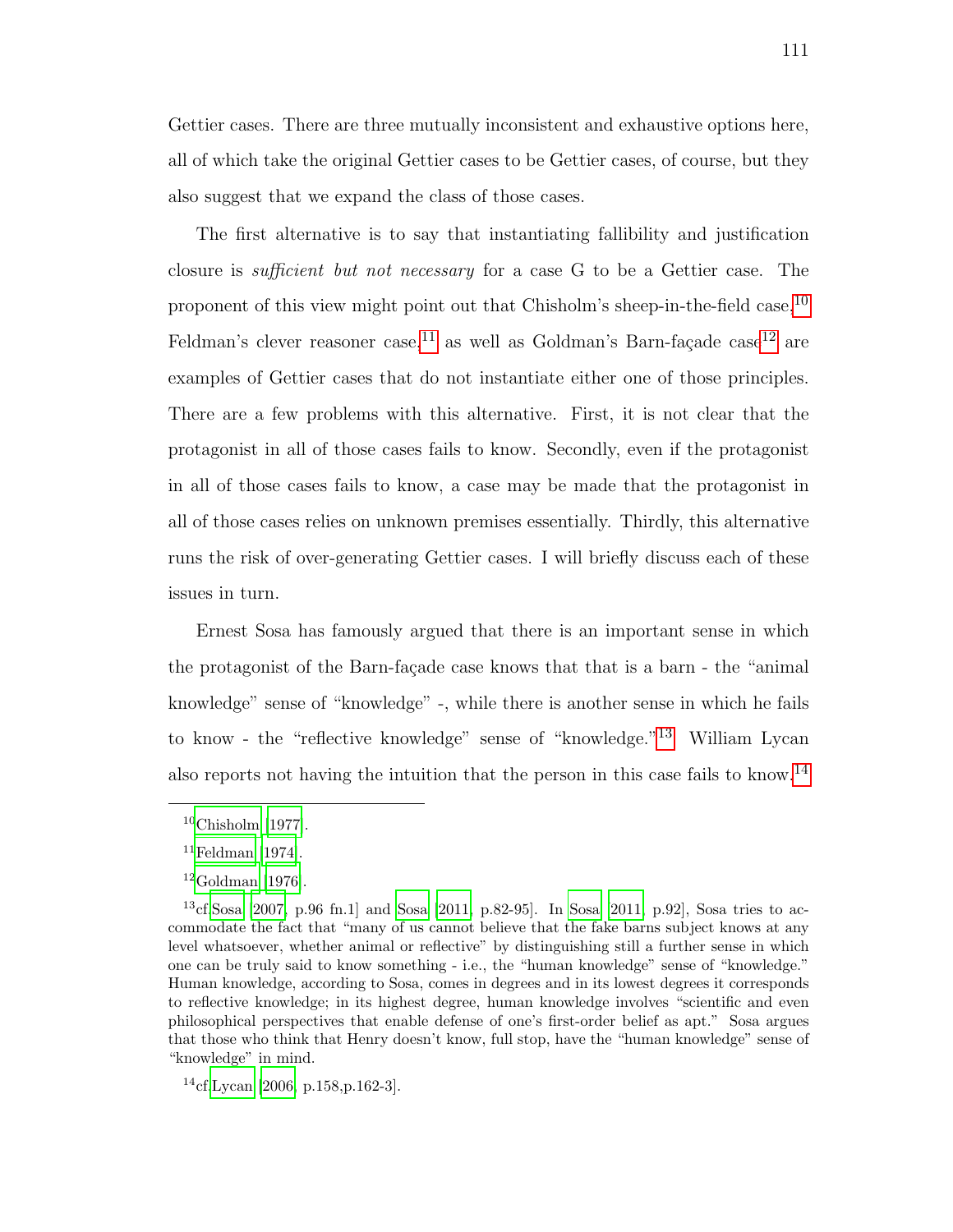Finally, Tamar Gendler and John Hawthorne have challenged the very reliability of intuitive judgments in response to fake barn cases.<sup>[15](#page-119-0)</sup> The point here is that there is wide disagreement as to whether the protagonist in Goldman's case in fact fails to know. This result contrasts sharply with the wide agreement among epistemologists that the protagonist in the original Gettier cases fails to know.

Even if the protagonists in all of those cases fail to know, it can be argued that they rely essentially on propositions they do not know. Someone will certainly complain: "Wouldn't that turn those cases into *inferential* Gettier cases?" Maybe. Whether or not a belief depending essentially on a proposition makes that belief inferential depends in part on how one thinks about inference. If only explicitly inferential beliefs count as being the product of inference (as when one says to oneself "A; therefore, B"), then the target belief in those cases is arrived at non-inferentially. But, if a belief depending essentially on a proposition in the sense sketched above counts as "inferential" in a broad sense of that word (as I think it is plausible to think it does), then the justified true belief in those cases are the result of inference and, thus, fall under the purview of GC. Once we accept this view of inference, it is easy to see that the target belief in those cases depends on at least one other proposition they fail to know: "The clock is working" in Russell's case; "That is a sheep" in Chisholm's case; "Nogot owns a Ford" in Feldman's case; "There are no barn look-a-likes around" in Goldman's case. Their true beliefs depend evidentially and causally on those beliefs they fail to know. Given GC, that explains why they fail to know.

The alternative that we are considering also runs the risk of over-generating Gettier cases. If we thought that we could have Gettier cases that do not instantiate either justification closure or fallibility but in which the protagonist has a justified true belief without knowledge, then it would be hard to see how we

<span id="page-119-0"></span><sup>&</sup>lt;sup>15</sup>[Gendler and Hawthorne](#page-168-4) [\[2005\]](#page-168-4).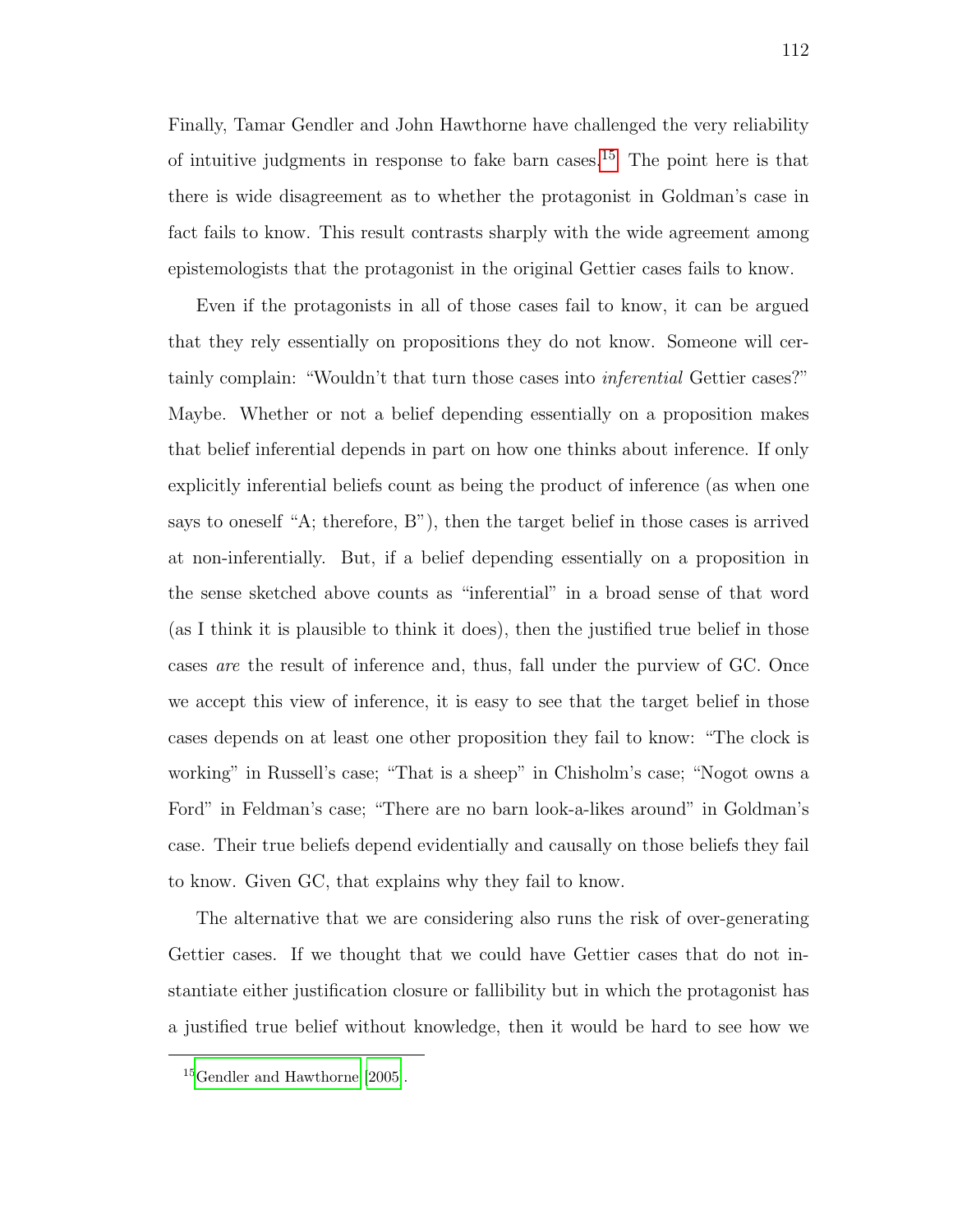would rule out the possibility that, say, versions of the lottery case count as Gettier cases. After all, the protagonist of a lottery case arrives at a justified true belief that his ticket is a loser via inference from his knowledge that the odds that his ticket is a winner are slim and his knowledge that the lottery is fair. In cases like that the protagonist has an inferentially justified true belief which depends on things he knows; he fails to know the conclusion of his inference, but, still, this is clearly not a Gettier case. The issue here is not that other views of what a Gettier case is cannot explain *why I fail to know* in the lottery case, but, rather, that they cannot explain why the lottery case is not a Gettier case.

The initially plausible suggestion that instantiating fallibility and justification closure is sufficient but not necessary for a case to be a Gettier case turned out to be problematic. A second alternative would be to say that instantiating fallibility is necessary, while instantiating justification closure is not necessary for a case to be a Gettier case. This alternative is compatible with GC explaining why the protagonist of a Gettier case fails to know: GC applies to cases in which one's conclusion depends essentially on a falsehood, but it is silent about whether the case involves deduction or not. If, given the fallibility principle Gettier cases are such that their protagonist's conclusion depends essentially on a falsehood, then GC applies to all Gettier cases.

The third and last alternative says that the instantiation of justification closure, but not of fallibility, is necessary for a case to be a Gettier case. Perhaps someone would defend this alternative using Feldman's clever reasoner case whose protagonist allegedly knows all the premises essentially involved in his reasoning. However, as I said before, I doubt that the protagonist in that case does not rely essentially on an unknown proposition. <sup>[16](#page-120-0)</sup>

We can also try to explain why some epistemologists might confidently insist that there are Gettier cases that do not fit GC's bill. One plausible explanation

<span id="page-120-0"></span><sup>16</sup>[Shope](#page-173-5) [\[1983,](#page-173-5) p.211-6] detailed discussion of this case makes the same point.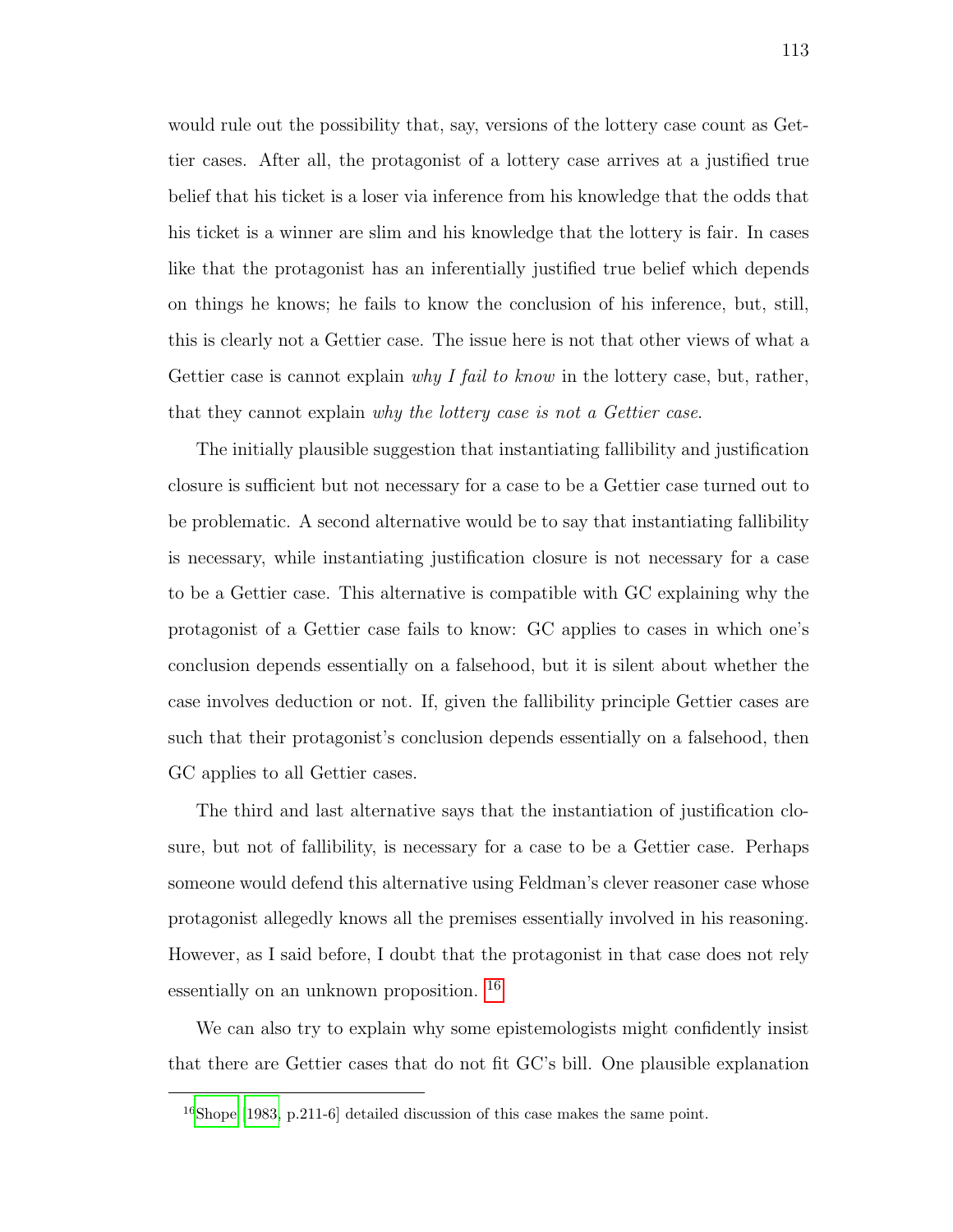for this inclination is that most of those epistemologists lose sight of the fact that Gettier cases are merely one class of cases in which the protagonist has a justified true belief but no knowledge. The suggestion is that these epistemologists tacitly assume that all cases of justified true belief with no knowledge are Gettier cases. Thinking that that is the case, whenever they stumble upon a case of justified true belief with no knowledge they think they have stumbled upon a Gettier case. This would explain their inclination to resist the suggestion that all Gettier cases are cases in which justification closure and fallibility are instantiated.

The problem with this train of thought is that many cases of justified true belief are *clearly* not Gettier cases. Here are at least two classes of cases that are not Gettier cases and in which the protagonist has a justified true belief but not knowledge - lottery cases and cases involving sorites series. I briefly considered lottery cases, so I will not repeat that point here. As for cases involving sorites series, consider a series of tiles going from clearly red to clearly yellow. In that case I know that the first tile is red and that the last one is yellow. It is plausible to think, however, that at some point in the series I will have a justified true belief that the tile in front of me is red/yellow, but I will not know that it is. This is a clear cases of justified true belief without knowledge, but it is far from being a Gettier case.

The upshot of this brief discussion is that, even if not perfect, the idea that a case G is a Gettier case only if both fallibility and justification closure are instantiated in G seems to be the least problematic suggestion about what makes a Gettier case a Gettier case.<sup>[17](#page-121-0)</sup> The good news is that, if fallibility is an essential component of a Gettier case, then GC explains why there is ignorance in all Gettier case.

<span id="page-121-0"></span><sup>&</sup>lt;sup>17</sup>cf. [Shope](#page-173-5) [\[1983\]](#page-173-5) for a similar characterization of Gettier cases.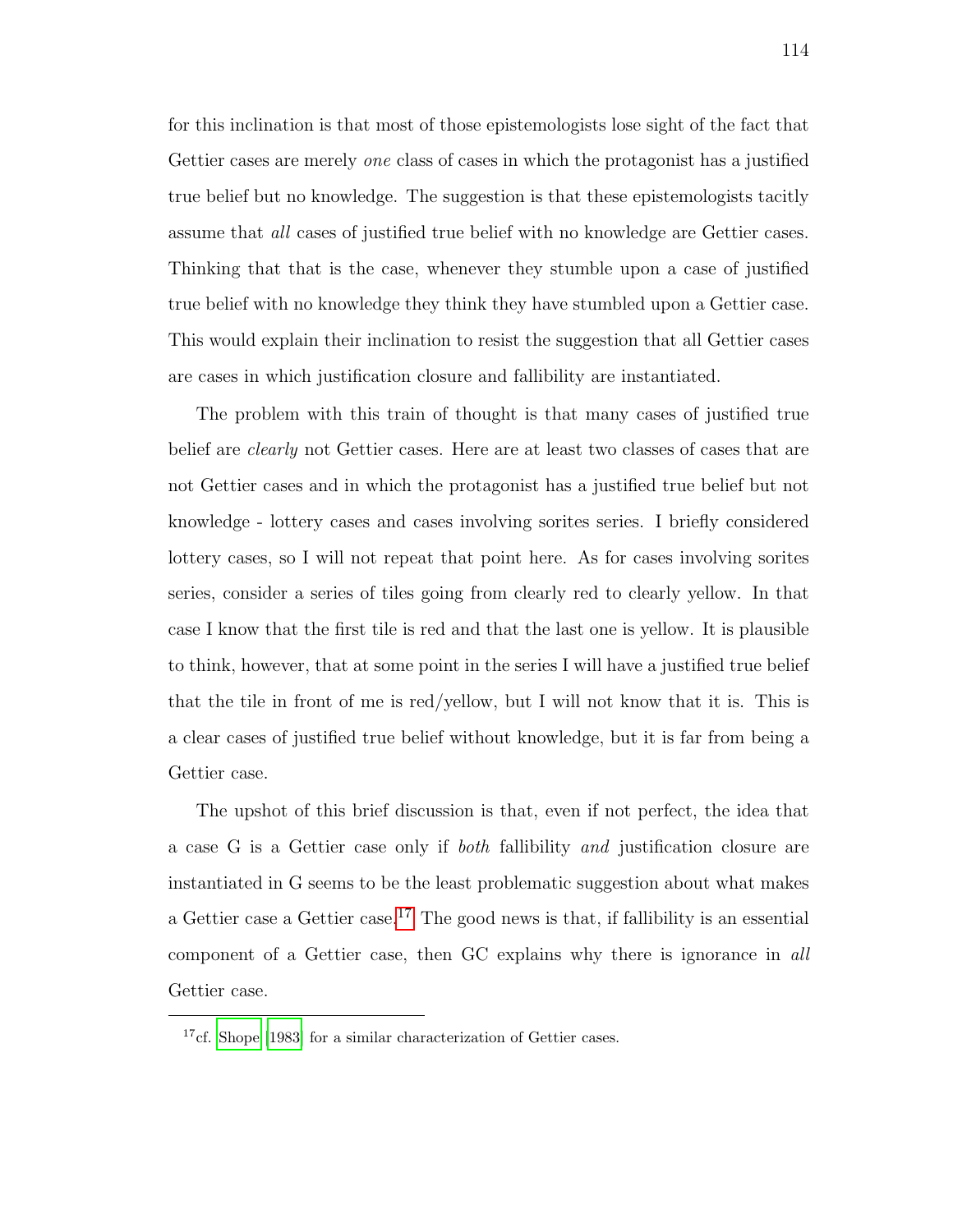## 4.3 Two Gettier Problems

Gettier cases are said to give rise to the so-called "Gettier Problem." As usually understood, "Gettier Problem" refers to a problem in conceptual analysis. Gettier (and virtually everyone since his paper was published) took his cases to be a refutation of the claim that the concepts knowledge and justified true belief are necessarily co-extensive. In the two cases discussed by Gettier, the protagonist instantiates the concept justified true belief, but, it is argued, not the concept knowledge Call this worry raised Gettier cases the Conceptual Gettier Problem, for obvious reasons.

Some epistemologists trying to solve the Conceptual Gettier Problem have argued that a forth condition must be added to the traditional analysis.<sup>[18](#page-122-0)</sup> Others have proposed analyses of "knowledge" that reject the traditionalist claim that justification is a necessary condition on "knowledge" and put forward a counterfactual condition instead.[19](#page-122-1)

If Williamson is right and "knowledge" is unanalyzable, then there is a sense in which trying to meet the Conceptual Gettier Problem is a waste of time. On the other hand, even if he is right, it does not follow that Gettier cases are devoid of philosophical interest. In particular, Gettier cases raise what may be called the Explanatory Gettier Problem: what exactly explains why protagonists in Gettier cases fail to know? According to GC, the protagonists of Gettier cases fail to know because their belief relies essentially on at least one premise they do not know.

<span id="page-122-0"></span><sup>18</sup>For example, [Klein](#page-170-0) [\[1971\]](#page-170-0)[,Chisholm](#page-165-1) [\[1977\]](#page-165-1), [Goldman](#page-168-5) [\[1986\]](#page-168-5), [Lehrer](#page-171-1) [\[1990\]](#page-171-1), [Feldman](#page-167-2) [\[2002\]](#page-167-2), and [Pritchard](#page-172-2) [\[2012\]](#page-172-2).

<span id="page-122-1"></span><sup>19</sup>For example, [Nozick](#page-172-1) [\[1981\]](#page-172-1), [Dretske](#page-167-3) [\[1971\]](#page-167-3).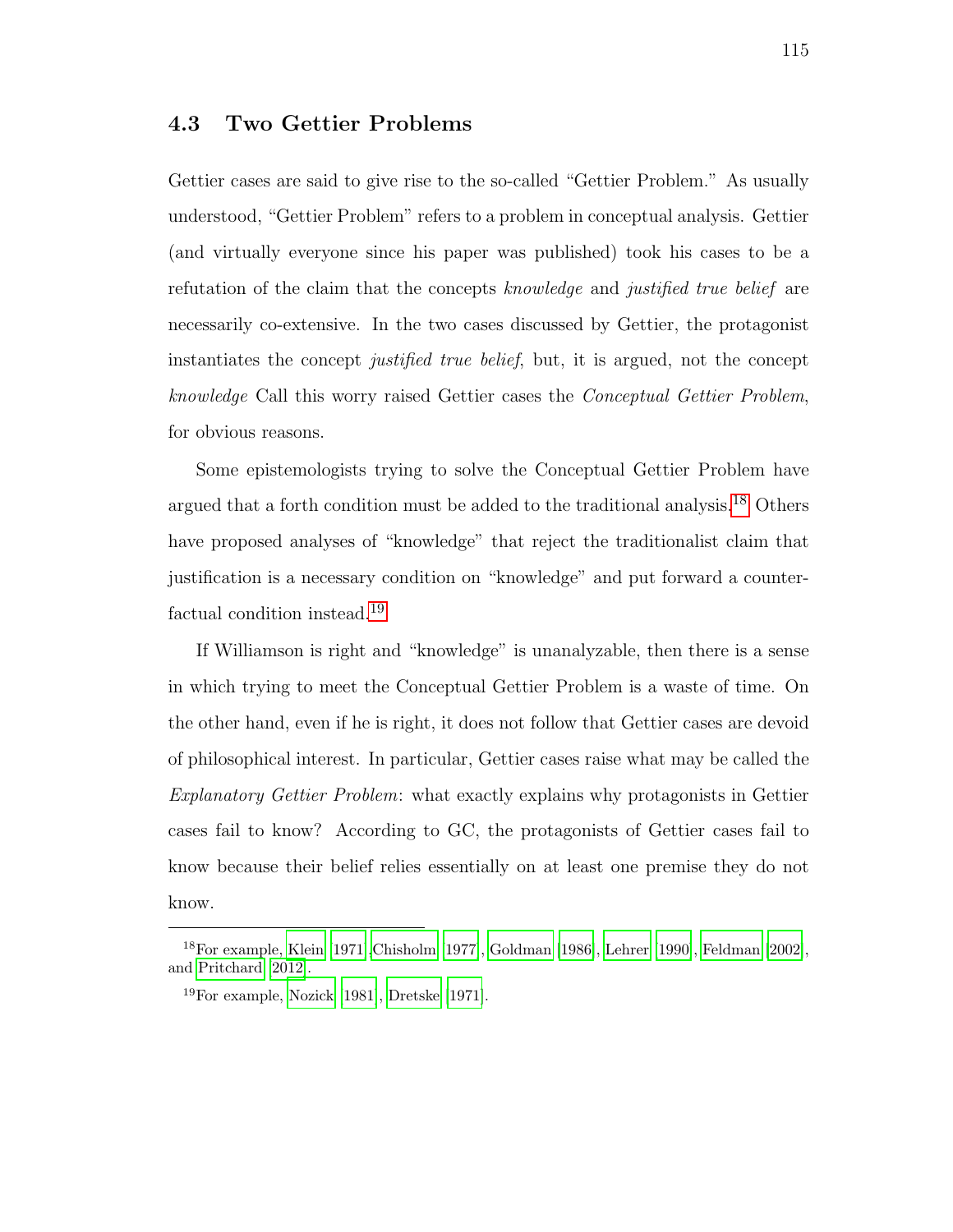Knowledge first epistemology has so far said little about the Conceptual Get-tier Problem and nothing about the Explanatory Gettier Problem.<sup>[20](#page-123-0)</sup> Knowledgefirsters can appeal to GC in order to solve the Explanatory Gettier Problem, for GC is a special case of KFK and the latter is entailed by Williamson's account of evidence. This is good news for knowledge first epistemology, for, GC, if true, provides knowledge-firsters with a solution to this important epistemological problem.

In sum, there seems to be two different kinds of problems raised by Gettier cases: a conceptual one and an explanatory one. Even though these two problems are related, epistemologists have focused most of their efforts on solving the con-ceptual problem.<sup>[21](#page-123-1)</sup> Since the main motivation for trying to solve this problem was the assumption that "knowledge" can be analyzed, the appeal of Gettier cases has diminished as doubts about whether this concept is really analyzable grew stronger. If I am right and Gettier cases really raise an explanatory problem, then those cases are epistemologically relevant even if "knowledge" is unanalyzable.

## 4.4 Some Caveats

I had better say a few words about what GC *does not* claim in order to preempt possible confusion. For instance, GC will be considered ludicrous if we fail to realize that it assumes that certain conditions are in place. Once those conditions are in place (and only then) GC applies. For example, we have no need to reach for GC as an explanation for why S fails to acquire inferential knowledge if S's reasoning is an instance of an invalid form of argument such as affirming the

<span id="page-123-1"></span><span id="page-123-0"></span><sup>20</sup>But see [Williamson](#page-174-1) [\[2013\]](#page-174-1).

<sup>&</sup>lt;sup>21</sup>Of course, nothing I said here should suggest that traditional epistemologists trying to meet the conceptual challenge have nothing to say about the explanatory problem. For example, if one thinks that "knowledge" can be factorized into "justification," "truth," "belief" and "x," then one might insist that what explains why protagonists of Gettier cases fail to know is that her belief is not x.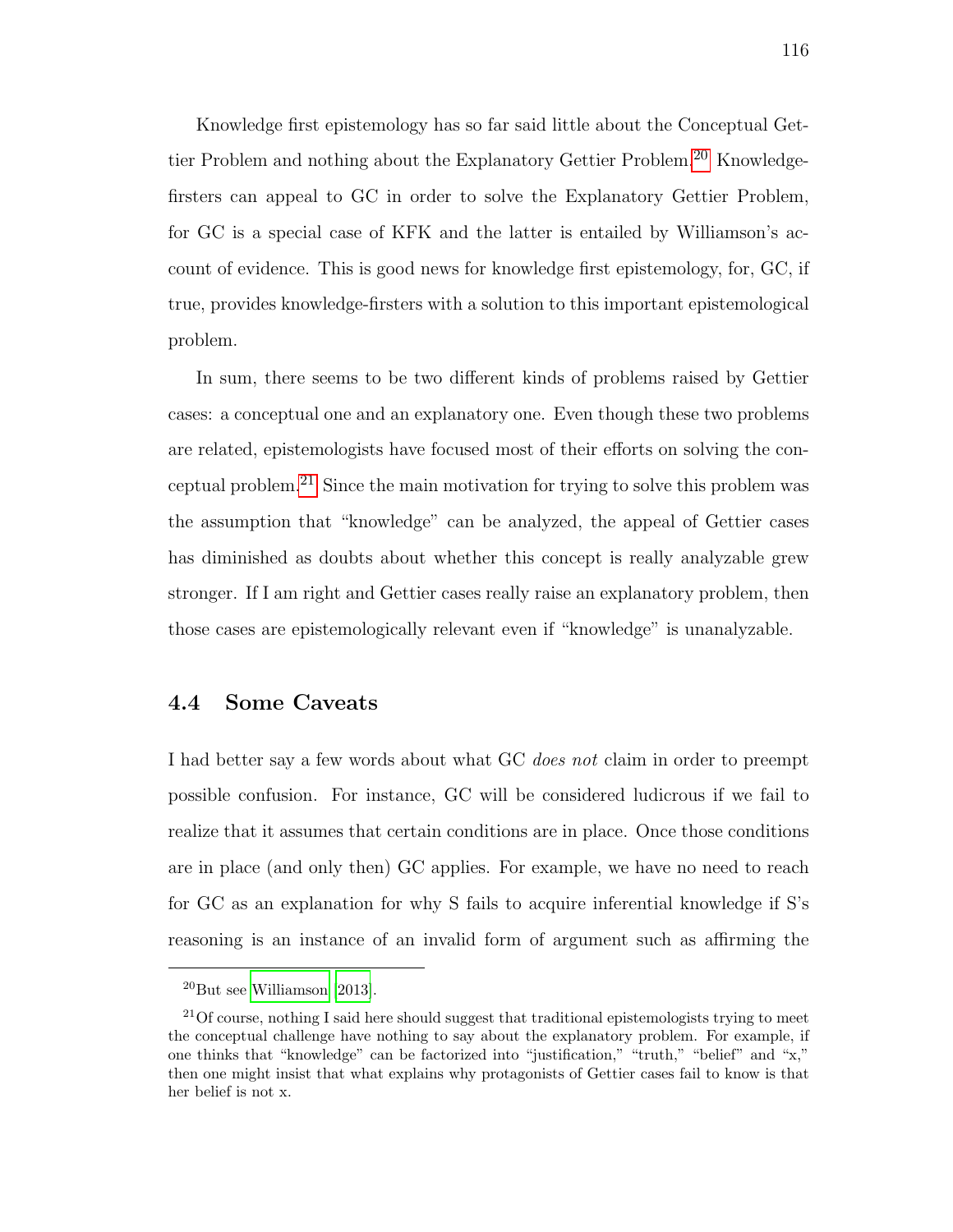consequent or if he based his reasoning on a weak inductive argument. Since those are clear vices in reasoning, the fact that S relies on a fallacious form of argument or on a weak inductive argument explains, by itself, his lack of knowledge. What is more, I take it that this is how things should be, for we ought to apply GC only to Gettier cases, and neither of those defects in reasoning, by themselves, turn a case into a Gettier case.<sup>[22](#page-124-0)</sup> Likewise, even if the agent uses a deductively valid argument or a strong inductive argument (and even if she knows all the premises essentially involved in her reasoning), but she is drunk or otherwise "in a bad cognitive shape," we have no need to appeal to GC in order to explain why she fails to acquire inferential knowledge. GC applies only to cases in which subjects are employing laudable forms of reasoning and are in good enough cognitive condition. If we forget about this caveat, we are liable to dismiss GC too quickly. Again, this is plausible because epistemologists do not tend to see cases in which the protagonist's reasoning is defective in the ways suggested, or cases in which the protagonist is in bad cognitive shape as Gettier cases.

There is also the question of division of explanatory labor. When well understood, GC is an answer to the following question:

(Q1) Why do protagonists in Gettier cases fail to know?

The answer is that the reasoning they use to arrive at their justified true belief involves essentially at least one premise they do not know. Once that is settled, one could ask the further question:

(Q2) Why is it that reasoning which involves essentially propositions one does not know does not yield knowledge of its conclusion?

<span id="page-124-0"></span><sup>&</sup>lt;sup>22</sup>In fact, in those cases S may even know all the premises involved in his reasoning and fail to know the conclusion because his reasoning is fallacious or inductively weak.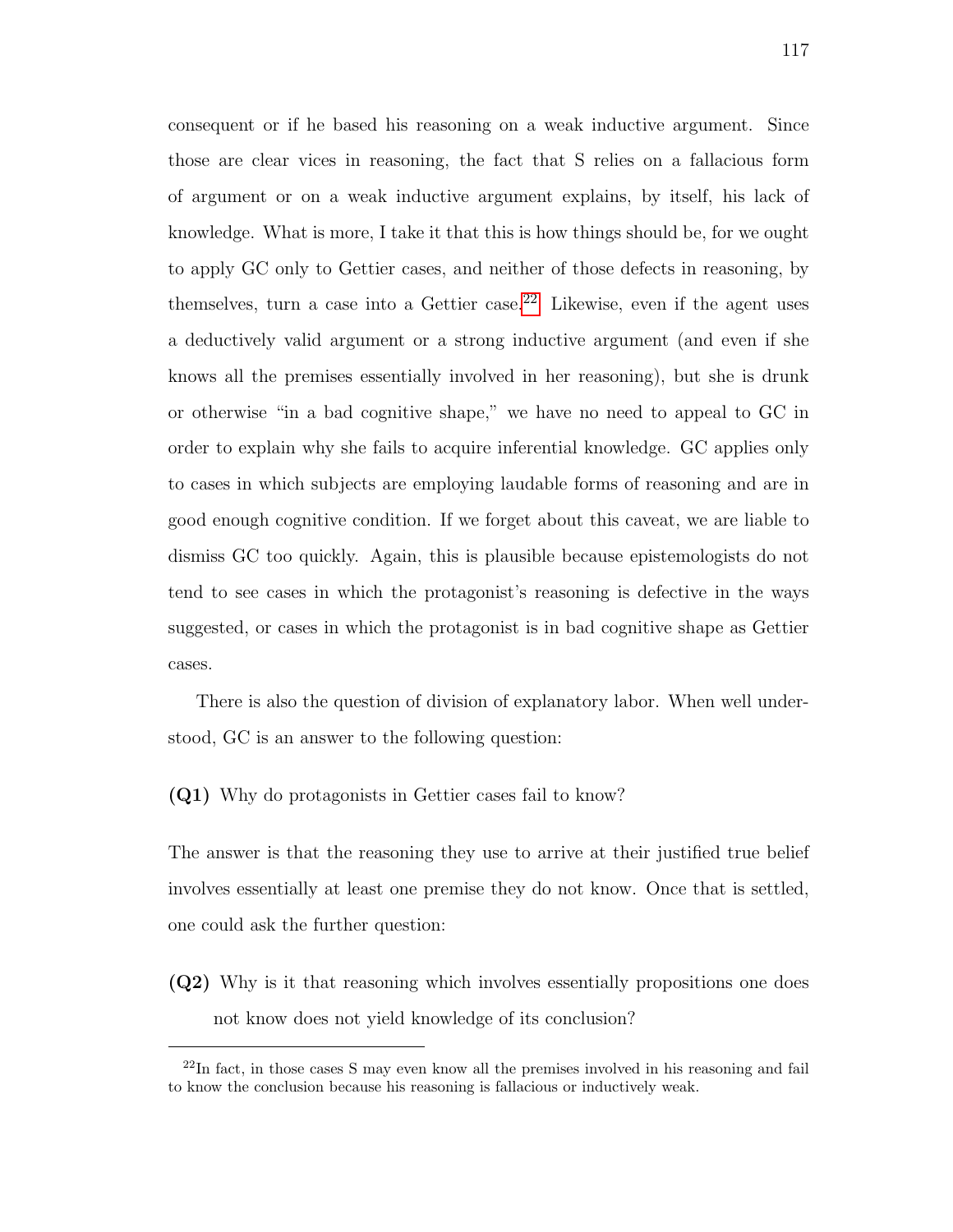GC, by itself, is not an answer to Q2. Given GC, however, we may reasonably expect that an appropriate answer to Q2 might come from at least two different places. Part of an answer to Q2 might come from our practice of evaluating the epistemic standing of our own inferences and the inferences of others, while another part of that answer might come from epistemological theories about what counts as evidence and what, therefore, may be used, with epistemic propriety, as a premise in reasoning.

If we are inclined to deem otherwise sound inferences defective because the subjects undergoing those inferences rely essentially on propositions they do not know, then that would indicate that we normally view knowledge of premises essentially involved in inference as necessary for knowledge of that inference's conclusion. If propositions one does not know are not part of one's evidence set, then that would explain why having one's reasoning essentially involve premises we do not know prevents one from knowing the conclusion of one's reasoning, for only what is part of one's evidence may be properly used as a reason (i.e., premise) in reasoning.

As we saw in chapter 3, we have reason to think that this kind of answer to  $Q2$  might be made plausible: it seems that we do, in general, deny knowledge to subjects whose reasoning relies essentially on a premise they do not know, and, according to knowledge-first epistemologists, our evidence includes only propositions we know. Arguably, GC is made more plausible by the fact that it generates non-obvious expectations we have a reason to think are in fact satisfied.

### 4.5 A recent ancestor of the Gettier Conjecture

The "No-False-Grounds" solution to the Conceptual Gettier Problem is a recent ancestor of GC.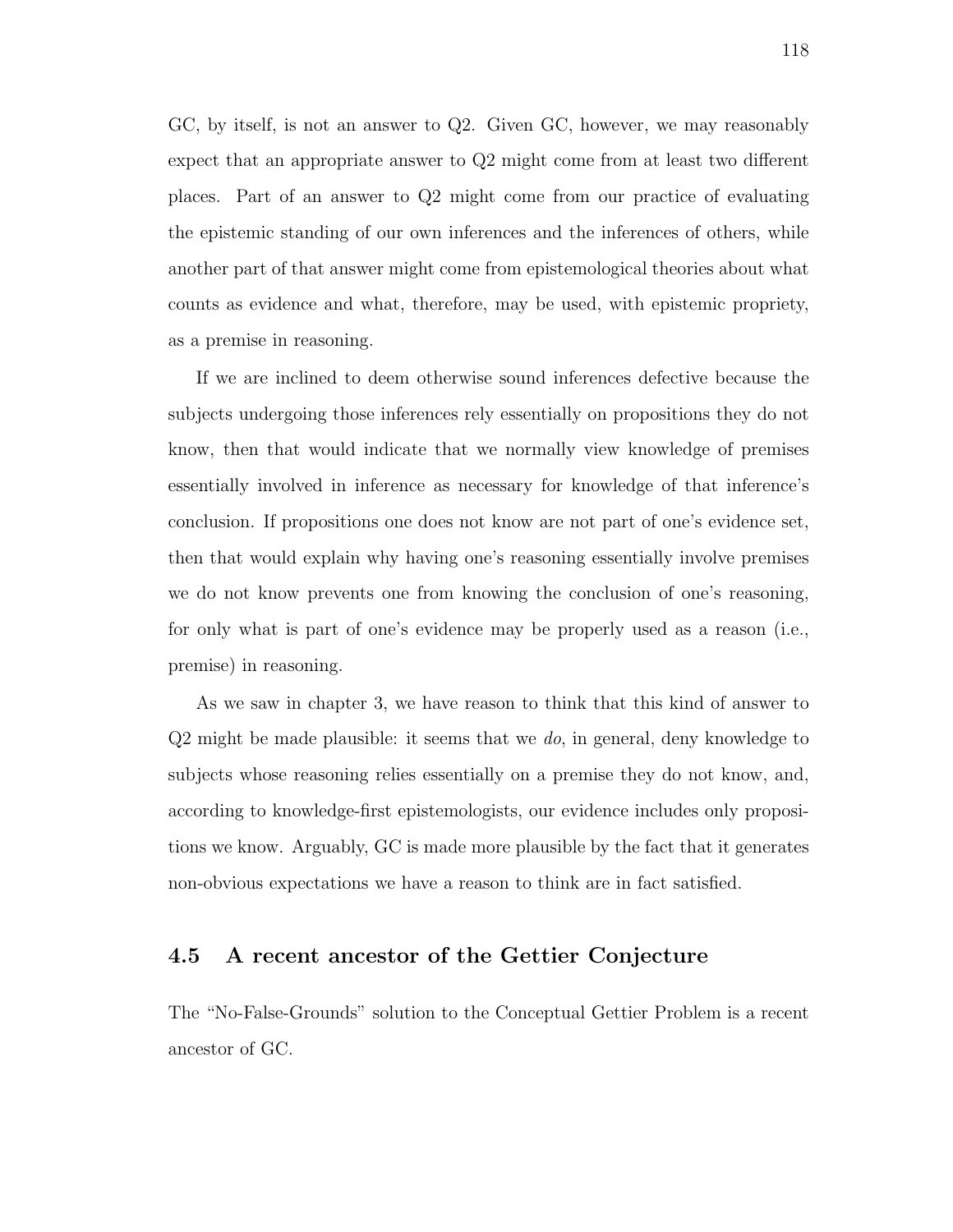In an early reply to Gettier's paper, Michael  $Clark^{23}$  $Clark^{23}$  $Clark^{23}$  proposed that the protagonists in Gettier cases fail to know because their true belief depends on at least one false belief. Alvin Goldman's account of inferential knowledge in [Goldman](#page-168-6) [\[1967\]](#page-168-6) also required that all beliefs involved in an inference be true if they are to yield knowledge of the reasoning's conclusion.[24](#page-126-1) Gilbert Harman also defended a version of this approach to the conceptual problem raised by Gettier cases.[25](#page-126-2) Recently, Richard Feldman,  $^{26}$  $^{26}$  $^{26}$  William Lycan,  $^{27}$  $^{27}$  $^{27}$  and Richard Foley<sup>[28](#page-126-5)</sup> have also endorsed similar views. The unifying idea behind all these no-false-grounds (NFG) views is that subjects in Gettier cases fail to know because they rely essentially on at least one false belief.<sup>[29](#page-126-6)</sup> Since those philosophers are trying to solve the Conceptual Gettier Problem they took the no-false-grounds condition to be a necessary condition on "knowledge."

Although NFG was originally a solution to the Conceptual Gettier Problem, the view can be easily turned into a proposed solution to the *Explanatory Gettier* Problem: necessarily, the protagonist of a Gettier case fails to know that p because her reasoning in support of p depends essentially on at least one false premise. Once understood in this way, NFG and GC become somewhat similar claims: since knowledge entails true belief, whenever one fails to satisfy NFG, one fails

<span id="page-126-1"></span><span id="page-126-0"></span><sup>23</sup>[Clark](#page-165-2) [\[1963\]](#page-165-2).

 $^{24}$ cf., [Goldman](#page-168-6) [\[1967,](#page-168-6) p.369-70]. Goldman explicitly takes his account of inference to be an improvement on Clark's view in [Goldman](#page-168-6) [\[1967,](#page-168-6) p.364]. According to Goldman, if Clark had augmented his view to include beliefs about causal relations as grounds for inferential knowledge, then Clark's view would have been "almost equivalent" to his view.

<span id="page-126-2"></span> $25$ cf[.Harman](#page-168-0) [\[1973,](#page-168-0) [1980,](#page-168-1) [1986\]](#page-168-7).

<span id="page-126-4"></span><span id="page-126-3"></span> $26$ [Feldman](#page-167-2) [\[2002,](#page-167-2) p.33-7].

 $27$ [Lycan](#page-171-0) [\[2006,](#page-171-0) p.153-8]. [Lycan](#page-171-2) also endorsed a similar view back in the 1970's in Lycan [\[1977\]](#page-171-2).

<span id="page-126-6"></span><span id="page-126-5"></span> $28$ [Foley](#page-167-4) [\[2012\]](#page-167-4).

 $^{29}$ To be precise, Clark's version of the view suffers from a problem the other views do not. Since Clark did not distinguish between essential and inessential grounds, his view yields the wrong result in cases of *harmless ignorance* we discussed above. Clark is committed to saying that the subject in those cases fails to know because her reasoning depends (even if nonessentially) on a falsehood.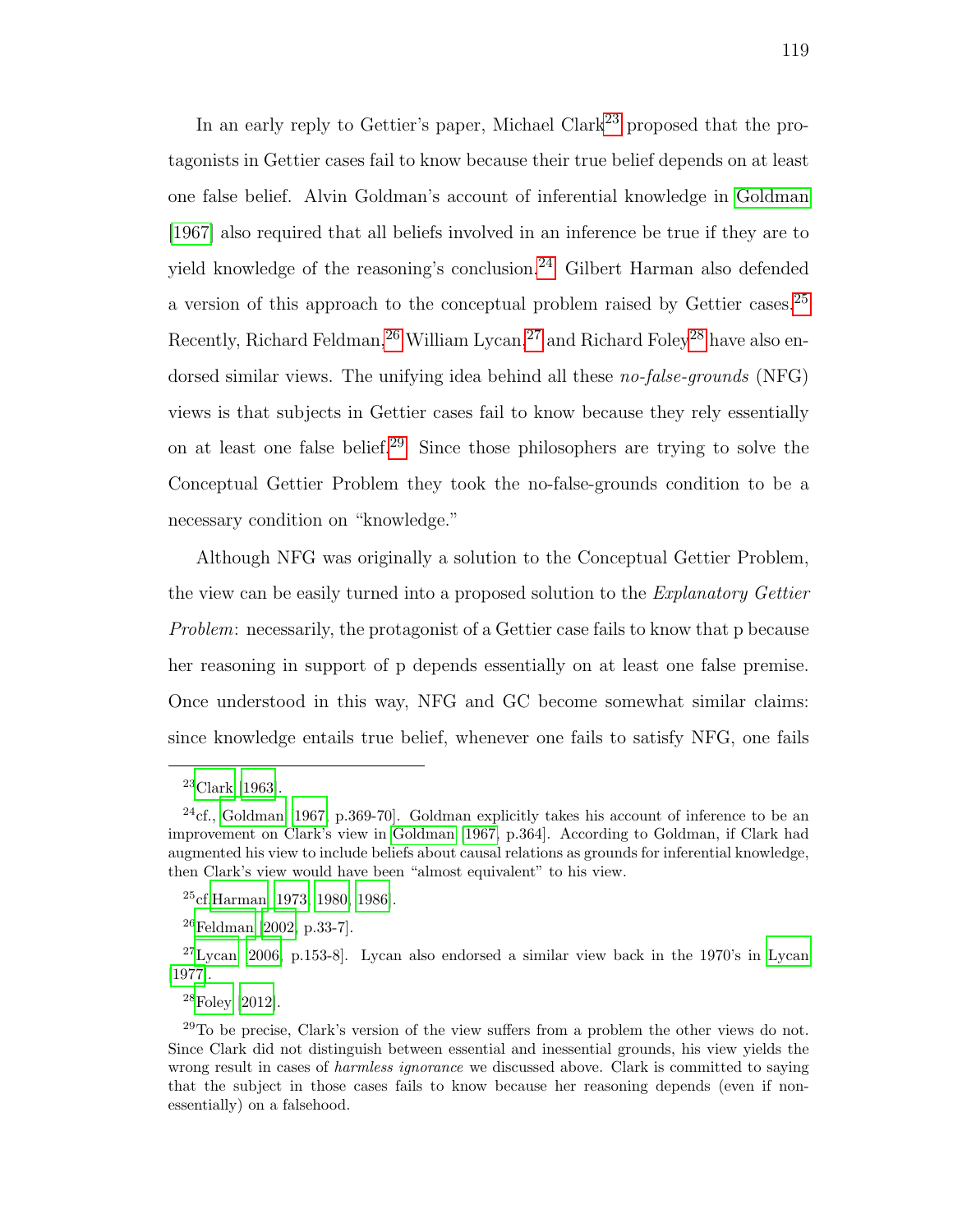to satisfy GC as well. The difference between GC and NFG, of course, is that the converse of this claim is not true, for it is possible for one to believe truly and fail to know. Supposedly, however, NFG proponents will also require that one be justified in believing all premises essentially involved in one's inference, for one would not be justified in believing the conclusion of one's reasoning if that were not the case. If one were not justified in believing all the premises essentially involved in one's reasoning, NFG would not rule out the clearly absurd possibility of someone acquiring inferential knowledge on the basis of mere lucky guesses, as when S believes truly each of the premises essentially involved in his inference because of individual coin tosses. This possibility is absurd, because knowledge cannot be based on mere lucky guesses.[30](#page-127-0)

This shows that the NFG-based solution to the Explanatory Gettier Problem and GC are not so different after all. The former suggests that the protagonist of Gettier cases fails to know the conclusion of her reasoning because it depends essentially on at least one proposition she does not believe truly and justifiably.

<span id="page-127-0"></span><sup>&</sup>lt;sup>30</sup>Peter Klein has questioned (in a comment to an earlier draft of this chapter) the claim that justified belief in the premise one's conclusion depends essentially on is necessary for inferential knowledge. According to him, a modified version of a case he discusses in [Klein](#page-170-1) [\[2008,](#page-170-1) p.37] is a counterexample to this claim. Here is the alleged counterexample: Weatherman believes that the average annual precipitation in Northwest Montana is about 13 inches because he believes that accurate records have been kept for over eighty years and the rainfall depicted in the number of years that records were kept averages to 13 inches. He also believes that he is very bad at counting the number of years records are kept, but, he has always been in the ballpark. The average rainfall is about 13 inches, but accurate records were kept for only seventy-nine years. According to Klein, the Weatherman knows that the average rainfall is about 13 inches even though this belief depends essentially on a false *and* unjustified premise. This is, of course, another alleged case of knowledge from non-knowledge. I have already said a few things in reaction to those cases in chapter 2 and I mean for the points I make there to carry over to the case with which we are now concerned. I do have to admit that I feel even less inclined to attribute knowledge in this case than in other alleged cases of knowledge from non-knowledge, though, because the protagonist is described as not even justified in believing the premise on which his conclusion relies essentially. On the one hand, I am at a loss if I am asked to argue in support of a claim I see as obvious. On the other hand, I suspect that Klein has in mind here a different sense of "evidence" (and perhaps "knowledge") than I have in mind in this essay. While I have in mind an "objective" sense of "evidence," Klein is presupposing a very subjective sense of "evidence" when discussing this case. Klein's subjective sense of "evidence" is fine and good, but it is not the sense of "evidence" with which I am mainly concerned here.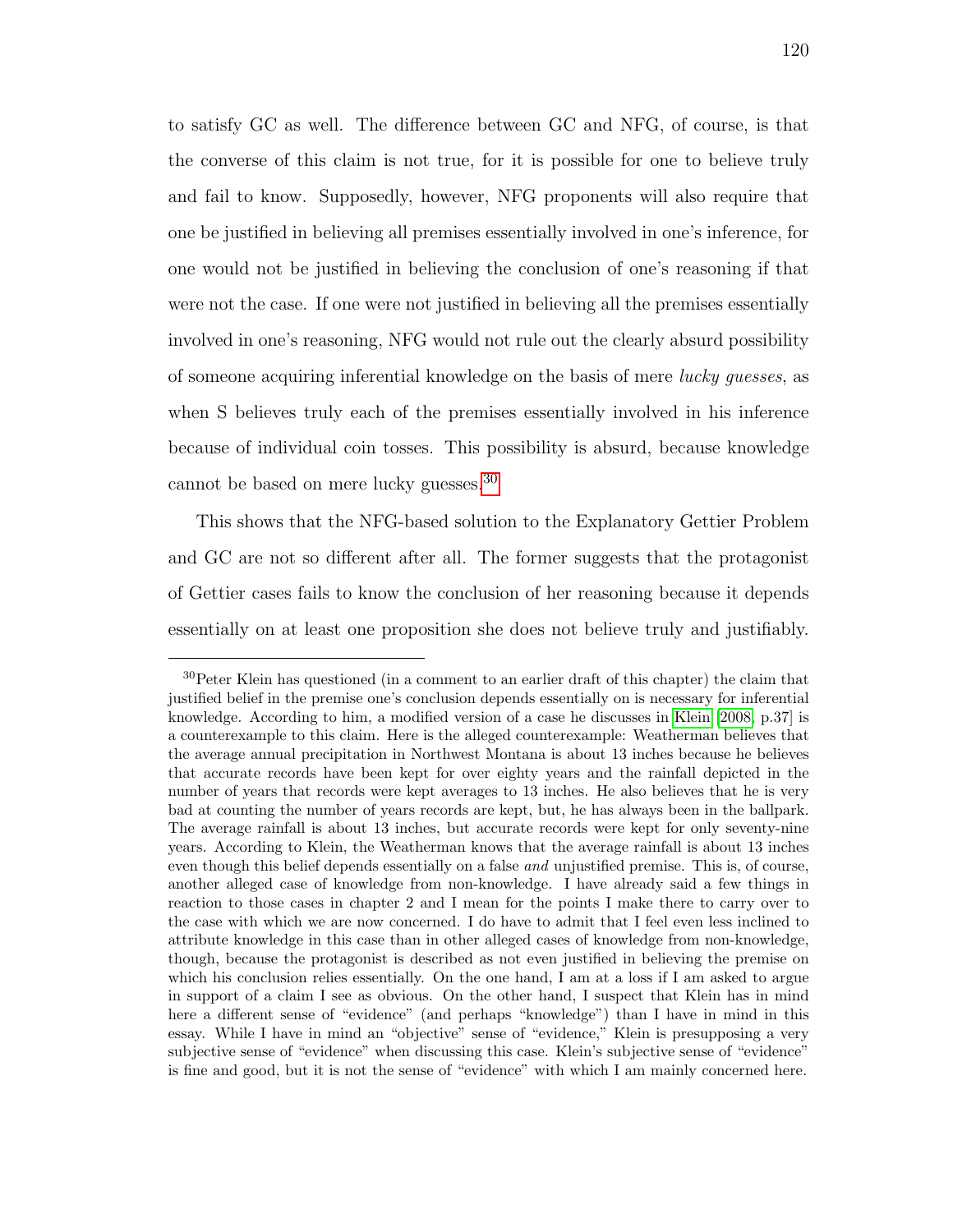The latter suggests that the protagonist of Gettier cases fails to know the conclusion of her reasoning because it depends essentially on at least one premise she does not know. Since, plausibly, knowing that p is a way of believing that p justifiably, how different NFG and GC actually are hinges on how one understands "believing that p justifiably". If, as it has been suggested,  $31$  one is justified in believing that p only if one knows that p, then NFG and GC amount to the same thing.<sup>[32](#page-128-1)</sup> If, on the other hand, one can be justified in believing that p even if one does not know that p (like Gettier explicitly assumed to be the case), then NFG and GC are distinct accounts of the Explanatory Gettier Problem. The point here is that the difference between the two views, although significant, does not make these views irreconcilable. I discussed the concept "justification" in chapter 3, so I will not try to settle this issues here. I want, however, to show how a familiar variation of the general NFG theme entails KFK and, consequently, GC.

Even though the defeasibility account of "knowledge" (an alleged improvement on NFG and a popular "solution" to the Conceptual Gettier Problem in the 1970's and 1980's) entails KFK, this has not (as far as I know) being explicitly pointed out in the literature.

According to the defeasibility analysis of "knowledge", undefeated justification is a necessary condition on "knowledge".[33](#page-128-2) One's belief in the conclusion of one's reasoning is undefeated only if there is no truth d such that the conjunction of d and the premises in one's reasoning fails to justify one's belief in the conclusion of that reasoning.[34](#page-128-3) We can turn the defeasibility theory into a proposed solution

<span id="page-128-1"></span><span id="page-128-0"></span> $31$ cf[.Sutton](#page-173-6) [\[2007\]](#page-173-6), [Williamson](#page-174-2) [\[2011\]](#page-174-2).

 $32$  Given the discussion about justification in chapter 3, if one is w-justified in believing that p, then one knows that p. As I argued there, the Gettiered subject is at most r-justified in believing the conclusion of his argument. One might be r-justified in believing something even if one's belief falls short of knowledge.

<span id="page-128-3"></span><span id="page-128-2"></span><sup>33</sup>cf. [Lehrer and Thomas Paxson](#page-171-3) [\[1969\]](#page-171-3), [Lehrer](#page-171-1) [\[1990\]](#page-171-1), [Klein](#page-170-0) [\[1971,](#page-170-0) [1981\]](#page-170-2).

 $34$ The fully worked out defeasibilist account of "knowledge" has to distinguish *misleading* defeaters from genuine defeaters. See [Klein](#page-170-3) [\[1979\]](#page-170-3) for the distinction.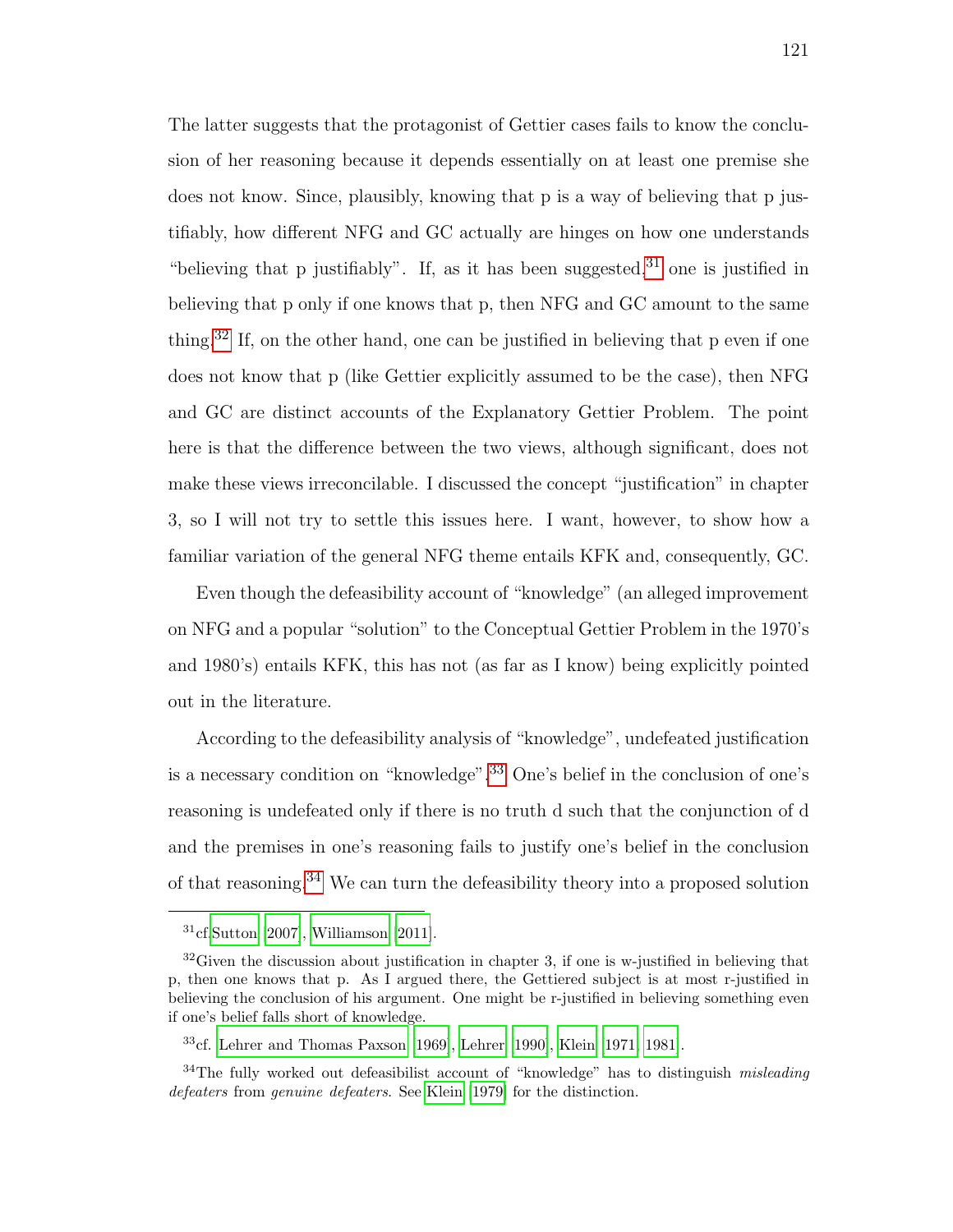to the explanatory Gettier Problem. The resulting view entails KFK. Suppose, for a reductio ad absurdum, that this is not the case; that is, suppose that, for some S, S knows that p as the result of an inference even though she fails to know one of the premises essentially involved in her reasoning, and that all premises essential to her reasoning are undefeated. But, if S fails to know one of the premises essentially involved in her reasoning, say q, then "S doesn't know that q" is a defeater of S's justification for the conclusion, p, of her reasoning. This is a contradiction, since we are supposing that there is no defeater of S's justification for p and we have uncovered such a defeater. We are then allowed to reject our assumption. It follows that the defeasibility theory entails KFK. Furthermore, since KFK entails NFG, KFK and the defeasibility theory are virtually equivalent accounts of inferential knowledge.

I can also offer a different argument in support of this entailment. If the defeasibility account of "knowledge" is correct, then it seems that there is a genuine defeater of S's justification whenever S fails to know one of the premises essentially involved in her inference. The reason for that is straightforward: if S is in that situation, then the truth "S does not know premise x of her reasoning" is a defeater of S's justification, because it entails "Either x is false, not believed, or unjustified". Whatever makes this disjunction true also prevents S from knowing the conclusion of her reasoning.

The main result of this section is that NFG is not so different from GC after all. Be it because "justification" might be understood as entailing knowledge or because NFG+defeasibility entails KFK.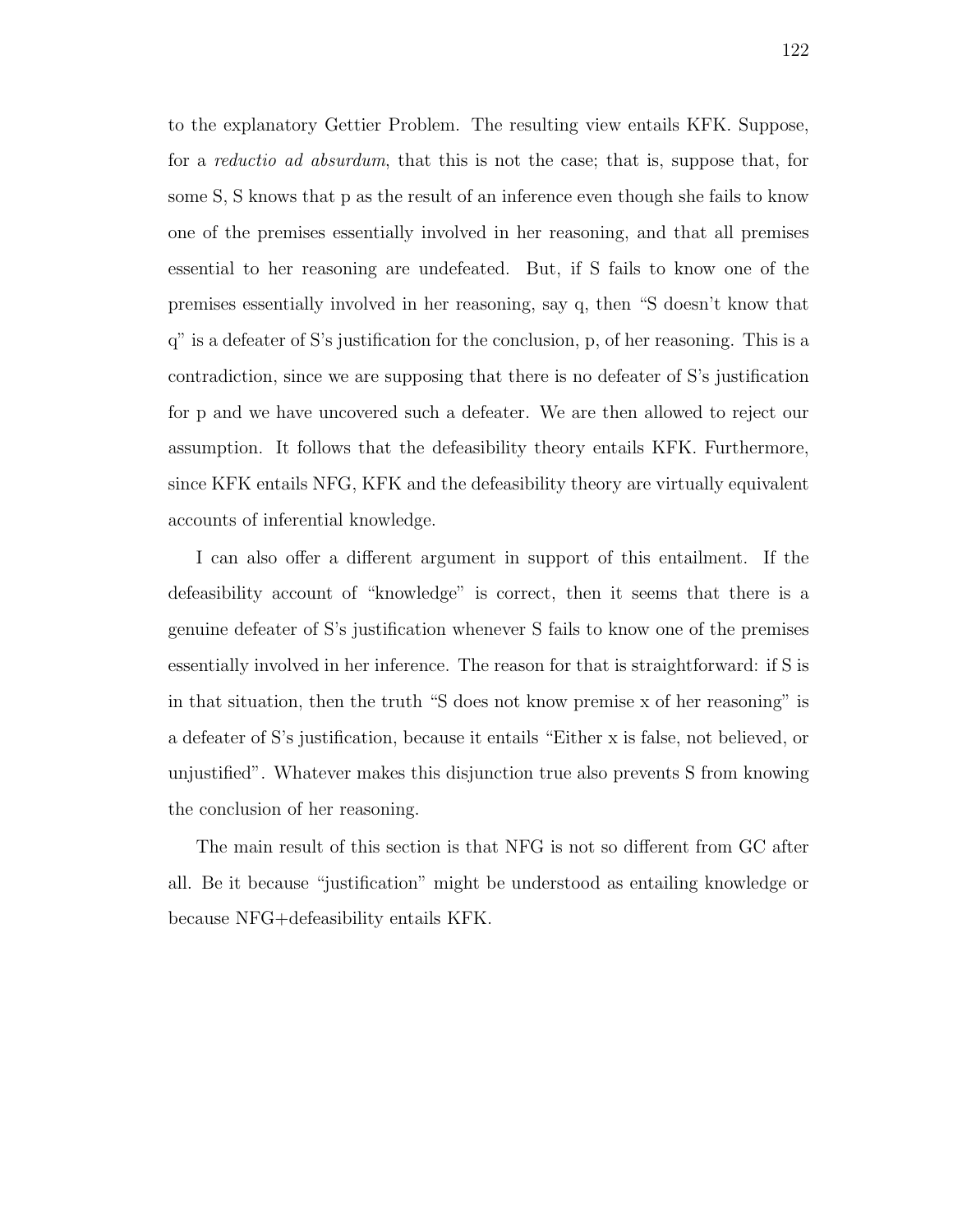# Chapter 5 Epistemic Luck

As I write this thesis, the most popular solution to the Gettier Problem comes from a view broadly construed as "anti-luck epistemology." In this chapter, I analyze this solution and conclude that it fares worse than the solution based on KFK I offered in the previous chapter.

## 5.1 Anti-Luck Epistemology

Duncan Pritchard, the most prominent proponent of anti-luck epistemology, has recently argued that a correct definition of knowledge contains an anti-luck condition. This claim has at least two important pieces of information worth unpacking. First, in spite of admonitions to the contrary,<sup>[1](#page-130-0)</sup> Pritchard thinks there is still hope for what he calls the "analytical project" (i.e., the philosophical task of analyzing the concept "knowledge" in terms of simpler concepts). He makes this point refreshingly explicit in the following passage: $^2$  $^2$ 

Until relatively recently, a key task assigned to the epistemologist was to offer an adequate definition of knowledge, one that was informative, noncircular, and which could suitably accommodate our salient epistemological intuitions. Call this the analytical project. This project has fallen into disfavor recently, with many arguing that it is a hopeless task. Given the lack of success that epistemologists have had on this score it is not surprising that a disconsolate mood should have set in amongst those working on this project. Nevertheless, such pessimism is premature. Indeed, I will be arguing that there is an adequate theory of knowledge available which fulfills

<span id="page-130-0"></span><sup>1</sup> e.g., [Williamson](#page-174-3) [\[2000\]](#page-174-3).

<span id="page-130-1"></span><sup>2</sup>[Pritchard](#page-172-2) [\[2012,](#page-172-2) p.247].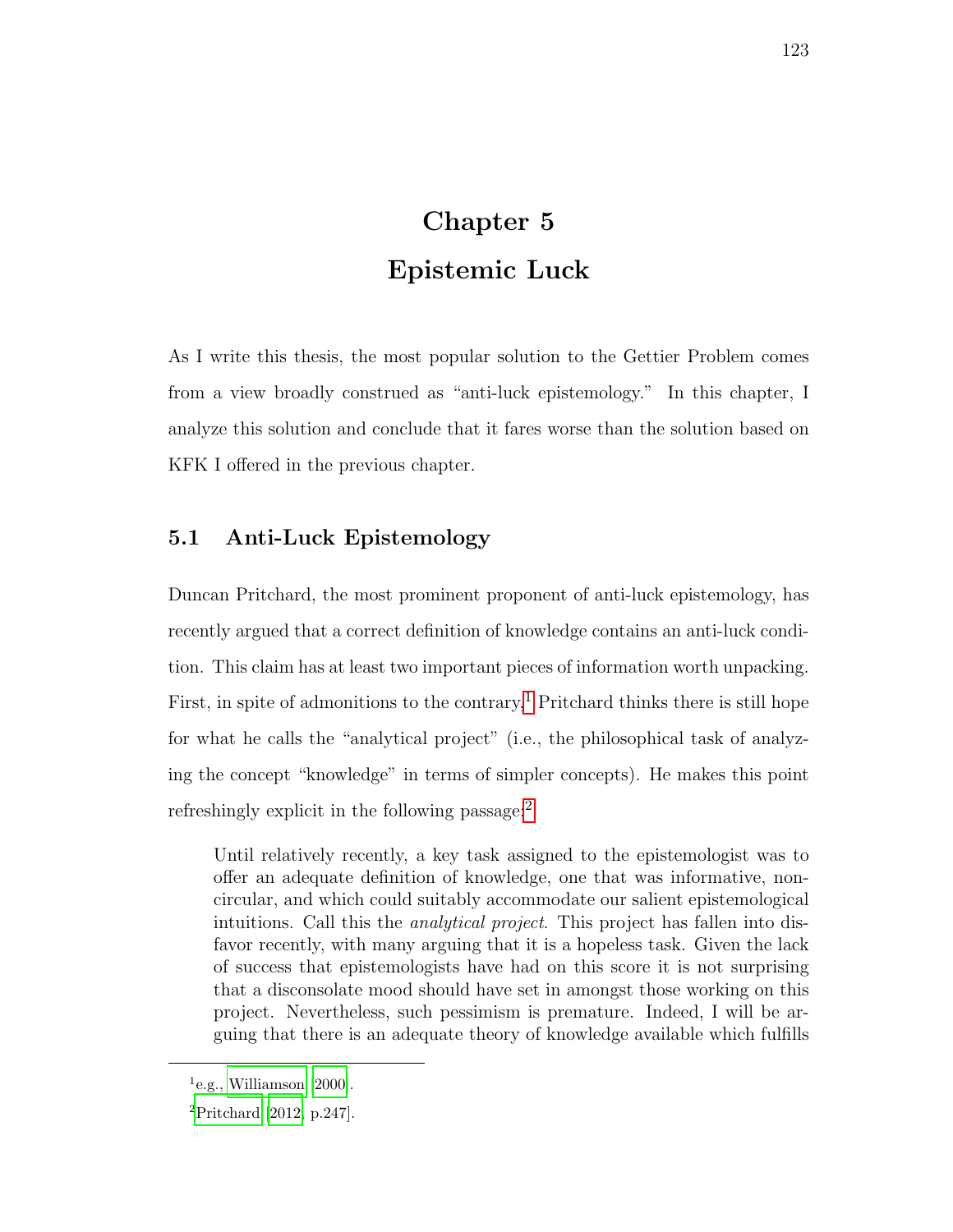the remit of the analytical project.

Second, Pritchard argues that the correct definition of "knowledge" states that knowledge is incompatible with the true belief being the result of epistemic luck; he calls this the "anti-luck intuition." What is more, he says that much of the literature on the Gettier Problem supports this claim:<sup>[3](#page-131-0)</sup>

Consult any introductory text in the theory of knowledge, and you will find a statement of this intuition. If, for example, a commentator is asked to explain why mere true belief cannot suffice for knowledge, the standard response is to point out that in cases of mere true belief, unlike knowledge, one's cognitive success can simply be a matter of luck. The role of this intuition in contemporary theory of knowledge is particularly apparent in the post-Gettier literature, where it is often stated that precisely the point of the Gettier cases is that they demonstrate that justified true belief is compatible with one's cognitive success being merely due to luck. The failure of the tripartite account to accommodate the anti-luck intuition is thus meant to be a decisive strike against it.

In what follows, I will argue that Pritchard's analytical project fails. The reason for this failure is straightforward: epistemic luck, as characterized by Pritchard, is not a necessary condition on knowledge. Counterexamples to Pritchard's safetybased account of epistemic luck abound and we will look at one such example below. Unfortunately, the problems with the analytical project do not end there - they run deeper.

Safety is a modal notion and true beliefs that are safe are *modally robust*; that is, if a true belief is safe, then it is true not only in the actual world but it is also true in most or all close possible worlds in which the protagonist has the belief. As we will see, the analytical project also defines non-epistemic luck in terms of modal robustness. According to this view, acquiring a true belief by luck is like any other case of non-epistemic luck (e.g., someone winning a fair lottery): when any of those things happen, they happen in the actual world but fail to

<span id="page-131-0"></span><sup>3</sup>[Pritchard](#page-172-2) [\[2012,](#page-172-2) p.247-8].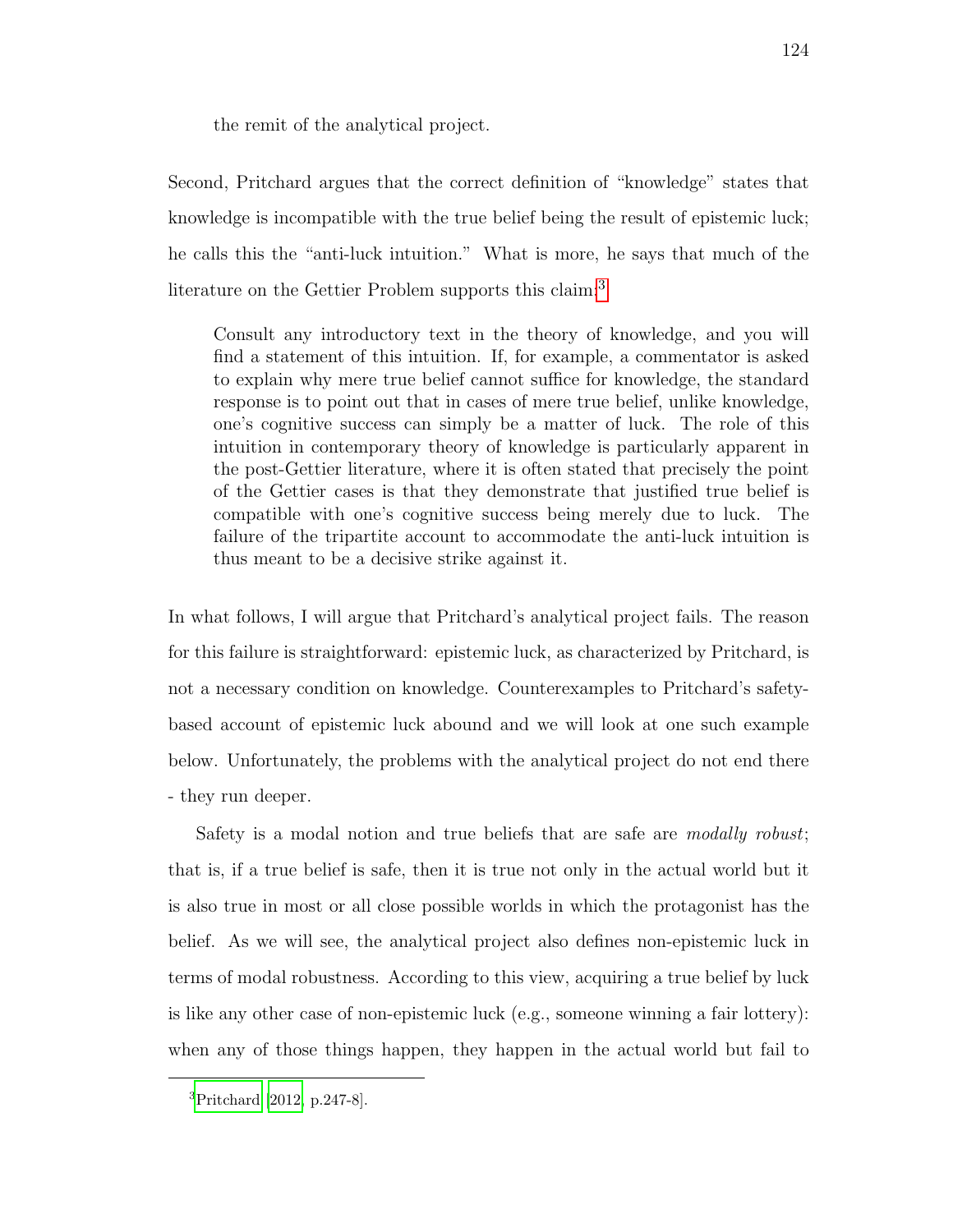happen in most or all close possible worlds; in short, lucky events are *modally* weak. However, this definition of non-epistemic luck is incorrect, for we can have modally robust lucky events.

Things get worse still for the analytical project. Our account of inferential knowledge, KFK, sidesteps all the worries raised for this version of anti-luck epistemology and undergirds a better account of epistemic and non-epistemic luck.

## 5.2 The Appeal To The Concept Of Epistemic Luck

In his seminal paper, "An Analysis of Factual Knowledge,"[4](#page-132-0) Peter Unger suggested that one knows that p only if it is not an accident that one's belief that p is true.[5](#page-132-1) Unger says that what explains why the subject in Gettier's original cases does not know is because "it is entirely accidental that he is right about the matter in question, whereas, for him to know, it must be quite the opposite. It must be not at all accidental that he is right about the matter."[6](#page-132-2)

Unger's discussion is often cited as the first attempt to connect the Gettier Problem (i.e., the counterexemplification of the claim that, necessarily, S knows that p if, and only if, S has a justified true belief that p) and the notion of luck or accident. Unger himself never uses the term "luck" to describe these cases, but his unanalyzed use of "accidental" is usually taken to be synonymous with "lucky" by the anti-luck epistemologist.[7](#page-132-3) Peter Klein also suggested that Gettiered subjects fail to know because it is merely a *felicitous coincidence* that their belief is true

<span id="page-132-1"></span><span id="page-132-0"></span><sup>4</sup>[Unger](#page-174-4) [\[1968\]](#page-174-4).

<sup>5</sup>Even before Unger, Bertrand Russell had alluded to the idea that knowledge excludes the possibility of luck when he asked "can we ever know anything at all, or do we merely sometimes by good luck believe what is true?" in [Russell](#page-172-3) [\[1912,](#page-172-3) p.131].

<span id="page-132-2"></span><sup>6</sup>[Unger](#page-174-4) [\[1968,](#page-174-4) p.165].

<span id="page-132-3"></span><sup>7</sup>Most prominently in [Pritchard](#page-172-4) [\[2005,](#page-172-4) ch.5].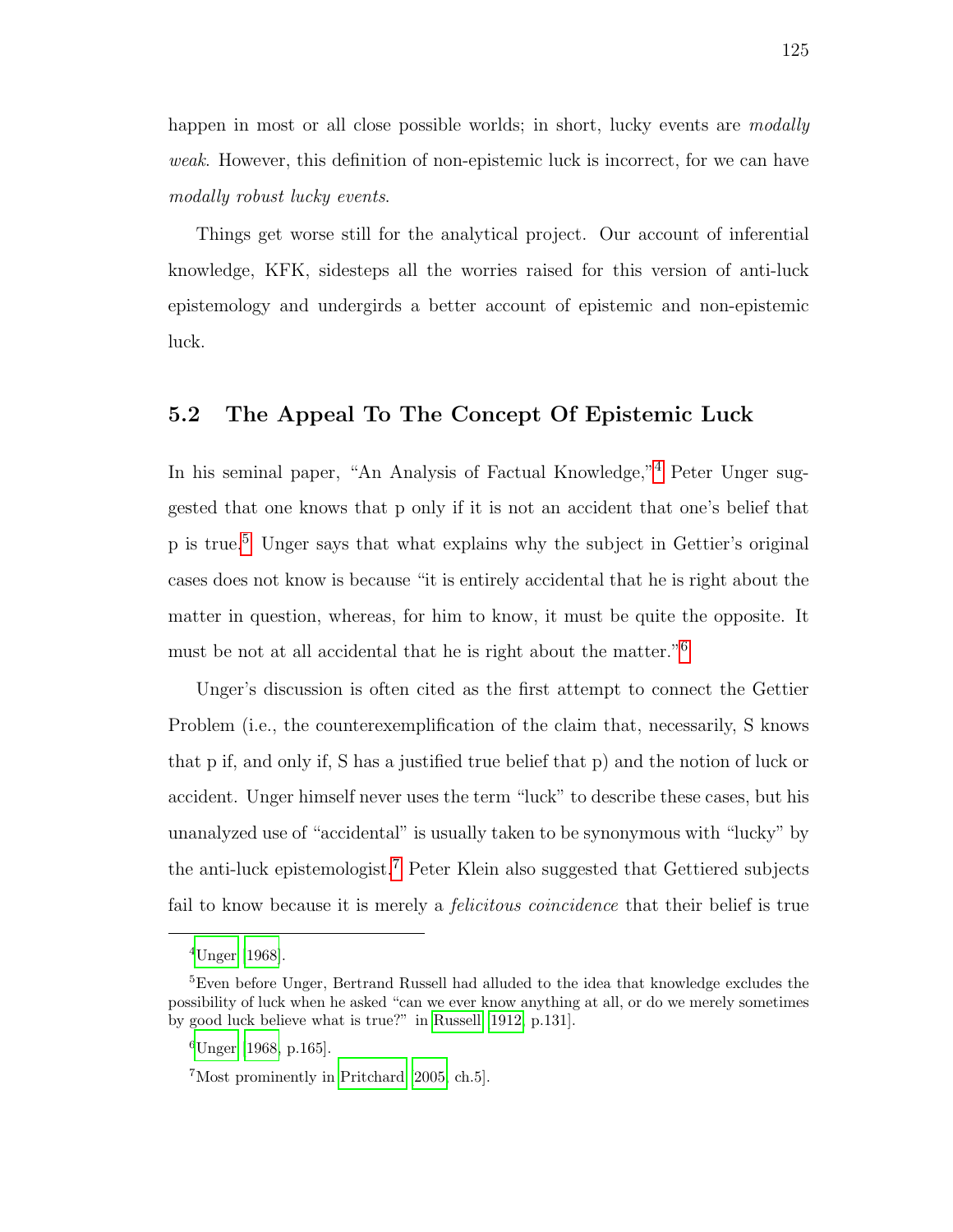given the subject's evidence.[8](#page-133-0) More recently, Linda Zagzebski has suggested that one can use the notion of luck in a formula designed to produce Gettier cases: first, construct a case in which S forms a false belief in such a way that it has the epistemic property (or properties) required for knowing and that would usually lead to a true belief were not for *bad luck*; second, amend the case in a way such that an element of good luck cancels the first element of bad luck and makes S's belief true.<sup>[9](#page-133-1)</sup> It is safe to say that Zagzebski's "formula" for how to construct a Gettier case is the standard understanding of how luck interferes in those cases.<sup>[10](#page-133-2)</sup>

Even though these epistemologists (and many others) embraced the ideology according to which Gettiered subjects fail to know because they are lucky to have formed a true belief, it was not until recently that anti-luck epistemologists started offering a careful analysis of epistemic luck itself. Influenced by Ernest Sosa's work on the notion of safety,<sup>[11](#page-133-3)</sup> Duncan Pritchard<sup>[12](#page-133-4)</sup> proposed an analysis of epistemic luck in terms of the notion of safety and went as far as to suggest that the very point of the Gettier Problem is to show that a belief being justified and true does not exclude the possibility that the belief is true by luck. Gettier cases vindicate what Pritchard calls the *anti-luck intuition*: "when one knows, one's cognitive success (that is, one's believing truly) is not a matter of luck."<sup>[13](#page-133-5)</sup> Moreover, in this picture, epistemic luck, like moral luck, is a kind of luck. Gettiered subjects, like lottery winners and Nagel's reckless driver, are all lucky.<sup>[14](#page-133-6)</sup> Gettiered subjects

<span id="page-133-0"></span><sup>8</sup>[Klein](#page-170-0) [\[1971\]](#page-170-0).

<span id="page-133-2"></span><span id="page-133-1"></span><sup>9</sup>[Zagzebski](#page-175-0) [\[1994,](#page-175-0) p.69].

 $10$ Note that Zagzebski's formula fits the original Gettier cases only if she is talking about the same belief throughout, for in the original cases there is never a time when the conclusion of Smith's reasoning is false.

<span id="page-133-3"></span> $11$ For [Sosa](#page-173-7)'s views on safety see Sosa [\[1999,](#page-173-7) [2007\]](#page-173-3).

<span id="page-133-4"></span><sup>12</sup>[Pritchard](#page-172-4) [\[2005,](#page-172-4) [2012\]](#page-172-2).

<span id="page-133-6"></span><span id="page-133-5"></span><sup>13</sup>[Pritchard](#page-172-2) [\[2012,](#page-172-2) p.247].

<sup>&</sup>lt;sup>14</sup>For the claim that epistemic luck is a kind of luck see [Pritchard](#page-172-4)  $[2005, ch.5]$  $[2005, ch.5]$  and [Coffman](#page-165-3) [\[2007\]](#page-165-3). See [Nagel](#page-172-5) [\[1979\]](#page-172-5), [Williams](#page-174-5) [\[1981\]](#page-174-5) and the papers collected in [Statman](#page-173-8) [\[1993\]](#page-173-8) for a discussion of moral luck.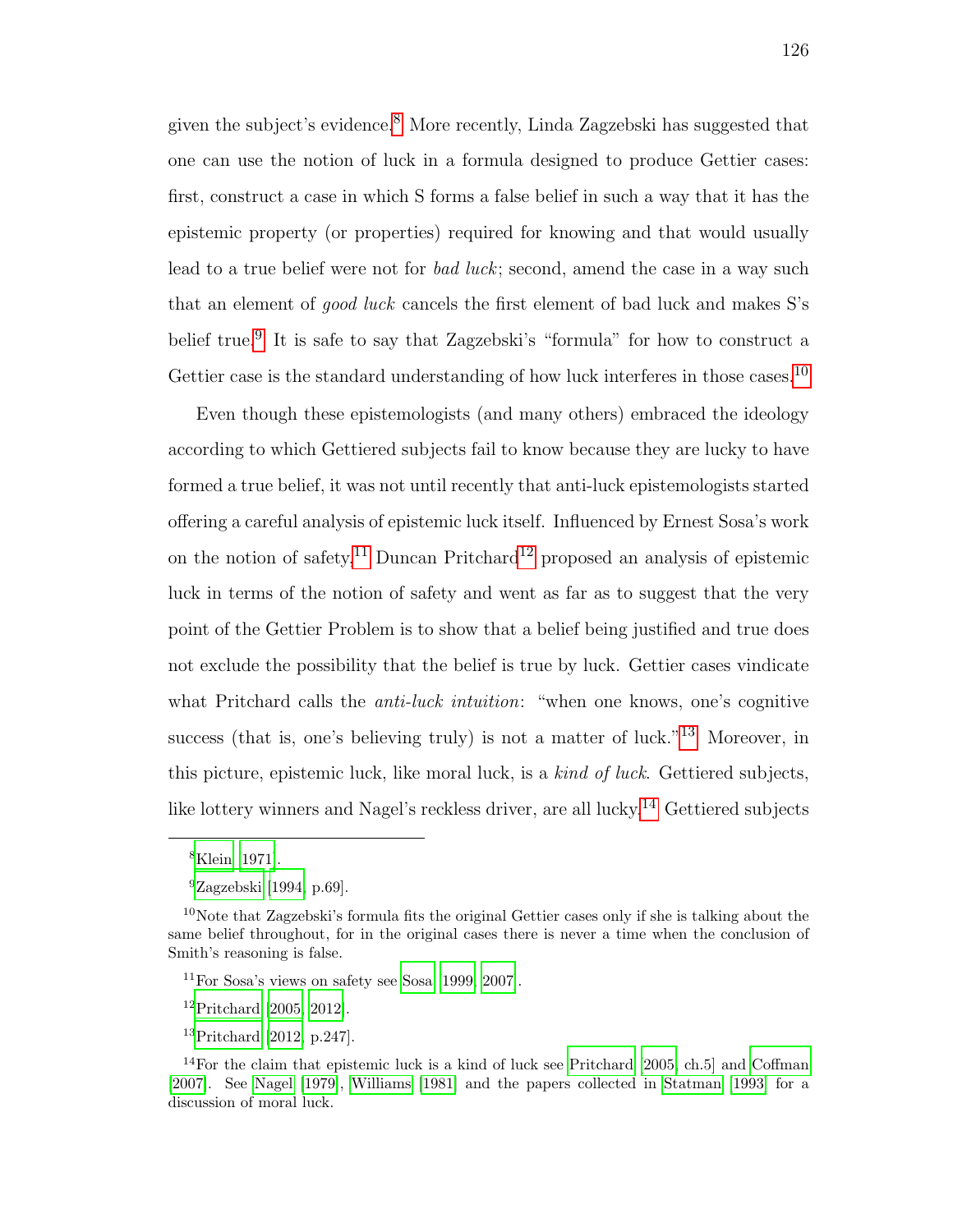are lucky to have a true belief, reckless drunk drivers are sometimes lucky when they do not hit anyone, and lottery winners are lucky to have won the lottery. Here is how safety-based accounts of epistemic and non-epistemic luck are usually presented:[15](#page-134-0)

- (Generic Luck) If an event E is lucky for S, then (i) E is significant to S (or would be significant, were S availed of the relevant facts); and (ii) E occurs in the actual world but does not occur in a wide class of the nearest possible worlds where the relevant initial conditions for that event are the same as in the actual world.[16](#page-134-1)
- (Epistemic Luck) If a contingent true belief that p is lucky for S, then S believes truly that p in the actual world, but falsely in one (or more) nearby possible worlds in which S forms the belief that p in the same way as she formed her belief that p in the actual world.<sup>[17](#page-134-2)</sup>

To see how an appeal to Epistemic Luck above explains why the protagonist in Gettier cases fails to know, remember Gettier's Case I and II:

#### The Coin Case

Suppose that Smith and Jones have applied for a certain job. And suppose that Smith has strong evidence for the following conjunctive proposition: (d) Jones is the man who will get the job, and Jones has ten coins in his pocket. Smith's evidence for (d) might be the fact that the president of the company assured him that Jones would in the end be selected, and that he, Smith, had counted the coins in Jones's pocket ten minutes ago. Proposition (d) entails: (e) The man who will get the job has ten coins in his pocket. Let us suppose that Smith sees the entailment from (d) to (e), and accepts (e) on the grounds of (d), for which he has strong evidence. In this case, Smith is clearly justified in believing that (e) is true.

<span id="page-134-0"></span><sup>&</sup>lt;sup>15</sup>Since I will be arguing that all luck is epistemic in the sense that it involves knowledge, I will call non-epistemic luck "generic luck" in order to avoid potential misunderstandings.

<span id="page-134-2"></span><span id="page-134-1"></span><sup>16</sup>[Pritchard](#page-172-4) [\[2005,](#page-172-4) p.128-33].

<sup>&</sup>lt;sup>17</sup>cf., [Pritchard](#page-172-2) [\[2005,](#page-172-4) ch.6], and Pritchard [\[2012,](#page-172-2) p.253-256]. I will discuss the issue of how to extend this account to include necessarily true/false propositions below.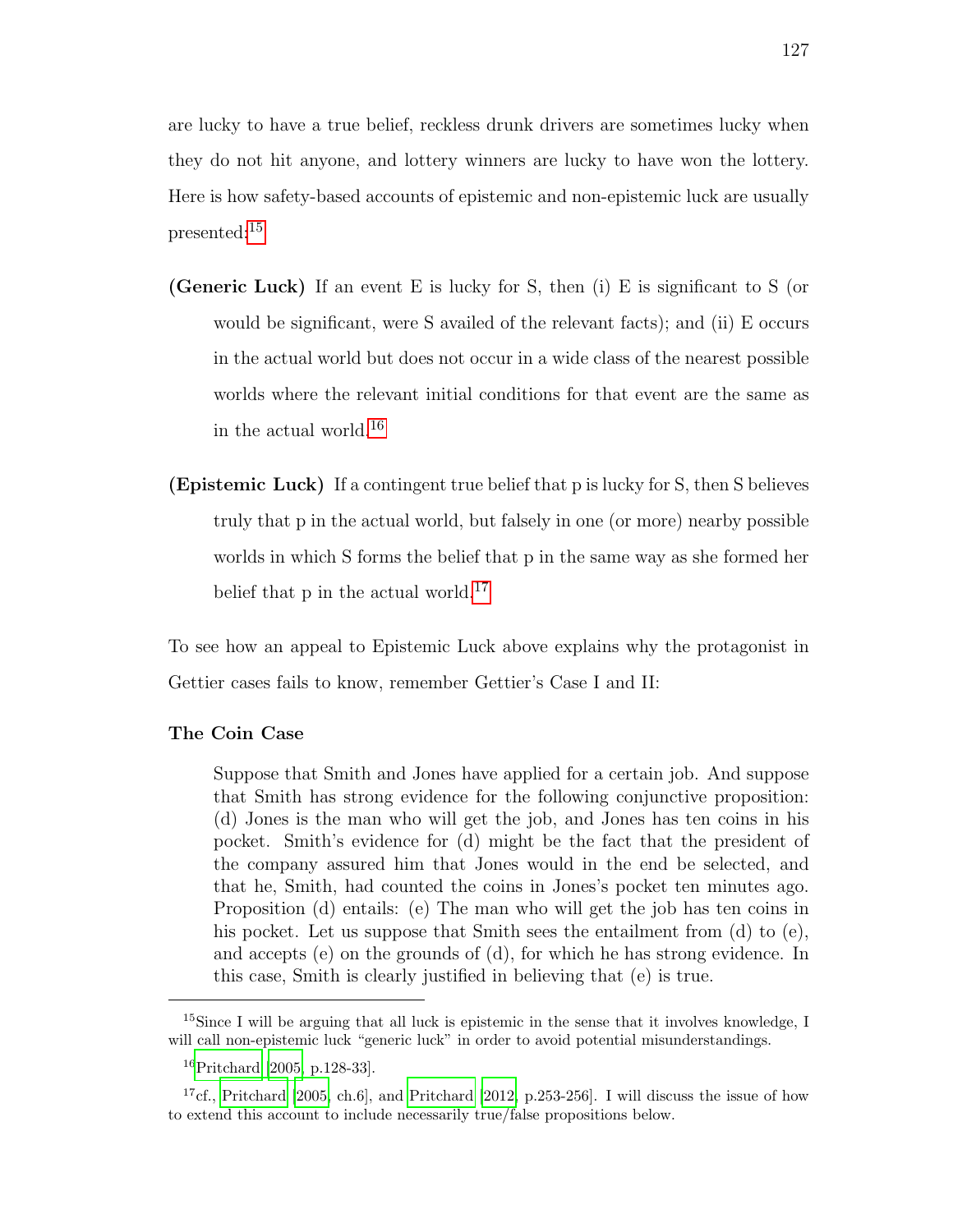#### The Ford Case

Suppose that Smith has strong evidence for the following proposition: (f) Jones owns a Ford. Smith's evidence might be that Jones has at all times in the past within Smith's memory owned a car, and always a Ford, and that Jones has just offered Smith a ride while driving a Ford. Let us imagine, now, that Smith has another friend, Brown, of whose whereabouts he is totally ignorant. Smith selects three place-names quite at random, and constructs the following three propositions: (g) Either Jones owns a Ford, or Brown is in Boston; (h) Either Jones owns a Ford, or Brown is in Barcelona; (i) Either Jones owns a Ford, or Brown is in Brest-Litovsk. Each of these propositions is entailed by (f). Imagine that Smith realizes the entailment of each of these propositions he has constructed by  $(f)$ , and proceeds to accept  $(g)$ ,  $(h)$ , and  $(i)$  on the basis of  $(f)$ . Smith has correctly inferred  $(g)$ ,

(h), and (i) from a proposition for which he has strong evidence. Smith is therefore completely justified in believing each of these three propositions. Smith, of course, has no idea where Brown is.

In both cases Smith has a justified true belief, but epistemologists do not want to say that he knows in either case. They accepted that these cases refute the claim that, necessarily, S knows that p if and only if S has a justified true belief that p. To paraphrase Monty Python's John Cleese in the memorable "dead parrot" sketch, as soon as Gettier's paper was published the traditional theory of knowledge became an "ex-theory".

According to the anti-luck epistemologist, Smith is lucky to believe truly in both cases. Smith's belief that the man who will get the job has ten coins in his pocket is true in the actual world, but false in worlds in which Smith has eleven or nine coins in his pocket and in worlds in which neither Smith nor Jones gets the job and the person who does get the job does not have ten coins in his pocket. Similarly, even though Smith's belief that either Jones owns a Ford or Brown is in Barcelona is true in the actual world, it is false in many close possible worlds in which Jones does not own a Ford, but in which Brown is not in Barcelona.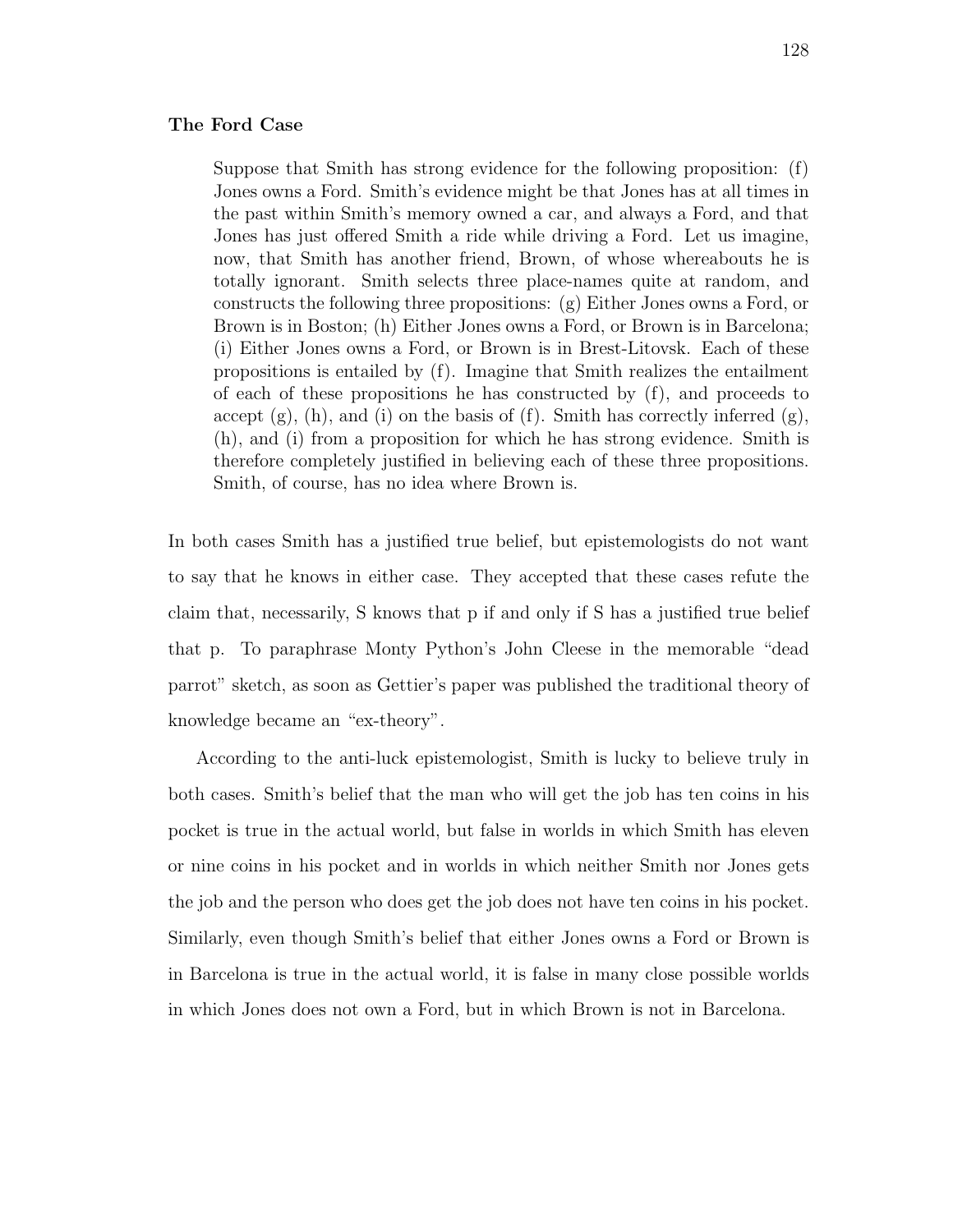## 5.3 Precisifying The Anti-Luck View

The initial pass at explaining why the Gettiered subject fails to know in the previous section is too crude. In this section I refine that approach further. Not all potential problems for anti-luck views will be addressed, but I will make the view precise enough for our purposes.

Necessary Truths. It seems that we could have Gettier cases in which the target true proposition involves a necessary truth. In those cases it is not clear how the subject's true belief could be lucky, since there is no world in which her true belief is false. To see that, consider the following modified Ford case: the case goes as described by Gettier except for the fact that, instead of inferring that either Jones owns a Ford or Brown is in Barcelona from his false belief that Jones owns a Ford, Smith infers that either Jones owns a Ford or, either Brown is in Barcelona, or  $\phi$  (where " $\phi$ " is some complicated mathematical truth Smith believes only because he likes the way it sounds). Smith's inference has now the valid form  $p \vdash p \vee (q \vee \phi)$ , but, since  $\phi$  is a necessary truth, so is p  $\vdash$  $\text{p}\lor (\text{q}\lor \phi).^{18}$  $\text{p}\lor (\text{q}\lor \phi).^{18}$  $\text{p}\lor (\text{q}\lor \phi).^{18}$  So, in this modified Ford case Smith still does not know the relevant true belief, but the anti-luck epistemologist cannot run her story about luck and explain why Smith fails to know, for there are no worlds in which the proposition Smith believes is false. Duncan Pritchard suggests the following solution to this problem:[19](#page-136-1)

the safety principle, properly understood at any rate, is concerned not with the safety of a belief that p (i.e. the proposition actually believed), but rather with the safety of a relevant doxastic output of a belief-forming process (which, while being a belief that p in the actual world, could be a belief in a different proposition in a nearby possible world). In this way, possible worlds where this process results in a different doxastic output from that which results in the actual world - such as a belief that q rather than that p - can be relevant to the safety of the belief. On the face of it at least, this

<span id="page-136-1"></span><span id="page-136-0"></span><sup>18</sup>Of course, as in the original Ford case, the main disjunction here is exclusive.  $^{19}$ [Pritchard](#page-172-6) [\[2009,](#page-172-6) p.45].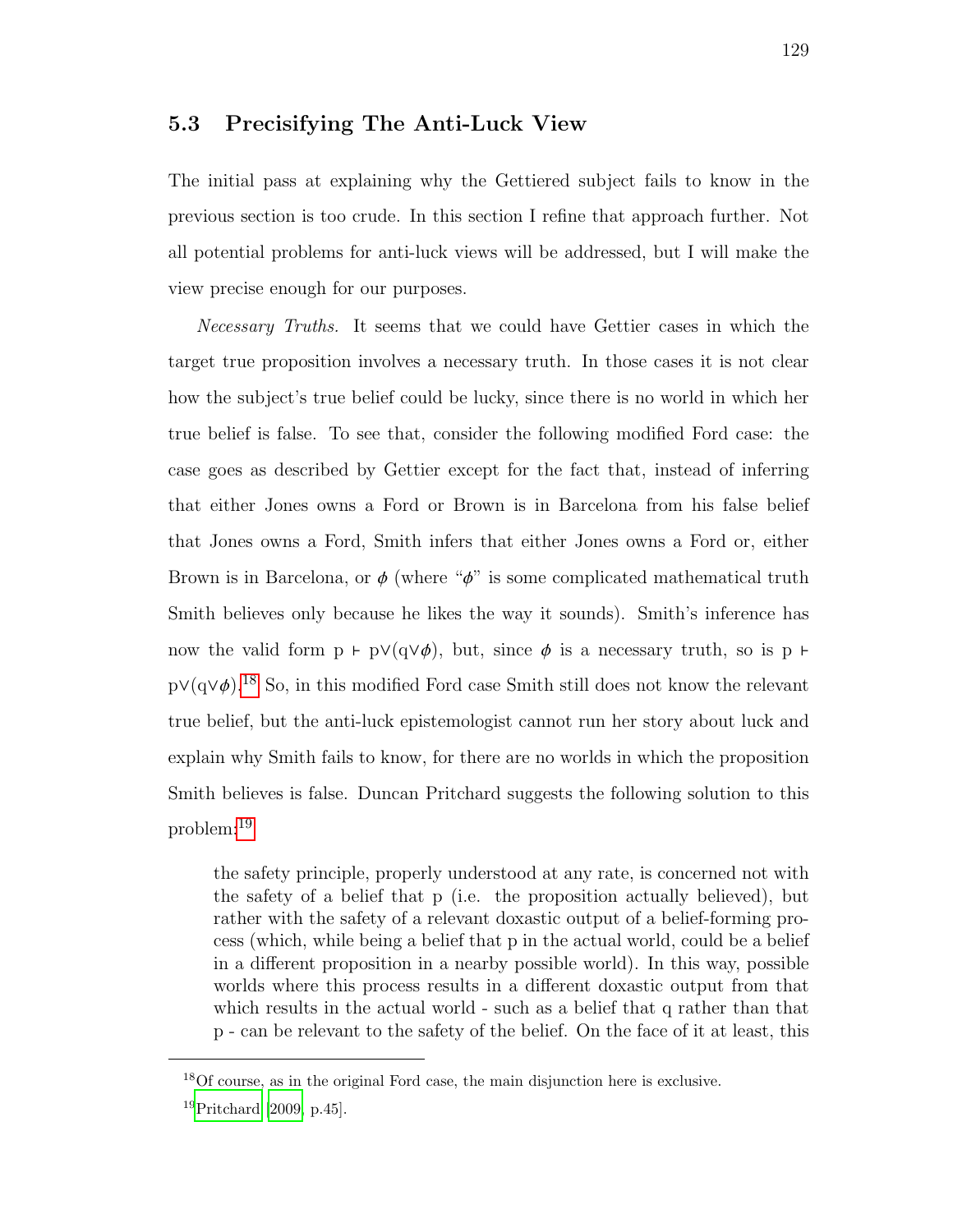modification of the view enablesit to deal with cases involving necessary propositions.

The suggestion here is that we should emphasize the (un)safety of the belief forming process rather than the (un)safety of the belief. Thus, with regard to our modified Ford case, the anti-luck epistemologist can point out that, even though Smith's belief is necessarily true, he used a belief forming process that is unsafe - the process of forming beliefs about complicated mathematical matters on the basis of how propositions in that domain "sound" to him.[20](#page-137-0)

Not All Luck Is Created Equal. Even though anti-luck epistemologists take epistemic luck to be a "kind" of luck akin to generic luck, they agree that one may sometimes know that p even though luck intervenes in one coming to believe that p. They acknowledge that luck does not always exclude knowledge. Since I nearly got hit by a truck a few hours ago, I am "lucky" to believe truly that there is computer monitor in front of me. I am lucky to have any beliefs at all, but this luck does not prevent me from knowing that there is a monitor in front of me. The idea here is that I am lucky to be in a position to believe that there is a monitor in front of me, rather than lucky to *believe truly* that there is a monitor in front of me. Following Pritchard, call this kind of luck "Doxastic Luck."[21](#page-137-1) Doxastic luck is a kind of luck that is compatible with knowledge. Similarly, it might be a matter of luck that I found conclusive evidence for, say, the location of some long lost treasure without it being a matter of luck that I believe truly that the treasure is at the location the map says it is. This kind of luck, too, does not prevent me from knowing. Again, following Pritchard, call this kind of luck "Evidential Luck."[22](#page-137-2)

Too Many Gettier Cases. Anti-Luck epistemology risks classifying cases that

<span id="page-137-0"></span> $^{20}$ See also [Sosa](#page-173-3) [\[2007,](#page-173-3) p.26-7]. Sosa relativises safety to "bases" and calls it "basis-relative safety."

<span id="page-137-1"></span> $^{21}$ [Pritchard](#page-172-4) [\[2005,](#page-172-4) p.136].

<span id="page-137-2"></span> $22$ [Pritchard](#page-172-4) [\[2005,](#page-172-4) p.138].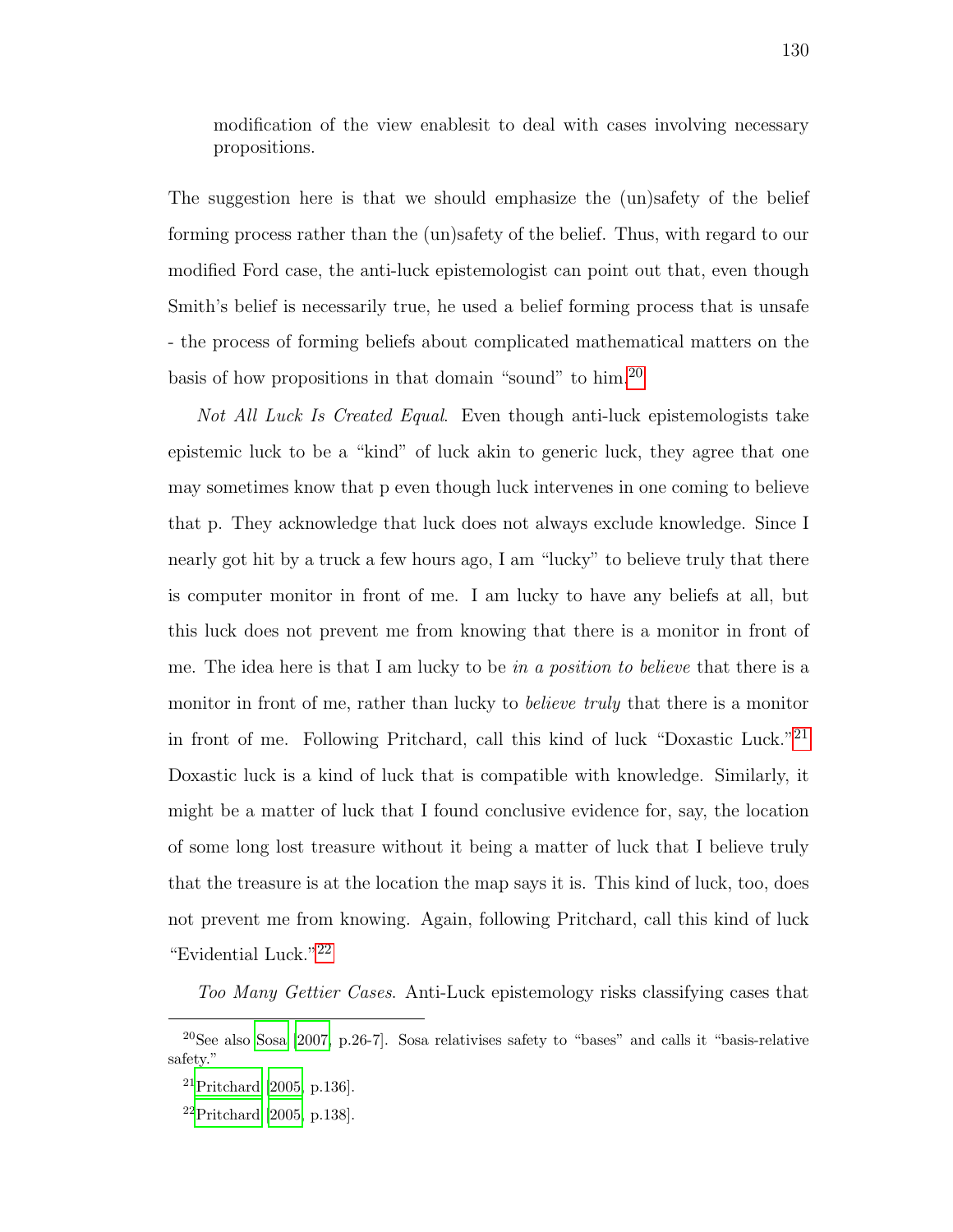are clearly not Gettier cases as Gettier cases. The theory runs the risk of overgenerating Gettier cases. To illustrate that, consider a case in which Smith believes truly that his lottery ticket is a loser. Suppose Smith knows his ticket is one of ten million tickets and that he also knows that the lottery is fair and that it has only one winner. Many people think that Smith does not know his ticket is a loser even though, given what he knows, he is justified in believing his ticket is a loser and it is true that it is. But, Smith's justified true belief that his ticket is a loser is unsafe (i.e., there are close possible worlds in which he believes it is a loser in the same way he comes to believe that in the actual world, but his belief is false in those worlds). So, it seems that anti-luck epistemology's explanation of why Gettiered subjects fail to know overgenerates and we are now forced to hold the implausible view that the lottery case is a Gettier case. This seems like the wrong result.

## 5.4 Against Anti-Luck Epistemology

#### 5.4.1 Lucky But Safe True Belief: Against Epistemic Luck

There is a potential difficulty for this account of what goes awry in Gettier cases. What if I modify the original Gettier cases and make it the case that Smith would have ten coins in his pocket in all close possible worlds (say, because that is the exact change he gets when he takes any train in his town) or Brown was in Barcelona in all close possible worlds (say, because he is bedridden)? Supposedly, Smith would still have a justified true belief that does not amount to knowledge in those modified Gettier cases but his true belief would be modally robust - i.e., it would still be true in all or most close possible worlds. It is unclear what the anti-luck epistemologist would say in reply to this point.

Actually, there are many counterexamples to epistemic luck in the literature that make a similar point. For example, consider the following case offered by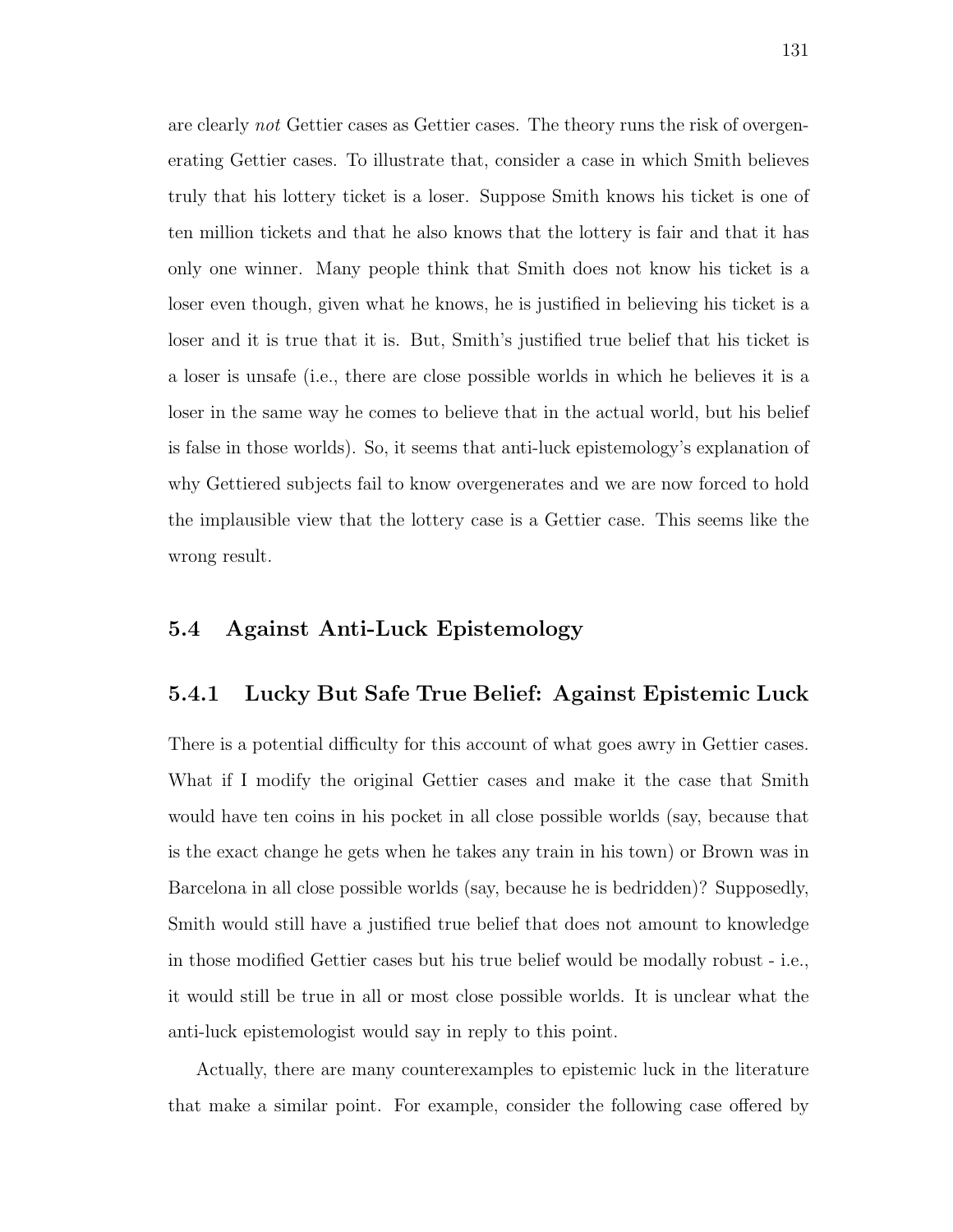132

Avram Hiller and Ram Neta, a case which shows that, contrary to what anti-luck epistemologists suggest, safe true beliefs are sometimes luckily acquired. $^{23}$  $^{23}$  $^{23}$ 

#### The Counterfactually Robust Nogot Case

Naira believes that Jones owns a Ford, and so she uses disjunction-introduction to infer, and so comes to believe, that either Jones owns a Ford or Brown will not win a Grammy award. As it turns out, Brown is not even a musician and has nowhere near the skills needed to win a Grammy, so the second disjunct is true. Indeed, we may suppose that Brown is so lacking in even the most rudimentary musical ability that the second disjunct is true in nearly all, if not all, nearby possible worlds in which Naira forms her belief in the same way (namely, by disjunction introduction). However, ... Naira has never given any thought to whether Brown can, or will, win a Grammy, and she does not believe the second disjunct to be true, or perhaps Naira is mistakenly convinced that Brown will win a Grammy - perhaps she overheard someone assert "Braun will win a Grammy", and she mistook the person to be talking about Brown. Even when it turns out that Brown does not win that Grammy, still Naira failed to know that Jones owns a Ford or Brown will not win a Grammy. And she failed to know this even though in nearly all, if not all, the nearby possible worlds in which Naira forms the belief in the same way, the belief is true, for in nearly all, if not all, of those worlds, Brown will not win a Grammy.

While epistemic luck as safety cannot account for why Naira fails to know a truth she is justified<sup>[24](#page-139-1)</sup> in believing, KFK has a straightforward story to tell about the case: Naira's inference involves essentially the falsehood that Jones owns a Ford, thus she fails to know that either Jones owns a Ford or Brown will not win a Grammy award.

<span id="page-139-0"></span><sup>&</sup>lt;sup>23</sup>cf., [Neta](#page-172-7) [\[2007,](#page-172-7) p.308]. See also [Lackey](#page-171-4) [\[2006,](#page-171-4) p.288] and [Coffman](#page-166-2) [\[2010,](#page-166-2) p.246] for other cases making basically the same point. Lackey's case is particularly interesting because it is a variation on Goldman's Barn-Façade case.

<span id="page-139-1"></span> $24$ Naira is not only justified in believing that Jones owns a Ford, but she is also justified in believing that Brown will not win a Grammy award in the version of the case in which she hears someone say that "Braun" will win a Grammy award.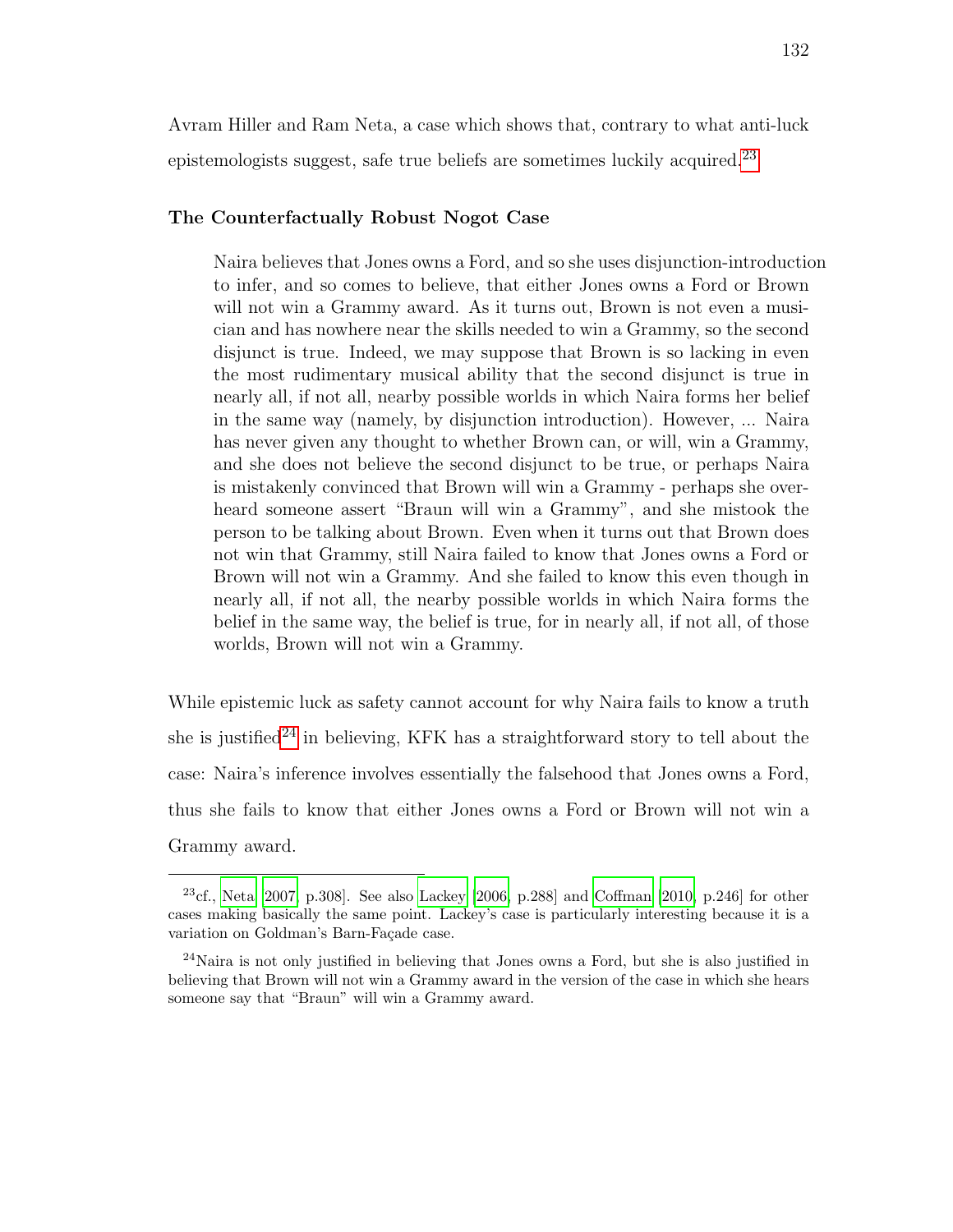## 5.4.2 Lucky But Counterfactually Robust Events: Against Generic Luck

Even though the industry of counterexamples to generic luck is nascent and, therefore, not (as of yet) as prolific as the industry of counterexamples to epistemic luck as safety, it has the potential for growing fast. Jennifer Lackey<sup>[25](#page-140-0)</sup> has offered the following case against generic luck as counterfactually weak events (i.e., events that hold in the actual world, but fail to hold in most close possible worlds):

#### The Buried Treasure Case

Sophie, knowing that she had very little time left to live, wanted to bury a chest filled with all of her earthly treasures on the island she inhabited. As she walked around trying to determine the best site for proper burial, her central criteria were, first, that a suitable location must be on the northwest corner of the island - where she had spent many of her fondest moments in life - and, second, that it had to be a spot where rose bushes could flourish - since these were her favorite flowers. As it happens, there was only one particular patch of land on the northwest corner of the island where the soil was rich enough for roses to thrive. Sophie, being excellent at detecting such soil, immediately located this patch of land and buried her treasure, along with seeds for future roses to bloom, in the one and only spot that fulfilled her two criteria. One month later, Vincent, a distant neighbor of Sophie's, was driving in the northwest corner of the island - which was also his most beloved place to visit - and was looking for a place to plant a rose bush in memory of his mother who had died ten years earlier - since these were her favorite flowers. Being excellent at detecting the proper soil for rose bushes to thrive, he immediately located the same patch of land that Sophie had found one month earlier. As he began digging a hole for the bush, he was astonished to discover a buried treasure in the ground.

Vincent is clearly lucky to have found the treasure, but it is not the case that he fails to find the treasure in any of the close possible worlds. Vincent does not decide to go plant roses in the northwest corner of the island by chance. He does that in virtue of his deep seated desire to honor the memory of his mother and his love for that particular area of the island. He is lucky to have found Sophie's

<span id="page-140-0"></span> $^{25}$ [Lackey](#page-171-5) [\[2008,](#page-171-5) p.261].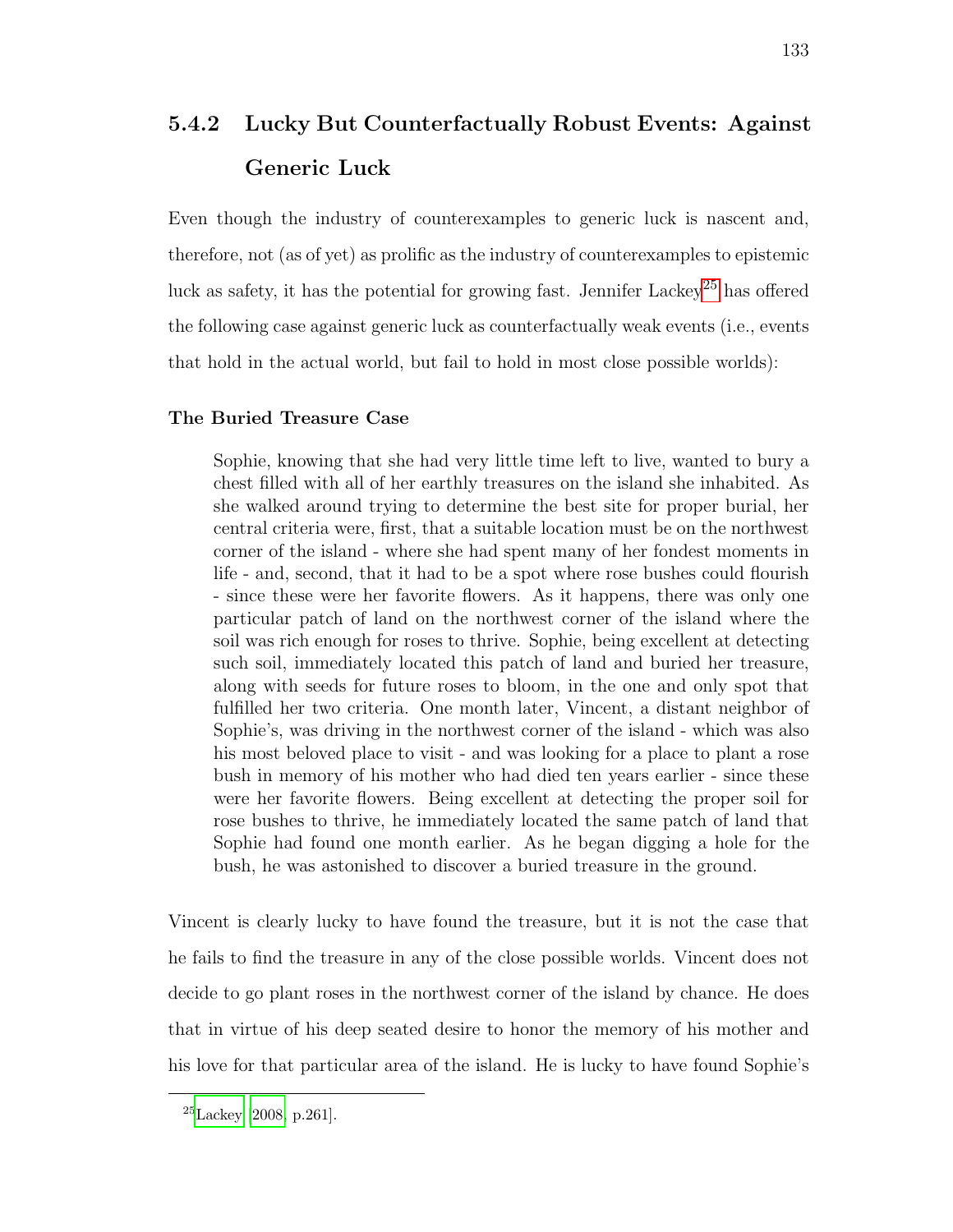treasure, even though this is a counterfactually robust event (i.e., an event which holds in all close possible worlds).

The last two sections spell trouble for advocates of the analytical project of defining "knowledge" who take an anti-luck condition (understood as a condition ruling out modal weakness) as necessary for knowledge. The analytical project is carried out to fruition only if one's proposed definition is exceptionless. However, the counterfactually robust Nogot case seems to show that a safety condition is not necessary for epistemic luck. Lackey's buried treasure case shows that the anti-luck epistemologist is wrong about the nature of luck itself.

Is there still room for luck in epistemology? I think there is, but the role I see for luck in epistemology brings no solace to the analytical project. I will get back to this in section 5.5.3 below. Right now, I want to discuss briefly a different reaction one might have to the result that safety does not capture epistemic luck.

## 5.5 Gettier-Lucky Knowledge?

The counterfactually robust Nogot case shows that safe beliefs may be Gettiered. One might give up on the idea that knowledge requires safe belief, but insist surprisingly enough - that knowledge is compatible with the kind of epistemic luck we find in Gettier cases. In short, one might insist that, when well understood, knowledge is compatible with the kind of luck Pritchard takes to be incompatible with knowledge.

Stephen Hetherington has recently argued this latter point.<sup>[26](#page-141-0)</sup> According to him, there are Gettier cases in which the Gettiered subject knows the target proposition. In what follows we will look at Hetherington's case for Gettieredlucky knowledge and show that it is anything but inconclusive. The case Hetherington discusses is not a Gettier case. Not only that, we can give an account of

<span id="page-141-0"></span> $^{26}$ cf[.Hetherington](#page-169-1) [\[2011\]](#page-169-1)[,Hetherington](#page-169-2) [\[2013\]](#page-169-2).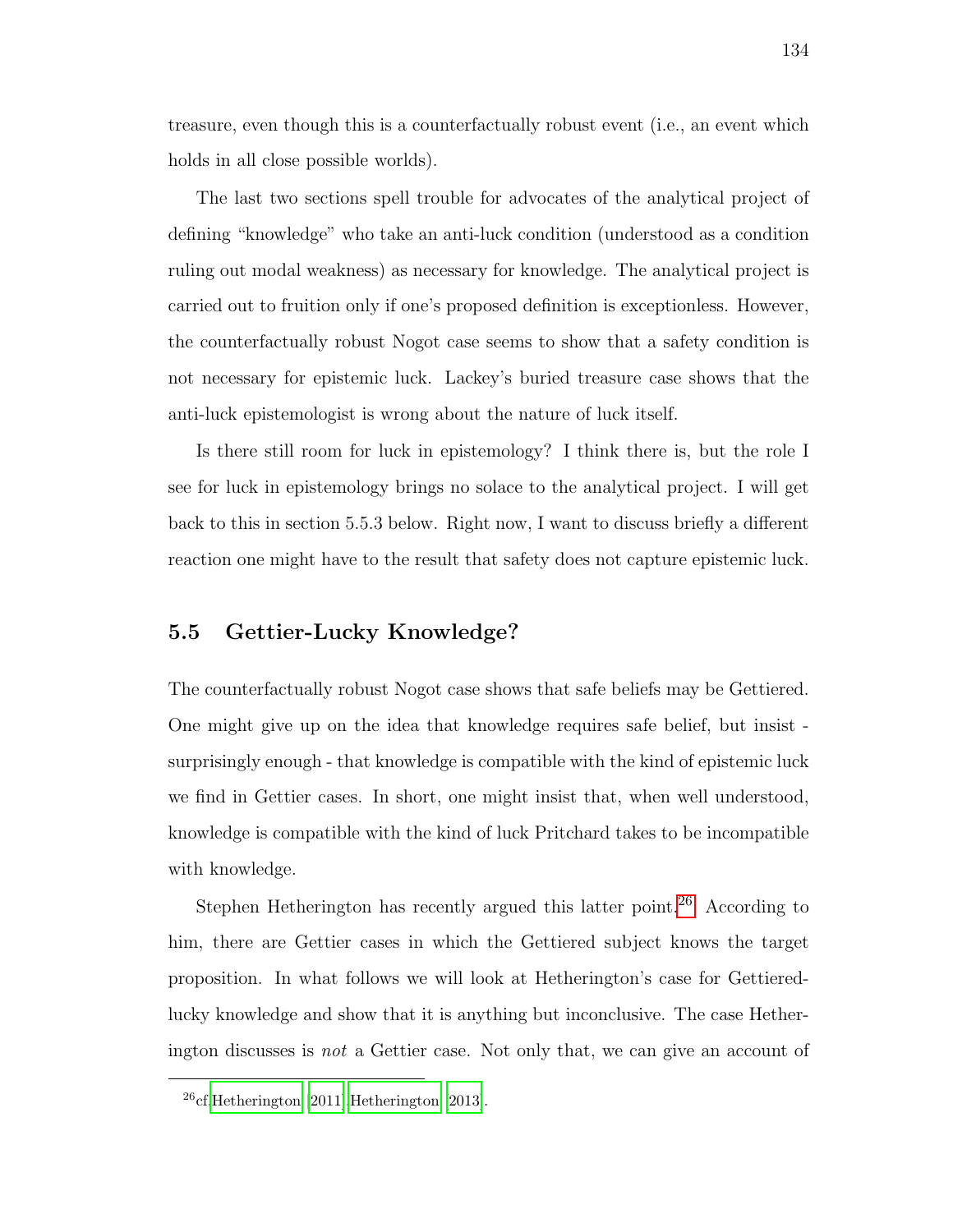epistemic luck different from unsafe belief and that gives the result that epistemic luck is incompatible with knowledge.

## 5.5.1 The Argument for "Gettierism"

Before we turn to Hetherington's alleged example of Gettier-lucky knowledge, let me first state the traditional argument for the claim that knowledge is incompatible with Gettier-luck. I will take this to be more or less the argument Hetherington is attacking, even though he never presents it in the same explicit way I will present here. Furthermore, I do not take this argument to necessarily represent the inference epistemologists (or anyone else for that matter) actually draws when confronted with Gettier cases. The argument is meant as a mere rational reconstruction of the argument epistemologists accept, explicitly or not. Premise one states that, for any subject, if she is in a Gettier situation, then her justified true belief is, from an epistemic point of view, luckily acquired. In symbols:[27](#page-142-0)

1.  $\Box(\forall s)(\forall p)(Gs \rightarrow JTBsp \& Lp)$ 

Premise two says that, if S's true justified belief is epistemically lucky, then S does not know. This is the premise Hetherington challenges:

2. 
$$
\Box(\forall s)(\forall p)((JT Bsp \& Lp) \rightarrow \neg Ksp)
$$

Finally, premises one and two entail the conclusion that an agent in a Gettier situation fails to know. Following Hetherington, call this claim "Gettierism."

3.  $\square(\forall s)(\forall p)(Gs \rightarrow \neg Ksp)$ 

Hetherington attacks premise two with a case in which the agent allegedly has Gettier-lucky knowledge. I now turn to this case.

<span id="page-142-0"></span> $27\,\text{``Gx''}$  stands for "x is in a Gettier-like circumstance;" "JTBxy" stands for "x truly and justifiably believes that y," "Lx" stands for "the belief that x is epistemically lucky" and "Kxy" stands for "x knows that y."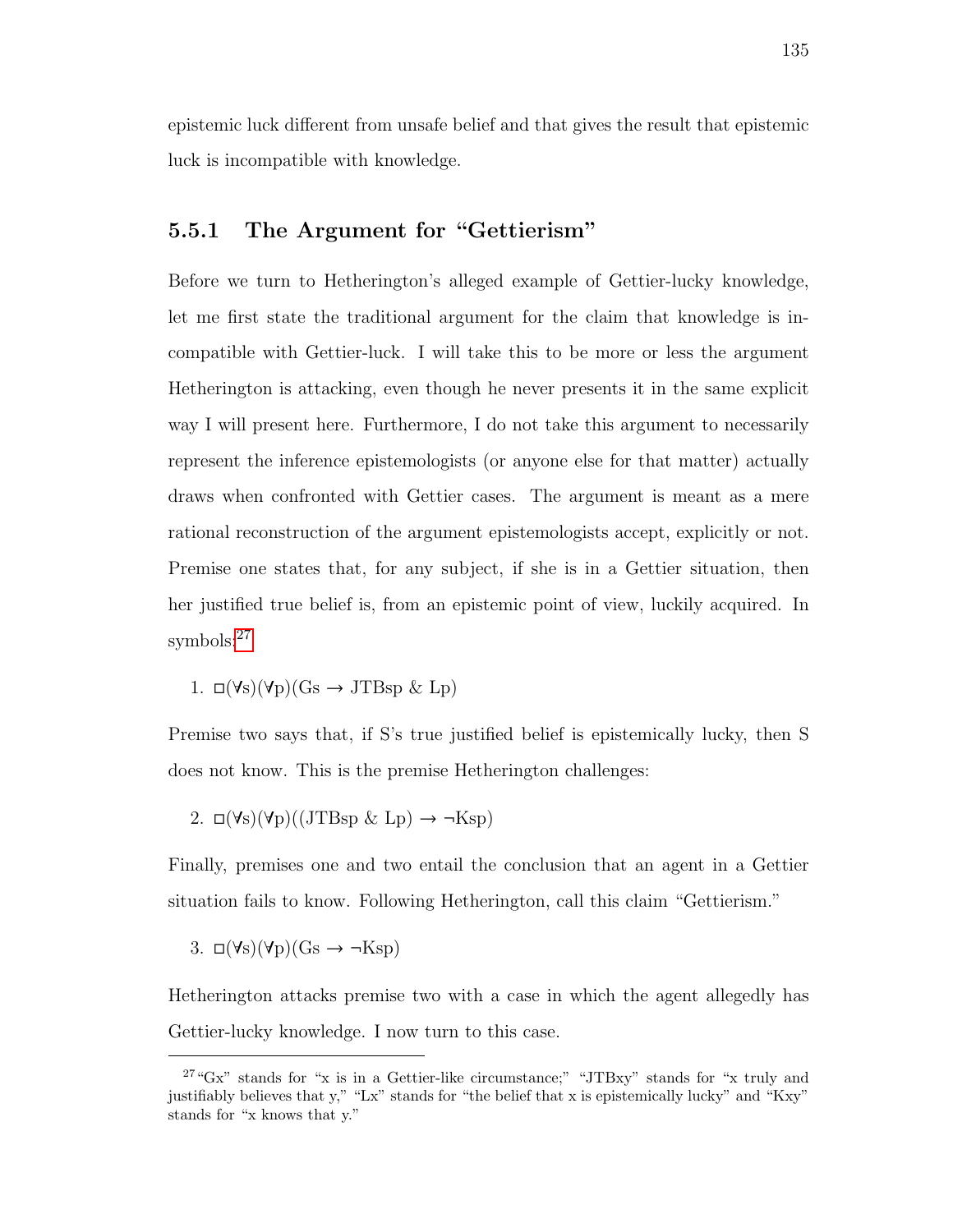## 5.5.2 An Alleged case of Gettier-Lucky Knowledge

Hetherington argues that the following case is a Gettier case.  $^{28}$  $^{28}$  $^{28}$ 

#### The Noah Case

In a normal environment and under good lighting conditions Noah forms the belief that he is seeing a tree in front of him. He believes that on the basis of the normal sensory evidence acquired through his reliable faculty of vision. He also believes the following proposition, which he takes to be the sole explanation of how he finds himself believing that he sees a tree. Call it "Naive Realism" (NR): 'If I had to explain how it is true that I am seeing a tree, I would reach for this description: [then follows a brief statement of a naive realism about perception - in effect, what most philosophers would term a 'folk theory' of perception]. That is all I would need. It is a full explanation.'

We are asked to suppose (i) that NR is false; (ii) that NR is "part of Noah's evidence or reasoning" for his belief that he sees a tree in front of him; and, (iii) that Noah knows nothing or close to nothing about "the scientific details of how the world, courtesy of any detail not observed by him, is making his belief true."<sup>[29](#page-143-1)</sup> From the description of the case and from (i)-(iii), Hetherington takes it to follow (iv) that Noah's justified true belief involves epistemic luck of the sort epistemologists traditionally take to be incompatible with knowledge (rather than evidential or doxastic epistemic luck), for Noah believes (falsely) that NR is the sole explanation for how his belief came to be true. If this were right, then  $(v)$ Noah is in a Gettier situation. The problem for defenders of Gettierism is that claims  $(i)-(v)$  entail (vi) that Noah knows that he sees a tree in front of him. This argument, if sound, shows that Noah knows he sees a tree in front of him, even though his true belief was luckily acquired. I think this argument is unsound. I will argue that Noah knows that he sees a tree, but that his knowledge is not Gettier-lucky. As I will argue in the next section, instead of denying that Noah

<span id="page-143-0"></span> $28$ [Hetherington](#page-169-1) [\[2011,](#page-169-1) p.80].

<span id="page-143-1"></span> $29$ [Hetherington](#page-169-1) [\[2011,](#page-169-1) p.80-1].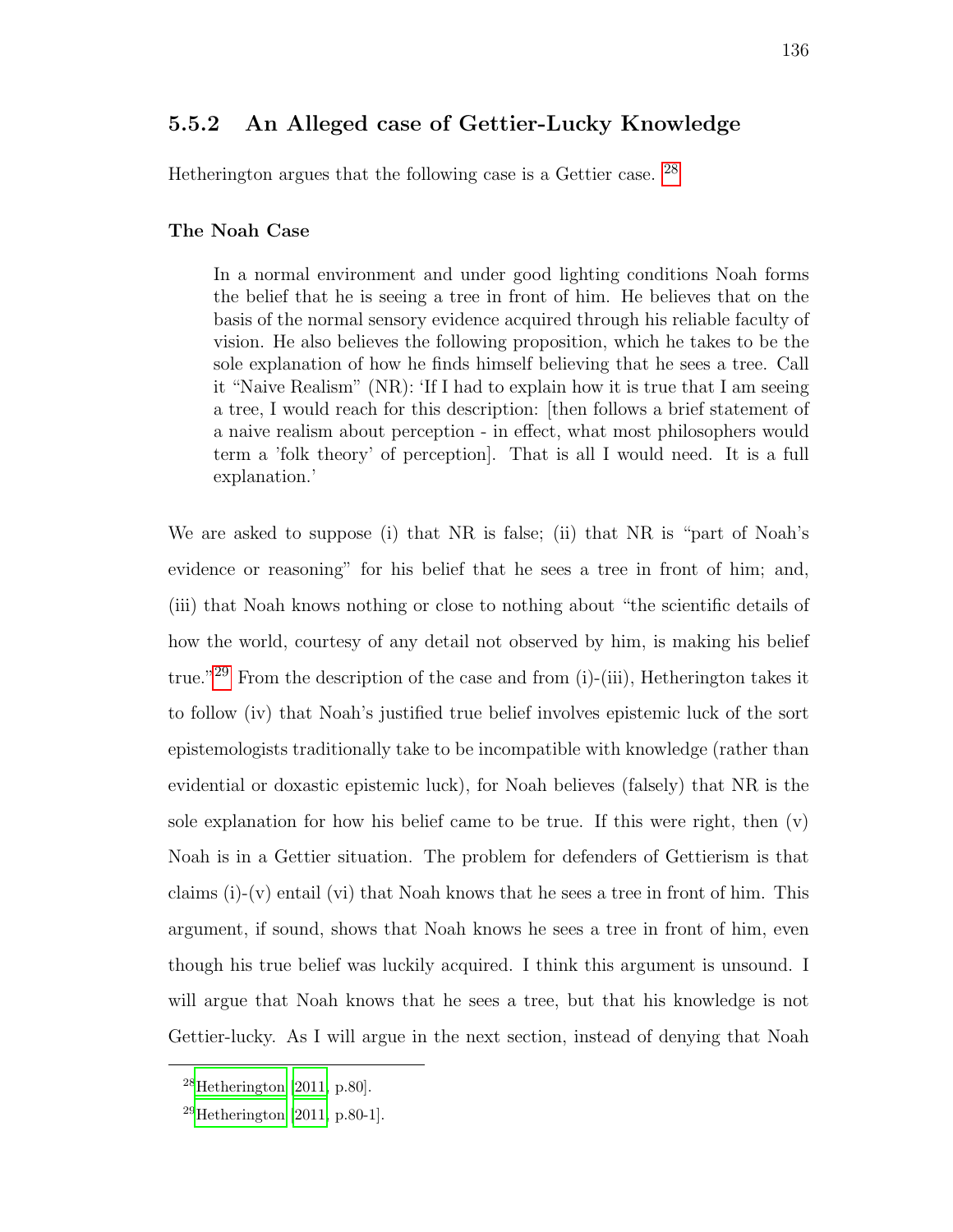actually knows he sees a tree in front of him, we should deny that this case is in fact a Gettier case.

Now, remember our discussion in chapter 4 of what makes a case a Gettier case. There I argued that C is a Gettier case only if the S's justified true belief relies essentially on a proposition S fails to know. Since Noah's justified true belief that he is seeing a tree in front of him depends on the proposition NR he fails to know, one might think that this is in fact a Gettier case. This would be a mistake, however, for at least three different reasons: (i) it is possible that "Noah sees a tree in front of me" does not depend essentially on NR; (ii) it is also possible that, even though "I see a tree in front of me" depends essentially on NR, Noah is not Gettiered since essential dependence on a falsehood is only a necessary condition on a case being a Gettier case. In the remainder of this section, I will raise doubts as to whether "I see a tree in front of me" depends essentially on NR or not. I will conclude that there is reason to believe that it does not.

First, remember that there are cases of harmless ignorance (see chapter 2 above). Remember the case we used to illustrate that idea:

#### The Harmless Ignorance Case

Smith arrives through reasoning to the belief that (p) someone in his office owns a Ford. His premises are (q) that Jones owns a Ford, (r) that Jones works in his office, (s) that Brown owns a Ford and (t) that Brown works in his office. As it turns out s is false while q, r and t are true.

Intuitively, Smith knows that someone in his office owns a Ford even though the reasoning he used to arrive at that belief includes a falsehood. However, it is generally understood that this falsehood is harmless, in that it does not prevent him from knowing that someone in his office owns a Ford. Smith's belief in the falsehood s is neither causally nor evidentially essential to Smith's belief in the truth that p. Smith's justified true beliefs that q, r, and t could have easily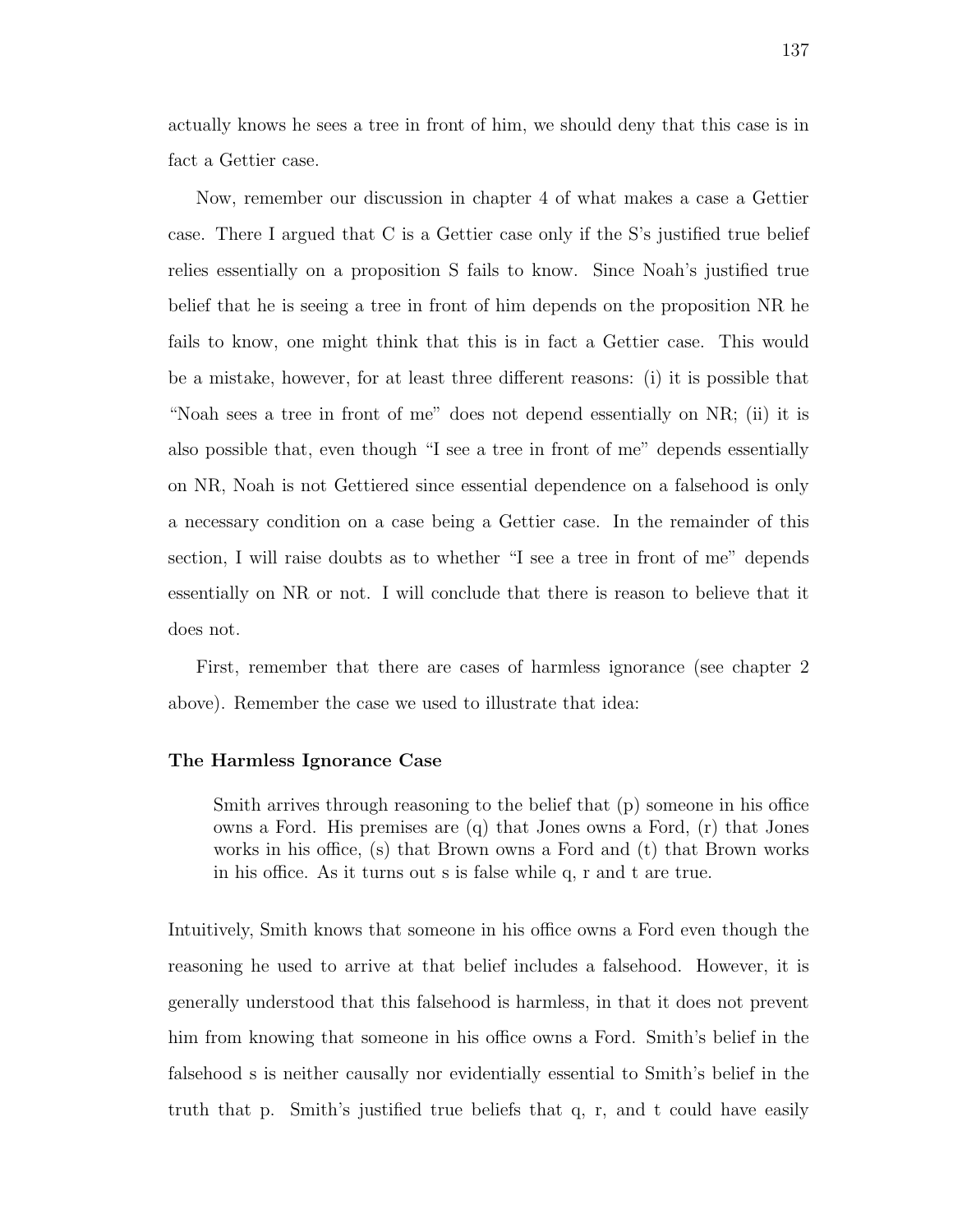caused Smith to believe that p, q r and t also justify him in believing that p. In sum, Smith's belief that s is evidentially and causally dispensable or irrelevant, meaning that he would still know that p even if he did not believe that s.

Examples of harmless ignorance abound. One can gain knowledge on the basis of an enumerative induction which contains only one false premise. For example, if I saw hundreds of black ravens but believed, of a bird that was in fact a boat-tailed crackle, that it was black and a raven, I clearly still know that all ravens are black. Of course, I do not know that all ravens are black if I do not succeed in recognizing ravens any better than chance. There will also be borderline cases in which we cannot be sure the number of false beliefs about ravens in a crackle infested place prevents one from knowing or not (e.g., does S know that all ravens are black if she saw sixty two black ravens and took thirty eight boat-tailed crackles to be black ravens?) But my example is not a borderline case. In the example I am considering the one false belief about the crackle is a harmless falsehood and, thus, does not prevent me from knowing that all ravens are black.

Noah's case and cases of harmless ignorance seem to share one important feature. In particular, Noah's false belief that NR seems both causally and evidentially inessential to his true belief that he sees a tree in front of him. This makes Hetherington's case structurally similar to the Harmless Ignorance case, not to Gettier's original cases. Noah's belief in NR is causally dispensable or inessential, because one can plausibly imagine that Noah would still believe he sees a tree even if he did not believe that NR was the case - say, because Noah was well versed in cognitive sciences and would not appeal to anything like NR to explain how or why he sees the things he thinks he saw.

Noah's belief in NR seems also evidentially dispensable or inessential. Noah would clearly be justified in believing he sees a tree in front him even if NR were not in his evidence set. Hetherington himself says that Noah's tree-belief "is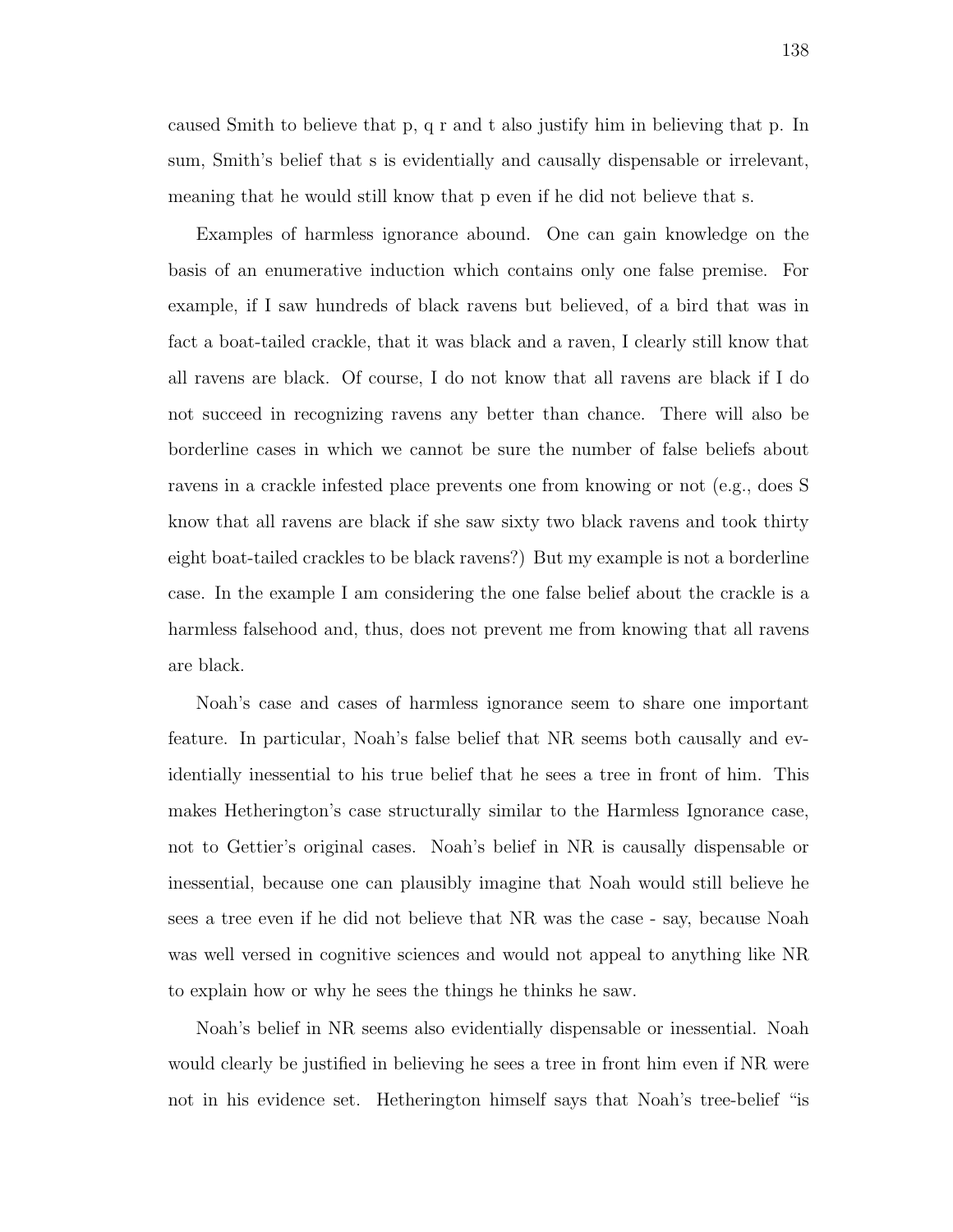correct about the world in a normal way, and he has quite normal evidence in support of it - normal sensory evidence, plus the "everyday" acceptance of NR." But, if Noah's belief that he sees a tree depends for its positive epistemic status on his sensory evidence, not only on NR, then we may ask - like we did with respect to Lehrer's Harmless Ignorance case - whether Noah's sensory evidence could turn his true belief into knowledge all by itself. I think it is clear that, in most cases, Noah's sensory evidence would be good enough to give him knowledge. I say "most cases," because one can imagine variations of the case in which Noah has no explanation of how or why he sees a tree, variations in which Noah has a scientifically sound explanation of that fact and, finally, variations in which Noah has really bad explanations of it. Let us call the first kind of variation of the Noah Case "Neutral Variations," the second kind "Good Variations" and the third kind "Bad Variations." Maybe, in bad variations of the case his sensory experience is not enough to turn his belief into knowledge, because his bad explanation would defeat whatever epistemic support he got from his sensory evidence. For example, if Noah thought that what explained why he saw a tree was that he was God and that, for God, seeing a tree is "creating" a tree with His mind, then we might want to say that Noah's view on these matters is so outlandish that the justification he gets from his sensory evidence is undermined by his view and that he fails to know he sees a tree. In any event, given Hetherington's description of the case, it is plausible for us to think that Noah would not be in such a scenario in many if not all nearby possible worlds to the one he is in. Since Noah seems to be in a world, for all practical purposes, identical to the actual world, then in most of those close possible worlds, Noah is in a situation similar to the one in which most of us find ourselves. Thus, since I can know that I see a tree in front of me on the basis of my sensory experience alone, so can Noah. Like Smith in the Harmless Ignorance case, Noah's false belief is evidentially inessential or dispensable. We seem, therefore, to have strong reason to think that Noah's case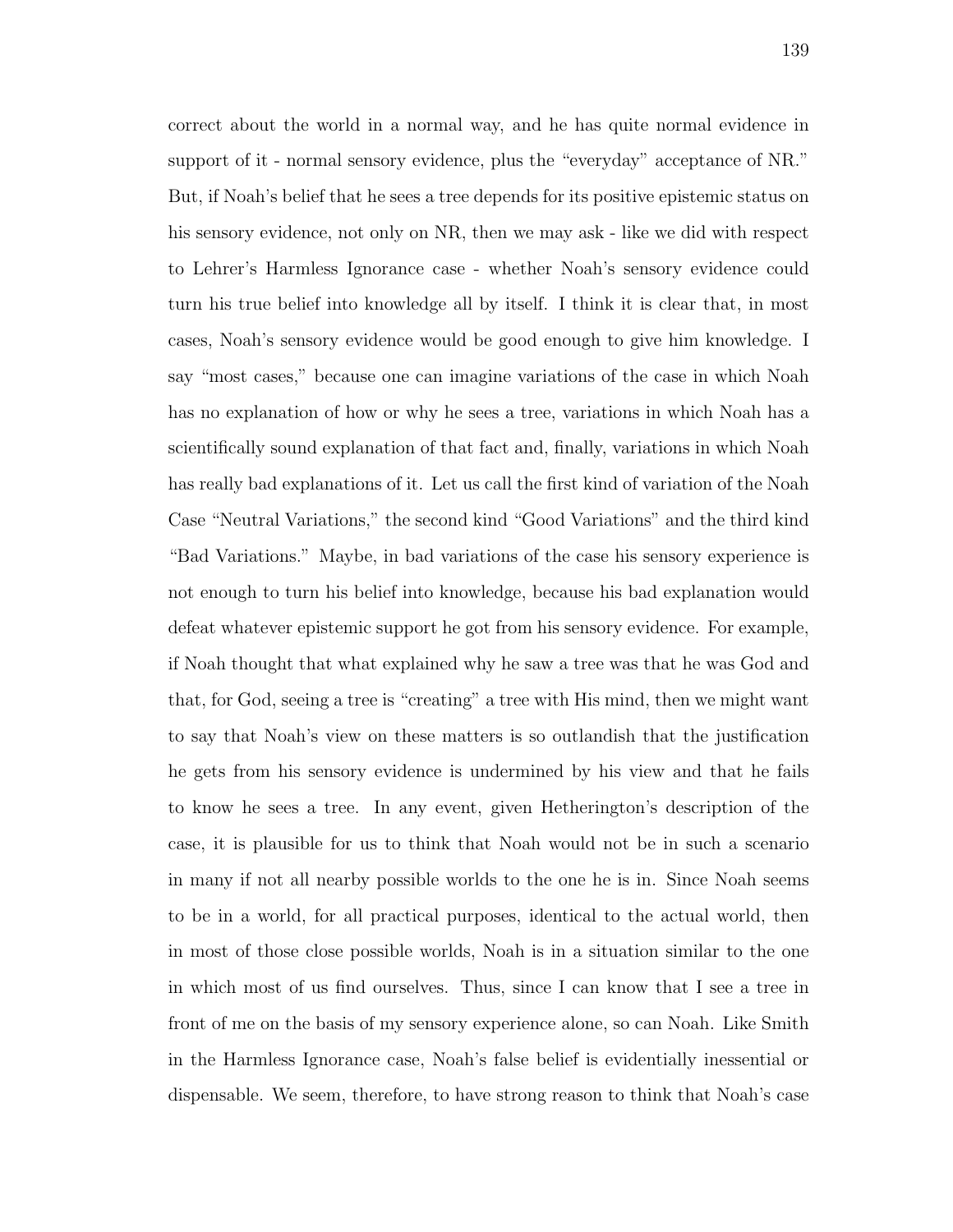is a case of harmless ignorance. It is obvious that Noah's true belief is safe. So, Pritchard too could deny that this is a case in which there is epistemic luck.

## 5.5.3 What is lucky about Gettier-Lucky belief?

Hetherington takes epistemic luck to be the following:  $30$ 

(H-Luck) The belief in question is true in a way that is quite different from how the believer's evidence indicates its being true. The idea is that it is lucky that the belief is true in the way it is, given the very different way in which the evidence indicates its being true.[31](#page-147-1)

There are a few problems with H-luck. First, it is not clear how it relates to generic luck. And, given that it is the anti-luck epistemologist's own desideratum that those accounts of luck are so related, this is not good. For instance, it is far from clear what the connection is between H-luck and the kind of luck paradigmatically involved in fair and large lotteries. Second of all, even if we do not try to reconcile H-luck with an account of non-epistemic luck, it also faces problems as a characterization of Gettier-luck.

First of all, it is far from clear what exactly Hetherington means by "the belief x is true in a way w." "Belief" in this locution supposedly refers to the propositional content of beliefs - as in "Liz's belief that she won the lottery is true" - rather than to the belief states themselves - as in "Liz's belief that she won the lottery brought tears to her eyes" - for it makes no sense to talk about a belief state "being true" in this or that way. Strictly speaking, belief states are neither true nor false and, therefore, cannot be "true in a way w". Therefore, this locution has to mean something like "the proposition p is true in a way w." But, if this is what Hetherington has in mind, then what does he mean when he

<span id="page-147-0"></span><sup>30</sup>[Hetherington](#page-169-0) [\[2011,](#page-169-0) p.78].

<span id="page-147-1"></span> $31$ [Hetherington](#page-169-0) [\[2011,](#page-169-0) p.79].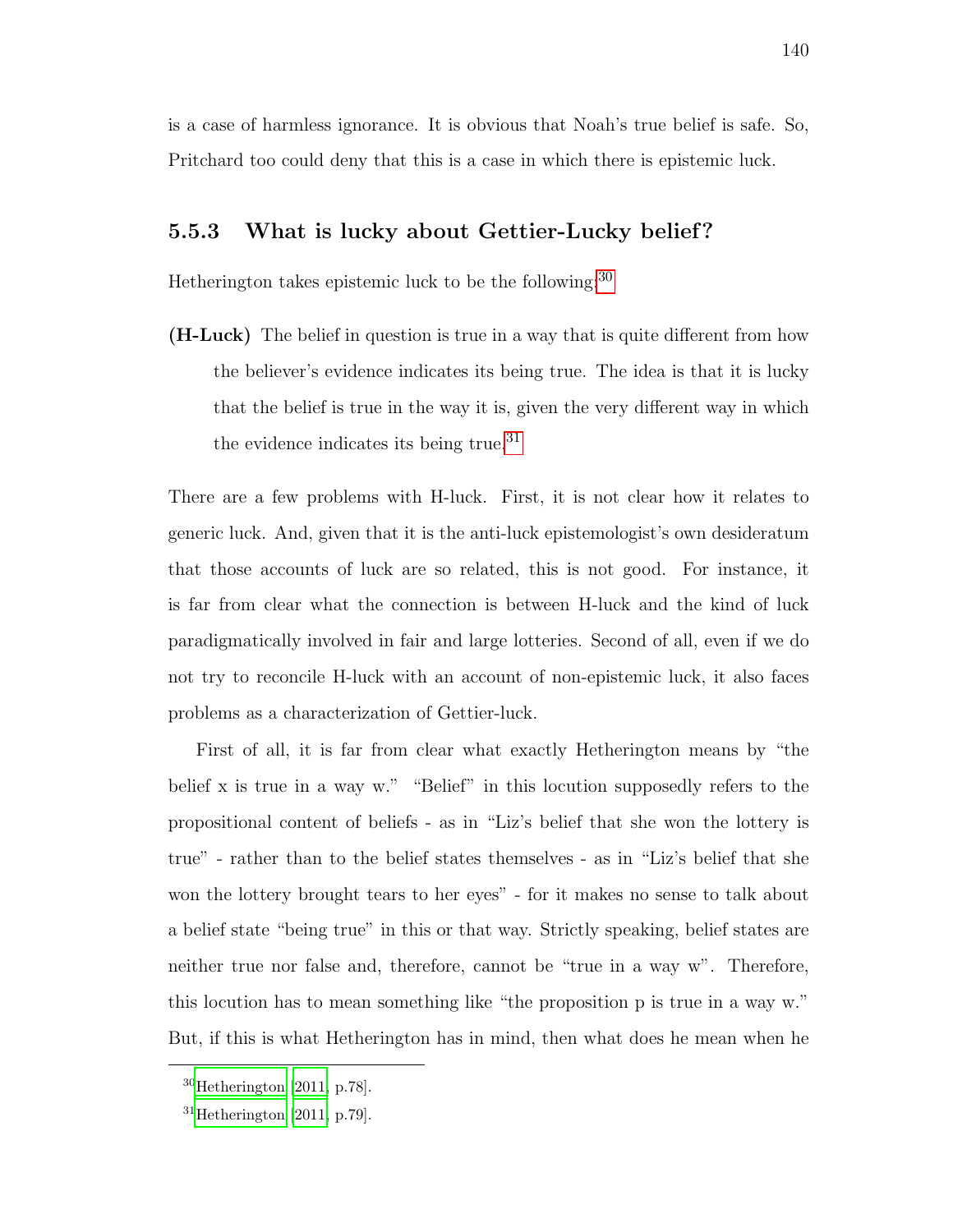says that some proposition p is true in a way w? Even though propositions are the rightful bearers of truth and falsehood, it seems to make as much sense to talk about a proposition being true "in a way w" as it makes sense to talk about a belief state being true "in a way w," for all propositions seem to be true in one and the same way - by, roughly, "matching" the facts they are about or represent. There is only one way in which the proposition "a is F" can be true: by a being F. Of course, one might want to say that "Some Fs are Gs" is "made true in different ways" - say, by a being F and G or by b being F and G and so on. But that would restrict the application of H-luck to beliefs with that kind of content. Clearly, however, beliefs with all kinds of content can be Gettier-lucky, so that will not work. This problem with Hetherington's use of "the belief x is true in way w" pervades all his discussion of Gettier-luck. Nowhere in that discussion does he say what he means by that locution. The closest he ever gets to making it more precise is in a footnote.<sup>[32](#page-148-0)</sup> In this footnote he says that he is using the locutions "true in a way w" "as non-technically as is allowable for [his] purposes" and that he will "call upon truthmaker theory" to make the notion more technical in a later chapter. The problem is that, as far as I can see, there is no technical account of the locution "truth in a way w" in the later chapter he mentions in the footnote. At the very least, the topic is never directly addressed. True, Hetherington summarizes David Armstrong's truthmaker theory<sup>[33](#page-148-1)</sup> in chapter five, section four, but there he never cashes out the promissory note he issued in the footnote I just mentioned - i.e., he never gives "true in a way w" a more "technical treatment" using a truthmaker theory.<sup>[34](#page-148-2)</sup> So, for all Hetherington tells us, it is far from clear what he means by the key expression in his only explicit account of Gettier-luck. And, to makes matters worse, we saw that the only plausible

<span id="page-148-0"></span> $32$ [Hetherington](#page-169-0) [\[2011,](#page-169-0) p.93, fn37].

<span id="page-148-2"></span><span id="page-148-1"></span><sup>33</sup>[Armstrong](#page-165-0) [\[2004\]](#page-165-0).

<sup>34</sup>It is also worth noting that Armstrong himself never uses the locution "true in a way w" in [Armstrong](#page-165-0) [\[2004\]](#page-165-0).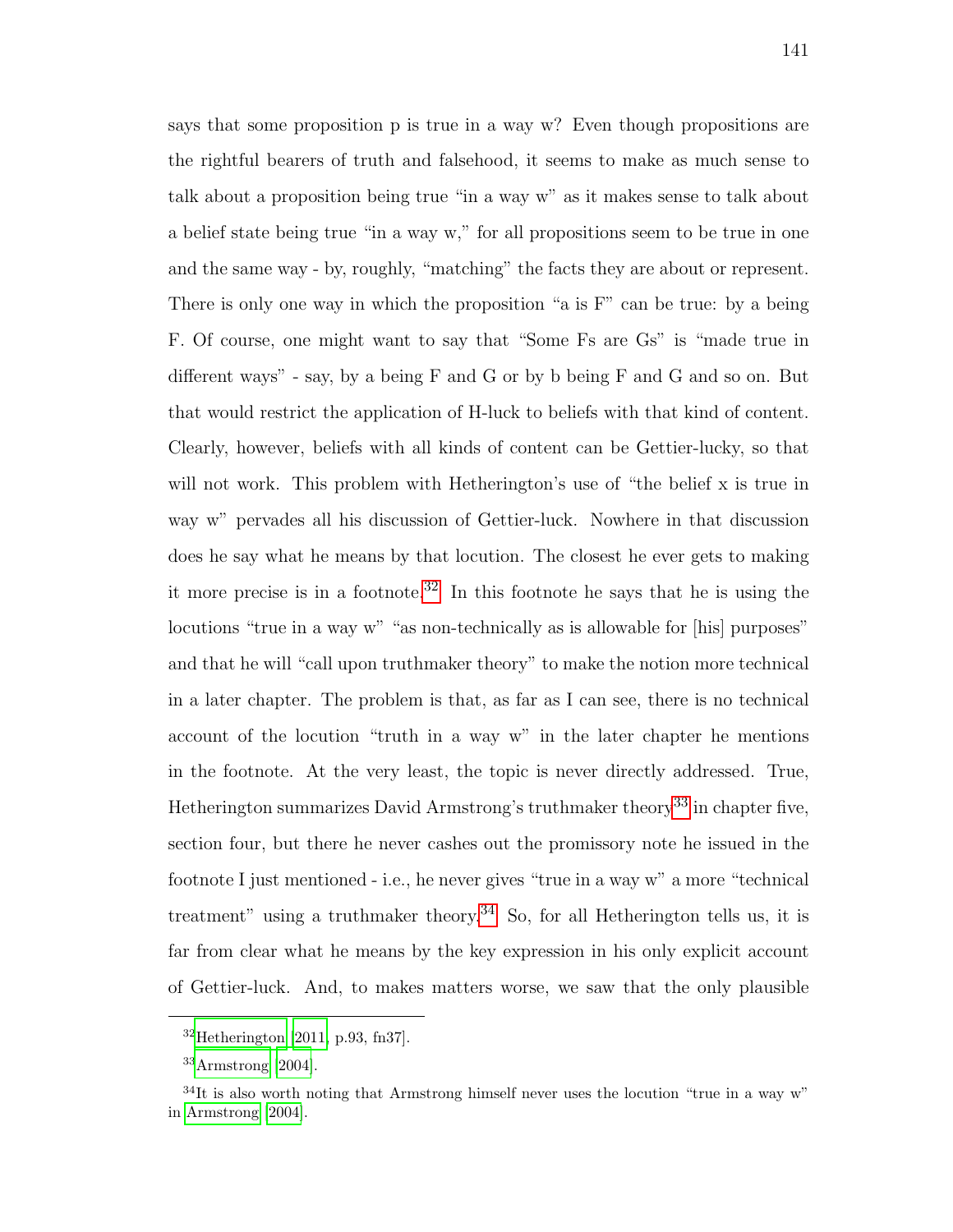reading of the locution "the belief x is true in a way w" artificially limits the application of intuitive luck to beliefs with a certain kind of content. For these reasons it seems safe to say that Gettier-luck is very likely not H-luck.<sup>[35](#page-149-0)</sup>

We saw above that whatever Gettier-luck is, it is of the same kind as generic luck. I showed above that safety-based accounts of epistemic and generic luck face counterexamples. In the remainder of this section I will look at a different accounts of generic luck and see if this type of luck fares better than the safetybased view does. If it does, then we might hope to derive an account of Gettierluck. However, if it does not work, then the central tenet of anti-luck epistemology according to which Gettier-luck is a kind of luck is not satisfied, and we should be a lot less confident that it can generate the right account of epistemic and Gettier-luck.

E. J. Coffman has presented a definition of luck that cashes out generic luck in terms of chance, lack of control and significance conditions.[36](#page-149-1) He adds to those conditions a condition requiring that the lucky agent be a sentient being.

**(C-Luck)** S is lucky with respect to E at t iff (i) S is sentient at t; (ii) E has some objective evaluative status for S at t; (iii) there was just before t a large chance that no event sufficiently similar and equal in significance to E would occur at t; and, (iv) E lies beyond S's direct control at t.

Condition (i) excludes from the domain of luck inanimate objects like trees and

<span id="page-149-0"></span><sup>&</sup>lt;sup>35</sup>Further evidence for the idiosyncratic nature of H-luck comes from yet another footnote [\(Hetherington](#page-169-0) [\[2011,](#page-169-0) p.78,fn8]) in which Hetherington discusses the idea that Gettierized beliefs are "true in a way that is not appropriately linked to the believer's evidence." There he suggests that this idea should be "supplemented" by a truthmaker theory, in particular by the theory offered by [Heathcote](#page-169-1) [\[2006\]](#page-169-1). Curiously, Heathcote deals almost exclusively with the subset of Gettier-like cases in which the target proposition is an existential generalization - suggesting that Heathcote, like Hetherington, restricts epistemic luck to a small class of beliefs with existentially generalized contents. Maybe Hetherington had Heathcote in mind when he suggested H-luck, but that hardly shows that this notion is (or should) be widely held.

<span id="page-149-1"></span><sup>36</sup>[Coffman](#page-165-1) [\[2007,](#page-165-1) p.396].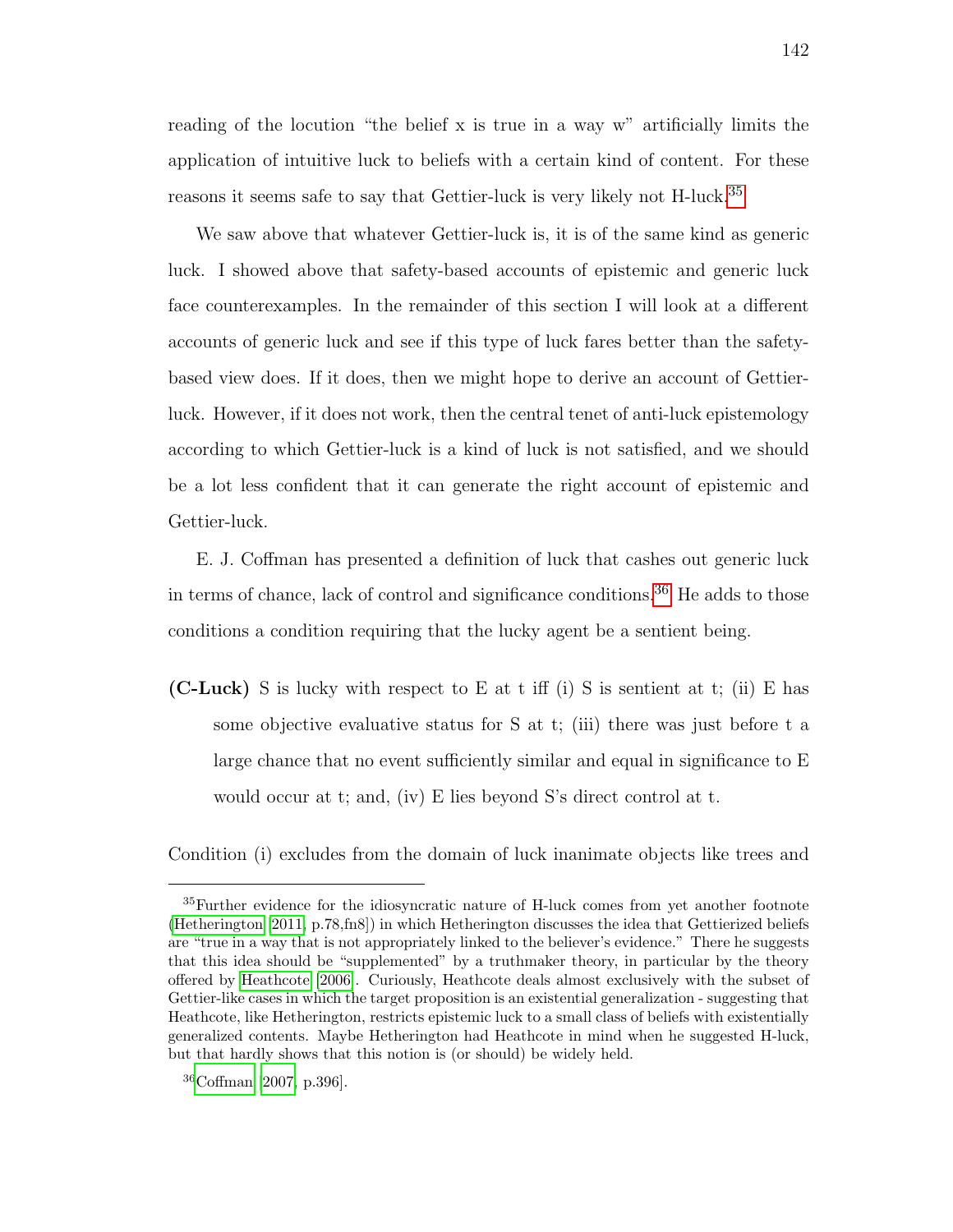rocks. In fact, for Coffman,<sup>[37](#page-150-0)</sup> "luck's domain includes all and only sentient subjects, individuals that have inner lives that can go better or worse for them." Thus, in reply to the suggestion that we sometimes speak truly when we use sentences such "It was lucky for your family portrait to have survived the house fire" or "It was lucky for that rock to have survived water erosion," Coffman argues that these sentences in fact express, respectively, a true propositions about the relation between a sentient being and a nonsentient object and a proposition about the extremely low probability of that event taken place. So, according to this translation schema, if I use "It was lucky for your family portrait to have survived the house fire" in a context C, I express, in C, the proposition that you are lucky vis- $\grave{a}$ -vis the fact that the portrait survived the fire; whereas, if I use "It was lucky for that rock to have survived water erosion" in C, I thereby express the proposition that the rock's surviving the water erosion was highly unlikely.

One worry about the claim that luck applies only to sentient beings is that it excludes from the realm of luck entities like groups or organizations. We sometimes speak truly when we utter sentences like "It was unlucky for that criminal organization that the body they dumped into the east river floated" or "It was lucky for FC Barcelona that two of the best defense players from the Manchester United scored two goals against their own team." One can also imagine the following situation. Suppose ACME Corporation is going bankrupt. The board members meet and they all agree on a desperate measure to try to save the company: they will buy a lottery ticket from the state lottery. The lottery jackpot is five hundred million dollars - enough money to keep ACME running for at least another year. As it turns out, ACME's ticket is the winner. I think it is clear that it is lucky for ACME to have won the lottery. This is true even though no one (particular) sentient being is lucky to have won the lottery.

Coffman might want to reply to this kind of worry by saying that the group

<span id="page-150-0"></span><sup>37</sup>[Coffman](#page-165-1) [\[2007,](#page-165-1) p.387].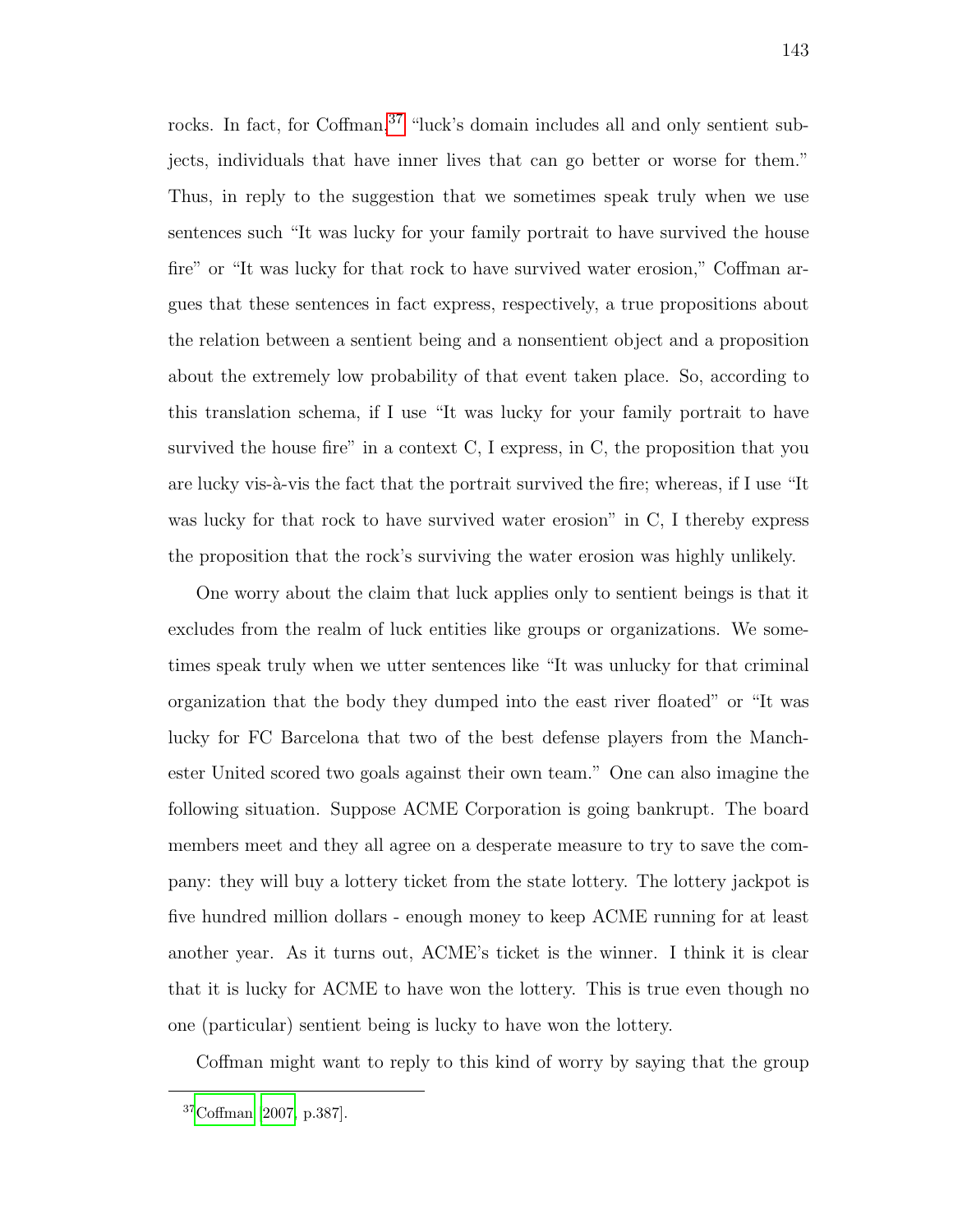or organization is only derivatively lucky in the sense that the sentient beings that make up the group are lucky and that the group is lucky in virtue of being made up by those lucky individuals. That is a possible reply to this worry, but I am not sure what its merits really are. One problem with it is that it entails that, by changing the individuals making up the organization, one will end up with a different organization. But that is implausible - Pepsi Corporation is the same company today as it was when it was created, even though all the founding members have died. In any event, I will assume for the sake of argument, that only sentient beings can be lucky or unlucky.[38](#page-151-0)

Condition (ii) in C-Luck says that an event E needs to have "some objective evaluative status for S at t" in order for S to be lucky with respect to E at t.[39](#page-151-1) This condition gets support from cases such as lottery wins. Winning the lottery objectively improves one's life in paradigmatic cases. The problem is that a variation of that case can be turned into a counterexample to this condition on luck. That an event E needs to have "some objective evaluative status for S at t" in order for S to be lucky with respect to E, entails that S cannot be lucky with respect to E, if S's wellbeing is neither improved nor worsened by E. Unfortunately, one can very easily imagine cases in which the obtaining of E neither improves nor worsens S's wellbeing, but S is lucky that E obtains. Suppose Liz's wealth amounts to more than fifty billion dollars. One day Liz buys a lottery ticket in a fair and large lottery for fifty cents, because she pities the person selling her the ticket at the subway station (maybe the person told

<span id="page-151-0"></span> $38$ Note that I am *not* taking issue with the claim that groups have mental states. On the contrary, I do think groups can know all kinds of things. For example, physicists and biologists know all kinds of things about the universe and the living things in the known universe. The point against Coffman is just that, intuitively, groups are not sentient beings, even though their individual members are. But, since Coffman thinks sentience is a necessary condition on something being lucky for something else, it follows that his account mistakenly rules out the possibility that groups are lucky.

<span id="page-151-1"></span> $39$ [Pritchard](#page-172-0) [\[2005,](#page-172-0) p.132] and [Levy](#page-171-0) [\[2009,](#page-171-0) p.490] also accept that something equivalent to (ii) is a necessary condition on luck.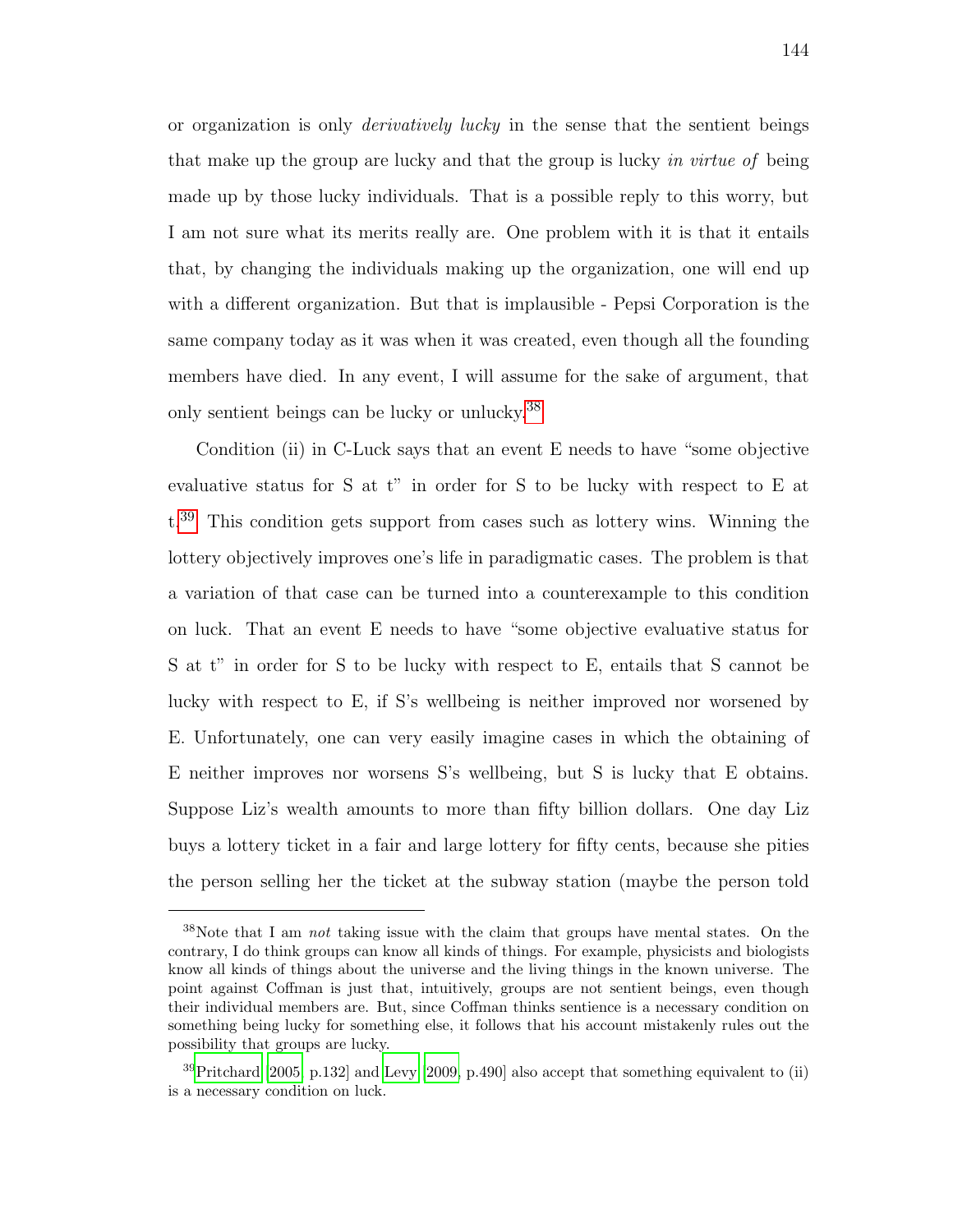Liz he gets a small fraction of the fifty cents for every ticket he sells). Suppose further that the lottery's prize is only *fifty-one cents*. Now, winning the main prize in this lottery is not important to Liz - she is, after all, a multi-billionaire: she bought the ticket only because she wanted to help the person selling it, and she stands to gain only one cent if she wins. It does not seem to follow from any of this, however, that Liz is not lucky to have won the lottery. She beat the odds! But this is what condition (ii) would have us say, for, by assumption, winning the lottery does not make Liz's wellbeing any better or worse than it did before she won it. The intuition seems to be that Liz is lucky because she beat the odds that were stacked against her, not because winning had any "objective evaluative status" for her. Since there is nothing special about this particular example one can multiply them as much as one likes. Condition (ii) is not a necessary condition on luck.[40](#page-152-0)

Condition (iii) says that S is lucky with respect to E at t only if there was just before t a large chance that no event sufficiently similar and equal in significance to E would occur at t. Since Coffman takes this condition to be "roughly equivalent" to the safety-based account of luck I criticized above,  $^{41}$  $^{41}$  $^{41}$  my criticism carries over to C-Luck.

Condition (iv) in Coffman-luck says that S is lucky with respect to E at t only if E lies beyond S's direct control at t. According to Jennifer Lackey, the

<span id="page-152-0"></span> $40$ Peter Klein suggested that winning the lottery *does* improve Liz's wellbeing in that she acquired a capacity she did not have before winning the lottery. According to Klein, she now has the capacity to, say, pay the ransom of her children in a situation where kidnappers demand all her billions plus one cent. I do not think this shows what Klein claims, however. Consider: the case goes as described in the main text, except for the fact that, on her way to deliver the one cent prize to Liz, the person carrying the money loses the penny and, knowing that Liz does not care for the money anyway, never bothers to give Liz any other penny. Now, should we say that Liz is not lucky to have won the lottery because she never got her one cent prize and thereby acquired the capacity to spend all her billions plus one cent? I do not think so. But this is exactly what we would expect if Klein's suggestion were on the right track. So, I conclude that, contrary to Klein's suggestion, Liz's wellbeing was not improved by her winning the lottery.

<span id="page-152-1"></span> $41$ [Coffman](#page-165-1) [\[2007,](#page-165-1) p.6].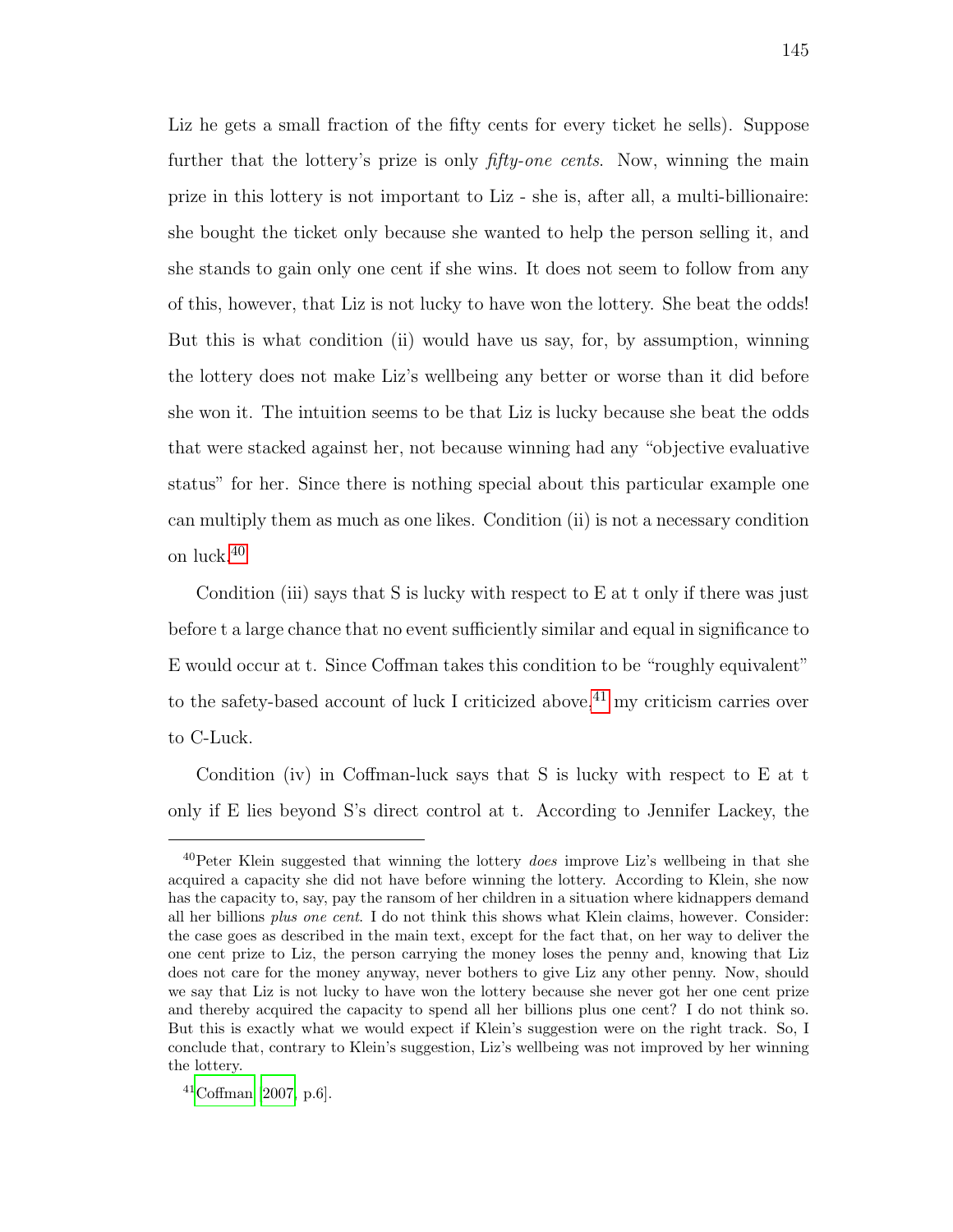following case is a counterexample to this claim:  $42$ 

### The Demolition Worker Case

Ramona is a demolition worker, about to press a button that will blow up an old abandoned warehouse[.] Unbeknownst to her, however, a mouse had chewed through the relevant wires in the construction office an hour earlier, severing the connection between the button and the explosives. But as Ramona is about to press the button, her coworker hangs his jacket on a nail in the precise location of the severed wires[.] As it happens, the hanger on which the jacket is hanging is made of metal, and it enables the electrical current to pass through the damaged wires just as Ramona presses the button and demolishes the warehouse.

The point of the example is that Ramona is lucky to have blown the warehouse even though she has control over whether to press the button or not. Lackey concludes that one can be lucky with respect to an event even if one has control over that event.

A natural response to the case is for one to say that, although the situation Ramona is in is riddled with luck, the luck is not where Lackey puts it. Consistent with the lack of control requirement on luck, one can argue that Ramona was lucky to be in control of the detonation, but that, once in control of the detonation, she was not lucky to have exploded the warehouse. Ramona was lucky to be in a position to cause the detonation, but, once so positioned, causing the detonation was not a matter of luck for her. That is, even though bad luck intervened in the form of a rat chewing the electrical wires, good luck also intervened in the form of Ramona's colleague hanging his jacket at the right place and allowing electrical current to flow again; Ramona went from having no control to having control over the detonation. The point is that, at the moment when Ramona exploded the warehouse she was in control of the detonation.<sup>[43](#page-153-1)</sup>

<span id="page-153-0"></span> $^{42}$ [Lackey](#page-171-1) [\[2008,](#page-171-1) p.258].

<span id="page-153-1"></span> $43C$ offman [\[2009,](#page-165-2) p.502].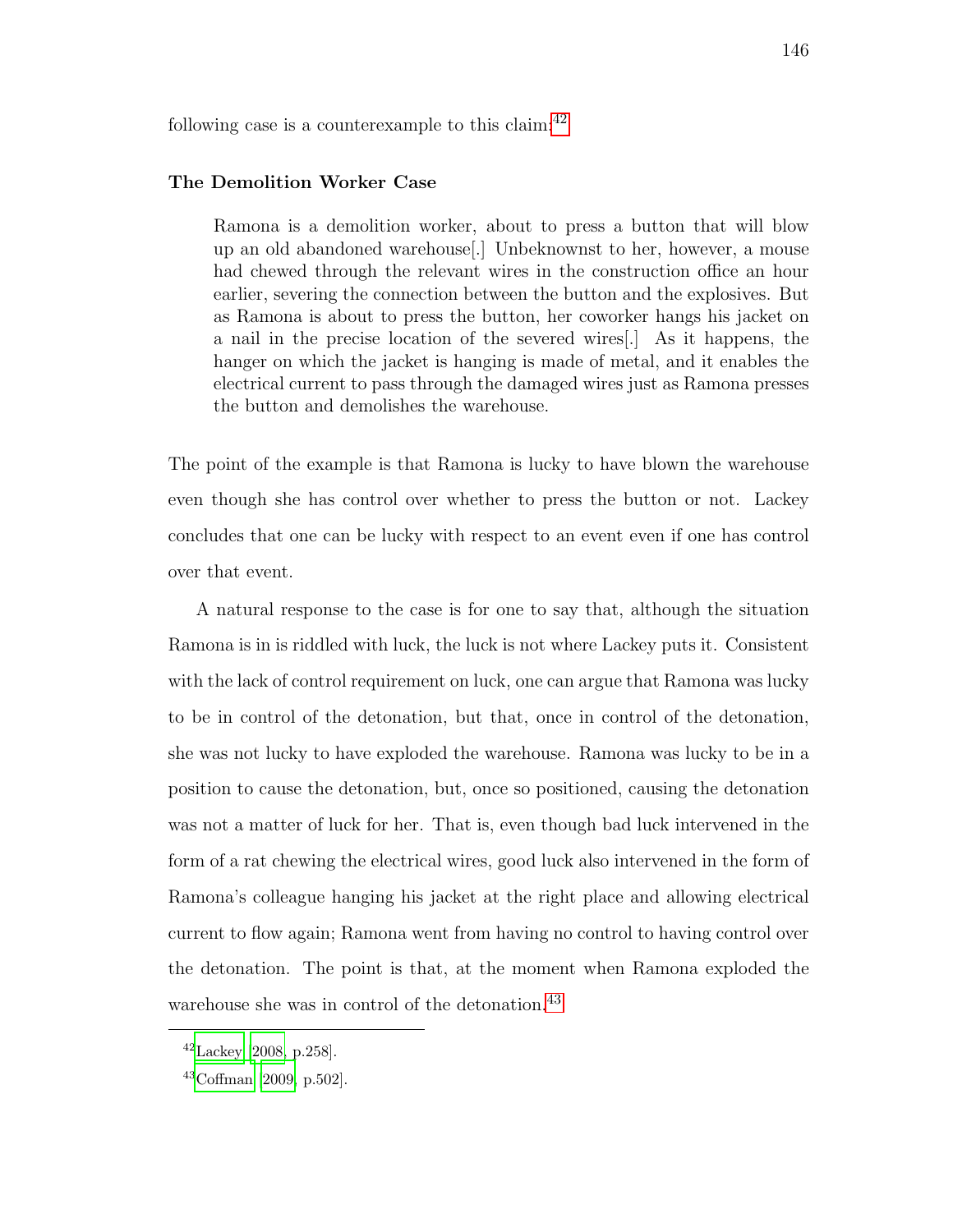[Lackey](#page-171-1) [\[2008,](#page-171-1) p.259] anticipated this reaction to her case: "although an event may be within a given agent's control, that the agent has such control can itself be largely a matter of luck, and hence the event resulting from this control can be lucky as well." Hence, Lackey's response to me would be that, since Ramona acquired control over the detonation in a lucky way, the warehouse blowing up when she pushed the button is also lucky. The general principle behind this response is that, if one is lucky to be in control of acting in a certain way and acting in this way brings about a certain outcome, then one's relation to this outcome inherits the luck one enjoyed from being in control of acting in the way that brought the outcome about. Coffman aptly called this inheritance thesis "The Luck Infectious Thesis"  $(LIT)^{44}$  $(LIT)^{44}$  $(LIT)^{44}$  and stated it thusly:

(LIT) If you were lucky to be free to A and you A-ed, then you are lucky that you A-ed.

Given (LIT), Ramona was lucky to have exploded the warehouse, because she was lucky to be free to explode the warehouse. What is more, according to Lackey,  $45$  the fact that Ramona "would regard the resulting explosion as an event whose occurrence is extraordinarily lucky" is evidence that (LIT) is true. However, whether what Ramona would say supports the idea that she is in fact lucky, depends, among other things, on whether she can competently draw the distinction between *being positioned to A* and  $A$ -ing and also on whether she can be reasonably expected to apply this distinction competently.<sup>[46](#page-154-2)</sup>

Not only does (LIT) enjoy little support, but also counterexamples to (LIT) can be easily generated. Suppose Liz's psychology professor flips a coin and, as a result, assigns Liz to the control group of a psychological experiment. Suppose

<span id="page-154-0"></span> $^{44}$ [Coffman](#page-165-2) [\[2009,](#page-165-2) p.503].

<span id="page-154-1"></span> $45$ [Lackey](#page-171-1) [\[2008,](#page-171-1) p.256].

<span id="page-154-2"></span> $46$ [Coffman](#page-165-2) [\[2009,](#page-165-2) p.503].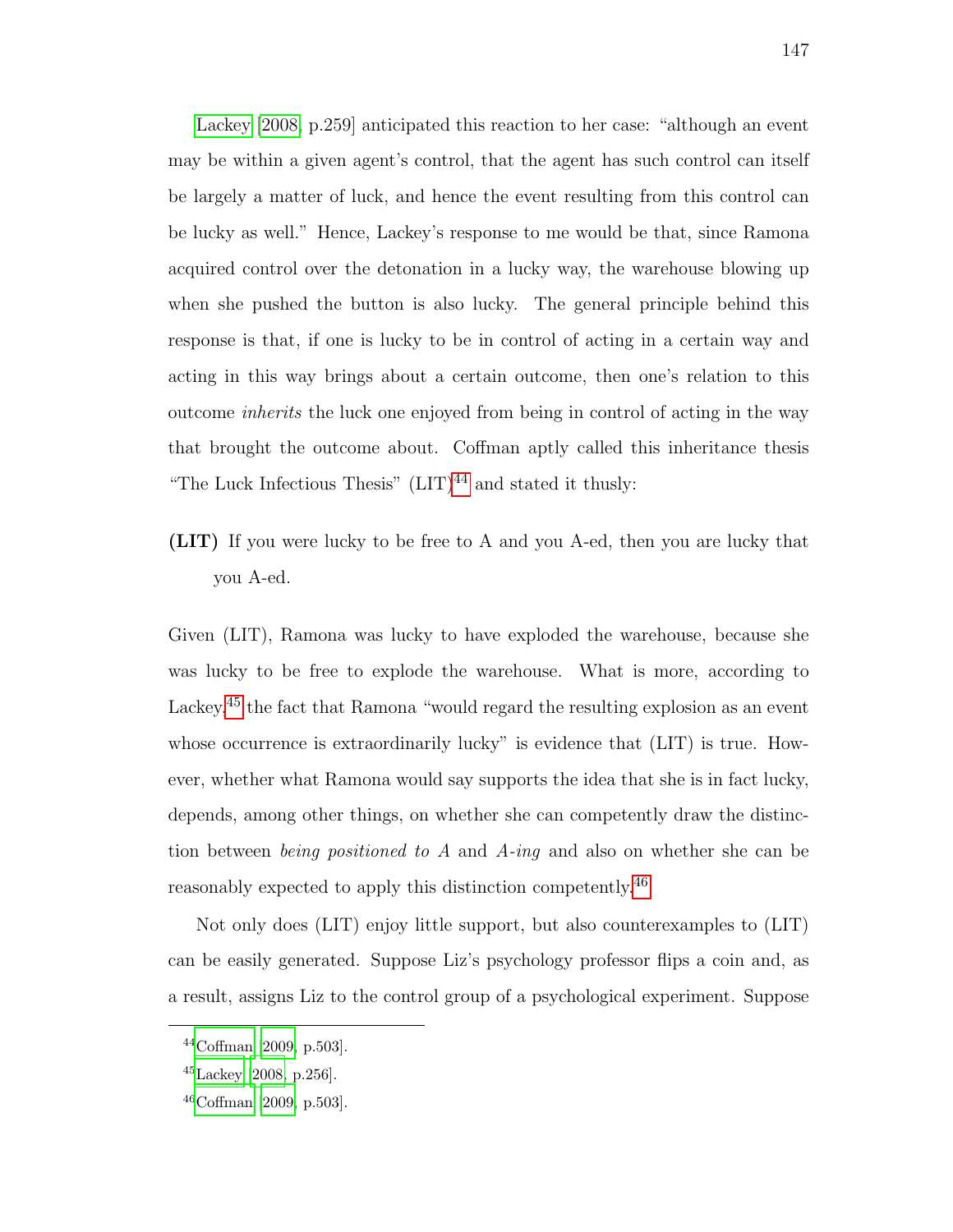further that, once Liz gets into the room with an older participant, this person has a heart attack. Now, if Liz is a certified first responder, it is not a matter of luck that her fellow participant receives the proper emergency care and survives his heart attack, even though it was a matter of luck that Liz was there to save him and she did. $47$ 

I do not believe this reply against (LIT) secures the claim that the lack of control condition is a necessary condition on luck, though. To see that, consider the following case.[48](#page-155-1)

### The (Almost) Rigged Lottery Case

Liz works for the FBI improving the protection of governmental computerized systems against cyber attacks. One day, while working as a freelancer for the New York Lottery, she sees herself in a situation where she could rig the lottery in her favor and pocket ten million dollars. All it takes is a couple of short lines of code. What is more, since she is great at what she does, she knows she could erase all digital footprints and make the lottery look legit. She also knows she could use a friend as the "winner", so that no suspicion would be raised. Further, she knows she could rig the lottery now, two weeks before the drawing, or up to five minutes before the drawing takes place. Liz never rigs the lottery, though; she is not a criminal. She does take note of these facts and takes steps towards improving the security of the Lottery's cyber security instead.

Liz has direct control over what ticket would be the winner, but she chooses not to exercise that control and rig the lottery in her favor.<sup>[49](#page-155-2)</sup> Now for the kicker: suppose Liz had a ticket for the lottery and that it is the winner. She did not

<span id="page-155-0"></span> $47$ [Coffman](#page-165-2) [\[2009,](#page-165-2) p.503].

<span id="page-155-2"></span><span id="page-155-1"></span><sup>48</sup>This is a modified version of a case discussed by [Coffman](#page-165-2) [\[2009,](#page-165-2) p.503-4].

 $^{49}$ It could be argued that Liz did not in fact have direct control over the lottery, because she did not take the necessary steps to rig it. She could have rigged it, but, since she did not, she did not have direct control over the outcome. I think this reply presupposes an excessively narrow account of direct control. If true, it would entail that anyone who is in a position to  $\phi$  (i.e., anyone who knows all the individually necessary and collectively sufficient steps to  $\phi$ -ing and is so situated that, were she to carry out those steps, nothing would prevent her from  $\phi$ -ing), but chooses not to  $\phi$  fails to have direct control over  $\phi$ -ing. This is an absurd result. I do have direct control over whether I type an "a" between "(" and ")" right now, but I chose not to exercise that control. The fact that I decided not to add that letter between the parentheses does not show that I do not have direct control over typing it there.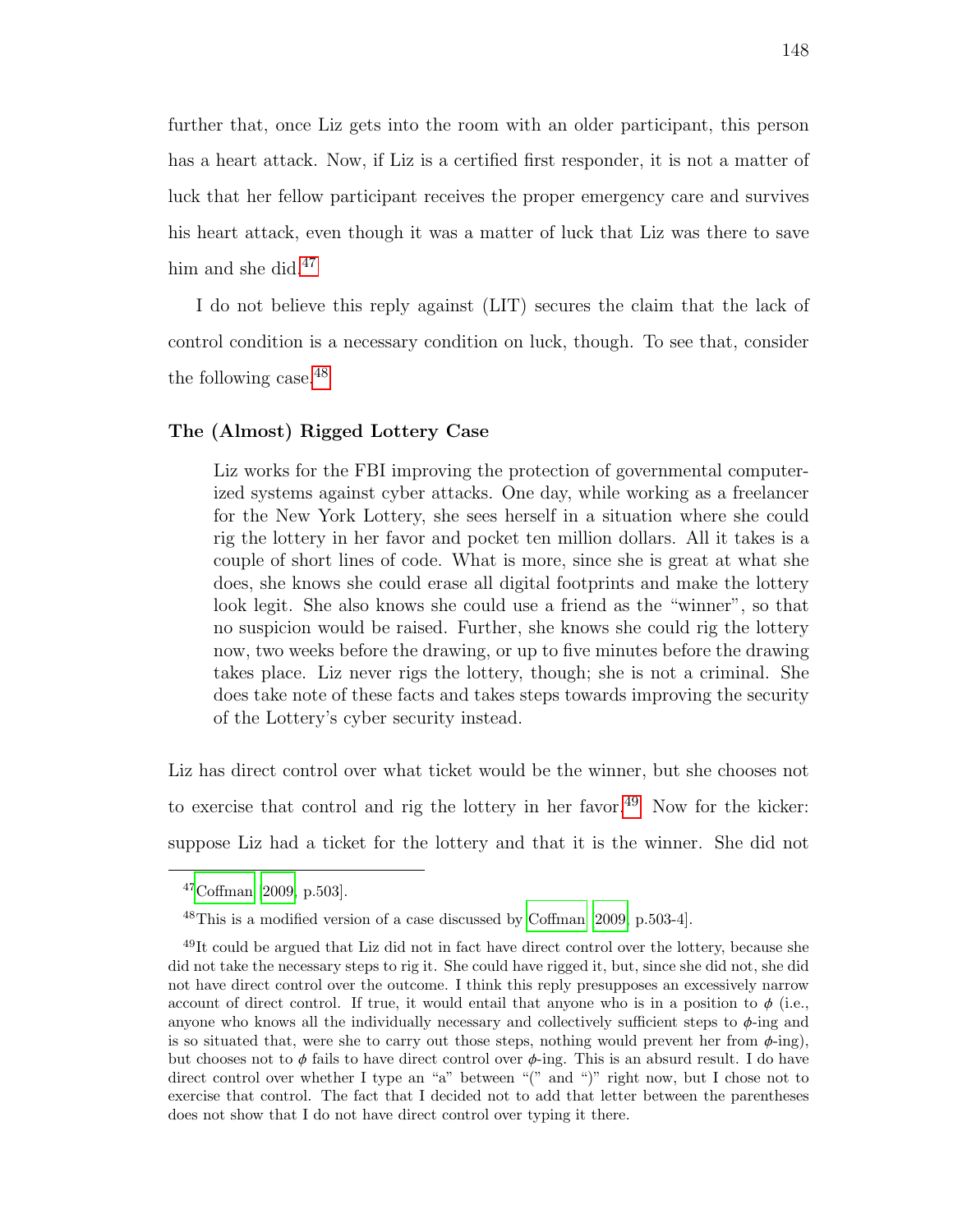rig the lottery, so she won fair and square. However, Liz is lucky that she won the lottery even though she had control over the lottery result. Thus, the lack of direct control is not a necessary condition on luck.

Something Coffman says in reply to a similar case suggests the following re-joinder to this case.<sup>[50](#page-156-0)</sup> Liz was lucky to have won the lottery *fairly*. That is a different event from Liz's winning the lottery (full stop). She was free to rig the lottery and make herself the winner, but she was not free to do anything that would have resulted in a legitimate win. Once we distinguish between Liz's *fair* win and her win (full stop), we see that she did not have control over whether she would win *fairly* or not; she only had control over whether she would win (full stop). Therefore, we can uphold the lack of control requirement on luck, for Liz was lucky to have won the lottery *fairly*, but not lucky to have won the lottery (full stop).

This is a mistaken reply to the case, and it does not establish that lack of control is a necessary condition on luck. First of all, notice that I could have described the case in a different way, a way that entails that Liz was lucky even though she did have control over the outcome of the lottery. Liz did not merely have control over whether she would win (full stop), she had control over *whether* she would win fairly. When she decided not to rig the lottery, she made it possible for her to win the lottery fairly; she could not have won the lottery fairly if she had decided to rig the lottery. So, Coffman cannot say that Liz did not have any measure of control over her fair win. In the usual case, the lottery winner has no control whatsoever over his or hers win. Normally there is nothing an agent can do to influence the result of a state run lottery. But, the case I am discussing is not the usual case. Here, there is something Liz can do to influence the result. Once she finds herself in a position to rig the lottery in her favor, and to do so without anyone ever knowing, she is in a position to decide not only who wins,

<span id="page-156-0"></span><sup>50</sup>[Coffman](#page-165-2) [\[2009,](#page-165-2) p.504].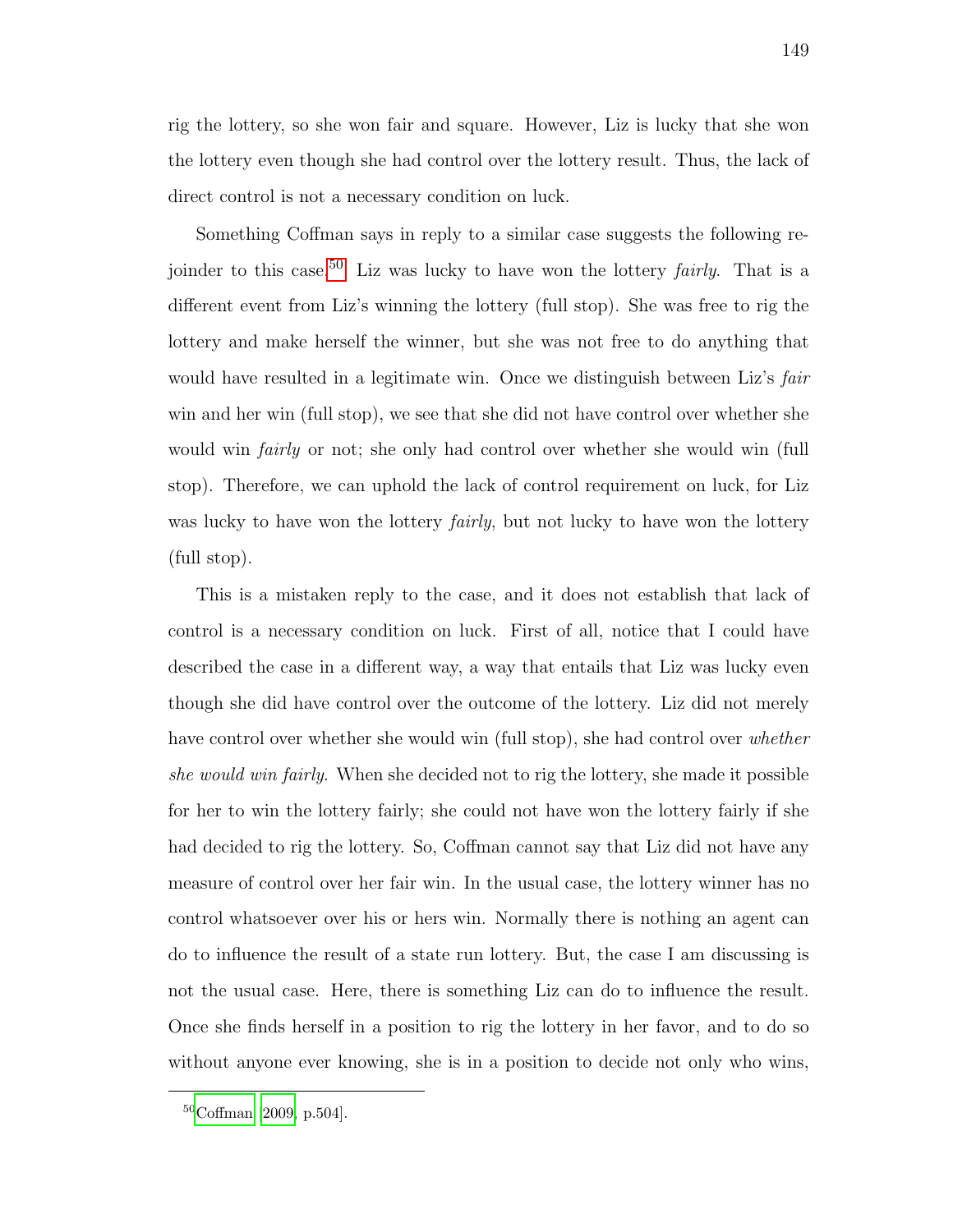but also whether the win will be fair or unfair.

Compare: my religion does not allow me to take drug A, but if I do not take drug A I have 1% chance of surviving. Suppose my doctor leaves me alone in a room with many flasks of drug A and that I know I could take the right dosage of the drug, cure myself from the disease threatening to kill me, and that no one would ever know I took it. Now, if I do not take the drug and survive the disease, I am lucky to have survived, not lucky to have survived "fairly" - where "surviving fairly" means "surviving without breaking the rules of my religion". As in (Almost) Rigged Lottery Case, I also have control not only over whether I survive (full stop), but over whether I survive without breaking the rules of my religion. By choosing not to take the drug, I have also chosen that, if I survive, then I will survive without breaking the rules of my religion.<sup>[51](#page-157-0)</sup> The upshot is that Coffman's rejoinder in defense of the lack of control condition fails and we can conclude that this is not a necessary condition on luck.

The general moral is that C-Luck is a hopeless account of generic luck and, thus unsuitable as a model of epistemic luck.

We have to recognize, however, that something like the chance condition on C-luck must be a necessary condition on luck. There seems to be a sense in which an event being lucky depends in part on that event being improbable, unusual, or chancy. Can we appeal to anything besides counterfactual weakness to explain the connection between luck and chanciness? Yes. Besides not having control over her ticket being the winner, someone who plays the lottery does not have the right to expect her ticket to be the winner. S, at t, has the right to expect event E to hold at a later time  $t_n$  only if S is in a position to know at t that E will hold at  $t_n$ . So, once Liz in (Almost) Rigged Lottery Win decided not to interfere with the lottery, she was not in a position to know that her ticket would be the winner and,

<span id="page-157-0"></span><sup>&</sup>lt;sup>51</sup>Of course this does not mean that I have control over whether I will survive, but it does show I think, that I have control over whether I survive without breaking the rules of my religion, if I survive at all.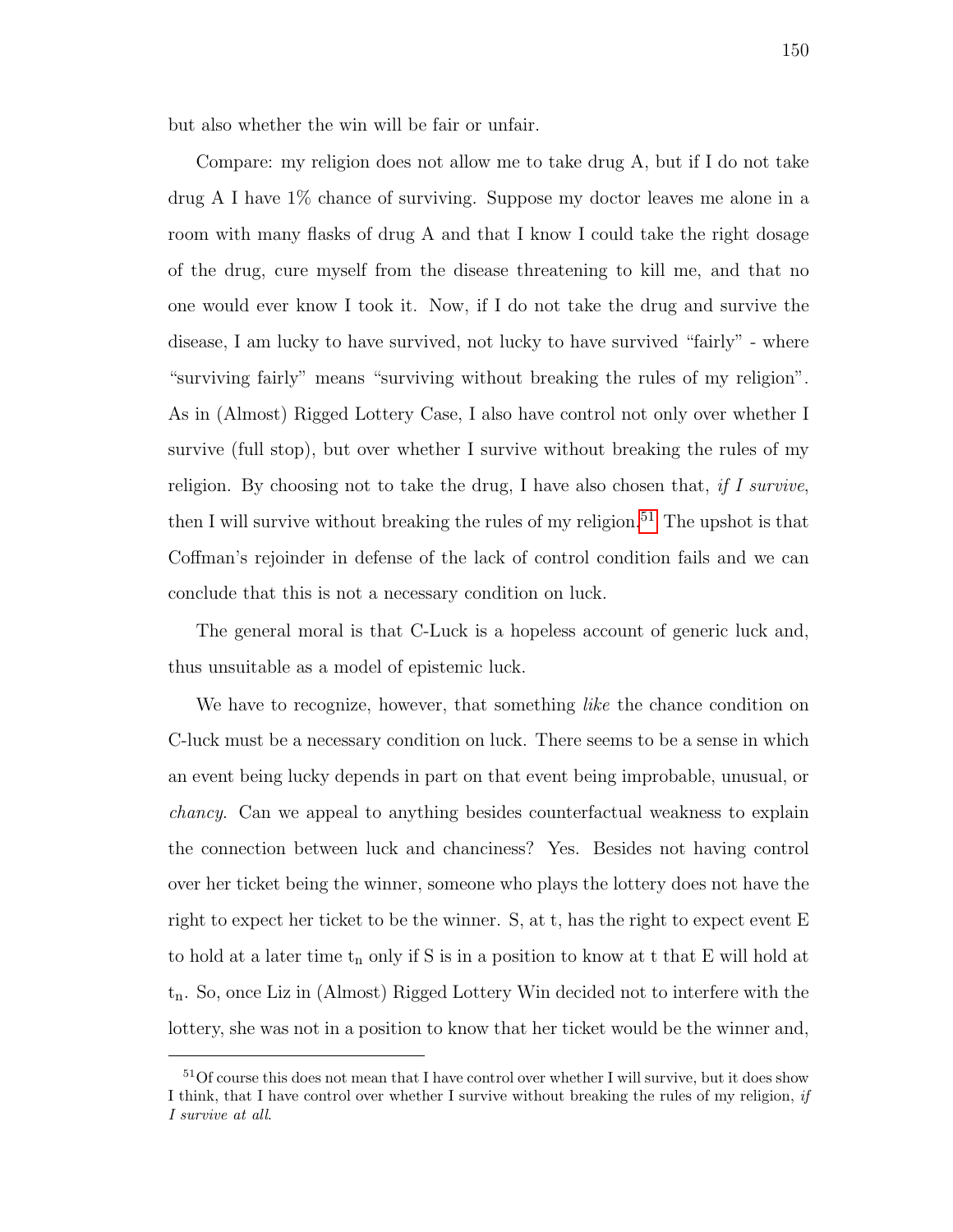thus, did not have the right to expect it to win. The way in which chance matters for luck, then, is more subjective than the requirement of counterfactual weakness suggests. Counterfactual weakness concerns what is objectively likely, when in fact what is needed is a condition telling us what the subject could rationally, given what he knows, expect. This shift allows us to explain why Vincent in the Buried Treasure case is lucky to have found the treasure. Vincent was lucky to have found the treasure because he did not have the right to expect to find it.

Roy Sorensen has argued that luck judgments are implicitly of the form "Given q, S was lucky that p."[52](#page-158-0) The "q" in "Given q" is something S knows. Hence, I can say that getting a flat tire on my way to catch a flight is bad luck given that I know that I am driving a brand new car, but that the same event amounts to good luck given that I know both that I am driving a brand new car and that  $my$ flight will crash.<sup>[53](#page-158-1)</sup> In this case, then, to say that "It will be lucky that I got a flat" is to say that things will turn out better than I now may reasonably expect.<sup>[54](#page-158-2)</sup> I can state this epistemic condition on luck in the following way:

(Chance) S is lucky with respect to E at t only if S is not in a position to know at t that E will hold at time  $t_n$   $(t_n > t)$ .

First, I need to say something about the notion of "being in a position to know". Here is what I mean by this expression: one is in a position to know that p if and only if one would know that p if one were to believe that p on the basis of one's total available evidence.[55](#page-158-3) Consequently, according to Chance, being lucky amounts to a kind of ignorance. One is lucky to win a fair and large lottery for which one bought only one ticket because one was not in a position to know one would win before one's number was drawn. One also could not have reasonably

<span id="page-158-0"></span><sup>52</sup>[Sorensen](#page-173-0) [\[1998,](#page-173-0) p.187].

<span id="page-158-1"></span><sup>53</sup>[Sorensen](#page-173-0) [\[1998,](#page-173-0) p.187-8].

<span id="page-158-2"></span><sup>54</sup>[Sorensen](#page-173-0) [\[1998,](#page-173-0) p.188].

<span id="page-158-3"></span><sup>55</sup>Here too I presuppose a time and a world index.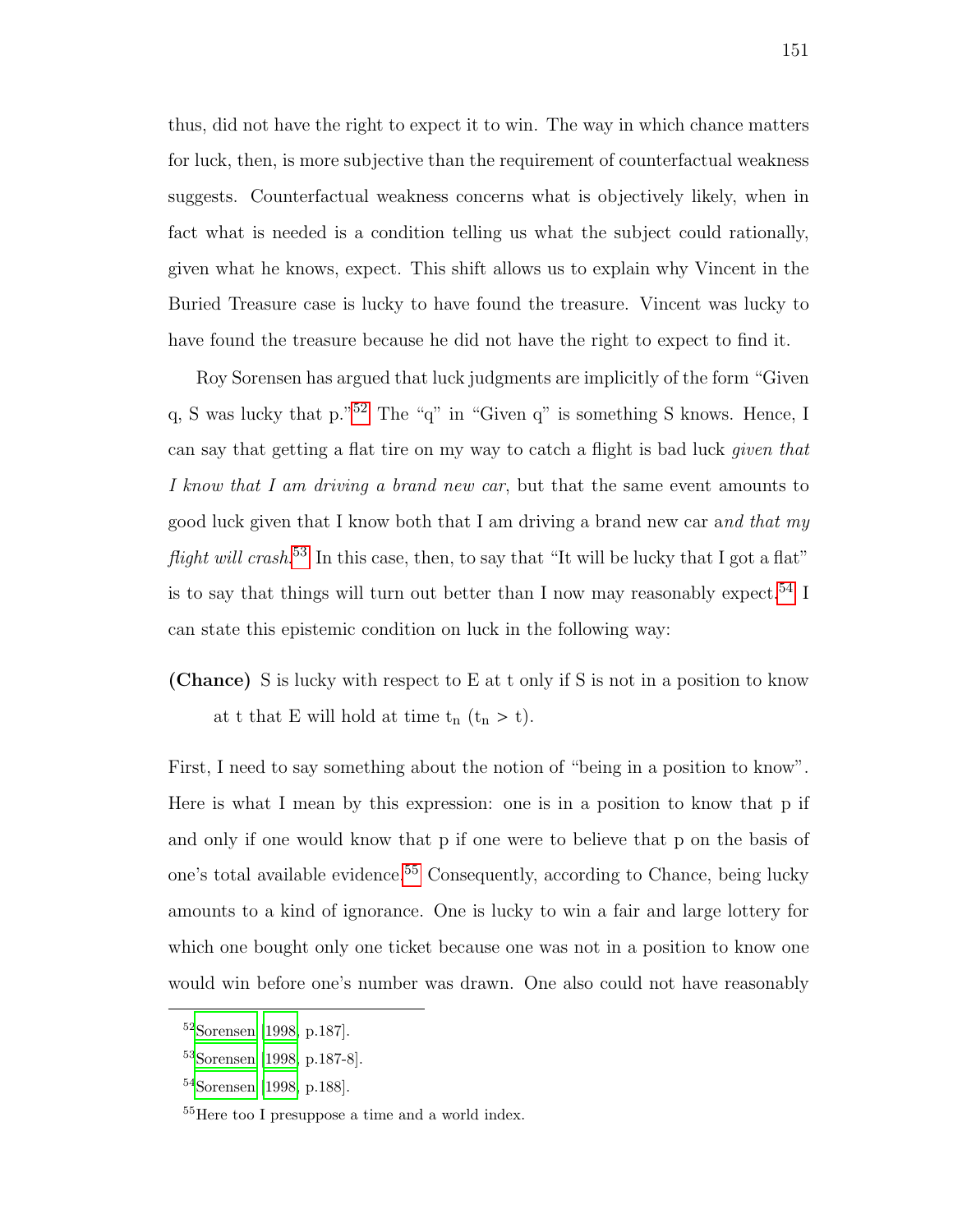expected to win before learning the result. One is lucky that the meteorite did not hit one's house because one was not in a position to know that it would not before it hit someone else's house. One also could not have reasonably expected that the meteorite headed to one's neighborhood would not fall on one's house. I was lucky to have gotten the grant because the competition was fierce and, therefore, I was not in a position to know I had gotten it before the official result was in, and I could not have reasonably expected to win it. What is more, if one were asked, right before the relevant event happened, whether it would hold or not, one would not be in a position knowledgeably answer that question given the evidence one had available to one at that time. This explains why it seems appropriate for the subject in any of those situations to reply "I don't know" to the question "Will E hold?".

Also, remember that we are taking statements of the form

"S is lucky that E"

to be elliptical for something like

"Given k, S is lucky that E occurred,"

and in which "k" refers to a contextually relevant body of knowledge which does not include the proposition that  $E$  has occurred. The idea is that, if  $E$  is lucky, then one's total knowledge before one learned that E occurred did not exclude the possibility that  $\neg E$ . In that sense, if I say, today, that Liz is lucky she won the lottery, and everyone in our context knows Liz won the lottery ten years ago, my statement was elliptical for a statement whose "k" refers not to the body of knowledge that we share in this context of utterance, but to the body of knowledge that we (including Liz) shared before we learned Liz's ticket was the winner. So, when I say, today, that Liz is lucky she won the lottery, I assert something that is made true by the state of our knowledge at a time t before any of us (including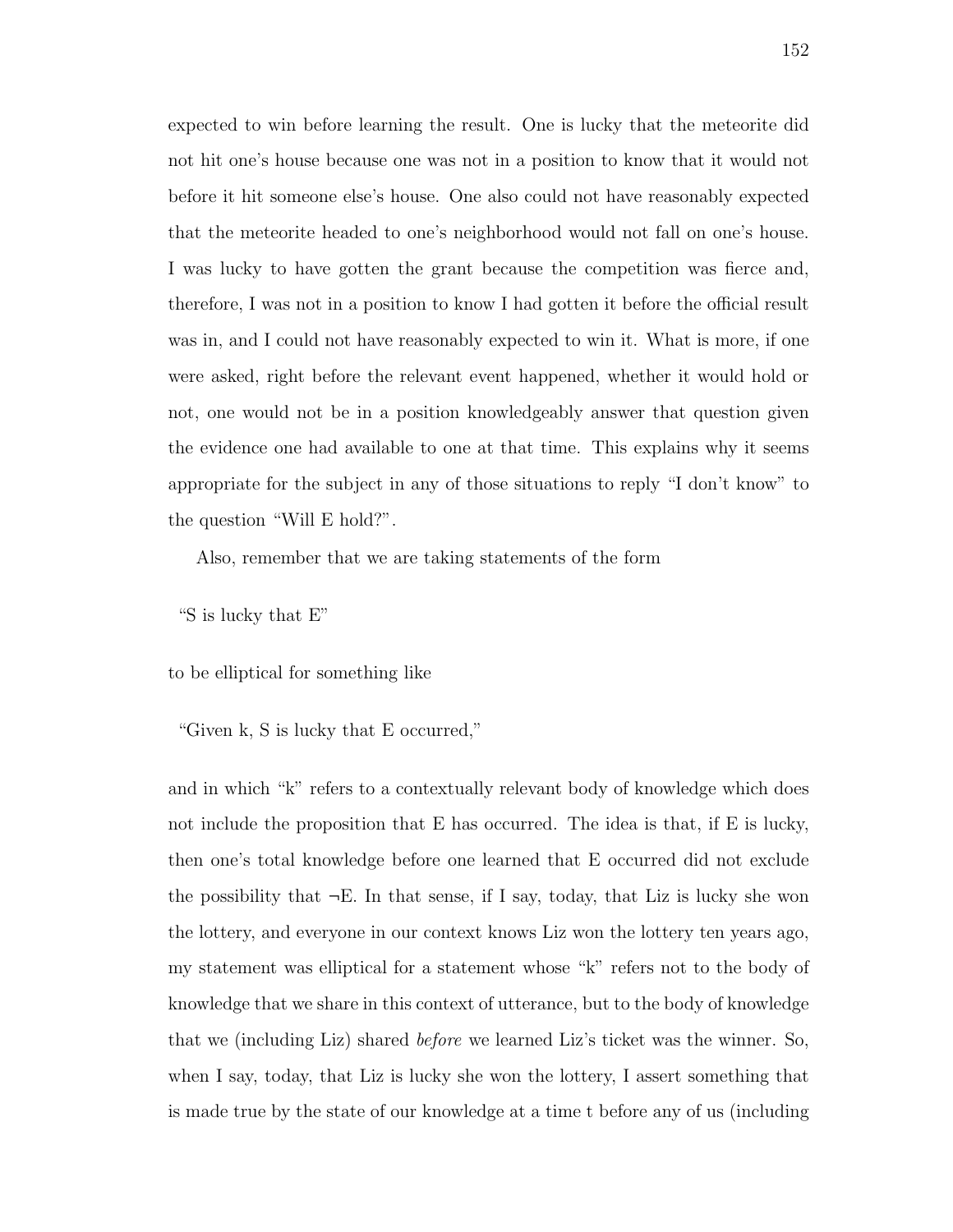Liz) learned she had won; at t our knowledge was such that it did not eliminate the possibility that she had lost the lottery.<sup>[56](#page-160-0)</sup>

This account of what seems appropriate for the lucky subject to say fits nicely with the knowledge norm of assertion:<sup>[57](#page-160-1)</sup> the reason why it is appropriate for the lucky subject to assert that he does not know that she will win the lottery, in response to the question "Will you win the lottery?" is because, given her evidence, not only does she fail to know that she will win, but she can easily know that she does not know whether she will win or not, since she knows the lottery odds and she knows that the lottery is fair.

Note too that Chance can swiftly explain why Vincent, in the buried treasure case, is lucky to have found the treasure: given Vincent's evidence at any time before he found the treasure, he was clearly not in a position to know the treasure was buried where it was - as a matter of fact, he was not even in a position to know there was a treasure anywhere! It is also blatantly obvious that it is appropriate for Vincent to say, in response to the question "Will you find any buried treasure in the place you select to plant your roses?" that he does not know that he will, since he has no reason to think anyone buried any treasure anywhere.

Chance can also make sense of the common feeling of surprise that usually accompanies situations in which one is the subject of good or bad luck. No one will ever see a winner of a fair lottery who is *not* surprised when she learns that she won the lottery. Everyone is very (happily) surprised when a car passenger miraculously survives a head on collision with a truck. And so on and so forth. In all these cases, the surprised subject (be they the lucky person or some observer who is in a similar epistemic position as the lucky person was in right before the

<span id="page-160-0"></span><sup>&</sup>lt;sup>56</sup>This applies also in a case in which Claire the clairvoyant foresees her lottery win. In that case, when Claire says to herself "I am lucky to win the lottery", her statement is elliptical for "Given k, I am lucky to win the lottery" where "k" refers to the body of knowledge Claire had before she foresaw her win.

<span id="page-160-1"></span><sup>57</sup>[Williamson](#page-174-0) [\[2000\]](#page-174-0).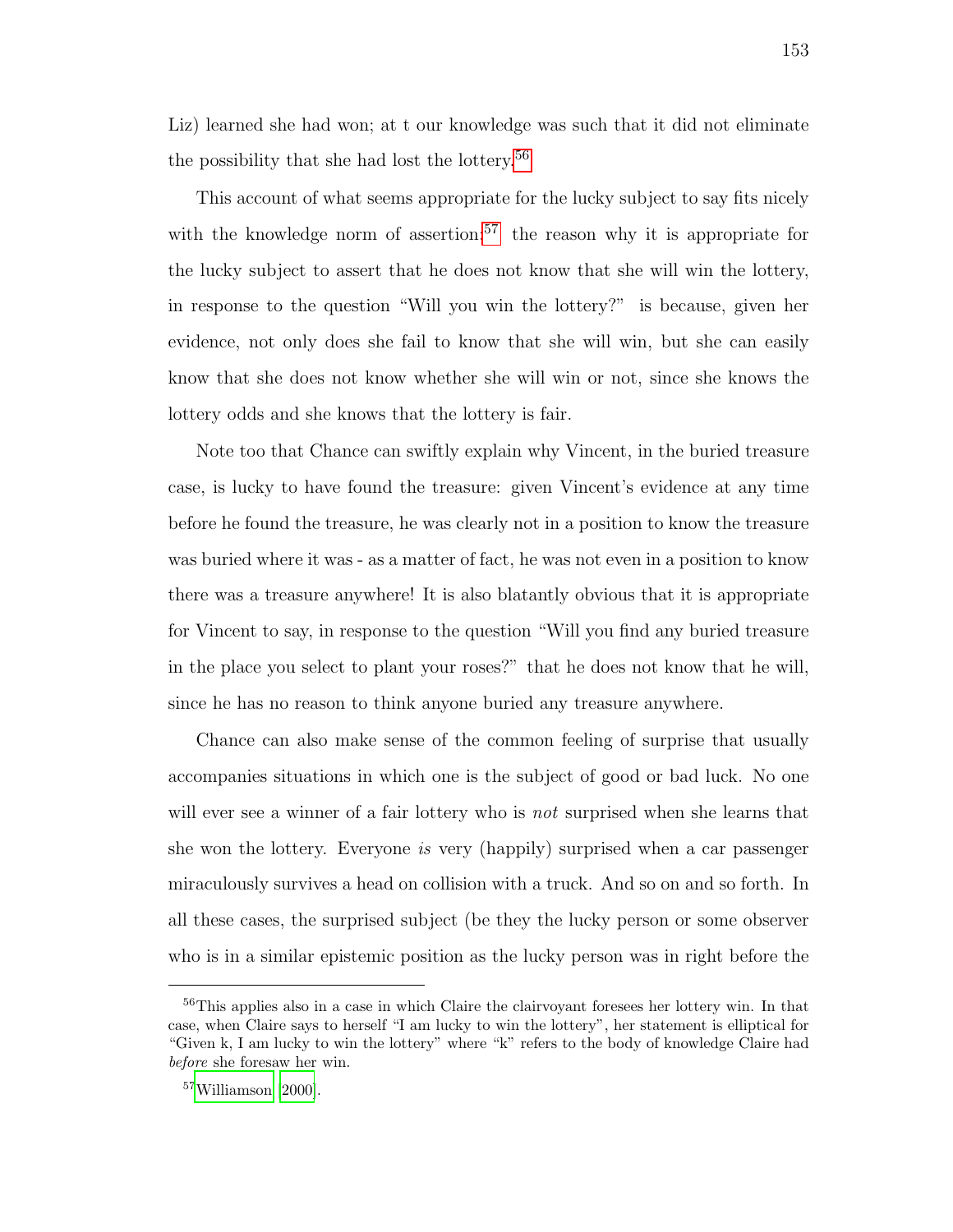relevant event took place) is not in a position to know that the relevant event will hold. This creates a justified expectation in the lucky subject that it is likely that the event will not hold - for all she knows, the event might not hold. But, then, when the event does hold, this expectation is frustrated, and the natural reaction is for one to be surprised that the event held.

So, Chance is a plausible candidate for the role of generic luck.

If we take seriously the anti-luck epistemologist's suggestion that epistemic luck is just the special case of generic luck, then I can propose the following version of epistemic luck:

(Gettier-Luck / Epistemic Luck) S is Gettier-lucky to believe truly that p at t only if S is not in a position to know at t that p is true at a later time  $t_n$ .

This is a necessary condition on a belief being true as a matter of luck. For a true belief to be Gettiered, it also needs to satisfy the other conditions I suggested in chapter 4 - namely, the true belief depends essentially on some unknown proposition from which it is deduced.

Unlike the safety-based version of epistemic luck, this principle does not make reference to the proposition S believes as being contingent or necessary and, thus, has no difficulty dealing with either kind of content. No codicil mentioning the method in which the belief is acquired is needed. Remember also what I said above about S being a position to know that p: if S is in a position to know that p, then S has the evidence she needs to come to know that p, and were S to believe that p on the basis of that evidence, nothing would prevent her from knowing that p.

So, in the modified Ford case above, Smith was lucky to have believed truly that either Jones owns a Ford or either Brown is in Barcelona or  $\phi$ , (where " $\phi$ " is a mathematical truth Smith believes only because it "sounds good") because, given his evidence, he is not in a position to know that proposition is true. A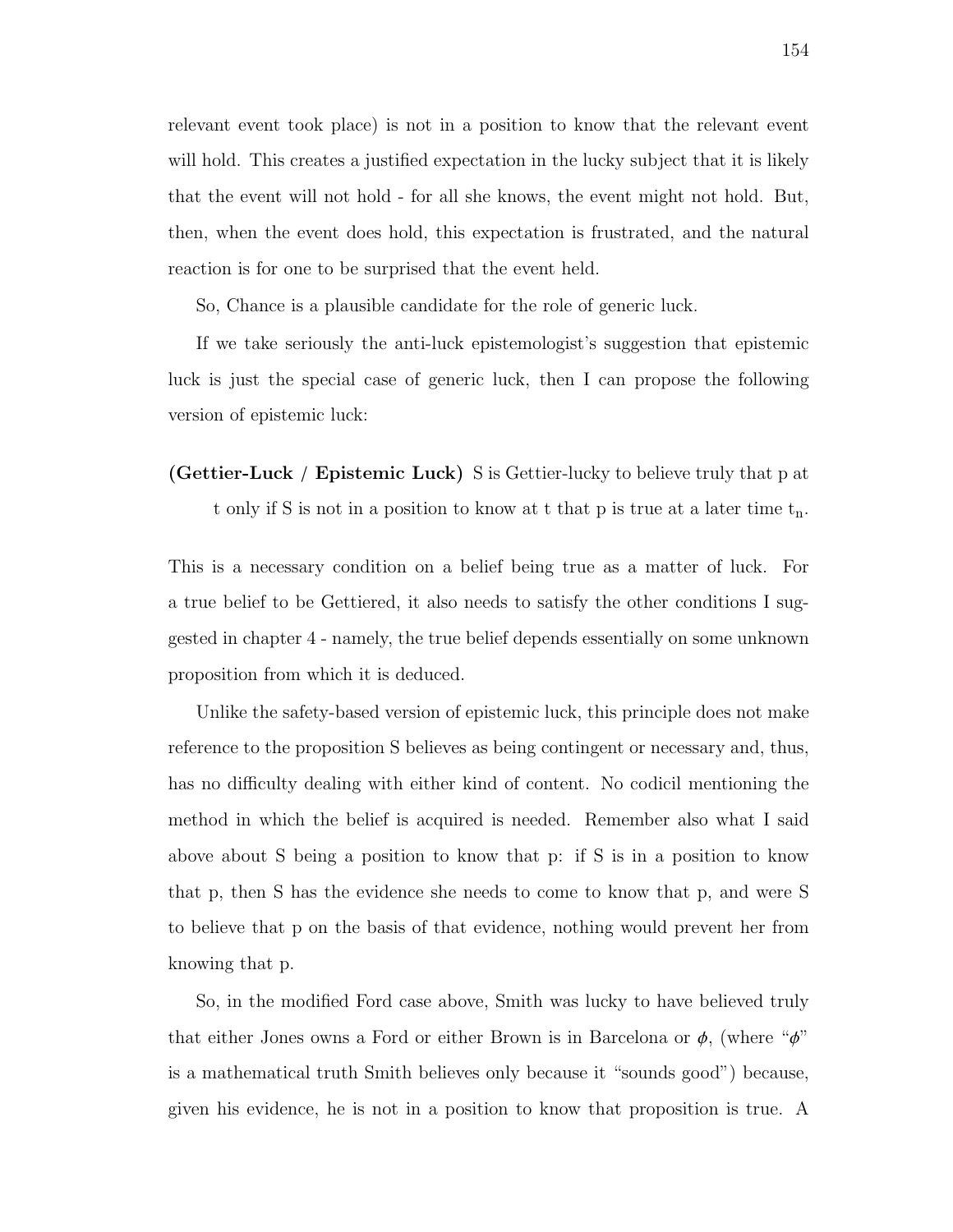similar thing can be said about the original Gettier cases, the Barn-Façade case, and whatever other case one cares to classify as a case in which epistemic luck is present.

Epistemic luck is also compatible with different explanations of why the subject in a particular situation is not in a position to know. It is compatible, for example, both with a no-false-grounds account of why the subject is not in a position to know and with a safety account of why the subject is not in a position to know. So, one could, in principle, say that Henry is lucky to believe truly that that is a barn, because he is not in a position to know that it is, and then either add "and Henry is not in a position to know because his belief is unsafe" or "and Henry is not in a position to know because his reasoning essentially involves a falsehood."

In order to assess this definition of Gettier-luck is correct, let us look at some cases and see how it accounts for the luck involved in those cases.

Consider Gettier's coin case. Luck intervenes in that case because Smith is not in a position to know that the person who will get the job has ten coins in his pocket.

One might worry that this gets things backwards. "We want to appeal to the notion of luck to explain why we fail to know in Gettier cases, but now you are appealing to the lack of knowledge in Gettier situations to explain why there is luck in Gettier cases."

There are at least two reasons why inverting the order of explanation in this way should not worry us. First, we always knew Gettierized agents fail to know because their epistemic position is, in some sense, not good enough. Some epistemologists called "luck" the factor weakening their epistemic position. The problem is that, luck itself is partially an epistemic phenomenon. Non-epistemic accounts of luck are either false (e.g., the counterfactual weakness condition), not sufficient to account for all instances of luck (e.g., the lack of direct control condition), or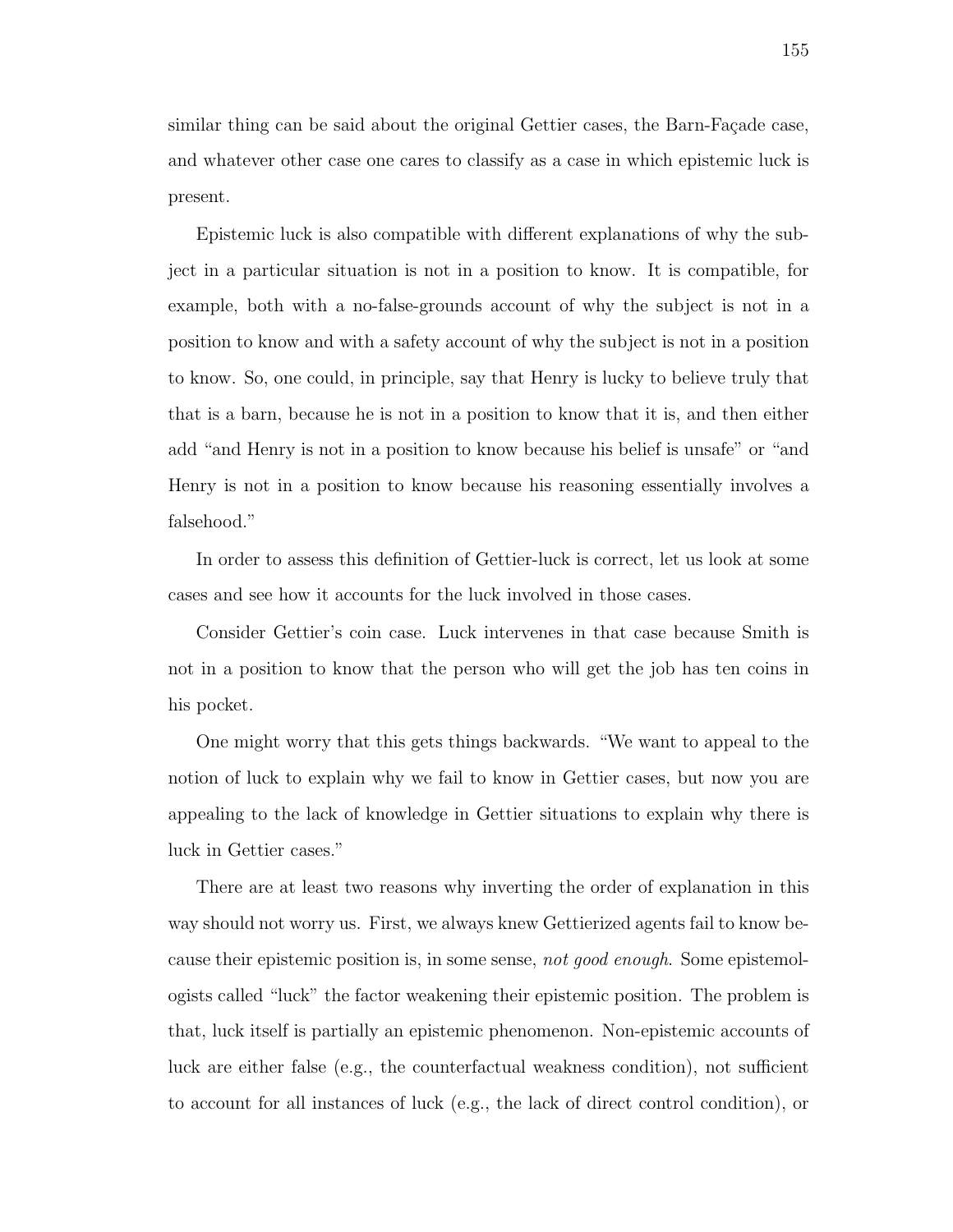both. Since we now know luck is partially an epistemic phenomenon, we will have to look some place else for a full characterization of the epistemic position of Gettierized agents. (As I showed in chapter 3, I can explain why Gettiered subjects fail to know without appealing to the notion of epistemic luck.) This brings us to the second reason why inverting the order of explanation is not worrisome. The result that luck is partially an epistemic notion is a problem only for views that take the absence of Gettier-luck to be not merely incompatible with knowl-edge but to be constitutive of knowledge.<sup>[58](#page-163-0)</sup> I make no such claim here, however. This is not a good outcome for Pritchard (some would say "it is bad luck for Pritchard"!), since his analytical project proposes that a condition eliminating luck is necessary for a correct analysis of knowledge. My proposed definition of luck would make the definition of "knowledge" circular and, thus, inadequate for the analytical project.

As a result, not only does Hetherington's case for Gettier-lucky fail, but we have also now seen why it *could not* have succeeded: S would be lucky with respect to believing truly that p only if S were not in a position to know that p, hence, in order to Gettier-luckily know that p, S would have to fail to be in a position to know that p! Therefore, I can safely conclude that Hetherington's case for Gettier-lucky knowledge is ultimately incoherent, even if (and that is a big "if"!) prima facie plausible.

Finally, this account of epistemic luck does not go well with the version of anti-luck epistemology I am considering, and the reason is obvious: epistemic luck, when plugged into a proposed definition of the concept of knowledge, makes that definition circular. This result does not mesh well with Duncan Pritchard's analytical project. So much the worse for the analytical project. Chance and Gettier-Luck/Epistemic Luck account for all the cases of luck I am interested in, including the cases that caused trouble for the safety-based account of those

<span id="page-163-0"></span><sup>58</sup>[Steglich-Petersen](#page-173-1) [\[2010,](#page-173-1) p.376-7].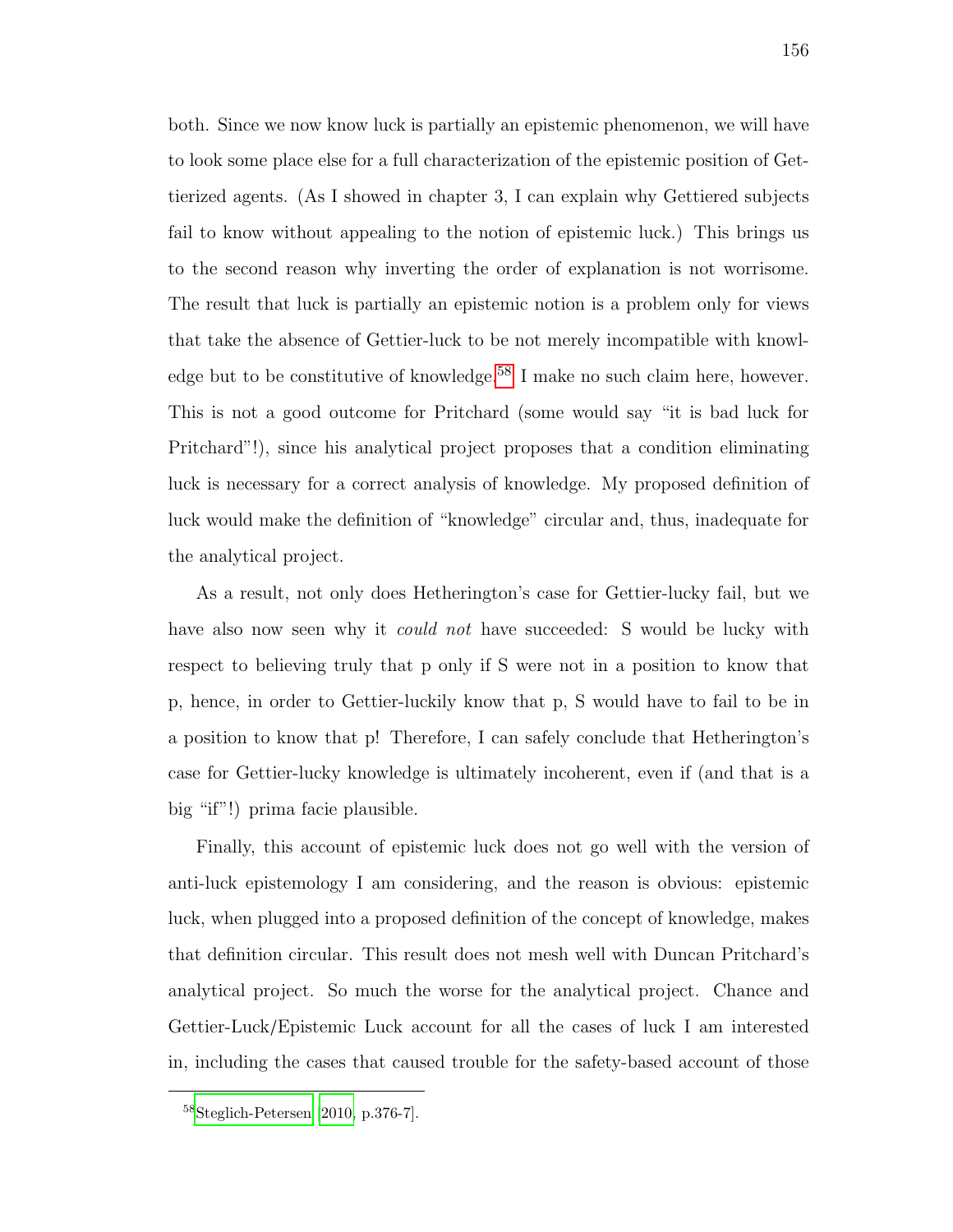notions. I have plenty of reason to reject the safety-based account of luck; even if that costs me the analytical project. As far as I can see, the failure of the analytical project in showing that a safety-based account of epistemic luck is a necessary condition on "knowledge" is more inductive evidence for the claim that knowledge is not an analyzable concept.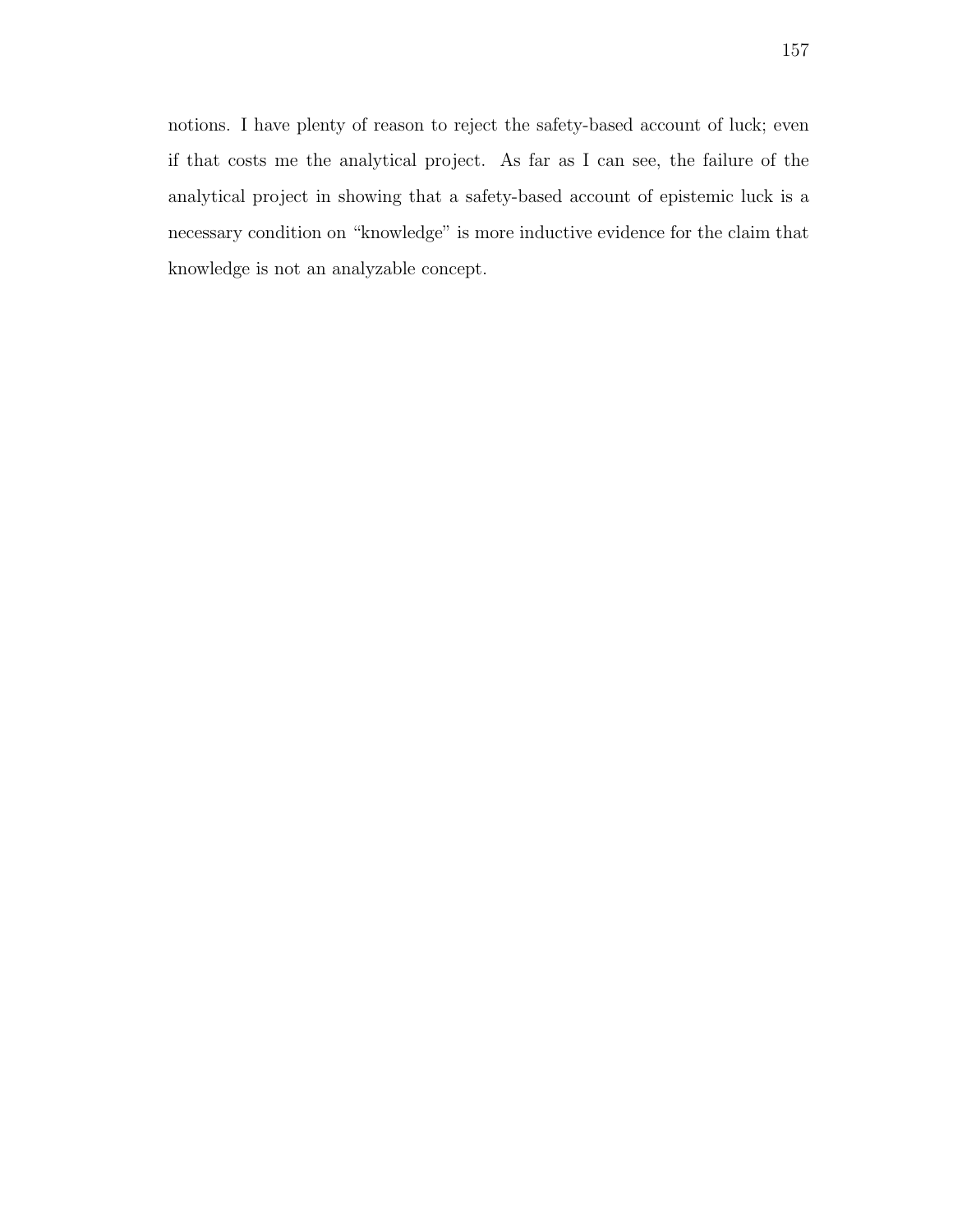# Bibliography

Peter Achinstein. The Book of Evidence. Oxford University Press, 2003.

- Jonathan Adler. Belief 's Own Ethics. MIT Press, 2002.
- Aristotle. Metaphysics, volume The Complete Works of Aristotle v.1. Princeton University Press, 1991.

Aristotle. Posterior Analytics. Oxford University Press, 2nd edition, 1994.

- David M Armstrong. Belief, Truth and Knowledge. Cambridge University Press, 1973.
- <span id="page-165-0"></span>David M Armstrong. Truth and Truthmakers. Cambridge University Press, 2004.
- Matthew Benton. Two More for the Knowledge Account of Assertion. Analysis, 71(4):684–687, 2011.
- Jessica Brown. Impurism, Practical Reasoning and the Threshold Problem. Noûs, 48(1):179–192, 2014.
- Roderick Chisholm. Theory of Knowledge. Prentice Hall, 1977.
- Michael Clark. Knowledge and Grounds: A Comment on Mr. Gettier's Paper. Analysis, 1963.
- <span id="page-165-1"></span>E.J Coffman. Thinking about luck. Synthese, 158:385–398, 2007.
- <span id="page-165-2"></span>E.J Coffman. Does Luck Exclude Control. Australasian Journal of Philosophy, 87(3):499–504, September 2009.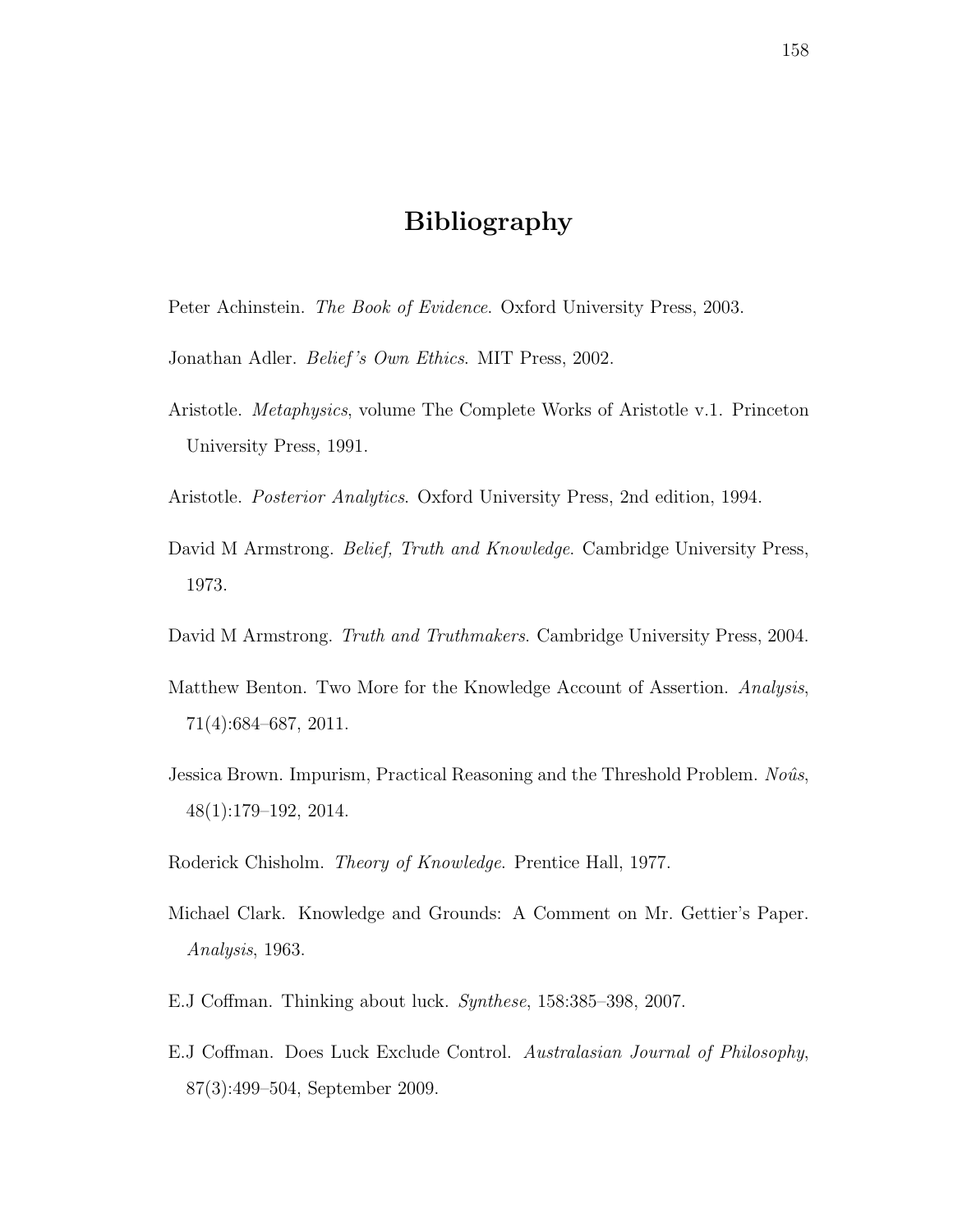- E.J Coffman. Misleading Dispositions and the Value of Knowledge. Journal of Philosophical Research, 35:241–258, 2010.
- Juan Comesaña and Holly Kantin. Is Evidence Knowledge? *Philosophy and* Phenomenological Research, 80(2):447–454, 2010.
- Claudio de Almeida. What Moore's Paradox is About. Philosophy and Phenomenological Research, 62(1):33–58, January 2001.
- Claudio de Almeida. Benign falsehoods: a Lesson About Inferential Knowledge. Unpublished manuscript, 2003.
- Claudio de Almeida. On Useful Falsehoods, 2004. URL [http://certaindoubts.](http://certaindoubts.com/?p=195) [com/?p=195](http://certaindoubts.com/?p=195).
- Claudio de Almeida. Moorean absurdity: an Epistemological Analysis. Oxford University Press, 2007.
- Claudio de Almeida. Epistemic closure, Skepticism and Defeasibility. Synthese, 2011.
- Keith DeRose. Assertion, Knowledge, and Context. The Philosophical Review, 111:167–203, 2002.
- Keith DeRose. The Case for Contextualism: volume one. Oxford University Press, 2009.
- René Descartes. Rules for the Direction of the Mind. In Dugald Murdoch John Cottingham, Robert Stoothoff, editor, The Philsoophical Writings of Descartes, volume I. Cambridge University Press, 1985.
- Dylan Dodd. Against Fallibilism. Australasian Journal of Australasian Journal of Philosophy, 89(4):665–685, December 2011.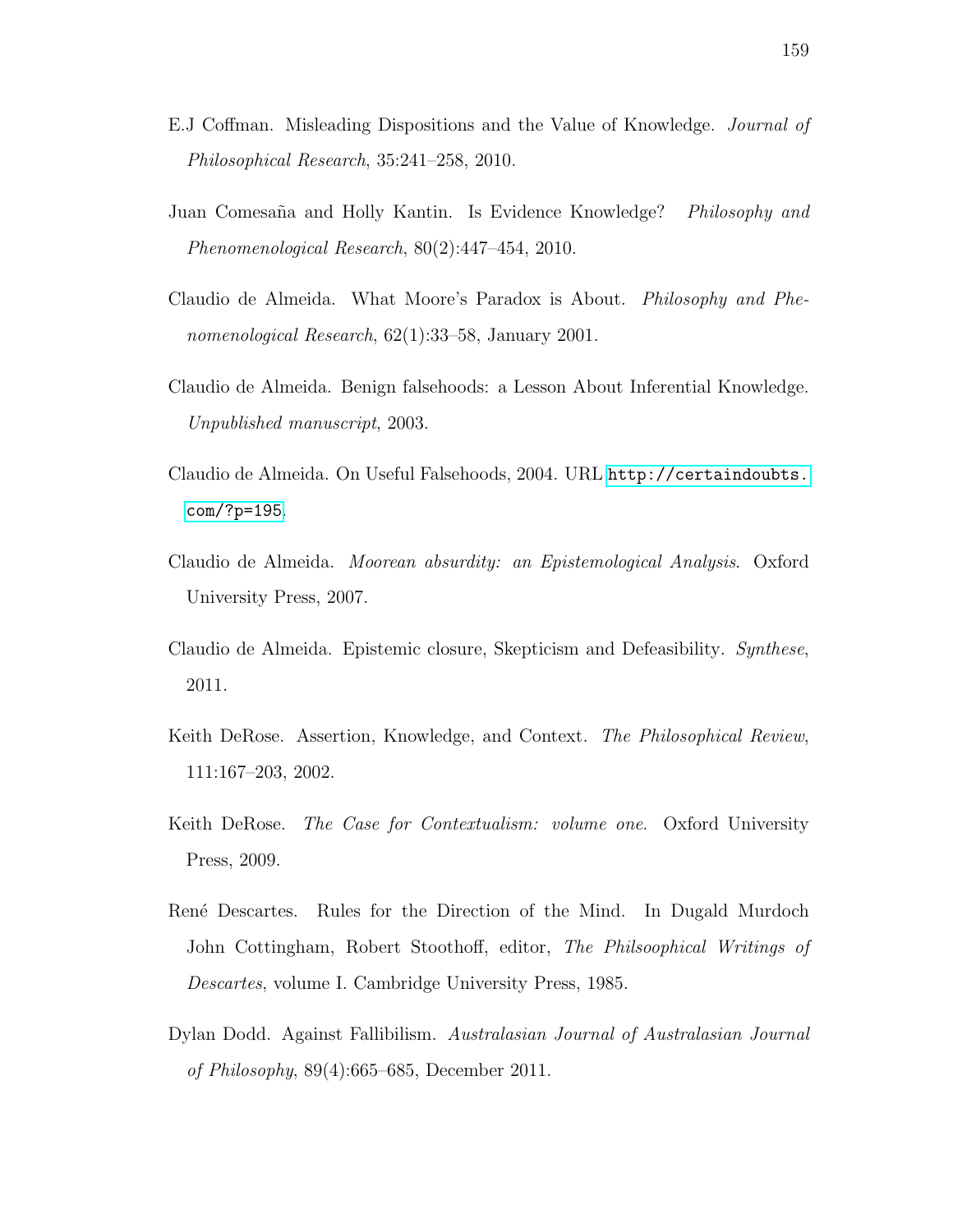- Fred Dretske. Epistemic Operators. The Journal of Philosophy, 67(24):1007–1023, 1970.
- Fred Dretske. Conclusive Reasons. Australasian Journal of Philosophy, 49(1): 1–22, May 1971.
- Fred Dretske. Knowledge and the Flow of Information. MIT Press, 1981a.
- Fred Dretske. The Pragmatic Dimension of Knowledge. Philosophical Studies, 40 (3):363–378, 1981b.
- Fred Dretske. Is Knowledge Closed Under Known Entailment? The Case Against Closure. In Matthias Steup and Ernest Sosa, editors, Contemporary Debates in Epistemology. Blackwell, 2005.
- Jonathan St. B. T. Evans and Keith Frankish. In Two Minds: Dual Processes and Beyond. Oxford University Press, 2009.
- Haskell Fain and A. Phillops Griffiths. On Falsely Believing that One Doesn't Know. American Philosophical Quarterly: Monograph Series, 1972.
- Jeremy Fantl and Matthew McGrath. Knowledge in an Uncertain World. Oxford University Press, 2012.
- Richard Feldman. An Alleged Defect in Gettier Counter-Examples. Australasian Journal of Philosophy, 52(1):68–9, May 1974.
- Richard Feldman. Epistemology. Pearson, 2002.
- Branden Fitelson. Strengthening The Case For Knowledge From Falsehood. Analysis, 70(4):666–669, October 2010.
- Richard Foley. When Is True Belief Knowledge? Princeton University Press, 2012.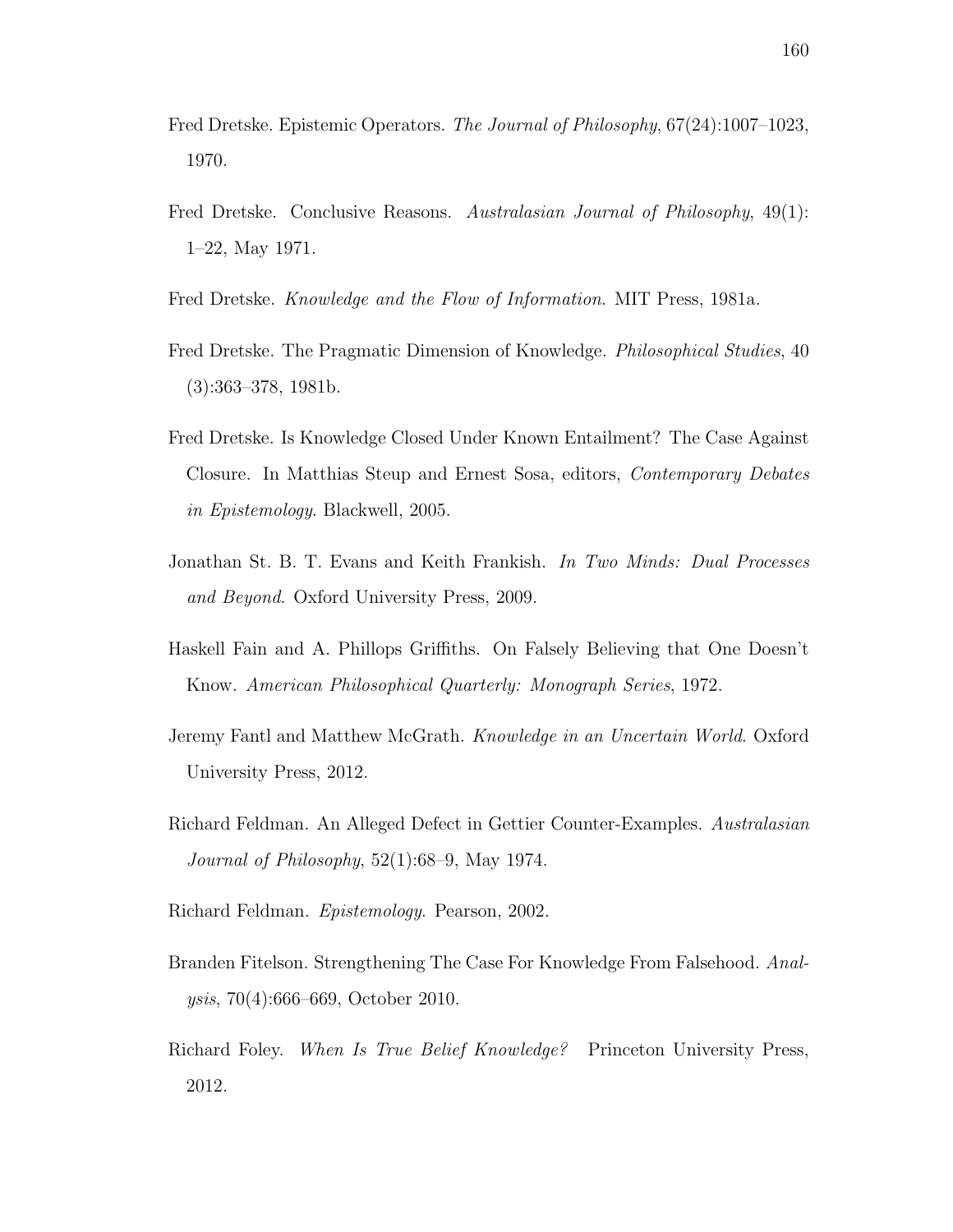- Tamar Szab´o Gendler and John Hawthorne. The Real Guide to Fake Barns. Philosophical Studies, 124:331–352, 2005.
- Edmund Gettier. Is Justified True Belief Knowledge? Analysis, pages 121–123, 1963.
- Carl Ginet. Knowing Less by Knowing More. Midwest Studies in Philosophy, 5: 151–162, 1980.
- Alvin Goldman. A Causal Theory of Knowing. The Journal of Philosophy, 1967.
- Alvin Goldman. Discrimination and Perceptual Knowledge. The Journal of Phi $losophy$ , 73(20):771–791, 1976.
- Alvin Goldman. Epistemology and Cognition. Harvard University Press, 1986.
- Alvin Goldman. Knowledge in a Social World. Oxford University Press, 1999.
- Alvin Goldman. Philosophical Naturalism and Intuitional Methodology. In Proceedings and Addresses of the American Philosophical Association, 2010.
- Alvin Goldman. Reliabilism and Contemporary Epistemology. Oxford University Press, 2012.
- Alvin Goldman and Erik Olsson. Reliabilism and the value of Knowledge. In Adrian Haddock, Alan Millar, and Duncan Pritchard, editors, Epistemic Value. Oxford University Press, 2009.
- Paul Grice. Studies in the Way of Words. Harvard University Press, 1991.
- Gilbert Harman. Thought. Princeton University Press, 1973.
- Gilbert Harman. Reasoning and Evidence One Does Not Possess. *Midwest Studies* in Philosophy, 5:163–182, 1980.
- Gilbert Harman. Change In View. MIT Press, 1986.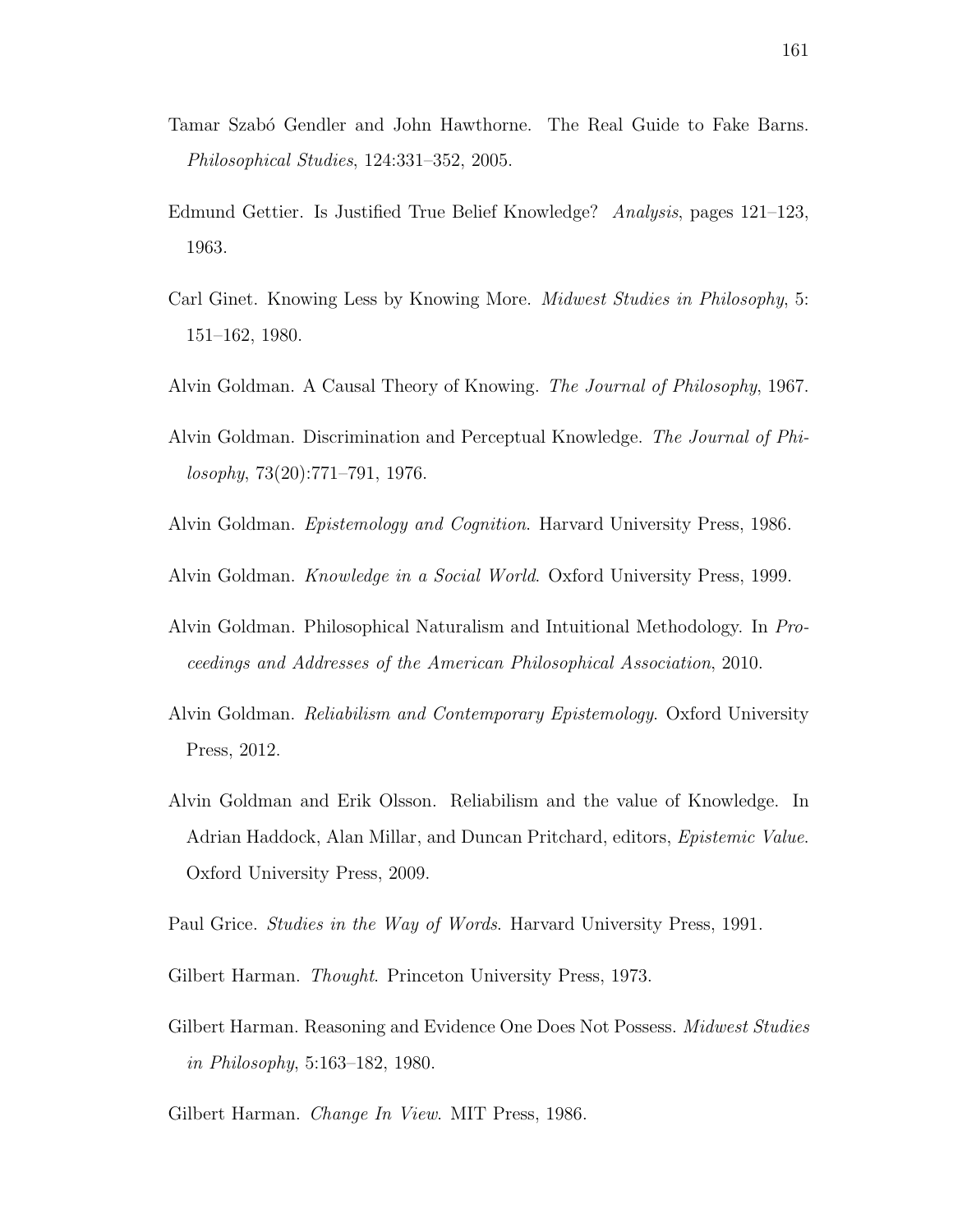John Hawthorne. Knowledge and Lotteries. Oxford University Press, 2004.

- John Hawthorne. The Case for Closure. In Mathias Steup and Ernest Sosa, editors, Contemporary Debates in Epistemology. Blackwell, 2005.
- John Hawthorne and Jason Stanley. Knowledge and Action. *Journal of Philoso* $phy, 105(10):571–590, 2008.$
- <span id="page-169-1"></span>Adrian Heathcote. Thruthmaking and the Gettier Problem. In Stephen Hetherington, editor, Aspects of Knowing: Epistemological Essays. Elsevier Science, 2006.
- Stephen Hetherington. Good Knowledge, Bad Knowledge: On Two Dogmas of Epistemology. Oxford University Press, 2001.
- <span id="page-169-0"></span>Stephen Hetherington. How to Know. Blackwell, 2011.
- Stephen Hetherington. There Can be Lucky Knowledge. In Mathias Steup, John Turri, and Ernest Sosa, editors, Contemporary Debates in Epistemology. Blackwell, 2nd edition, 2013.
- Jaakko Hintikka. Knowledge and Belief. Cornell University Press, 1962.
- Keith J. Holyoak and Robert G. Morrison. Thinking and Reasoning: A Readers Guide. In Keith J. Holyoak and Robert G. Morrison, editors, The Cambridge Handbook of Thinking and Reasoning, chapter 1, pages 1–9. Cambridge University Press, 2005.
- Frank Jackson. A Causal Theory of Counterfactuals. Australasian Journal of Philosophy, 55(1):3–21, May 1977.

Daniel Kahneman. Thinking, Fast and Slow. Farrar, Straus and Giroux, 2011.

Immanuel Kant. Critique of Pure Reason. Macmillan, 1950.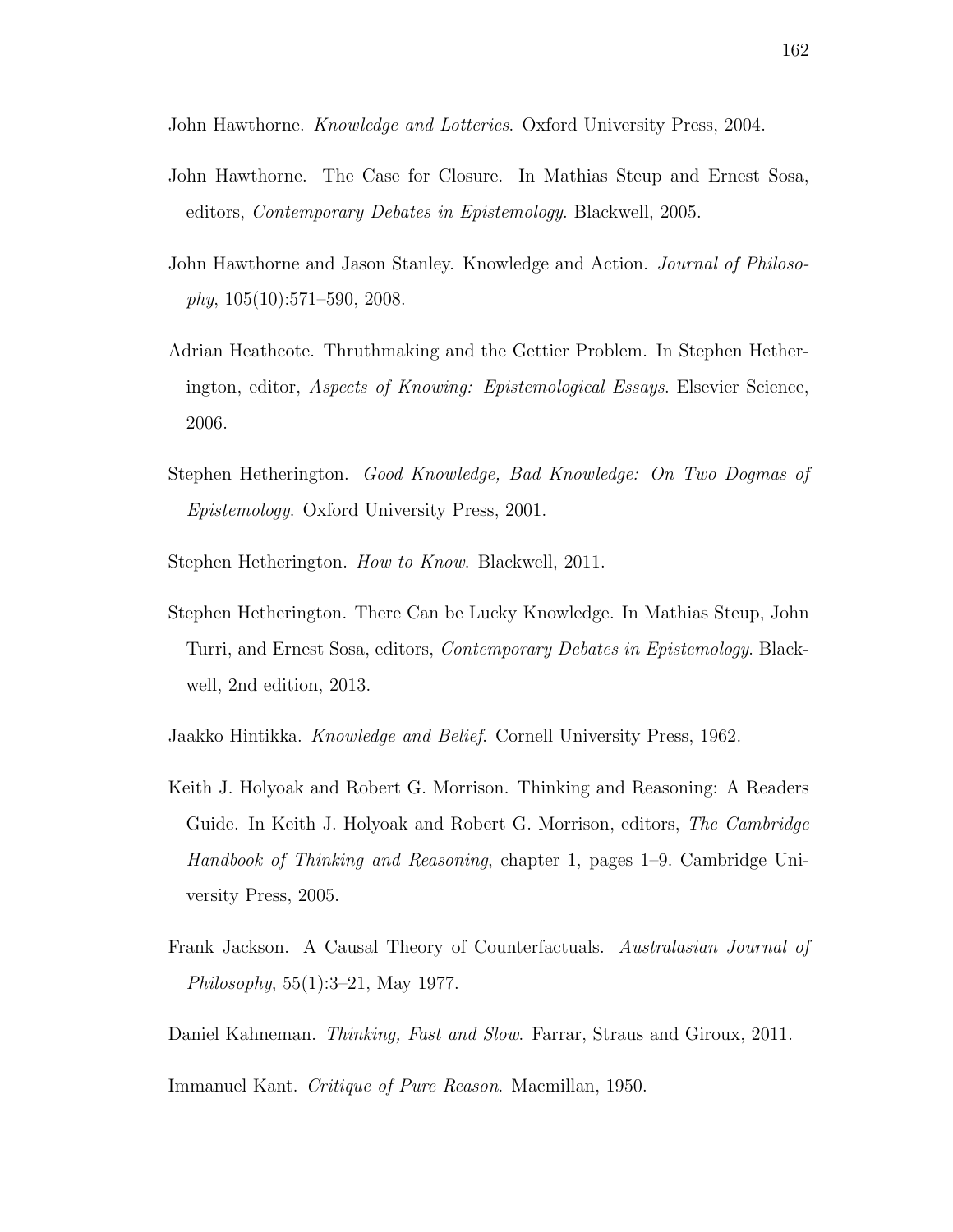- Thomas Kelly. Evidence, August 2006. URL [http://plato.stanford.edu/](http://plato.stanford.edu/entries/evidence/) [entries/evidence/](http://plato.stanford.edu/entries/evidence/).
- Peter D. Klein. A Proposed Definition of Propositional Knowledge. The Journal of Philosophy, 1971.
- Peter D. Klein. Misleading "Misleading Defeaters". The Journal of Philosophy, 76(7):382–386, July 1979.
- Peter D. Klein. *Certainty: A Refutation of Scepticism*. University of Minnesota Press, 1981.
- Peter D. Klein. Skepticism and Closure: Why the Evil Genius Argument Fails. Philosophical Topics, pages 212–236, 1995.
- Peter D. Klein. Warrant, Proper Function, Reliabilism and Defeasibility. In Jonathan L. Kvanvig, editor, Warrant and Contemporary Epistemology: Essays in Honor of Plantinga's Theory of Knowledge. Rowman and Littlefield, 1996.
- Peter D. Klein. Useful False Beliefs. In Quentin Smith, editor, New Essays in Epistemology. Oxford University Press, 2008.
- Peter D. Klein. What Makes Knowledge the Most Highly Prized Type of Belief? In T. Black and K. Becker, editors, The Sensitivity Principle in Epistemology, pages 152–169. Cambridge University Press, 2012.
- Keith Allen Korcz. Recent Work on the Basing Relation. American Philosophical Quarterly, 34(2):171–191, 1997.
- Keith Allen Korcz. The Epistemic Basing Relation, 2010. URL [http://plato.](http://plato.stanford.edu/archives/spr2010/entries/basing-epistemic/) [stanford.edu/archives/spr2010/entries/basing-epistemic/](http://plato.stanford.edu/archives/spr2010/entries/basing-epistemic/).
- Hilary Kornblith. Knowledge and its Place in Nature. Oxford University Press, 2002.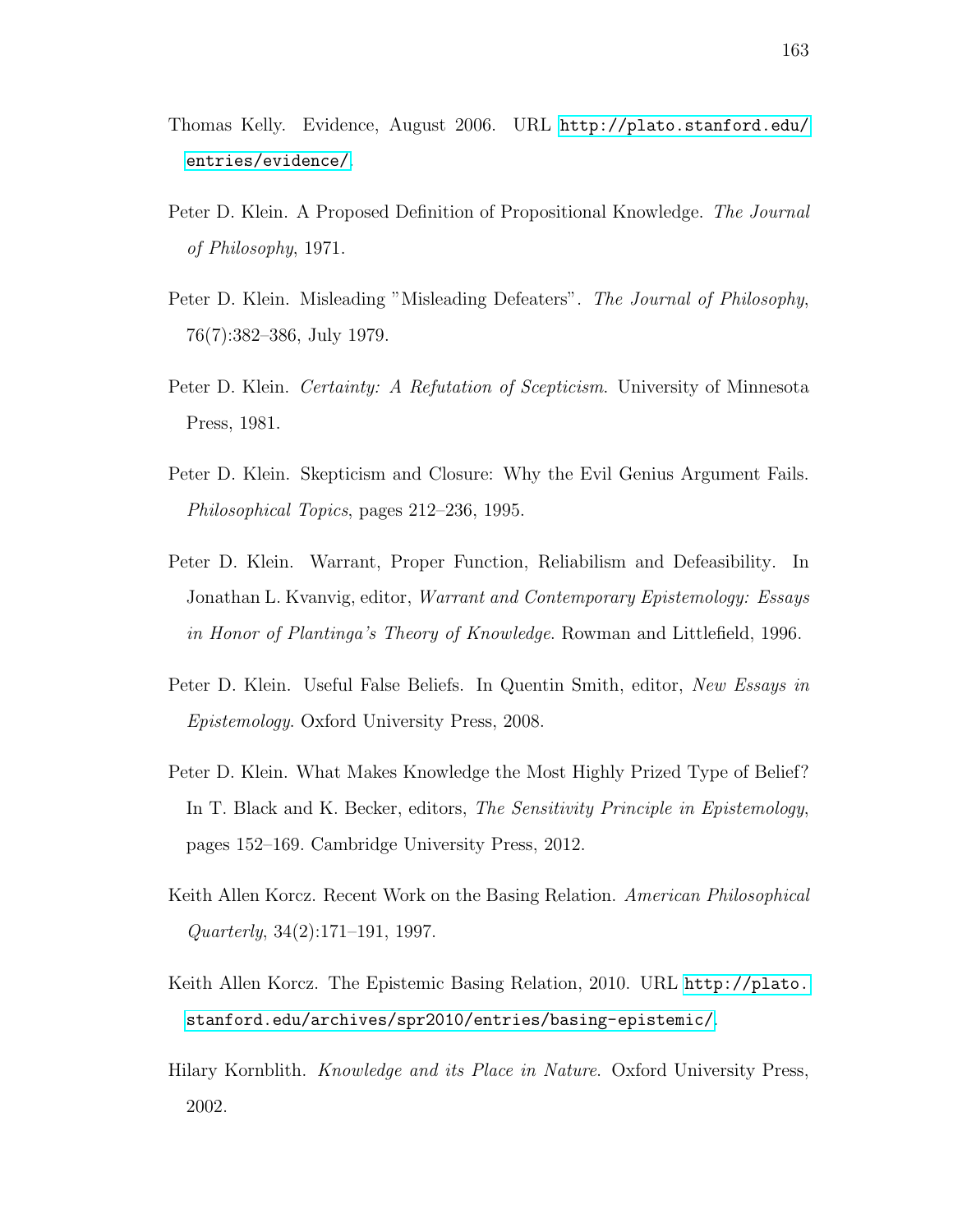Saul Kripke. Philosophical Troubles. Oxford University Press, 2011.

- Jonathan Kvanvig. Warrant and Contemporary Epistemology: Essays in Honor of Plantinga's Theory of Knowledge. Rowman and Littlefield, 1996.
- Jennifer Lackey. Pritchard's Epistemic Luck. *Philosophical Quarterly*, 56:284 289, 2006.
- Jennifer Lackey. Norms of Assertion.  $No\hat{u}s$ , 41(4):597–626, 2007.
- <span id="page-171-1"></span>Jennifer Lackey. What Luck Is Not. Australasian Journal of Philosophy, 86:255  $-267, 2008.$
- Keith Lehrer. Knowledge, Truth, and Evidence. Analysis, 25:168–175, 1965.
- Keith Lehrer. Theory of Knowledge. Westview Press, 2nd edition, 1990.
- Keith Lehrer and Jr. Thomas Paxson. Knowledge: Undefeated Justified True Belief. The Journal of Philosophy, 66(8):225–237, April 1969.
- <span id="page-171-0"></span>Neil Levy. What, and Where, Luck is: A Response to Jennifer Lackey. Australasian Journal of Philosophy, 87:489–497, 2009.
- David Lewis. Counterfactual Dependence and Time's Arrow. Noûs, 13(4):455– 476, 1979.
- John Locke. An Essay Concerning Human Understanding. Oxford University Press, 1975.
- William Lycan. Evidence One Does Not Possess. Australasian Journal of Philosophy, pages 114–26, 1977.
- William Lycan. The Gettier Problem Problem. In Stephen Hetherington, editor, Epistemology Futures. Oxford University Press, 2006.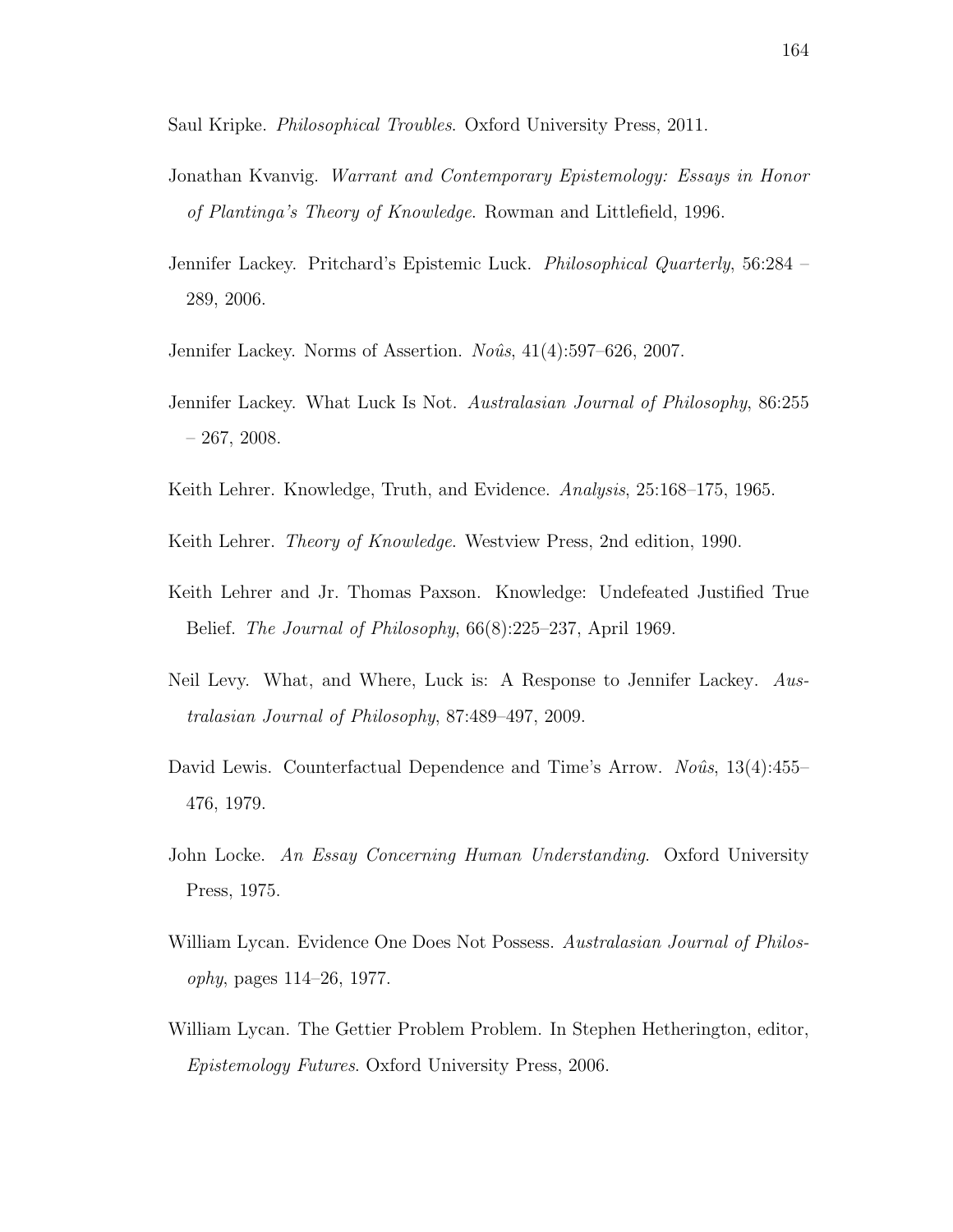- Ishani Maitra and Brian Weatherson. Assertion, Knowledge, and Action. Philosophical Studies, 149(1):99–118, 2010.
- Norman Malcolm. Knowledge and Belief. Mind, 61(242):178 189, 1952.
- Brian McLaughlin. Is Role-Functionalism Committed to Epiphenomenalism? Journal of Counsciousness Studies, 13:39–66, 2006.
- G. E. Moore. Moore's Paradox. In Thomas Baldwin, editor, G. E. Moore: Selected Writings. Routledge, 1993.
- Thomas Nagel. Moral Luck. In Mortal Questions. Cambridge University Press, 1979.
- Avram Hiller; Ram Neta. Safety and Epistemic Luck. Synthese, 158:303–313, 2007.
- Robert Nozick. Philosophical Explanations. Belknap Press of Harvard University Press, 1981.
- L A Paul and Ned Hall. *Causation: A User's Guide*. Oxford University Press, 2013.
- Alvin Plantinga. Warrant: The Current Debate. Oxford University Press, 1993.
- John Pollock and Joseph Cruz. Contemporary Theories of Knowledge. Rowman and Littlefield, 1999.
- <span id="page-172-0"></span>Duncan Pritchard. Epistemic Luck. Oxford University Press, 2005.
- Duncan Pritchard. Knowledge. Palgrave Macmillan, 2009.
- Duncan Pritchard. Anti-Luck Virtue Epistemology. The Journal of Philosophy, 2012.
- Bertrand Russell. The Problems of Philosophy. Oxford University Press, 1912.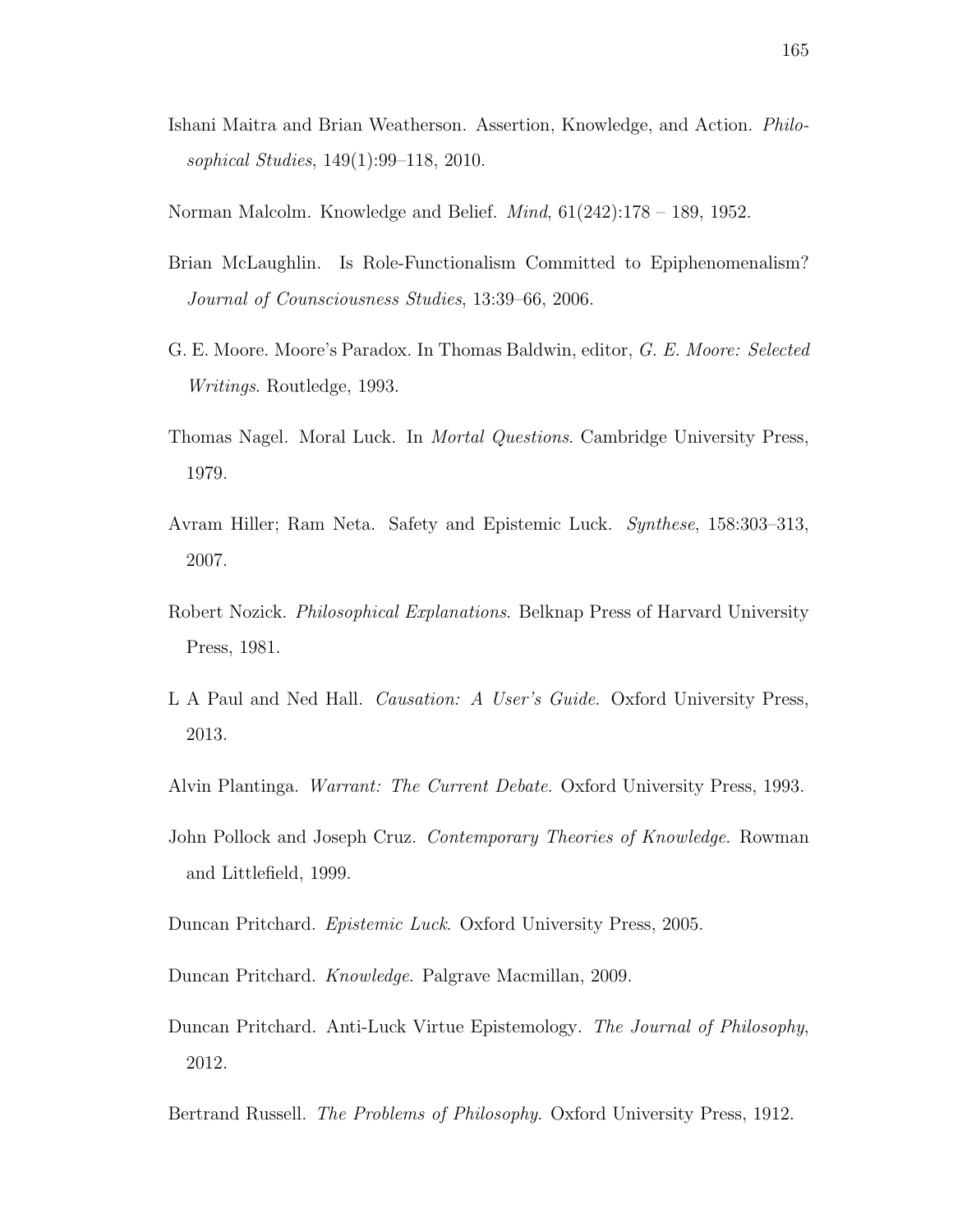- Bertrand Russell. Human Knowledge: Its Scope and Limits. Routledge, 1948/2009.
- Israel Scheffler. Conditions of Knowledge. Scott, Foresman and Company, 1965.
- Assaf Sharon and Levi Spectre. Dogmatism Repuzzled. Philosophical Studies, 148:307–321, 2010.
- Robert Shope. An Analysis of Knowing. Princeton University Press, 1983.
- Roy Sorensen. Dogmatism, Junk Knowledge, and Conditionals. Philosophical Quarterly, 38:433–454, 1988.
- <span id="page-173-0"></span>Roy Sorensen. Blindspots. Oxford University Press, 1998.
- Roy Sorensen. A Brief History of the Paradox. Oxford University Press, 2003.
- Roy Sorensen. Epistemic Paradoxes. In Stanford Encyclopedia of Philosophy. Stanford University, 2012. URL [http://plato.stanford.edu/archives/](http://plato.stanford.edu/archives/spr2012/entries/epistemic-paradoxes/) [spr2012/entries/epistemic-paradoxes/](http://plato.stanford.edu/archives/spr2012/entries/epistemic-paradoxes/).
- Ernest Sosa. How Must Knowledge Be Modally Must Knowledge Be Modally Related to What Is Known? Philosophical Topics, 1999.
- Ernest Sosa. A Virtue Epistemology. Oxford University Press, 2007.
- Ernest Sosa. Knowing Full Well. Princeton University Press, 2011.
- Daniel Statman, editor. Moral Luck. State University of New York Press, 1993.
- <span id="page-173-1"></span>Asbjørn Steglich-Petersen. Luck as an Epistemic Notion. Synthese, 176:361–377, 2010.
- Jonathan Sutton. Without Justification. MIT Press, 2007.
- John Turri. The Express Knowledge Account of Assertion. Australasian Journal of Philosophy, 89(11):37–45, March 2011.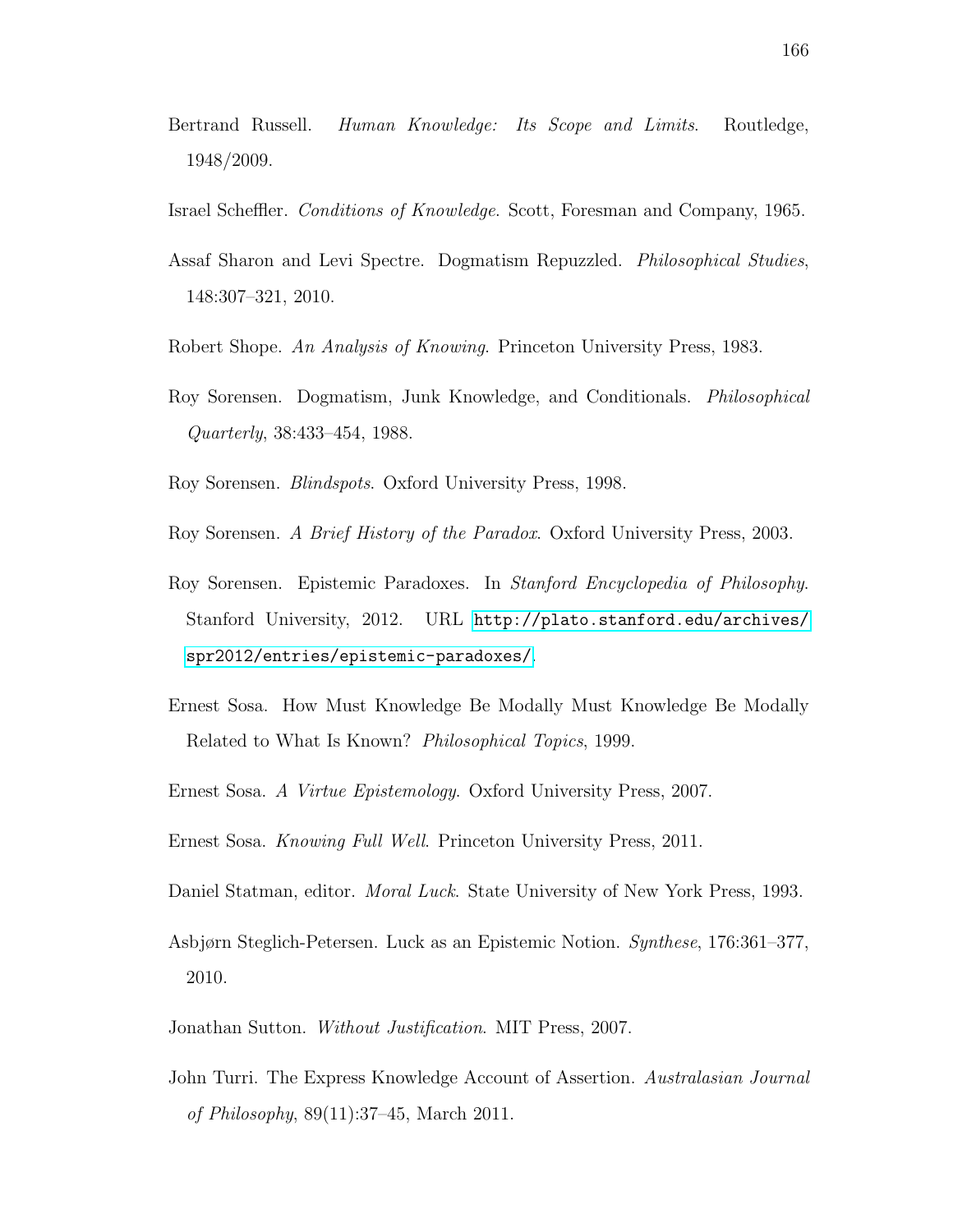- Peter Unger. An Analysis of Factual Knowledge. The Journal of Philosophy, 1968.
- Peter Unger. *Ignorance: A Case for Scepticism.* Oxford University Press, 1975.
- Jonathan Vogel. Are There Counterexamples to the Closure Principle? In Doubting: Contenporary Perspectives on Skepticism. Kluver, 1990.
- Ted A. Warfield. Knowledge from Falsehood. Philosophical Perspectives, 19: 405–416, 2005.
- Brian Weatherson. What Good are Counterexamples? Philosophical Studies, 115  $(1):1-31, 2003.$
- Brian Weatherson. Only Knowledge is Evidence, 2011. URL [<http://tar.](< http://tar.weatherson.org/2011/04/22/only-knowledge-is-evidence/) [weatherson.org/2011/04/22/only-knowledge-is-evidence/](< http://tar.weatherson.org/2011/04/22/only-knowledge-is-evidence/).
- Matthew Weiner. Must We Know What We Say? *Philosophical Review*, 114(2): 227–251, 2006.
- Bernard Williams. *Moral Luck.* Cambridge University Press, 1981.
- John Williams and Mitchell Green. Moore's Paradox: new essays on belief, rationality and the first person. Oxford University Press, 2007.
- <span id="page-174-0"></span>Timothy Williamson. Knowledge and Its Limits. Oxford University Press, 2000.
- Timothy Williamson. Knowledge First Epistemology. In Sven Bernecker and Duncan Pritchard, editors, The Routledge Companion to Epistemology, chapter 20, pages 208–218. Routledge, 2011.
- Timothy Williamson. Gettier Cases in Epistemic Logic. Inquiry, 56(1):1–14, 2013.
- Crispin Wright. (Anti-)Sceptics Simple and Subtle: G.E. Moore and John Mc-Dowell. Philosophy and Phenomenological Research, 65:330–348, 2002.